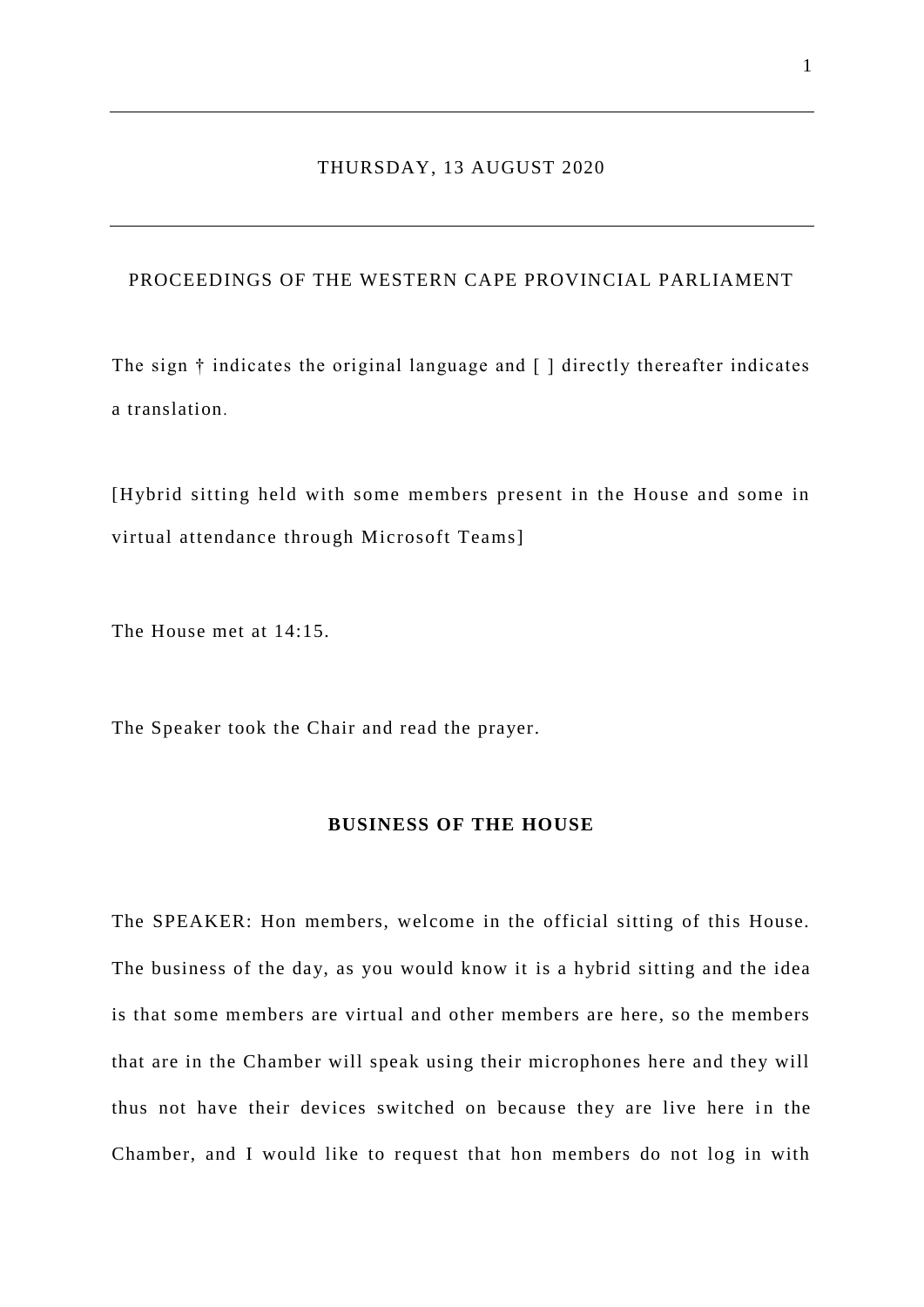their devices for this purpose. The hon members that are on the virtual platform, as you know that when you wish to raise any matter, you lift your hand in terms of the virtual sitting directives that we have adopted here in this Chamber. So, the House Rules – any other person that is part of this meeting, being an observer or otherwise, you are a guest, including the members of the media. We know we have been working together since we started the virtual sittings, so please do not disappoint us today. Just continue to be a good partner as the members of the Fourth Estate, so we appreciate your presence and your participation all the time.

Hon members, for the sitting here now we have got the Interpellations and let me just see this, ja, we have Interpellations and the first interpellation in terms of the Order is the interpellation to the Minister of Community Safety. Let me just look at this. Order, hon members. As I in dicated, I recognise the Minister.

# **INTERPELLATIONS**

#### *Gang violence caused by turf wars*

### **1. Mr M Xego asked the Minister of Community Safety:**

What role has been played by law-enforcement officials in the province in eradicating gang violence caused by turf wars?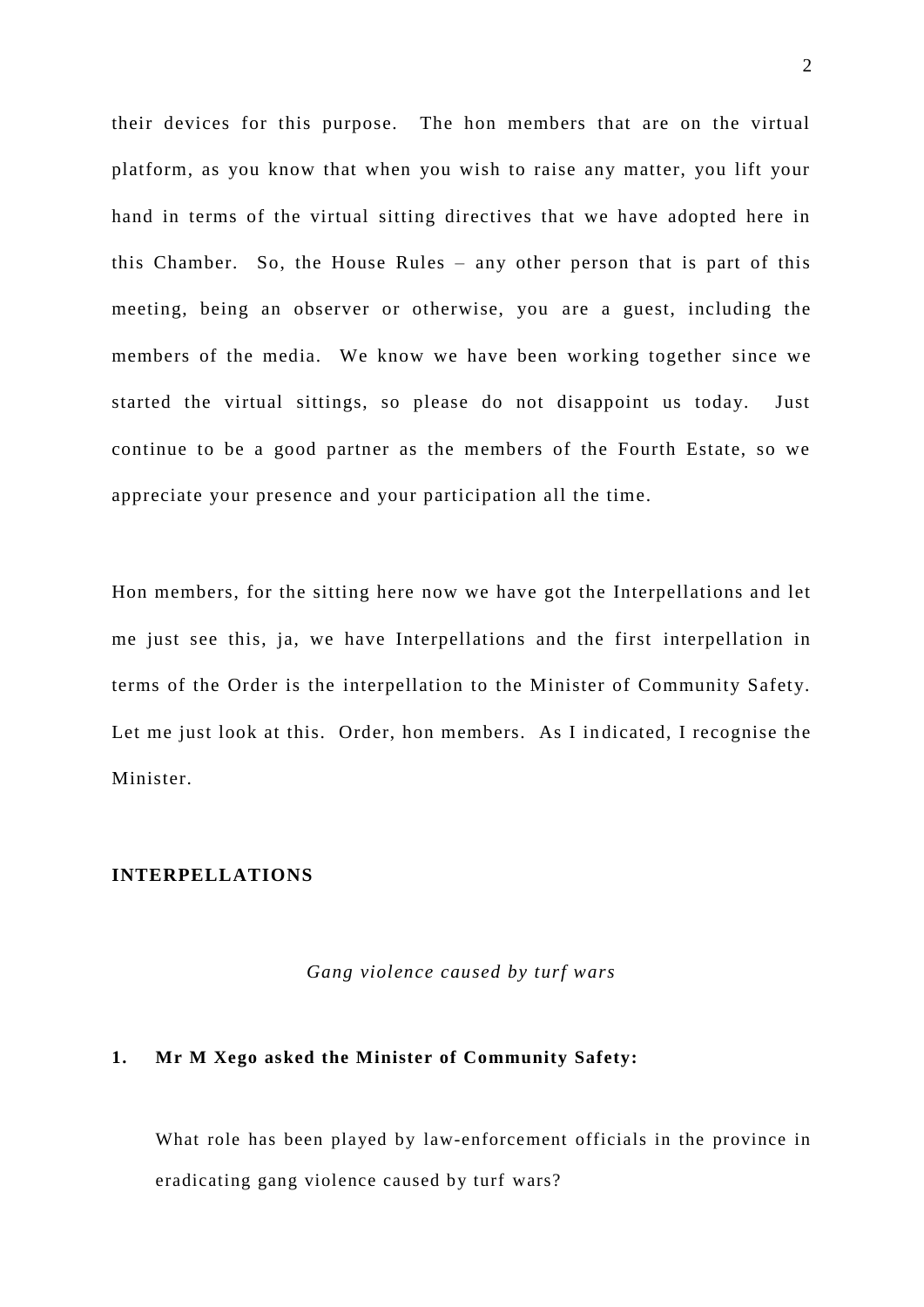The MINISTER OF COMMUNITY SAFETY: Good afternoon, hon Speaker, and I want to say thank you to the hon member Xego for the question. It is a very important question because he seems to be sometimes in the frontline of these types of law-enforcement issues.

So this is the answer I received because it pertains to the law-enforcement of officers based in the City, and the City of Cape Town informs me as follows: that the City of Cape Town Law-enforcement, the Metro Police and the Traffic Services are intended to act in support of the South African Police Services, which is the lead agency in fighting crime in the province. The City Enforcement Services have been engaging in operations to curb land invasions and protest actions as well as gang -related crime.

The City's Enforcement Agencies, hon Speaker, are committed to prioritising the safety of its residents in Cape Town within the limits of its resources and the mandate and it is important to note that for all these exercises a Joint Operational Plan is developed together with the police, with the South African Police Services where they take the lead with our Metro Police, with our Traffic and our Provincial Traffic because we sometimes forget about our Provincial Traffic. The City's Law-enforcement Advancement Plan (LEAP) has been operational since its launch in February 2020. The LEAP Officers have made 208 arrests from March to July 2020 and for various offences including drug possession and dealing in drugs, which is a large contributor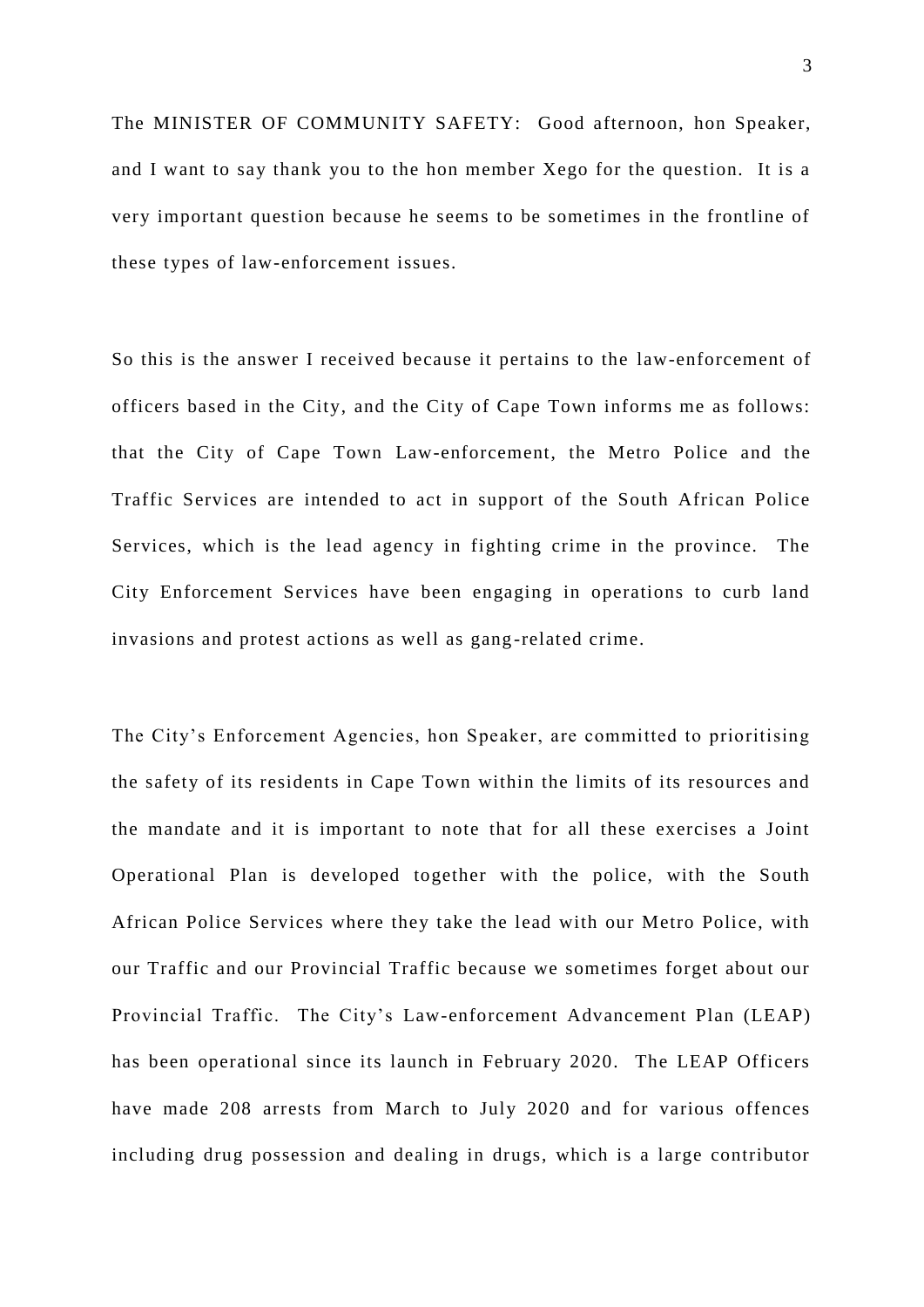to the gang violence. The City's Gang and Drug Task Team have effected a total of 395 arrests from July 2019 to June 2020 for drug-related and firearm-related crimes as well as general arrests. Thank you.

The SPEAKER: Thank you hon Minister. Hon members, I now recognise hon member Xego.

Mr M XEGO: Thank you. When it comes to combating violent crimes related to gang violence, the police and law-enforcement officers in the province have failed dismally. Even to this day they continue to fail the people. Those responsible... [Interjection.]

The MINISTER OF COMMUNITY SAFETY: On a point of order, hon Speaker.

The SPEAKER: Hon Minister?

The MINISTER OF COMMUNITY SAFETY: I cannot hear. We cannot hear. There is an echoing sound. We cannot hear what the hon member is saying.

The SPEAKER: Alright, thank you, hon Minister. May I just request that all the hon members who are not speaking, switch their microphones off, but for the purposes of the member who is on the platform now – Minister, you may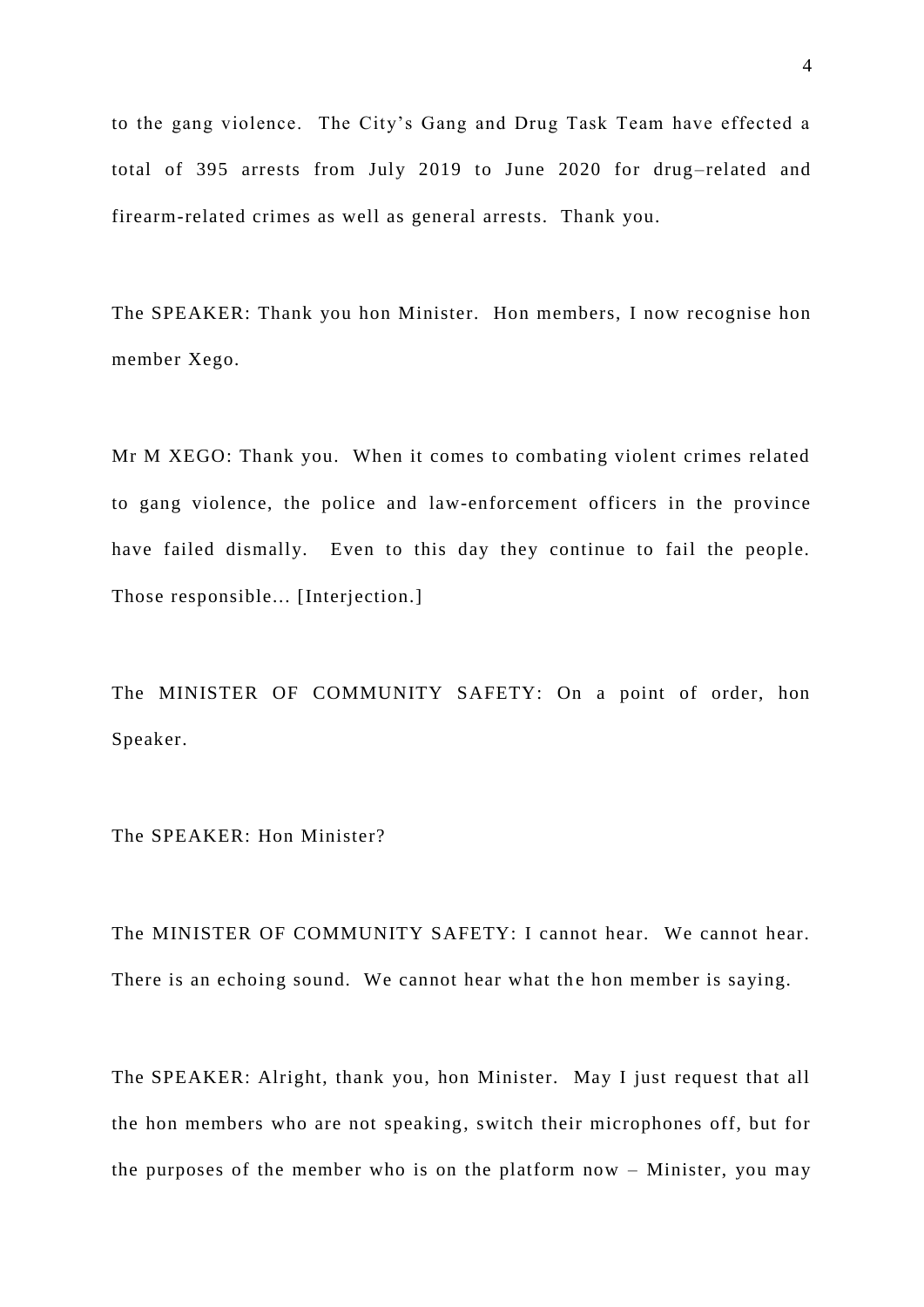now take your seat, I will direct the IT team to deal with the matter.

The MINISTER OF COMMUNITY SAFETY: Enkosi.

The SPEAKER: Thank you for bringing it to our attention. Hon member Xego, I will give you a minute, because it has now been disrupted by that point of order. You may please proceed.

Mr M XEGO: Thanks, hon Speaker. Should I start afresh, or should I just go on?

The SPEAKER: Yes please, please start afresh.

Mr M XEGO: Alright. No, I was saying Speaker, that when it comes to ... [incomplete.] The echo is still there, so.

The SPEAKER: It is still there?

Mr M XEGO: Ja.

The MINISTER OF COMMUNITY SAFETY: Ja, ja, it is still there.

The SPEAKER: Okay, now let us just pause for a moment. I will request that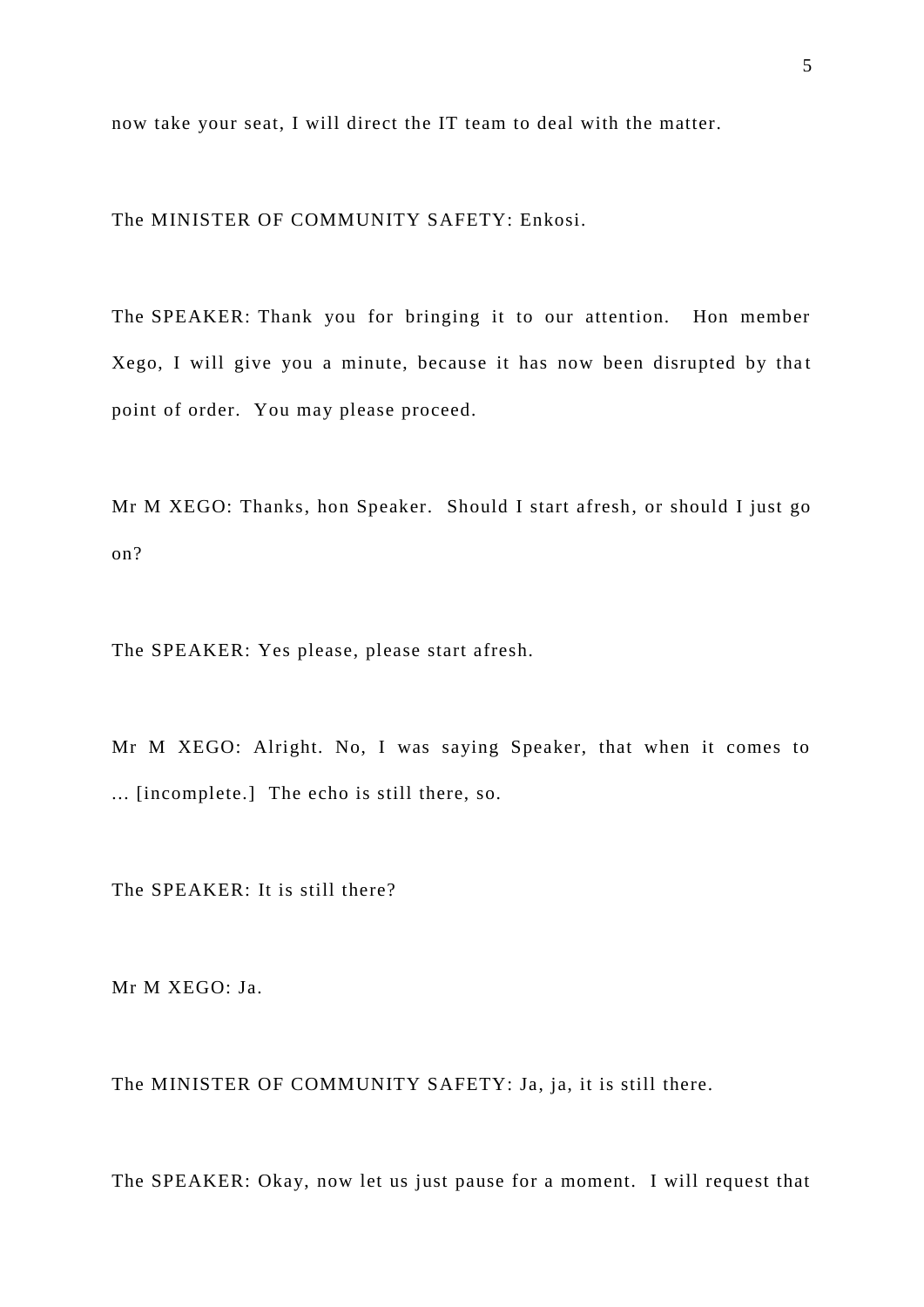6

the hon members, with your indulgence, allow us to try and resolve this. It is an IT glitch which we will deal with. It is just going to take a minute or so.

[Pause – IT Team attending to audio technicalities.]

The SPEAKER: Hon members, order! Will you now confirm whether or not it is fine?

Mr M XEGO: Alright, I think it is better now, Speaker.

The SPEAKER: Alright, now you may please proceed, hon member Xego.

Mr M XEGO: Thank you, Speaker. I was saying when it comes to the combating of violent crime-related to gang violence and turf wars, the police and law-enforcement officers in the province have failed dismally and even to this day they continue to fail the people. Those responsible to come up with a strategy to fighting crime in the townships are also sitting in their offices doing nothing. If we look at the township of Delft alone, in June there were 15 killings as a result of gang violence. The following month of July on 15 July there were 12 more people that were killed under the same similar circumstances.

Earlier this year, late in February, a 30 -year-old pregnant woman was shot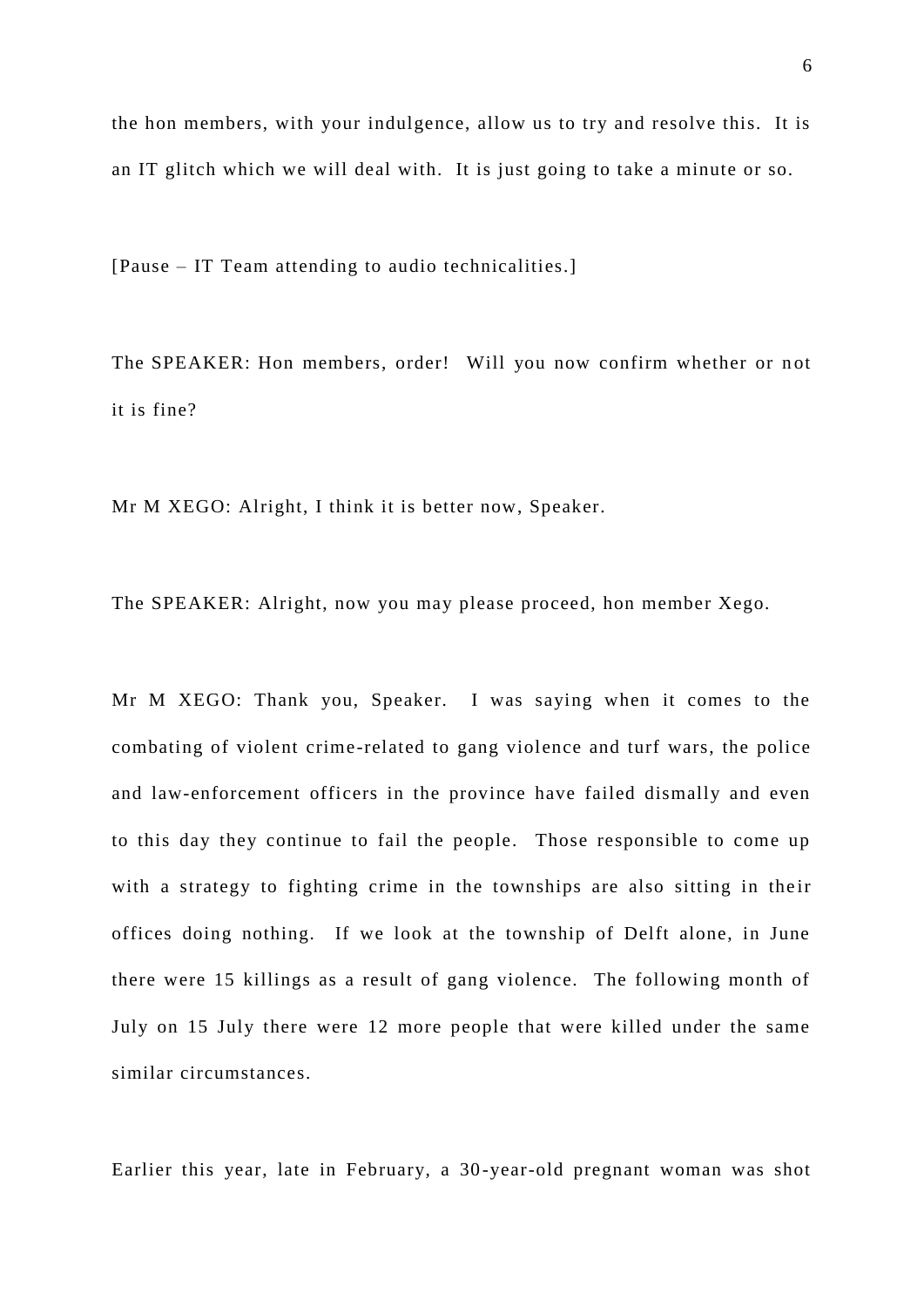and killed in her home in Bonteheuwel relating to gang shootings in the area. Fast-forwarding to that, early in July a nine -year-old girl, Gaylin Cupido, was also shot and killed during gang violence shooting in Kraaifontein. A few days later, in the same month, a three -year-old girl was shot and killed in similar circumstances in Eerste River. The majority of lives that are being lost in these gang-related shootings are those of innocent children and women who have absolutely nothing to do with gangsterism and these activities. These gang wars and shootings have become uninterrupted activities because in all of them there is no police visibility and presence, so the question that we are asking, what has our Department done to assist Community Policing Forums in these communities and to make sure that there is visibility of police and law-enforcement officers in these communities.

What has the Department done to address the issues of police and lawenforcement infrastructure challenges in these communities such as shortage of police vehicles as well as shortage of staff. Thank you very much, hon Speaker.

The SPEAKER: Thank you, hon member Xego. When you have three minutes you do not want all of them. When you have one minute you want more. [Laughter.]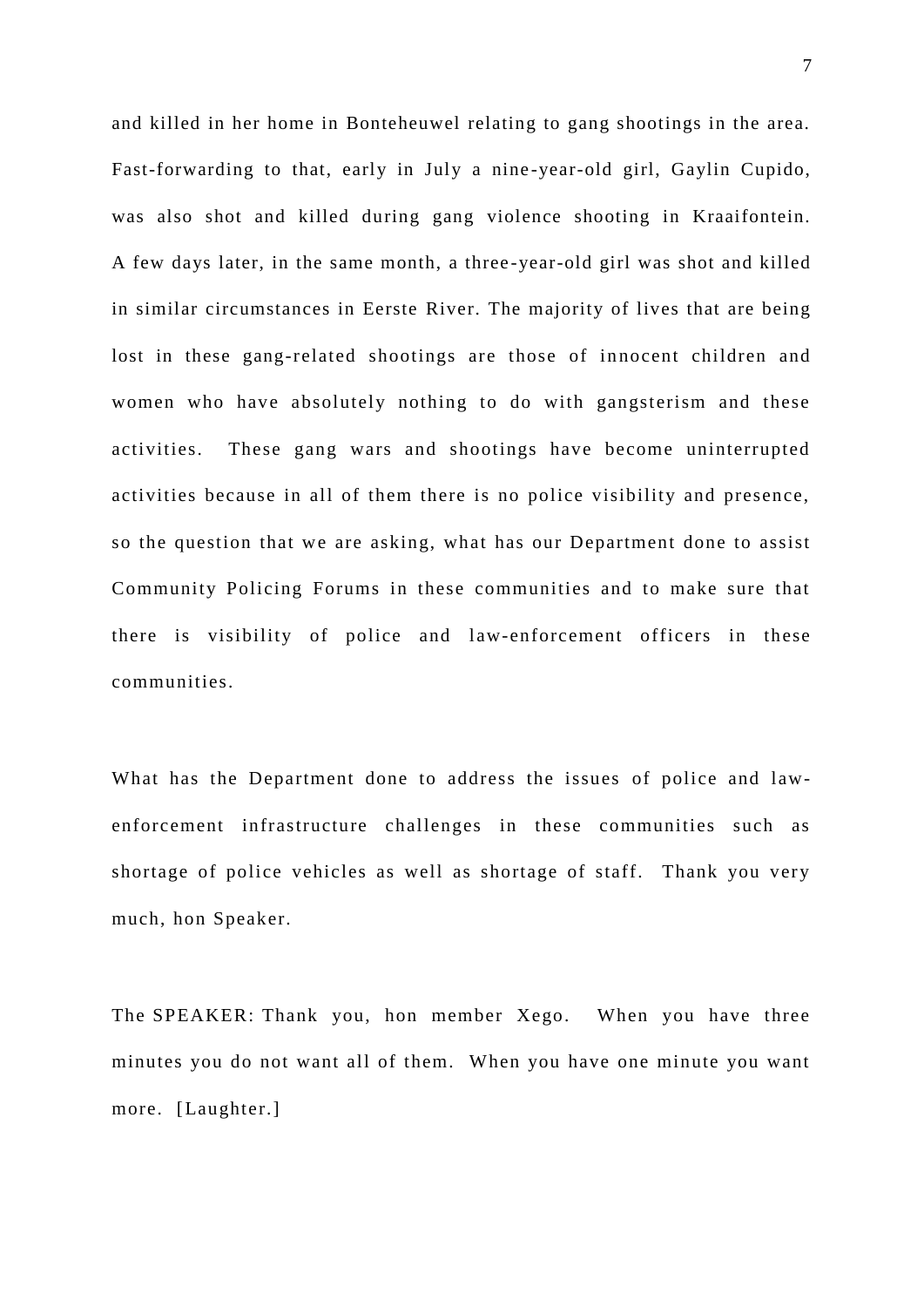Now hon members, I recognise hon member Allen. Hon member Allen.

Mr R I ALLEN: Hon Speaker, Speaker, can you hear me?

The SPEAKER: You are like you are in a tin somewhere! [Laughter.] But we can hear. You maybe proceed, hon member Allen.

Mr R I ALLEN: Thank you, hon Speaker.

The SPEAKER: Please proceed, hon member Allen.

The CHIEF WHIP (DA): Proceed.

Mr R I ALLEN: Thank you, hon Speaker, can you hear me?

The SPEAKER: If the members cannot hear you then they will say so. I think for now we can hear you. Please proceed, hon member Allen.

Mr R I ALLEN: Thank you so much, hon Speaker. Speaker, towards the beginning of 2019 for residents in Bonteheuwel in the City of Cape Town, it was a nightmare, gunshots went off in the morning, in the afternoon and in the evening, most days for more than four times, but something has changed. That is because the DA-run City of Cape Town employed 100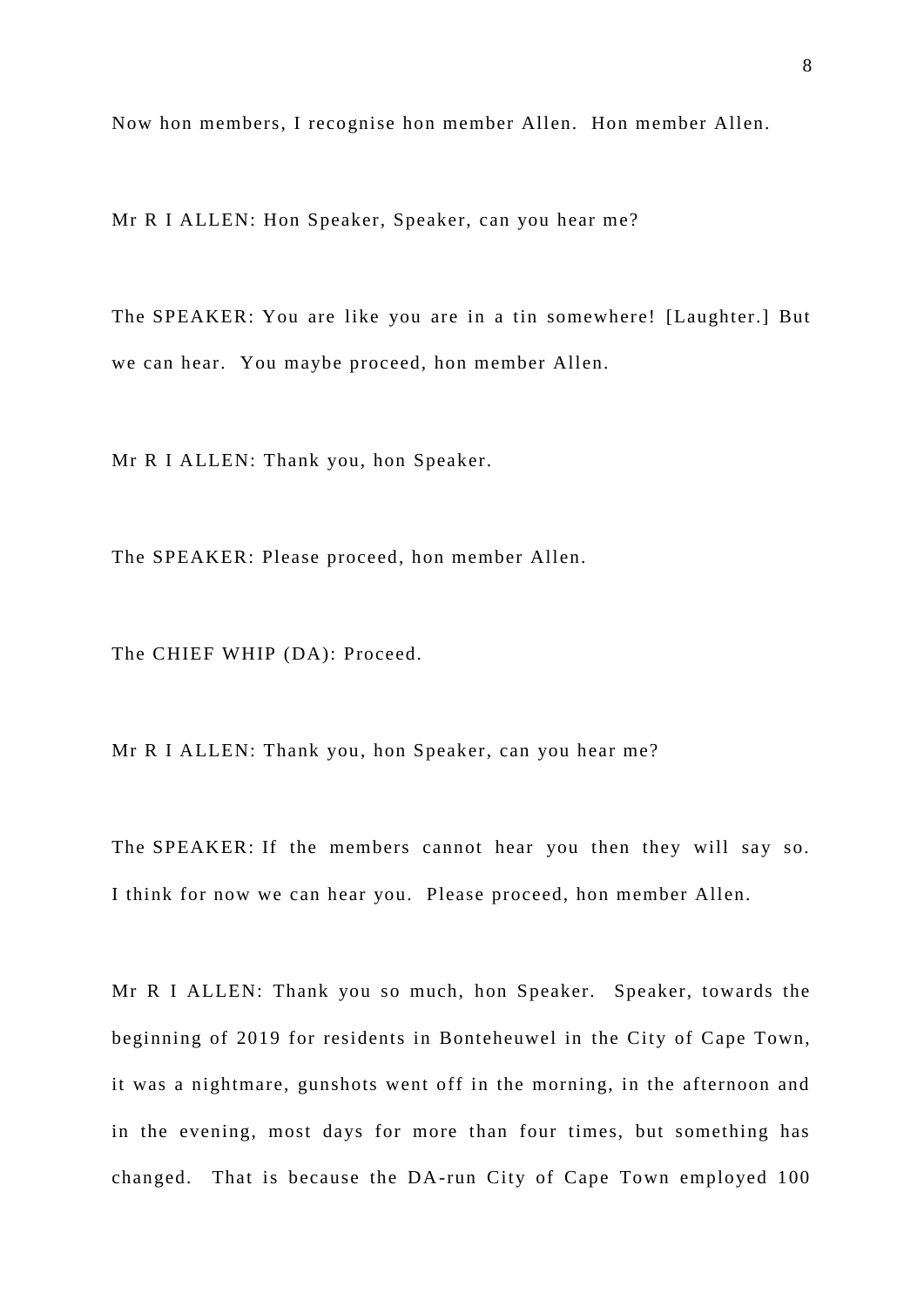law-enforcement officers through an initiative called the Neighbourhood Safety Team. This initiative – a collaboration between the DA City and Provincial Government – shows that it is possible to stem the tide on horrifying gang-related murders and violence that seemed insurmountable, so Speaker, through you to the Minister. The illicit drug trade has a strong link in the ongoing surge of violence and organised crime in the Western Cape and has claimed not only lives, but the livelihoods of many.

Seeing that despite repeated calls, we are unfortunately awaiting an impact assessment on the SAPS Anti-drug Strategy. However, the aim of the Western Cape Safety Plan, which is to halve the murder rate in the ten hotspot areas; I wanted to check with the Minister if he is able to provide information on how this Safety Plan aims to address gang fights and curb wars, and also details around the violence prevention of the Safety Plan. Thank you.

The SPEAKER: Thank you, hon member Allen. Hon members, I now recognise hon Christians.

Mr F C CHRISTIANS: Thank you, Speaker. Speaker, the question is what role has law-enforcement officers played in the province in eradicating gang violence. Now as the Minister has pointed out, there is a Gang Task Team, a City Gang Task Team of law-enforcement officers. Now what hon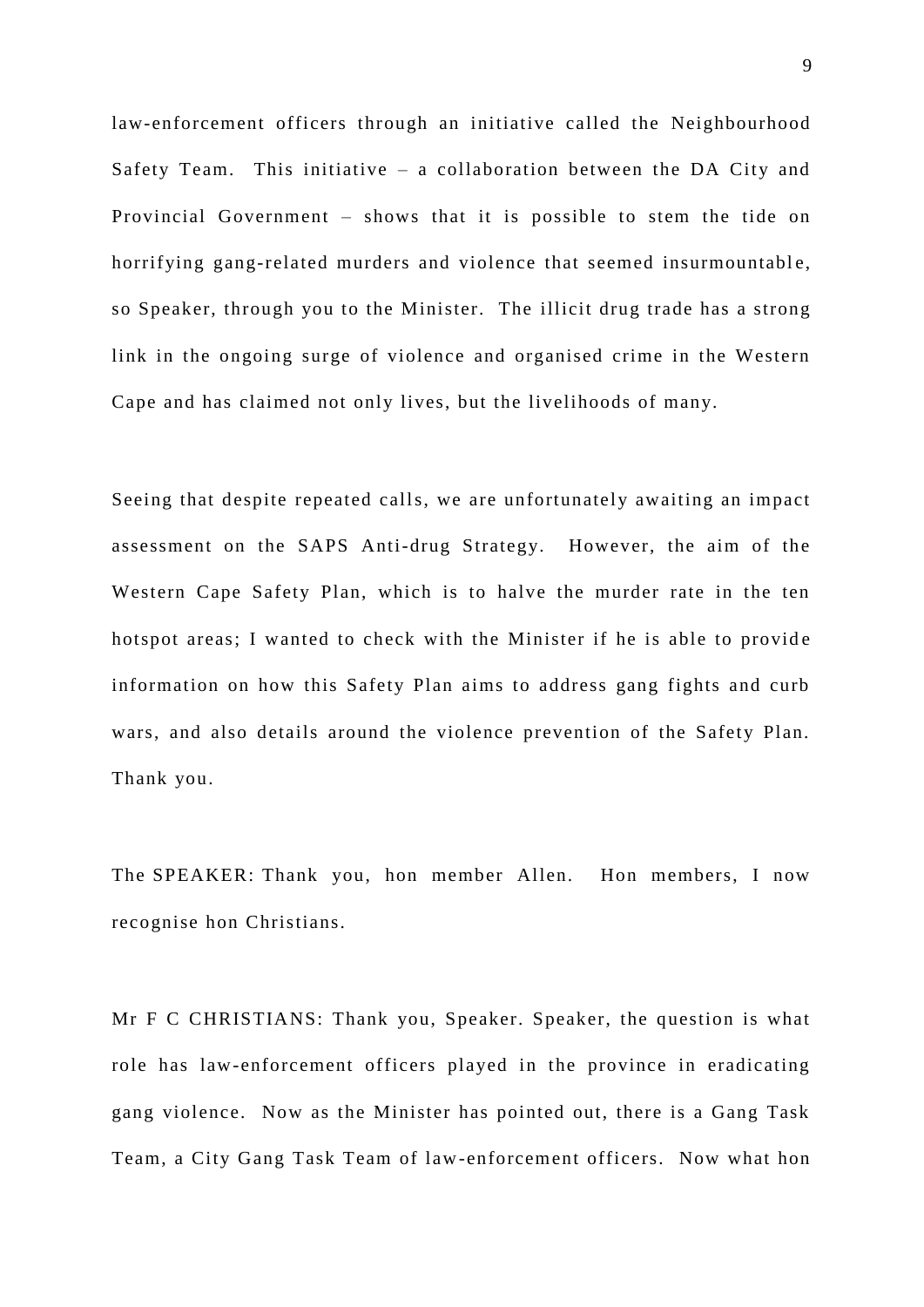member Allen is saying is that the law-enforcement officers that were employed in Bonteheuwel, the 100 of them, that is not practical in the entire province. You cannot do that. But I am asking, there is a dedicated Gang Task Team, what are they doing and I know it is a joint operation with SAPS, the Metro and all of these agencies, but I want to know that task team, are they dedicated just for gang violence , because it seems to me that the gang violence is not subsiding ?

What I also know, and I do not know if the Minister knows this offhand, how many law-enforcement officers belong to that task team and what is their primary role? Is it just to assist police or have their own operations when it comes to eradicating gang violence, because we know, today it is in Bonteheuwel, tomorrow it is in Hanover Park, then it is in Manenberg and then it is in Lentegeur and it goes on and on. It seems to me that we cannot get a handle on these gangsters. They are outsmarting law enforcement agencies; people are getting killed in crossfire. We must read day in and day out of young children being killed in Lavender Hill in crossfire. So, I want to know from the Minister, what is the plan? I mean we have a Safety Plan in the province, but this question, specifically the law-enforcement officers of the City of Cape Town, I believe, but I want to know, how big is that team – that Gang Task Team – and what are they doing?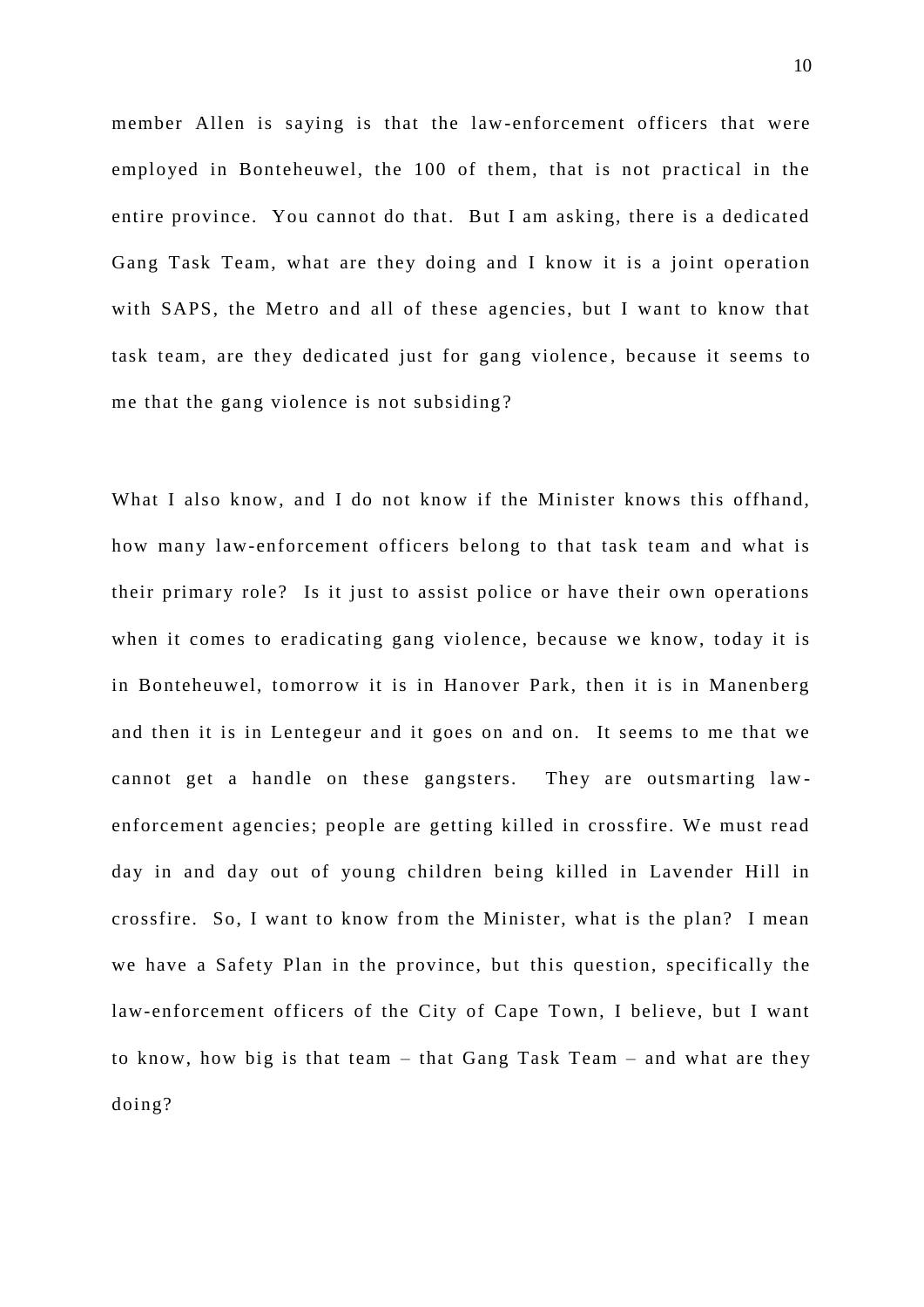Are they just concentrating on gang violence because if they concentrate on gang violence, we are not winning, we are losing. [Interjection.]

The SPEAKER: Thank you, hon member Christians.

Mr F C CHRISTIANS: Thank you. Thank you, Speaker.

The SPEAKER: Thank you very much, hon Christians. Hon members, I now recognise hon member Kama.

Mr M KAMA: Thank you very much, Speaker. Speaker, we have seen the recent crime stats released by SAPS. One thing is for sure – the hard work of the police is starting to pay off. We have to recommend the hard work of the Provincial Police Commissioner who works under a strenuous environment of endless criticism from the same Provincial Government that is supposed to play an oversight role. We have always maintained that these law-enforcement officers as well as the Metro Police must operate under the SAPS command so that they can be used optimally and efficiently in the fight against gangs and drugs. The Premier and MEC are on record committing to this but to this day the law-enforcement remains the family of JP Smith.

As we speak, Khayelitsha resembles a war zone with gangs killing each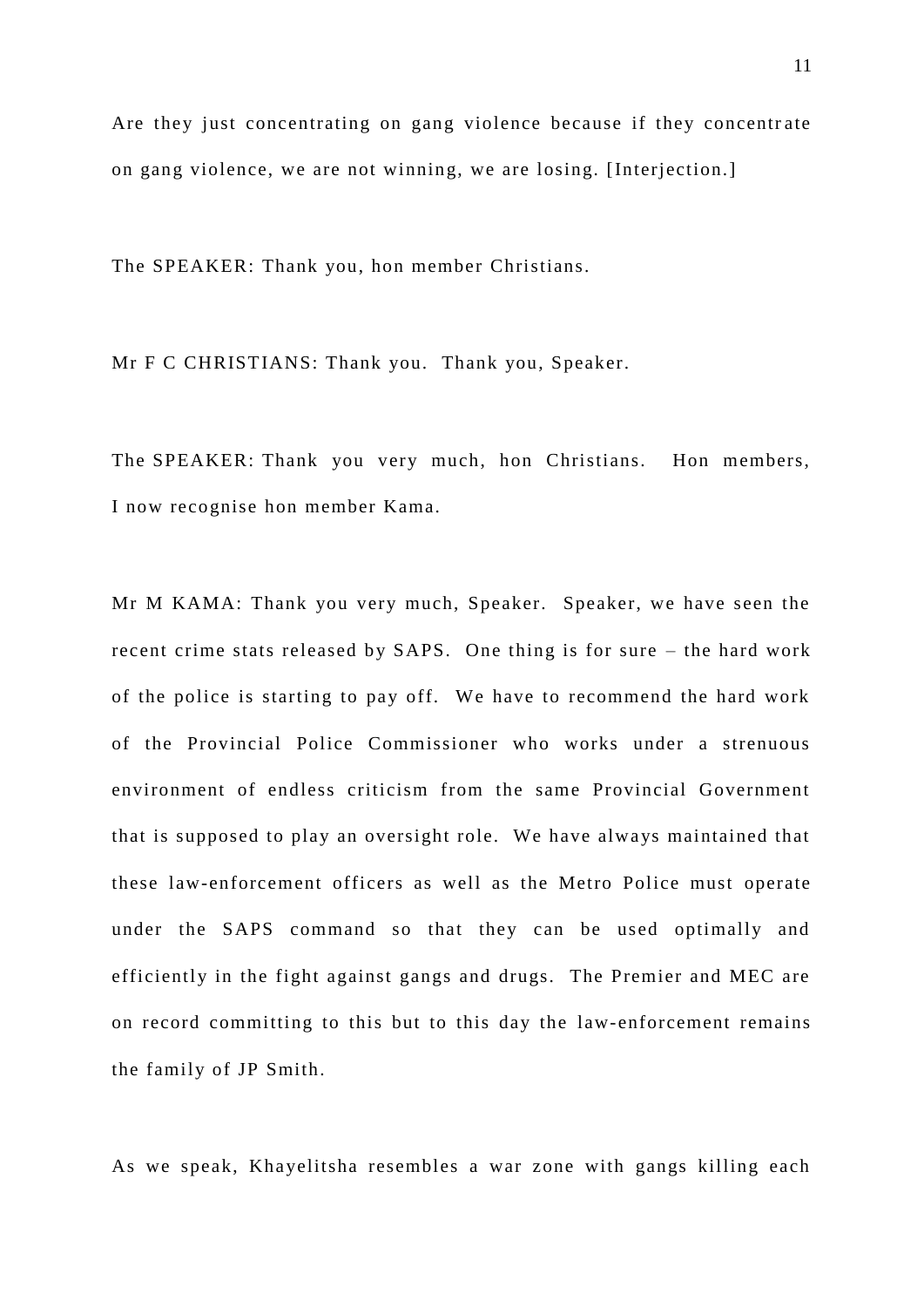other on a daily basis over protection fees for businesses, but not a single law-enforcement officer has been deployed to fight this scourge. The only time you will see them is when they are going to demolish people's homes and this is found correctly, Speaker, in the first response of the MEC when you see that what is prioritised in this setup of the law-enforcement in the City is evictions and making sure that there are no land invasions.

In this regard I wish to reiterate our calls on these officers to operate under the SAPS command that we will all act with urgency to build a single police service. Can the MEC promise this House that as part of conducting oversight over law-enforcement by this Parliament, the Chief Director of the law-enforcement will be required to annually present its report to the Standing Committee on Community Safety? This will enable us, Speaker, to do exactly what the Premier promised, when he said when he was launching the Safety Plan to say that from time to time we will go back and check and see if what we have put in place is working or not. I thank you, Speaker.

The SPEAKER: Thank you, hon member Kama. Hon members, I now recognise hon member Xego.

Mr M XEGO: Thank you, Speaker. The National Minister of Police released the 2019/2020 Quarterly Crime Statistics, covering the period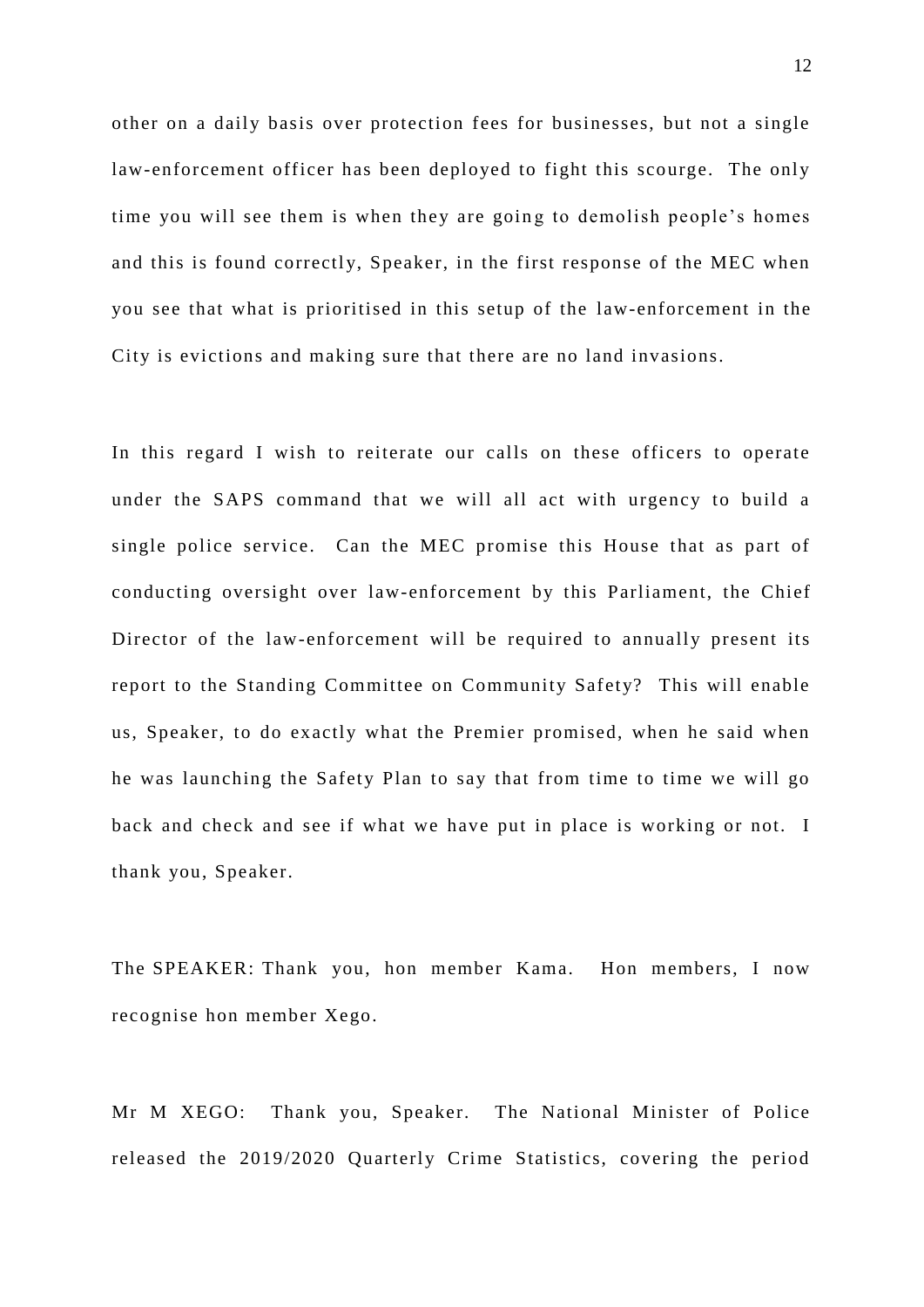1 April 2019 to 31 March 2020. At that time when these statistics were released with regard to the crime stats involving gang violence, the MEC or the Minister of Community Safety responded in an interview in saying that the Western Cape is investigating a number of programmes to prevent gang violence in our society, so what we want to understand is what programmes was the Minister referring to? If he can be able to mention at least one programme that we would be able to understand in telling us how will Community Safety be effective in terms of reducing gang-related crimes in the province, and then furthermore the MEC said that the key to our Province's efforts is to reduce crime by deploying safety resources.

Now what we want to understand is, where are these safety resources being deployed and when, because he talks about when they are needed. In all these townships I have men tioned before, safety resources are needed. The question that we are asking is that why there are only two cameras in the crimes hotspot called Delft area, and whereas they have in the past two years been calling for more cameras to be installed in order to assist the police to capture these gang-violence incidents and respond to them quickly and effectively. Thank you very much, Speaker.

The SPEAKER: Thank you, hon member Xego. Hon Minister, the podium is now yours.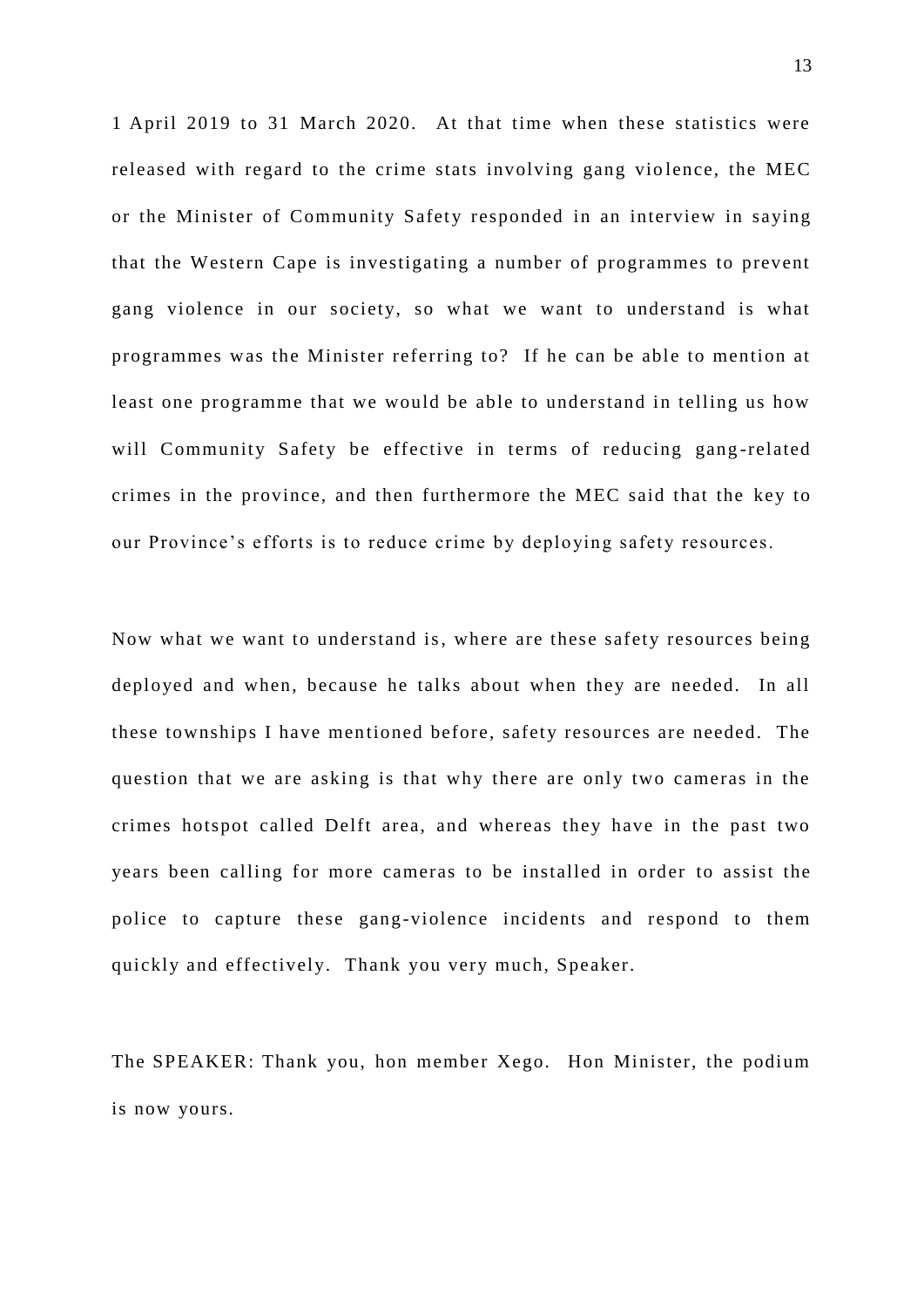The MINISTER OF COMMUNITY SAFETY: Thank you, thank you, hon Speaker. There is an echo.

The SPEAKER: You may proceed, hon Minister.

The MINISTER OF COMMUNITY SAFETY: So I really want to say thank you for the debate, specifically asking us what we are doing, and I find it very interesting from my hon colleagues asking some of these questions. I think they are quite very good questions. Let me start with the hon Xego. He asked, what are all these law-enforcement officers, let me just make this point abundantly clear, hon Speaker. The law-enforcement officers will always operate firstly in joint planning with SAPS as the lead agency, and I have said that, and secondly, they will always be subject to the command and control in a particular operation of SAPS.

So, it is SAPS, it is Metro Police, it is the Law-enforcement as I said, it is the Traffic Department and it is Provincial Traffic, so you have the City's Traffic and Provincial Traffic. All of them under the SAPS command , and by the way, in some instances we have seen, we also have the South African National Defence Force , and the one issue that I hear and I am going to answer all the questions directly, if you do not mind, hon Speaker, is that the very people who are asking us what these lawenforcement officers are doing are sometimes at the front of arranging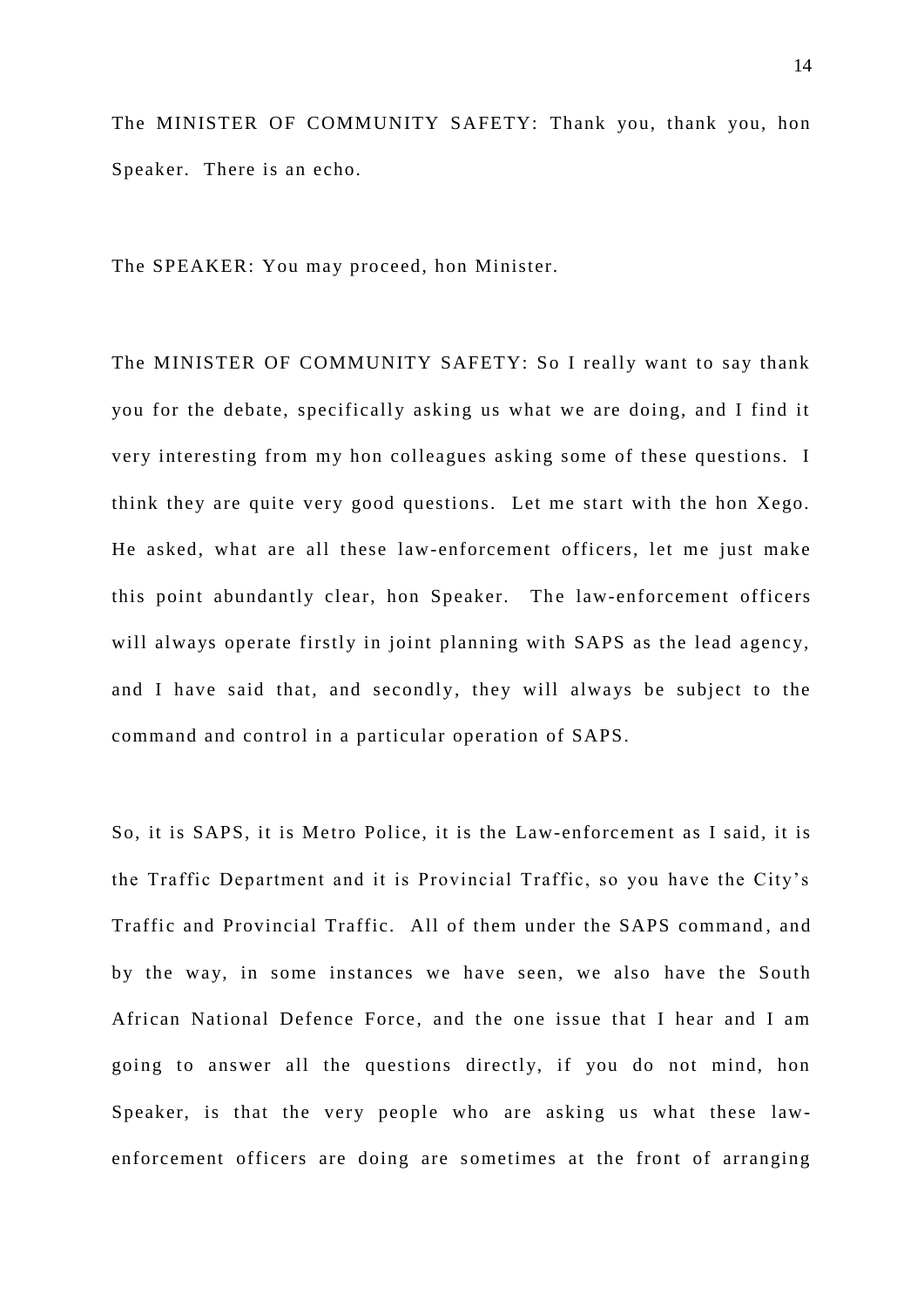invasions, illegal land invasions, and that is a crime, so that our officers must respond to that; in the meantime the gangsters are enjoying it on the other hand, because then they can go on as they want because everyone is running to that side. The poor Provincial Commissioner, and I want to just for the record state what the hon member Kama was saying, we have an excellent working relationship with police. In fact, yesterday we met with the National Commissioner Sithole and we met with the Provincial Commissioner. We met with a number of generals, Head of Intelligence, heads of all these other programmes in the police, and the point I want to make here, hon Speaker, is that we have in fact raised exactly the issue of resources. We raised the issue why do we only have four POPS Units in this province while other provinces have six to seven POPS Units where the kind of land invasions are not happening to the extent that it is happening here.

An HON MEMBER: That is incorrect.

The MINISTER OF COMMUNITY SAFETY: So that our Gang Unit, our Anti-gang Unit, can focus on gangs, but let me make the other point and I like the question that the hon member Allen was asking. The hon member Allen is saying stop just doing the policing side.

Mr M XEGO: [Inaudible .] so those are Absa or Standard Bank.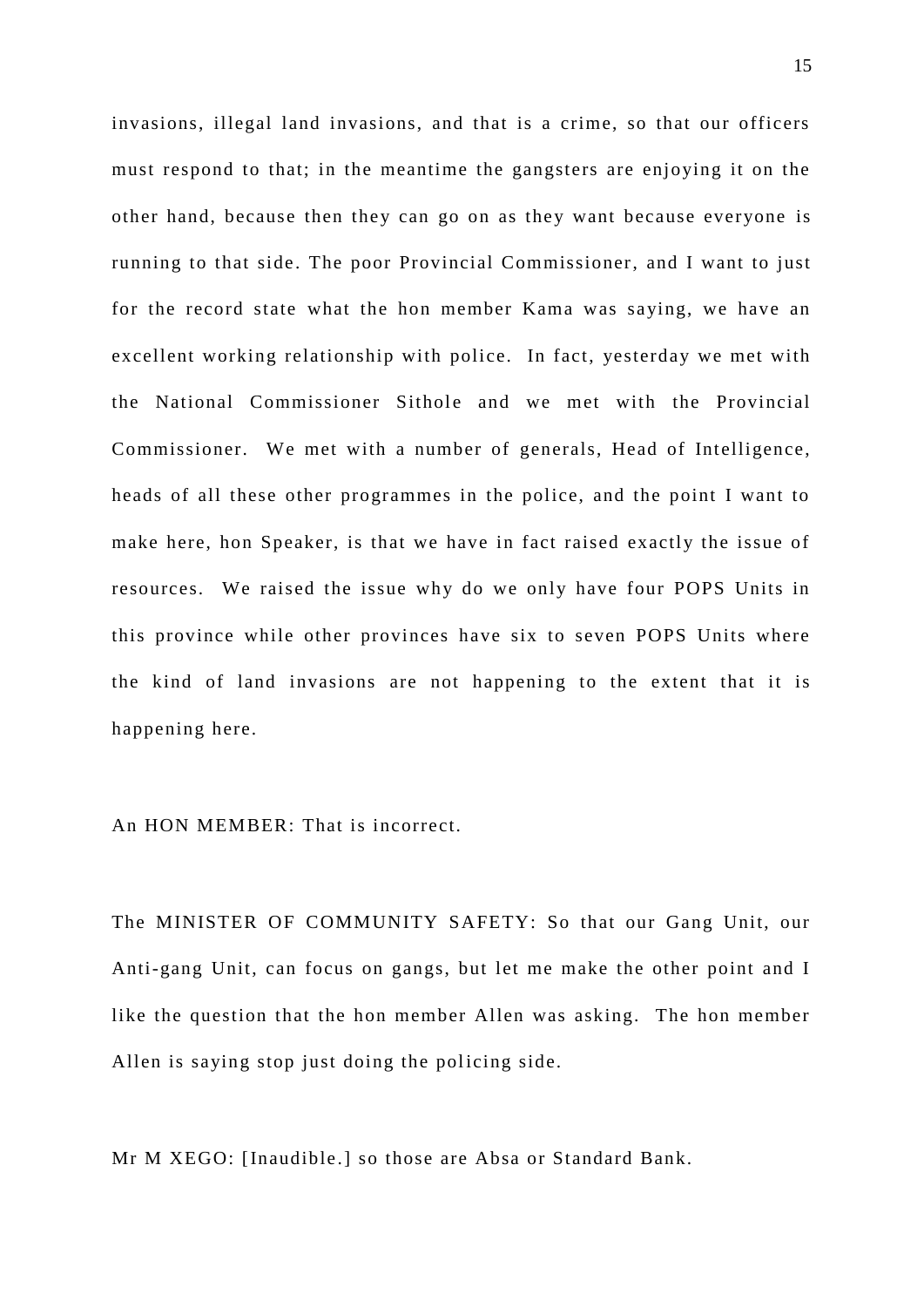The MINISTER OF TRANSPORT AND PUBLIC WORKS: Standard Bank.

Mr P J MARAIS: Standard Bank too.

The SPEAKER: Order! Order, hon Minister. I do not know who is advertising a bank somewhere there, but hon Minister, I wish you to proceed and if this disturbance continues, we will deal with that.

The MINISTER OF COMMUNITY SAFETY: Thank you. So, hon member Allen asked how we will stop this force going into our gang areas and also subjecting people to a kind of militarisation. That must go on and I think Bonteheuwel is a very good example where with the stabilisation of Bonteheuwel, the crime, the murders stopped completely in that area when we deployed the 100 Neighbourhood people in the Unit, in that team and what we have unfortunately with COVID incoming, we saw again the first murder because the gangs are opportunist, taking that kind of gang. But let me say, our Violence Prevention Programme is going to be rolled out.

In fact, tomorrow the first programme is launched by the Chrysalis Youth Hub Programme. It is called the Chrysalis Youth Hub, hon member Xego, I will also invite you if it is possible, to the launch of the Chrysalis Youth Hub Programme. That exactly speaks to crime prevention and violence prevention in all our gang areas. In fact, they are targeting seven areas,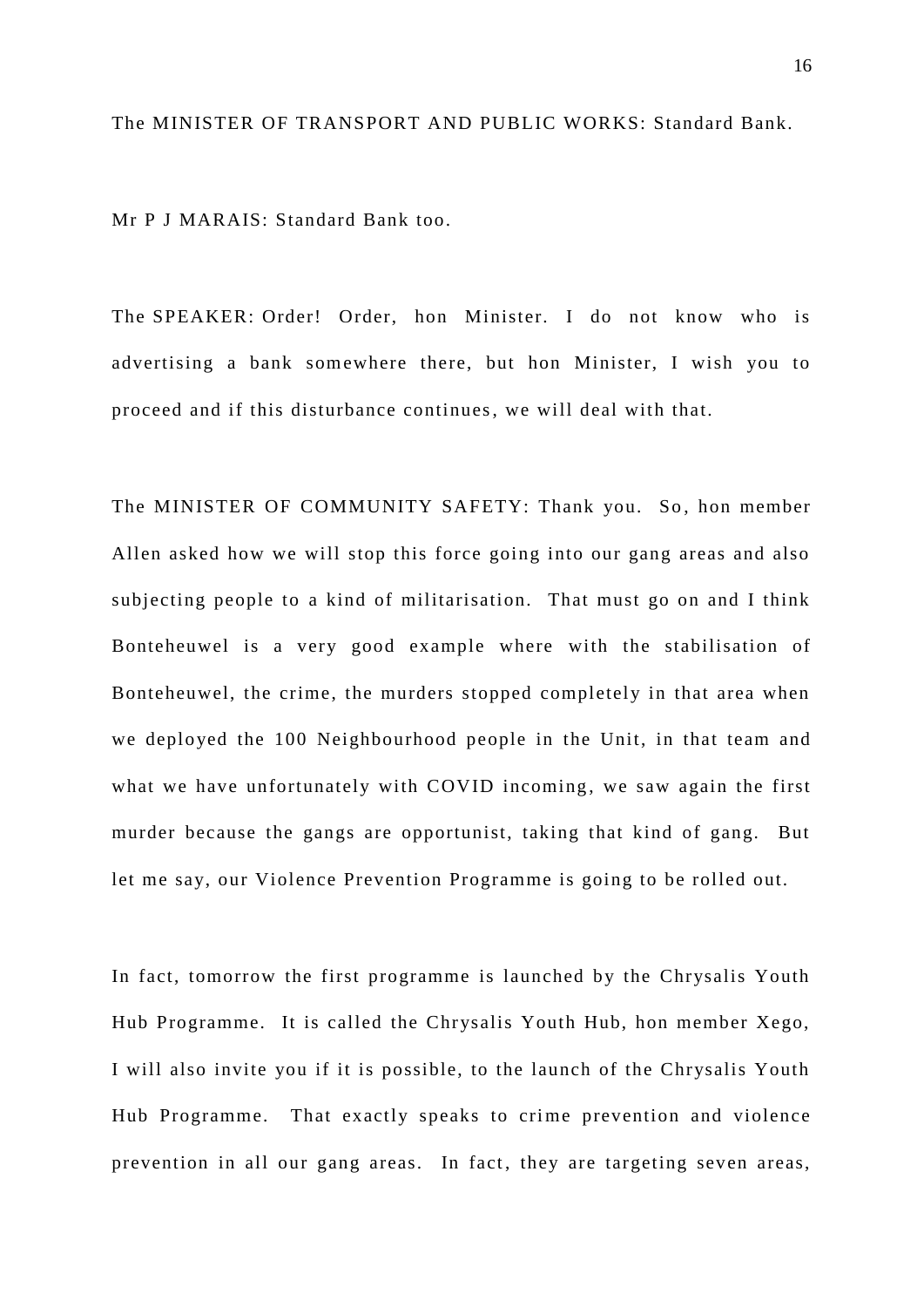seven hotspot gang areas; there is a first area that they are targeting, and we are then immediately after that looking at the four other areas. There are eleven areas, and those eleven areas will be our priority areas that will get all the resources for the Crime Prevention and the Violence Prevention Programme and I want to say, hon Speaker... [Interjection.]

The SPEAKER: You need to wrap up, hon Minister.

The MINISTER OF COMMUNITY SAFETY: Yes, hon Minister Sharna Fernandez, all of them are working with us on this. I also just want to very quickly say... [Interjection.]

The SPEAKER: Your time is up, hon Minister.

The MINISTER OF COMMUNITY SAFETY: Okay, thank you. Thank you, hon Speaker. [Time expired.]

The SPEAKER: Thank you, hon Minister Fritz. Hon members, that concludes this specific interpellation.

[Debate concluded.]

The SPEAKER: The next Interpellation is again to the Minister of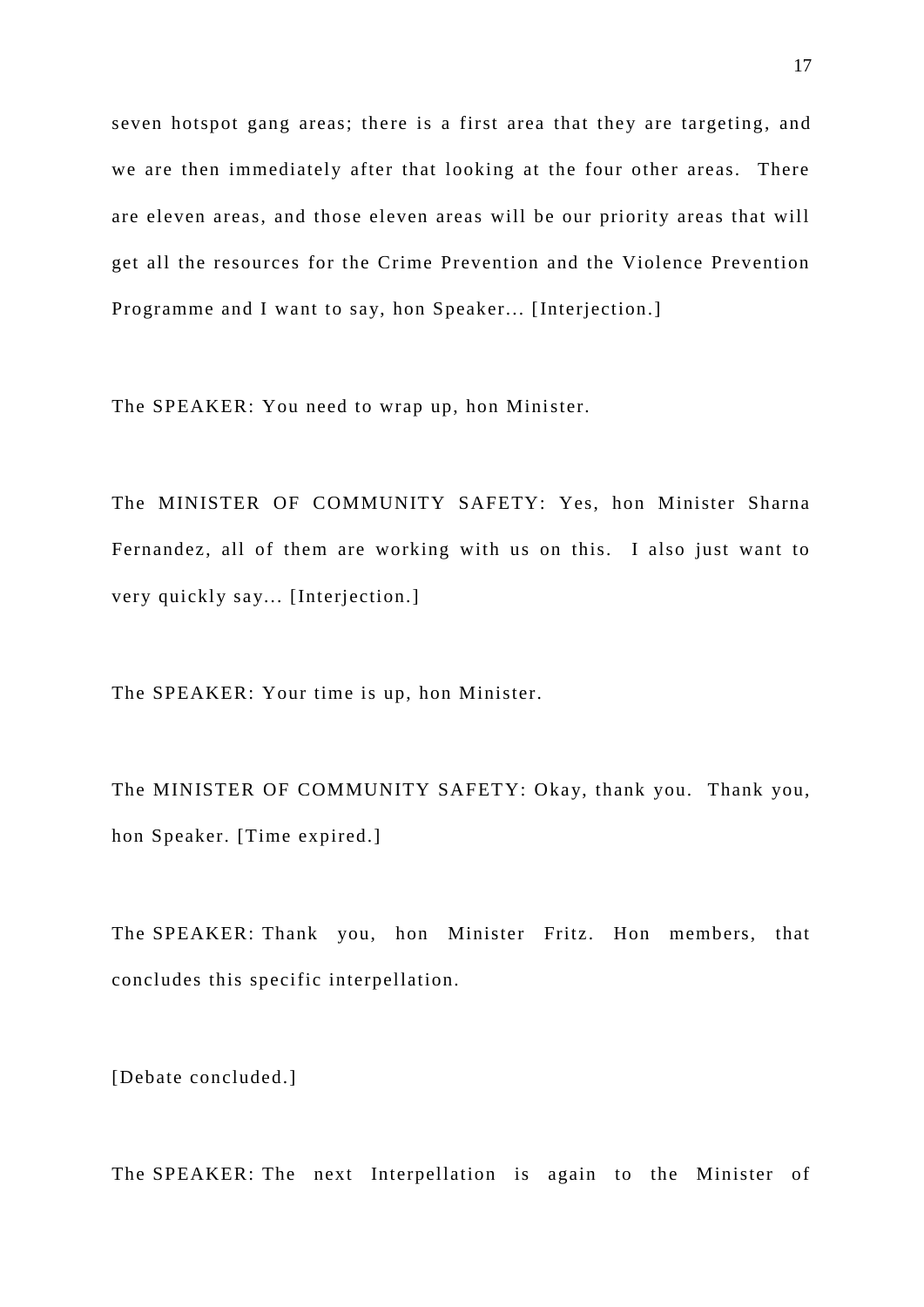Community Safety, by hon member Kama. I recognise the hon Minister Fritz.

*Metropolitan Police uniform*

### **2. Mr M Kama asked the Minister of Community Safety:**

Whether councillors and members of the Mayoral Committee of the City of Cape Town are allowed to wear the uniform of the Metropolitan Police; if not, why not; if so, what are the relevant details?

The MINISTER OF COMMUNITY SAFETY: Thank you very much, hon Speaker. The question that the hon member Kama asked was whether councillors and members of the Mayco Committee can wear uniforms. Now just when you see the question, you know they cannot, so you know, sometimes I wonder why we are asking these questions, because you just cannot.

The uniform of the Metro Police is worn by appointed officers under Se ction 64(c) of the South African Police Services Act and it is under that Act that you can wear the uniform. The uniform of the Metro Police requires that there is a badge that you must wear on your chest. The seal is displayed as well as rank identification, a name badge and an appointment certificate in terms of Section 64(g) of the Act and that is the only time you can wear it. If you talk about those, you know those tops that some of these councillors are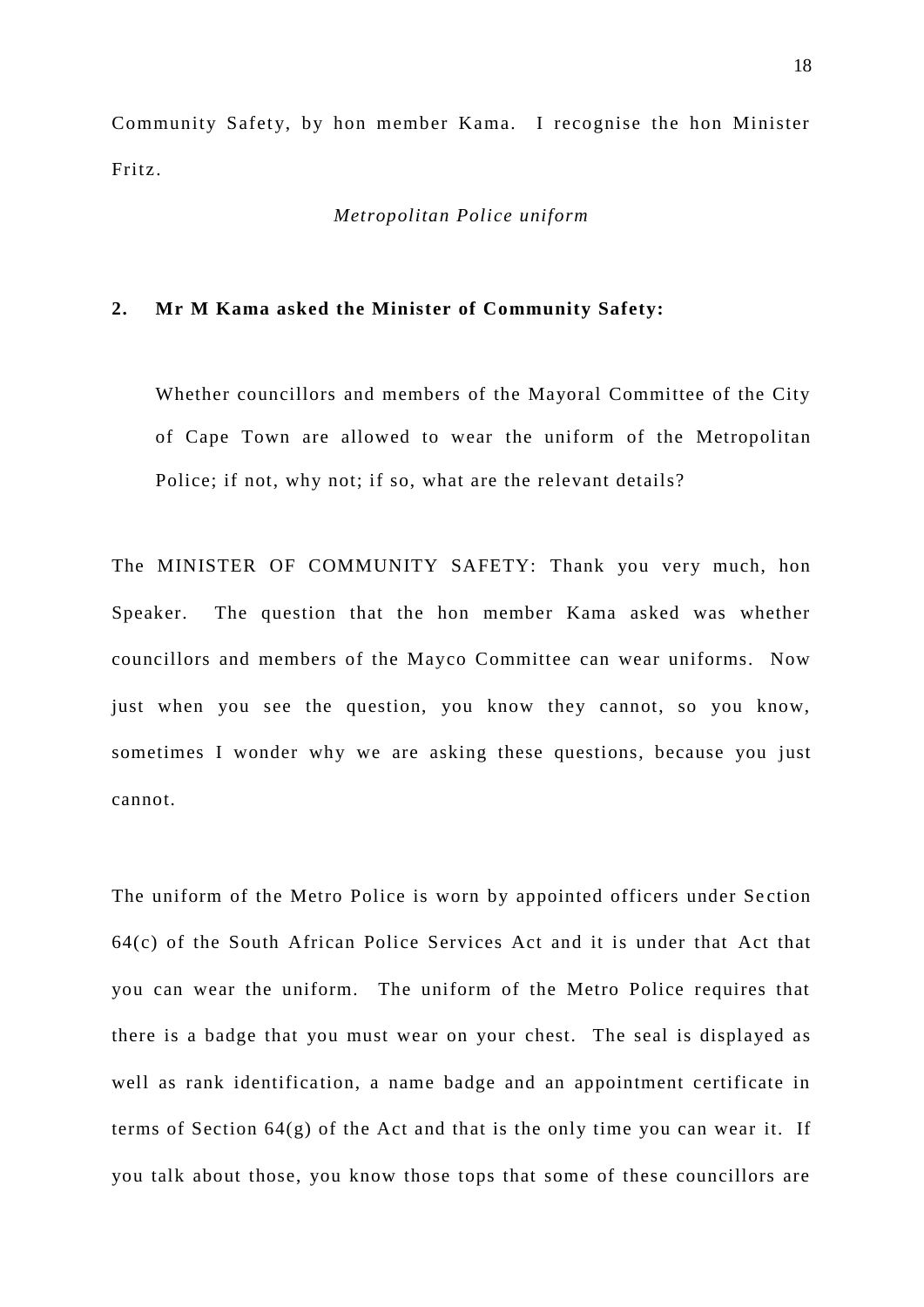wearing, that is a different case but there is a very specific thing with a badge that you must wear to be a Metro officer. Thank you, hon Speaker.

The SPEAKER: Thank you, hon Minister. Hon members, I now recognise hon member Kama.

Mr M KAMA: Thank you very much, Speaker, and let me thank the M EC for the response. I am just a bit disappointed that now he is starting [Interjection.]

Mr P J MARAIS: A point of order, Mr Chair, a point of order, Mr Speaker.

The SPEAKER: What is the point of order, hon member Marais? Please take your seat, hon member Kama.

Mr P J MARAIS: Would the member please refrain from calling our Minister, who is constitutionally deemed to be a Minister, an "MEC". MECs are for the other eight provinces. Our Constitution of the Western Cape refers to the Executive as Ministers.

The SPEAKER: Thank you, hon member Marais. That is not a point of order. Let me members, proceed. That is a point for debate.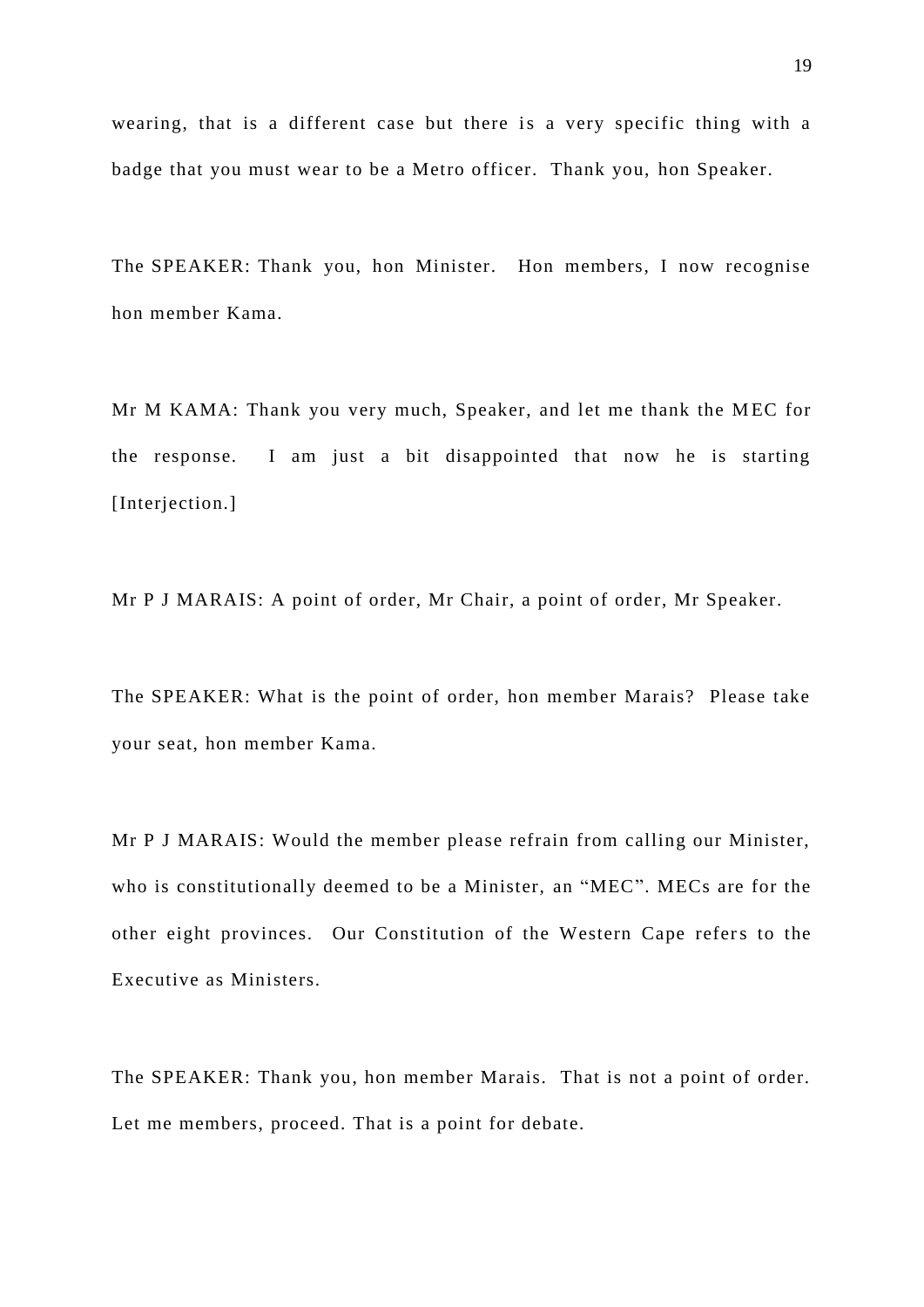Mr M KAMA: Thank you, Speaker. Without wasting any time, hon Speaker, in June a picture of DA councillor in the City of Cape Town, Angus McKenzie, made headlines. He was dressed in a City Law-enforcement jacket during a ride-along with officers in Bonteheuwel. Firstly, Angus is not a Mayco member, let alone for Safety, so he has no business wearing the uniform of law-enforcement officers or to even give orders during operations.

The above shows everything that is wrong about the attitude of the DA towards law-enforcement officers. It clearly shows that as a province we are paying millions through the Safety Plan to fund a private army of the DA and J P Smith and his cronies. The conduct of Angus was clearly unfair and constituted interference. It was clearly an abuse of power and contravened the code of conduct for councillors. While the ANC caucus in the City has taken up the matter, it is disappointing that the Premier and the MEC have been so quiet on the matter. Their silence can only show that [Inaudible.] fully supports the unlawful conduct of Angus as well as the attitude of J P Smith and his cronies towards the law-enforcement officers. The action of Angus now proves beyond any reasonable doubt that through the Safety Plan we are funding a private J P army which would be used as and when he sees fit. In actual fact, Speaker, we are funding a DA police force which can be used and controlled by DA members.

We therefore, Speaker, want to ask if that is not the case, then the MEC and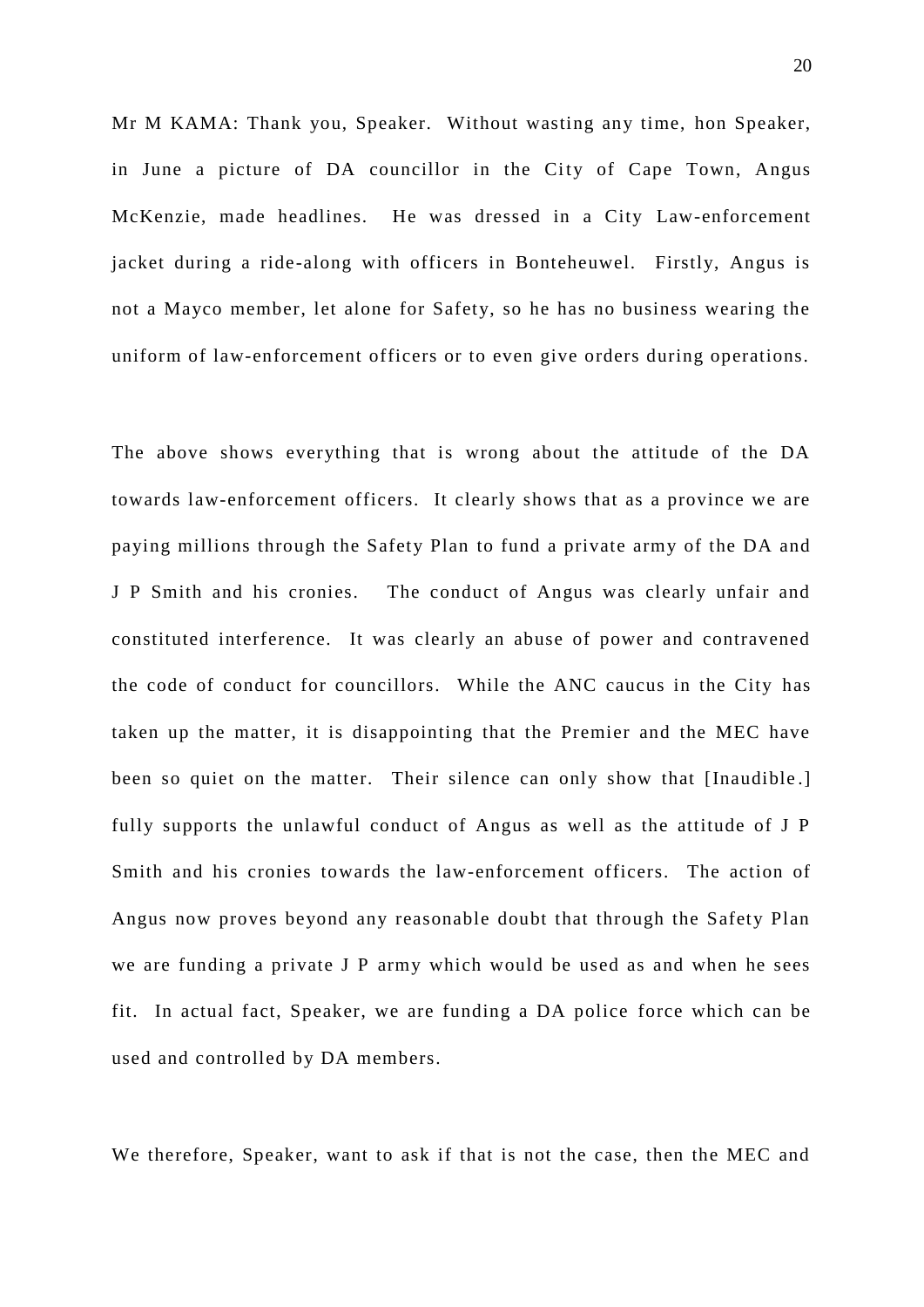the Premier must take up the matter with their counterparts in the City. Over and above this, a criminal charge of impersonation must be opened against Angus. How far is the MEC willing to go, and as the MEC argues and reiterated in this sitting today that the law-enforcement officers will at all times work on joint operations and under the command of SAPS. Is the MEC saying today that all these activities – not only of wearing the uniform, but all these other activities, illegal activities, which the Minister has in some even gone out to call against them - is the Minister now alleging that these happened under the command of SAPS? I thank you, Speaker.

The SPEAKER: Thank you, hon member Kama. Hon members, I now recognise hon member Allen.

Mr R I ALLEN: Hon Speaker, thank you so much and although I note the question as posed by hon member Kama, there has been a spate of reports regarding criminals impersonating police officers. Allow me to condemn those acts and that SAPS should always have a concerted effort to track down those criminals impersonating SAPS officials and that they may be brought to book, but not to entertain the comments made by the hon member Kama; let me use this opportunity, via you, Speaker, to the Minister, on the tools. If the Department, if the Minister can share some of the tools at his disposal to report policing inefficiencies, etcetera, but also if he can touch on the outcomes of the Western Cape Provincial Ombudsman's presentation of the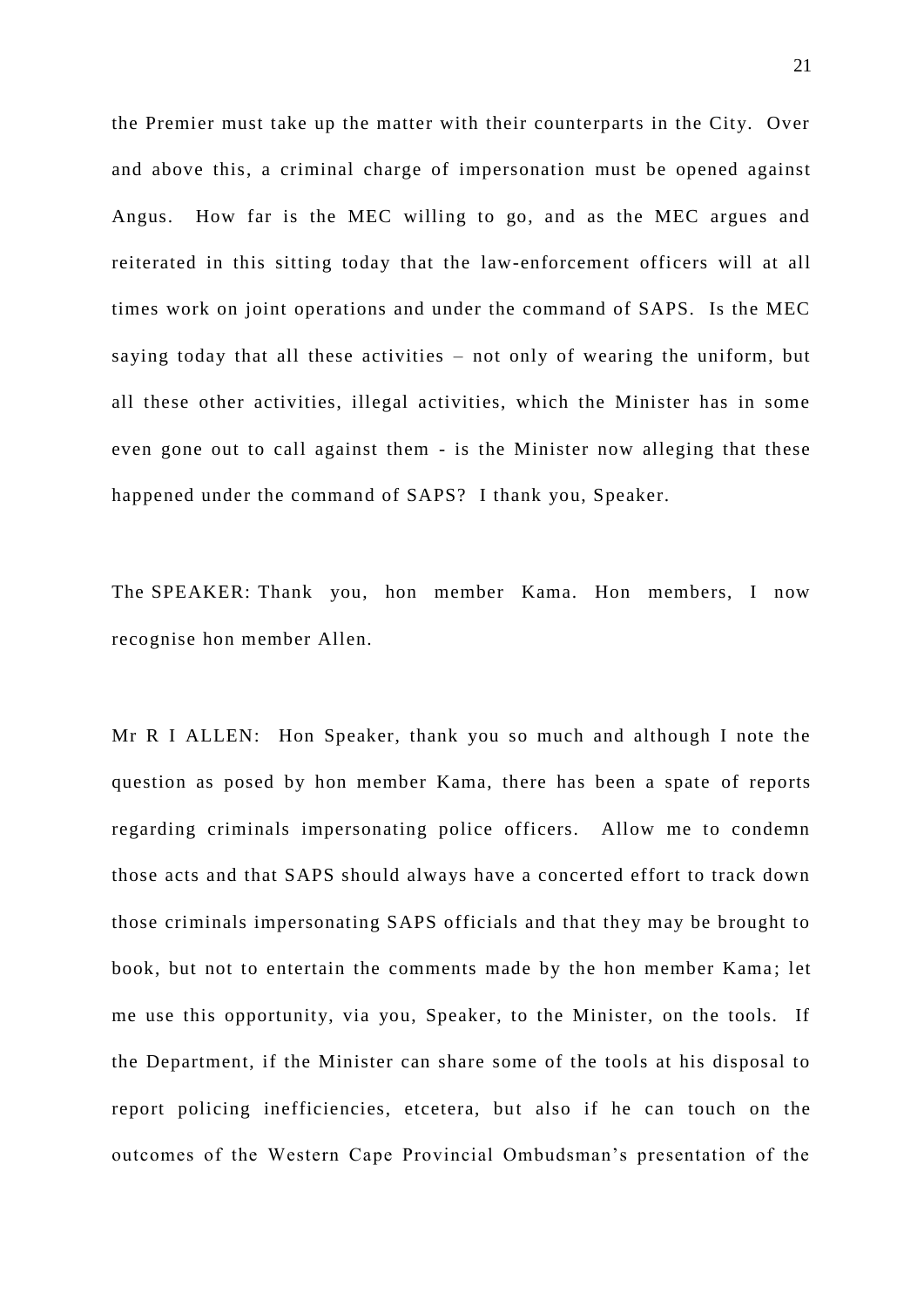Annual Report it will be appreciated. Thank you.

The SPEAKER: Thank you, hon member Allen. Hon members, I now recognise hon member Christians.

Mr F C CHRISTIANS: Thank you, hon Speaker. I just want to ask the question that in the *Cape Argus* in June month, 12 June 2020, dressed in a City Law-enforcement jacket, DA Ward Councillor, Angus McKenzie accompanied officers during an operation in Bonteheuwel on Wednesday. That was reported by the *Cape Argus*.

Now hearing what Minister Fritz is saying, it is clear that he did not know about this on giving his answer. So I want to know, and Minister Fritz must come back to this House and explain to us how is it possible that a ward councillor drives around with law-enforcement officers, as the newspaper put it, "accompanying with law-enforcement officers wearing a jacket", not a badge, a jacket, so that is definitely in contravention. What the Minister has pointed out, that is definitely in contravention of the code of conduct for councillors, as to what the Minister is saying. So I want to know, is the Minister willing to investigate and also report back to this House , what is the cause of action? Thank you, Speaker.

The SPEAKER: Hon members, order! Thank you, hon member Christians.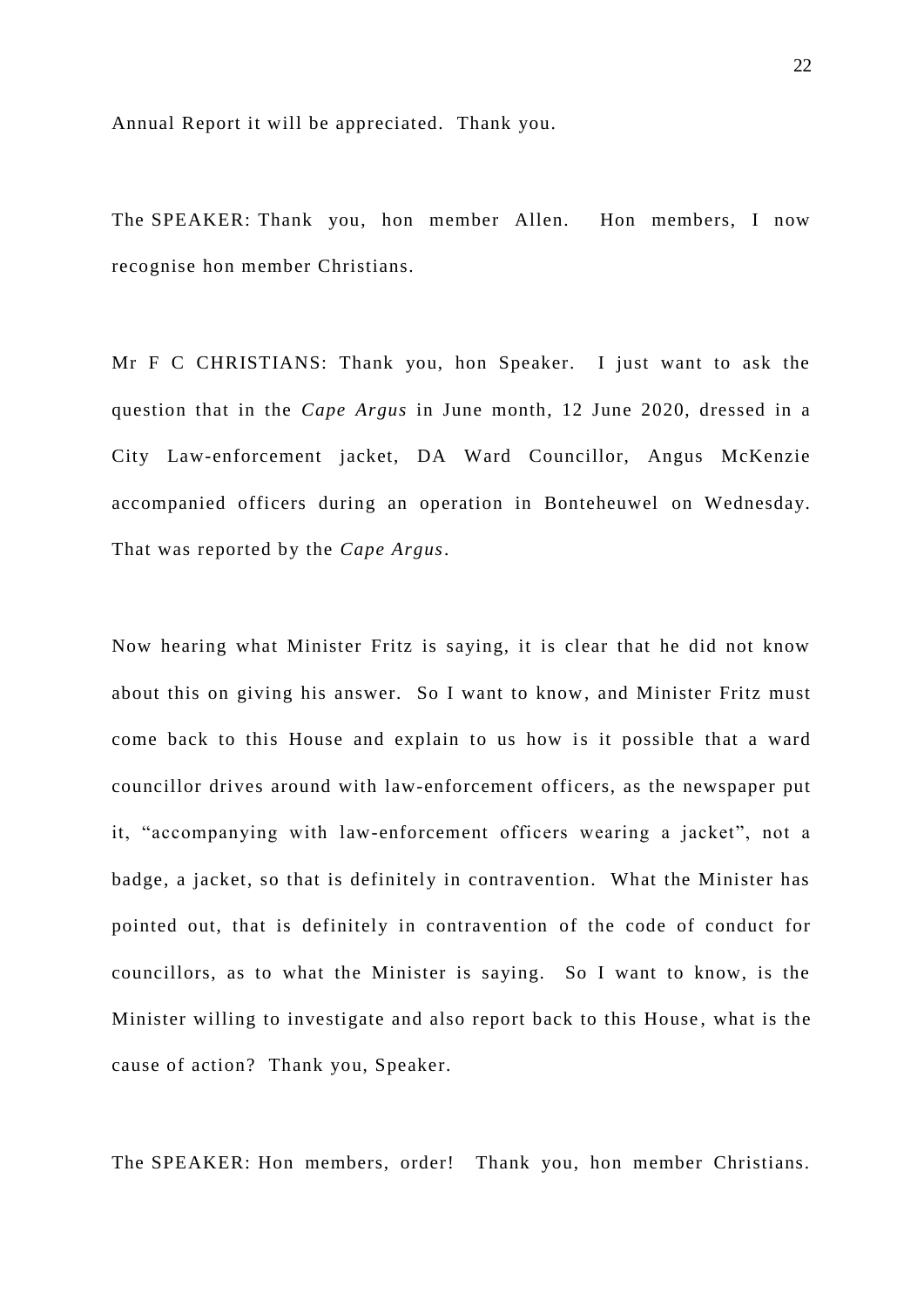I now recognise hon member Kama.

Mr M KAMA: Can you hear me, Speaker?

The SPEAKER: Yes, you are audible, hon member Kama. You may proceed.

Mr M KAMA: Thank you very much, Speaker. Speaker, the reasons why only law-enforcement officers are by law required to wear uniform is against what the Chair of the Committee is raising, where people impersonate lawenforcement officers in their criminal activities, but it is surprising that when this is raised now against a DA councillor, that changes the posture. We have every reason, Speaker, and expect the MEC and the Premier to be equally outraged by the warlord-like behaviour of councillor Angus McKenzie who is not only seen wearing part of the law-enforcement uniform, but also illegally serving people in Bonteheuwel. One wonders, where did Angus get this uniform? Who authorised it, guided by which law?

When we took office, Speaker, in this Sixth Administration, the MEC assured the people of this province, the ANC assured the people of this province and this House that we will be a united, effective, vigilant, responsive hardworking and, most importantly, a constructive Opposition. It is in honour of that commitment that we agreed with the MEC and the Premier when they said all should be discouraged from politicising our fight against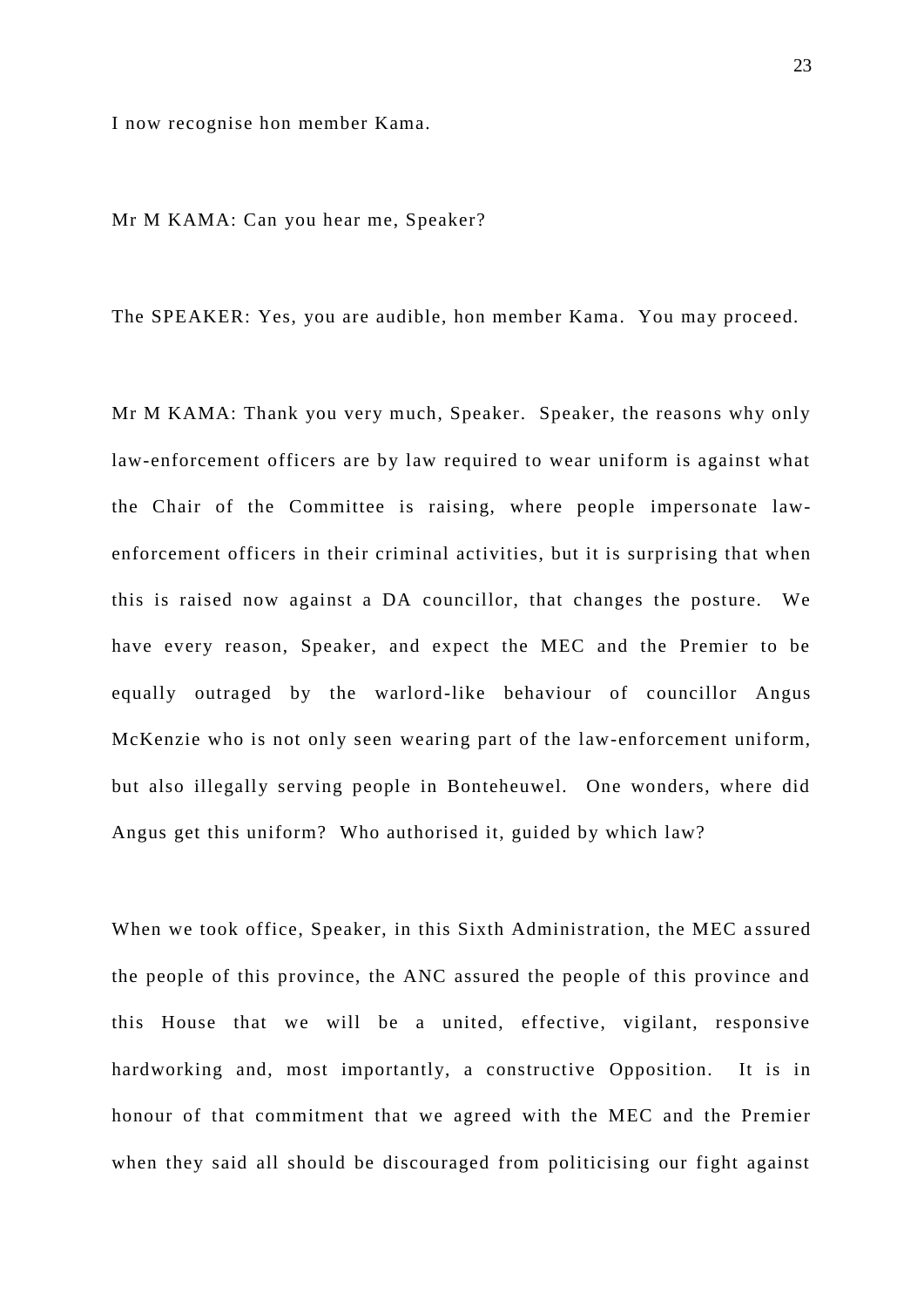crime. Does the behaviour of Angus, J P and other DA members in relation to their interference with law-enforcement operations not constitute politicising of our fight against crime? What about the resolve of the DA to enforce its manifesto of having a provincial police force in the province against the prescripts of the law – something which the people of this province must reject, Speaker.

Speaker, without any oversight body like IPID or the Western Cape Police Ombudsman, the law-enforcement structure and its operations are deliberately designed to suit the political agenda of the DA. It is either the DA Government takes full responsibility and acknowledges that it is through its political will that the people of this province have been subjected to vigilante groups masquerading as law-enforcement officers, or that we see a deliberate action from this Government to call Angus and [inaudible.] to order and subject them to the necessary disciplinary processes. How can we expect criminals, clear plain out criminals, not to impersonate SAPS or any other law-enforcement officers when we keep quiet and say nothing when our own who are supposed to lead, are doing the very same thing, we ask, Speaker. Thank you.

The SPEAKER: Thank you, hon member Kama. Hon members, I now recognise the hon Minister.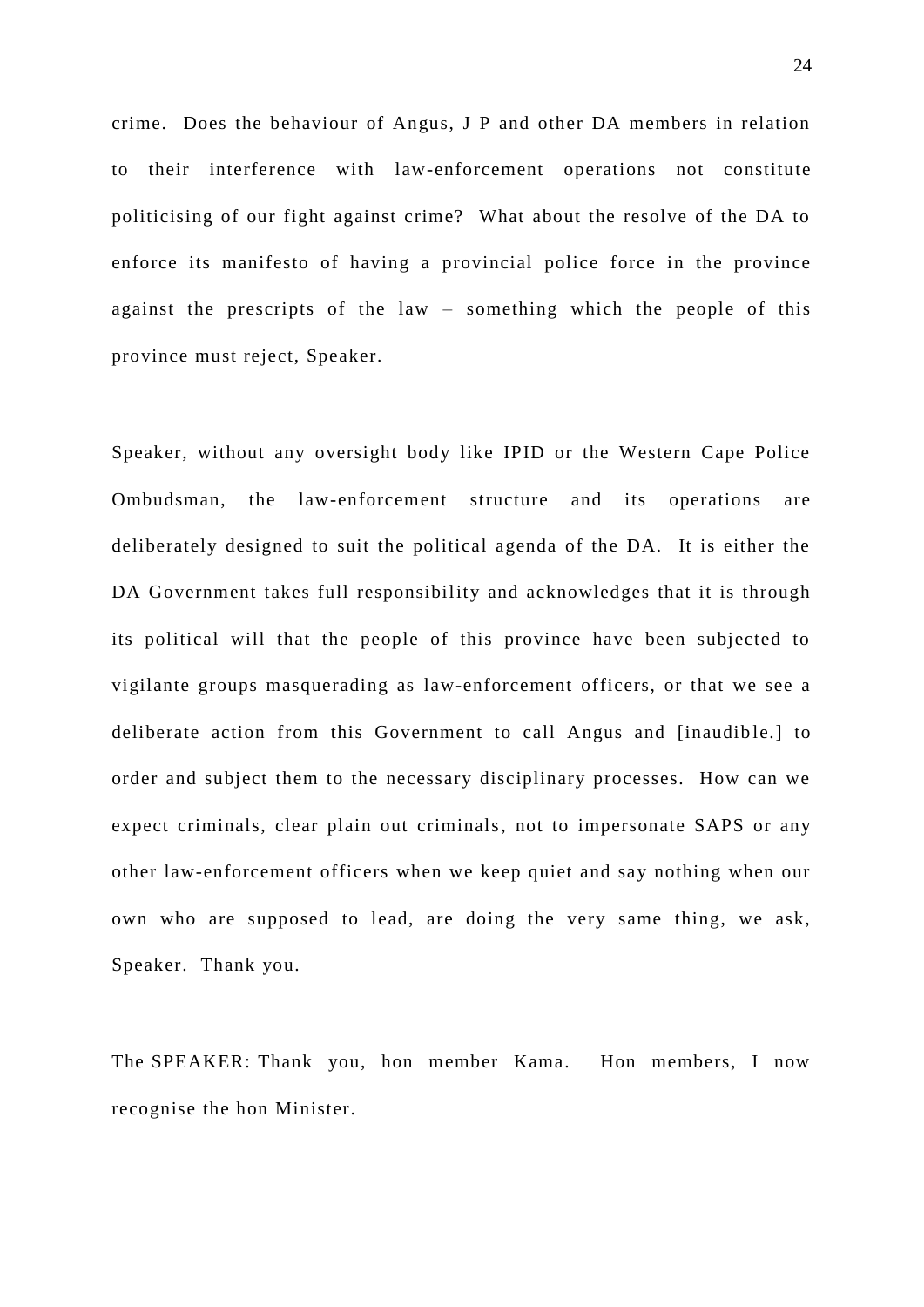The MINISTER OF COMMUNITY SAFETY: Thank you, Speaker. I really want to say thank you to all the colleagues who took part in that interpellation and who made some of these points. I want to start off by saying I think we must welcome, and just hear me out, we must really welcome instances where the City Council of a particular ward would like to join with any group of people, go out into the streets of that community so that communities can see that the councillor is an active member of that community, making sure that the things are happening, that the places are cleaned up, like we do cleaning up, like we do all the other stuff, but also in crime going out. So, I need to firstly say that.

Wearing of the jacket, and I do not know what the nature of the jacket is, but I want to say I am very, very prepared to investigate that. I do not know why I should cover up for anything. I do not have any reason to cover up for anything, so I will go visit, I will really go and investigate it and report back to the Standing Committee the findings of that investigation and find out by the way whether the internal investigations of the City have been conducted. You know, we cannot jump the loop. If I can find out from the Speaker of the City that yes, there was a complaint, as the hon member Kama stated by the ANC in the City, that is the City, and in fact a lot of these questions I sometimes think must be asked of the City to hold councillors accountable in the City.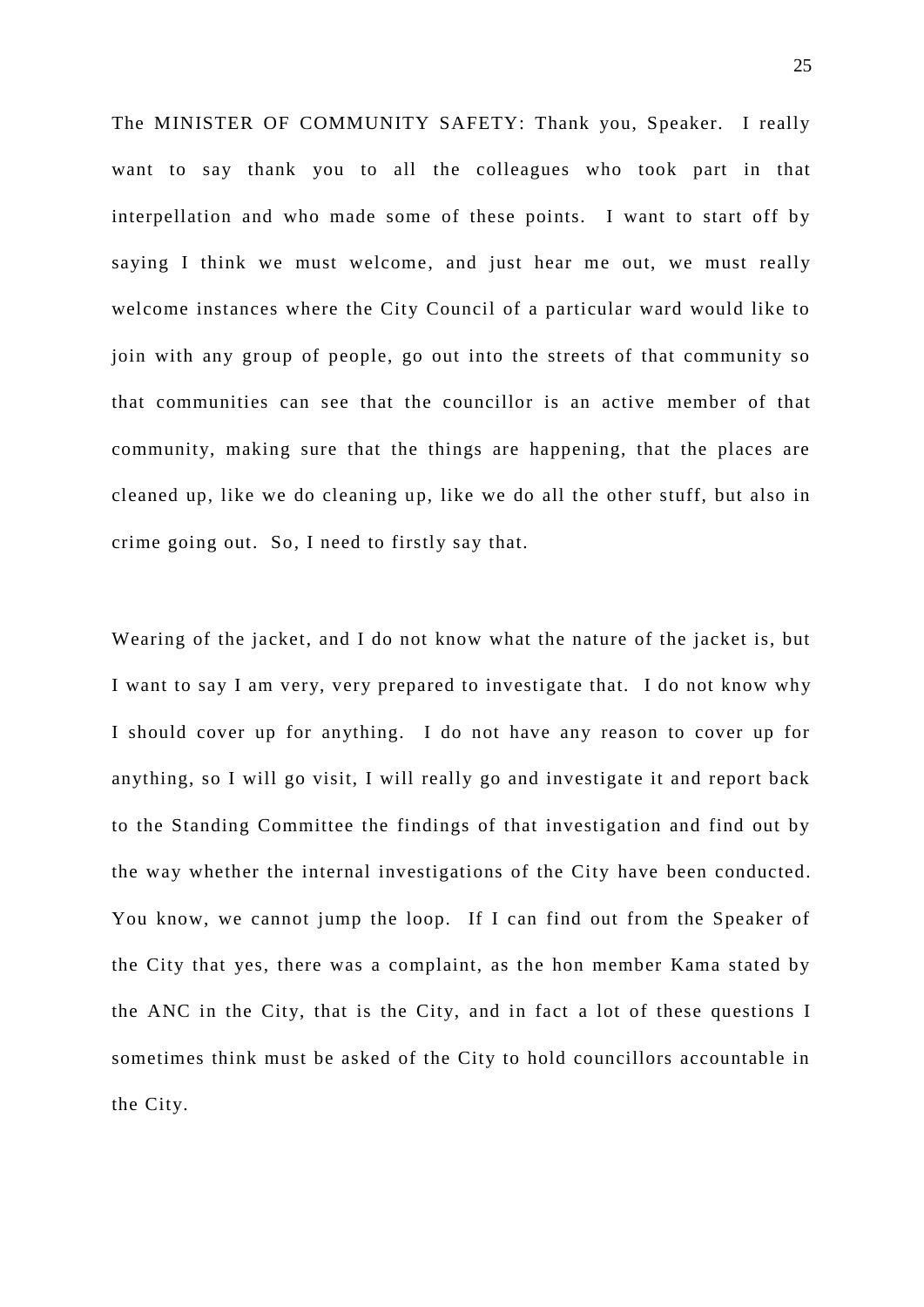Of course, we have an oversight role and we will conduct that and carry out that oversight role, so we will make some enquiries at the City whether an investigation was conducted. If it was not conducted, then to institute an investigation or request the Speaker to investigate, and from there we will also then see what next and the report we get from there to come back to the Standing Committee. But I also want to say... [Interjection.]

An HON MEMBER: [Speaking simultaneously] ...being charged with this [Inaudible.]

The MINISTER OF COMMUNITY SAFETY: Can you please keep quiet while I am talking.

The SPEAKER: Order!

The MINISTER OF COMMUNITY SAFETY: You know, I want to also say... [Interjection.]

The SPEAKER: Order, hon members. Hon Minister, please take your seat. Hon members, we have Rules that govern the virtual meetings. We do not allow heckling and that is the agreement of this House through a determination via my ruling in one of the sittings, so I am requesting that we respect that. It is for all of us, otherwise we are going to collapse these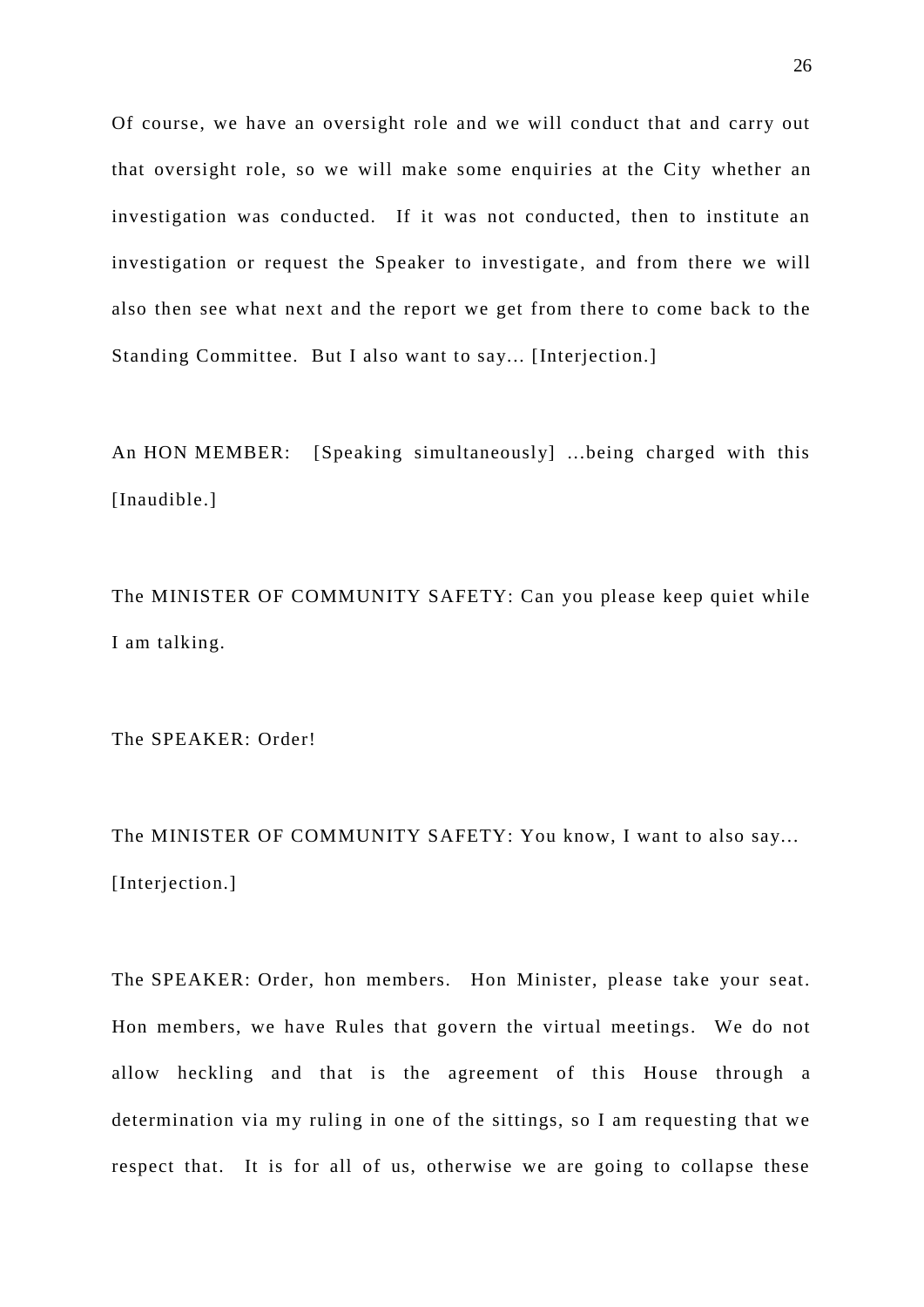meetings. Hon Minister, please proceed.

The MINISTER OF COMMUNITY SAFETY: Thank you, hon Speaker. I also want to say hon member Kama is taking it to the extent that the DA has got a private army. We do not operate like the ANC! We do not have little private armies. We do not come with little private armies, invade land and are at the front of it, and we are openly in front for the whole public to see. We operate within the law and in that context I will support the hon member Kama in getting that investigation. I also just want to add what hon member Allen was saying. It is so amazing, the kind of work that we see coming out from the Ombudsman.

In one of the questions by hon member Kama we will see the role that the law-enforcement office are not at this point subject to our oversight and the oversight of the Police Ombudsman, but we are trying to amend the Act and to see that that becomes part, so that all forces are accountable , and I want to insist to the hon member Kama that all law-enforcement agencies are subject to the control and the command of SAPS on all the operations that they do. They do it as an integrated operation as integrated forces and on that ground we have no fight with each other here at your level where you call us private armies and that, so hon Speaker, I just want to emphasise, sometimes we must really wake up because I think when we dream about private armies that is really a figment of our imagination, and I thank you on that note. Thank you.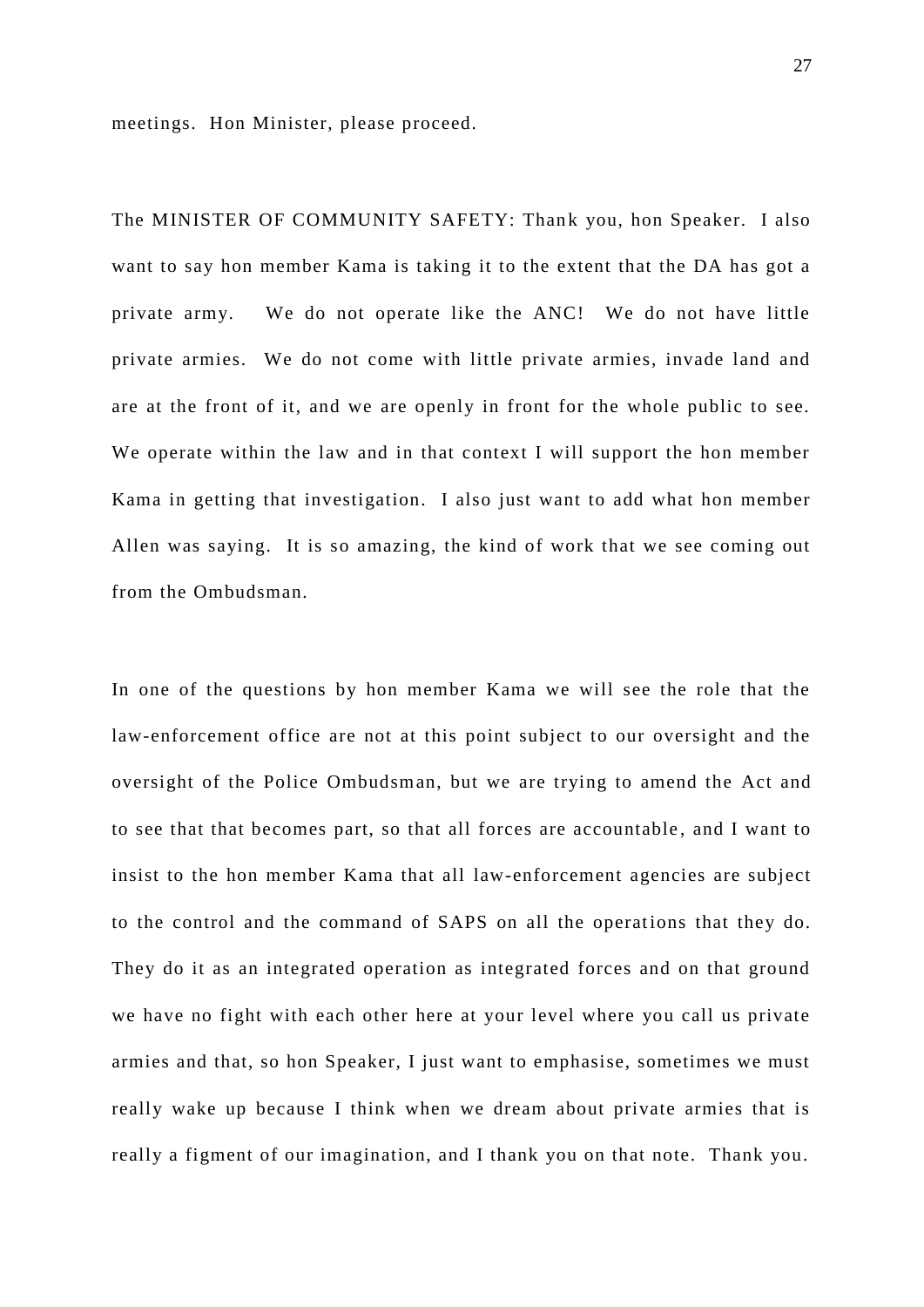The SPEAKER: Thank you, hon Minister. Hon members, that concludes the interpellation.

[Debate concluded.]

The SPEAKER: Now at this stage, we are now moving to Questions. The first question is by hon member Dugmore to the hon Premier. I recognise the hon Premier.

# **QUESTIONS FOR ORAL REPLY**

*Inequalities and other imbalances of the past: addressing of*

# **1. Mr C M Dugmore asked the Premier:**

What are the plans to address the inequality and other imbalances of the past that have been exposed by the high Corona virus infection rate in the various hotspot areas in the province?

The PREMIER: Thank you very much, Speaker, and thank you very much to the hon Leader of the Opposition for the question. So the answer to this question which talks to inequality and imbalances, both of the past, but also now during COVID-19, the Western Cape's response to the COVID-19 pandemic has been all encompassing not just focusing on our healthcare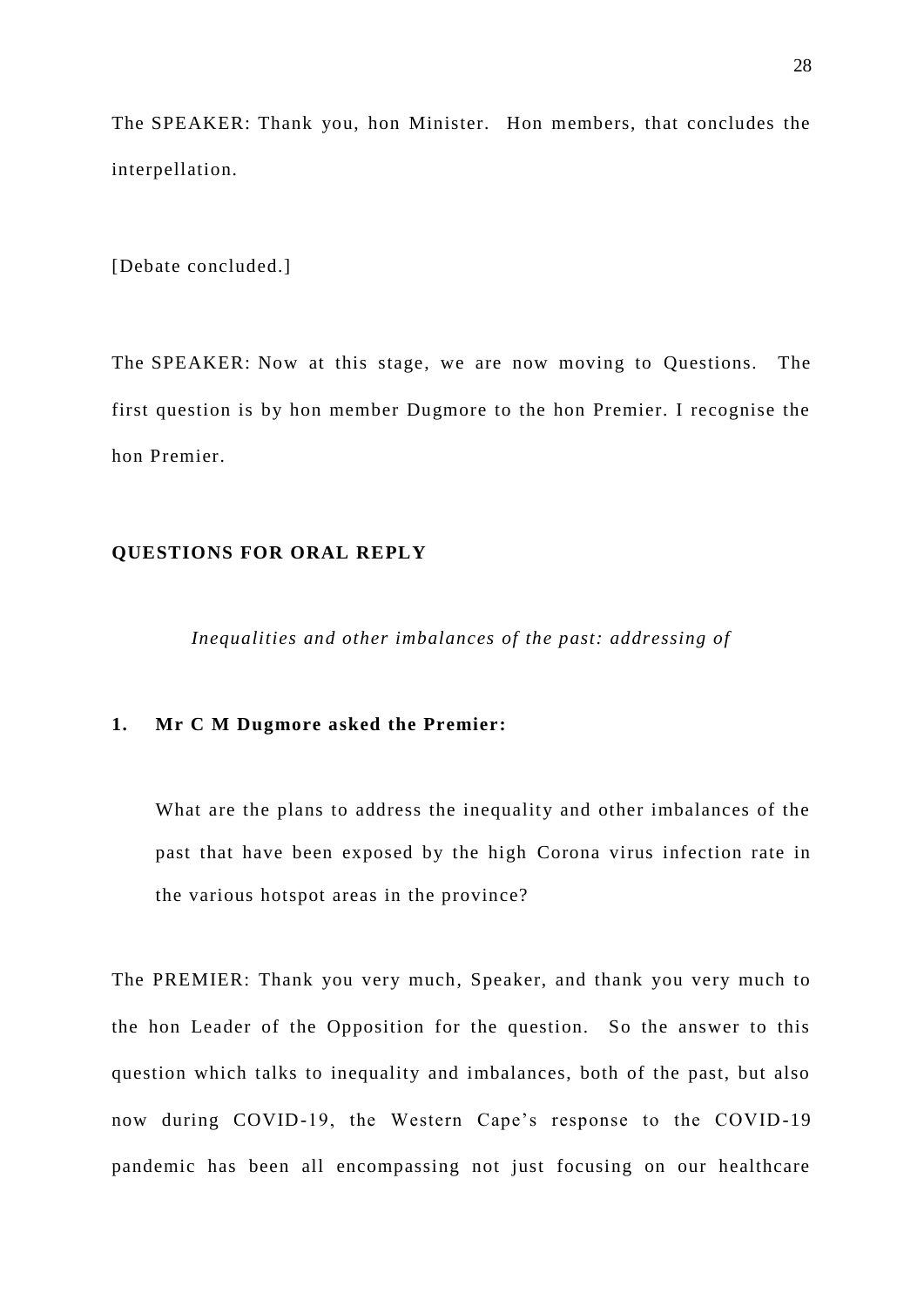services, ours has been on an all of government approach, tackling all aspects of the pandemic, including food insecurity and hunger and finding ways to support the economy and hotspots at times when it is most needed in order to protect jobs in this province.

Our healthcare response has ensured that no matter where you come from in the province you will receive the appropriate care if you test positive for COVID-19. Our response and perhaps even later on in this process, not even if you test positive, if you are at risk we would also then help you once we got past the peak.

Our province has been world-class in this respect, Speaker, and patients at our hospitals and our field hospitals have received excellent medical care at the hands of the dedicated healthcare workers in this province. We have built field hospitals, testing and triage centres, and we have invested in technology in order to introduce high-flow nasal oxygen and other innovations to make sure that we get through this pandemic as best as we can and saving as many lives as possible.

We have developed systems to protect those most at risk including diabetics and the elderly and delivered chronic medicines to patients at their homes. This is now in excess of 280 000 of our patients in this province if they are at risk, who receive their medication at home, whether they are elderly or have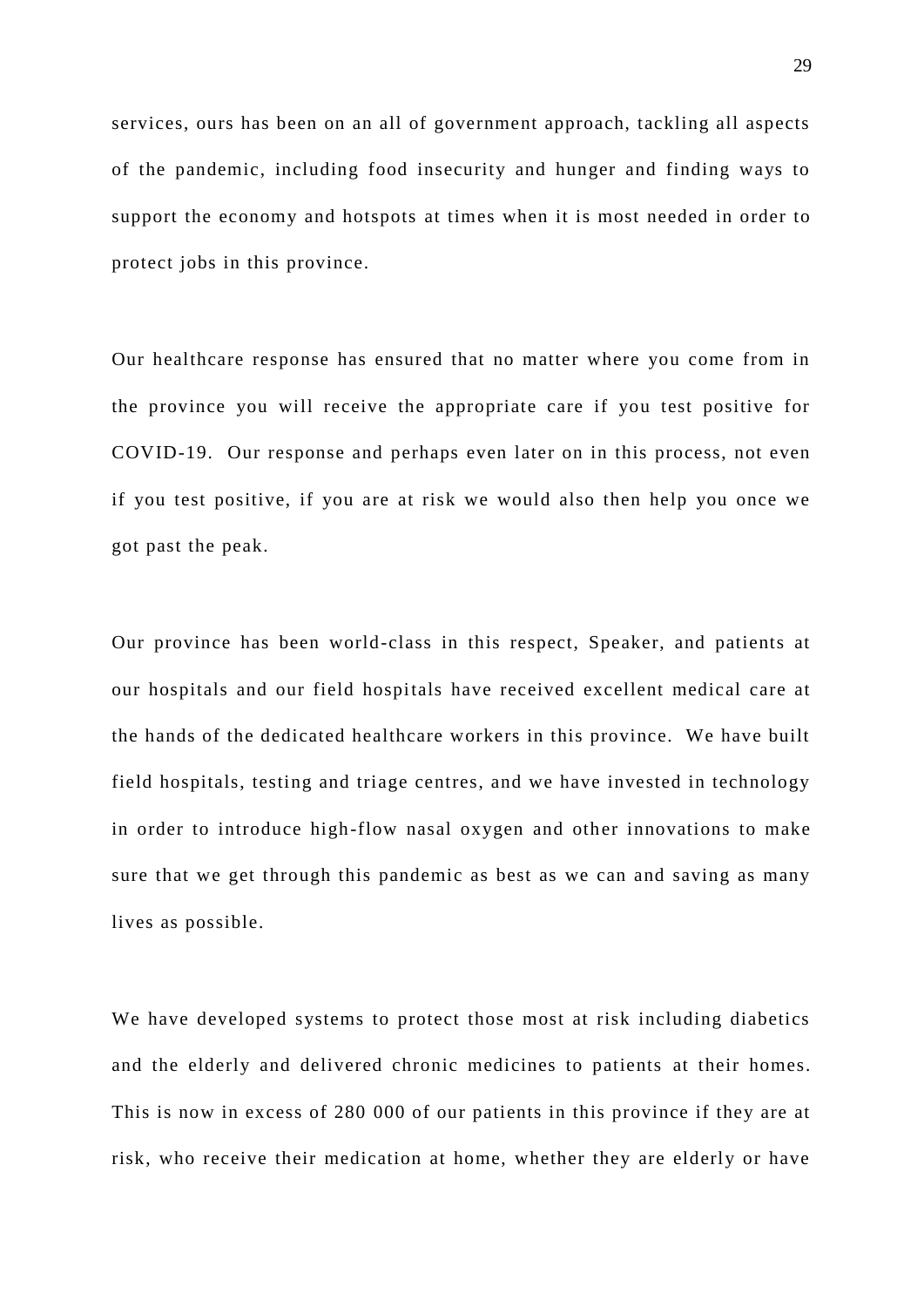comorbidities so that they do not have to go and stand in queues at our clinics.

Our investment into the healthcare response will also benefit our healthcare system into the future. We have learnt lessons and we will also make sure that we keep those lessons, we cannot slip back. That is my message within the administration at the moment: take those innovations and lessons forward which will benefit the people of this province.

As part of our response we also enabled South Africans to make use of our quarantine and isolation facilities if they were not able to do it at home. Our entire response has cost the province billions of rands and as this House knows, without receiving the adequate funding back from National Government but we have still gone ahead and spent the money as we have just gone through that Budget process, the first part in that first COVID-19 Adjustment Budget, and we also know that this is going to have huge impacts on our service delivery. The cuts that we are having to put in place definitely have to come from somewhere and unfortunately they end up coming from frontline services, but as you know, even prior to COVID -19 coming about, we already had a focus in this province:

(1) Safe and cohesive communities;

(2) Growth and jobs;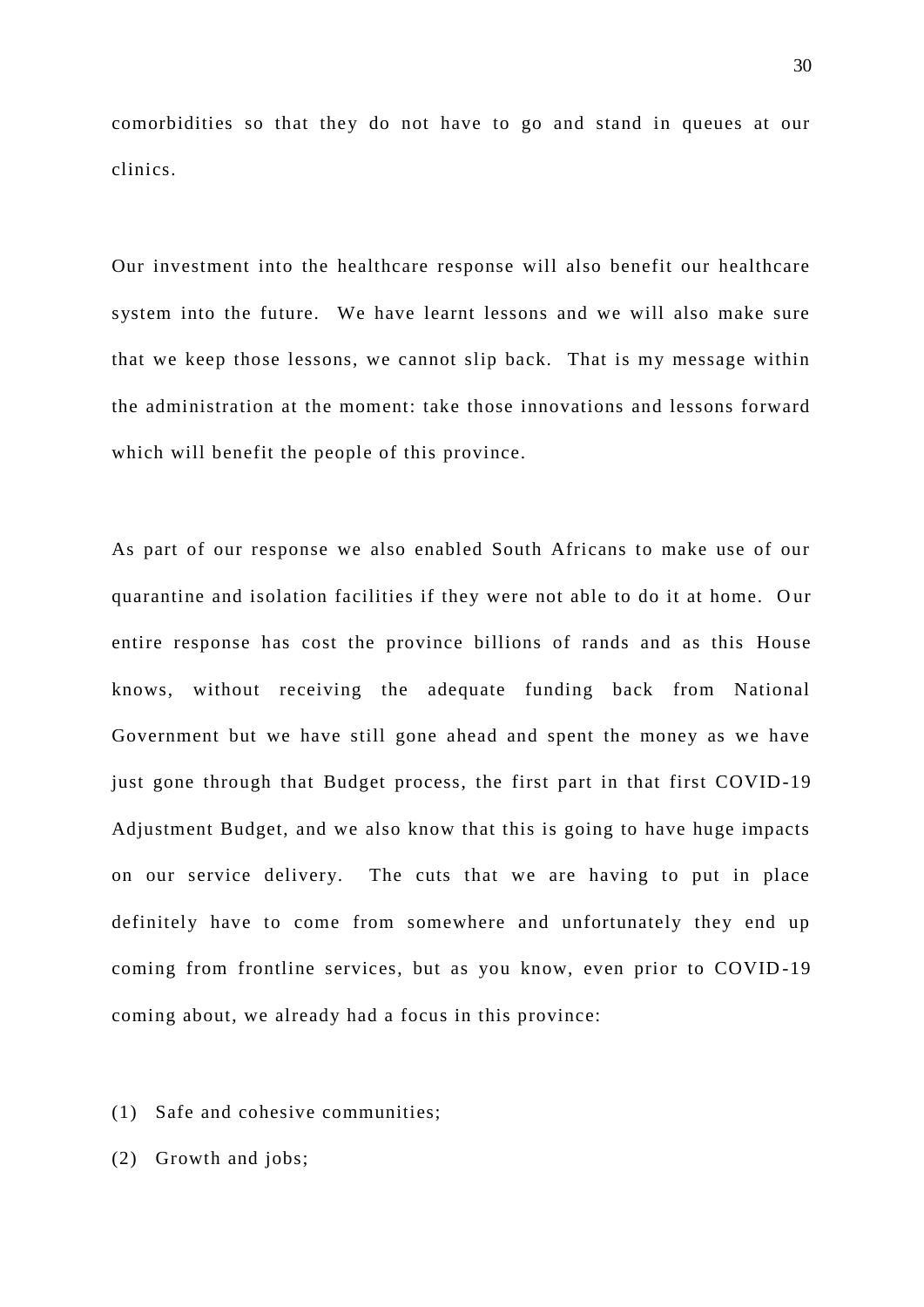- (3) Empowering people;
- (4) Mobility and spatial transformation;
- (5) Innovation and culture.

And Speaker, I have spoken at length about these and specifically, for example, the safety programme and both interpellations that we have just had have covered parts of that. The first 500 of these trained LEAP officers have been deployed throughout this lockdown. Obviously during the hard lockdown they used to help SAPS and the Military deal with lockdown policing, but of course as lockdown has eased and we have seen crime spiking in our traditional areas again where we were focusing on the murder hotspots, etcetera, we deployed back into those specific areas with regards to those offices.

Also most importantly, in order to address inequalities, economic opportunity and job creation, this Province has worked hard to drive investment and economic development to create jobs, to improve people's ability to earn a living and provide for themselves and grow value within their lives. According to *Stats SA Quarterly Employment Survey* , the first quarter of this year the Western Cape had the lowest official expanded unemployment numbers for the country as well as the highest labour absorption rate. Stats SA unfortunately has delayed their latest *Quarterly Labour Force Survey*. It was supposed to come out two days ago and we wait to see what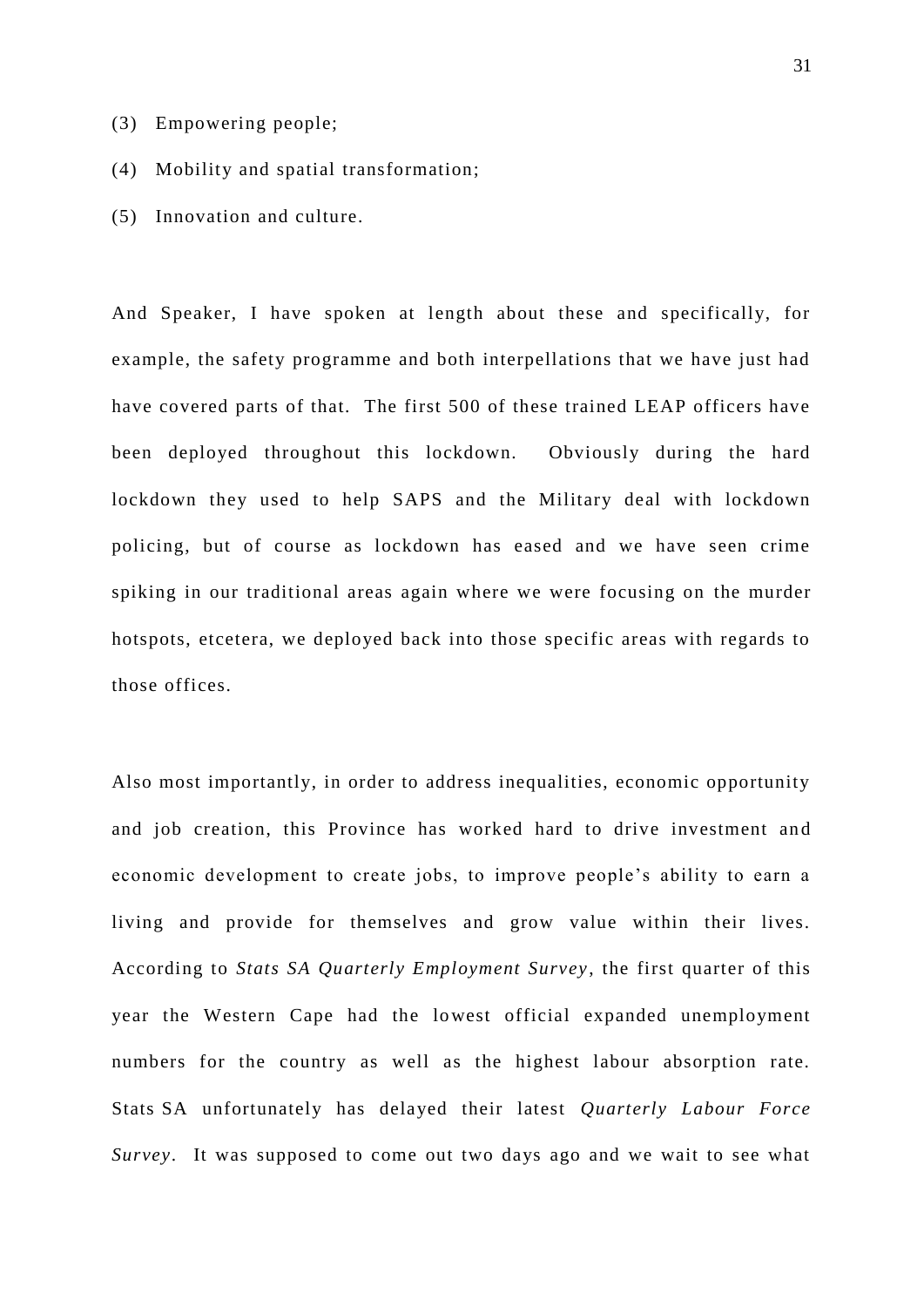those numbers look like now, but of course they are going to reflect the hardships that have been created by lockdown. Statistical indications previously released by Stats SA have shown the drastic impact of the lockdown on food-and-beverage industry, the closure of our borders, and the initial ban on local travel has also had a significant impact on our tourism industry. Our manufacturing data also released shows a 16,3% decline in manufacturing in June when compared to June 2019 and this in addition to the 49,3% decline recorded in April and the 32,4% decline in May, and so obviously these huge job losses in South Africa but also in our province are going to also have a massive impact on the ability of people to provide food and to provide sustainable futures for their families.

I must say that we have requested meetings specifically with Minister Dlamini-Zuma and Minister Mkhize to try and address these issues. Unfortunately we have not received that but what we did get, which I do appreciate, is Minister Mkhize putting out a *Gazette* last week on Friday which does promote different levels of lockdown, the risk -adjusted model which is at the very least what we will be pushing for this weekend.

We must also be mindful that our approach in this pandemic and the hotspot interventions have also included interventions into the economy and businesses to ensure that we could keep as many of them open as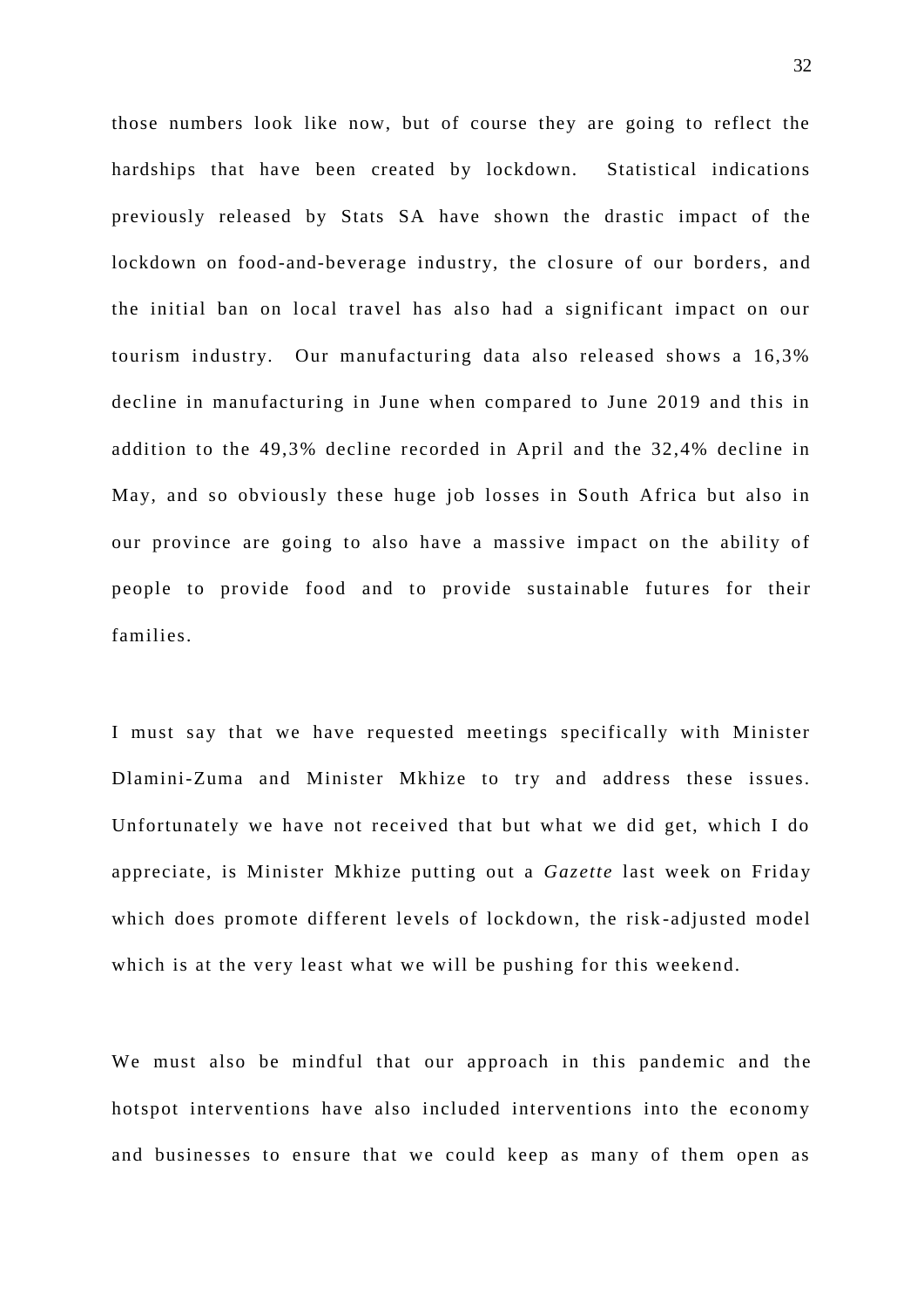possible, but still we understand that these implications are going to have long-lasting and a devastating effects on our system. Perhaps I also just want to know that in mitigating that risk of inequality I must also speak to the continued work that Human Settlements has done throughout this pandemic, that continued to deliver housing opportunities across the rur al areas and city of our province; at the same time also I think specifically recognised the role that the humanitarian workstream has played, from Minister Fernandez through to Minister Schäfer. I think specifically the school feeding that continued through this time really did also make a big difference in mitigating risks specifically for communities that are highly at risk, and of course this must continue.

We need to get now the second pandemic, which is directly going to be affecting and actually making it worse than it was before, the vulnerable communities that have been part of those imbalances from the past and so hopefully we get more of the economy open and agreement for that this weekend, and we need actually the whole of South Africa, the whole of government and society to come together to put as much dedication and focus that we have seen into mitigating risks in COVID -19, putting that in to making sure that we mitigate any further job losses, any further economic processes that deprive people of opportunities in our country. Severe numbers are coming out at the moment and we need to make sure that we mitigate that and we actually would like to call on the hon member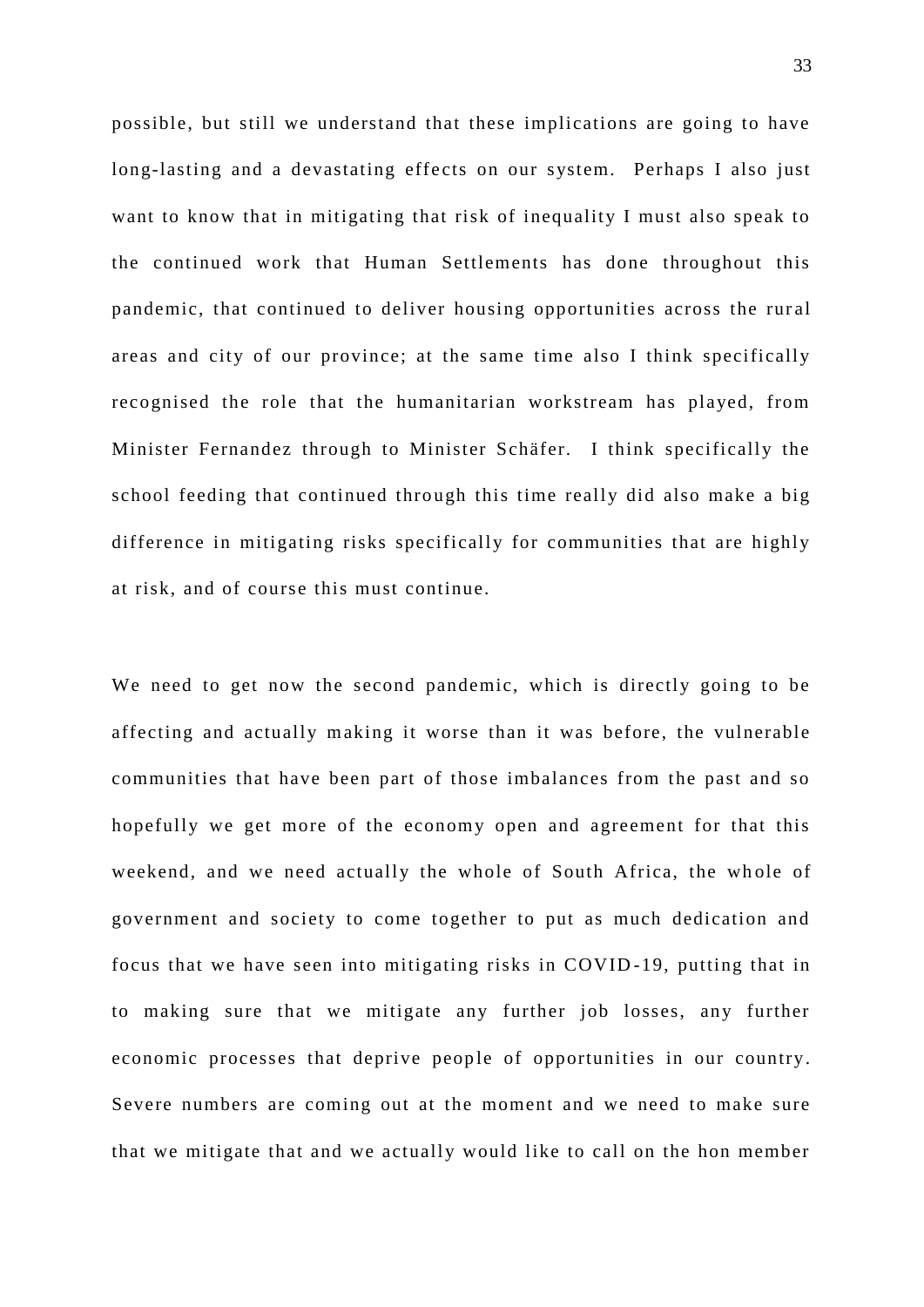Dugmore to please help us making sure that we get agreement across South Africa to actually focus on mitigation, on making sure that pandemic number 2, starvation, hunger and unemployment are addressed with the same kind of focus. Thank you, Speaker.

The SPEAKER: Thank you, hon Premier. Hon members, I will give the first opportunity to hon member Dugmore if he so wishes to put the follow-up question. I have not seen other hands.

The LEADER OF THE OFFICIAL OPPOSITION: Yes.

The SPEAKER: Oh, there are hands in the Chamber, yes. It is going to be hon member Dugmore, hon the Leader of the Opposition and then hon member Mackenzie, in that order, and hon member Makamba-Botya afterwards.

The LEADER OF THE OFFICIAL OPPOSITION: Ja. Thank you very much, Speaker, and thank you to the Premier for his response to the question. As a follow-up I would like to ask given his recognition of the inequalities in the health system that have emerged, that existed before the lockdown and that have continued to be visible during the lockdown, is the Premier of the view that the move towards a National Health Insurance System will actually assist in dealing with the health inequalities that have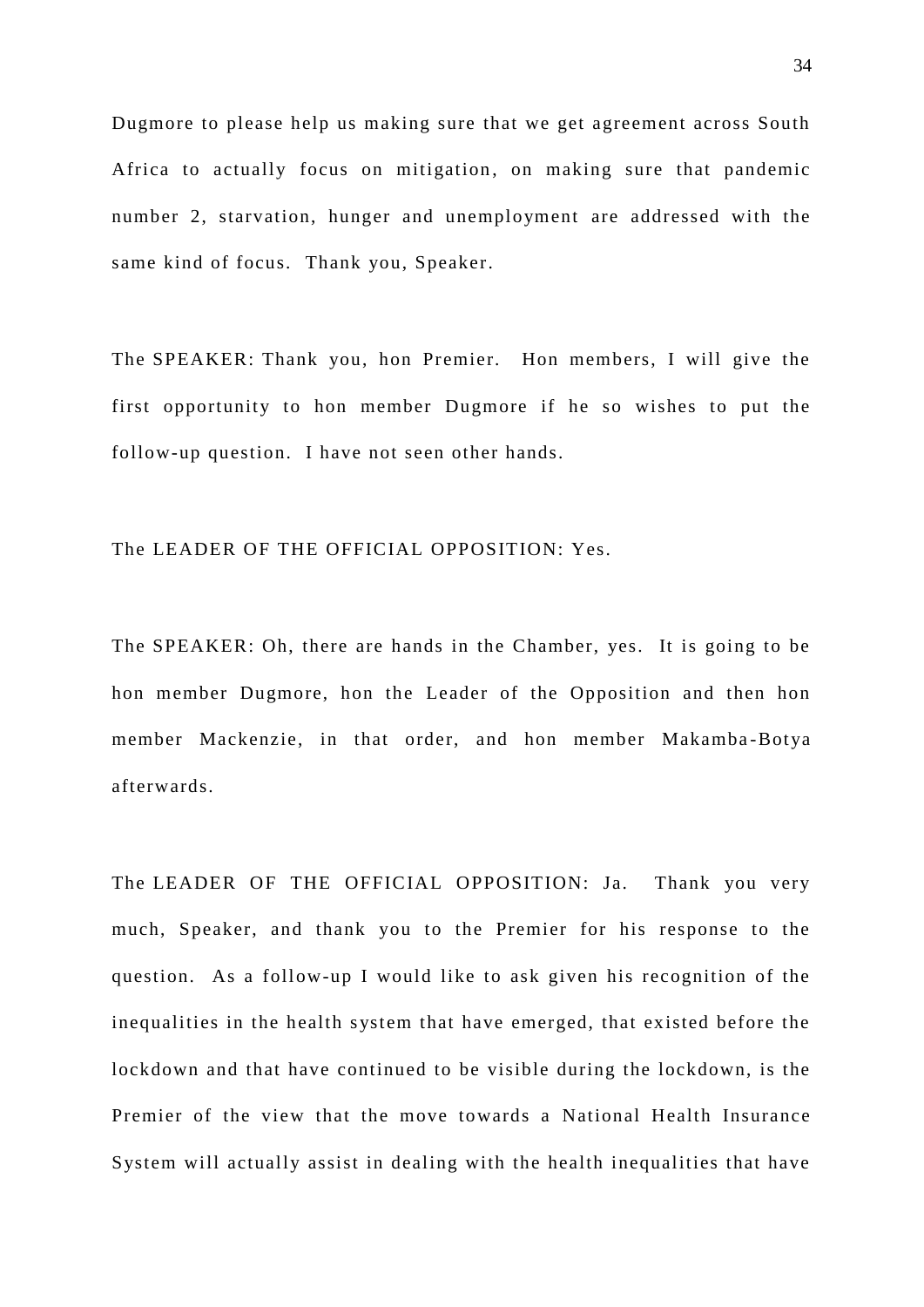become apparent during this lockdown and, if so, what steps will he actually take as the Premier of this Province to ensure his support for the national initiative to build a National Health Insurance System in this country?

The SPEAKER: Thank you hon, the Leader of the Opposition. I recognise the hon Premier.

The PREMIER: Thank you very much, and thank you very much to the hon Leader of the Opposition for that question. I suppose they always tell you in politics every time you ask a question you should know what the answer is, and I presume he does know what the answer is, that definitely not, we do not support the NHI and quite frankly right now the NHI was always unaffordable.

If you looked at those original documents of the NHI we need to be in excess of 3% GDP growth to even think about it, so no, but what I do want to say is that, and thinking about his question and the inequalities of the health system and not necessarily the health system - I mean we have the best health system out of any province in South Africa - but thinking about how the health system delivers healthcare specifically to people who are the most vulnerable, I think this shows where not the NHI but universal healthcare and partnerships are, where we should be going and what this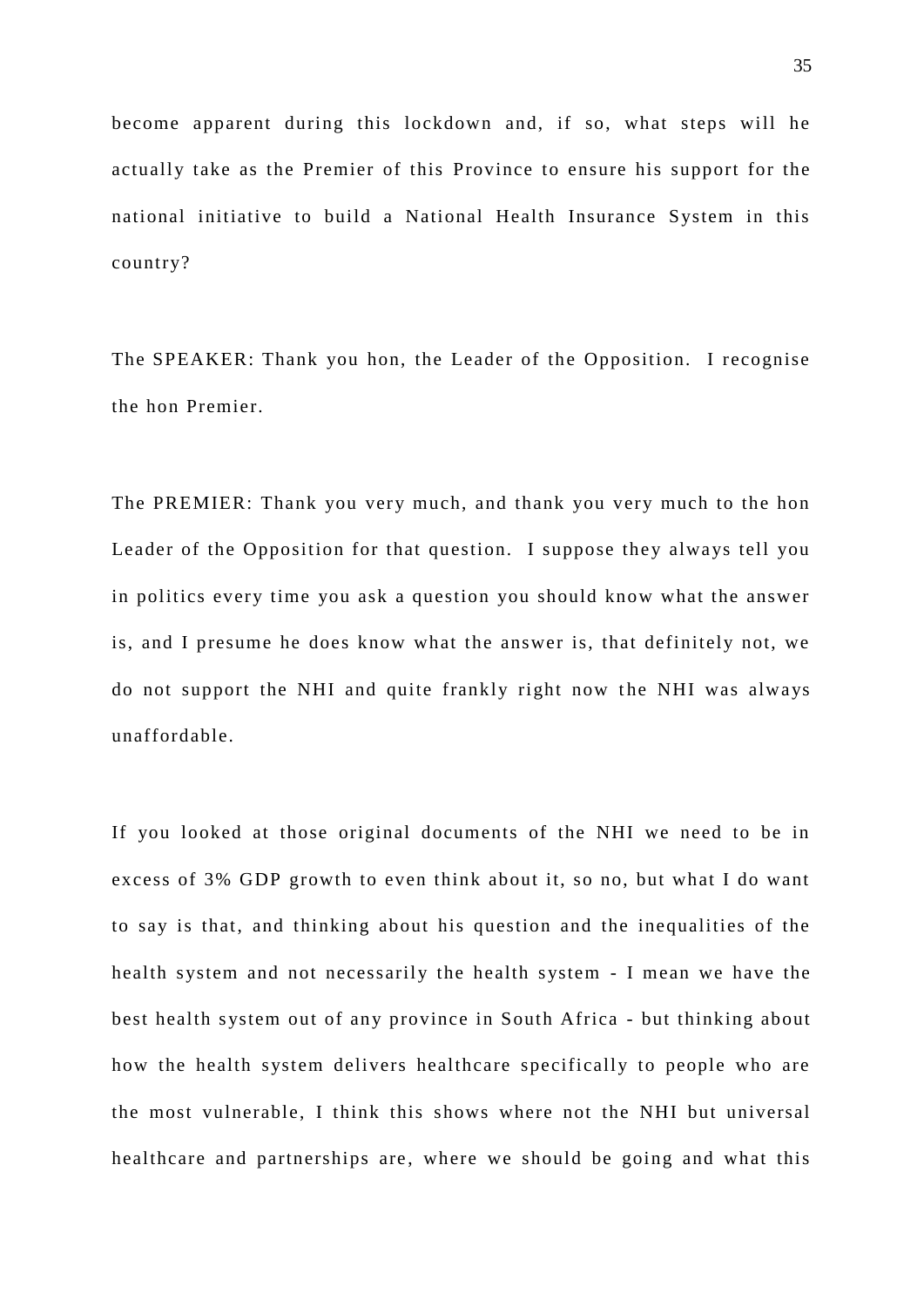National Government and this country should be focusing on. So, for example, let us look at Khayelitsha, and one of the newer investments in hospitals is in Khayelitsha, but what we did during this pandemic to make sure that the people of Khayelitsha got the best healthcare that we could give, we entered into a partnership with Médecins sans Frontières and so the first temporary hospital delivered a longside Khayelitsha Hospital in our province during this pandemic was in Khayelitsha. It was at the Thusong Centre, and I had the honour and privilege of being there at the beginning when it opened up and I also had the honour and privilege of being there yesterday when it closed down, and of course this shows you where you partner with private sector and NGOs you actually find huge benefit and that is what we have got to be doing. We partnered during this pandemic with the private sector with regards to extra beds and ICU facilities, etcetera. That is going to build a universal healthcare system where private sector and Government partnered together to find ways to deliver services that are in the best interest of the citizens, but let us get back to Khayelitsha.

So in the beginning of June, when we opened that partnership facility, we also know that Khayelitsha is one of the hotspot areas and of course in the question we refer to hotspot areas, if you remember it is where we saw some of the highest infection rates during this pandemic. In actual fact after we opened that facility, which saved 241 lives during this pandemic,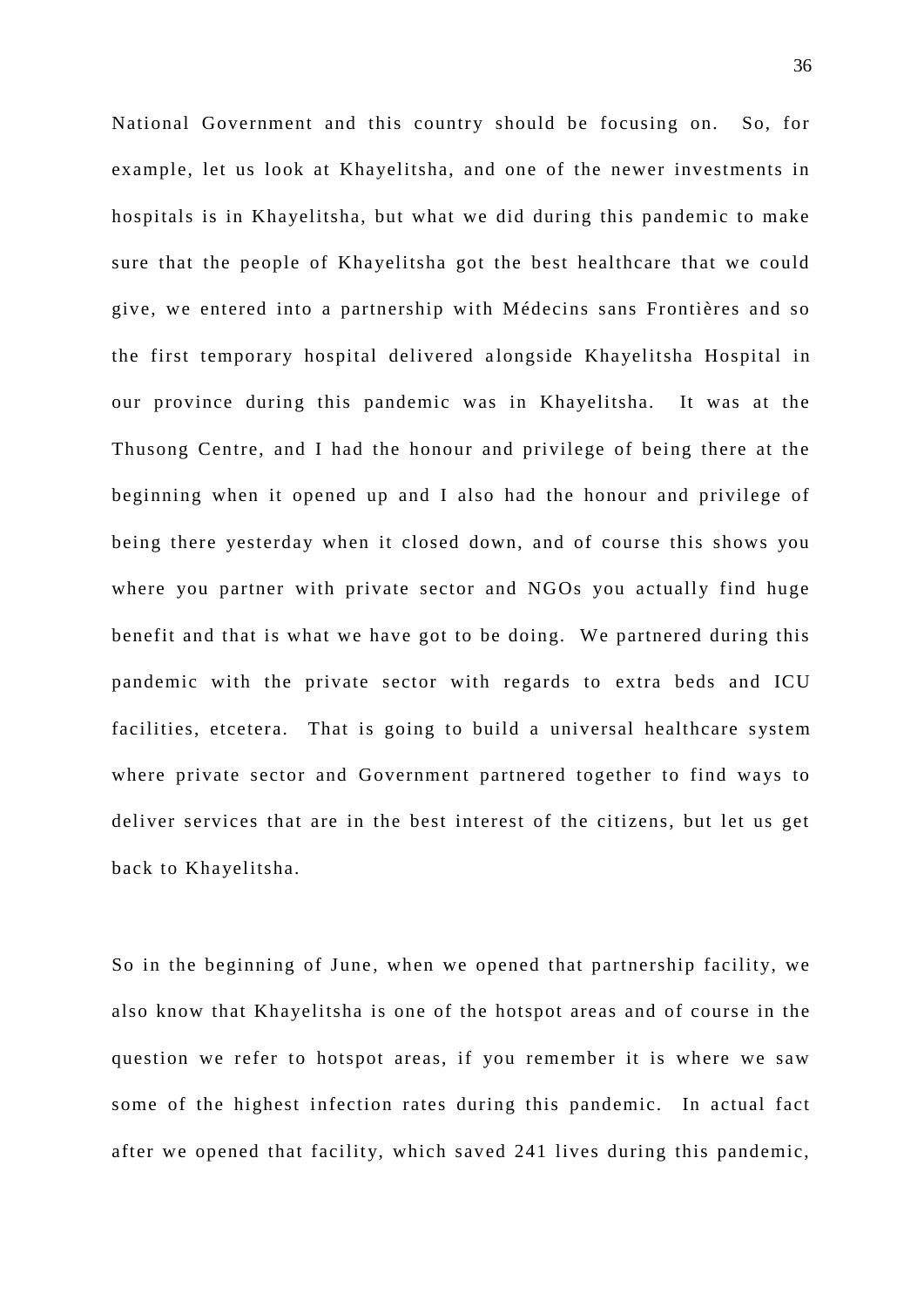we had two weeks, two and a half weeks after opening that facility our infection-to-population ratio in Khayelitsha was 588 to 1 00 000 and as of yesterday we have managed to bring that down through the hotspot interventions, and I must thank every single person who was involved in that hotspot.

It is not only the health response and I know it is from even the Speaker, yourself, from members of the National Assembly, from councillors, from civil society, and from Government, all getting involved in making sure we identify a hotspot and we focus on it to bring down those infection rates. We are now down to 16 active cases per 100 000 and slowed the curve so much so that from mostly hovering at the space of the second most infectious subregion of the City, you will have a look if you look at our dashboard now how it has slipped way down in the infection ratings and that 16 active cases per 100 000 must really be celebrated. And of course, this is how I want to take things forward and use the learnings of COVID - 19 to really make differences in society where you use that hotspot system of first of all reporting back into Government, but also bringing everyone together to tackle the big issues going forward that specifically focus on inequalities, focus on economic opportunities, safety, and human dignity going forward in each of those specific areas. Thank you, Speaker.

The SPEAKER: Thank you, hon Premier. Hon members, I now recognise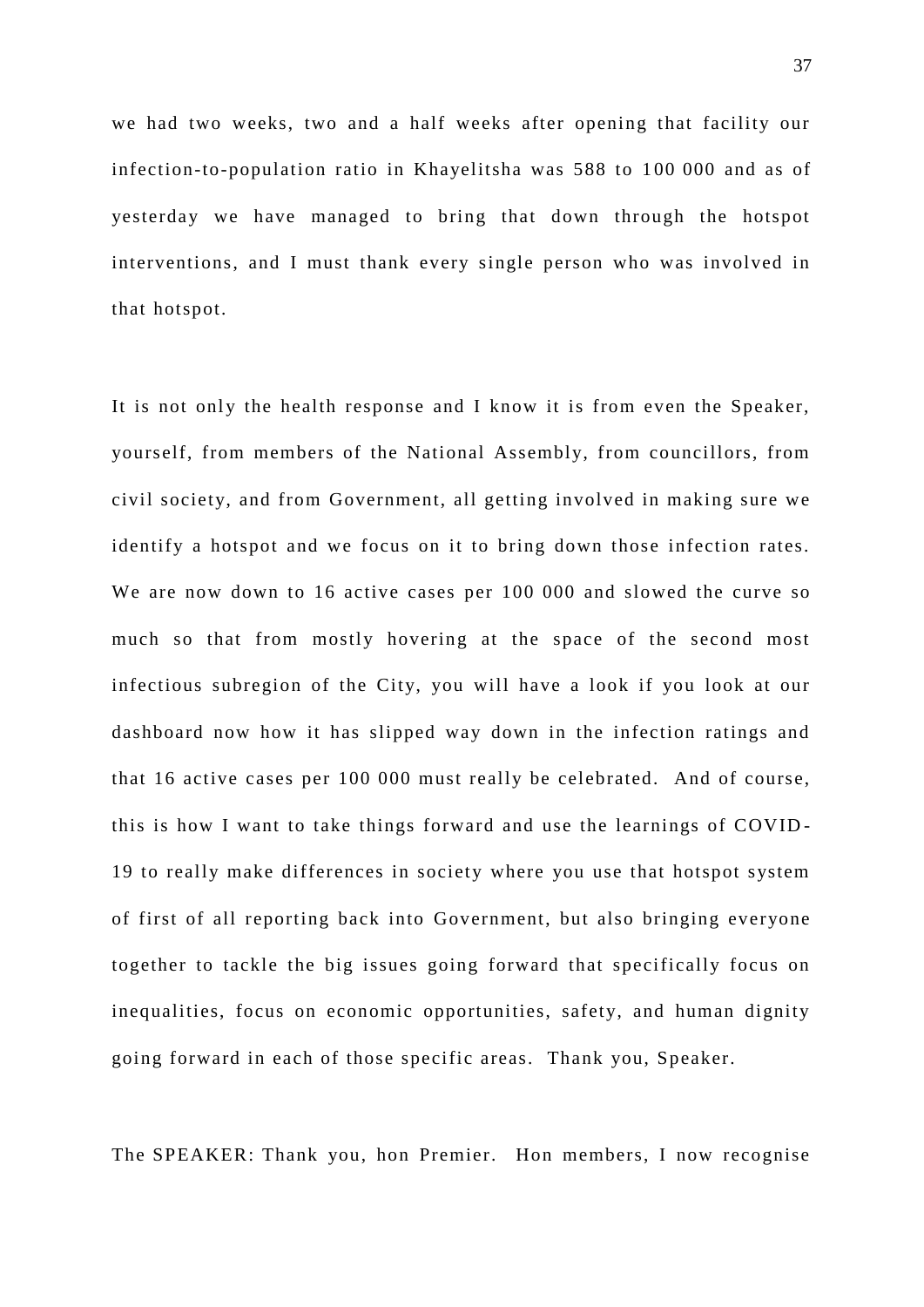hon Mackenzie.

Mr R D MACKENZIE: Thank you, hon Speaker, and thank you, hon Premier for the response and hon member Dugmore for such a very important question.

Hon Premier, during the response you talked about what the Department of Education has done and particularly when we talk about inequality and imbalance one can talk about food distribution. I wanted to find out from the Premier what has the Department practically done when it comes to the feeding of children in the Western Cape and comparatively to other provinces, were they on par, did we do more or less particularly during this pandemic? Have you under your government in this province, taking into account the inequality and the imbalances with regards to that, and secondly and furthermore, Chairperson, dealing with the inequalities and imbalances require billions of rands, and I know you have previously stated during the previous question sector that the President was going to give you billions of rands. Has that money arrived and how would you spend those billions? Thank you.

The SPEAKER: Thank you, hon member Mackenzie. I now recognise the hon Premier.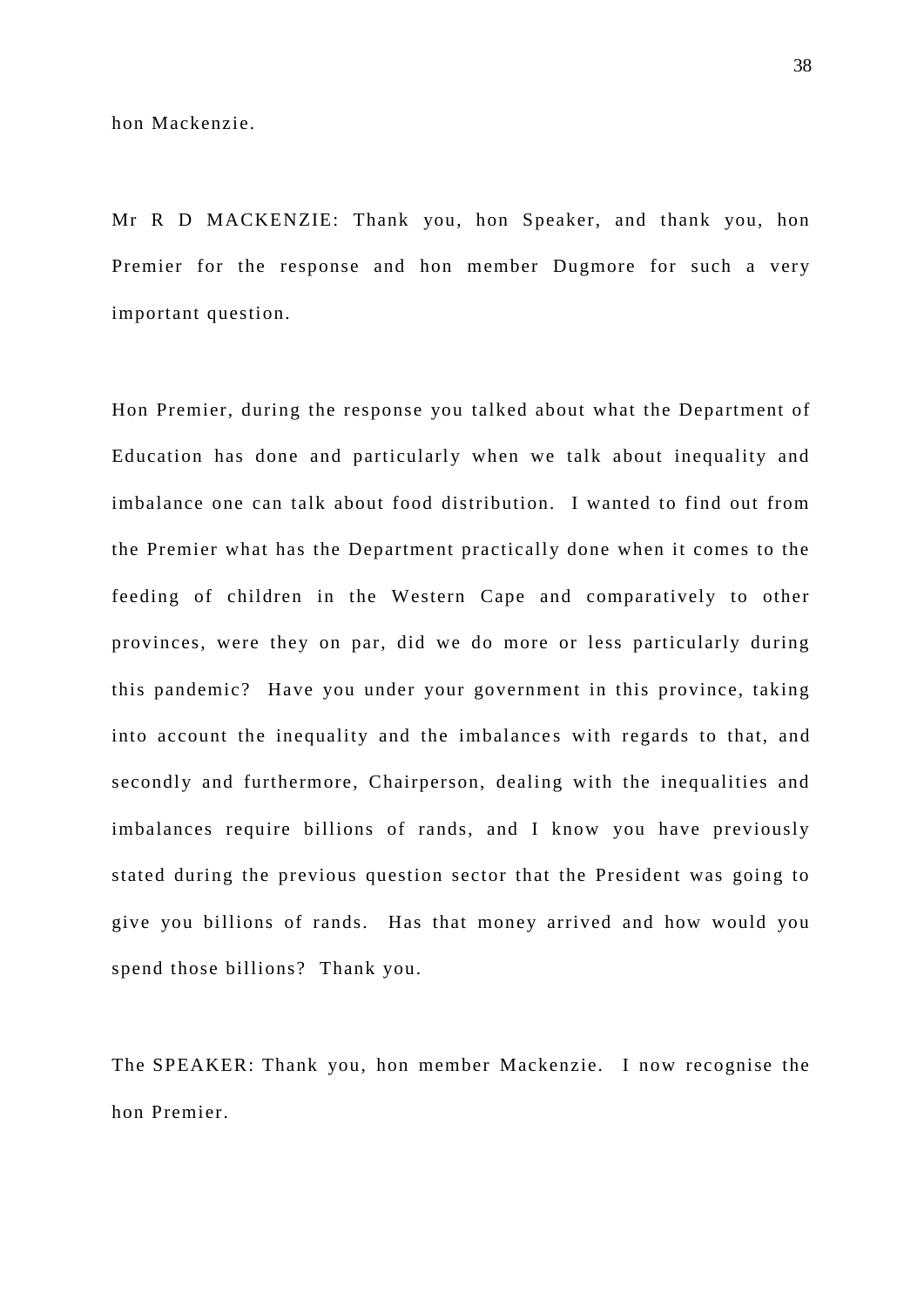The PREMIER: Thank you very much, Speaker, and thank you very much to the hon member Mackenzie for should I say the question, but there were two parts to it.

I think first of all, we do know that this lockdown process leads to massive job losses but also led to massive issues around food security and here I recognise not only the Education Department but also Minister Fernandez who led that humanitarian group along with Minister Marais and Minister Meyer, so obviously Agriculture played a big role, but Education too, and I remember despite lots of pressure, lots of pressure, people tried to stop the mechanism of feeding through schools.

Now the one thing that we do have is an effective and efficient school feeding system that feeds thousands and thousands of young people in our province every single day and we stood our ground there, and you would have seen in a court case even that we were the only province that managed to get this right during this pandemic. Other provinces were then forced by court to get school feeding back up and running, but it went way further than school feeding because it was also how the province responded *in toto*, and I think if anybody wants to just go and double-check, go and have a look at the dashboard created. It is on our website. We have got obviously the Coronavirus Health Dashboard which shows you our response to the pandemic as a government from a health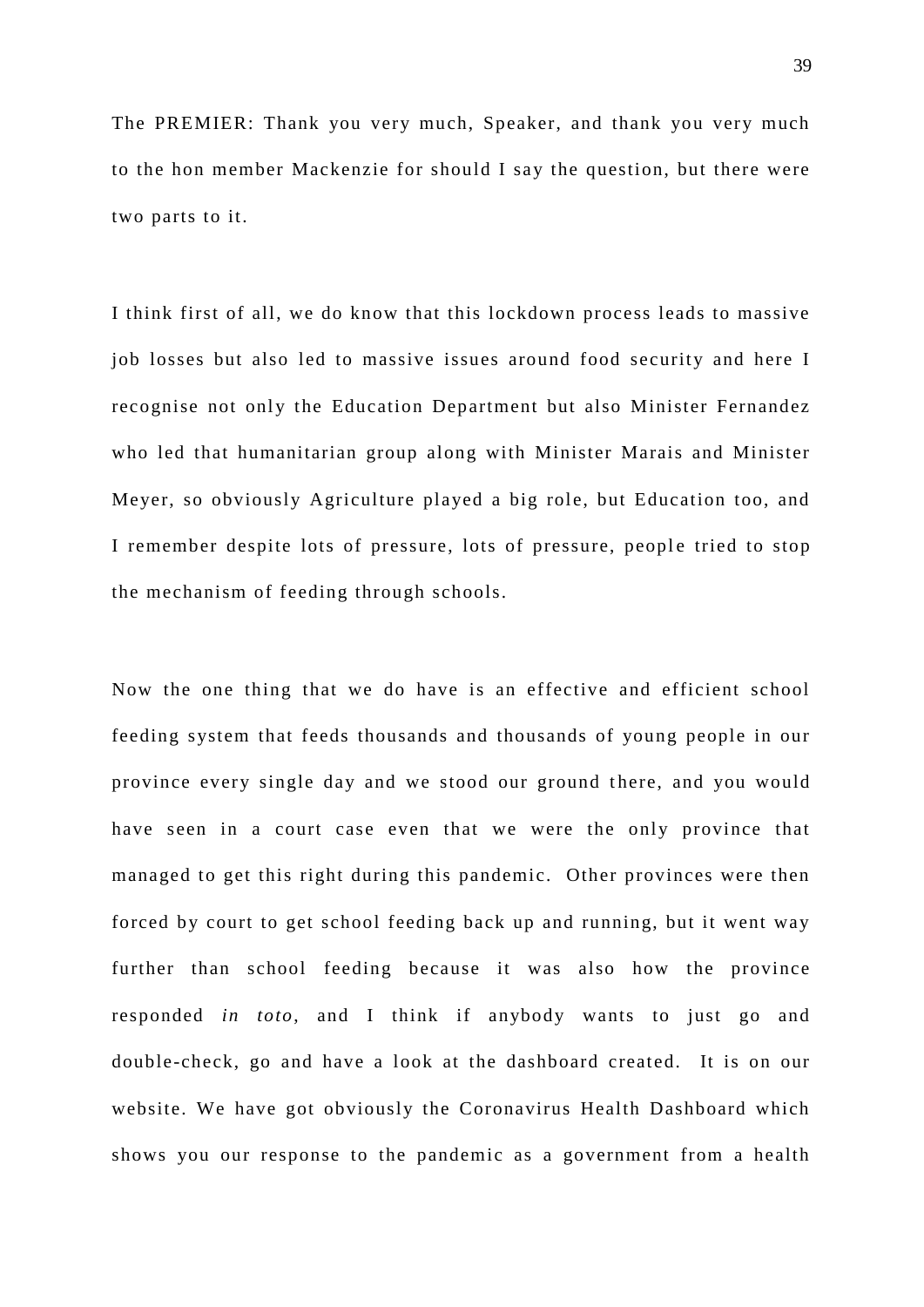response point of view and infections, but also the second dashboard that really shows you the food security response right down to where parcels were delivered to whom, where and in which municipality, of course which NPOs and NGOs and non–governmental organisations, which actually carried the biggest brunt and really stood up and supported Government in making sure that we step into the breach to help those most vulnerable. But Speaker, if you will allow me, the real problem is going forward. It is not when – we know it was a big issue during the lockdown, but the latest statistics show us that, number one, during the lockdown the poorest 10% of our country lost 55% of the total number of jobs. In other words, in South Africa the three million jobs that were lost, more than half of them come from the poorest 10% of South Africa. That again is going to lead to massive food security issues.

The second one is that in the food security meas urements that are coming out right now that I will be taking to the President on Saturday, is that food-insecure households that was at 25% of South Africa's population, has not risen to 47% of South Africa's population. So food security is a massive issue going forward for us and not only as a province but as a country, and so, Speaker, obviously the question was about specifically looking at education, but I think across the board what was done by Government but also what was done and achieved through co ordination of this process alleviated much of the pressure within the system in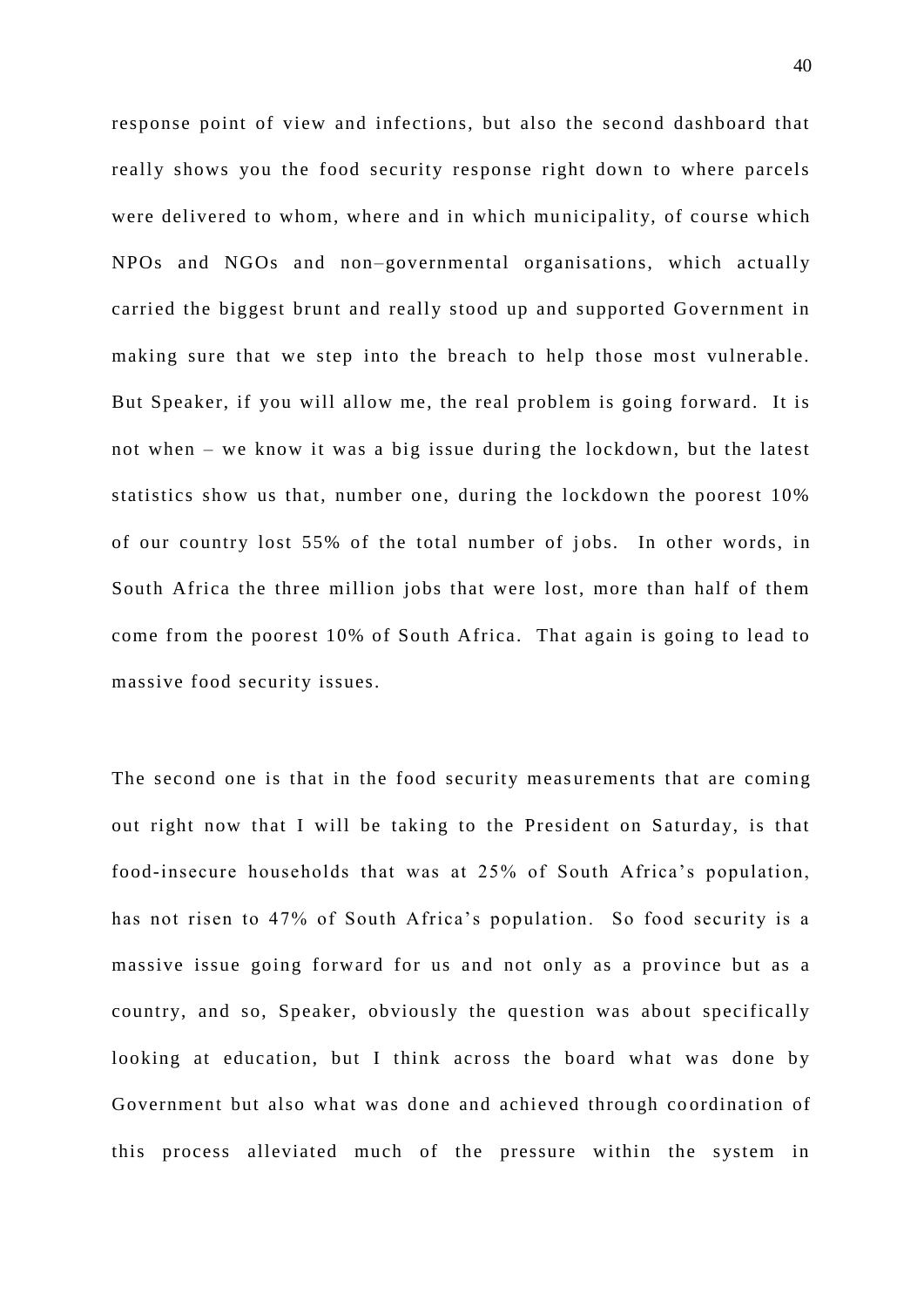communities. But the warning is still there that this is probably going to get worse as the next months and even years go forward, Speaker.

The SPEAKER: Thank you, hon Premier. Hon members, I now recognise hon member Makamba-Botya, followed by ... [Interjection.]

Ms N MAKAMBA-BOTYA: Thank you Speaker.

The SPEAKER: Sorry, hon member Makamba-Botya. That will be followed by hon member Mackenzie in the Chamber. You may proc eed.

Ms N MAKAMBA-BOTYA: Thank you, Speaker, and thank you to the Premier. The Premier has actually made a presentation on what the Western Cape Government intends to address inequalities, but it is very strange and shocking that in all the provincial budgets that we have dealt with recently, nothing was budgeted or even spoke on how the issue of overpopulated and dense communities will be addressed as a mitigating factor against the spread of COVID-19.

At some stage even the Minister of Human Settlements promised to move communities in dense areas such as Dunoon, Kosovo and other areas, so what happened to that because nothing has happened, we are here now but nothing of that nature has actually taken place. Thank you.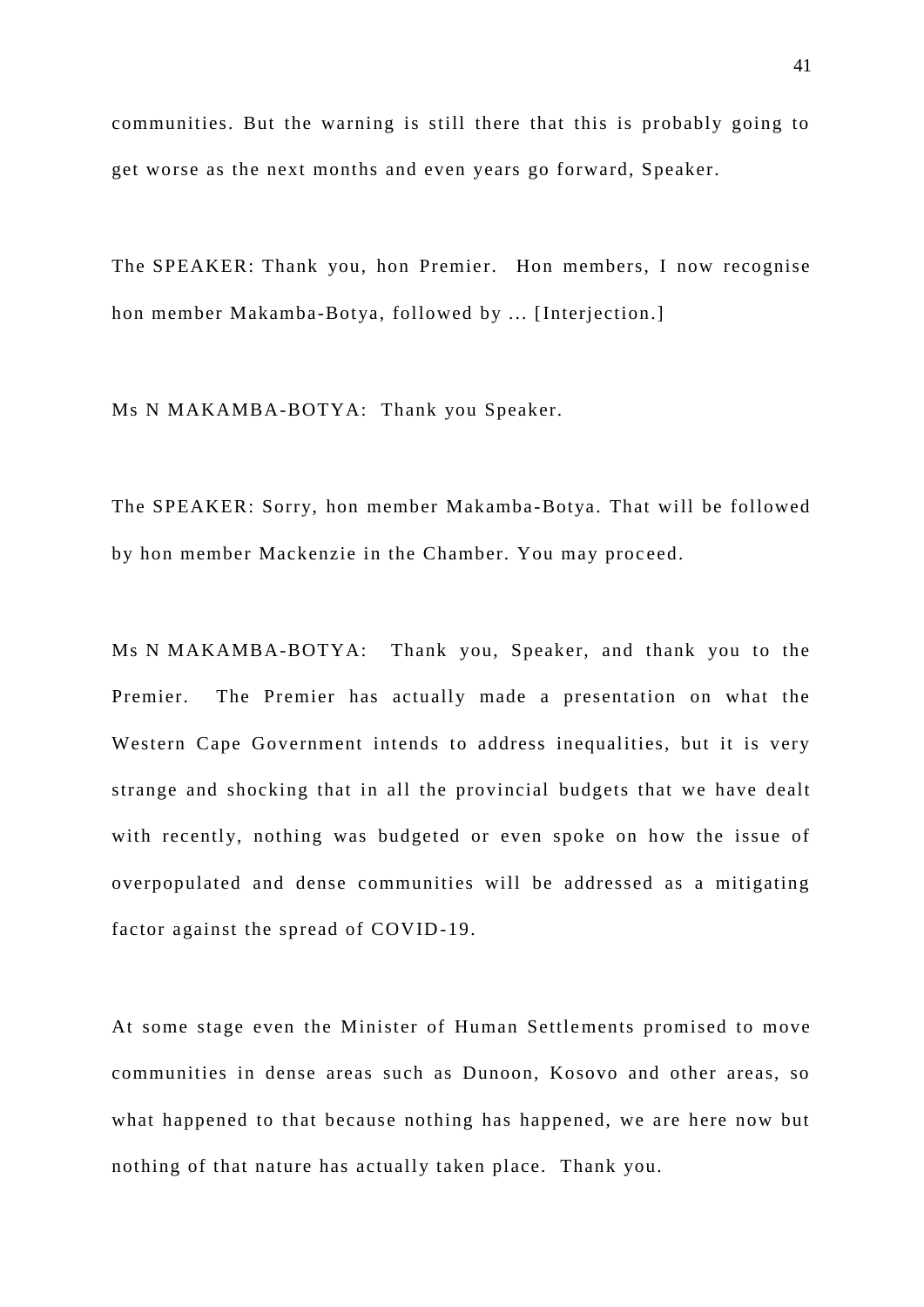The SPEAKER: Thank you, hon member Makamba-Botya.

The LEADER OF THE OFFICIAL OPPOSITION: Can I raise a point of order, Speaker?

The SPEAKER: What is your point of order, hon member Dugmore?

The LEADER OF THE OFFICIAL OPPOSITION: I am sorry to interrupt the Premier from his response to hon member Makamba-Botya, but I wanted to say that in regard to this being my particular question and that we are allowed four questions - if I am correct you have indicated that you are going to give hon member Mackenzie a second chance – and whereas the initiator of this question, it is normally convention that I am allowed to have the next follow-up before another member, Chair, so could you please consider that because I definitely do have a follow -up question.

The SPEAKER: Thank you, hon member Dugmore. The Rule that we have been using since we started with the virtual platform, the first follow -up, goes to the member who has asked the question and then afterwards we recognise any other member who so wishes to put the question to the Minister or the member of the Executive, so in this case I recognise the members who had their hands up, so your hand was not up so I was not able to determine that prior to you raising your hand. So that is the order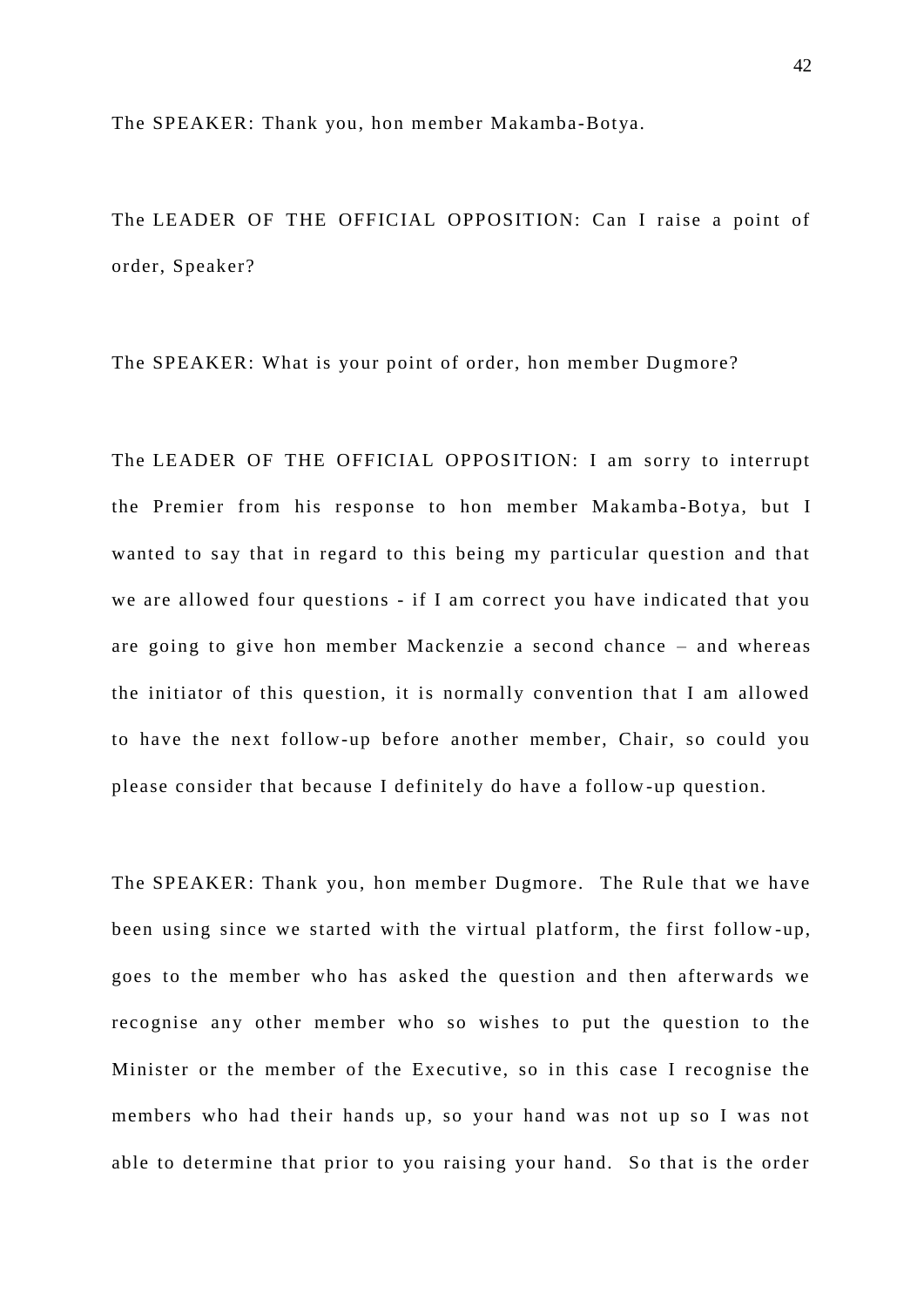that we have been following. So, I am not chan ging any Rule, I am consistent with what we have been using since we started off. Thank you, hon the Leader of the Opposition. I now recognise the Premier.

The PREMIER: Thank you very much, Speaker, and the hon member Makamba-Botya for the question. I think first of all in the Adjustment Budget you must remember that we are sitting at R5.5 billion spent thus far in the province, R5.3 billion, and of course this is the first Special Adjustment Budget, and the question that you asked specifically around human settlements, it is obviously much quicker to arrange delivery of a medicine parcel or even to build a hospital, which we learned to do in four weeks, than to build whole new human settlement decanting operations. Of course, I think for specifics you will need to ask the Minister of Human Settlements that question, but what I can say to you is that specifically the Department of Human Settlements have not allowed lockdown to slow any of their progress. They delivered over 400 houses across this provin ce during that lockdown time in the Overberg, in Stellenbosch and in McGregor as well as in the Forrest Village Development, many families coming from informal settlements. That is over 400 homes to 400 families in less than 200 days, but also understanding that specifically in Dunoon that process is still ongoing, although I do know that Minister Simmers and the City of Cape Town are working very hard to make sure that we can actually get on site to develop the new decanting houses. It has been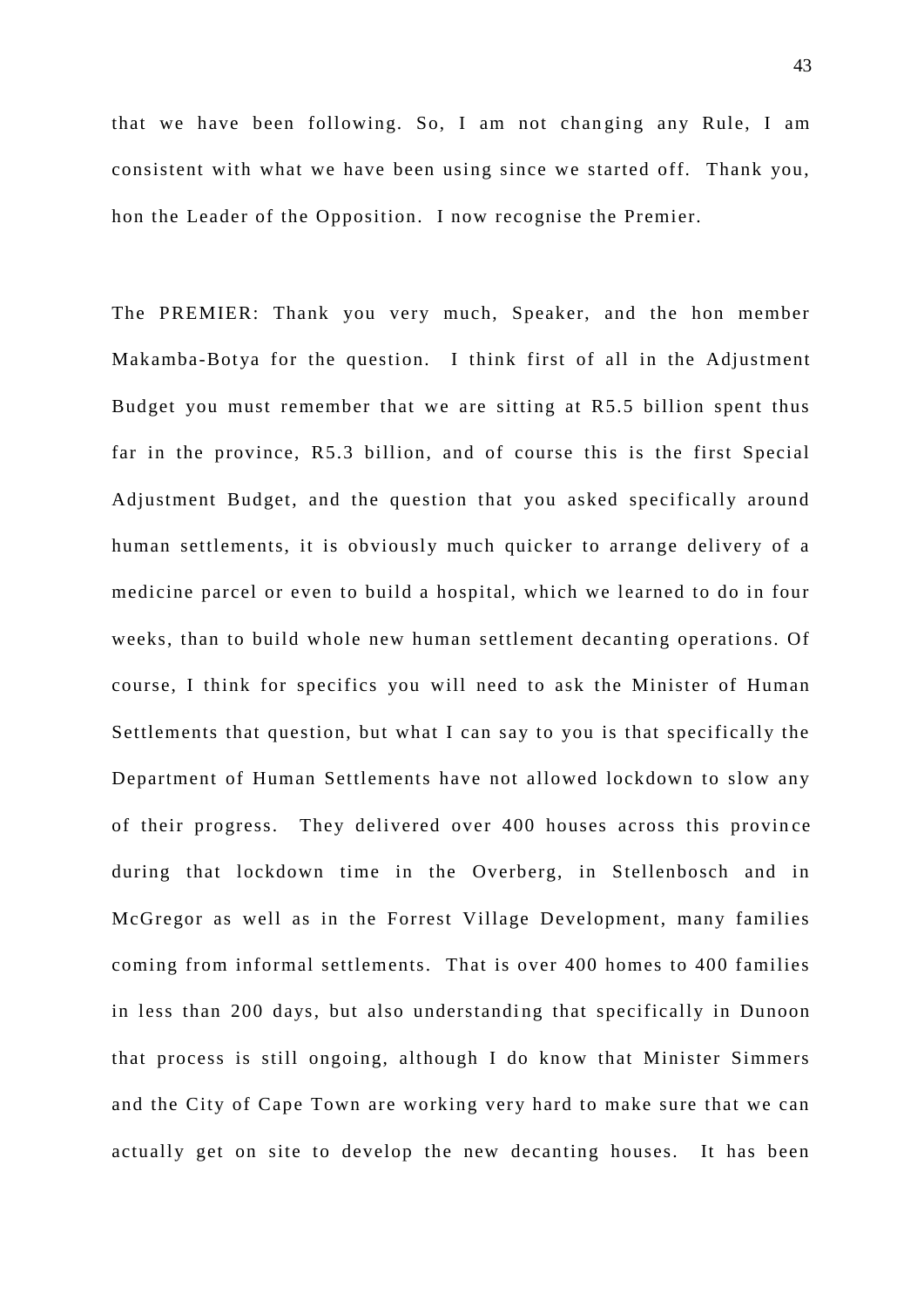inundated with pressure at the moment from illegal occupiers trying to take that piece of land from those rightful citizens who are supposed to be getting that space, which is becoming very difficult to manage. Of course these things do take a little bit longer in delivering a home versus delivering some of these other projects, but it is definitely still on track for further detail and even the budgetary processes which you will see now again in the Second Adjustment Budget which comes in, or could I say, the normal Adjustment Budget day which comes in November, you will see those numbers rectified once again, but I think for further and in -depth detail you will need to ask the Minister of Human Settlements. Thank you, Speaker.

The SPEAKER: Thank you, hon Premier. Hon members, just before I allow hon member Mackenzie to speak, I see there is a hand from hon member Kama. Is that a point of order, hon member Kama, or did you inadvertently place your hand up?

Mr M KAMA: Thank you, hon Speaker, and I do not mean to question your ruling, Speaker, on the order raised by hon member Dugmore, but perhaps we maybe need clarity so that I do no become at fault moving forward. I agree, Speaker, that in terms of the Rules you raise your hand and then you are recognised as the first person to ask a follow-up question, but I do not know whether it was you, Speaker, or the Deputy Speaker, that when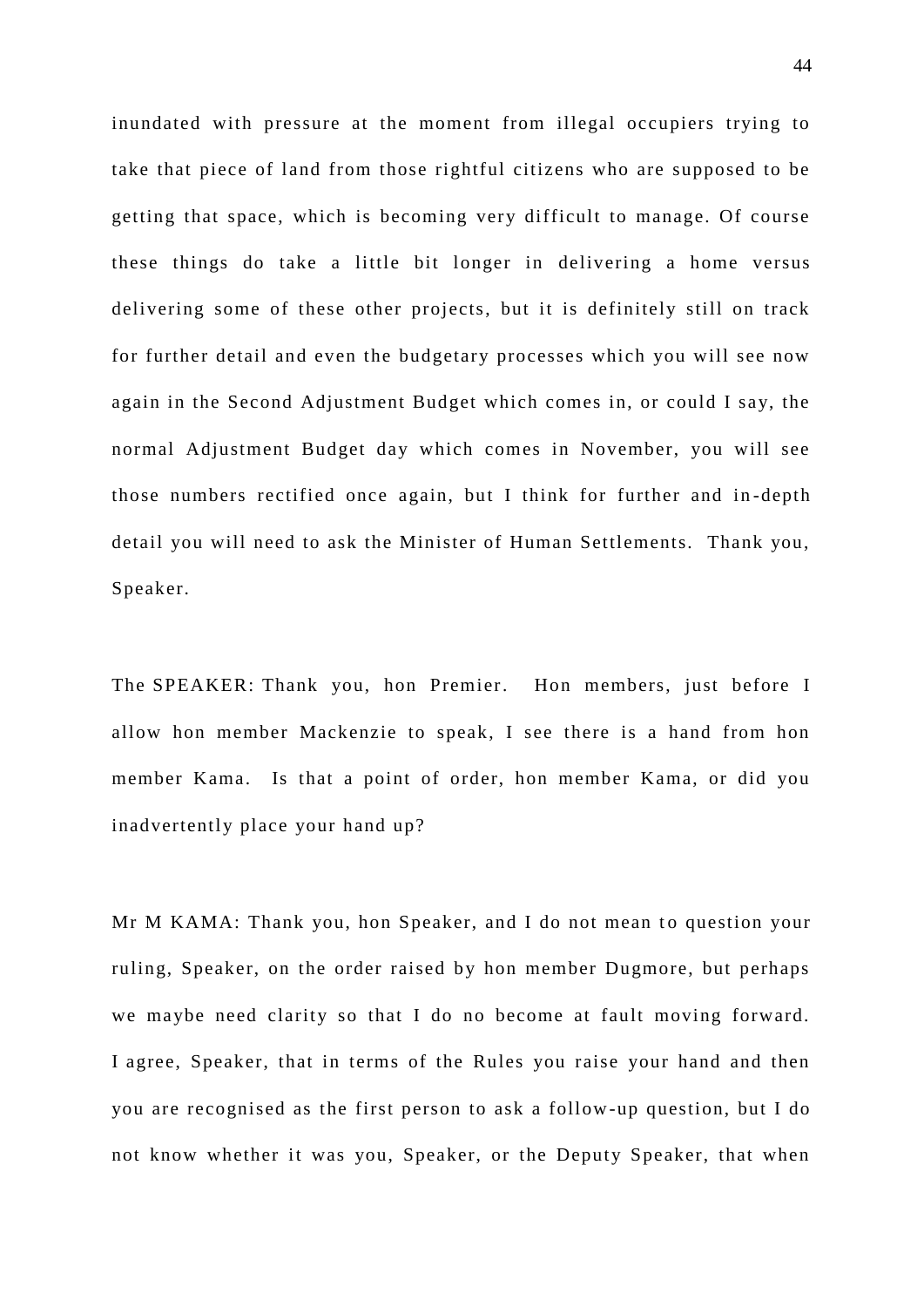we entered this platform, because other people might be using devices that do not have the hand function, it was then agreed that the first ... [incomplete – connectivity problems.]

The SPEAKER: Proceed, hon member Kama, I need to hear you.

Mr M KAMA: [Inaudible.] or not and that has been the practice, Speaker. Are we now saying that it is a matter according to the Rules as we wou ld do in the House that you have to raise your question and perhaps wonder what happens when you do not have that function to, hon Speaker.

The SPEAKER: Thank you, hon member Kama, now let me lift, let me lower down – I am going to lower your hands now. Ja, it is fine, thank you. Hon members, let me state this once again for clarity of all the hon members. It has always been the practice since we entered the period for virtual sittings, that the first opportunity for a follow -up and that is once the Minister has responded to your question or the member of the Executive responds to your question, the first opportunity is for you as the member who have asked that question to put a follow -up, because you were the one who asked the question and that has be en the Rule and that actually is written for any Presiding Officer here to be consistent with what we are dealing with, so that is not my ruling and the Deputy Speaker's ruling or any other Presiding Officer's ruling, so that is the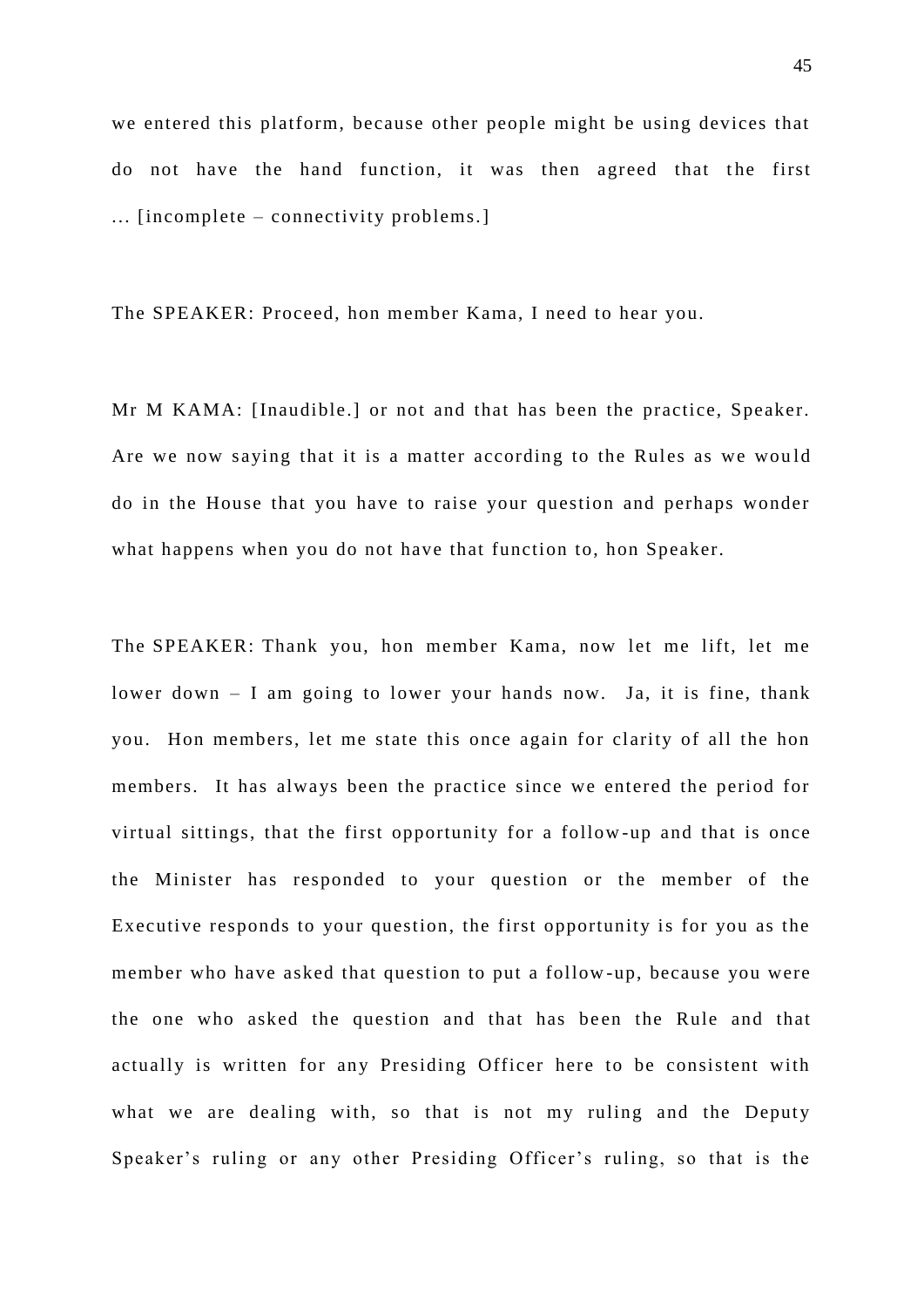practice. Any other follow-up question that the member wishes to raise, you then have to lift your hand up or indicate in the chat room, but neither the chat room nor the hand was raised by the hon, the Leader of the Opposition, and that concludes on this matter, so I am closing this matter now. There is no further debate on it, and this is consistent with everything that we have been doing. I now recognise hon member Mackenzie.

Mr R D MACKENZIE: Thank you, hon Speaker, and thank you to the Premier for his response earlier on. Hon Speaker, I think it has now been established by common-sense that to deal with inequality and imbalances of the past is a growing economy and individuals having jobs, and I want to find out from the Premier, what is the effect of the current regula tions or some of these bizarre regulations on the Western Cape economy in the province trying to deal with inequality and imbalances, and what should be done particularly on those regulations or other legislation impeding on his Government's ability to deal with inequalities and imbalances of the past? Furthermore, noting that corruption is the biggest impediment of dealing with inequalities and imbalances of the past, how would he comparatively deal, share with us in this Chamber, compared to other provinces? How have we fared during this Corona virus period particularly when it comes to PPEs? Thank you, Chairperson.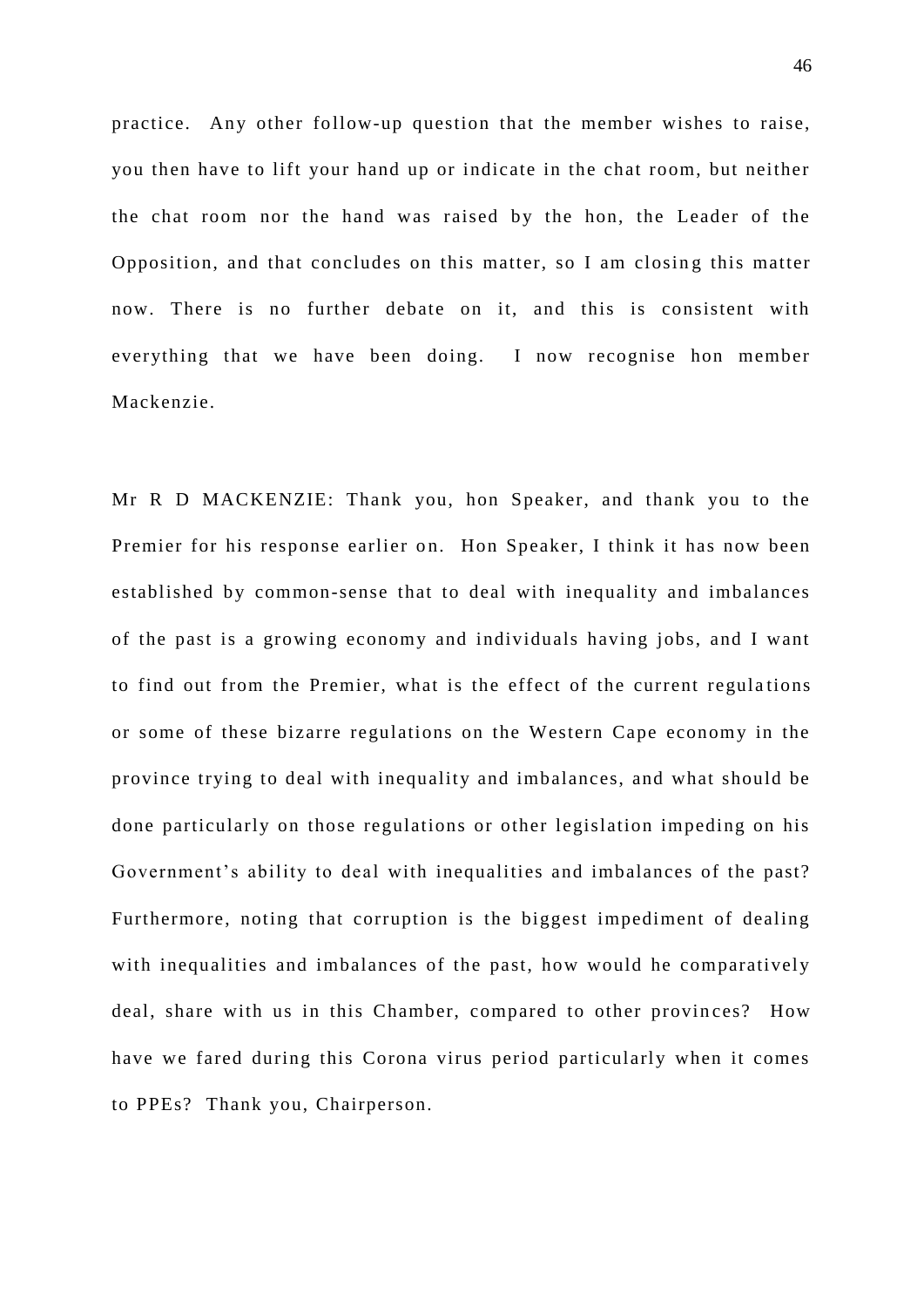The SPEAKER: Thank you, hon member Mackenzie. Hon members, I now recognise the hon Premier.

The PREMIER: Thank you very much, Speaker, and thank you very much to the hon member for the question. I think first of all I will start with the second part first around PPEs and obviously we have led in this process of making our PPE procurement price, company, etcetera, open to the public for scrutiny and I know that a number of questions have gone through to the Treasury, so hopefully what that does is it teaches us so next month when we put out the next lot we might have some more detail and more information, and hopefully again we can never guarantee that we are corruption free but at least these processes are a first for our country and showcasing what we are doing to show light on where the problems lie. We have seen that in other parts of the country it has almost been a free-for-all feeding frenzy around PPE and hopefully we see some people jailed pretty quickly that have been involved in these corrupt activities, and also that the learnings that we have put in place actually get accepted into other provinces. I know that we have just finished in a discussion with the Gauteng administration. Premier Makhura wants to put in a very similar system to what we have done as well as the lifestyle audits and we have also been engaging with him on the lifestyle audits, because he is also going to be doing the same thing, and that is welcomed because I think our big problem in South Africa is that corruption has become the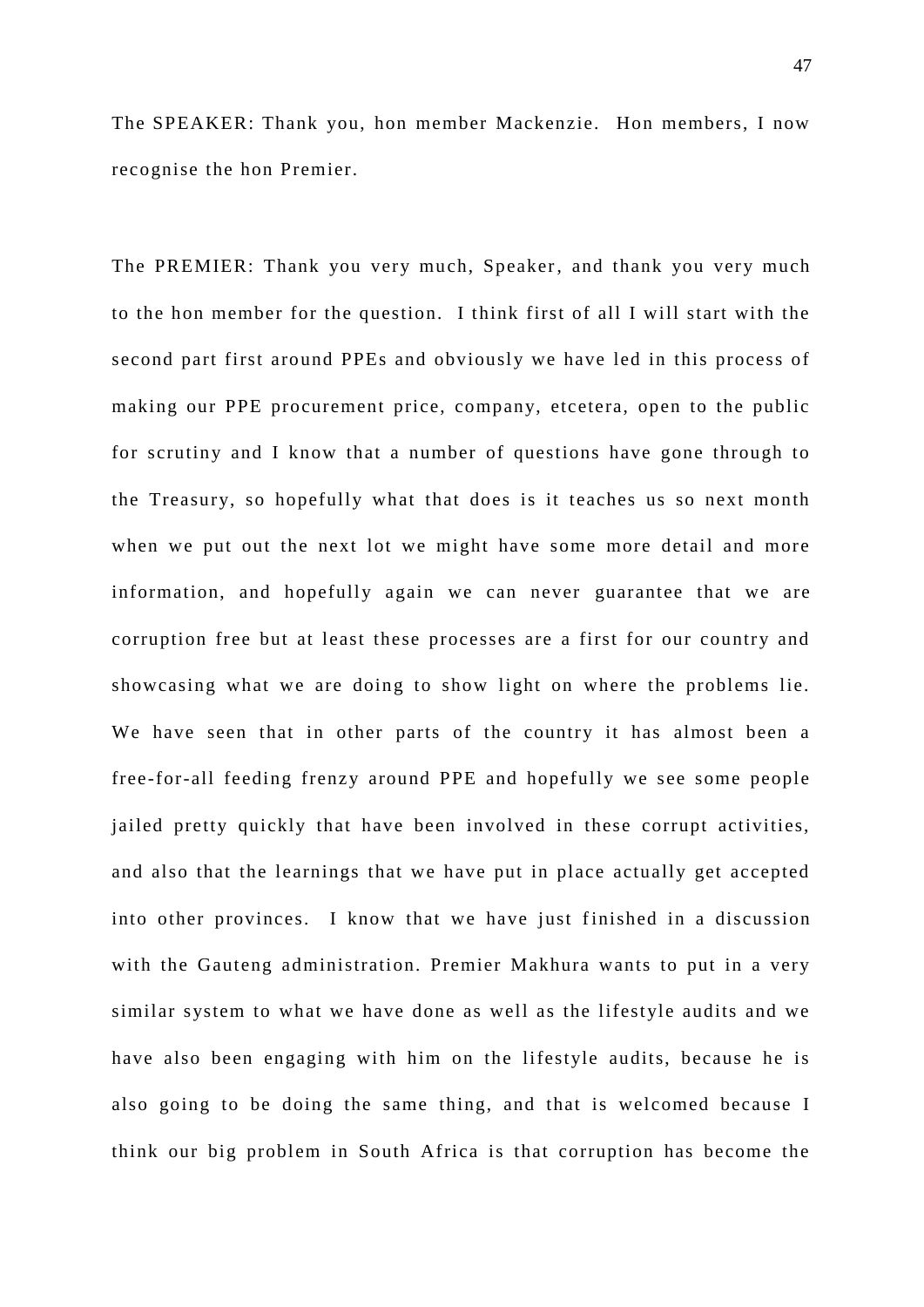sort-of number one pastime and there is much more focus on people feeding their own pockets rather than helping the citizens of this country. And if we can help in other ways that we create transparency and we get people who are involved in this corruption put behind bars, it will definitely make for a better country.

Then also specifically around the impact of the lockdown, and we always know and we always knew that a lockdown was there for one purpose – get your health response ready during this lockdown, and then we can start to find the balance between fighting the virus as well as enabling your economy again, because lockdown stops the economy and specifically the question was around this province, but I will start first of all with the three million people who lost their jobs during lockdown thus far in South Africa – most of them being women.

That is really a massive in dictment and that is why we think and we have got to be opening up the economy far quicker, and my pitch on Saturday and already to the President is that we have a health response in place. We know it is not back to normal but it is back to the new normal safely opening our businesses, but the direct impact what the member asks about our province and what we have in our tourism economy, we have lost 104 504 jobs thus far. Our informal sector which is really a critical sector and again impacts specifically on the poorest of the poor, we have lost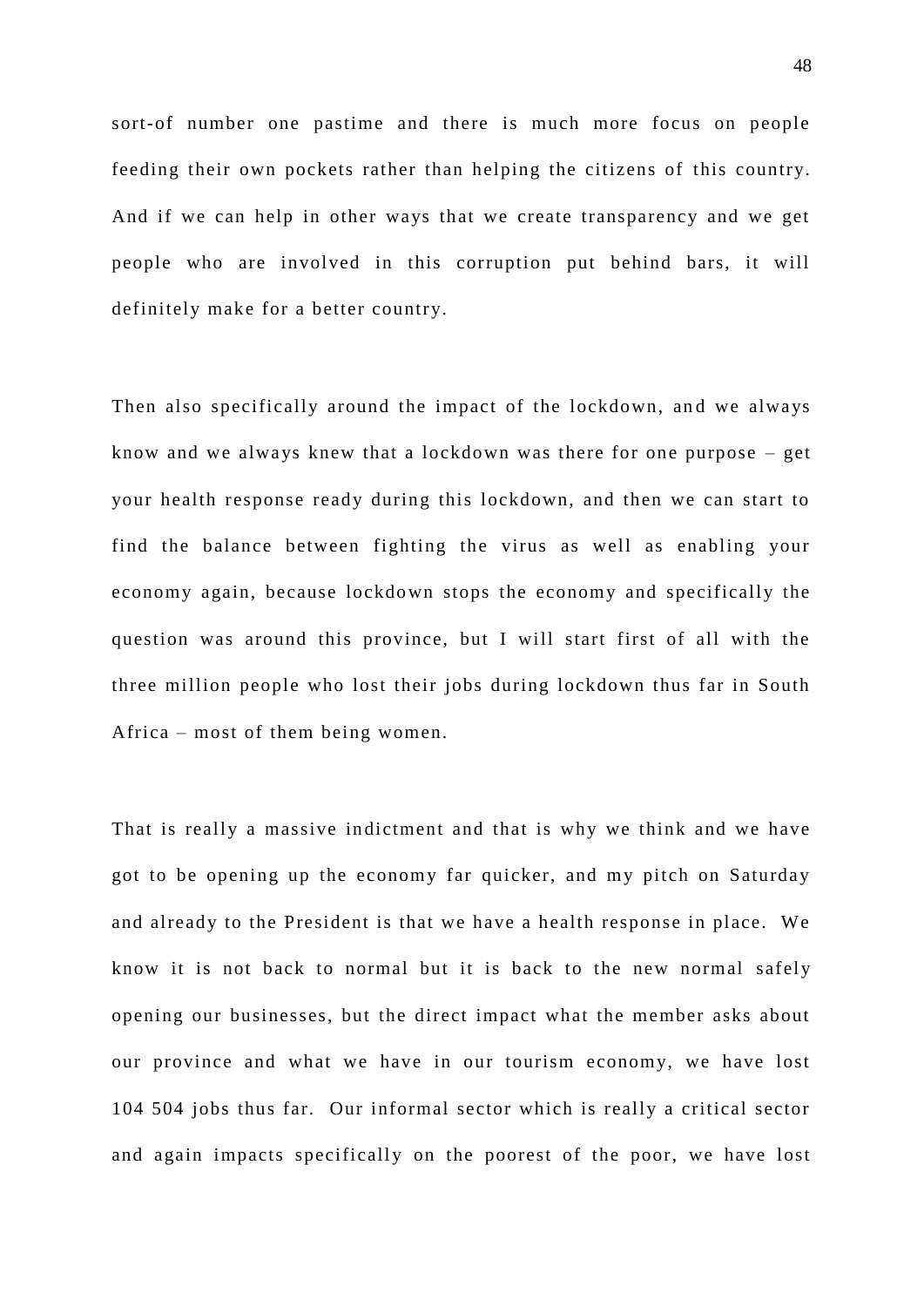38 276 employment opportunities in the informal sector.

The construction sector, we already knew they were in deep, deep trouble. Because we were in junk status, our economy was failing because of  $-$  if the hon member Dugmore knows about his first question that he got to ask which was around NHI - NHI, expropriation without compensation, some of the really crazy policies that have been pushed year after year after year in our country, pushing our economic growth down and down and down, already at junk status, and of course now this pandemic pushing us really further over the edge, and the construction industry, part of that was really hit very hard prior to this and now we have lost a third of 41 000 in the construction industry space. So definitely, the prolonged lockdown has been hugely detrimental to the economic wellbeing of the citizens of our province and that is why we are saying our health response is in place. We flattened the curve. We need to be responsible, but we need to actually now open up the economy. Thank you, hon Speaker.

The SPEAKER: Thank you, hon Premier. Hon members, that concludes the first question. That is the question to the Premier. Now the next question is by hon member Christians to the hon Minister of Finance and Economic Opportunities. Hon Minister, †meneer, **[**sir**]** I recognise you, sir.

The MINISTER OF FINANCE AND ECONOMIC OPPORTUNITIES: [No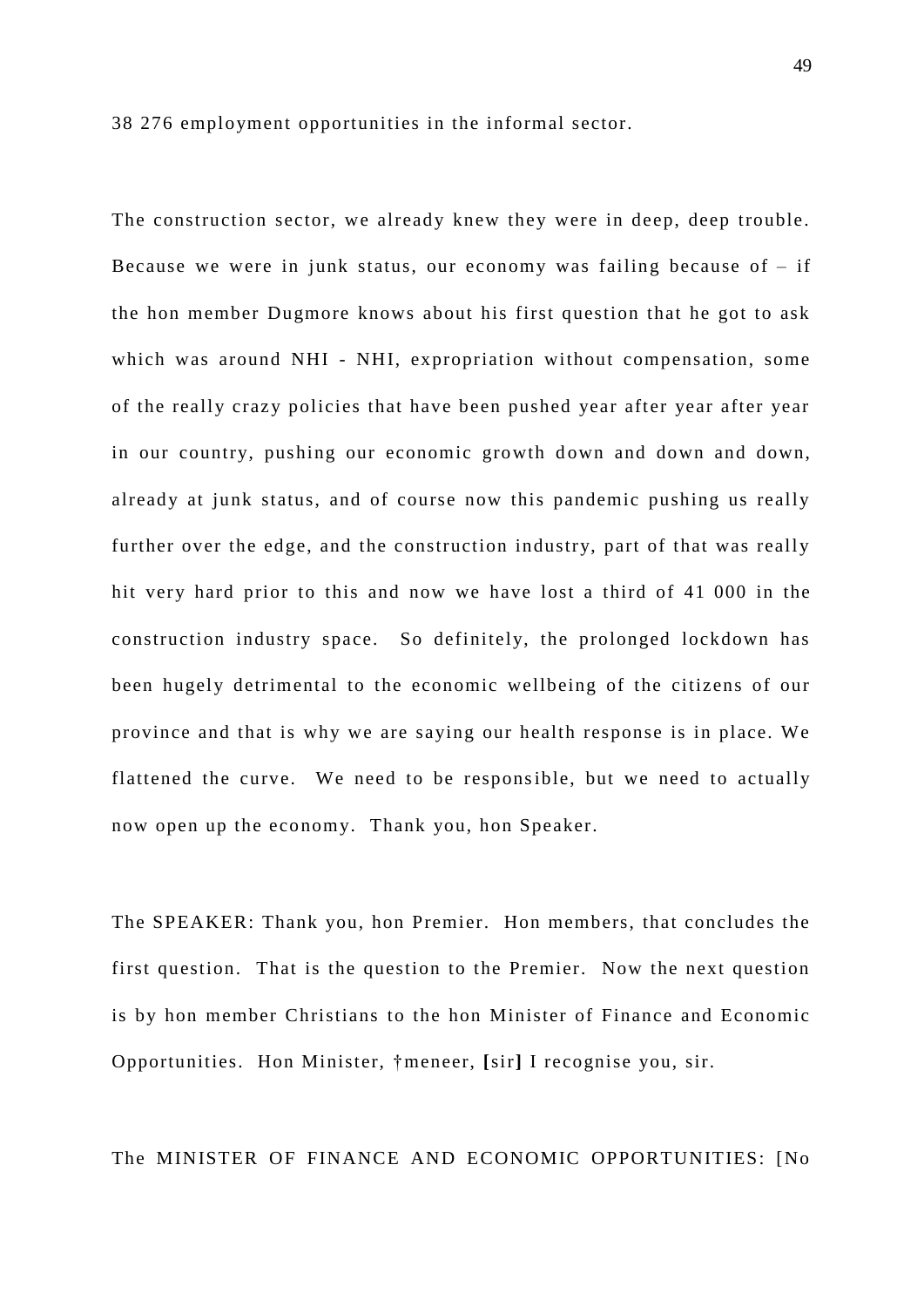audible reply.]

[Ms L M Maseko takes the Chair.]

The TEMPORARY CHAIRPERSON: Hon Minister Maynier, I recognise you. [Pause.]

The MINISTER OF FINANCE AND ECONOMIC OPPORTUNITIES: [No audible reply.]

The TEMPORARY CHAIRPERSON: It seems Minister Maynier is not with us. Oh, he is here. Minister Maynier, can you unmute yourself? [Pause.]

The MINISTER OF FINANCE AND ECONOMIC OPPORTUNITIES: [No audible reply.]

The TEMPORARY CHAIRPERSON: You are still on mute. Please try again? [Pause.]

The MINISTER OF FINANCE AND ECONOMIC OPPORTUNITIES: [No audible reply.]

The TEMPORARY CHAIRPERSON: No, there is still a technical challenge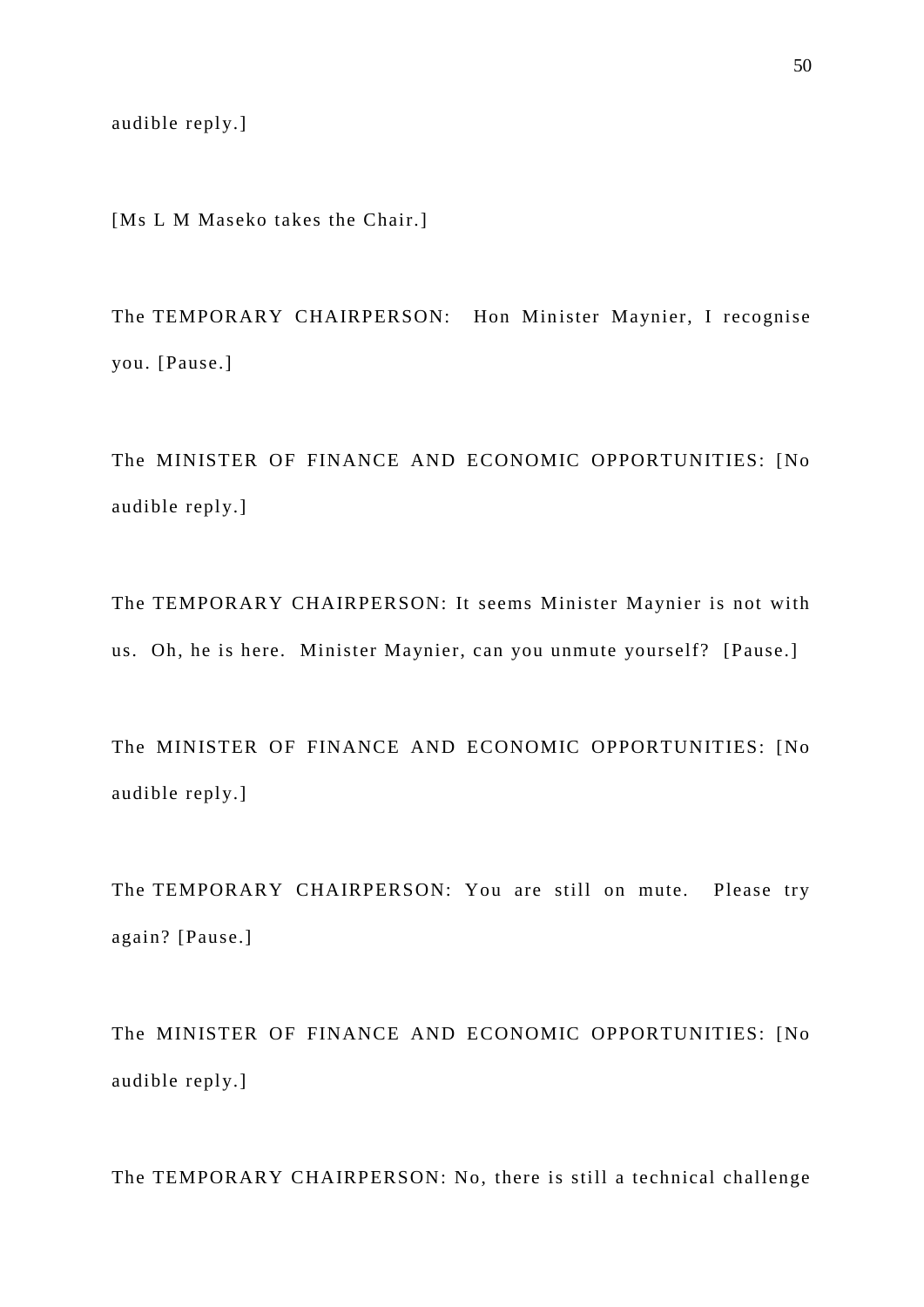with Minister Maynier. Can we – okay, maybe it will help if you can switch off and reconnect again. That can maybe assist us to unmute you. [Pause.] Okay, hon members, if you can bear with us for some few seconds to allow the Minister to reconnect again so that we can continue with the second question. [Pause.]

The MINISTER OF FINANCE AND ECONOMIC OPPORTUNITIES: [No audible reply.]

The TEMPORARY CHAIRPERSON: Okay, I do not know if we should continue. [Pause.] It seems it is going to take some time. Can we maybe give Minister Maynier about two minutes to see if we can; are you okay, can we hear you now, Minister Maynier?

The MINISTER OF FINANCE AND ECONOMIC OPPORTUNITIES: [No audible reply.]

The TEMPORARY CHAIRPERSON: No, there is still the challenge. Okay, while we sort out the problem with Minister Maynier, can I suggest that we continue with Question 5?

An HON MEMBER: Oh, it is five now?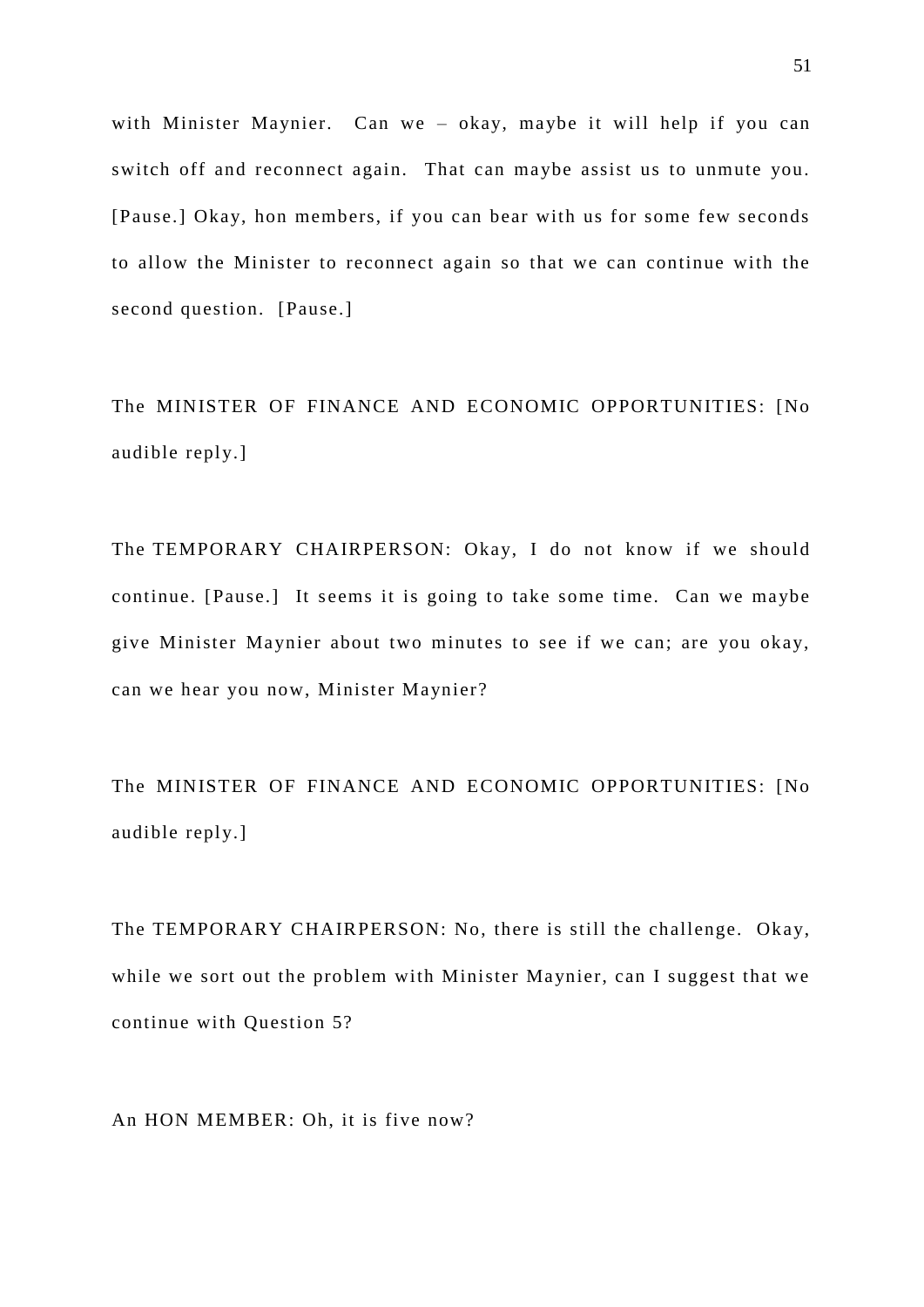The TEMPORARY CHAIRPERSON: Sorry, Question 5 is... [Interjection.]

An HON MEMBER: Question 4.

The TEMPORARY CHAIRPERSON: It is me. [Indistinct discussion in background – no microphones] Can we take Question 6, because Question 3 is still Minister Maynier and then Question 5 is going to stand over, so it is over to Minister Mbombo. Minister Mbombo, I recognise you for the question from hon member Makamba-Botya. [Pause.]

The MINISTER OF HEALTH: [No audible reply.]

The TEMPORARY CHAIRPERSON: Minister Mbombo? [Pause.]

The MINISTER OF HEALTH: [No audible reply.]

The TEMPORARY CHAIRPERSON: The Minister also is not with us. Can I suggest that maybe through the Table staff we take about two minutes break to see if we can get all Ministers to be on a standby as we have technical challenges.

The MINISTER OF FINANCE AND ECONOMIC OPPORTUNITIES: I am up.

The SPEAKER: Thank you very much, hon members.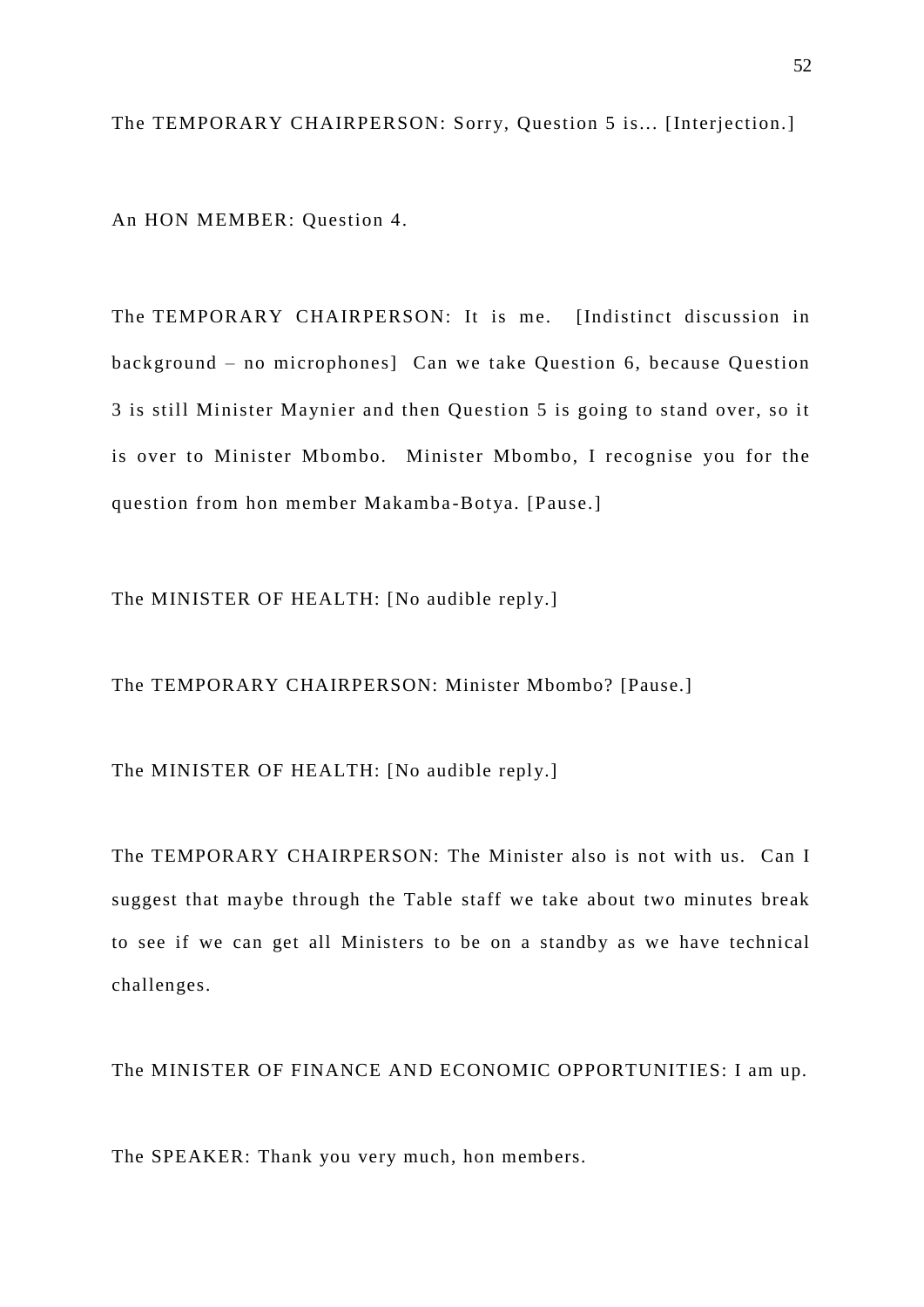The MINISTER OF FINANCE AND ECONOMIC OPPORTUNITIES: Chairperson, can you hear me?

An HON MEMBER: I can hear you fine. [Inaudible.]

The SPEAKER: Okay, I recognise you, Minister Maynier.

*Lockdown: small business assistance* 

## **2. Mr F C Christians asked the Minister of Finance and Economic Opportunities:**

What is he and his Department doing to assist small businesses that have had to close down during the lockdown period?

The MINISTER OF FINANCE AND ECONOMIC OPPORTUNITIES: Thank you, Chairperson, and I do apologise for the challenge with connectivity. I was in full flight delivering my response when you called me to order, so let me begin again.

Chairperson, with the announcement obviously of the national lockdown on 26 March 2020, many businesses, especially small businesses of course were forced to close. During this period and throughout the alert level restrictions my Department has been working hard to support business, again especially small business to open safely and responsibly so that we can save jobs and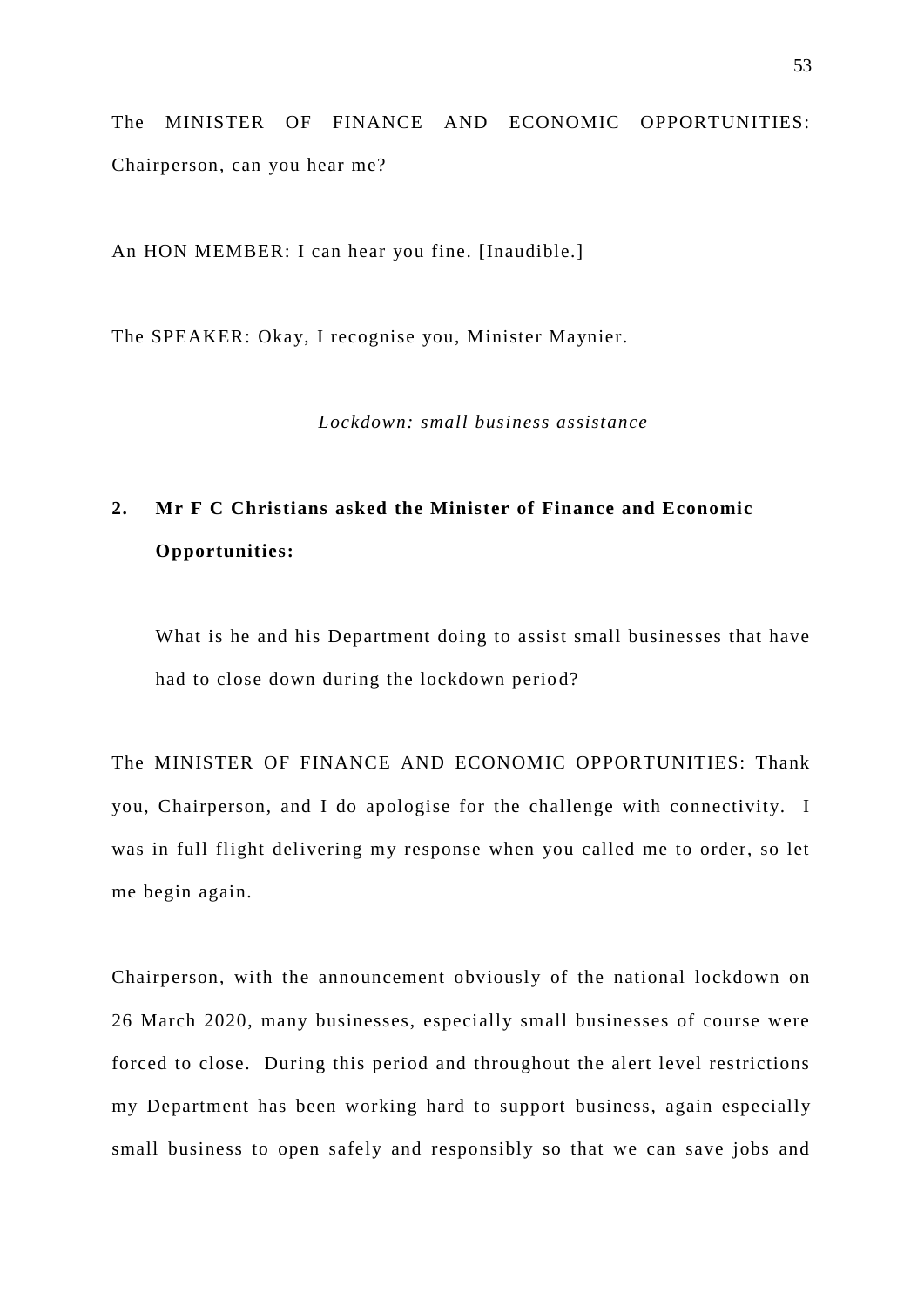save the economy in the Western Cape and where we thought certain sectors should and could open safely and responsibly under the risk -adjusted approach, we have worked hard to engage with National Government to allow these sectors to open. Many of our recommendations were included in those amended regulations, particularly in relation to e -commerce, in construction and in tourism which have to some extent been opened and our most recent success of course was getting the tourism accommodation for leisure open for travel within provinces in the Western Cape. But in addition to our efforts to open the economy, and we have also taken a number of steps to support business, especially small business through the COVID-19 crisis, we of course have set up a COVID-19 Content Centre together with our partners at Wesgro and the City of Cape Town to provide support and advice to businesses.

We have launched our COVID-19 Support Finder which helps businesses navigate and access the financial relief packages which may be available to them. We have launched an app for entrepreneurs to assist businesses to start to scale up and to grow and of course our Red Tape Reduction Unit has assisted businesses navigate the sometimes very complex new regulatory environment, and I think the Department has achieved considerable success, you step back, 146 000 visitors have used our support business website. 2674 queries have been dealt with by the COVID-19 Content Centre. 6900 businesses have used our COVID -19 Support Finder and over 1248 queries have been dealt with by the Red Tape Reduction Unit.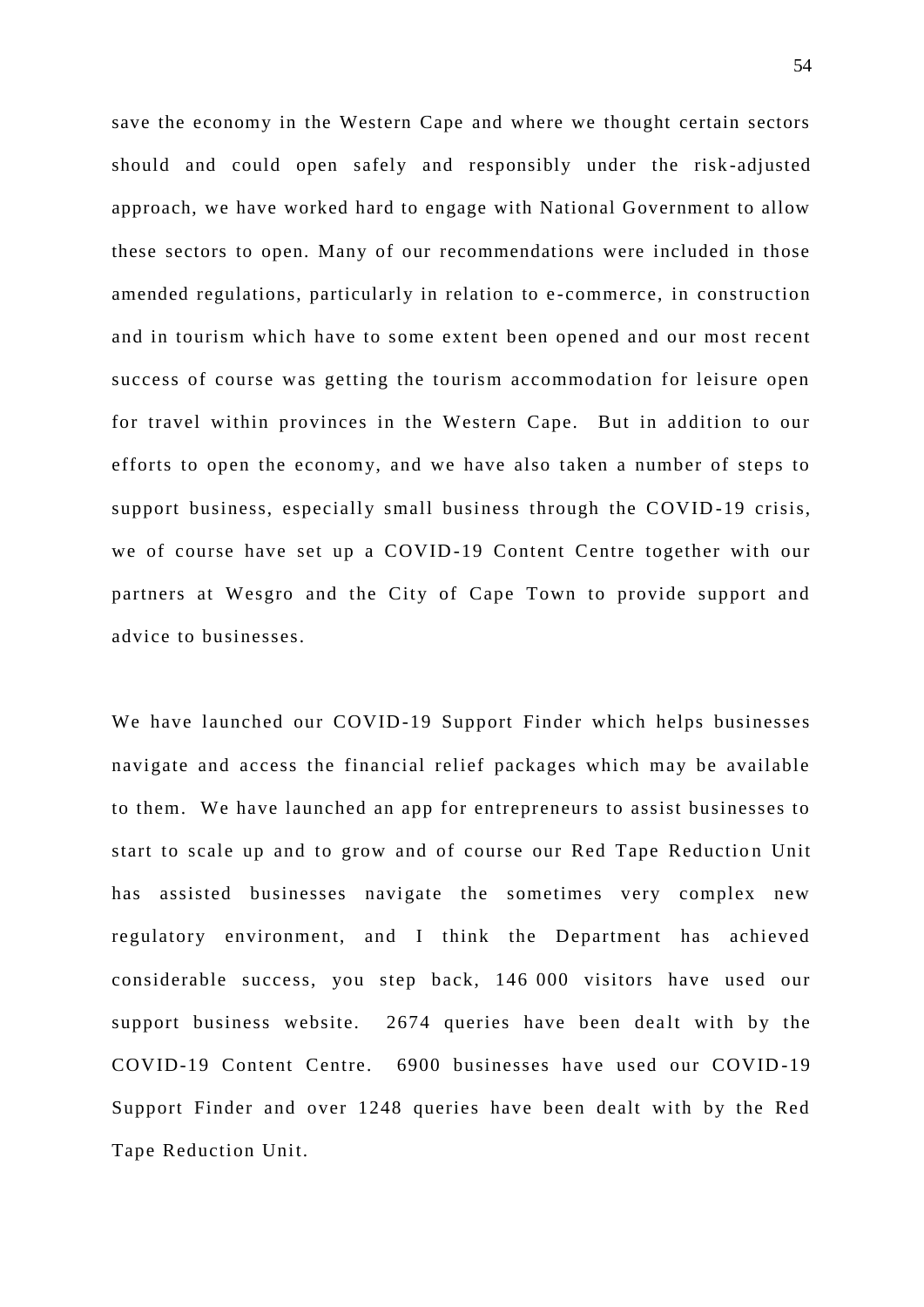We have gone further, particularly in the tourism sector which has been hit hard, by launching a Tourism Product Development Fund, which commits a total of about R5 million to support new or existing tourism products and experiences in our province and we have launched a five -part weekly Webinar series for the tourism sector that provides support and advice to business on opening safely during the COVID -19 pandemic, but Chairperson, we have gone further. We have worked hard to ensure that all employers and employees implement and adhere to the critical safety measures to stop the spread of COVID-19 in the workplace. We have made available health guidelines and information materials on preventing and managing COVID-19 infections in the workplace.

We have assisted businesses find PPE suppliers through our PPE marketplace. We have provided employees with frequently asked questions that advised them on how to stay safe in the workplace and we have provided employees and customers with a mechanism to report businesses that are not following the necessary health guidelines to stop the spread of the virus in the workplace, and to date we have received about 1373 complaints of which 1122 have been resolved, and finally, of course, we have been distributing or are in the process of distributing 11 000 COVID-19 Business Safety Kits to small busine sses and informal traders across the Western Cape.

Chairperson, in the Special Adjustments Budget we announced an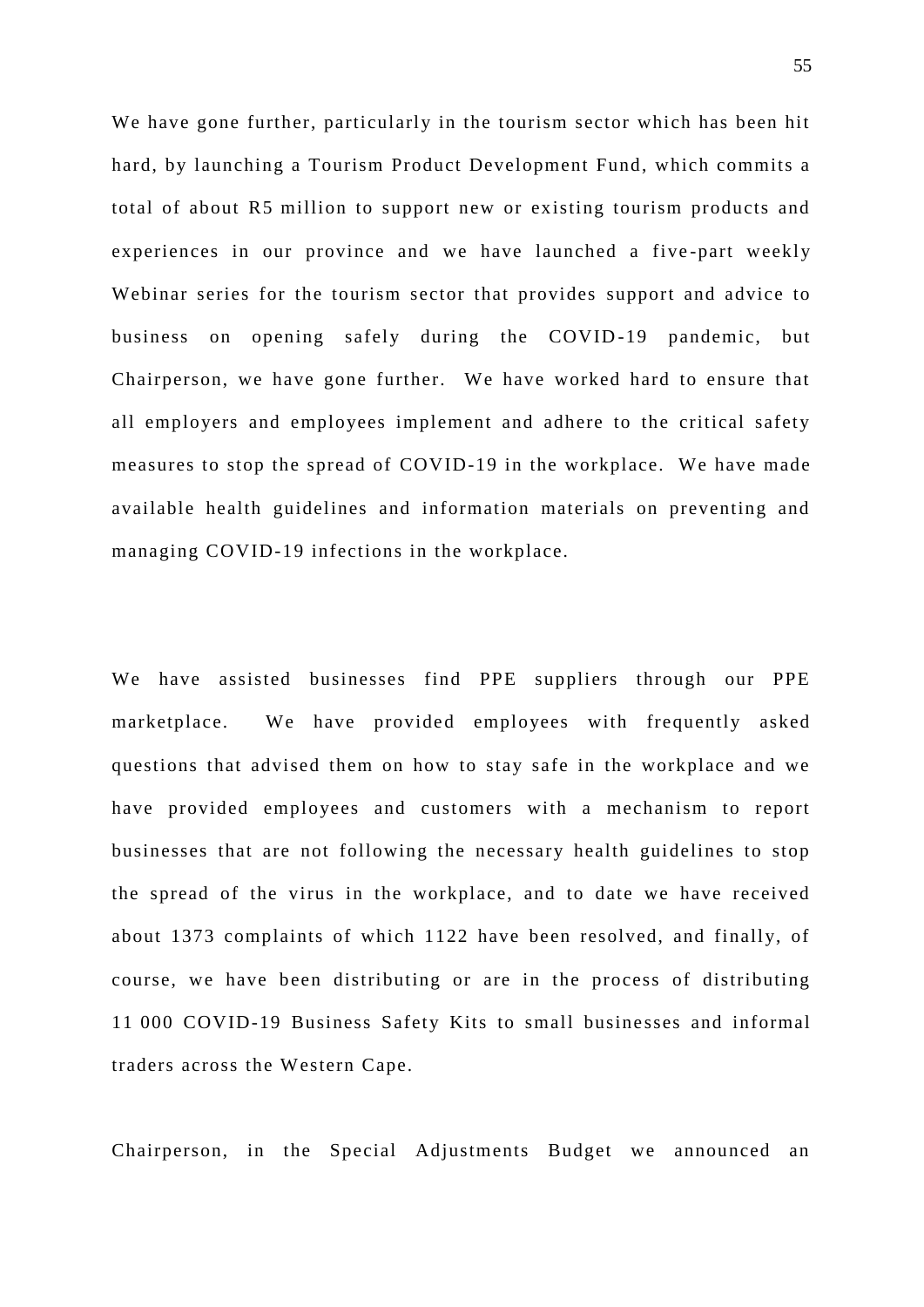additional R14 million to assist businesses: R3 million to Occupational and Health and Safety Programmes, R9 million to an SMME COVID-19 Relief and Recovery Fund, R2 million to a Small Business Supplier Developer Programme which will support 20 small businesses manufacturing cloth masks, hand-sanitisers, and dispensers; R2 million to a Community Economic Recovery Project to stimulate the informal economy and support especially spaza shops.

So we have worked hard to support business including the small businesses who have been hit hard by the COVID-19 pandemic and we are going to continue to support those businesses as we face the second pan demic of unemployment in the Western Cape. That is why last week, having recognised that our healthcare system remains stable and we are able to ensure access to health facilities for all COVID -19 patients, the Western Cape Cabinet agreed that our approach would be that all businesses that can open safely should be allowed to do so in the Western Cape and that is precisely what the Premier referred to. He will be taking responsibility to engage with the Minister of Cooperative Governance and Traditional Affairs, Nkosazana Zuma as well as the Minister of Health, Zweli Mkhize, so that we can further open up the economy in a way that is safe and responsible and in a way that saves jobs and saves the economy in the Western Cape. Thank you.

The TEMPORARY CHAIRPERSON: Thank you very much, hon Minister. I recognise hon member Christians for the follow -up for his question. Hon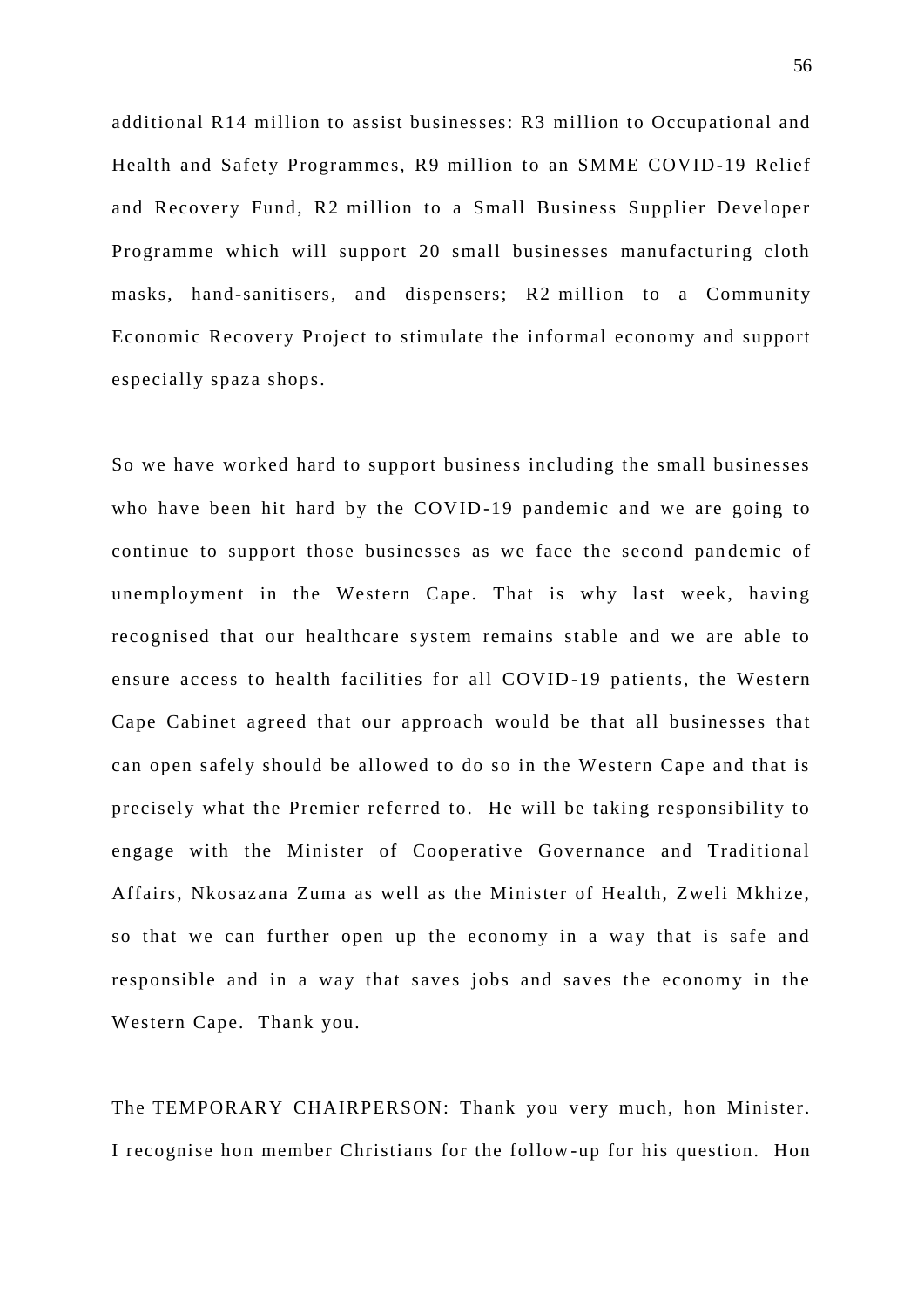member Christians.

Mr F C CHRISTIANS: Thank you, Chairperson, and thank you to the Minister and his Department for what they are doing. Chairperson, if the Minister saw in the question I have put what they have done to assist small business that closed down; now when you go to places you see just their doors are closed and they are not going to open again, so there are a lot of small businesses that have closed down completely, and I wonder, those guys are really in trouble. It is just I saw also in an article that SMMEs are facing severe financial difficulties through the lockdown and it is estimated by the Jaco Small Business Recovery Monitor that small and medium-sized businesses turnover has dropped from 72% to 60% versus pre-COVID-19, so I appreciate what the Minister said but I would also want the Minister just to elaborate on those small businesses, we heard of many businesses that are never going to open again and it means that people are unemployed and it means that the unemployment rate is then growing. So, thank you for that, Minister, if you can just elaborate. Thank you, Chair.

The TEMPORARY CHAIRPERSON: Thank you very much, hon member Christians. Minister, over to you.

The MINISTER OF FINANCE AND ECONOMIC OPPORTUNITIES: Chairperson, our general approach is to assist all businesses including those that have closed down, if we can assist we will, those that are sort of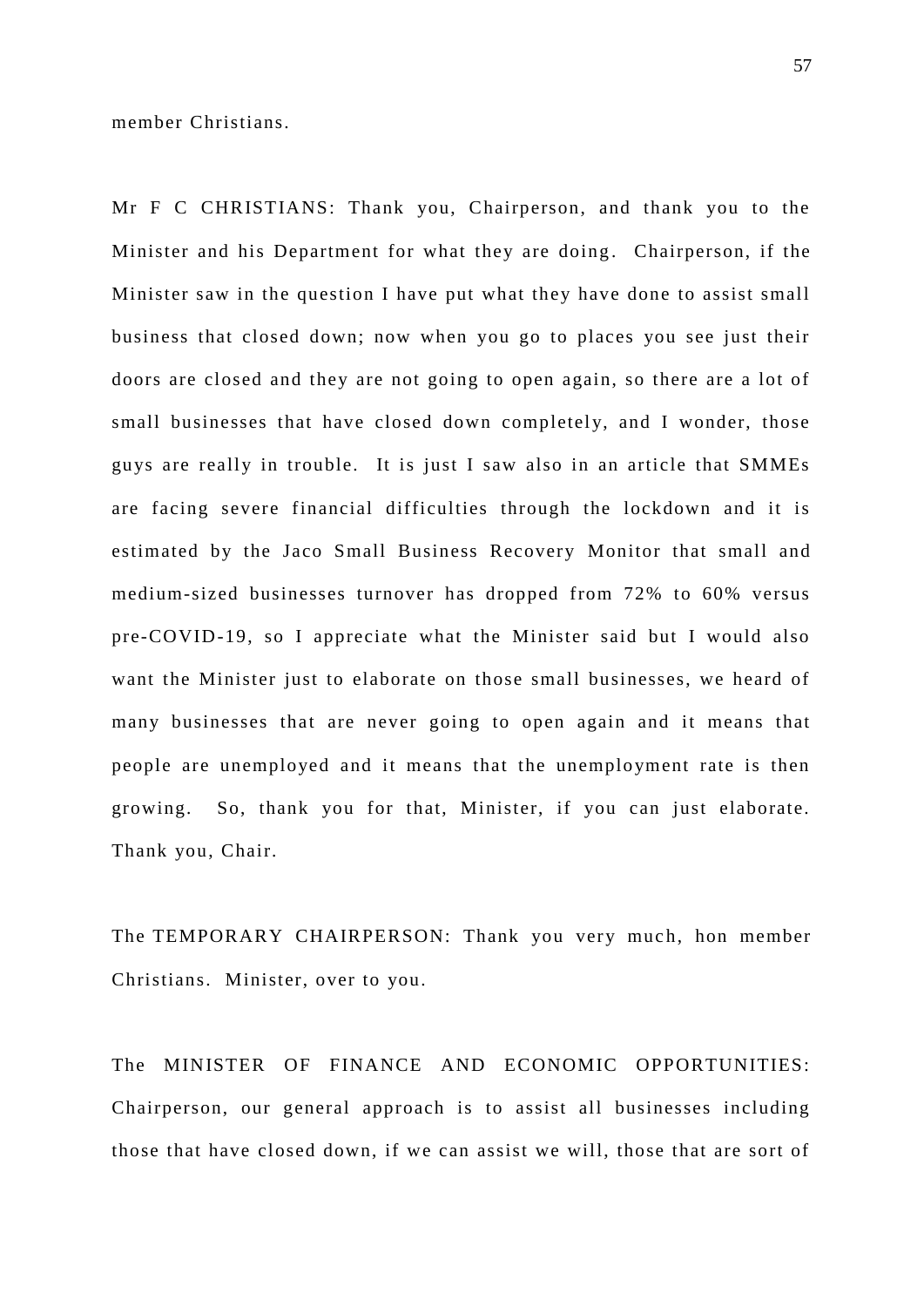on the brink. We stand ready to assist them with the systems and mechanisms that I have set out, including systems where possible through our Relief and Recovery Fund, where I have of course allocated an additional R9 million to the Relief and Recovery Fund. So we stand ready, and I can ensure the hon member to support all businesses, especially small businesses, who are in distress in the Western Cape, and if we can assist a small business that has closed down that has the potential to recover, we stand ready to support that small business here in the Western Cape.

The TEMPORARY CHAIRPERSON: Thank you very much, Minister Maynier. I recognise hon member Baartman. After hon member Baartman I recognise hon member Nkondlo. Hon member Baartman.

Ms D M BAARTMAN: Thank you, Chairperson. Chairperson, I would like to ask the Minister, the Unemployment Insurance Fund Temporary Employee Relief Scheme (UIF TERS) payments from the National Labour Department, in terms of when you must apply for payments to your employees at your small business, the May applications opened late. The June applications opened late and the July applications are not even open yet. Of the June applications, only 40% of the small businesses that applied have already received payment and 64% of those have not even received payment in full. Have any small businesses contacted your Department for assistance regarding payment of UIF TERS, because employees are not able to get their funding and if the National Department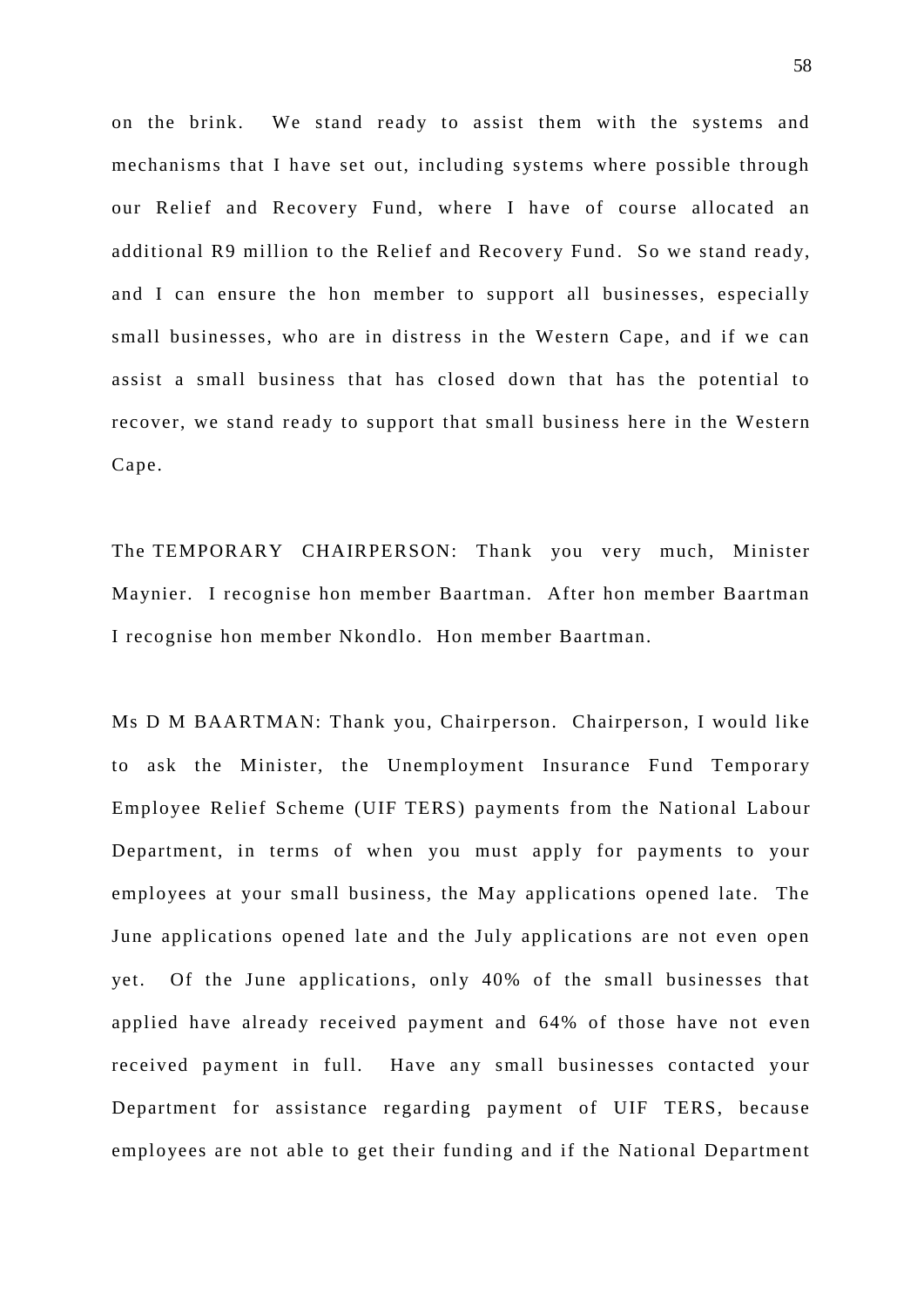of Labour does not pay out the funding through the UIF. Thank you.

The TEMPORARY CHAIRPERSON: Thank you very much. I recognise hon member Nkondlo.

Ms N D NKONDLO: Thank you. Thank you…

The TEMPORARY CHAIRPERSON: Sorry, sorry, hon member Nkondlo? Just take your seat a bit. I recognise hon Minister Maynier for the response.

The MINISTER OF FINANCE AND ECONOMIC OPPORTUNITIES: Thank you, Chairperson. The hon member is absolutely correct. The UIF TERS or non-payment of UIF TERS, has compromised I think many small businesses' capacity to provide relief to employees.

The answer is yes, we have been approached by businesses to assist, and indeed we have assisted businesses to apply for funds through of course our Covid Content Centre, our Covid Support Finder, and of course the Red Tape Reduction Unit.

Where challenges, especially where those challenges relate to either nonpayment or undue delays in payment, we have liaised directly with the relevant department in order to try to assist, and I am advised that to date we have managed to assist I think approximately about 3,000 employees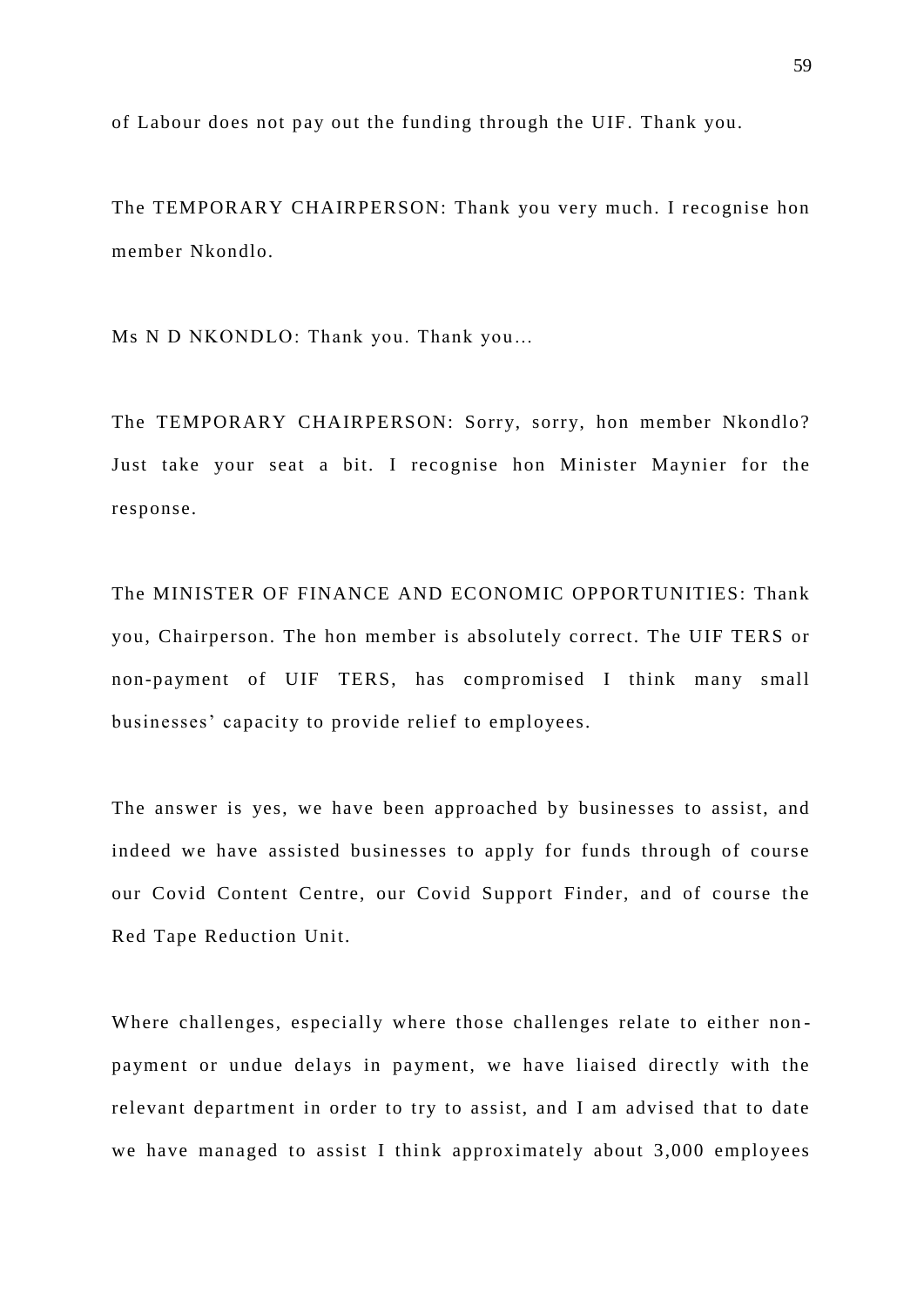access UIF TERS payments in the Western Cape.

There are obviously major systemic issues and we – causing either nonpayment or undue delay in payment of UIF TERS, and we continue to assist business, and to deal with the Department so that we can get the UIF TERS payments out the door to distressed employees in the Western Cape.

The TEMPORARY CHAIRPERSON: Thank you very much, hon Minister. Hon member Nkondlo?

Ms N D NKONDLO: Thank you, Madam Speaker of the day. I just wanted to check from the Minister in relation to the question, that as we are sitting, can the Department provide us with any information of the SMME's that have closed down? Does the Department have such data where those businesses are; what type of businesses are those in terms of the different, or the provincial economy? Including if, as part of the hotspot strategy, because I would pick up in one of the presentations the Minster and the Department made in the ad hoc Committee, that indeed Minister and the Department are driving the economic response, and therefore I am interested if indeed in each of the hotspots we can be able to get that data from them of the businesses, or small businesses that they have assisted in those hotspots, per area, that have been declared.

So my question is exactly if there is that particular data which can actually help us to understand what support, over and above advising, facilitating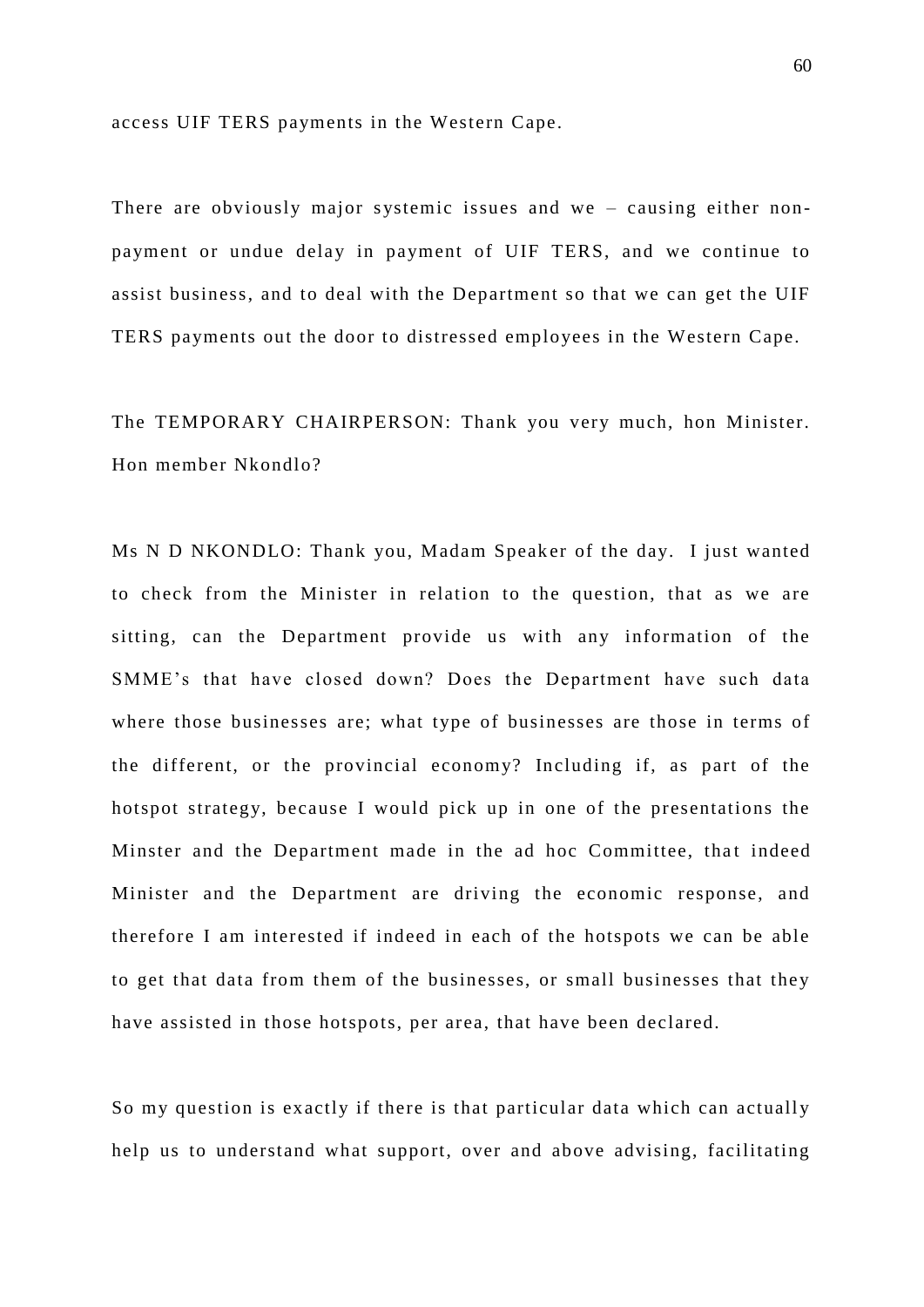between themselves and National Government interventions. Thank you very much, hon Speaker.

The TEMPORARY CHAIRPERSON: Thank you very much, hon member Nkondlo. I recognise hon Minister Maynier.

The MINISTER OF FINANCE AND ECONOMIC OPPORTUNITIES: Thank you, Chairperson. I am not aware, although I stand corrected, that there is detailed data in every hotspot about exactly which businesses have closed, but that is certainly a matter that I will enquire about from the Department, but the Department of course does conduct surveys of businesses, including small business, and so we do have some indicative data about the number and rate at which businesses have been closing in the Western Cape.

The TEMPORARY CHAIRPERSON: Thank you very much, Minister Maynier. I now recognise hon member Baartman.

Ms D M BAARTMAN: Thank you, Chairperson. The Minster mentioned in his original answer that the Western Cape Department and Ministry have been assisting regarding submitting recommendations to the National Department on how to open up the economy again and through the lockdown regulations, in order to assist small businesses, as well as individuals, and I wanted to find out whether his Department has engaged on the opening of title Deeds Offices, because that is also impacting on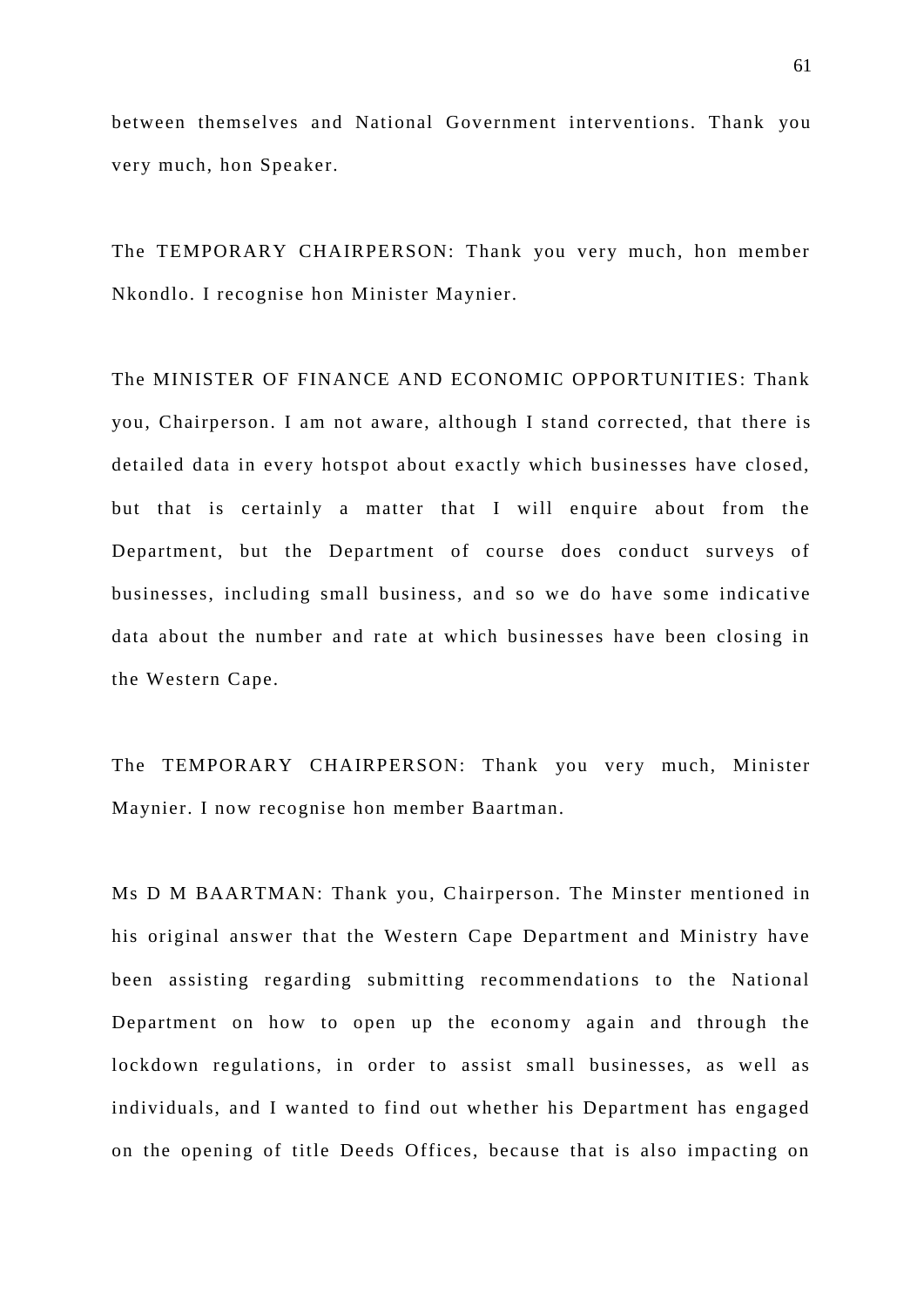small businesses and individuals at the moment, because if you have a title deed, you have access to funding, and you have access to being able to be on your property, and you have also access to sell, for example. Thank you.

The TEMPORARY CHAIRPERSON: Thank you very much, hon member Baartman. I now recognise Minister Maynier.

The MINISTER OF FINANCE AND ECONOMIC OPPORTUNITIES: Thank you, Chairperson. I can certainly confirm that we have worked on the whole question of the Deeds Office, which, I mean, has been fairly regularly closed. We believe those closures are often unwarranted, and that, as the hon member suggests, has been a significant, if you like, handbrake on the economy in the property and real estate sector in the Western Cape, and we have had extensive engagement on this issue.

I have, for example, been in correspondence with the Minister of Agriculture, Land Reform and Rural Development, Thoko Didiza. My Head of Department, Solly Fourie, has had several engagements with senior officials in the Department of Agriculture, Land Reform and Rural Development, and officials working on occupational health and safety, have had regular engagements with the Deeds Office over the last two weeks, and of course that is in addition to a whole range of engagements with sector bodies.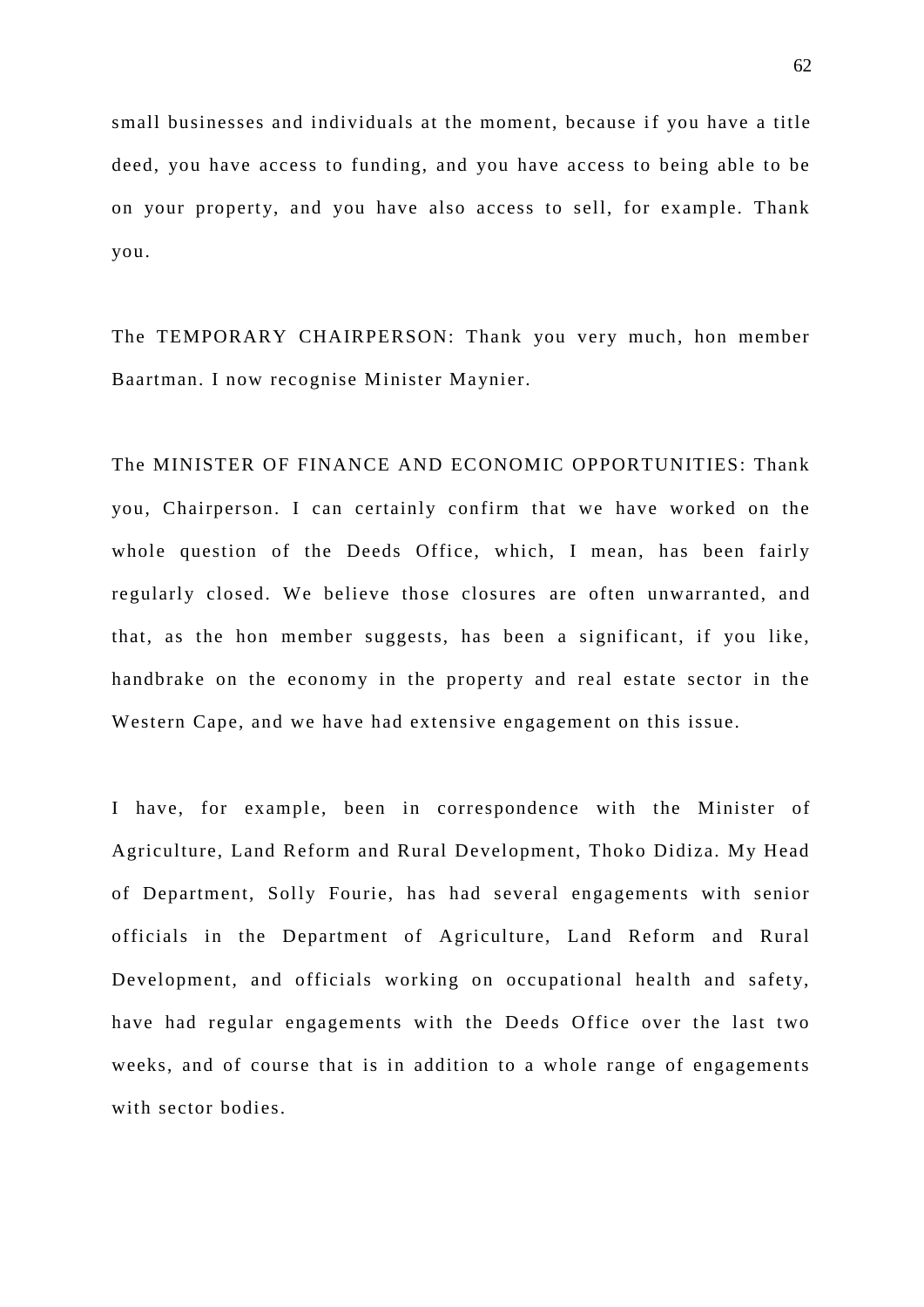I have to say, Chairperson, that it appears that we are finally moving in the right direction. I am aware that the Minister, and I mean by that the National Minister, Thoko Didiza, has now released a statement where she has confirmed that she has met the Chief Registrar of Deeds. That there is now a plan in place to ensure that the Deeds Office, to the extent that it can, remains open and that the considerable backlog which has built up over the last couple of weeks, is now dealt with, and some of those measures would include, for ex ample, allocating work to examiners in their homes; ensuring that larger numbers of staff in the Deeds Office attend or show up at the office; and of course there are also measures to include, ensure that the closure of the Deeds Office is minimised.

So we think that we are moving in the right direction. We are obviously going to monitor process. Our Department stands ready to assist in any way that we can, and we hope that this new plan to deal with the backlog in the Deeds Office, I think succeeds, and enables ultimately the property and real estate sector in the Western Cape. Thank you.

The TEMPORARY CHAIRPERSON: Thank you very much, hon Minster Maynier. Hon members, that concludes the Questions for Oral Replies. Outstanding replies will be printed in the Hansard.

We are now going to move on to the Statements by the members, and I recognise the DA.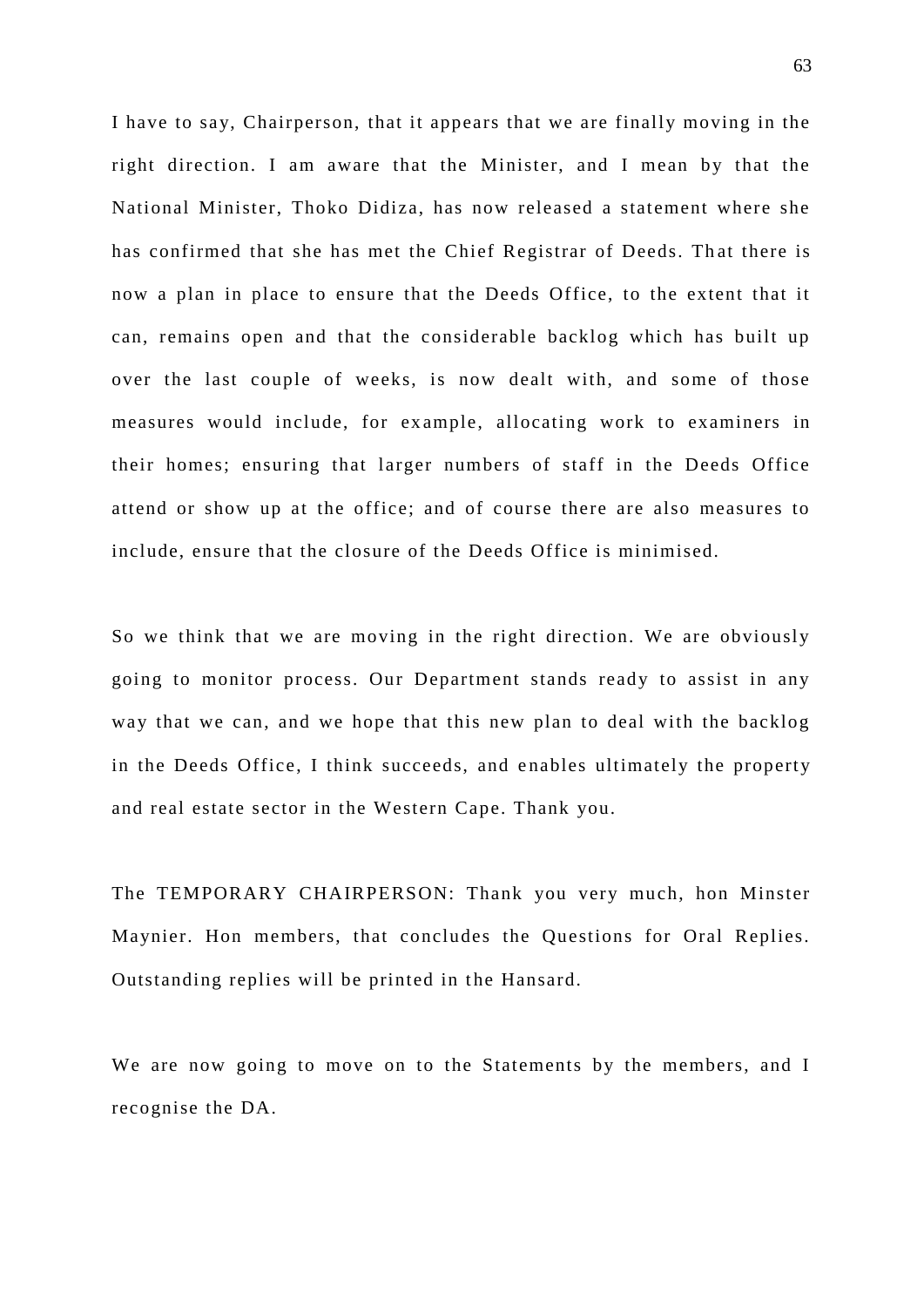## STATEMENTS BY MEMBERS

Mr R D MACKENZIE: Thank you. Is somebody coughing? Oh, sneezing? Okay. [Laughs.]

The TEMPORARY CHAIRPERSON: Hon member Mackenzie.

Mr R D MACKENZIE: Thank you, hon Chair, House Chairperson. House Chairperson, it has just been over 10 weeks since the President committed himself to a differentiated approach, the varying levels of infections in different areas. This was to enable a risk adjusted strategy that takes precautions, but also preserve livelihoods.

This announcement was much longer since the [Inaudible.] announcement and subsequent short-change of R20 billion to fight Covid -19, but to date the President has not given teeth to me aning. We find ourselves without a differentiated approach per region and no funds, only a national economy on full life-support.

Data shows that we have now passed the peak of the infections in the Western Cape with adequate capacity and stock to spare through a capable and transparent government.

Hon Speaker, I commend the Western Cape Government for not wasting a day of the hard lockdown, especially in preparing its healthcare system for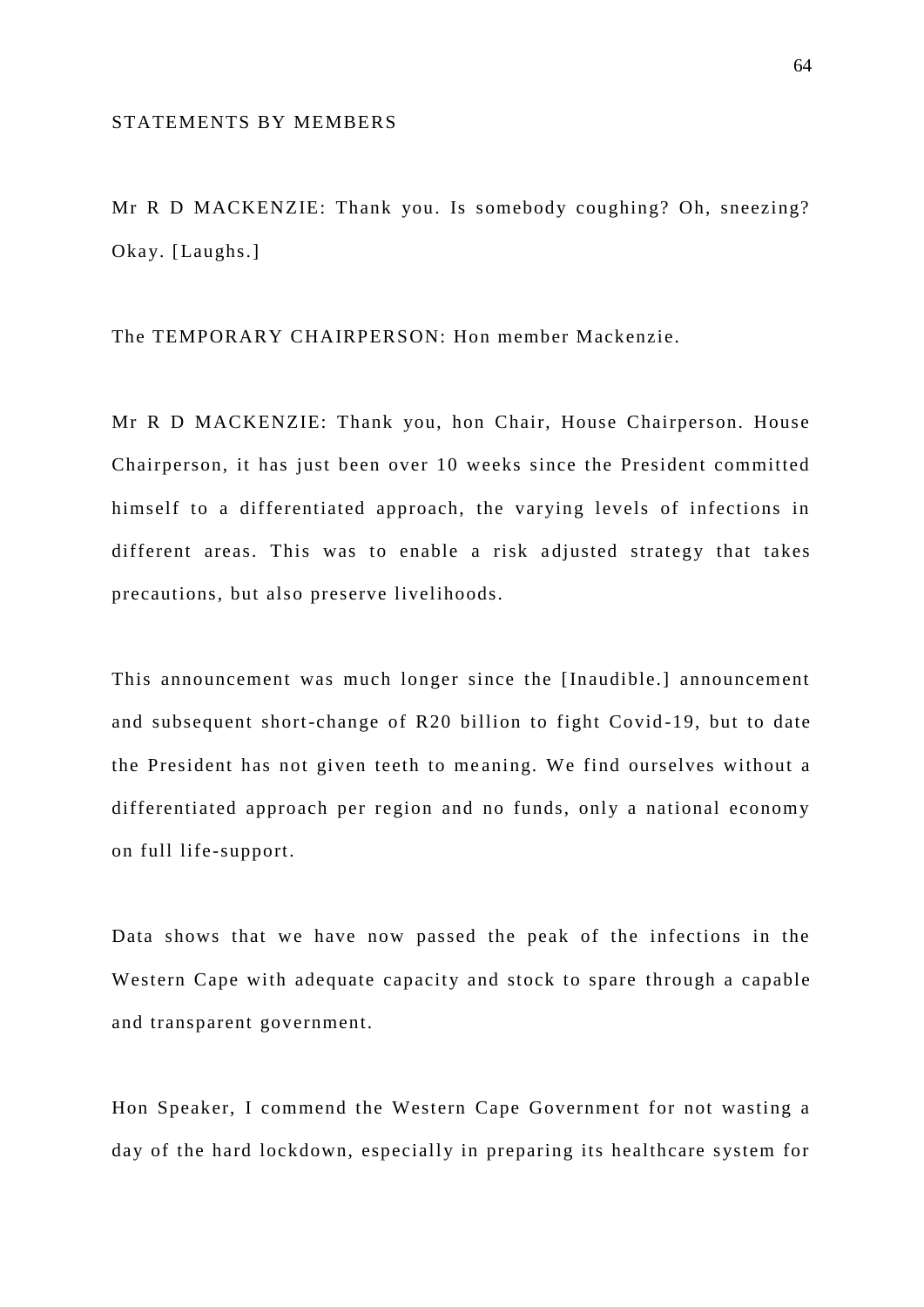the peak of infections. I welcome the position undertaken by the Premier and the Cabinet, which aims to beat the second pandemic, the economic catastrophe, and provide a recovery plan that is currently gaining momentum.

House Chairperson, this is in the absence of the National Government, which has monopolised the crisis through tenders for families, from Presidential spokespersons to MEC's and friends, and Premiers of friends of ANC-led provinces. This opportunity cost is in essence theft from taxpayers.

House Chairperson, we have reached this position without the President's commitment and his promise of a differentiated approach to save both lives and livelihoods. We urgently call for the President to completely lift this lockdown to ensure people get back to work safely.

House Chairperson, it might only be in light of the upcoming election that the President made those announcements, but it is not clear. What is clear is that our current health crisis and state of public finances demands punishment at the polls for the suffering South Africans had to endure from the mismanagement of this crisis by the National Government.

In closing, House Chairperson, I would like to take this opportunity to commend our female frontline workers for their effort during the last five months, and extend a happy Women's Month to women in our province in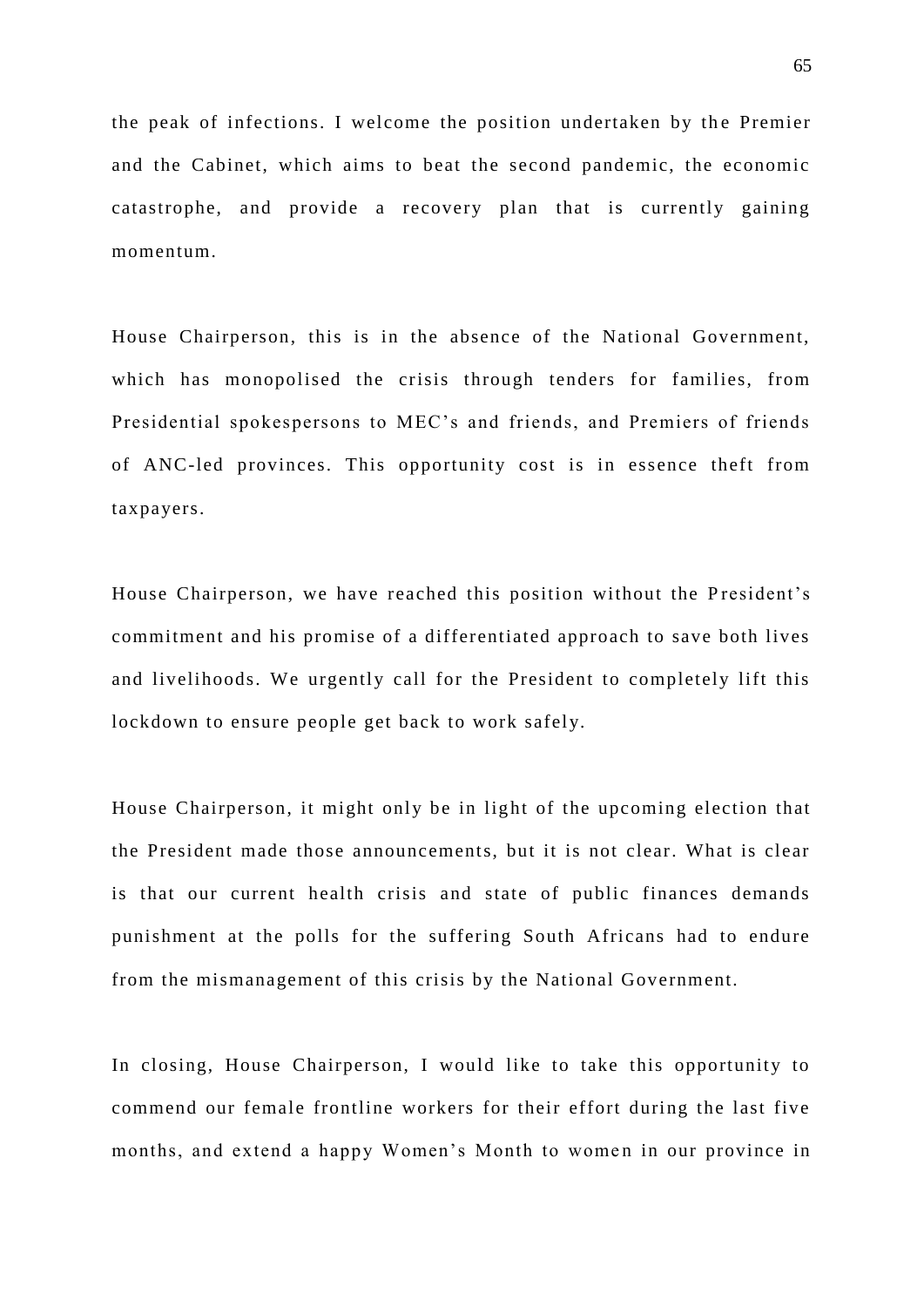recognition, and despite the hardship they have to overcome on a daily basis. I thank you.

The TEMPORARY CHAIRPERSON: Thank you very much, hon member Mackenzie. I now recognise the ANC.

The CHIEF WHIP (ANC): Chairperson, am I audible enough?

The TEMPORARY CHAIRPERSON: Yes, hon member Lekker, we can hear you.

The CHIEF WHIP (ANC): Thank you, Chairperson. The hypocrisy of the Democratic Alliance knows no bounds. In June the DA asked the Public Protector, the Zondo Commission of Inquiry, as well as the Public Service Commission, to investigate the ANC's cadre deployment policy. Such is a defensive move and a tactical manoeuvre to deflect people's attention from the real corruption, cronyism, capture, and cadre deployment that is collapsing governance in this province, and municipalities under the DA rule.

There are endless examples of DA boetie -boetie favouritism in the province. Former DA MP, Tim Harris, the CEO of Wesgro, received a salary increase of nearly R1 million during the Covid-19 pandemic, which had severe impact on the country and province.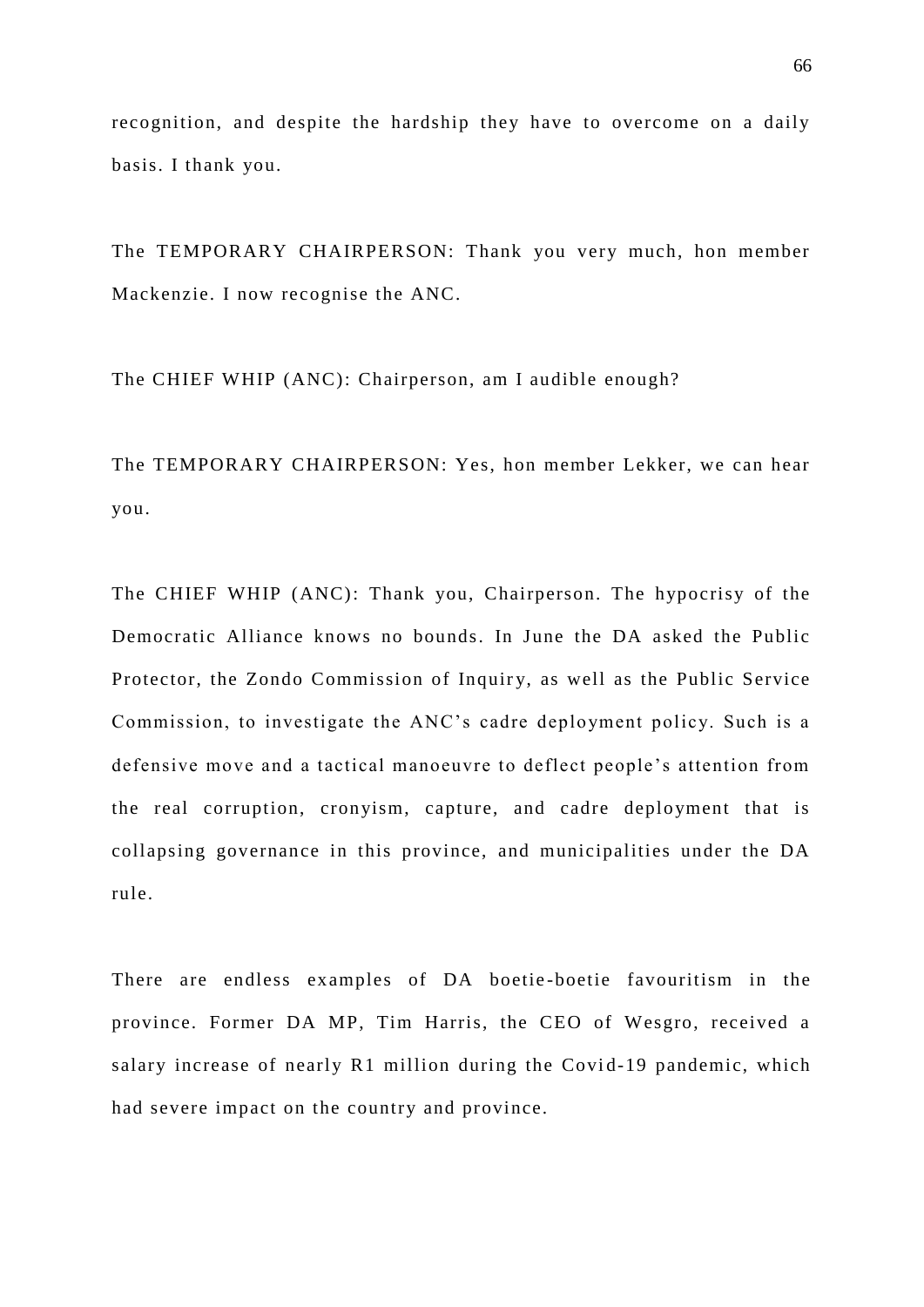Donald Grant is the advisor to the Premier; former Deputy Speaker, Piet Pretorius, was hired as a consultant for this Legislature. When Paul Bowie resigned as the DA CEO, he got a cushy job created for him in the City of Cape Town. The most recent case is the appointment of the former DA MP, Vusumzi Magwebu, as the City's new Ombudsman; a position he will hold for the next five years, where he has to act impartially and provide without any bias. How can one trust a former DA MP to be impartial and transparent when he investigates his own party?

What one sees in the province is crass exploitation of the public purse to create jobs for former DA MP's who could not make it back to Parliament, I thank you.

The TEMPORARY CHAIRPERSON: Thank you very much, hon member Lekker. I now recognise EFF.

Ms N MAKAMBA-BOTYA: Thank you, hon Speaker. The EFF condemns in the strongest terms the barbaric acts demonstrated by the South African Police officials against a group of 50 peaceful protestors under the banner of #JoziStellenbosch.

The group was made up of student organisations, activists, and politicians, who marched against the Stellenbosch mafia who run the white monopoly. Amongst their demands were the expropriation of land without compensation, reparations, and the return of [Inaudible.], and the end to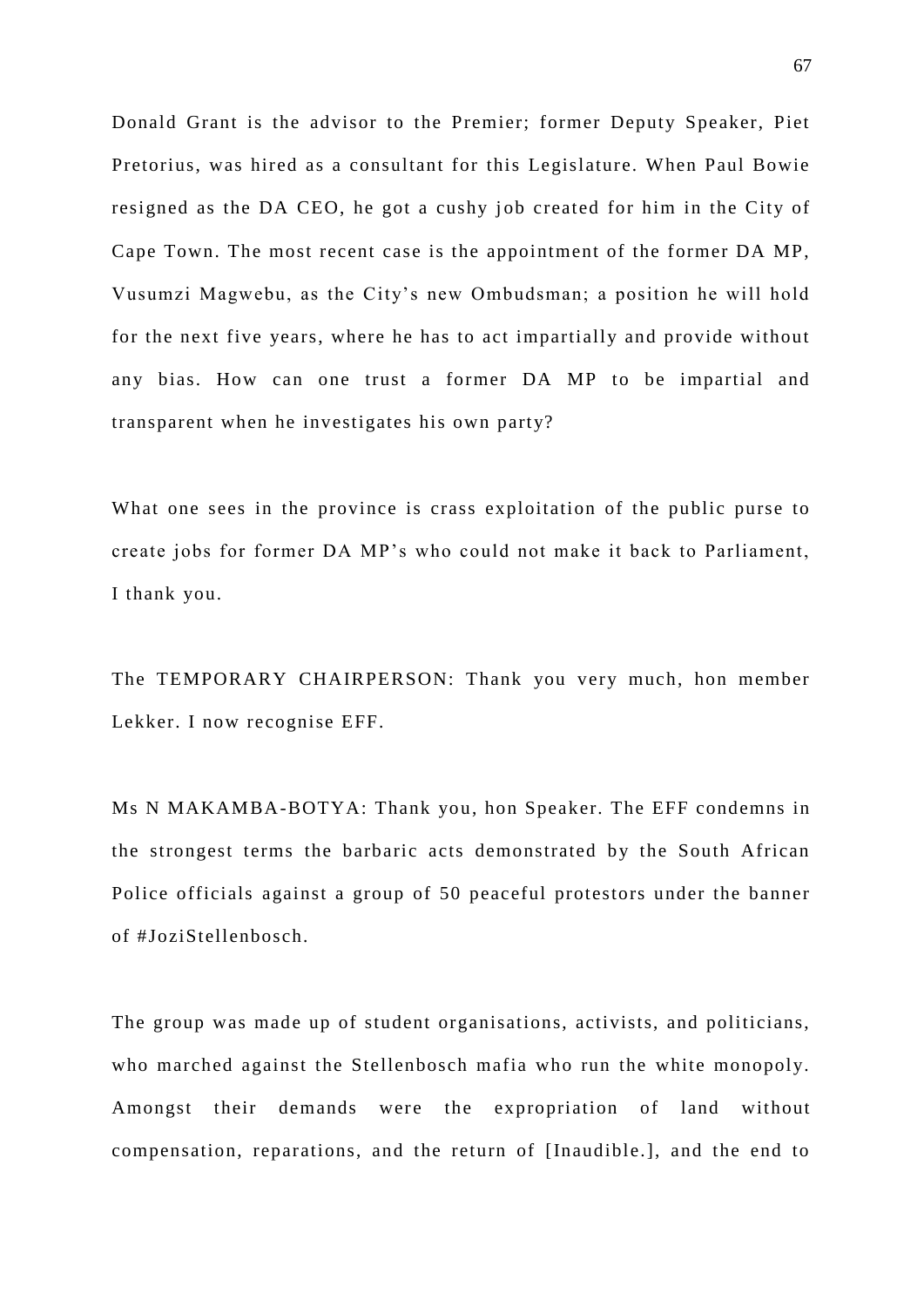the white monopoly.

However, despite demonstrating peaceful protest, the white mafia -led dogs in the form of South African Police and municipal law enforcement officials, came guns blazing. They used excessive force in the form of shooting the protestors with rubber bullets, and manhandling others in a very brutal and violent manner, including women.

As EFF we find it shocking and quite amusing that whenever there are peaceful protests by black people demanding justice, there is always a plethora of police officials present. However, when women and children are abused, raped, and killed, the very same police officials are nowhere to be found. Our police officials are institutionally designed to protect and act in the interest of the white mafia, as was the case during the colonial times and apartheid. Outside this task they remain useless.

There was no need to apply such excessive force against the protestors, because even the spokesperson of the community forum in the area did mention that there was no damage to property or cars as a result of these demonstrations, to warrant such violent force from the police. I thank you, hon Speaker.

The TEMPORARY CHAIRPERSON: Thank you very much, hon member Makamba-Botya. I now recognise [interjections.] the DA.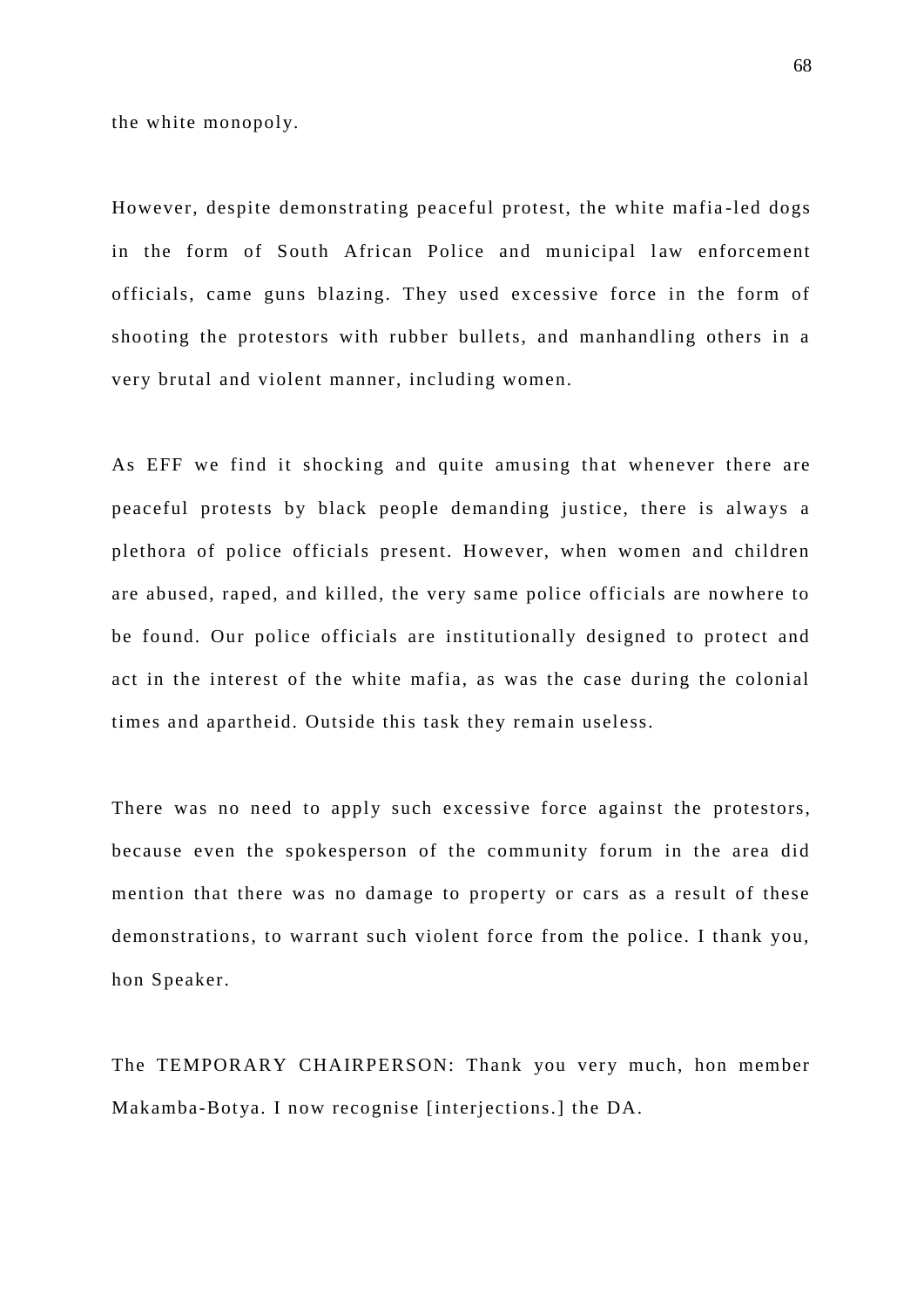An HON MEMBER: House Chairperson, I call on Government to lift the blanket ban on the sale of alcohol tonight, and to save jobs and livelihoods in the liquor industry.

This ban is also killing jobs in the restaurant, printing, graphic design, and numerous other industries. This ban has also forced a large manufacturer of glass bottles to shelf its investment in a multi-million manufacturing plant.

Not only is Government driving away much needed international investors, we are hurting small entrepreneurs. The industry supports 35,000 township-based businesses. It is predicted that over 50 Western Cape restaurants will close; that the wine industry is facing a potential R1 billion loss of income; and that 18,000 jobs are on the line.

Government actions are directly related to the predicted contraction of 8% in GDP this year, and yes, alcohol consumption has its risks. Yet there are many other aspects of life that also carry risks – electricity; motor vehicles; and particularly knives, all add to trauma cases in ICU wards, yet we all continue to use electricity, motorised vehicles, and knives on a daily basis. Why? Because the benefits far outweigh the risks associated with the use of these articles.

A capable government provides clarity, certainty, and direction. A capable government improves people's lives. A capable government broadens the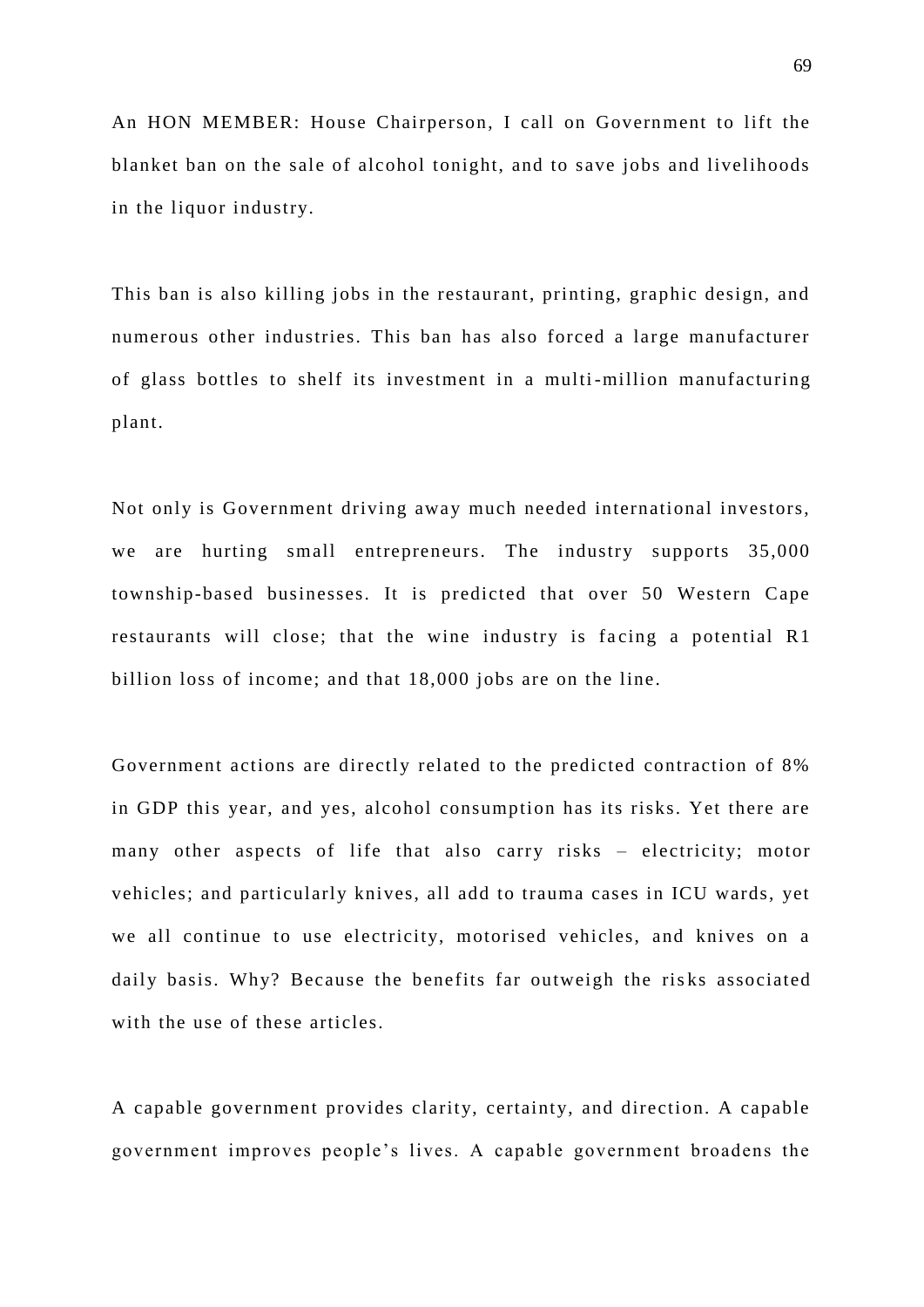number of residents that respect the law. This ANC Government is failing on all counts.

I again call on Government to turn around, to lift this ban on the sale of liquor tonight, and to help us rebuild our economy. I thank you.

The TEMPORARY CHAIRPERSON: Thank you, hon member. I now recognise GOOD.

Mr B N HERRON: Thank you, hon Chairperson. Hon Chairperson, today the Provincial Government issued a statement about its engagements with the National Police Commissioner, and what it calls land invasion and protest.

Once again this Government looks to criminalise poverty and turns to policing as its solution. It does so without any reference to its responsibility to address the shortage of housing and access to public land. Public land is owned by the people of South Africa and the State has an obligation to use the public's land for public good.

That different parcels of land happen to be in the custody of different spheres of government, is simply an accident of history. Releasing land for housing, land reform, and land restitution, are shared responsibilities across National, Provincial, and Local Governments. As desperate land occupations escalate, we need to understand the roles that each sphere of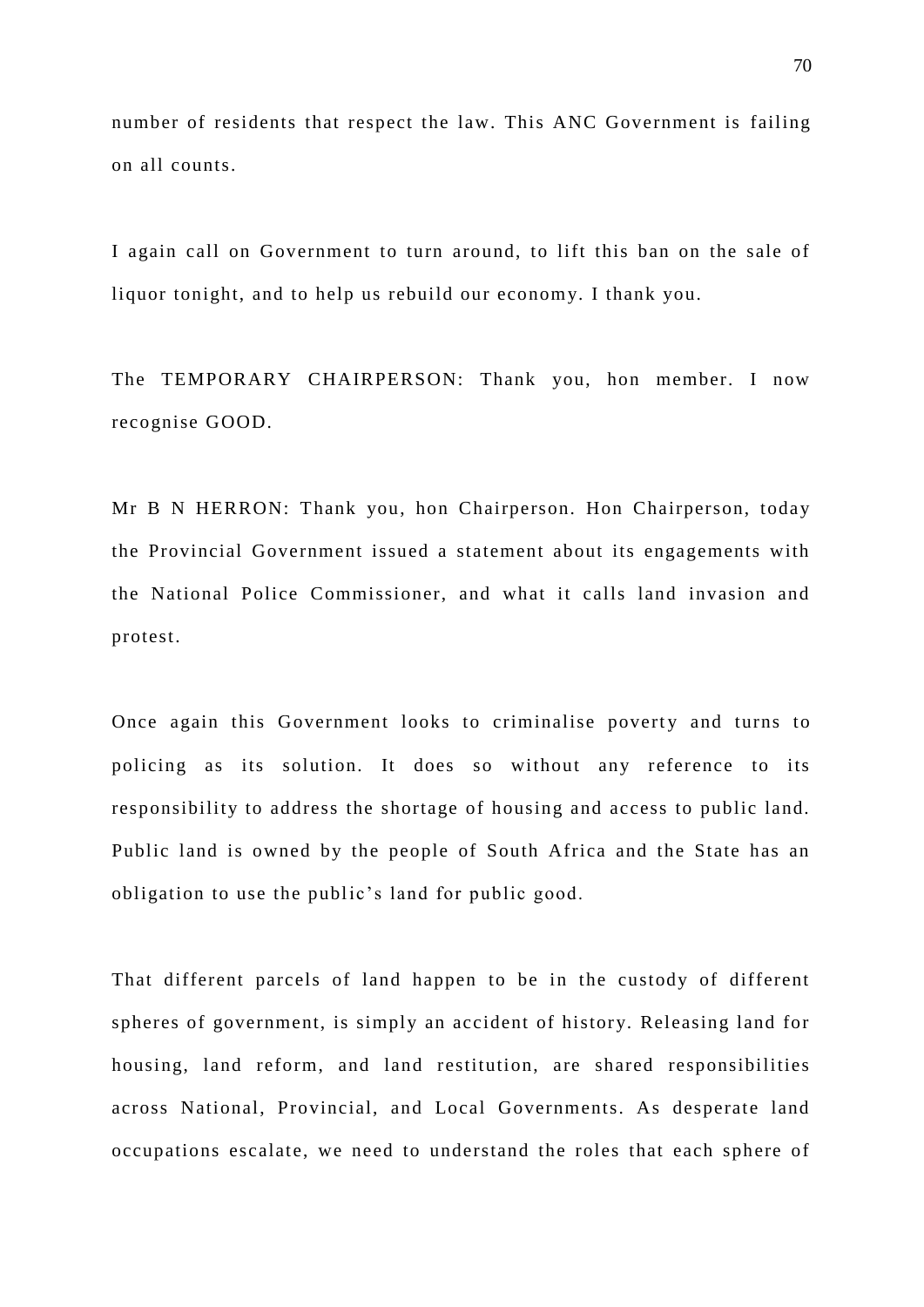government has played in the shortage of housing and land in cities.

Apartheid denied access to cities and towns, but a massive RDP housing programme in the democratic era sought to alleviate housing backlogs. Unfortunately by the end of the Zuma administration the delivery of housing nationally dropped to 40% of its earlier peaks. Declining delivery exacerbates the already massive housing backlog, and delayed release of land to build on, are only fuelling the situation.

Last year the Premier said his Government will release its land for housing only if National Government does so first. This absurdly childish position exposes the DA's attitude to housing specifically, and land in general. Their governments refuse to contribute any funding from their coffers for housing development. They will only use the conditional grant from National Government. If the DA will not spend money on housing, then the least they can do is make the land they control available to benefit homeless and landless South Africans.

All of our governments have a responsibility to fix the housing crisis and landlessness. This responsibility includes releasing public land in response to urgent local needs. Posturing and making the release of public land conditional on another government doing so, is reckless, and is contributing to the conflict we are seeing daily. Thank you.

The TEMPORARY CHAIRPERSON: Thank you very much, hon member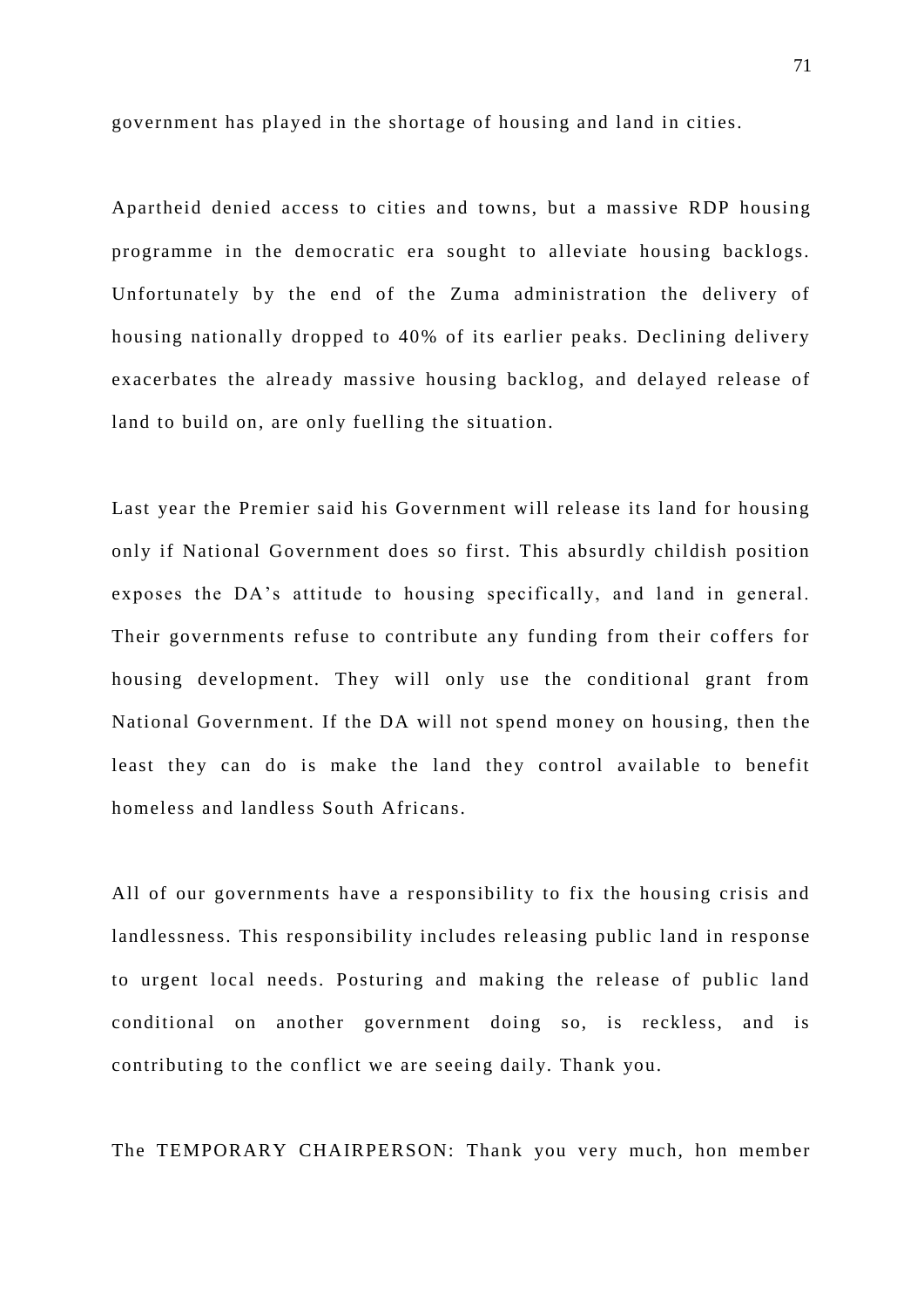Herron. I now recognise ACDP.

Mr F C CHRISTIANS: Thank you, House Chairperson. House Chairperson, I was shocked when a resident alerted me to fellow residents fearing unsafe stairs in various communities.

Chairperson, when I researched the matter I read articles like:

"Temporary scaffolding used as staircases at Mannenberg Council Houses as a safety hazard."

I also read:

"Residents fear for unsafe stairs."

Now, Chair, why I'm bringing this up. It is a City issue, but I want the Minister of Local Government, who has got an oversight role, to intervene and engage the City to address this urgent matter. The staircases is not only a problem in Mannenberg, but also in other areas as well. These staircases is all City stock. A resident said that the structure currently erected is about in four locations, and the problem is this is unsafe. We are playing with the lives of our people, and the City's Human Settlements Mayco member, must be brought to book and explain why these [Inaudible.] were not serviced in time.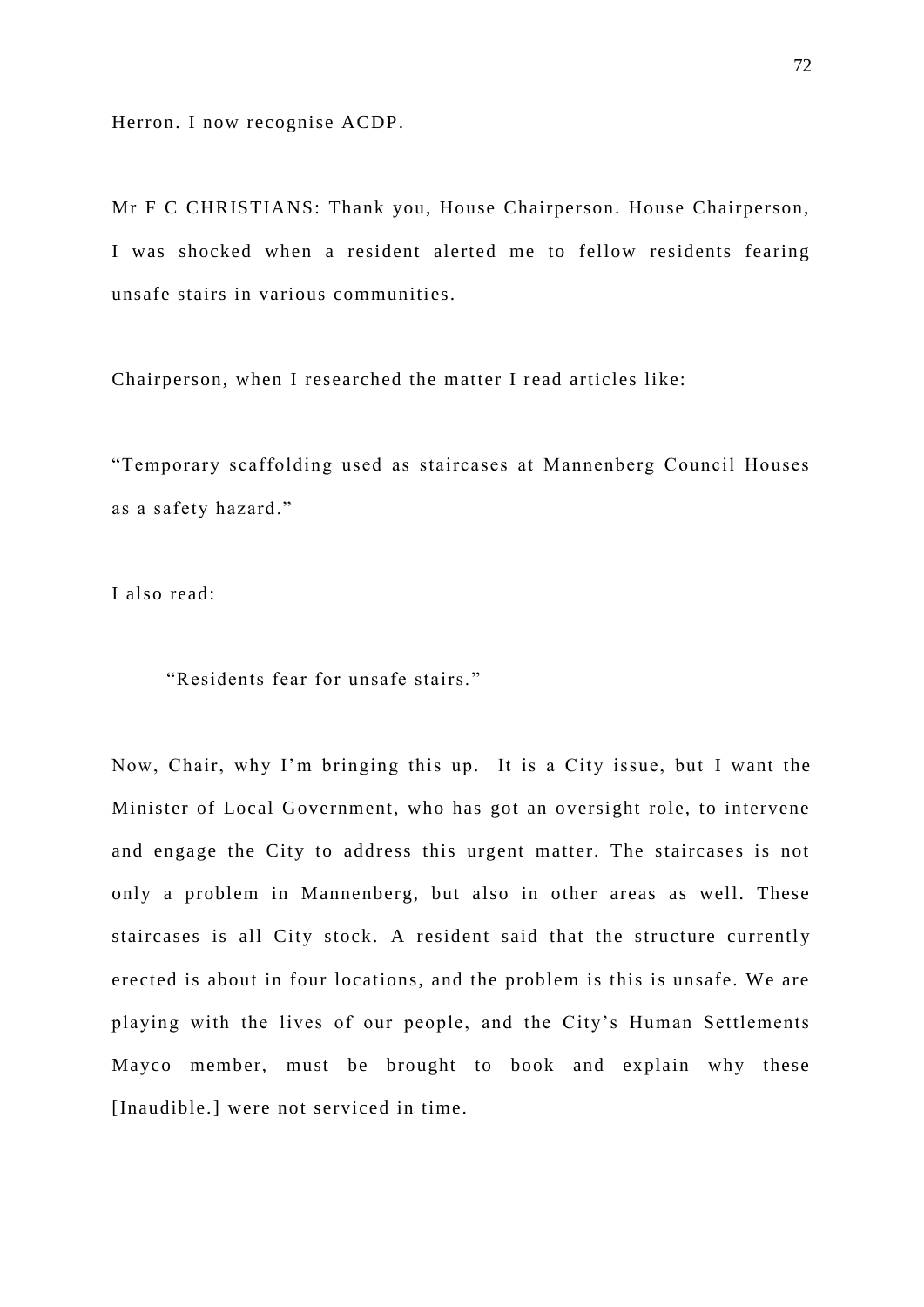Now people must walk on scaffolding to get to their houses. Chairperson, I just further want to say that these scaffolding, if there is not an urgent intervention, somebody is going to be injured and injured quite se verely.

So I ask the MEC for Local Government to intervene and address this matter urgently. It is not only in Mannenberg; it is places like Lavender Hill, Retreat, Parkwood [Interjections.]

The TEMPORARY CHAIRPERSON: Hon member [Interjections.]

Mr F C CHRISTIANS: …Hanover Park. I thank you.

The TEMPORARY CHAIRPERSON: Thank you very much, hon member Christians. I now recognise the ANC. Hon members, I recognise the ANC.

The CHIEF WHIP (ANC): Chairperson?

The TEMPORARY CHAIRPERSON: Yes, hon member Lekker?

The CHIEF WHIP (ANC): Thank you, Chair.

Ms N G BAKUBAKU-VOS: Chairperson [Interjections.]

The CHIEF WHIP (ANC): I am trying to, I am trying to get hold of Comrade, hon member Bakubaku-Vos. She indicated earlier on that they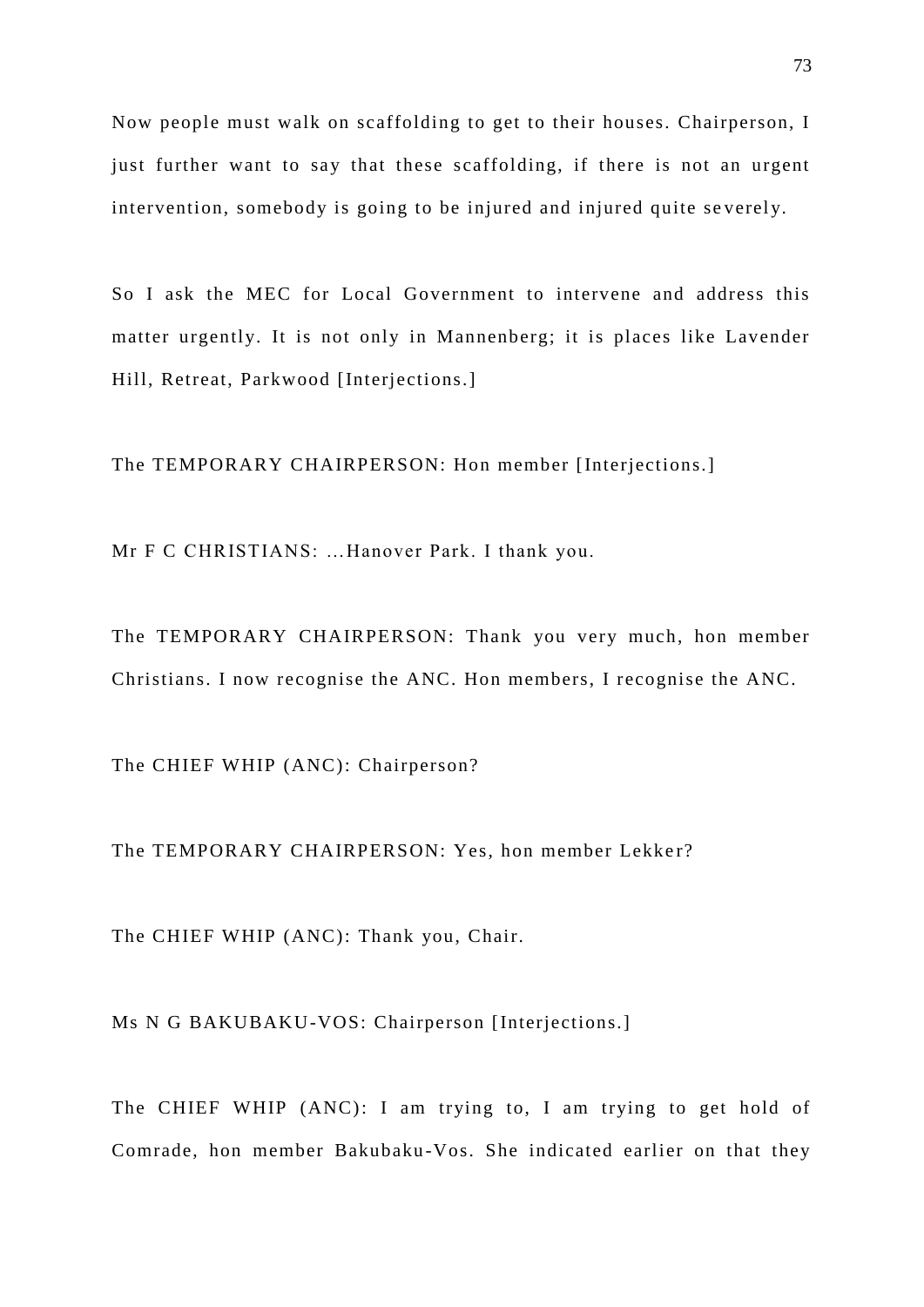have got a loadshedding in Milnerton, so I am not sure where she is [Inaudible.].

The TEMPORARY CHAIRPERSON: Hon member [Interjections.]

Ms N G BAKUBAKU-VOS: I am in.

The TEMPORARY CHAIRPERSON: …I think I hear his, her voice when you were talking. Can we try to give a chance? Hon member Bakubaku-Vos, are you there?

Ms N G BAKUBAKU-VOS: Yes, I am, Chair. Thank you, hon Speaker [Interjections.]

The TEMPORARY CHAIRPERSON: Go on, hon member Bakubaku -Vos.

Ms N G BAKUBAKU-VOS: …can you hear me?

The TEMPORARY CHAIRPERSON: Yes, hon member, I can hear you. Over to you.

Ms N G BAKUBAKU-VOS: Thank you, hon Speaker. Hon Speaker, as we mark the Women's Day five days ago, I want to propose that we give thought to many challenges experienced by women and young girls during this period. My thoughts and prayers are with the family of 22 -year old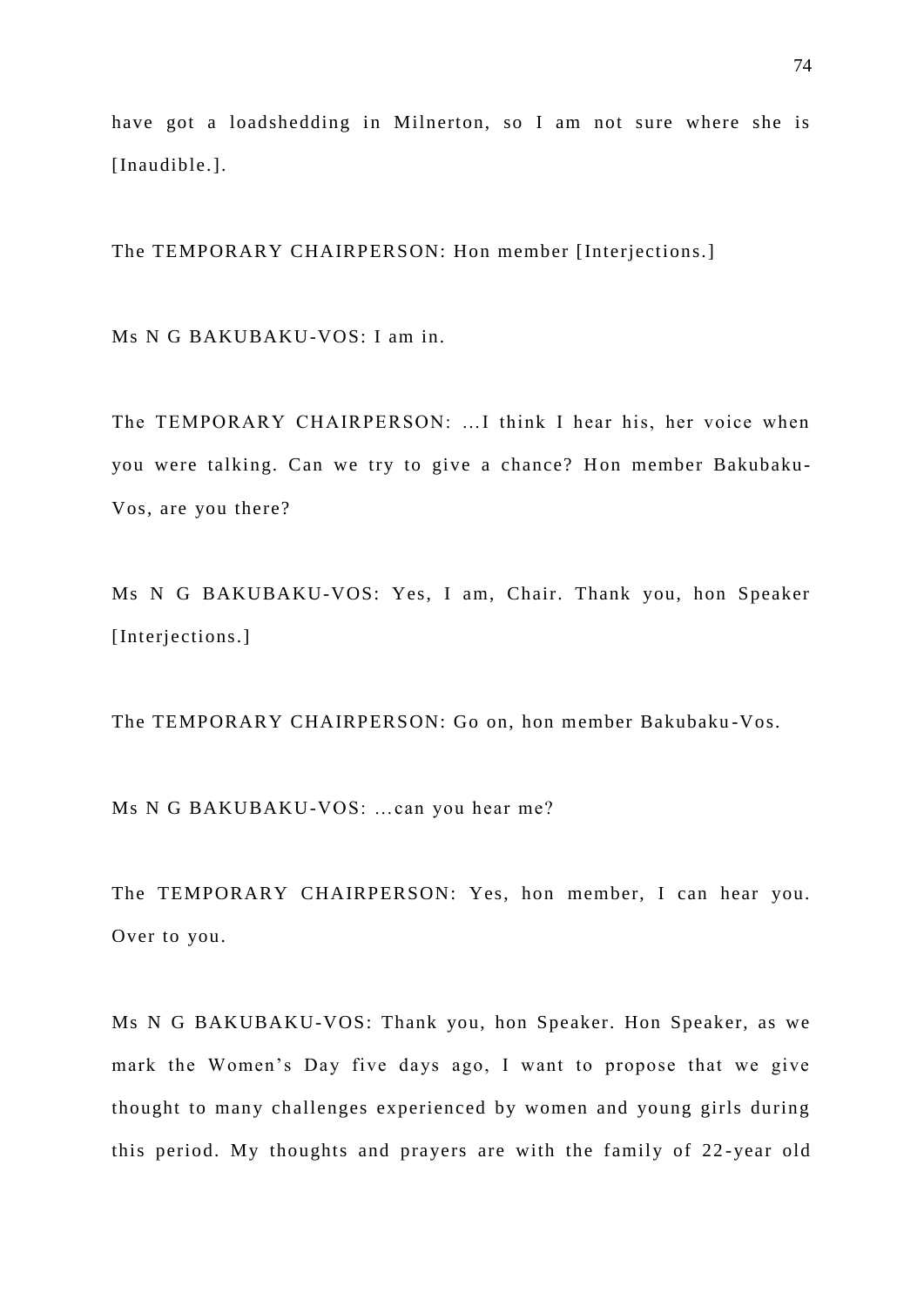Sindiswa Rum, who was last seen on Tuesday leaving Nyanga Police Station, where she worked as constable. Let us pray for her safe return.

Not much focus has been given the impact of Covid -19 on women and young girls in the Province. One example is the impact it had no livelihoods of single mothers trading in the formal sectors, which received no support from Provincial Government.

As we also saw in the Special Budget Adjustment, the Provincial Government has cut budget for sanitary dignity project at a time when many young women are in need of sanitary towels.

The 2019/2020 police crime stats show that the Western Cape has 17 police station in the top 30 station for sexual assault. Thirteen of these are in the top 20, including areas like Mitchells Plain, Delft, Mannenberg, Mfuleni, and Kleinvlei. These are areas where we need more shelters for victim empowerment. The R21 million to operate 20 shelters for victims of crime is not enough to deal with the challenge of rising in the Western Cape. To only have four operational stage 1 shelter during lockdown, shows that this Government does not appreciate the severity and magnitude of the crisis of GBV and femicide. I thank you.

The TEMPORARY CHAIRPERSON: Hon member Bakubaku-Vos, thank you very much, hon member, your time is up. Can you finish off the sentence?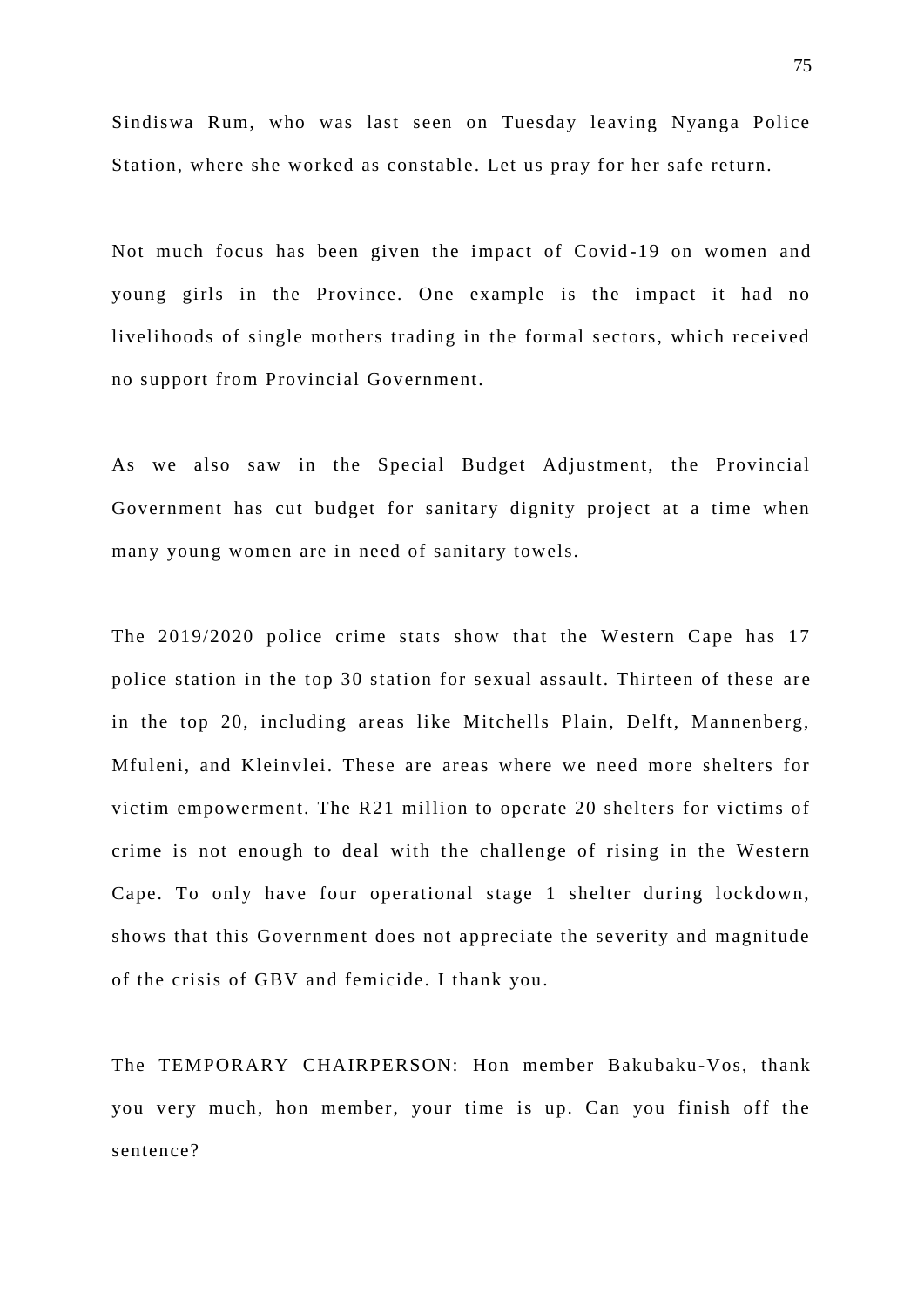Ms N G BAKUBAKU-VOS: I am done.

The TEMPORARY CHAIRPERSON: Thank you very much. Thank you, hon member, I now recognise the DA.

Ms D M BAARTMAN: Thank you, Chairperson, Deidre Baartman. Chairperson, Mr Willem Adams, a new Laingsburg municipal official was appointed as a PEO officer in Laingsburg on 1 July 2020 on post level 10. Mr Adams, a former South African Police Service member, who resigned, founded the Karoo Development Party, and currently serves as the chairperson of the KOP in Laingsburg since 2016.

Mr Adams has no qualification or experience to hold this position. Furthermore he has always been in a political position, the chairperson of the current KOP and ANC coalition in Laingsburg, and at the Laingsburg Council meeting held on 24 March 2020, a proposal was put on the table to appoint Mr Adams to the post of PEO. The proposal was supported by three DA councillors – sorry, the three councillors, was opposed by three DA councillors, and one councillor abstained. That particular councillor was actually also of the ANC.

The Speaker, Mr Louw, from the KOP Party, wanted to cast his special vote, but an objection was lodged by the DA councillors, because the Council was fully present. The proposal therefore lapsed and the decision had to be revoked. The DA councillors then further proposed an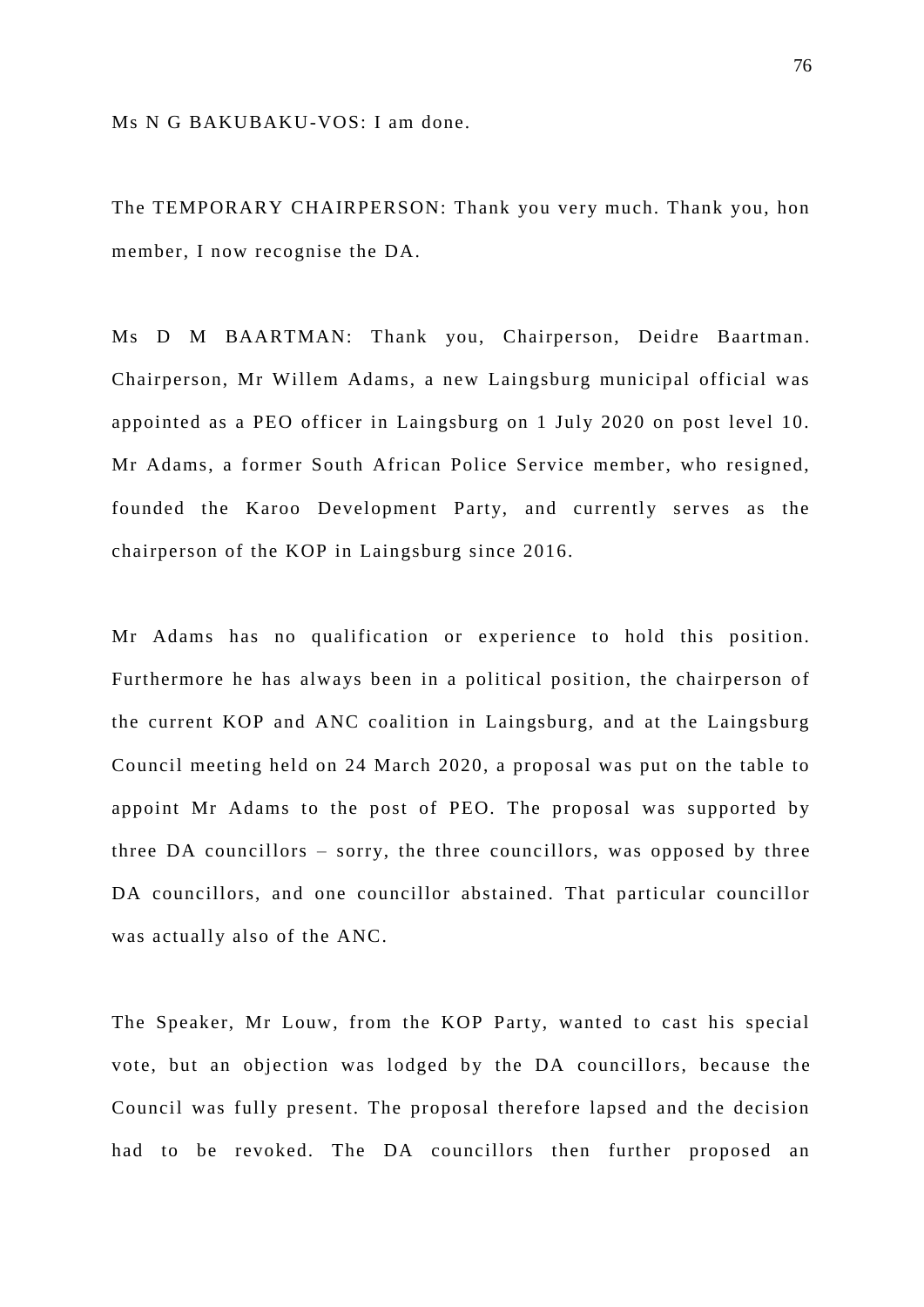amendment that the post should be re -advertised. This was agreed to by the Council, but never happened.

Despite the decisions at the Laingsburg Council meeting, at a subsequent Laingsburg Council meeting the Speaker then made a statement that he was to appoint Mr Adams to the post without re -advertising the post or voting on it again. The DA councillor in Laingsburg, Ms Potgieter, has since written to the Minister of Local Government in the Province to request an investigation into the legality and validity of the process, including the new vote cast by the Speaker [Interjections.]

The TEMPORARY CHAIRPERSON: Hon member Baartman, 20 seconds left.

Ms D M BAARTMAN: No problem. The fact that the appointment was not re-advertised, the conflict of interest, and the absence of appropriate qualifications, and the post is not even on the municipal organogram. Thank you, hon Chairperson.

The TEMPORARY CHAIRPERSON: Thank you very much, hon member Baartman. I now recognise the Freedom Front Plus.

Mr P J MARAIS: …much. Hon Speaker, the Freedom Front Plus is extremely perturbed by the continued illegal land invasions in the Western Cape. The deliberate occupation of privately owned land in particular, is a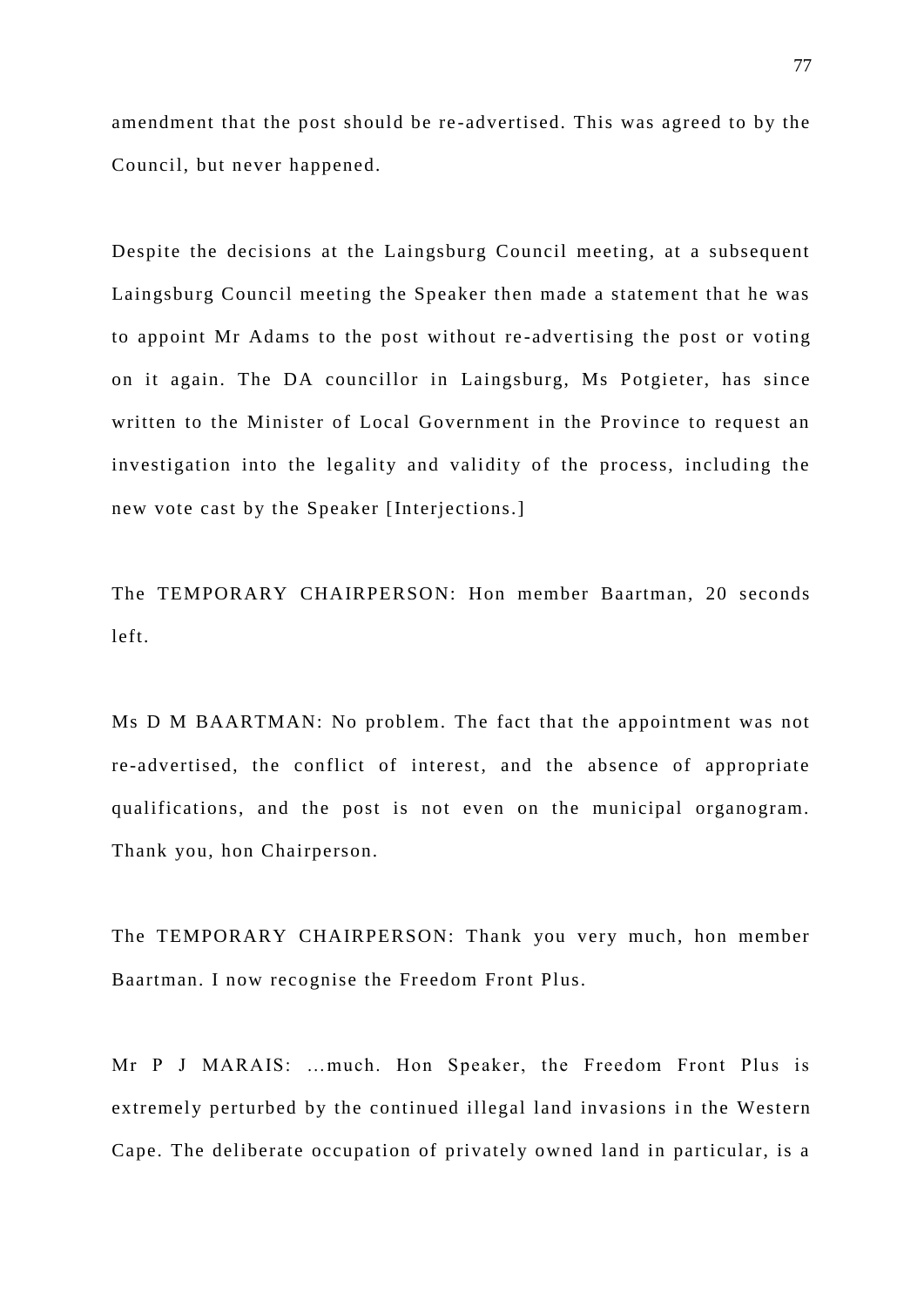grave injustice and concern. I am reminded of the private owned land of Mrs Irene Fischer, a 86-year old coloured pensioner, whose private land in Philippi was invaded in 2013, and currently has over 60,000 squatters on her property. Since a 2007 Court's judgment, she has been waiting for the City to compensate her for her loss, but to no avail. It is still an ongoing legal battle.

It is heart-breaking to know that Section 25 of the Constitution is being raped and violated almost daily, and no end to this violation is in sight. My wish is that we will once again restore the rule of law and create a better protection to private owners, landowners.

A constitutional right of mere access to housing is no carte blanche for forceful and illegal occupation by anyone of privately owned land, especially occupation by foreign nationals.

The TEMPORARY CHAIRPERSON: Thank you very much, hon member Marais. I now recognise Al Jama -ah. Okay. Is hon member in the House? Okay. It seems hon member is not in the House. I now recognise the DA.

An HON MEMBER: Thank you, Chair. Chair, what is up with the ANC in Knysna? The Municipal Public Accounts Committee, MPAC, are being established in Councils in terms of Section 79 of the Municipal Structures Act.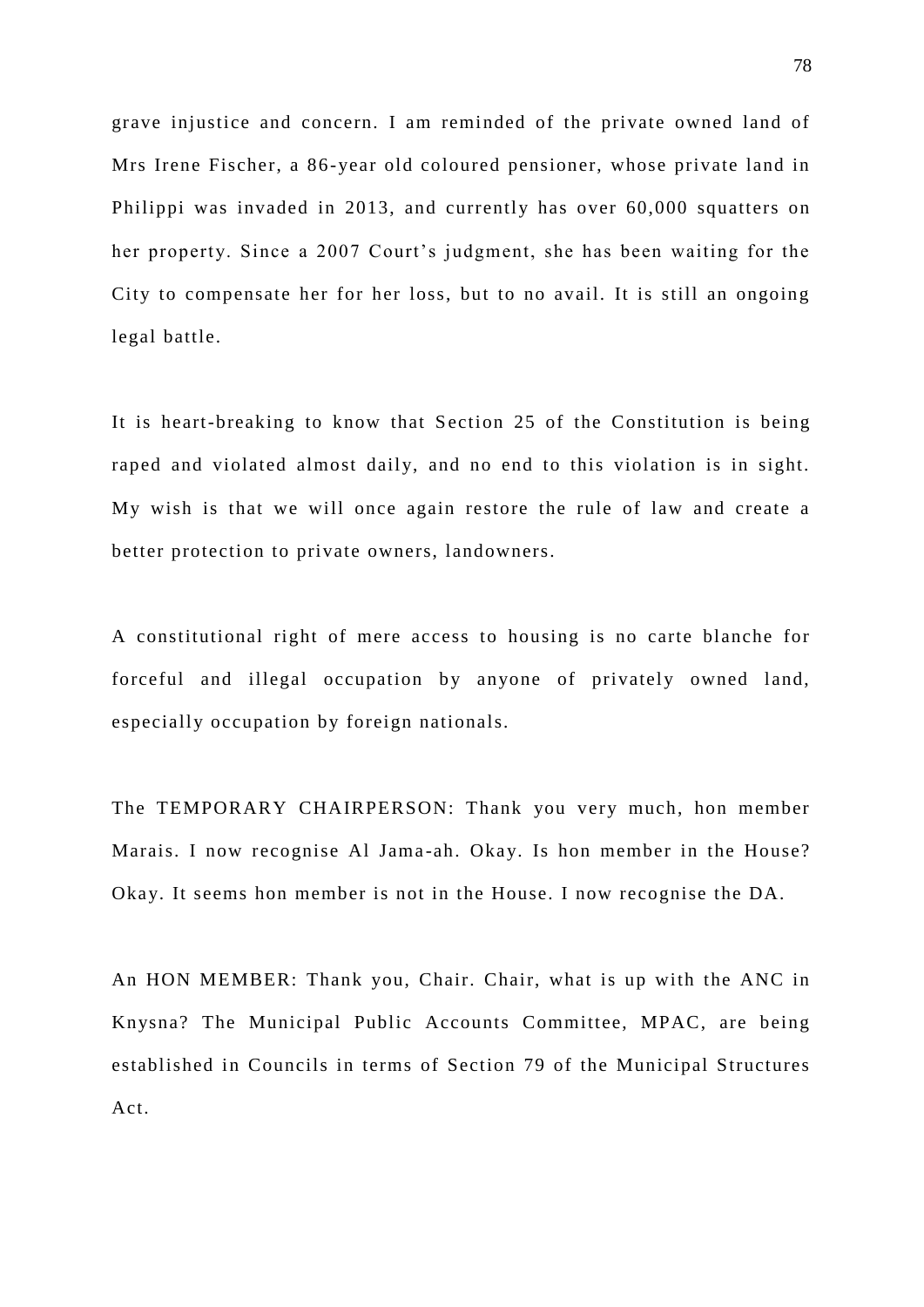The purpose of these committees are to perform an oversight function on behalf of the Council over the executive function of the Council.

According to the DA's constituency head, Dr Deon George, that, he says that the DA is committed to ensuring that MPAC's are as strong as possible so that they can fulfil the important oversight function. He further states that when the DA was in government in Knysna, they made sure that the terms of reference contained the stipulation that the chairperson of MPAC must be an experienced councillor who has the necessary skills and expertise, and that chairperson shall be from the largest opposition party.

As was the case, the ANC assumed the chairperson at the time. Therefore it is with regret, hon Speaker, Chairperson, that on 6 August 2020, the ANC Knysna tabled a motion in the Council to remove the DA councillor, Michelle Wasserman, as the Chairperson of MPAC. Dr George further added that councillor Michelle Wasserman, who was appointed to that role at the beginning of July 2020, is ideally suited for the position as she had been chairperson of the Finance and Governance Committee, a member of the Audit Committee, investigated the performance of municipal ities for the South African Human Rights Commission, practices as an advocate in the High Court of South Africa for five years, and has been a councillor in the Knysna Municipality for just under six years.

So why are the ANC and its Mayor removing councillor Wasserman as MPAC Chairperson [Interjections.]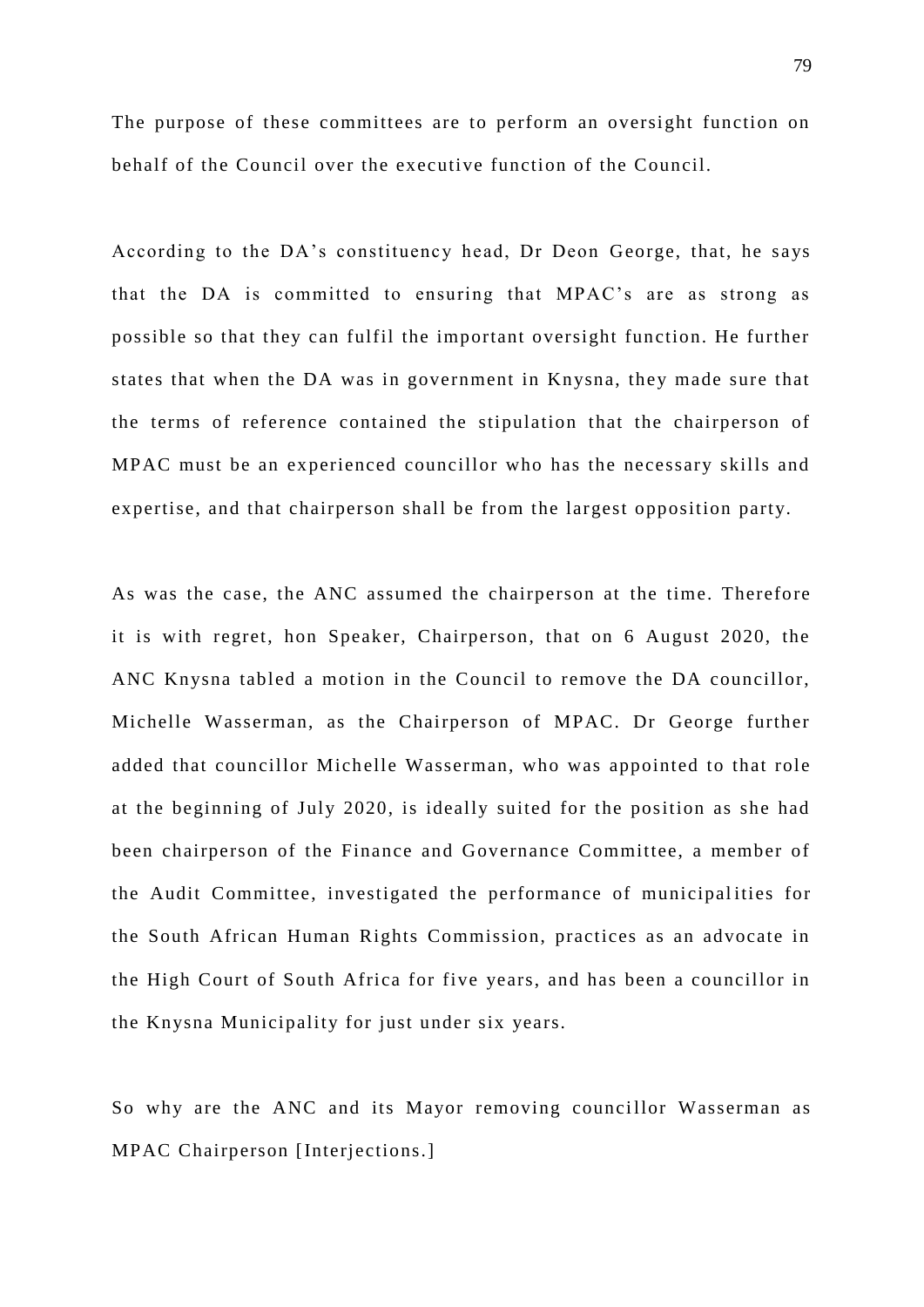The TEMPORARY CHAIRPERSON: Hon member, your time is up. You can finish the sentence.

An HON MEMBER: Is there perhaps a nefarious reason why the ANC remove a qualified and capable person, or an ulterior m otive behind the haste to deliberately weaken MPAC [Interjections.]

The TEMPORARY CHAIRPERSON: Thank you [Interjections.]

An HON MEMBER: …thus emasculating [Interjections.]

The TEMPORARY CHAIRPERSON: …very much, hon member.

An HON MEMBER: …[Inaudible] scrutiny. Thank you, Chair.

The TEMPORARY CHAIRPERSON: Thank you very much. Hon members, in terms of Rule 145(6), I now give one Minister an opportunity to respond to member's statement, for not more than five minutes.

The MINISTER OF HUMAN SETTLEMENTS: Hon House Chair, Minister Simmers. Can I start?

The TEMPORARY CHAIRPERSON: Over to you, hon Minister Simmers, you can go on.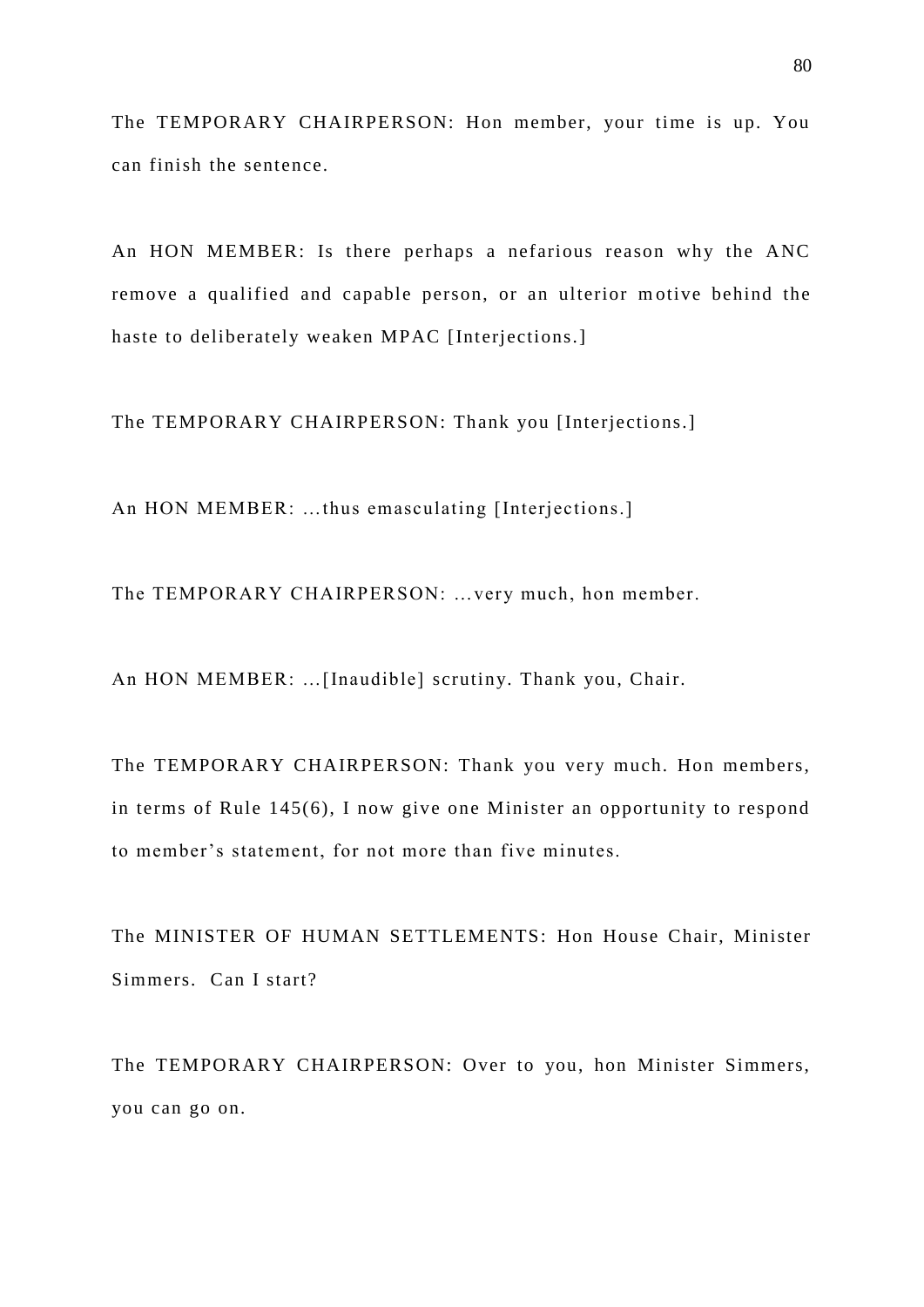The MINISTER OF HUMAN SETTLEMENTS: Thank you, hon House Chair. Hon House Chair, over the last few weeks we have seen the persistent tit-for-tat by the hon member Herron and his party leadership, consistently emphasising that our Provincial Government needs to release land for human settlements, instead of asking nationally owned department for a portion of land.

I would just like to put the record straight, hon House Chair, that firstly from the Provincial Government's perspective our Department has made more than 365 hectares of land available for integrated human settlements development, which will yield in excess of 20 000 residential housing opportunities for individuals covering different income groups across this entire province.

Similarly, much of the municipal and provincially owned land has already been prioritised in terms of our municipal housing pipelines for future development, and we are also now looking and assisting municipalities as looking at their spatial development frameworks to plan for further integrated human settlement development.

Madam House Chair, there are 15 parcels of land yielding, that could possibly yield at the moment 9,650 housing opportunities that has a total hectarage of 135,7 hectares, and the land parcels that I am referring to, has already been released and the projects are at varied stages of implementation on these 15 parcels of land.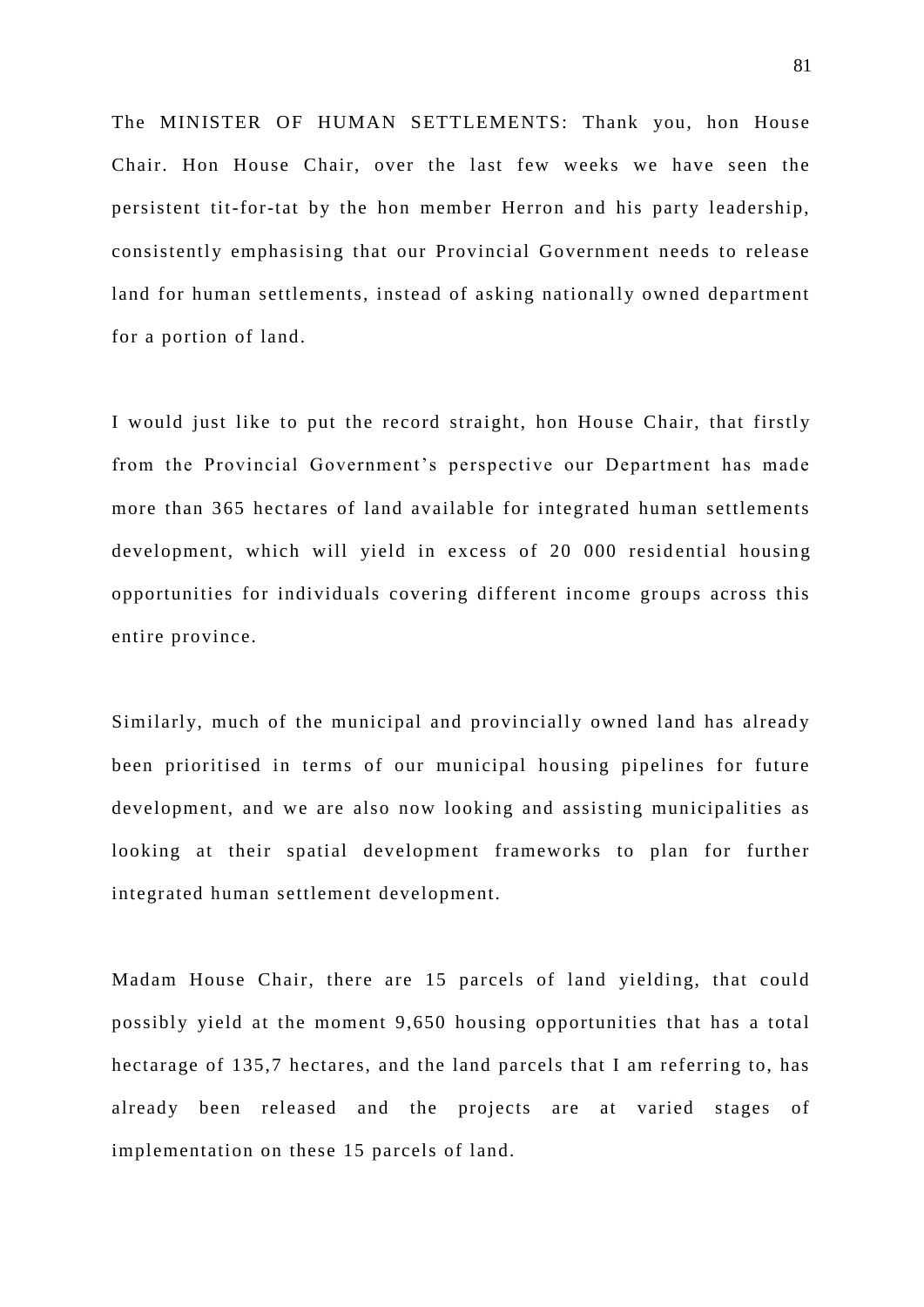Some of these projects are already committed and some are prioritised in terms of the Provincial Housing Business Plan. Furthermore, Madam Chair, and hence – this is why my Department has consistently requested the National Department of Public Works for additional land as per the announcement last October by the National Minister, Patricia de Lille, of which only three has been released to various municipalities, and yet those that she has highlighted that will be earmarked for housing, for human settlements development, we are yet to receive the power of attorney so that we can certainly seek to address the injustices of the past, but as you can clearly see, Madam House Chair, we have committed our own land; the municipalities have committed their land.

It is now time that the National Minister of the Department of Public Works put her money where her mouth is. [Inaudible – connection lost.] people of the Western Cape. I thank you.

The TEMPORARY CHAIRPERSON: Thank you very much, hon Minister Simmers. Hon members, that is the end of Members' Statements. We now move to the Notices of Motion.

I have been informed that in the Programming Authority meeting of 11 August 2020, it was resolved that political parties would submit the names of hon members in the desired order of speaking, and who wish to move motions with notice in this sitting of the House.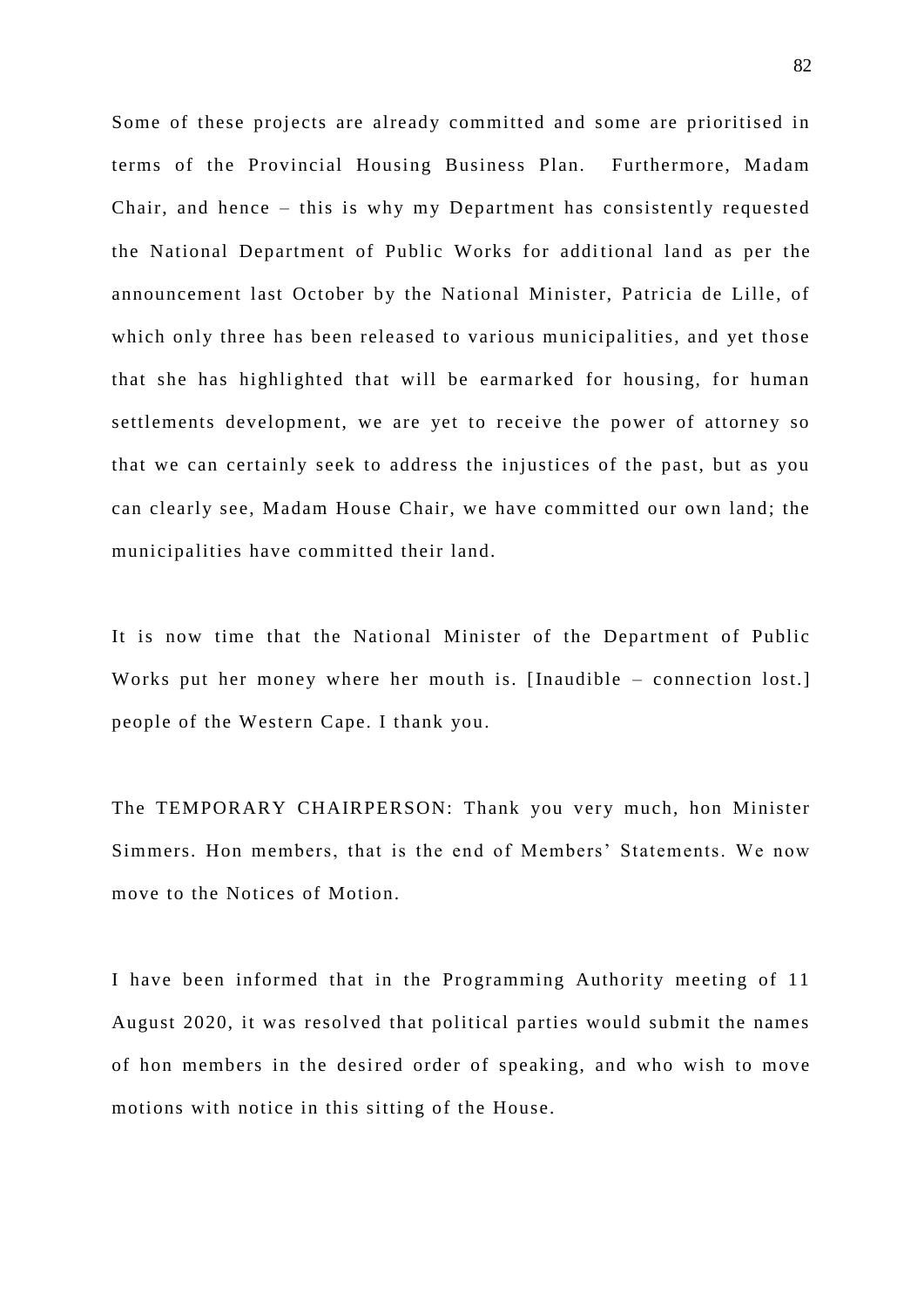I will therefore recognise hon members whose names have accordingly been submitted; alternating between the Majority Party and Opposition parties.

I now recognise hon member Christians.

## MOTIONS WITH NOTICE

Mr F C CHRISTIANS: Thank you, House Chairperson, I give notice that I shall move:

That the House debates the ongoing gang violence in our communities that takes the lives of innocent people.

I so move, thank you.

*[Notice of motion as moved by Member.]*

The TEMPORARY CHAIRPERSON: Thank you very much, hon members. I now recognise hon member Van der Westhuizen.

Mr A P VAN DER WESTHUIZEN: House Chair, I give notice that I shall move:

That this House debates the effects of the nation -wide liquor ban on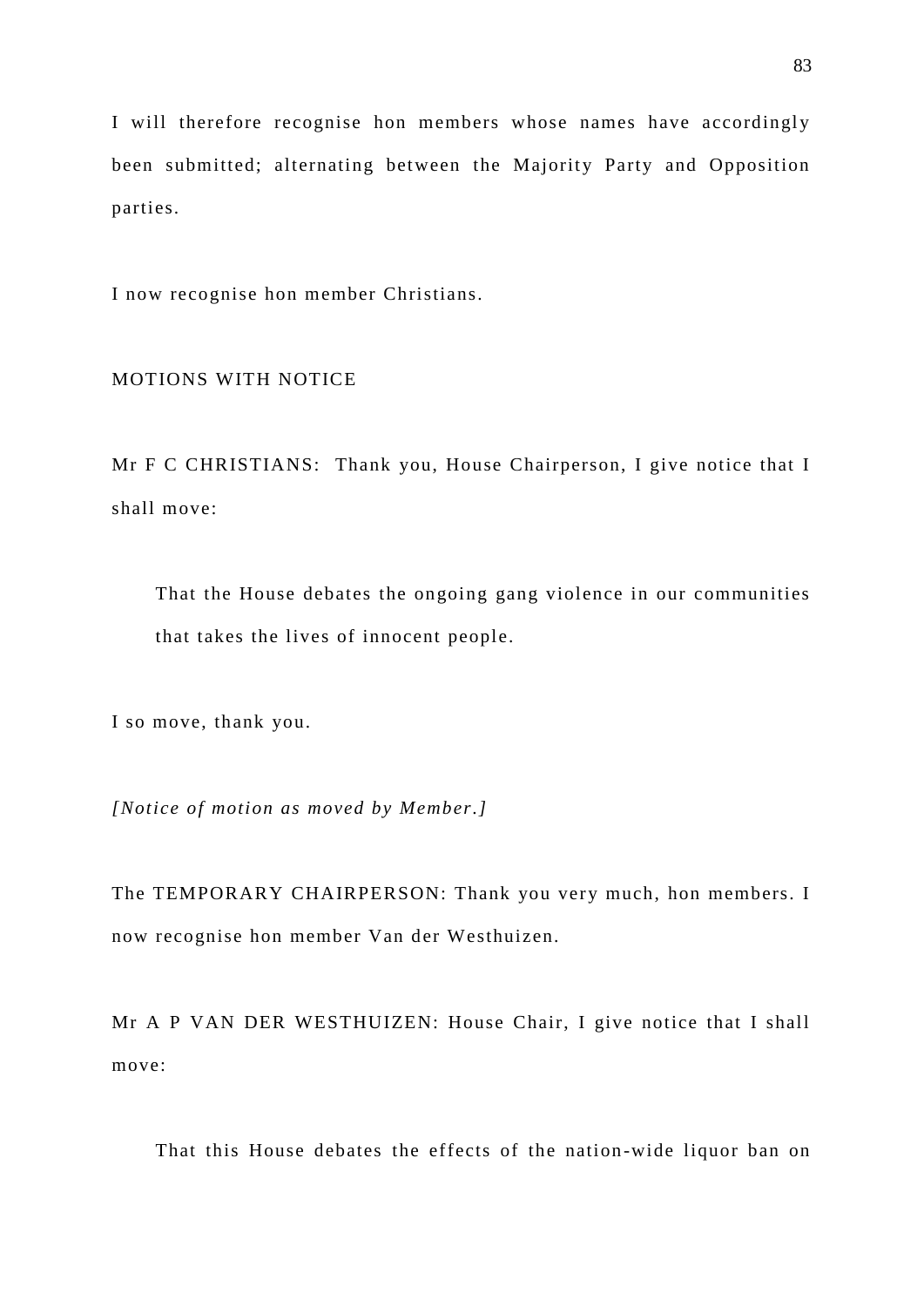the wine and agriculture industry of the Western Cape. Furthermore, that this House recognises that the ban will result in a potential R1 billion of loss for the wine industry, that it has put 18,000 jobs on the line. The ban has devastating effects as 49% of our wines in the province are sold to the domestic market.

I so move.

*[Notice of motion as moved by Member.]*

The TEMPORARY CHAIRPERSON: Hon member Dugmore, I recognise you.

The LEADER OF THE OFFICIAL OPPOSITION: Thank you very much, House Chair. I give notice that I shall move:

That this House discusses the decision of the Western Cape Provincial Cabinet to call on the President to open the economy, including the lifting of the ban on the sale of alcohol and to establish which stakeholders were consulted before this decision of the Provincial Cabinet was taken.

I so move.

*[Notice of motion as moved by Member.]*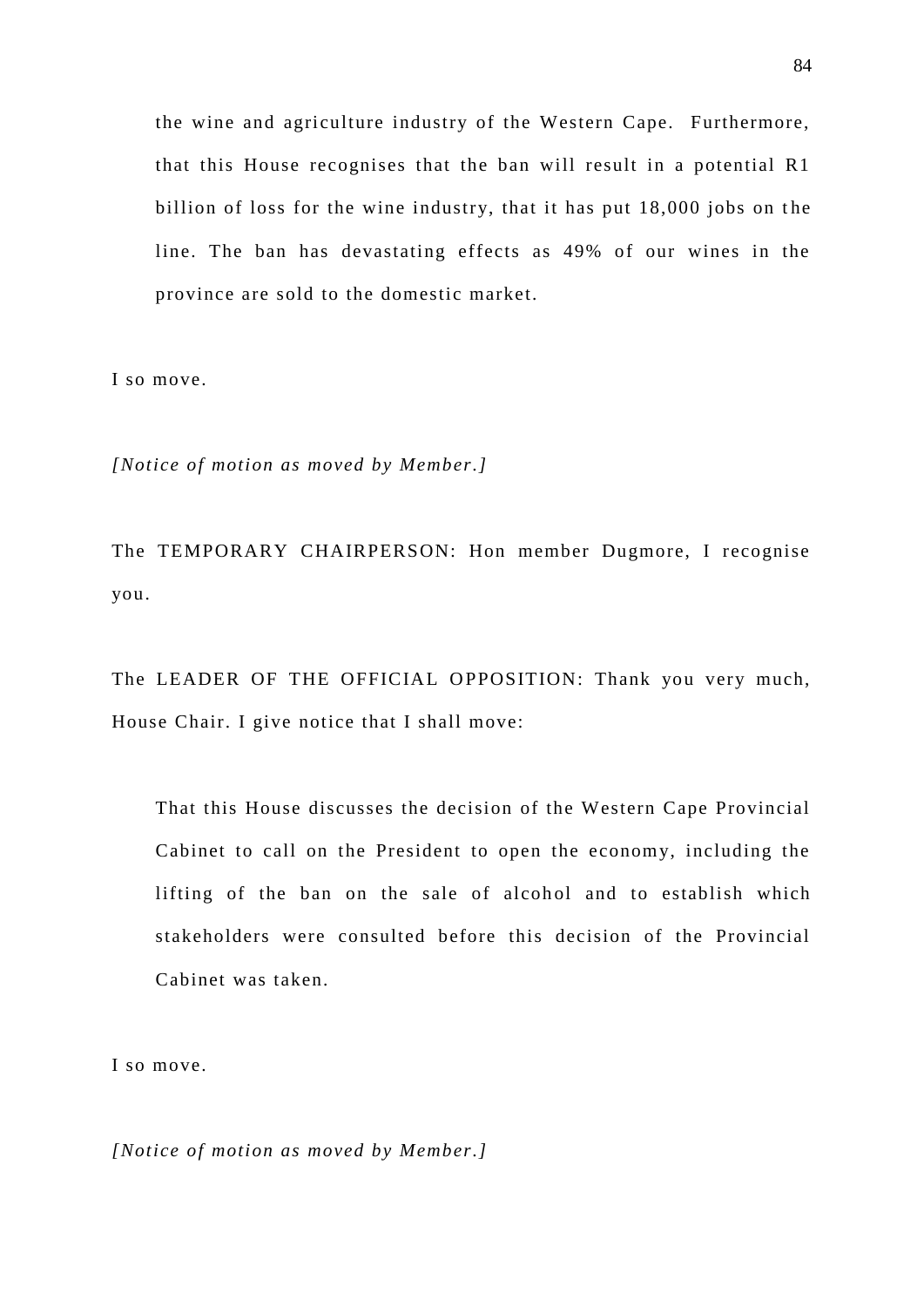The TEMPORARY CHAIRPERSON: Thank you very much, hon member Dugmore. Notice taken. I now reco gnise hon member Mackenzie.

Mr R D MACKENZIE: Thank you, hon House Chairperson. I give notice that I shall move:

That the House debates the impacts of the draconian measures taken by National Government on the economy, which cost South Africans their jobs and is exacerbated by the reoccurrence of loadshedding this morning, which will result in many more job losses.

I so move.

*[Notice of motion as moved by Member.]*

The TEMPORARY CHAIRPERSON: Thank you very much, notice taken. I now recognise hon member Bakubaku-Vos. Hon member, you are on mute. Try to unmute yourself.

Ms N G BAKUBAKU-VOS: Okay, sorry, hon Speaker.

The TEMPORARY CHAIRPERSON: Thank you, hon member.

Ms N G BAKUBAKU-VOS: Thank you, hon Speaker. I give notice that I shall move: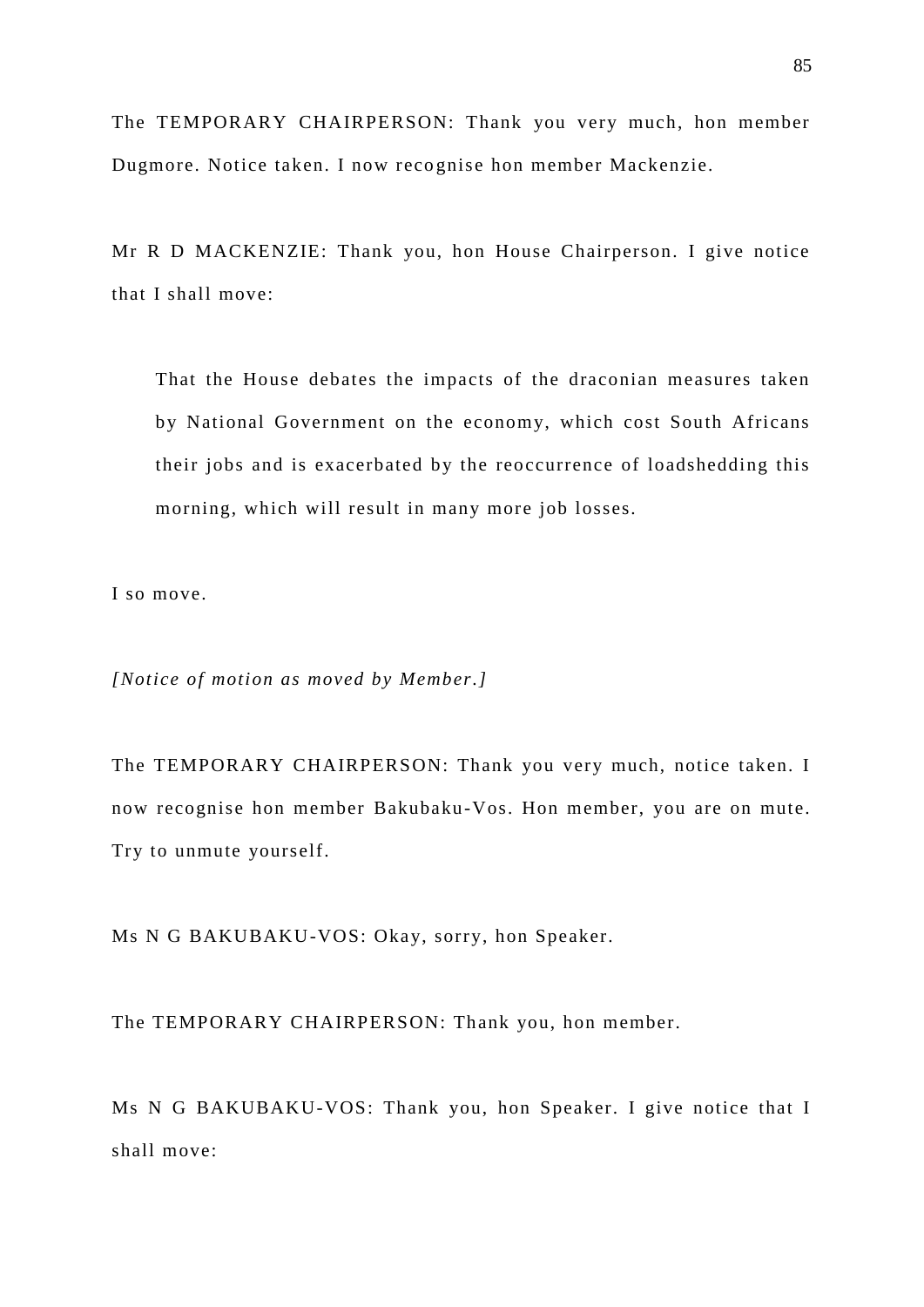That this House debates the urgent need for full empowerment of women by this DA-run Provincial Government.

I so move.

*[Notice of motion as moved by Member.]*

The TEMPORARY CHAIRPERSON: Thank you, hon member, notice taken. I now recognise again hon member Dugmore .

The LEADER OF THE OFFICIAL OPPOSITION: Thank you very much, House Chair. I give notice that I shall move:

That this House discusses the outcomes of the lifestyle audits as announced by the Premier last week, given that no details were provided in the said announcement made by the Premier.

I so move.

*[Notice of motion as moved by Member.]*

The TEMPORARY CHAIRPERSON: Notice taken, hon member Dugmore. I now recognise hon member Xego.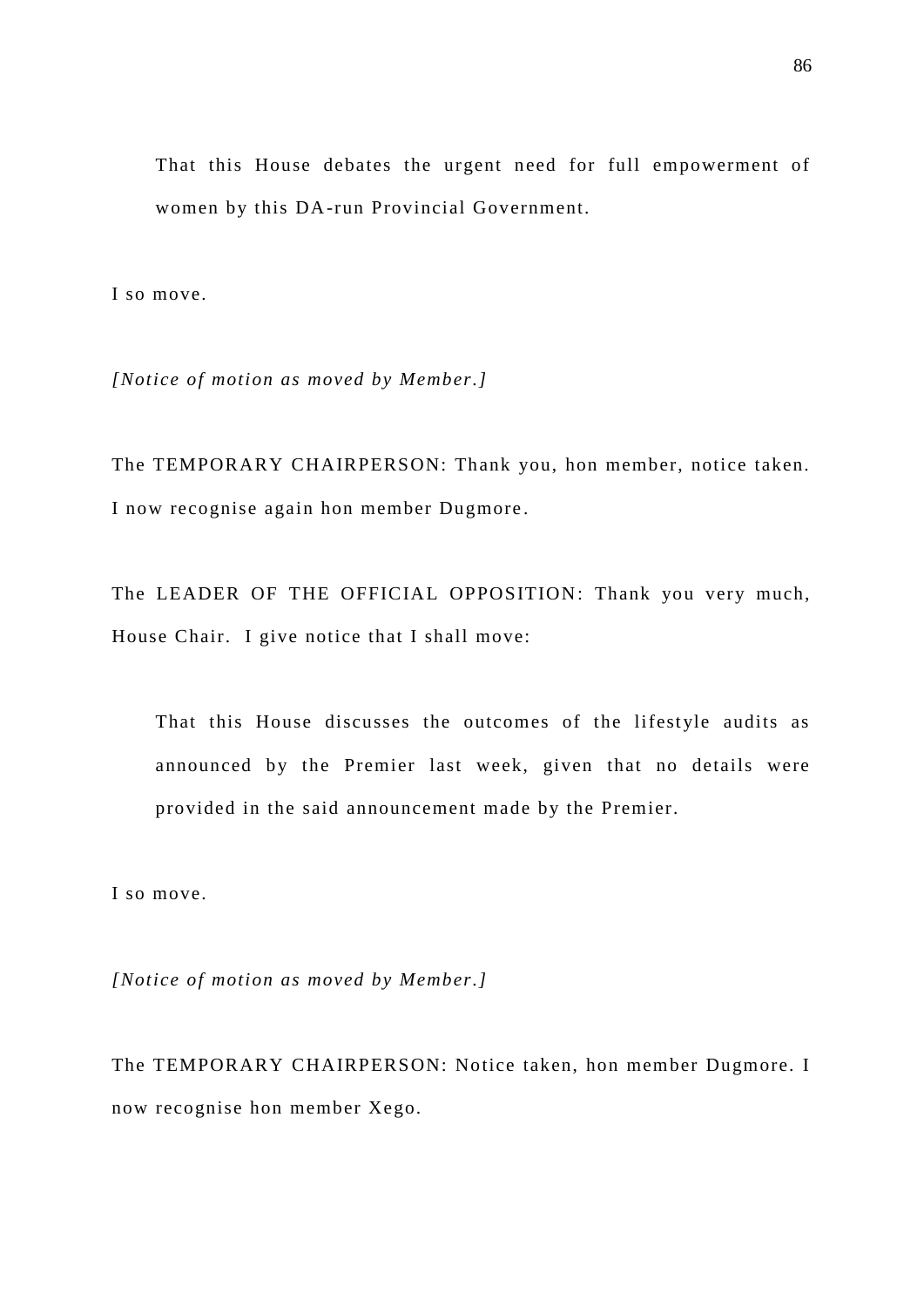Mr M XEGO: Thank you, House Chair. I give notice that I shall move:

That the House should debate the Western Cape Provincial Government's acquisition and procurement of Personal Protective Equipment during the COVID-19 Pandemic in South Africa.

I so move. Thank you very much.

*[Notice of motion as moved by Member.]*

The TEMPORARY CHAIRPERSON: Notice taken. I recognise you again, hon member Xego.

Mr M XEGO: Thank you very much, House Chair. I give notice that I shall move:

That the House should debate the report outcome regarding the lifestyle audit concerning members of the Western Cape Provincial Government Executive.

Thank you very much.

*[Notice of motion as moved by Member.]*

The TEMPORARY CHAIRPERSON: Thank you very much. Hon members,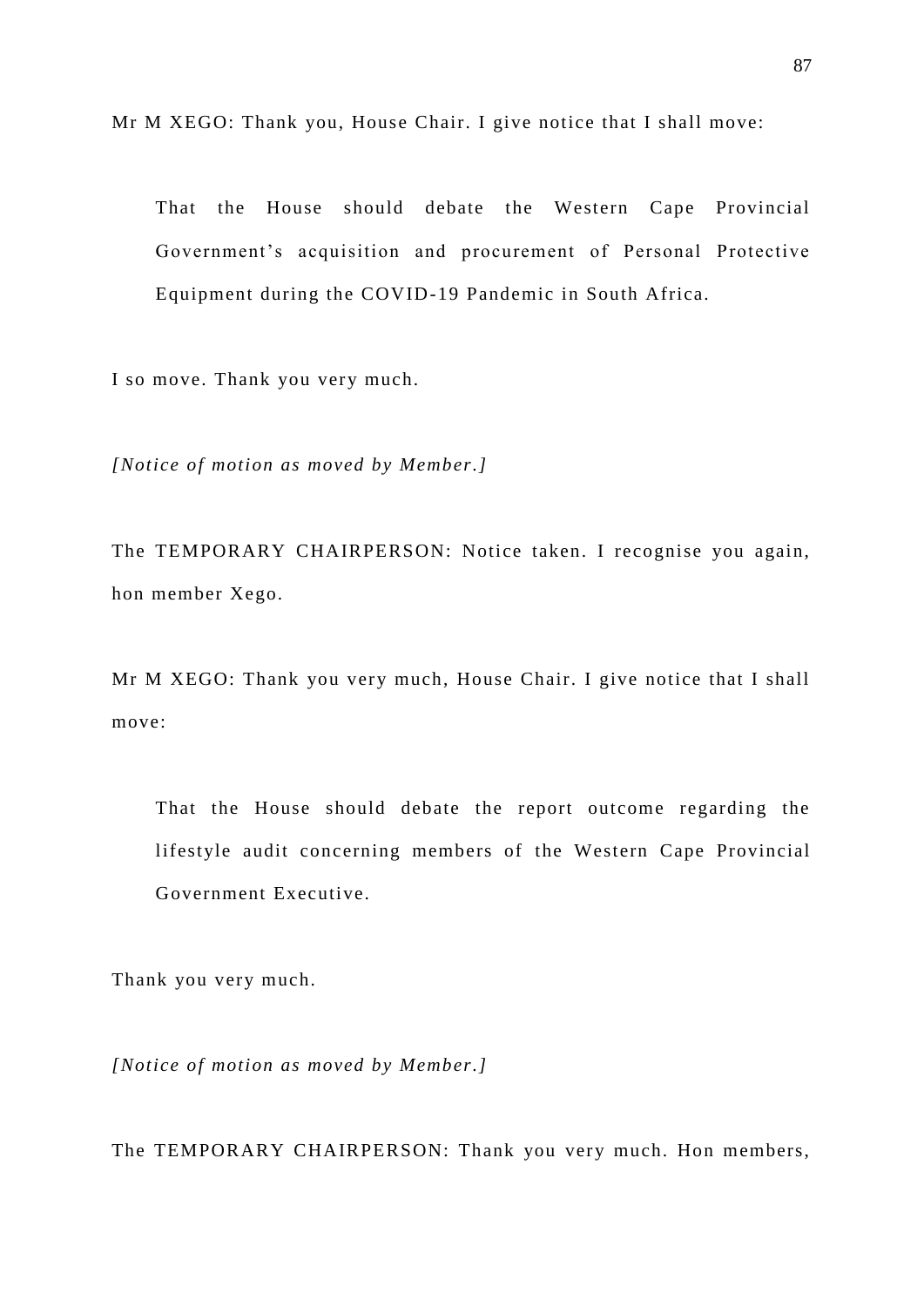that concludes Notices of Motion. Now we are going to deal with the Motions without Notice.

Again I have been informed that in the Programming Authority meeting of 11 August 2020, it was resolved that political parties would submit the names of hon members in the desired order of speaking, who wish to move motions without notice in the sitting of the House.

I will therefore recognise hon members whose names have accordingly been submitted, alternating between the majority party and opposition parties.

I now recognise hon member Christians.

## MOTIONS WITHOUT NOTICE

Mr F C CHRISTIANS: Thank you very much, House Chairperson. House Chairperson, I move without notice:

That the House extends its sincere condolences to the family of traffic officer, Deon Sampson, aged 46, who died on Friday night, 7 August, in the line of duty at a stationed roadblock in Khayelitsha. Officer Sampson, while being part of an integrated operation with the South African Police Service, while doing his job, checking for license discs on vehicles, died a horrific death when he was ran over and dragged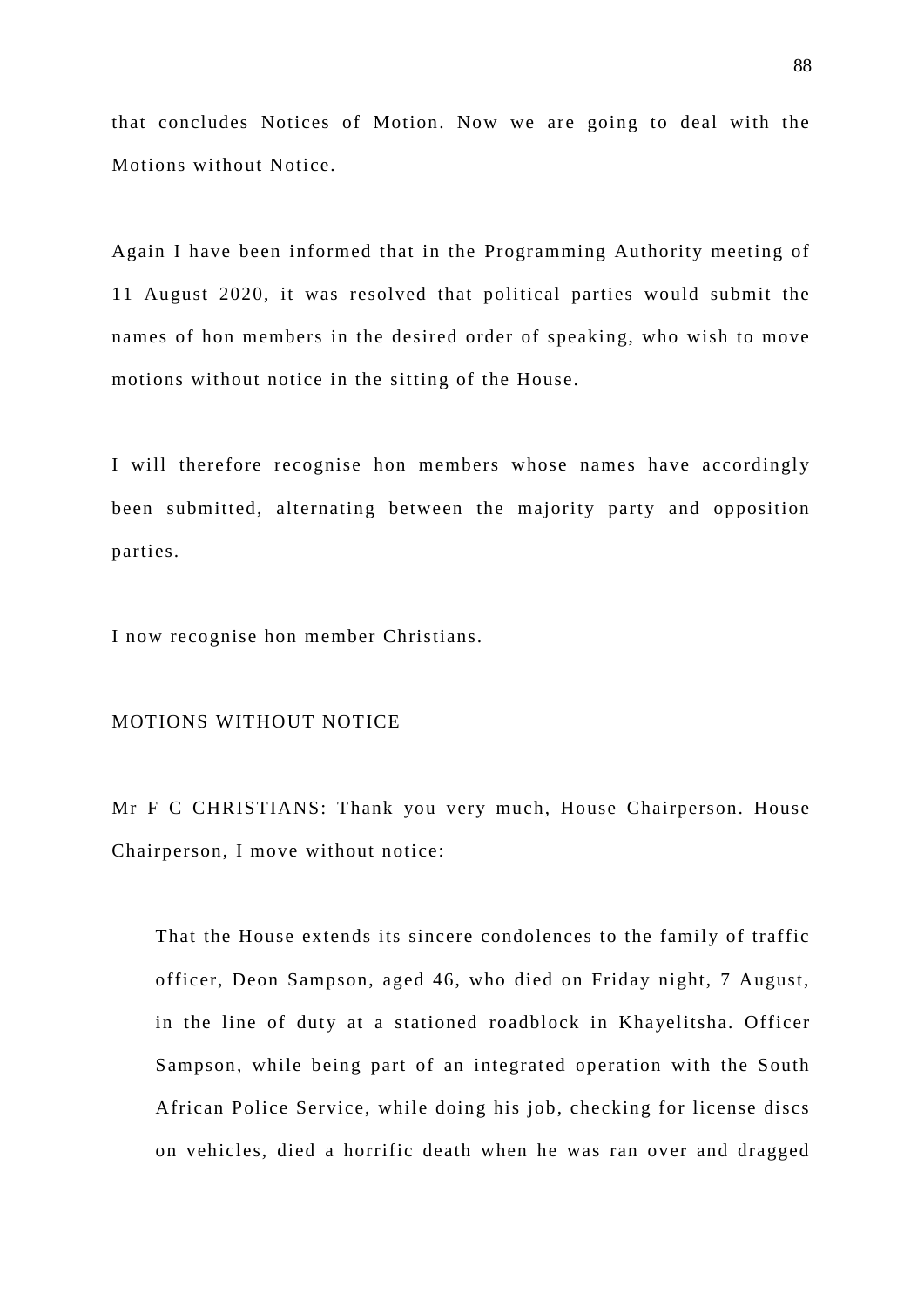for nearly 200 meters, before his body was forced out of position. Officer Sampson leaves behind his wife and his children; Lucian, Dane, Liam, and Jemma, their daughter.

Thank you.

*[Motion as moved by member.]*

The TEMPORARY CHAIRPERSON: Are there any objections to the motion being moved without notice?

The LEADER OF THE OFFICIAL OPPOSITION: No.

The TEMPORARY CHAIRPERSON: There is no objection,  $I$  – motion – if there is no objection, I now recognise hon member Marran.

Mr P MARRAN: Hon Speakers, thanks, and good afternoon. Hon Speaker, I move without notice:

That this House notes with sadness the passing on of Duncan Davids, an EMS official from Witzenberg, who lost his life due to lung complications earlier this week. Notes further that Davids was a selfless employee who dedicated his life to save lives of Witzenberg people, and conveys condolences to his family, friends, and colleagues.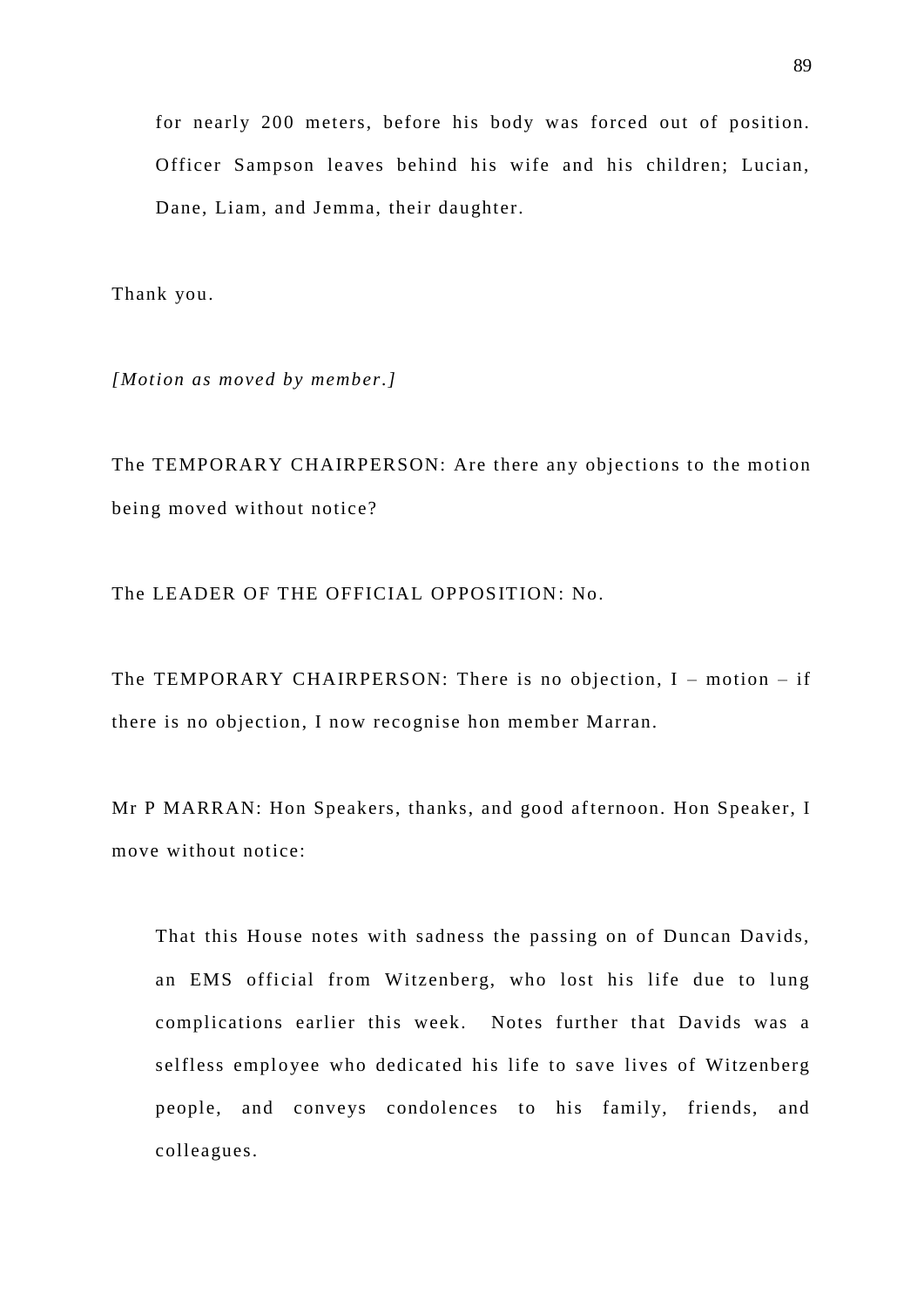I so move.

*[Motion as moved by member.]*

The TEMPORARY CHAIRPERSON: Thank you very much. Is there any objection to the motion? If there is no objection the motion agreed to. I now recognise hon member Baartman.

Ms D M BAARTMAN: Thank, Chairperson. I move without notice:

That this House notes the passing of DA Councillor Rukeya Meyer on 5 August 2020; a committed and passionate South African who worked tirelessly for the betterment of her community. Councillor Meyer at various times has served as Laingsburg's Deputy Mayor, Hon Speaker, and Executive Mayor. She also served as an elected councillor from Laingsburg to the Central Karoo District Municipality, and later as a MMC for the Municipality. I move that this House extends our sincere condolences to her husband, Colin Meyer, and their children, and call on all public representatives to follow her glowing example of dedication to her community and honesty in government.

I so move.

*[Motion as moved by member.]*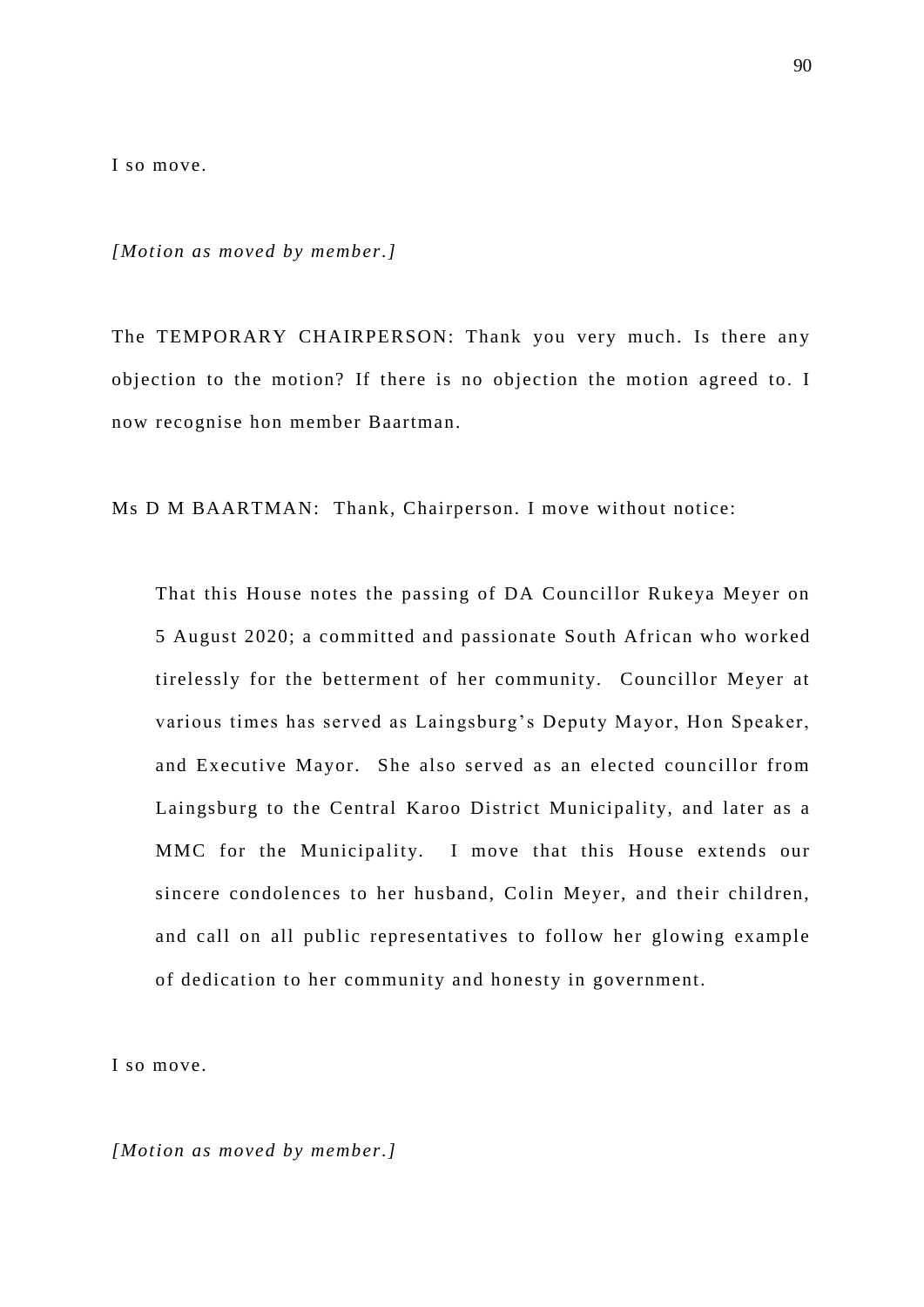The TEMPORARY CHAIRPERSON: Thank you. Is there any objection to the motion? If there is no objection, agreed to. I now recognise hon member Marran.

Mr P MARRAN: Thanks, Chair. I move without notice:

That this House commiserates with all family and friends of Covid -19 related victims, and sends condolences to the loved ones of Worcester and Hex River Valley farmer, Alexander "Boetie" Kriel.

I so move.

*[Motion as moved by member.]*

The TEMPORARY CHAIRPERSON: Hon members, are there any objections to this motion? If there is not any objection, the motion is agreed to. I now recognise hon Mitchell.

The DEPUTY CHIEF WHIP (DA): Thank you, hon Chairperson. Chair, I move without notice:

That the House extends its sincerest condolences to the family and loved ones of the late Cape Town Traffic Officer, Mr Deon Sampson. Officer Deon Sampson was a valued member of the Cape Town Traffic Department for many years. Officer Sampson sadly passed away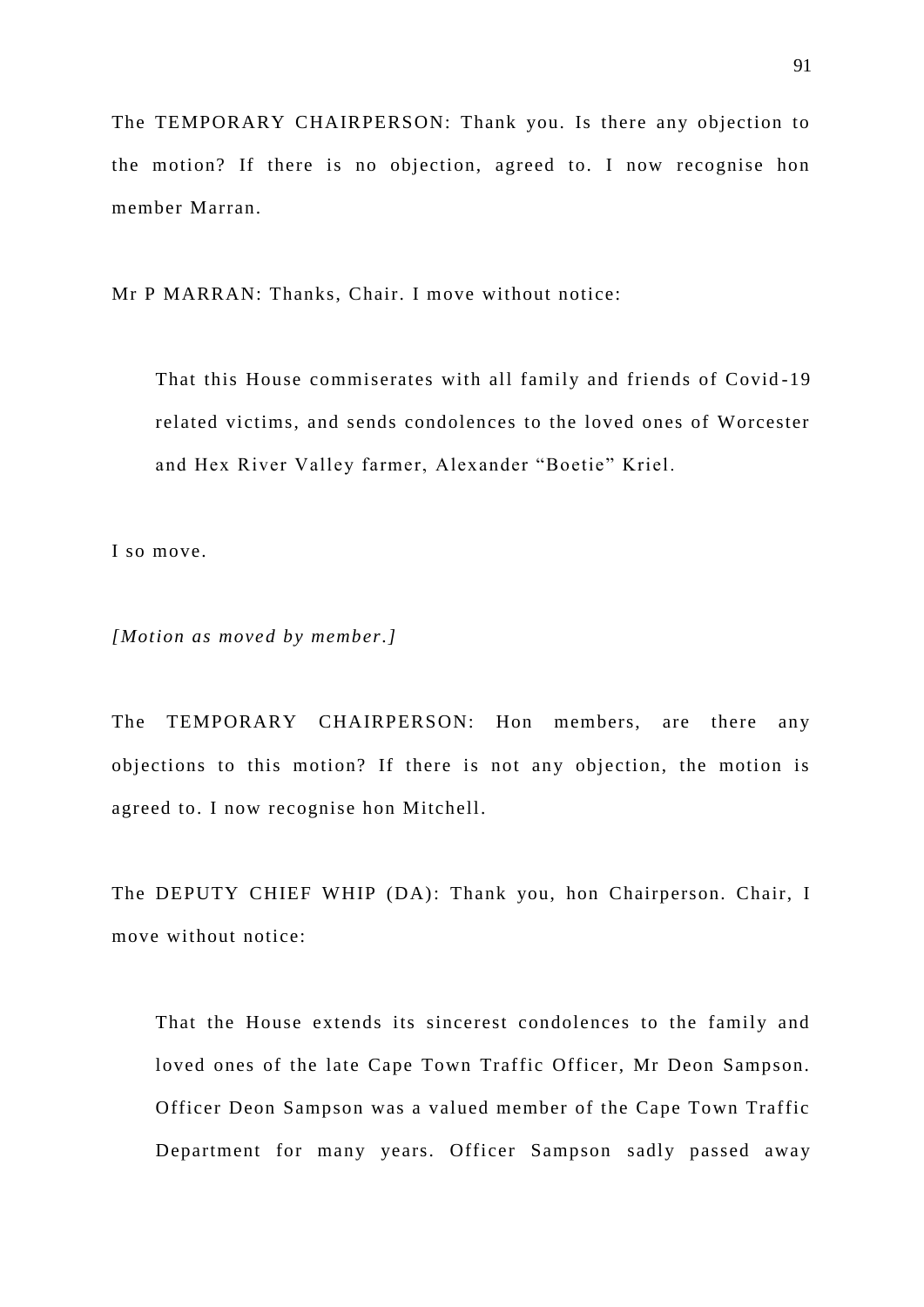whilst on duty on 7 August 2020 as a result of a criminal act. Our thoughts and prayers are with his loved ones during this difficult time.

I so move.

*[Motion as moved by Member.]*

The TEMPORARY CHAIRPERSON: Thank you, hon member Mitchell. Is there any objection to the motion? If there is no objection, agreed to, and I now recognise hon Kama. Hon member Kama?

Mr M KAMA: Thank you, Chair, can you hear me?

The TEMPORARY CHAIRPERSON: Yes, I can hear you, go on, hon member Kama.

Mr M KAMA: Thanks, Chair. I move without notice:

That the House welcomes the support that is given to Azola Phaphu in celebration of his 6th birthday; that appreciation is send to the SAPS Public Order Police team that went to visit him and gave him gifts; applaud that these police members went in a different police uniform than the one they would wear in a protest, as that gesture educates Azola that policing is not about a war against its people, but exists to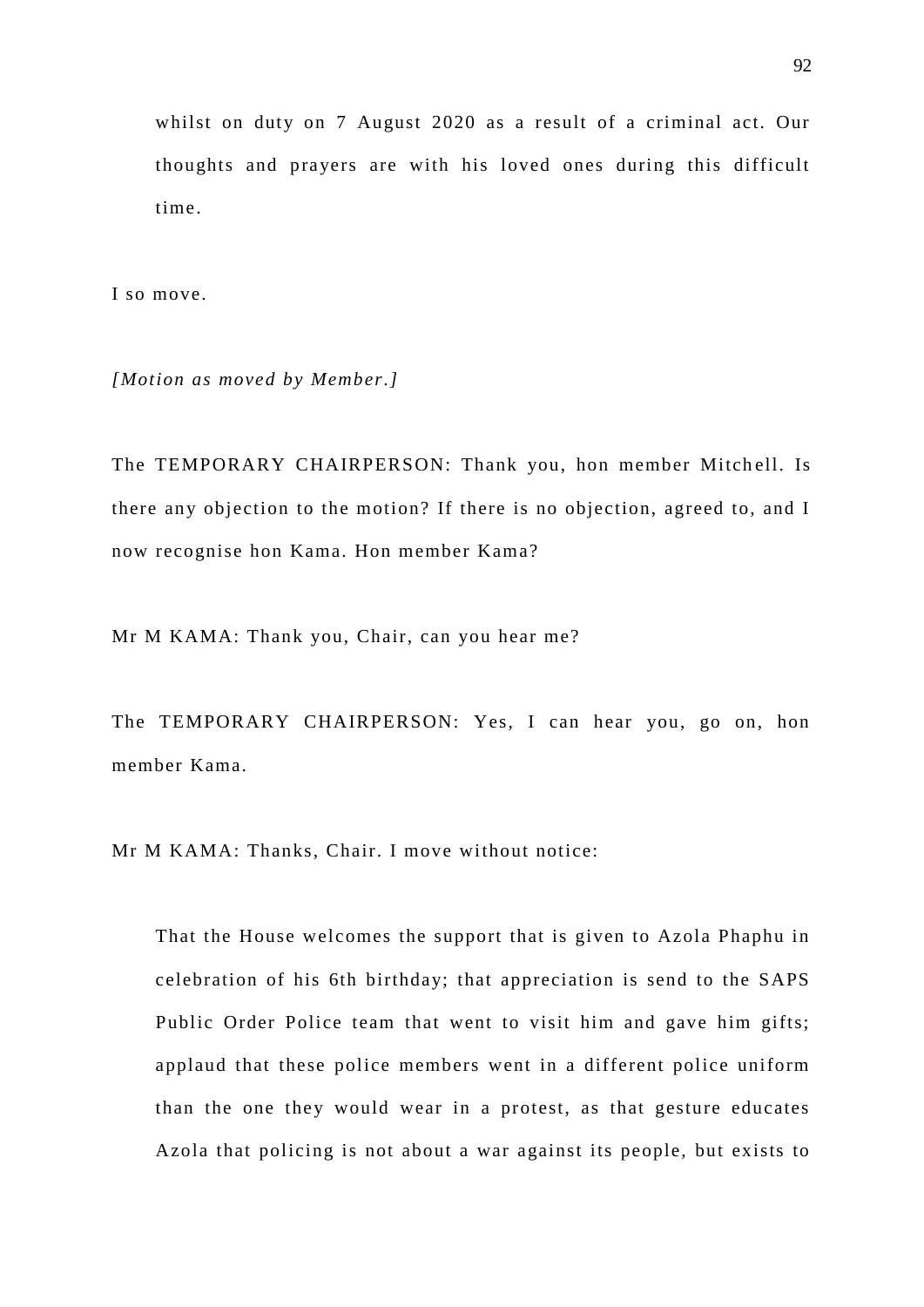enforce the laws of the Republic.

I so move.

*[Motion as moved by Member.]*

The TEMPORARY CHAIRPERSON: Is there any objection to the motion? If there is no objection, agreed to. I now recognise hon member Allen.

Mr R I ALLEN: House Chairperson, I move without notice:

That this House extends its sincere condolences to the family and friends of radio personality Bob Mabena. We will indeed miss his voice on the radio and presence in the entertainment and news industry, and our thoughts and prayers are with his family, friends and colleagues.

I so move.

*[Motion as moved by Member.]*

The TEMPORARY CHAIRPERSON: Thank you very much, hon member Allen. Is there any objection to the motion? If there is no objection, agreed to, and I [Interjections.]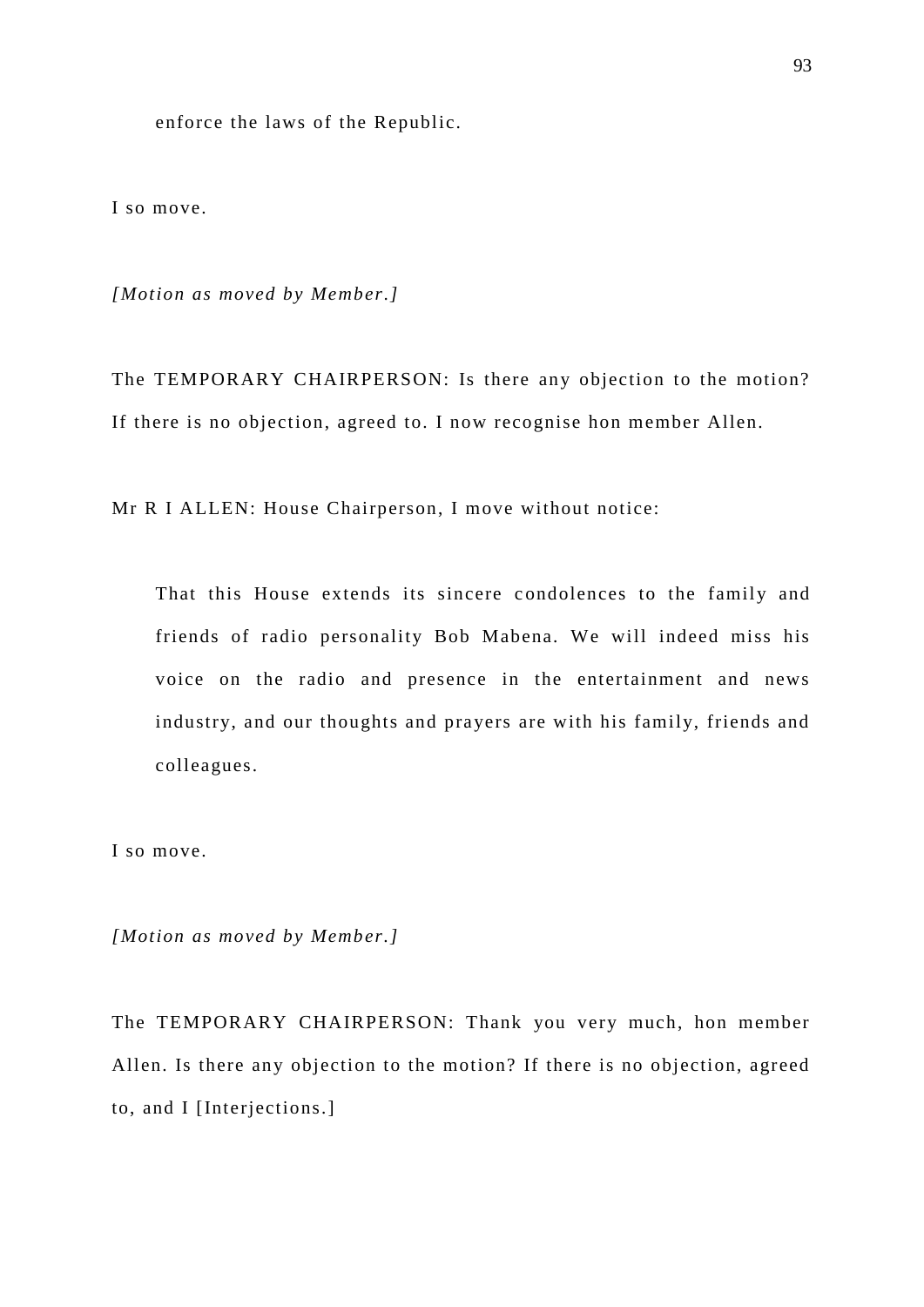Mr P J MARAIS: The objection is only that I do not what he said, because it was [Interjections.]

The TEMPORARY CHAIRPERSON: Hon member Marais, you are not recognised. Hon member Marais?

Mr P J MARAIS: I say [Interjections.]

The TEMPORARY CHAIRPERSON: You are not recognised. I now recognise hon member Kama.

Mr M KAMA: Thank you, Chairperson [Interjections.]

Mr P J MARAIS: [Inaudible.] any objections, and I said yes. How can you not recognise me if I object?

The TEMPORARY CHAIRPERSON: You did not say "objection", or you were talking hon member.

Mr P J MARAIS: Then how can say [Interjections.]

The TEMPORARY CHAIRPERSON: There is no need for the motivation of the objection.

Mr P J MARAIS: …whether I object or not, if it was wobbled, because the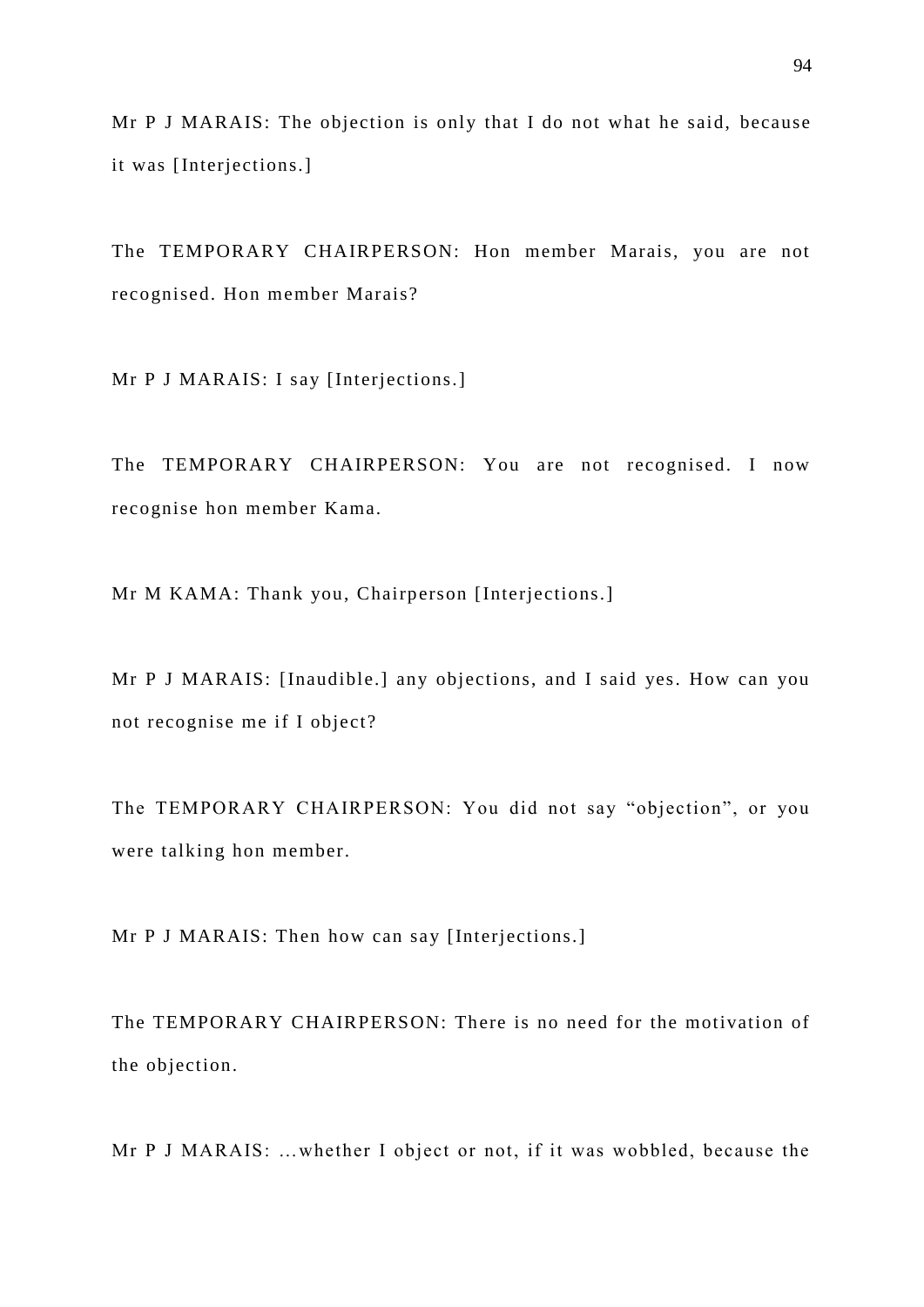reception is so poor?

So how are you going to rule on that? How can I say whether I accept it or not, if I could not even understand what was said?

An HON MEMBER: It is not an objection.

The TEMPORARY CHAIRPERSON: Hon member Marais, what is your objection now? Is it the sound or the motion itself?

Mr P J MARAIS: No, it is not the motion itself. I just said I would not [Interjections.]

An HON MEMBER: What it is.

Mr P J MARAIS: …know whether I accept or not, because it was garbled; we could not hear, the reception was so poor.

So you say you do not recognise me.

The TEMPORARY CHAIRPERSON: Hon member, move where you can get the reception. I really sympathise with you. Maybe that will be easier for you, but we have to continue. I now recognise, hon member Kama.

An HON MEMBER: Sorry, House Chair. House Chairperson?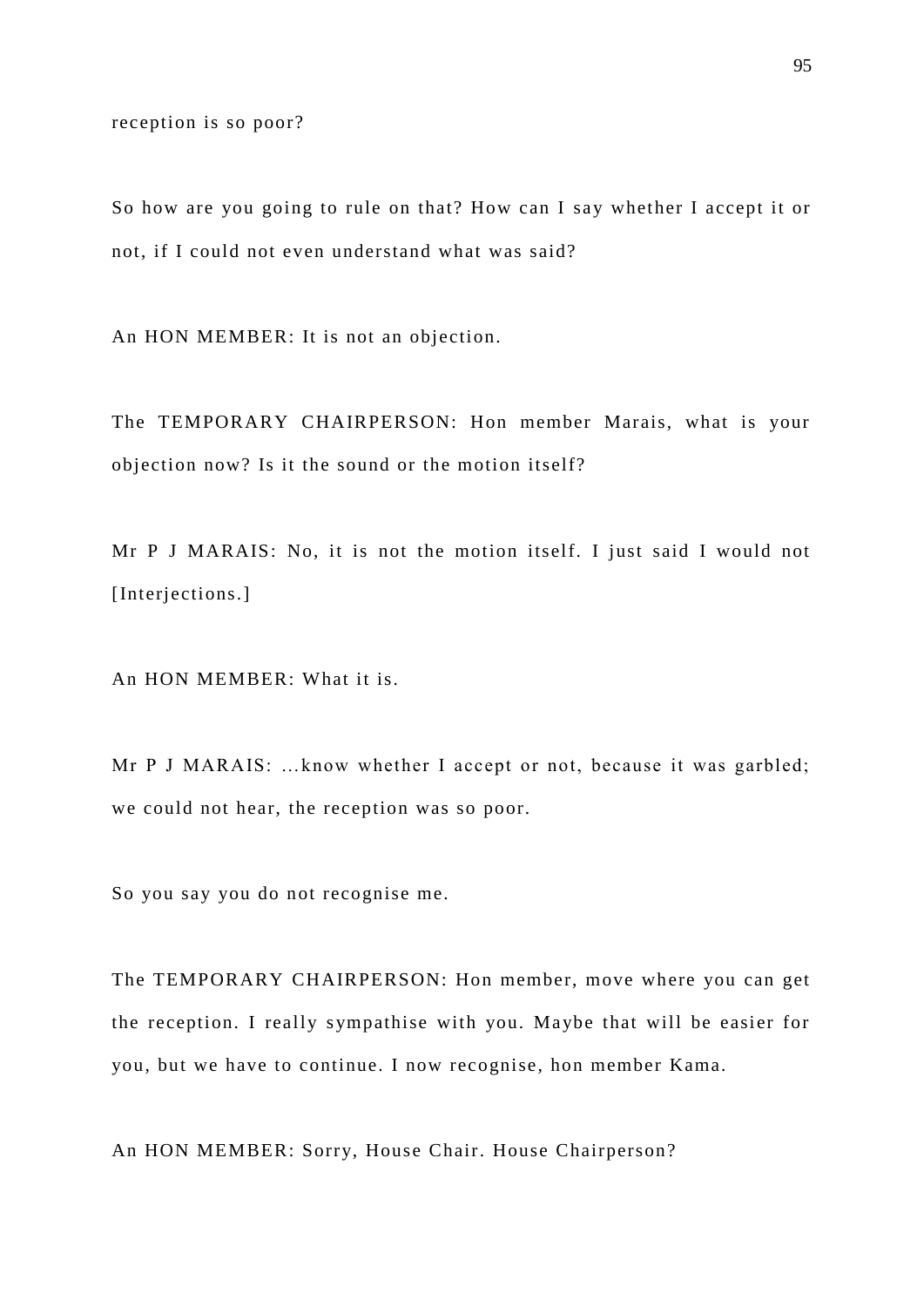The TEMPORARY CHAIRPERSON: Yes, hon member?

An HON MEMBER: No, to be honest, the problem is not with hon member Marais. When hon member Allen was speaking, your microphones were on, yours, as the Speaker, and then it resulted in an echo. We could not be able to hear anything he said.

All what hon member Marais is saying, that if he can be given a chance to say an audible thing, so that we would know whether we object or we do not object, because we could not hear a thing.

The TEMPORARY CHAIRPERSON: Okay, hon member, I will indulge you. Hon member Allen, can you do us the honour of repeating your motion, please?

Mr R I ALLEN: Thank you so much, House Chairperson, I will repeat and go slowly. I move without notice:

That this House extends its sincere condolences to the family and friends of radio personality Bob Mabena. We will indeed miss his voice on the radio and presence in the entertainment and news industry. Our thoughts and prayers are with his family, friends and colleagues.

I so move.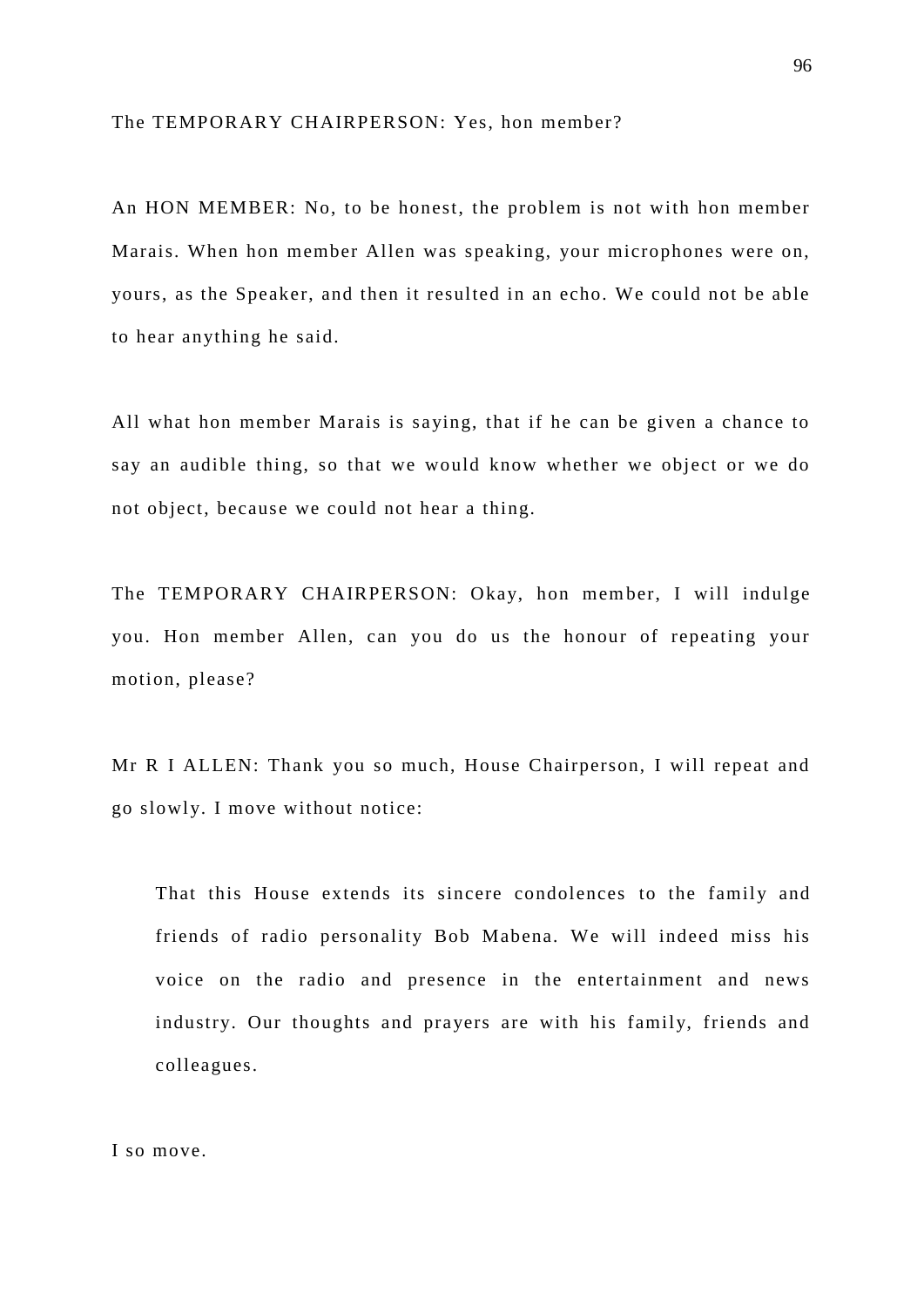*[Motion as moved by Member.]*

The TEMPORARY CHAIRPERSON: Thank you very much, hon member Allen. Is there any objection to the motion?

Mr P J MARAIS: No objection.

The TEMPORARY CHAIRPERSON: Thank you very much, hon member, agreed to. I now recognise hon member Kama.

Mr M KAMA: Thank you, Chair. I move without notice:

That the House notes the urgency required to address the imbalances of the past which contributes to gender-based violence; that the former system of governance has long made women of all races secondary citizens, and that all need to realize the importance of defending and championing the interests of women in all institutions of Government, and the commanding heights of our economy.

I so move.

*[Motion as moved by Member.]*

The TEMPORARY CHAIRPERSON: Thank you, hon member Kama. Are there any objections to the motion? If there is no objection, it is agreed to.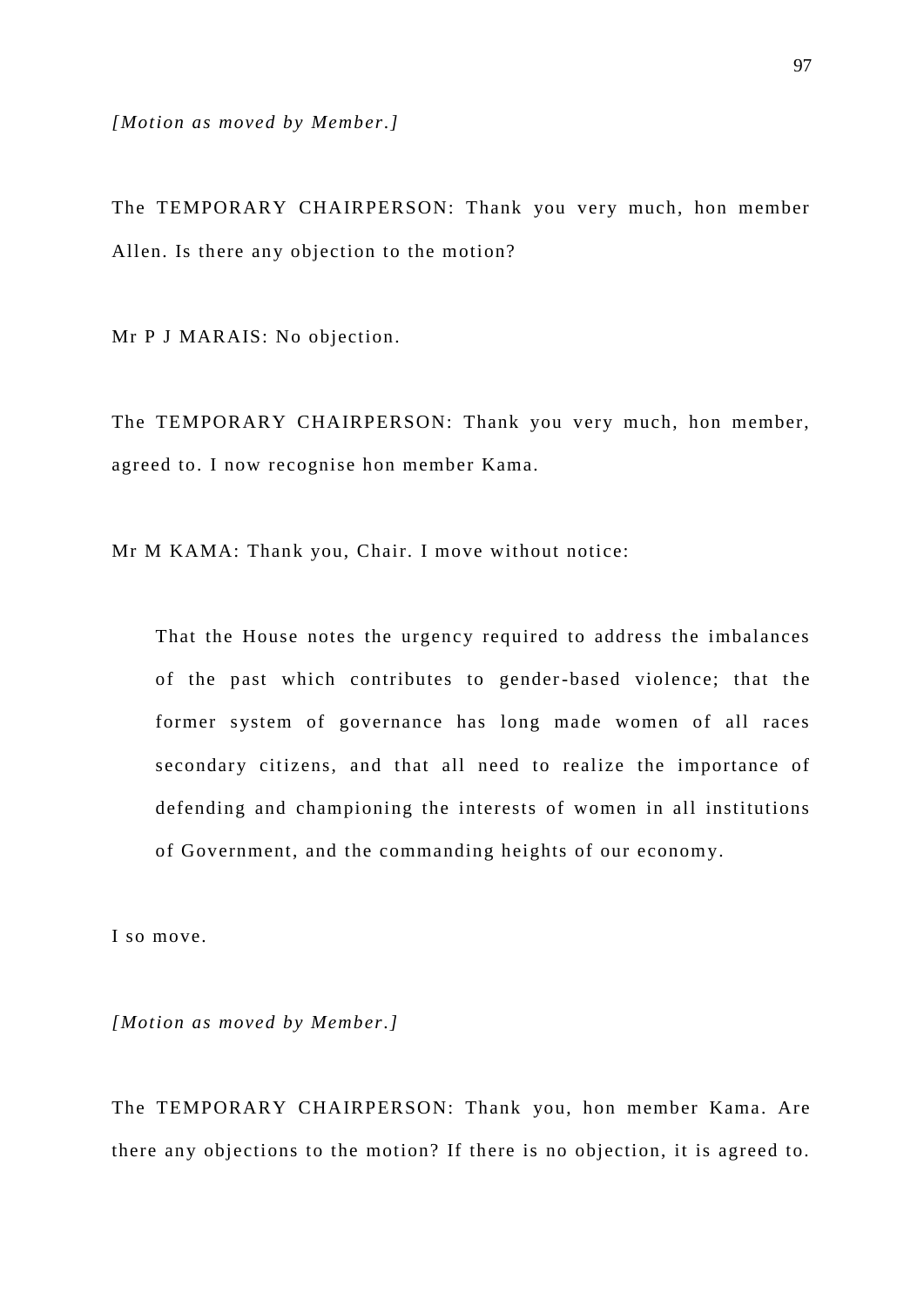I now recognise hon member Makamba-Botya.

Ms N MAKAMBA-BOTYA: Thank you, hon Chairperson. I move without notice:

That the House notes with sadness the death of 19-year old Osiphayo Zenani. Zenani was shot and killed last week by 63 -year old Anthony van Jaarsveld during land protests in Kraaifontein. Her death comes at the time when the country celebrates the bravery of women in their fight against all forms of oppression, and their depravation of basic human rights, such as the right to shelter. To this day not much has changed on the side of women since the colonial and apartheid times. Black women continue to live in a male -dominated, racist, and patriarchal society, in a nation and province where whites still regard black people as sub-human and of little significance. Osiphayo's bravery and efforts, which resulted in her death, will not go in vain. As EFF we will not be deterred, and we will continue to fight for land until we obtain it. May her soul rest in peace.

I so move.

*[Motion as moved by Member.]*

The TEMPORARY CHAIRPERSON: Thank you, hon member Makamba-Botya. Is there any objection to the motion?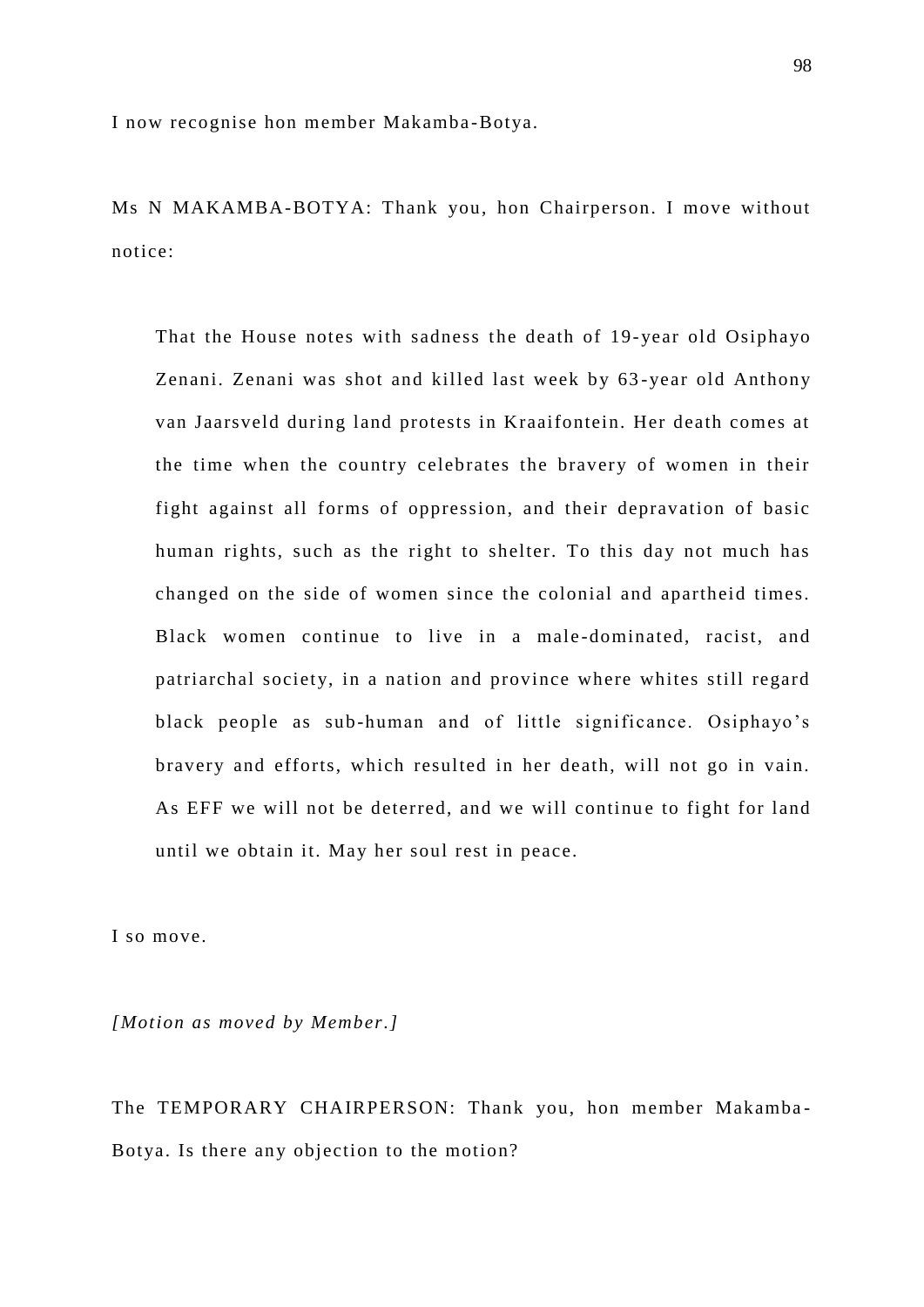An HON MEMBER: Yes.

An HON MEMBER: Yes.

An HON MEMBER: Yes.

The TEMPORARY CHAIRPERSON: Okay, there is an objection. The motion will be printed on the Order Paper. I now recognise hon member Windvogel.

Ms R WINDVOGEL: Thank you, Chair. I move without notice:

That this Council notes the Covid pandemic has surpassed the 100,000 mark with confirmed Coronavirus infections in the province, and that the Western Cape is well underway to pass the 5,000 death rate too.

I so move.

*[Motion as moved by Member.]*

The TEMPORARY CHAIRPERSON: Thank you very much, hon member Windvogel. Is there any objection to the motion? If there is no objection, agreed to. I now recognise hon member Baartman.

The PREMIER: Sorry, Chair, there definitely is an objection to that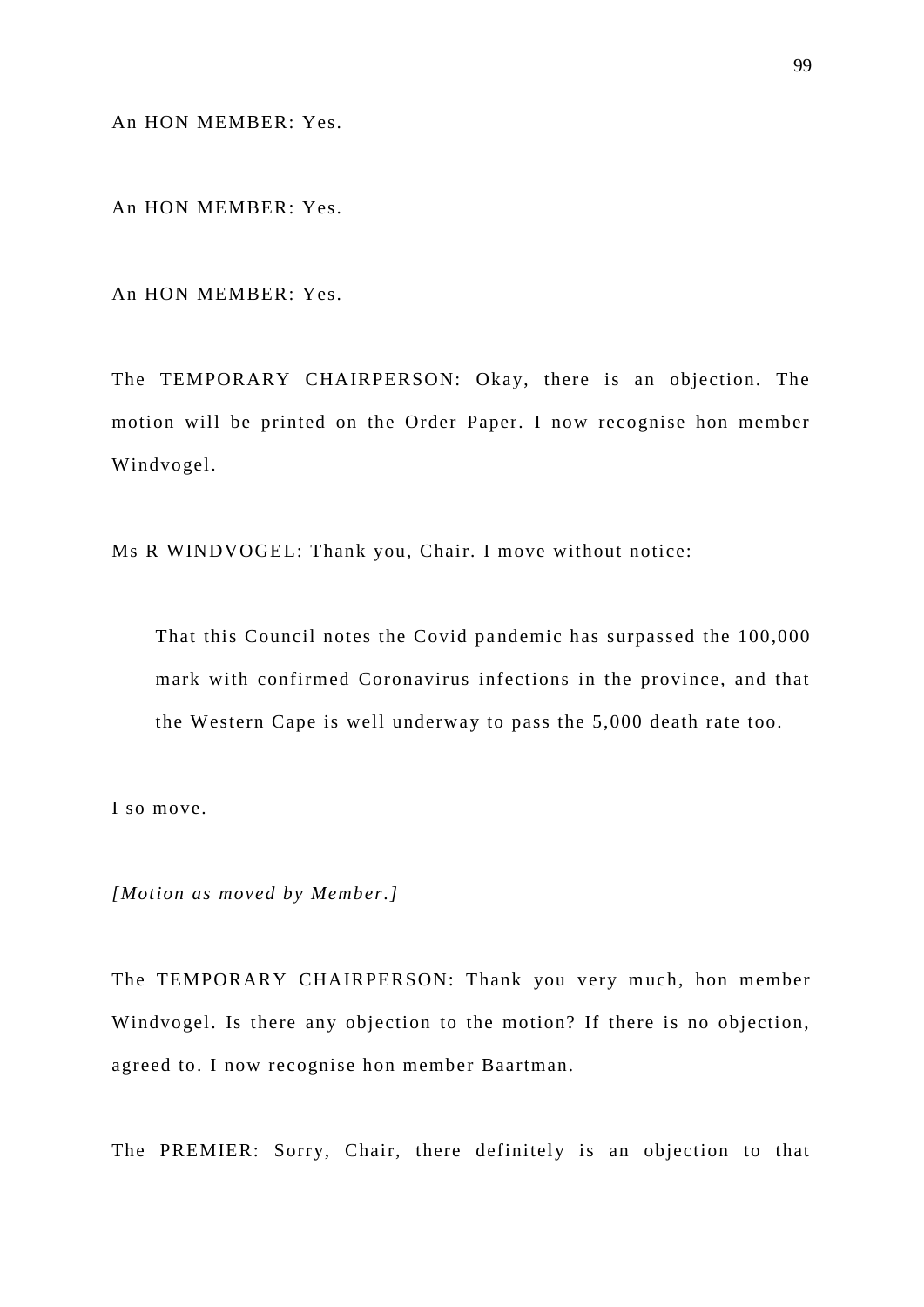motion.

The TEMPORARY CHAIRPERSON: Sorry, hon member?

The PREMIER: This is Alan Winde; there definitely is an objection to that last motion.

The TEMPORARY CHAIRPERSON: It is an objection to the [Interjections.]

An HON MEMBER: Chair [Interjections.]

The TEMPORARY CHAIRPERSON: …to the motion?

An HON MEMBER: Correct.

The TEMPORARY CHAIRPERSON: Of hon member Windvogel?

An HON MEMBER: Yes, Chair.

The TEMPORARY CHAIRPERSON: Okay. Okay, the motion will be printed on the Order Paper. I am sorry, hon member, I did not hear you there. Let us continue with the motion, hon member Baartman.

Ms D M BAARTMAN: Thank you, Chairperson. I move without notice: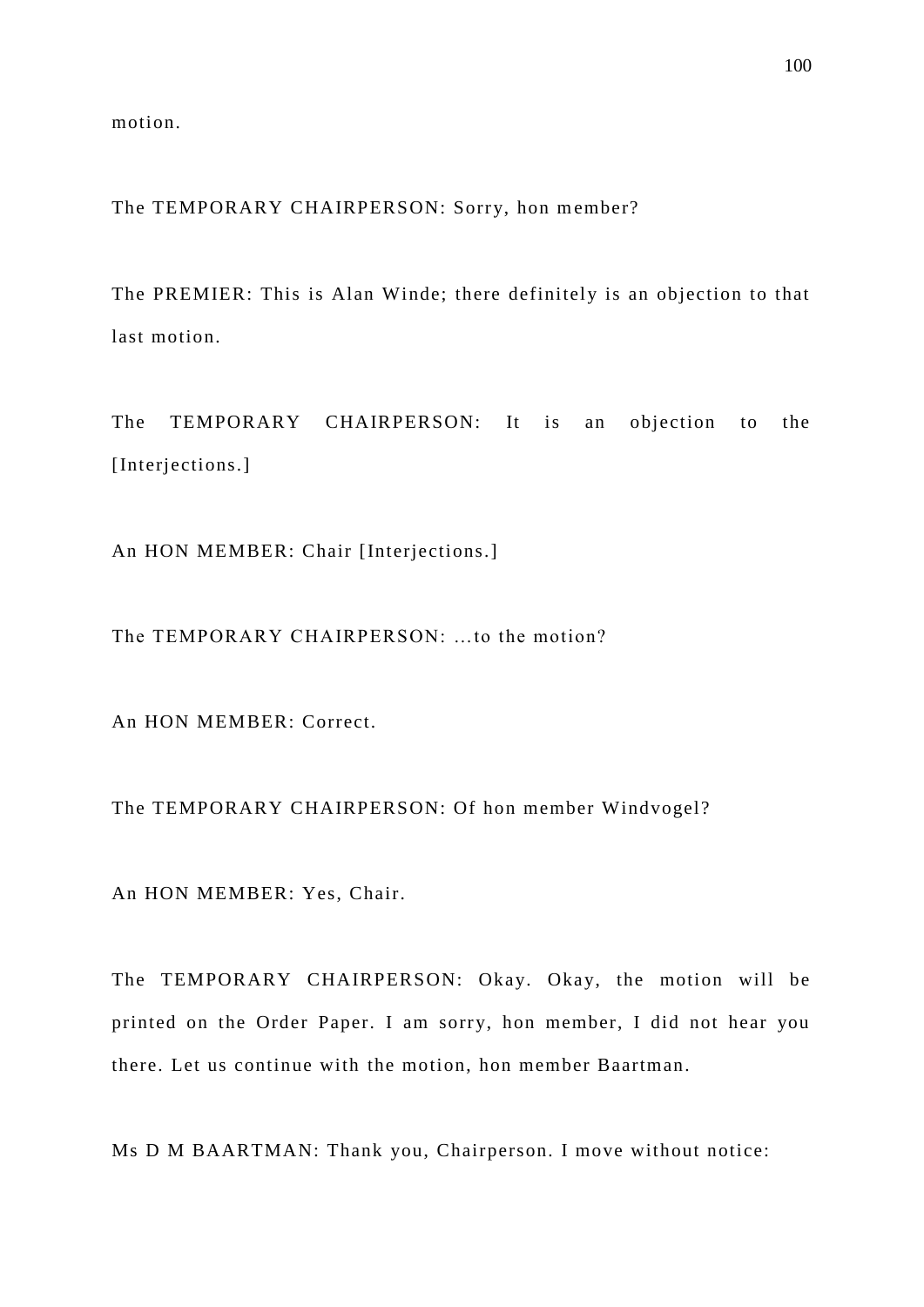That this House notes the ruling of the Gauteng High Court on 11 August 2020, on the matter between the City of Cape Town and the Minister of Energy and National Energy Regulator of South Africa, relating to the City of Cape Town's application for a Section 34 ministerial determination to allow the City to procure electricity from IPP's. Further notes despite numerous attempts to engage National Government on Section 34 approvals, that it has been sent back to the very same people and institutions who do not wish to cooperate in good faith, and has effectively endorsed the deliberate lack of by the Minister of Energy, and calls on the National Minister of Energy to approve the City of Cape Town's application to procure energy directly from IPP's.

I so move.

*[Motion as moved by Member.]*

An HON MEMBER: Object!

The TEMPORARY CHAIRPERSON: Thank you very much [Interjections.]

An HON MEMBER: Object!

The TEMPORARY CHAIRPERSON: …hon member Baartman.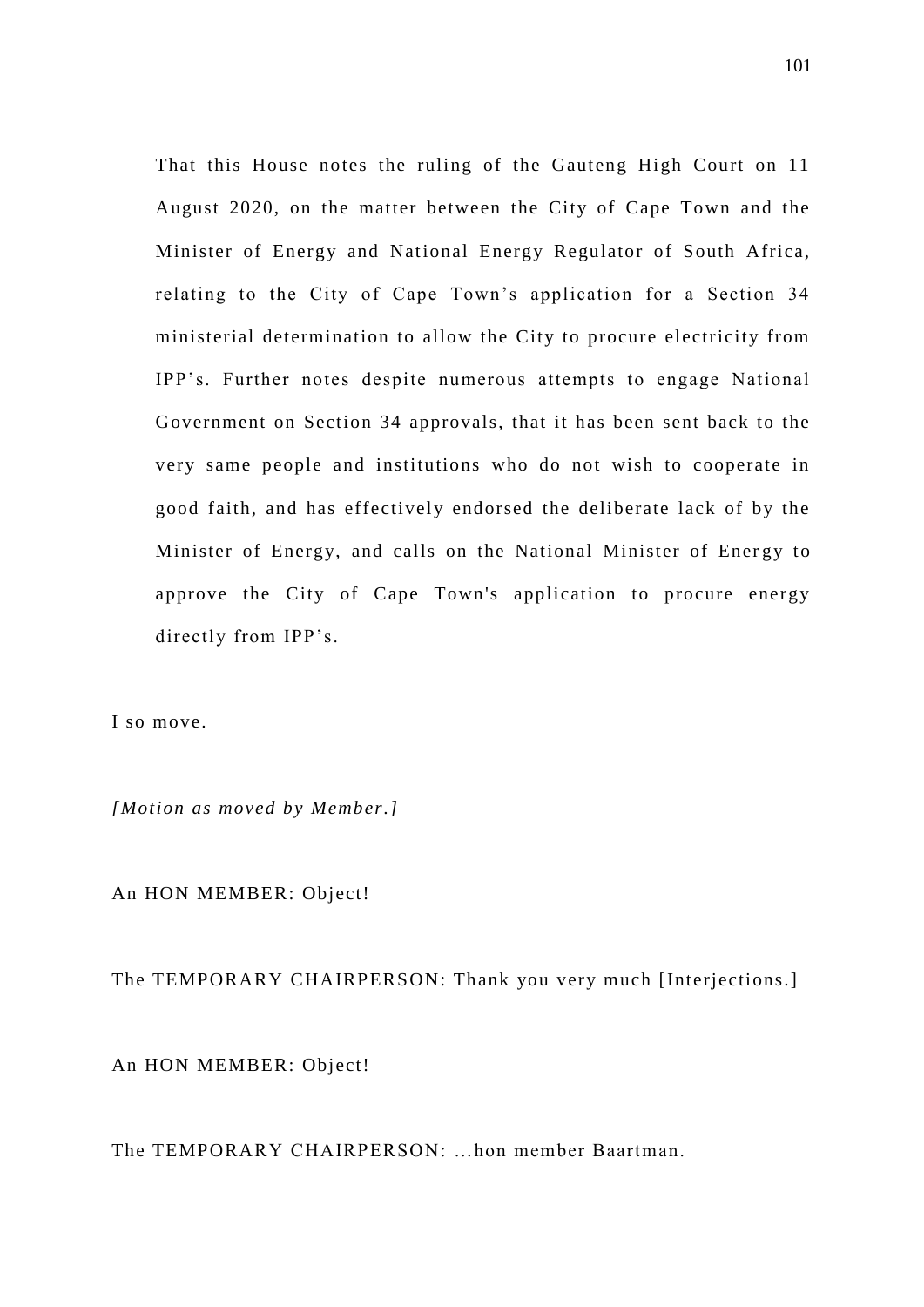An HON MEMBER: We object.

The TEMPORARY CHAIRPERSON: There is an objection to the motion. The motion will be printed on the Order Paper. I now recognise hon member Kama.

Mr M KAMA: Thank you very much, Chair. I move without notice:

That the House notes the Western Cape police arrested 712 suspects over the weekend for various crimes…

The TEMPORARY CHAIRPERSON: Hon member Kama, are you done? Oh, we lost you. Okay. Hon member Kama? He seems to be lost, hon member Kama. We will come back to him, because he did not finish with his motion.

We are now going to continue with hon member Dugmore.

The LEADER OF THE OFFICIAL OPPOSITION: Thank you, House Chair. I move without notice:

That this House commends the Premiers of Gauteng and the Eastern Cape for requesting the State Security Agency to conduct lifestyle audits of members of their respective Executive Councils.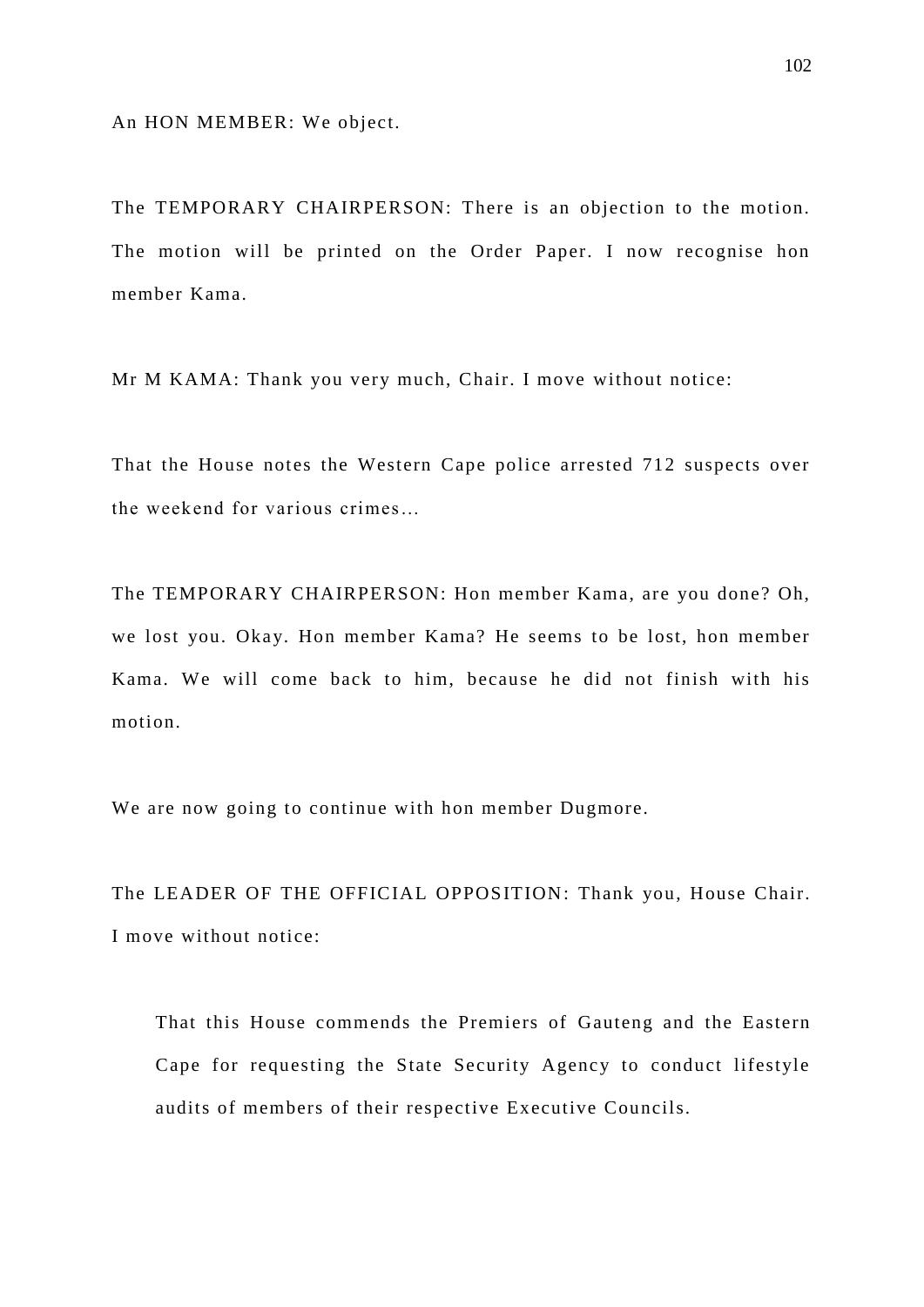I so move.

[Motion as moved by Member.]

The TEMPORARY CHAIRPERSON: Thank you, hon member Dugmore. Is there any objection to the motion?

An HON MEMBER: What does that got to do with us?

An HON MEMBER: Yes!

Mr P J MARAIS: Objection.

The TEMPORARY CHAIRPERSON: There is an objection to the motion [Interjections.]. The motion will printed [Interjections.]

An HON MEMBER: It has everything to do.

An HON MEMBER: You are in the wrong province, Dugmore.

The TEMPORARY CHAIRPERSON: …on the Order Paper.

An HON MEMBER: It has everything to do [Interjections.]

The TEMPORARY CHAIRPERSON: I now recognise [Interjections.] – hon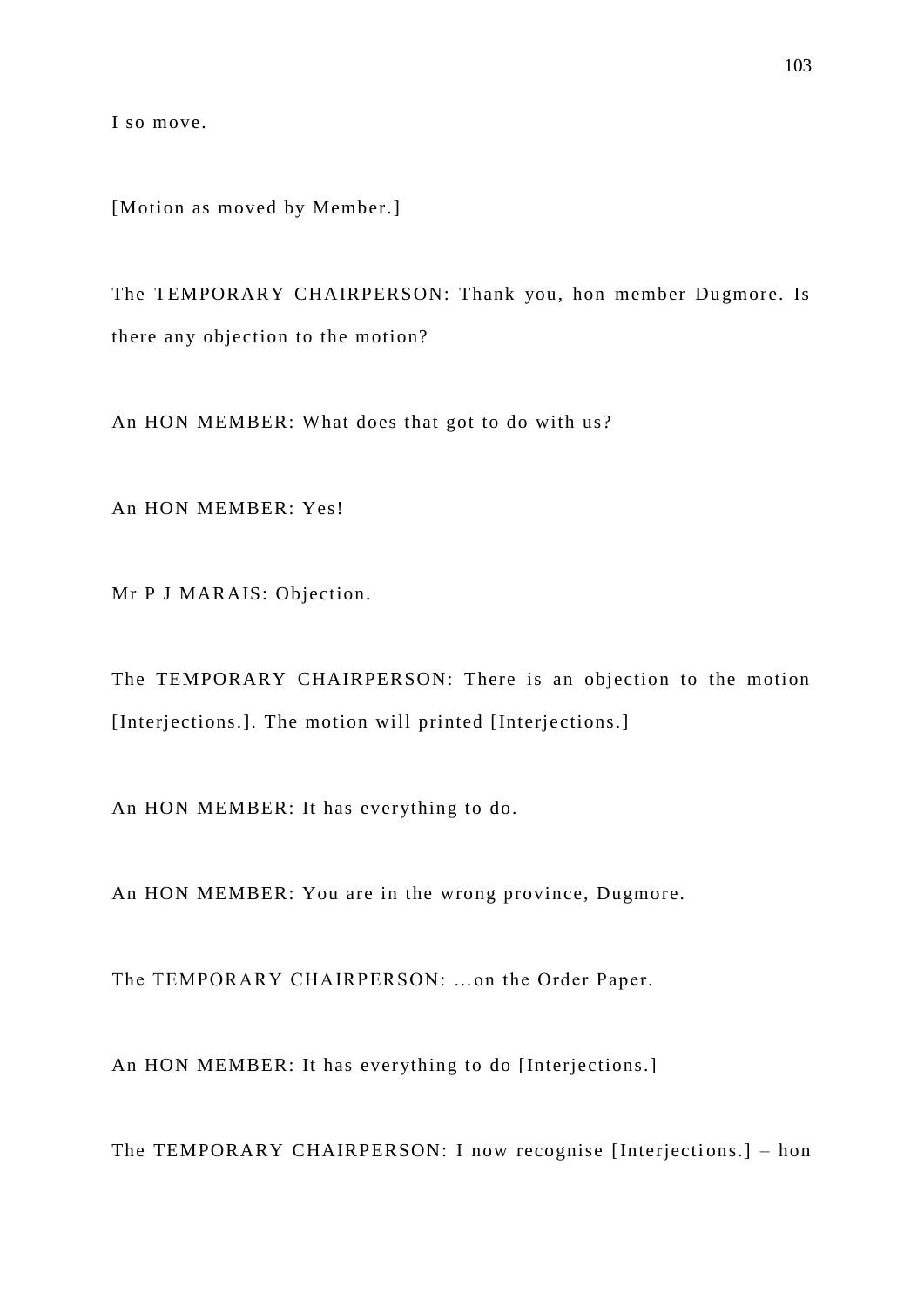member Kama, are you back? [Interjections.]

Mr P J MARAIS: Why do they not get independent bodies to do the audit?

The TEMPORARY CHAIRPERSON: Hon members, you have behaved so well [Interjections.]

An HON MEMBER: They can manipulate them. [Interjections.] They can manipulate them.

An HON MEMBER: They do not trust the State Security [Interjections.]

The TEMPORARY CHAIRPERSON: Hon members!

The LEADER OF THE OFFICIAL OPPOSITION: On a point of order. On a point of order.

An HON MEMBER: Why are you [Interjections.]

The TEMPORARY CHAIRPERSON: Hon members!

An HON MEMBER: …worried about the audit?

The LEADER OF THE OFFICIAL OPPOSITION: On a point of order.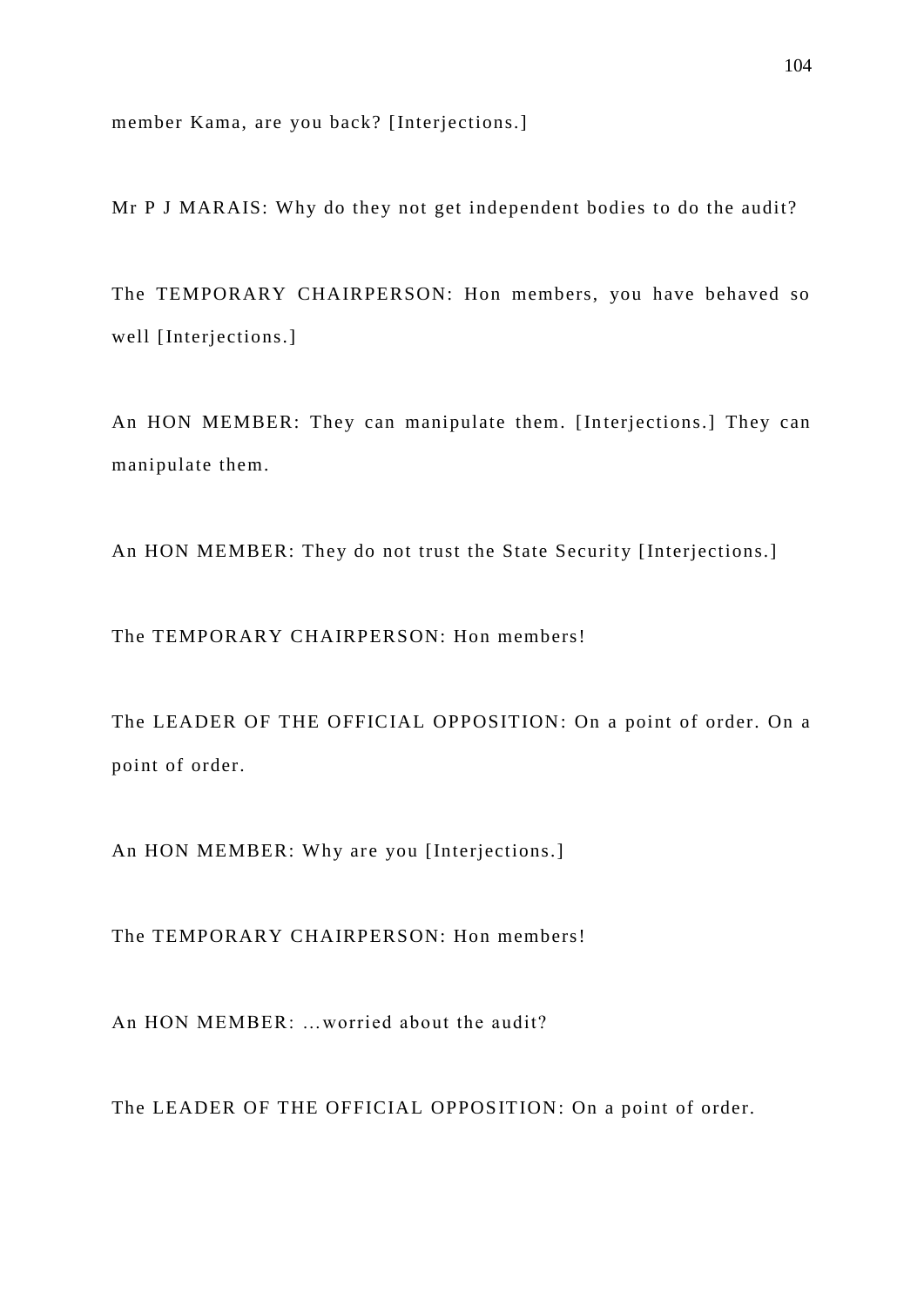The TEMPORARY CHAIRPERSON: Hon member Dugmore, what is your point of order?

The LEADER OF THE OFFICIAL OPPOSITION: Chair, my point of order is that the Rules related to these sessions have been made clear by the Speaker. There were clearly interjections, which have been ruled as impermissible during these sessions by the Speaker, in the Rules that he has read out previously.

MEC Bredell, Madikizela, MEC Fritz, as well as the Deputy Chief Whip, have all interjected. I would like to move that as House Chair you request the Speaker to investigate the conduct of all of these members who, despite the clear ruling of the Speaker, have continued to make interjections during the session.

An HON MEMBER: Objection.

An HON MEMBER: You are so petty.

The TEMPORARY CHAIRPERSON: Hon member Dugmore, I did not hear any interjection from my side, I will in vestigate that and then the next sitting we will attend to that.

Let us continue – and hon members who interjected, maybe can you make sure that you keep the decorum of the House and we stick to the Rules that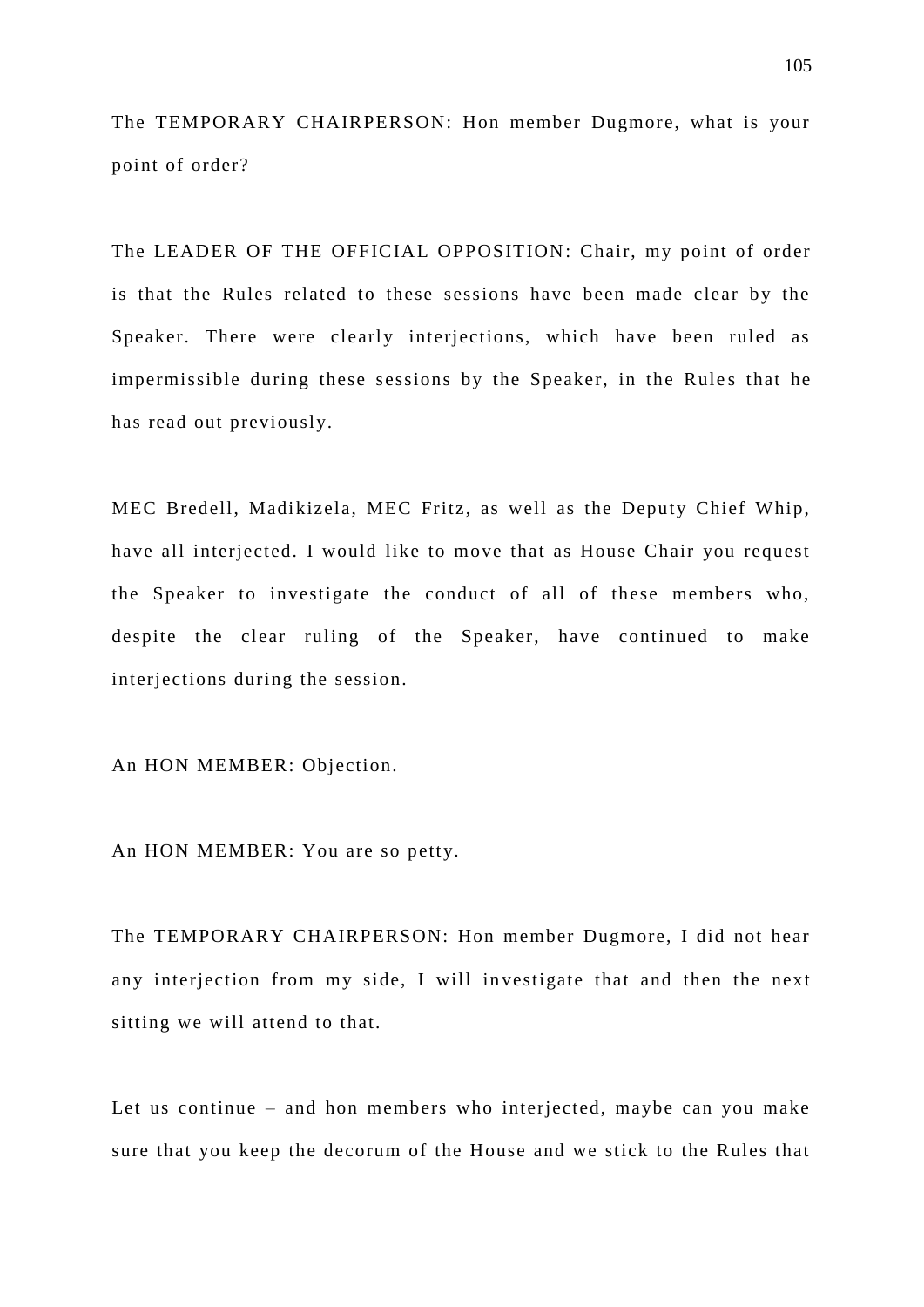we set as the hon members, so that we can continue with the business of the day.

Hon member Dugmore, can you start with your motion again so that we can be able to hear your motion?

The LEADER OF THE OFFICIAL OPPOSITION: Thank you very much, Chair of Chairs, and thank you for your ruling. I move without notice:

That this House commends the Premiers of Gauteng and the Eastern Cape for requesting the State Security Agency to conduct lifestyle audits of members of their respective Executive Councils.

I so move.

*[Motion as moved by Member.]*

The TEMPORARY CHAIRPERSON: Is there any objection to the motion, hon members? [Interjections.]

An HON MEMBER: Yes.

An HON MEMBER: Object, object, object!

The TEMPORARY CHAIRPERSON: Thank you very much. The motion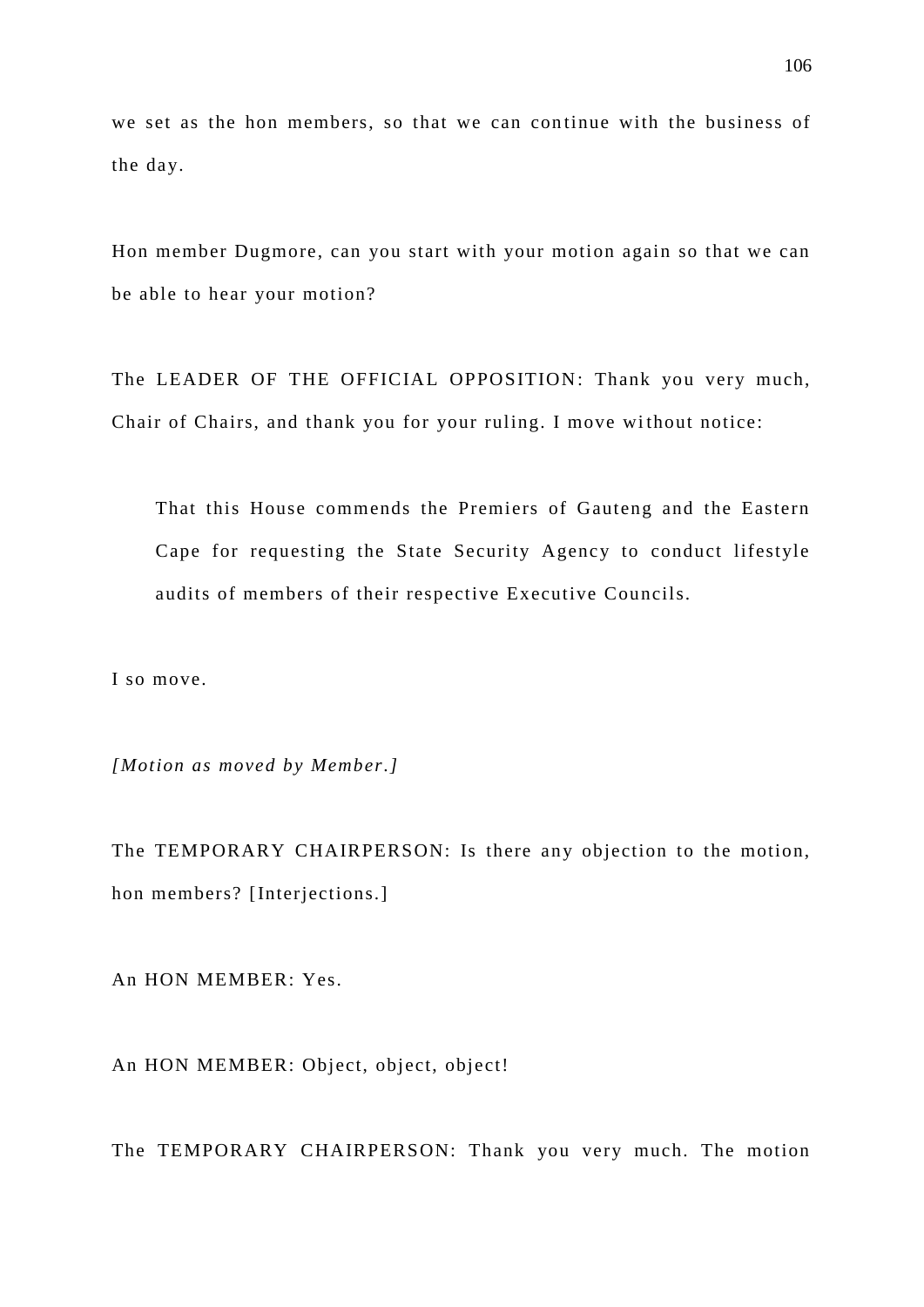will be printed on the Order Paper, there is an objection. I continue with hon member America.

Mr D AMERICA: Thank you Chair. I move without notice:

That this House extends its congratulations to the DA -led municipalities of Cape Town, Mossel Bay, Saldanha Bay, and the Swartland, for their outstanding results in the recent Ratings Afrika survey. The City achieved the highest rating amongst all metros in South Africa, scoring a 75 out of 100 on the sustainability index; with a score of 95 out of 100 on liquidity, and its revenue collection rate of 95%, the highest in the country, this report collated by Ratings Africa determined that the management of financial affairs of the City of Cape Town are in an excellent state. That the House further congratulates Mossel Bay as ranked the best municipality in the country with an index score of 76. Two other Western Cape municipalities also took second and third place: Saldanha with 74 and Swartland with 73 out of 100, respectively. That this House further notes that these victories have been achieved for the benefit of all residents of the Western Cape.

I so move.

*[Motion as moved by Member.]*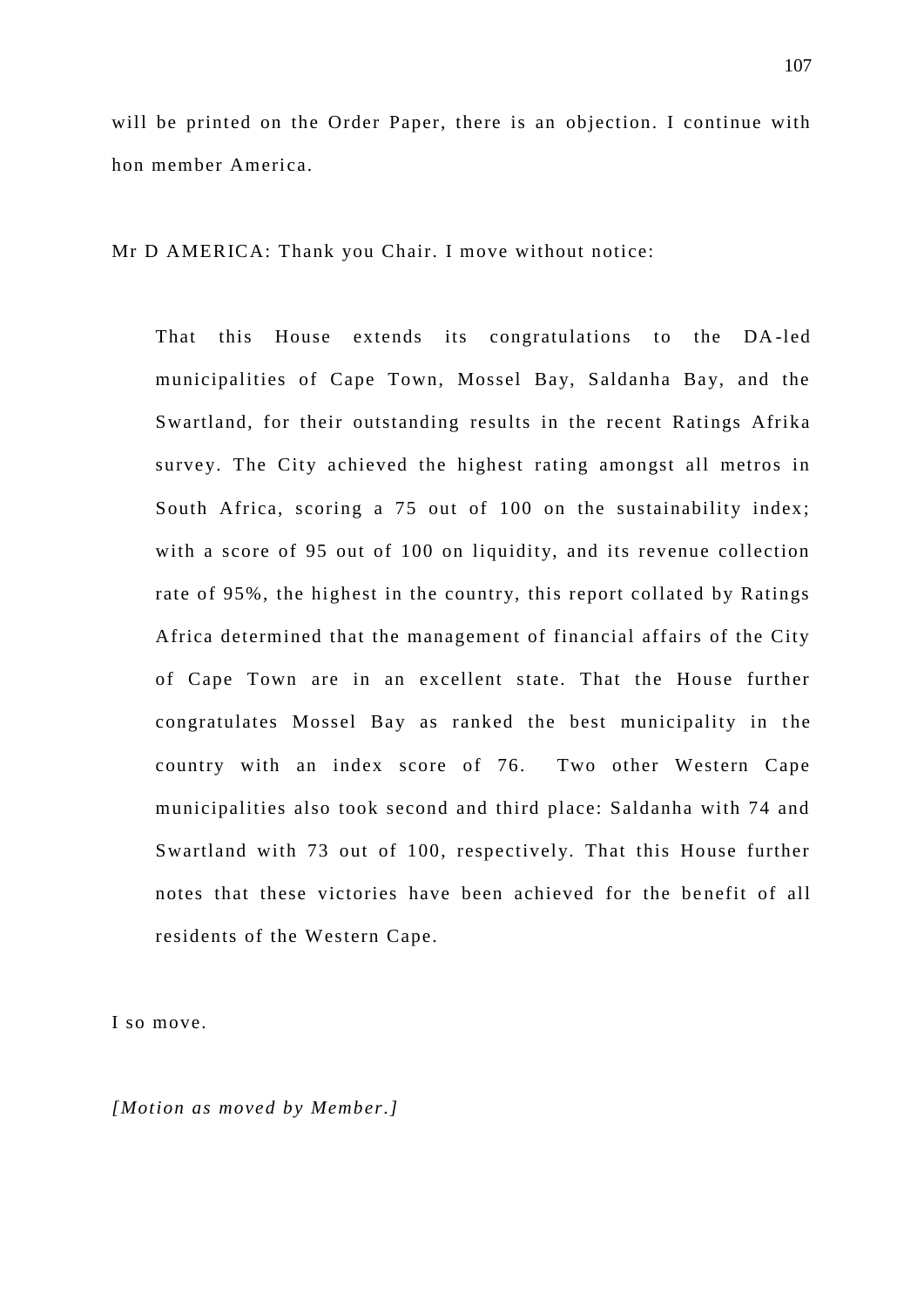## The LEADER OF THE OFFICIAL OPPOSITION: Object!

The TEMPORARY CHAIRPERSON: Thank you, hon member America. There is an objection to the motion [Interjections.]

An HON MEMBER: Petty.

The TEMPORARY CHAIRPERSON: …the motion will be printed on the Order Paper. I now recognise hon member Sayed.

The DEPUTY CHIEF WHIP (ANC): Thank you, hon House Chair. I move without notice:

That this House notes various interactions with civil society roleplayers by members of this House that have taken place over the past two weeks, to promote the role of gender justice as part of our celebration of our National Women's Day, like for example joint events between the Southern Suburbs Legal Advice Centre and Women of Hope in Retreat, and the Webinar hosted by Siyakwazi Youth Network.

I so move.

*[Motion as moved by Member.]*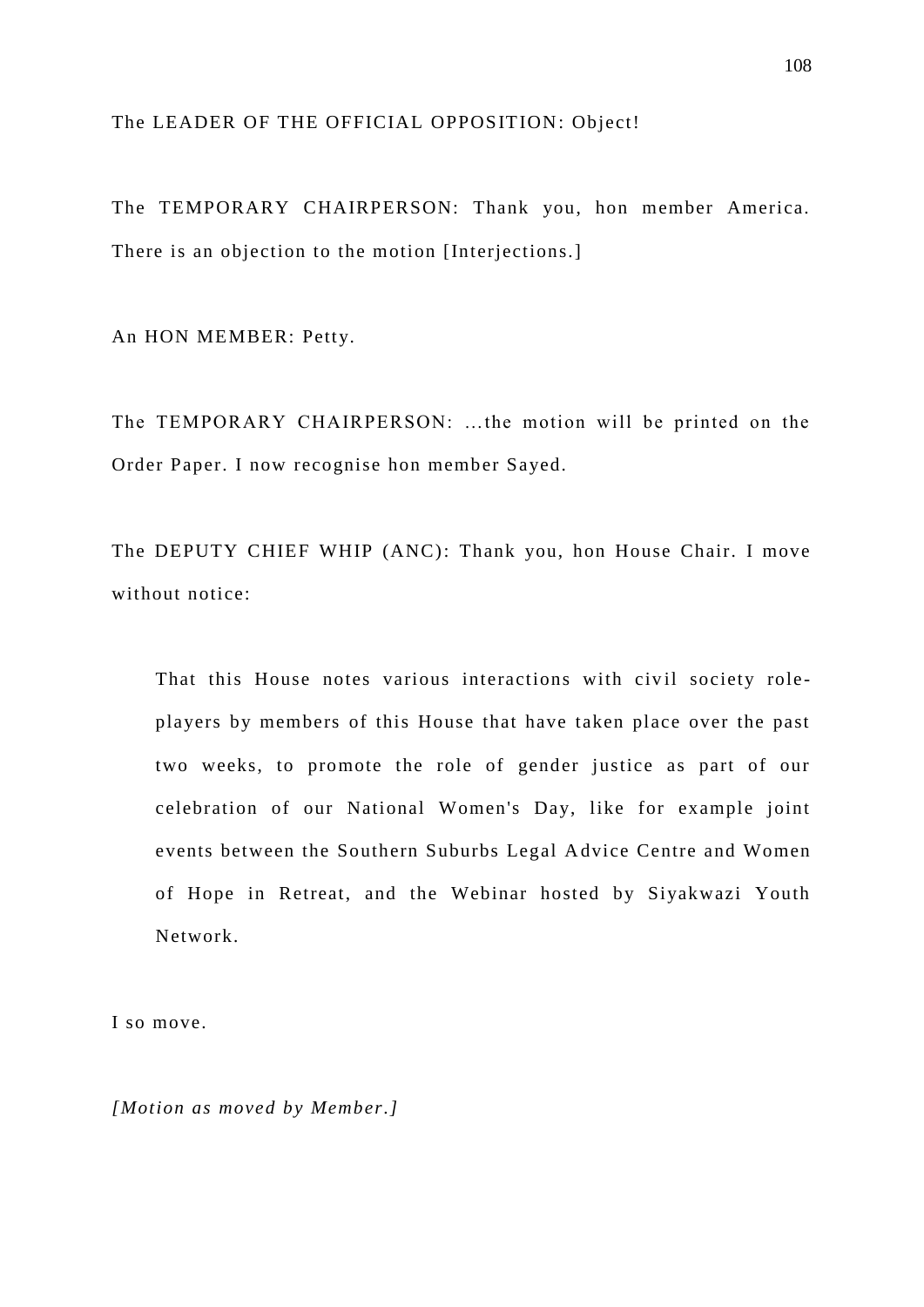The TEMPORARY CHAIRPERSON: Thank you, hon member Sayed. Is there any objection to the motion? If there is not any objec tion, agreed to. I now recognise hon member Allen.

Mr R I ALLEN: House Chairperson, I move without notice:

That this House notes that redress of past injustices remains a crucial constitutional obligation for all spheres of government to address. That this House further notes that real redress cannot be achieved through violence, vandalism, and the destruction of public property, and that we as a nation must engage in dialogue on our diverse histories, the difficult past, and chart a way forward through upholding our Constitution's imperatives, the rule of law, building social cohesion, and trust through democratic processes.

I so move.

*[Motion as moved by Member.]*

The TEMPORARY CHAIRPERSON: Thank you, hon member Allen. Is there any objection to the motion?

An HON MEMBER: Yes [Inaudible.]

The TEMPORARY CHAIRPERSON: I did not hear that, is there any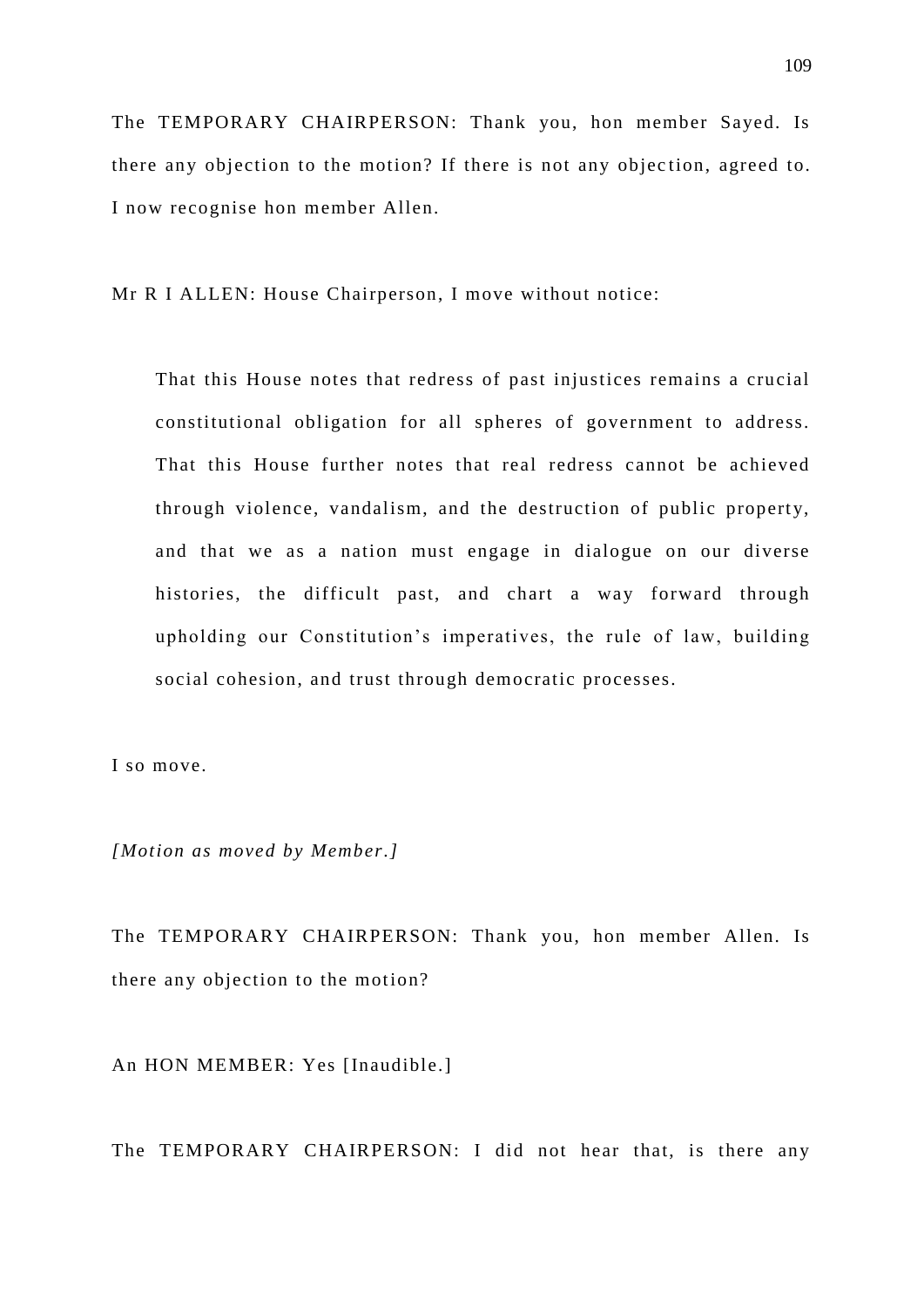objection?

An HON MEMBER: Yes, there is an objection.

An HON MEMBER: What?

The TEMPORARY CHAIRPERSON: Okay. The motion, there is an objection. The motion will be printed on the Order Paper. I now recognise hon member Sayed.

The DEPUTY CHIEF WHIP (ANC): Hon House Chair, I move without notice:

That this House notes the temporary protection has now been given to the cultural heritage space in the Bo -Kaap, and that developments that are tied to the gentrification of that particular area, are basically now on hold, and that these gentrification aspects have been able to strangle the communities' ethos, heritage, and cost of living.

I so move.

*[Motion as moved by Member.]*

The TEMPORARY CHAIRPERSON: Thank you, hon member Sayed. Is there any objection to the motion? If there is no objection, agreed to. I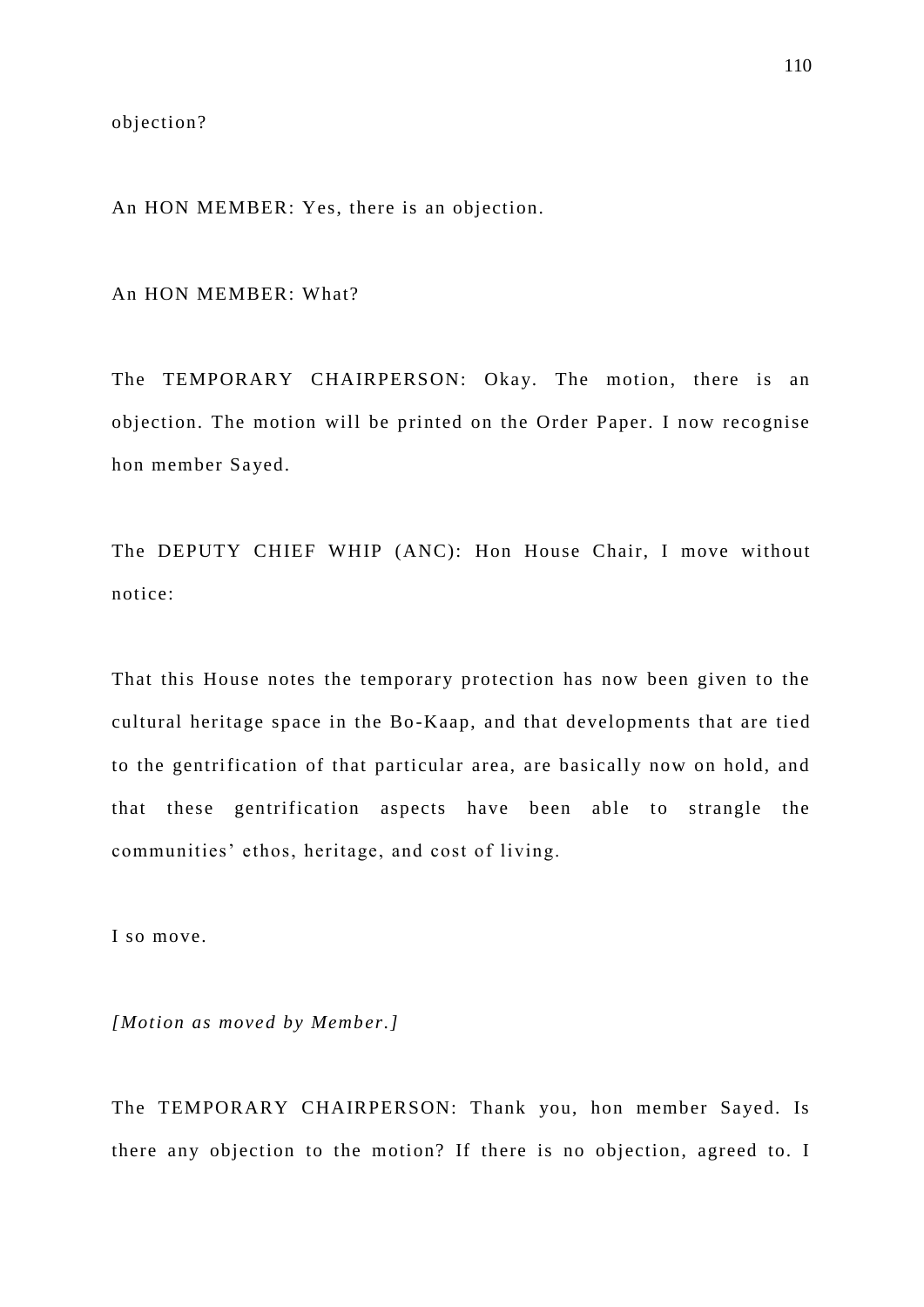now recognise hon member Marran.

Mr P MARRAN: Thanks, House Chair. I move without notice:

That the House notes the Corona pandemic is still very active in areas like Witzenberg, where schools and an old age home in Ceres had to bite the bullet lately.

I so move.

*[Motion as moved by Member.]*

Mr P J MARAIS: We cannot hear you, Chairperson, we cannot hear you. We cannot hear you.

The TEMPORARY CHAIRPERSON: …on – thank you very much, hon member Marran. Is there any objection to the motion? If there is no objection, let us to move hon member Marran.

An HON MEMBER: Again?

The TEMPORARY CHAIRPERSON: Hon member Philander. I am sorry, hon member Philander, it is your turn.

Ms W F PHILANDER: Thank you, House Chair. I move without notice: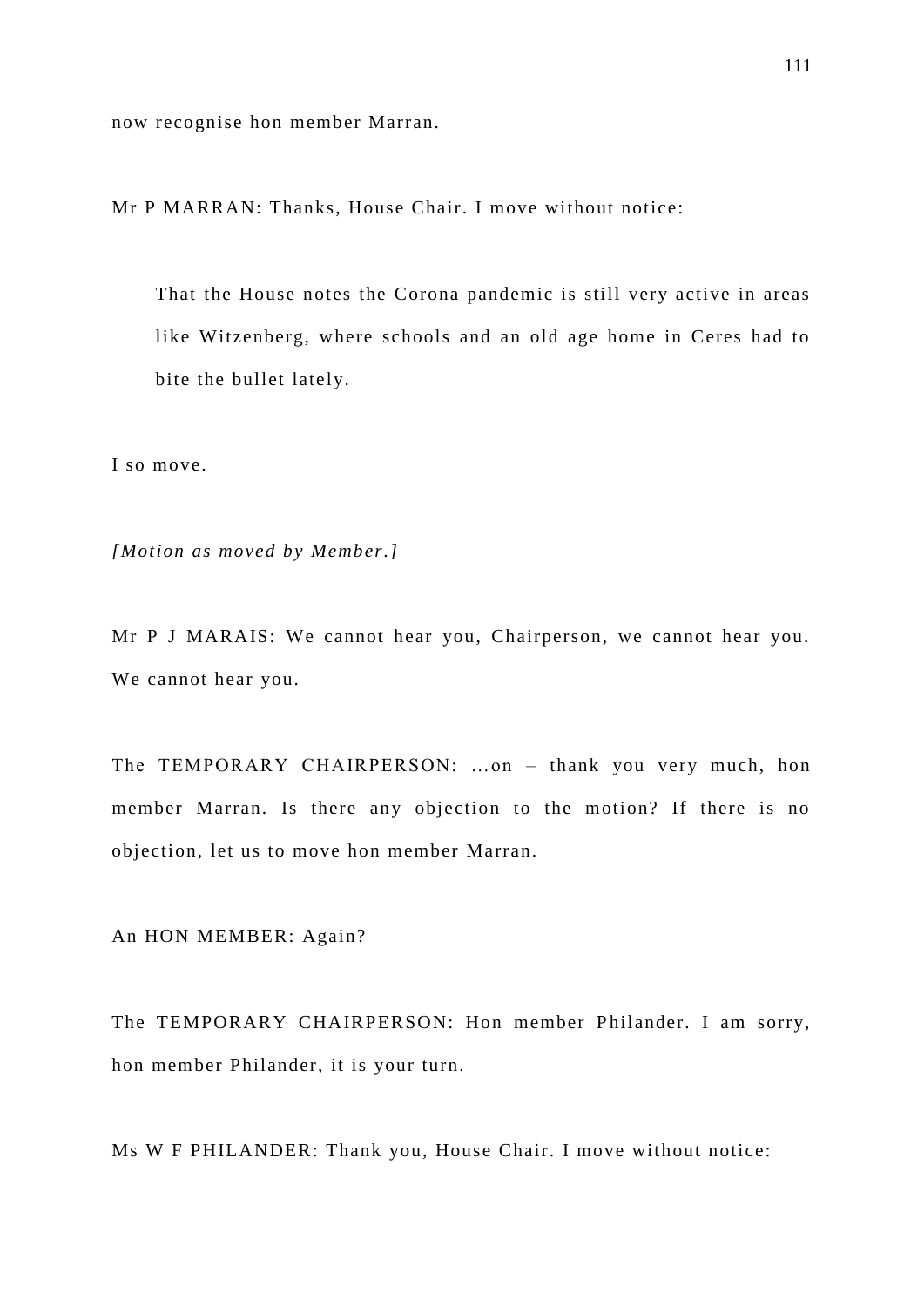That this House notes the celebration of Women's Day on 9 August 2020; that we pay tribute to the struggle behind the commemoration of this day. That in this year we pay tribute to the females in frontline, those who continue to suffer under gender-based violence and, nonetheless, commit support to women and wish them a happy Women's Month.

I so move.

*[Motion as moved by Member.]*

The TEMPORARY CHAIRPERSON: Thank you, hon member Philander. Is there any objection to the motion? Motion has been agreed to. Let us continue to hon member Mvimbi.

Mr L L MVIMBI: Thank you very much, Chairperson. I move without notice:

That this House notes a Cape Town taxi driver was arrested for murder after a traffic official inspected the taxi's licence disk at a roadblock, and unexpectedly the taxi sped off, dragging officer Deon Sampson 200 metres under the vehicle and he unfortunately died on the scene. Heartfelt and sincere condolences to the family of the late Deon Sampson.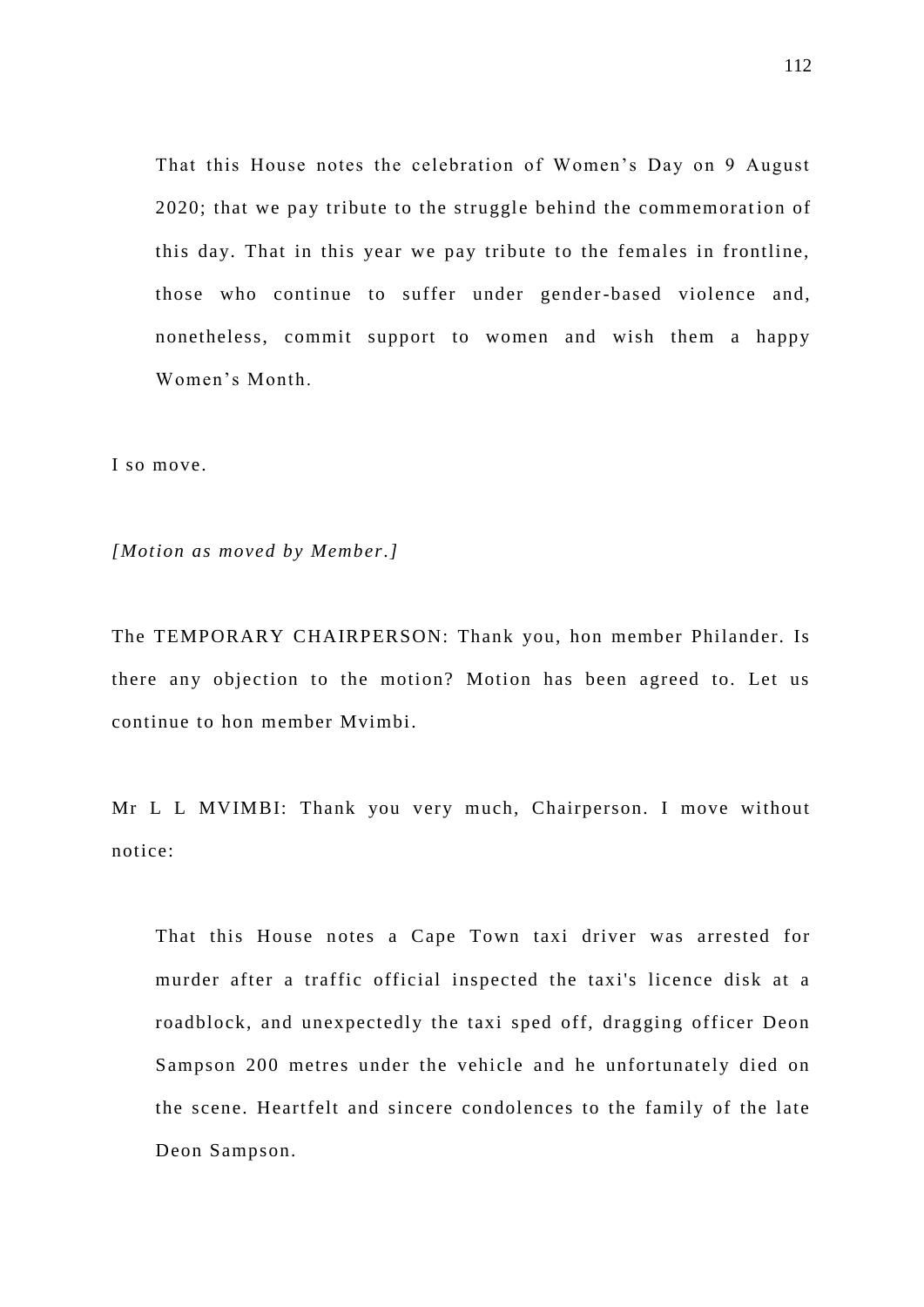I so move.

*[Motion as moved by Member.]*

The TEMPORARY CHAIRPERSON: Is there any objection to the motion? An HON MEMBER: No.

The TEMPORARY CHAIRPERSON: There is no objection, agreed to. Let us try hon member Kama again, if he is back. Hon member Kama?

Mr M KAMA: Thank you very much, Chair, apologies there for that. Chair, if you can give me guidance [Inaudible, cellular phone ringing]…

The TEMPORARY CHAIRPERSON: Hon member Kama - he is off. Hon member Kama?

Mr M KAMA: Yes, Chair.

The TEMPORARY CHAIRPERSON: Okay. So you are still on the motion. You did not finish your motion. You were number 13 there. Can you go back to it so that you can finish it, and then we will continue.

Mr M KAMA: Thank you very much, Chair. I move without notice: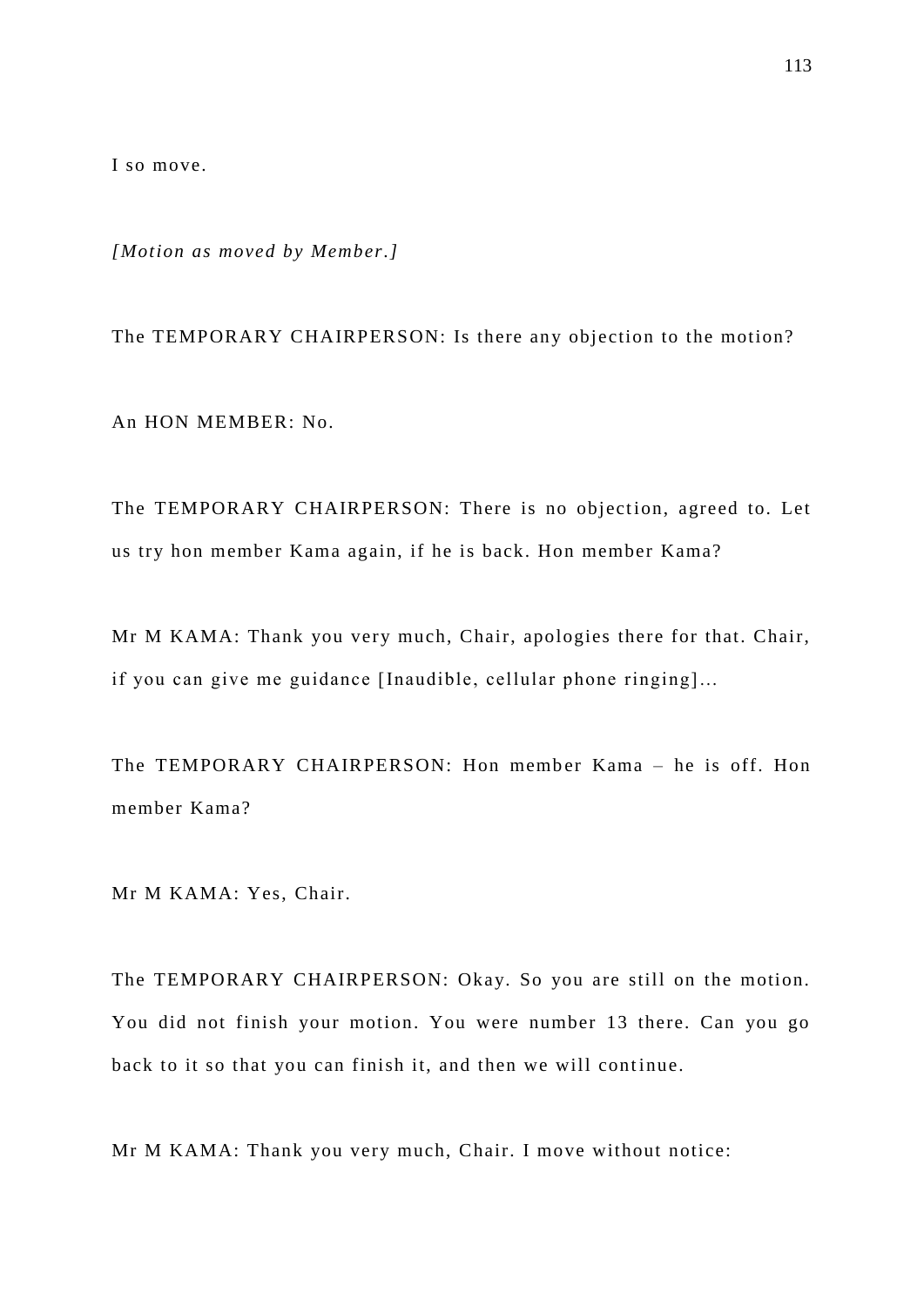That the House notes the Western Cape police arrested 712 suspects over the weekend for various crimes, including murder and attempted murder. Also notes that altogether 1,443 fines of R1,6 million were issued for breaking the Disaster Management Act, and commends the police for the sterling work done.

I so move.

*[Motion as moved by Member.]*

The TEMPORARY CHAIRPERSON: Thank you very much. Hon members, is there any objection to the motion?

Mr P J MARAIS: No.

The TEMPORARY CHAIRPERSON: Okay, there is no objection, agreed to. I now recognise hon member Philander.

Ms W F PHILANDER: House Chair, I move without notice:

That this House congratulates Gift of the Givers on their celebration of the 38th birthday, and extend its sincere appreciation for their effort and contribution in revamping Lentegeur Psychiatric Hospital.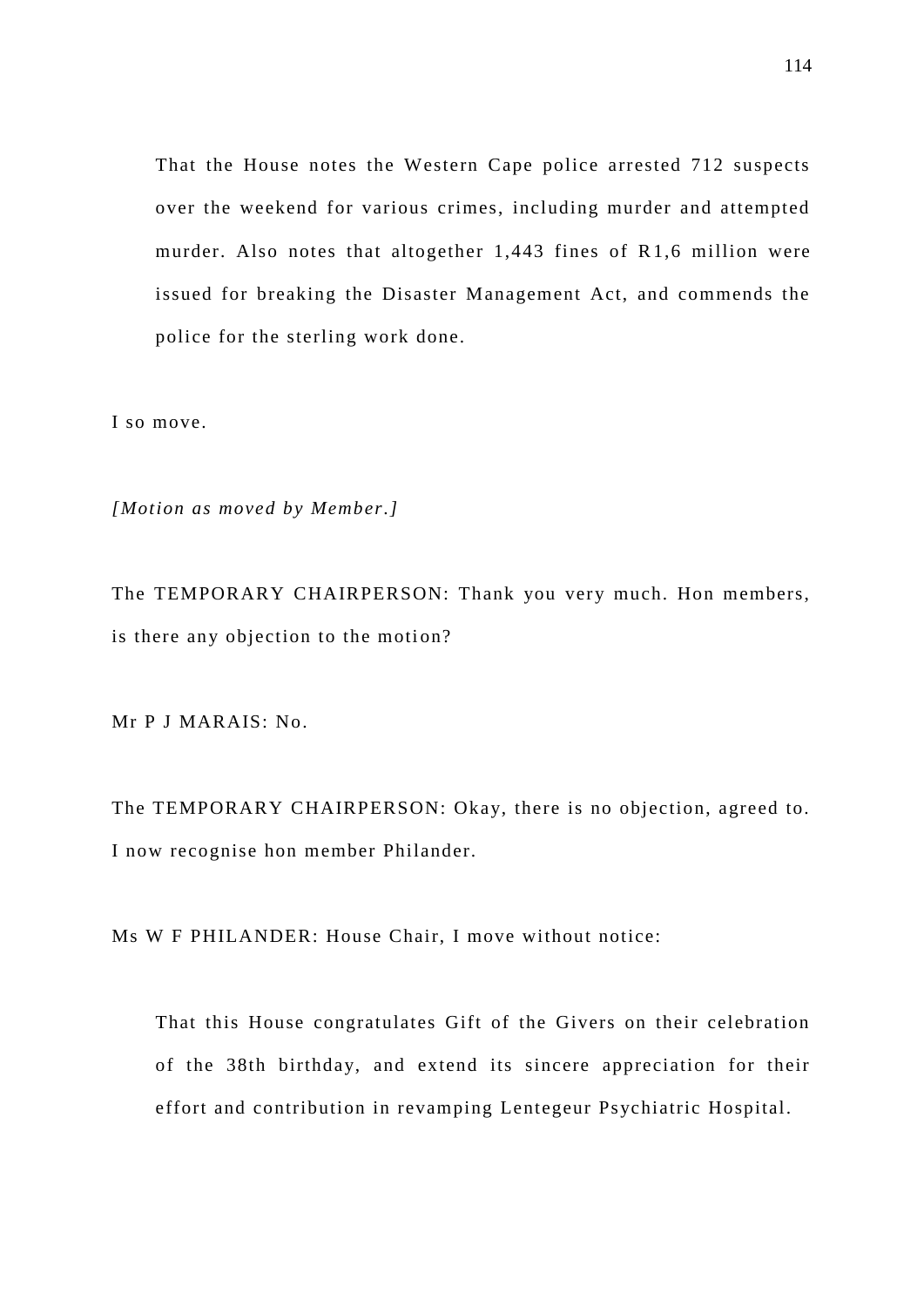I so move.

*[Motion as moved by Member.]*

The TEMPORARY CHAIRPERSON: Is there any objection to the motion? There is no objection, agreed to. I now recognise on hon member Kama.

Mr M KAMA: Thank you, Chairperson. I move without notice:

That this House notes violence again broke out in Bloekombos after Cape Town Metro Police evicted people from land, and that demonstrations over the weekend saw a 19 -year old girl killed in a shooting, and calls on calm in all areas and to work with police to deal with transgressors.

I so move.

*[Motion as moved by Member.]*

The TEMPORARY CHAIRPERSON: Is there any objection to the motion? An HON MEMBER: No.

The TEMPORARY CHAIRPERSON: There is no objection [Interjections.]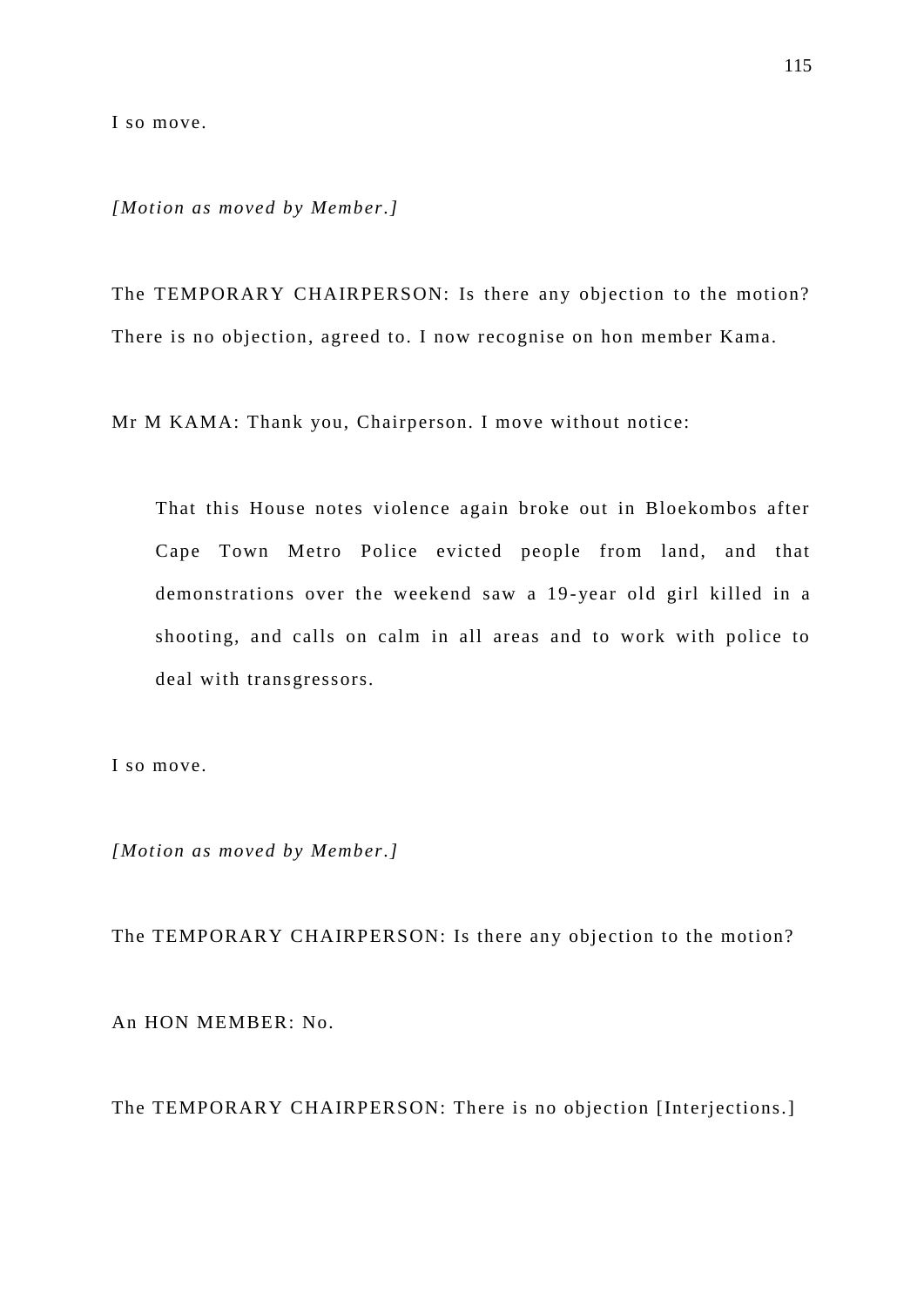The TEMPORARY CHAIRPERSON: …agreed to. I now recognise hon member Mackenzie.

Mr R D MACKENZIE: Thank you, hon House Chairperson. I move without notice:

That this House extend a special vote of thanks to Vodacom for the R9 million donation towards support for the communication strategy for the Western Cape Government in the fight against Covid -19.

I so move.

*[Motion as moved by Member.]*

The TEMPORARY CHAIRPERSON: Thank you, hon member Mackenzie. Is there any objection to the motion? If there is no objection, motion agreed to. I now recognise hon member Mvimbi.

Mr L L MVIMBI: Thank you very much [Interjections.]

The TEMPORARY CHAIRPERSON: Hon member Mvimbi?

Mr L L MVIMBI: Thank you very much, Chairperson. I move without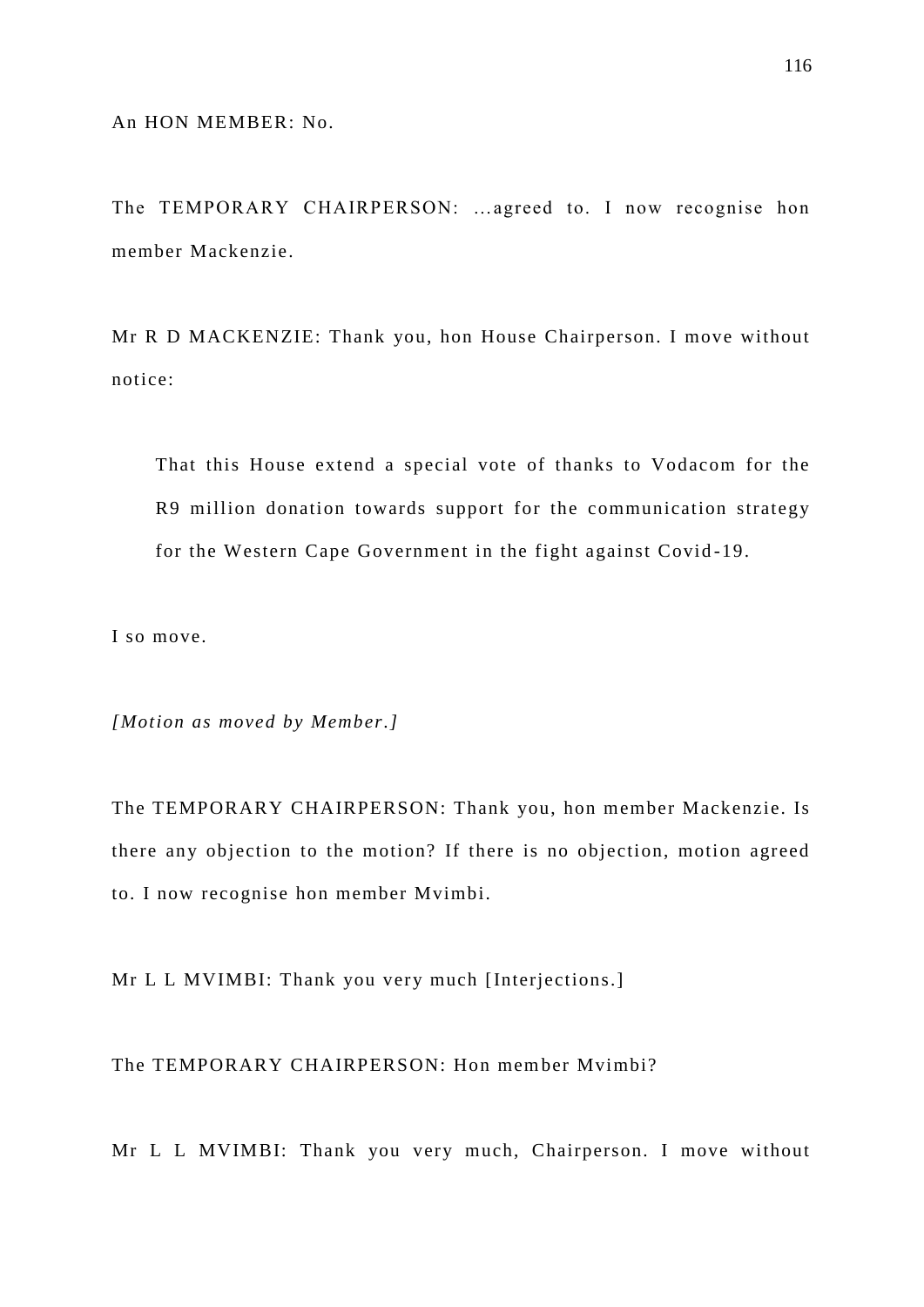notice:

That the House notes that George traffic officer, Janneke Bergman, was shot in the face with her own service pistol by a motorist on Friday, and she now is recovering in hospital and this Legislature would like to call upon that we bid and wish her a speedy recovery.

I so move.

[Motion as moved by Member.]

The TEMPORARY CHAIRPERSON: Any objection to the motion?

An HON MEMBER: No.

The TEMPORARY CHAIRPERSON: There is no objection, agreed to. I now recognise hon member Mackenzie.

Mr R D MACKENZIE: Thank you, House Chairperson. I move without notice:

That this House congratulates the Premier for portraying the Western Cape Government's value of transparency and accountability in the report released regarding the lifestyle audits for the Executive in the Western Cape. Further note that the Western Cape is the first province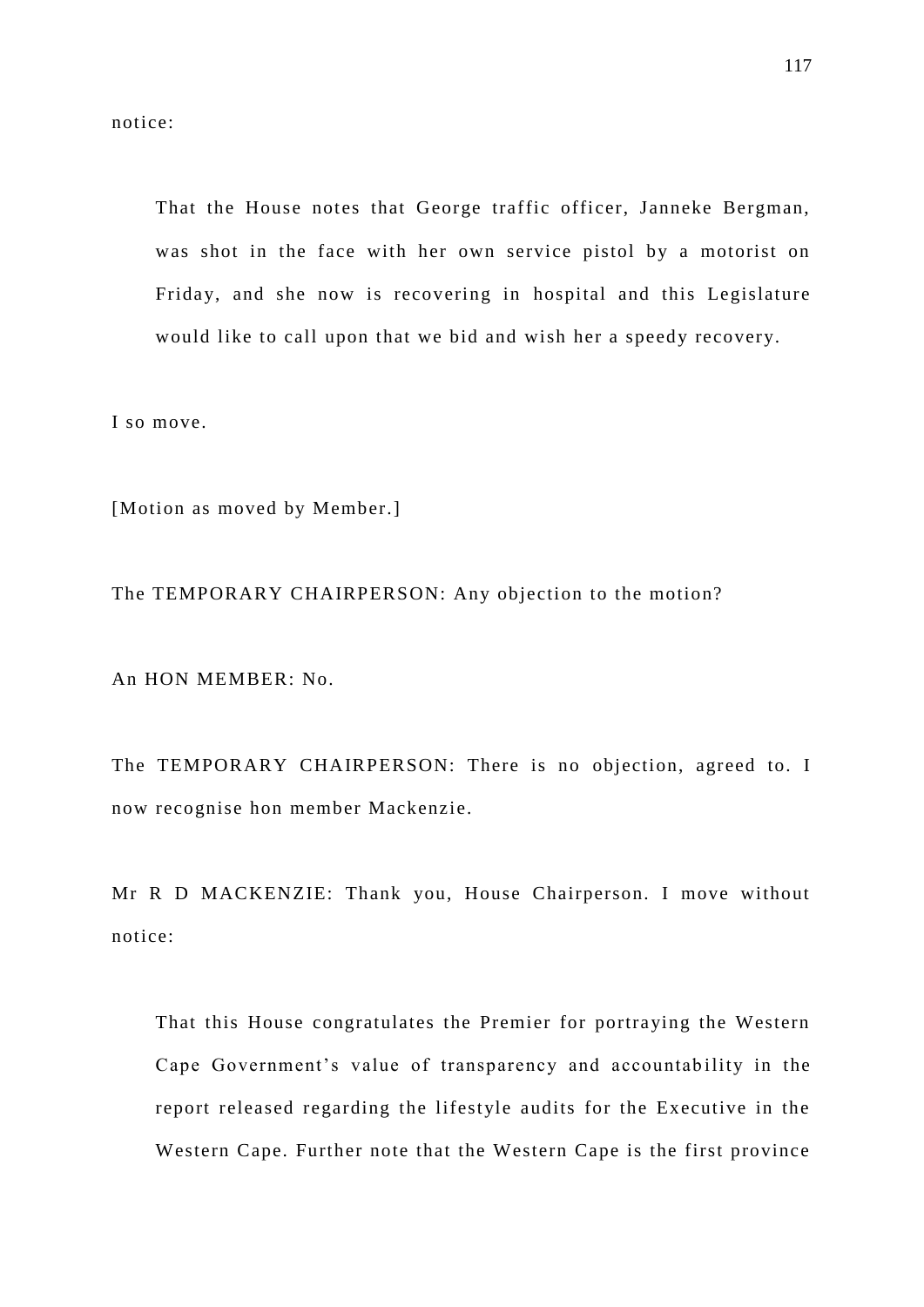to conduct lifestyle audits and urge other provinces to follow suit.

I so move.

*[Motion as moved by Member.]* 

The LEADER OF THE OFFICIAL OPPOSITION: Objection! Objection.

The TEMPORARY CHAIRPERSON: There is an objection to the motion. The motion will be printed on the Order Paper. I now recognise [Interjections.]

An HON MEMBER: [Inaudible.] accountability.

The TEMPORARY CHAIRPERSON: …hon member Lekker. Hon member Lekker, I recognise you.

The CHIEF WHIP (ANC): [No audible response.]

The TEMPORARY CHAIRPERSON: I now recognise hon member Mvimbi. We will go back to hon member Lekker when she reconnects.

Mr L L MVIMBI: Thank you very much, Chairperson. I move without notice: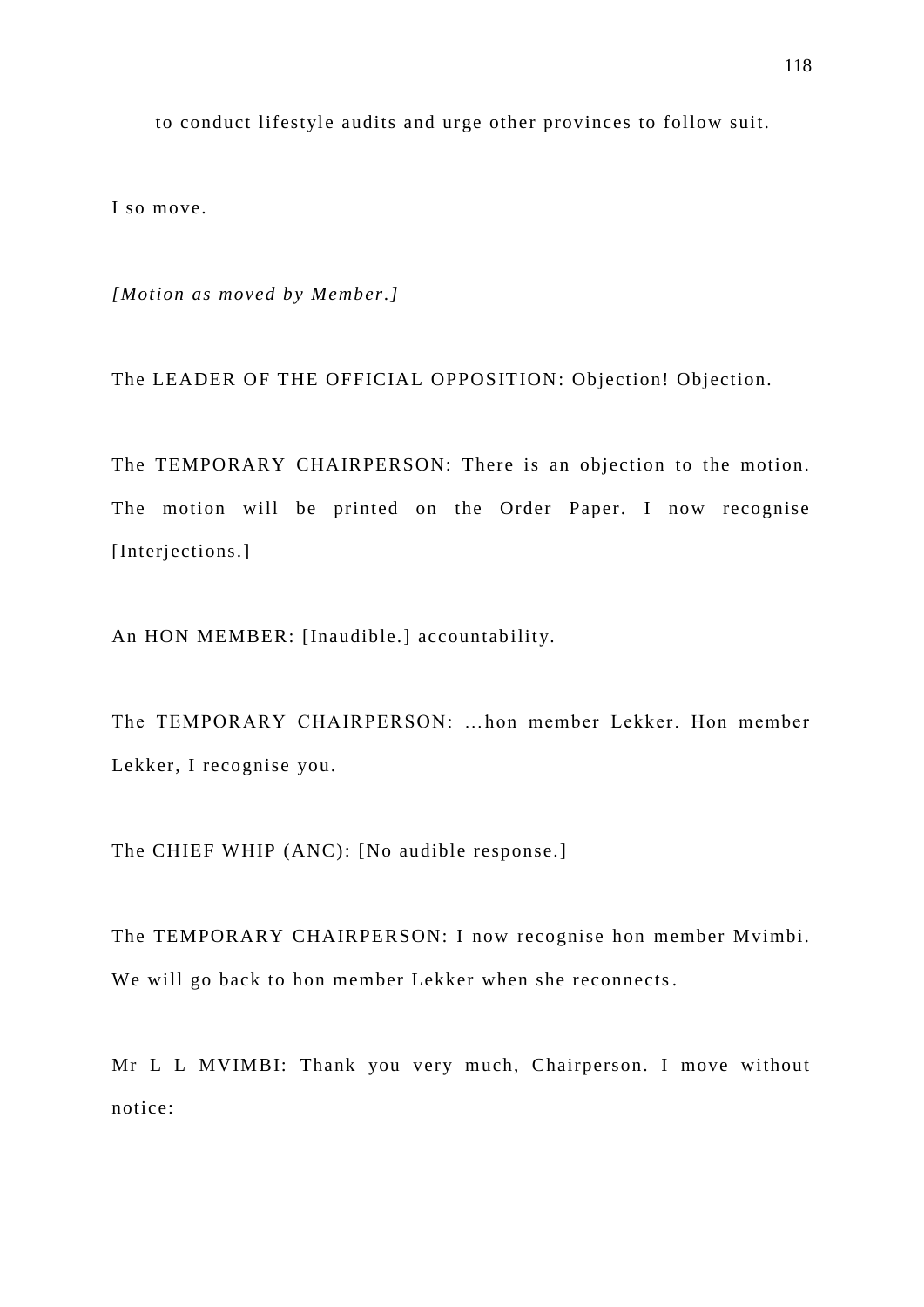That the Legislature notes at least nine people died on Western Cape roads since over the long weekend that just ended. In the latest crash three people were killed Monday on the Tulbagh and Wolseley road, and six Sunday night on the R27 near Silver Stream.

I so move.

*[Motion as moved by Member.]*

The TEMPORARY CHAIRPERSON: Any objection to the motion?

An HON MEMBER: No.

The TEMPORARY CHAIRPERSON: Motion agreed to. I now recognise hon member Sayed.

The DEPUTY CHIEF WHIP (ANC): Hon House Chair, can you hear me?

The TEMPORARY CHAIRPERSON: Yes, hon member Sayed, I can hear you.

The DEPUTY CHIEF WHIP (ANC): I move without notice:

That this House notes many schools experience serious problems with racism and racial profiling, and that even learners, past and present,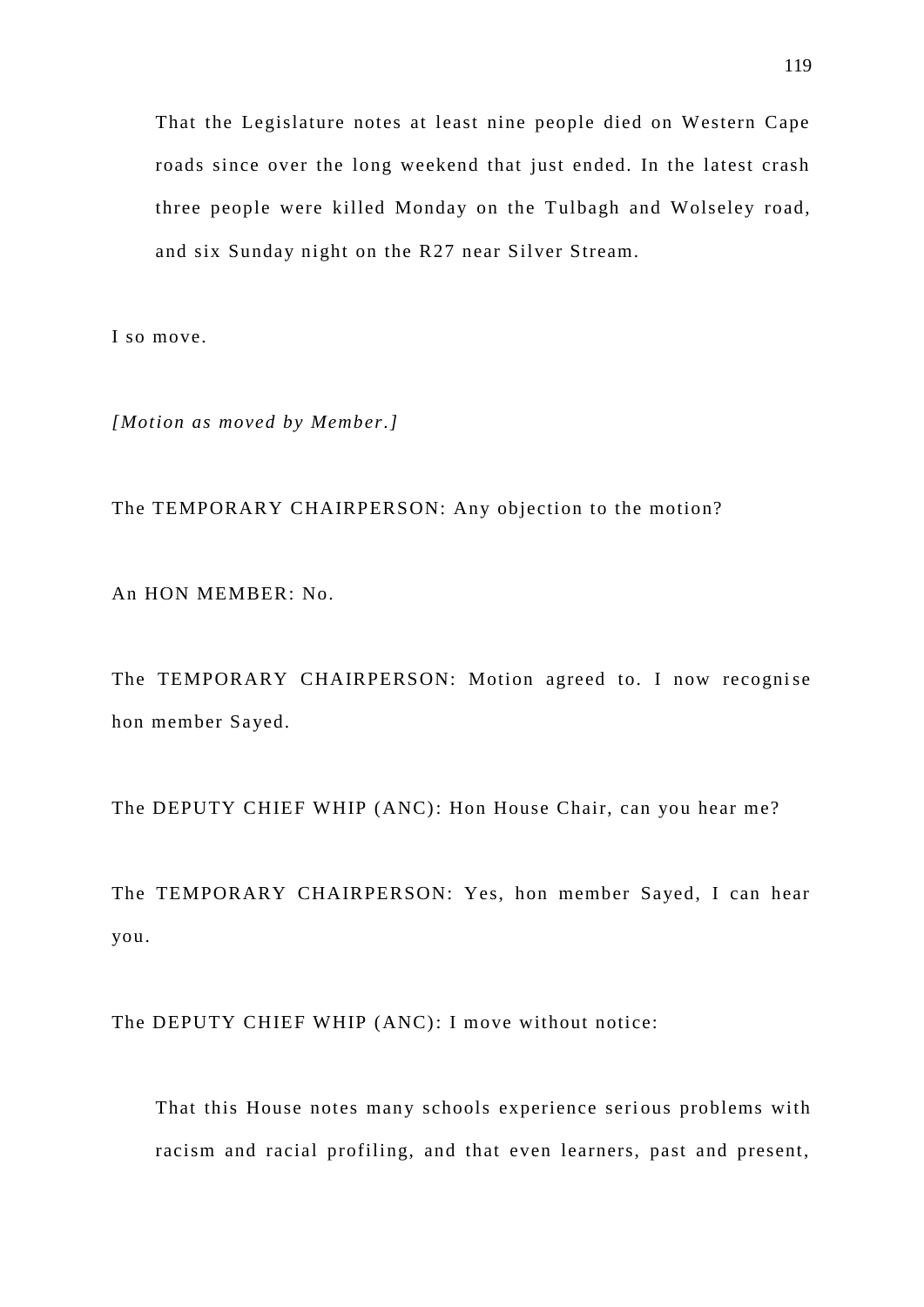are now standing up to denounce this pandemic, like at the SACS High School in Cape Town, and that many learners, teachers, and parents are worried about the quality of education since so many weeks were lost during the lockdown and teachers are not trained to do home or distance schooling with new media, and calls on the Education Department in the Province to gear up, prioritising, and to accelerate training with new technology.

I so move.

*[Motion as moved by Member.]*

The TEMPORARY CHAIRPERSON: Is there any objection to the motion?

Mr P J MARAIS: Objection [Interjections.]

An HON MEMBER: Yes!

Mr P J MARAIS: …objection to this disjointed motion.

The TEMPORARY CHAIRPERSON: The motion has been objected. It will be printed on the Order Paper. I now recognise hon member Mvimbi.

Mr L L MVIMBI: Thank you very much, Chairperson. I move without notice: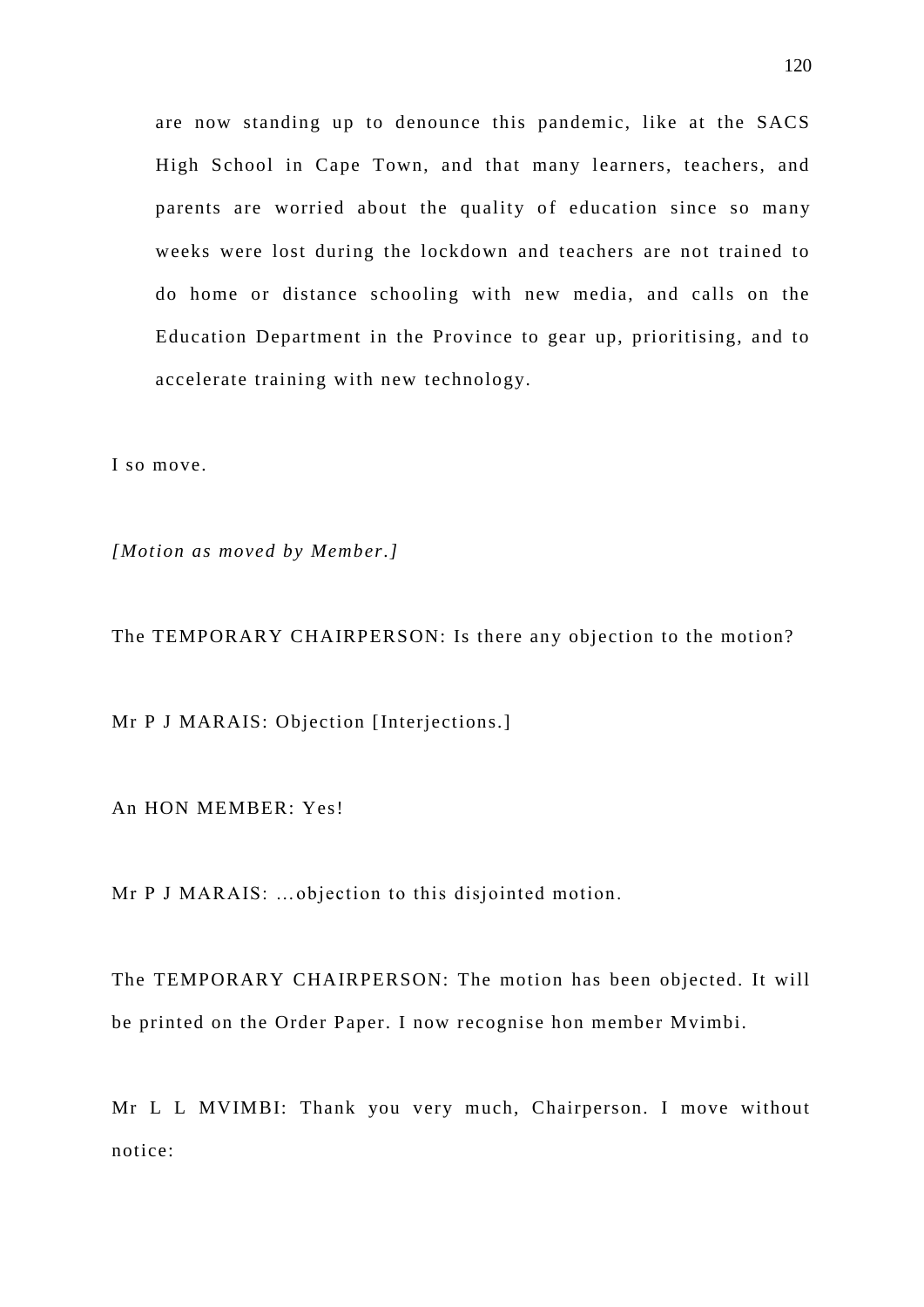That the House notes the Breede Valley Municipality in Worcester is split over a long outstanding issue about tarring of certain roads in the townships for poor and marginalised residents, like Avian Park, and also notes that it seems that this old vendetta between the well -off and well-to do and well-heeled privileged residents, members of the leafy suburbs and poor people of colour, is overheating again.

I so move.

*[Motion as moved by Member.]*

Mr P J MARAIS: Objection!

Mr L L MVIMBI: Haai, man.

The TEMPORARY CHAIRPERSON: Objection [Interjections.]

An HON MEMBER: Objection!

The TEMPORARY CHAIRPERSON: The motion will be printed on the Order Paper. I now recognise hon member Kama.

Mr M KAMA: Thank you, Chair. I move without notice: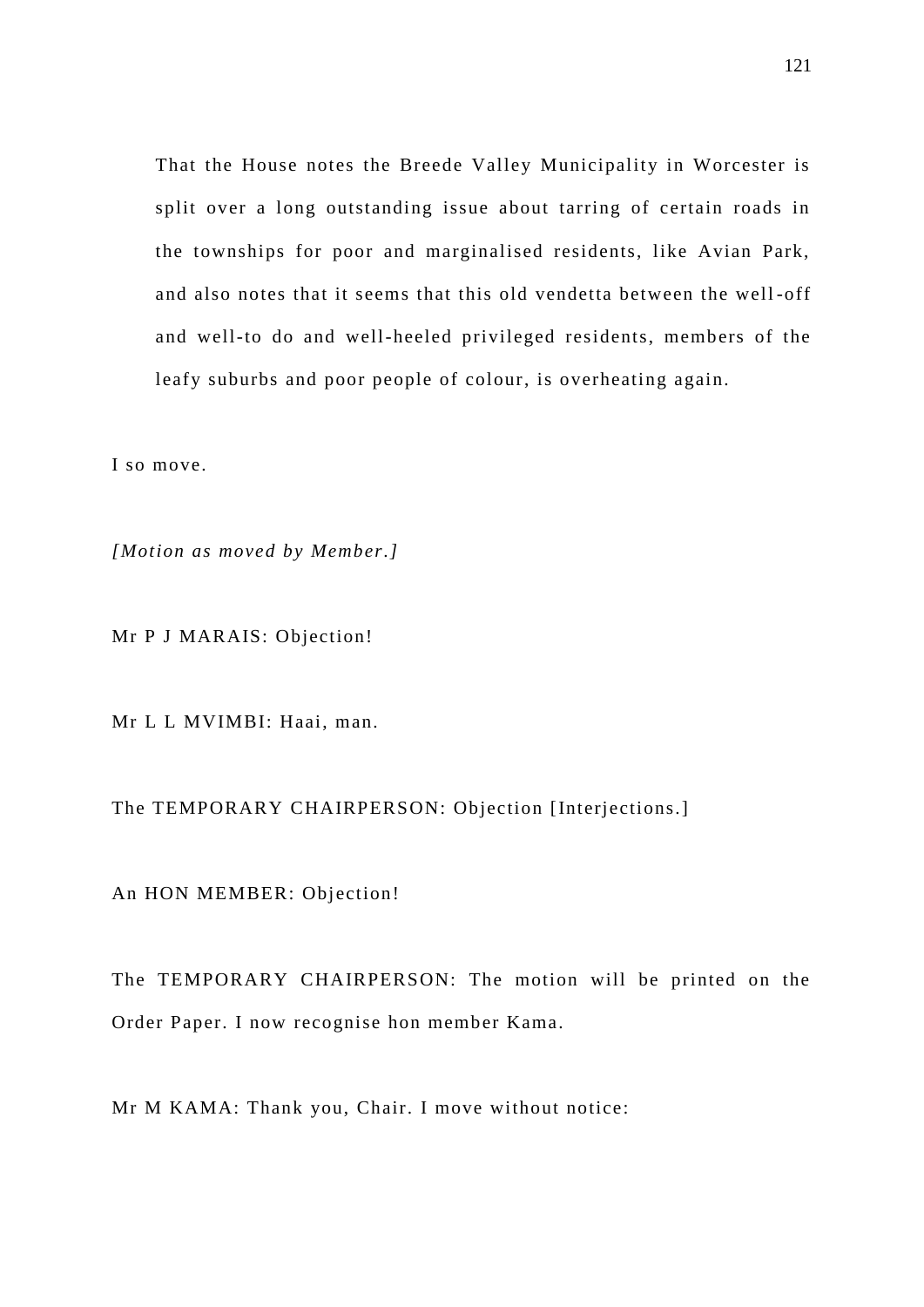That the House notes the prevalence of missing women and children in the province; welcomes the renewed focus by SAPS leadership on strategies and more resources when dealing with missing people. Thanks all who helped to find constable Sandiswa Rum who was missing since Tuesday in Nyanga, and ask all to help find 3 -year old Anothando Mhlobo, who was last seen by his mother on 10 August in Hout Bay's Imizamo Yethu, and lastly calls on the Provincial Department of Community Safety to assist the police in any way they can.

I so move.

*[Motion as moved by Member.]*

The TEMPORARY CHAIRPERSON: Is there any objection to the motion? There is no objection [Interjections.]

The MINISTER OF COMMUNITY SAFETY: There is no objection to the motion, there is an objection to the [Inaudible.] because we are already with the police. [Laughter.]

The TEMPORARY CHAIRPERSON: Is there an objection, Minister?

An HON MEMBER: No objections.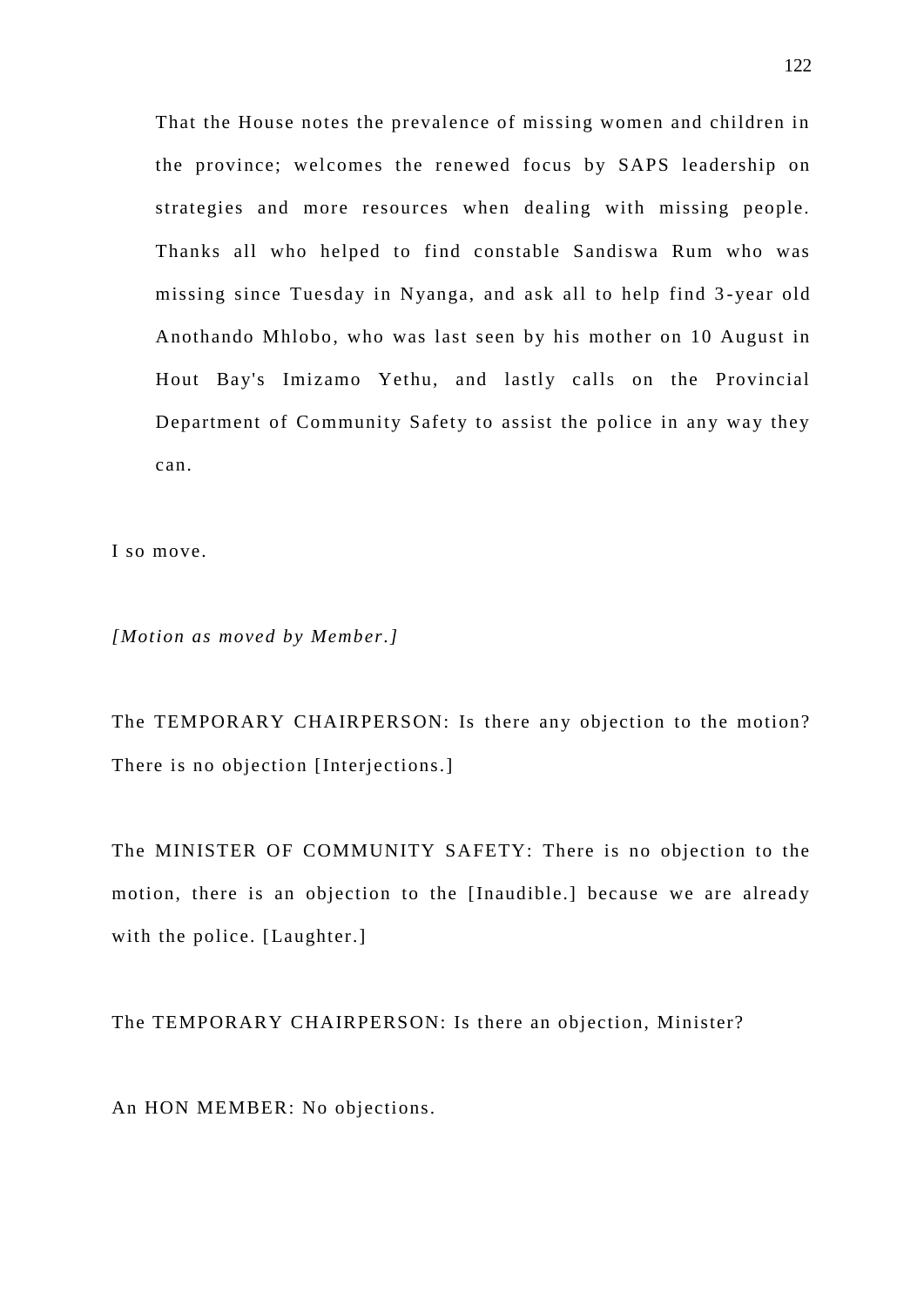The MINISTER OF COMMUNITY SAFETY: Anyway, let us not object, let us not be as petty as the ANC.

The TEMPORARY CHAIRPERSON: Thank you, hon member [Interjections.]

The MINISTER OF COMMUNITY SAFETY: Of the House.

The TEMPORARY CHAIRPERSON: …there is no objection, motion agreed to. I now recognise hon member Kama. Huh -uh, I now recognise hon member Windvogel.

Ms R WINDVOGEL: Thank you, Chairperson.

The TEMPORARY CHAIRPERSON: I can hear you, hon member Windvogel.

Ms R WINDVOGEL: I move without notice:

That the House notes many health officers are amongst emergency staff who tested positive for the Coronavirus, and that in George Hospital alone 76 staff contracted the disease. We thank all who selflessly continue to serve their communities in the most laudable ways, despite the dreaded pandemic.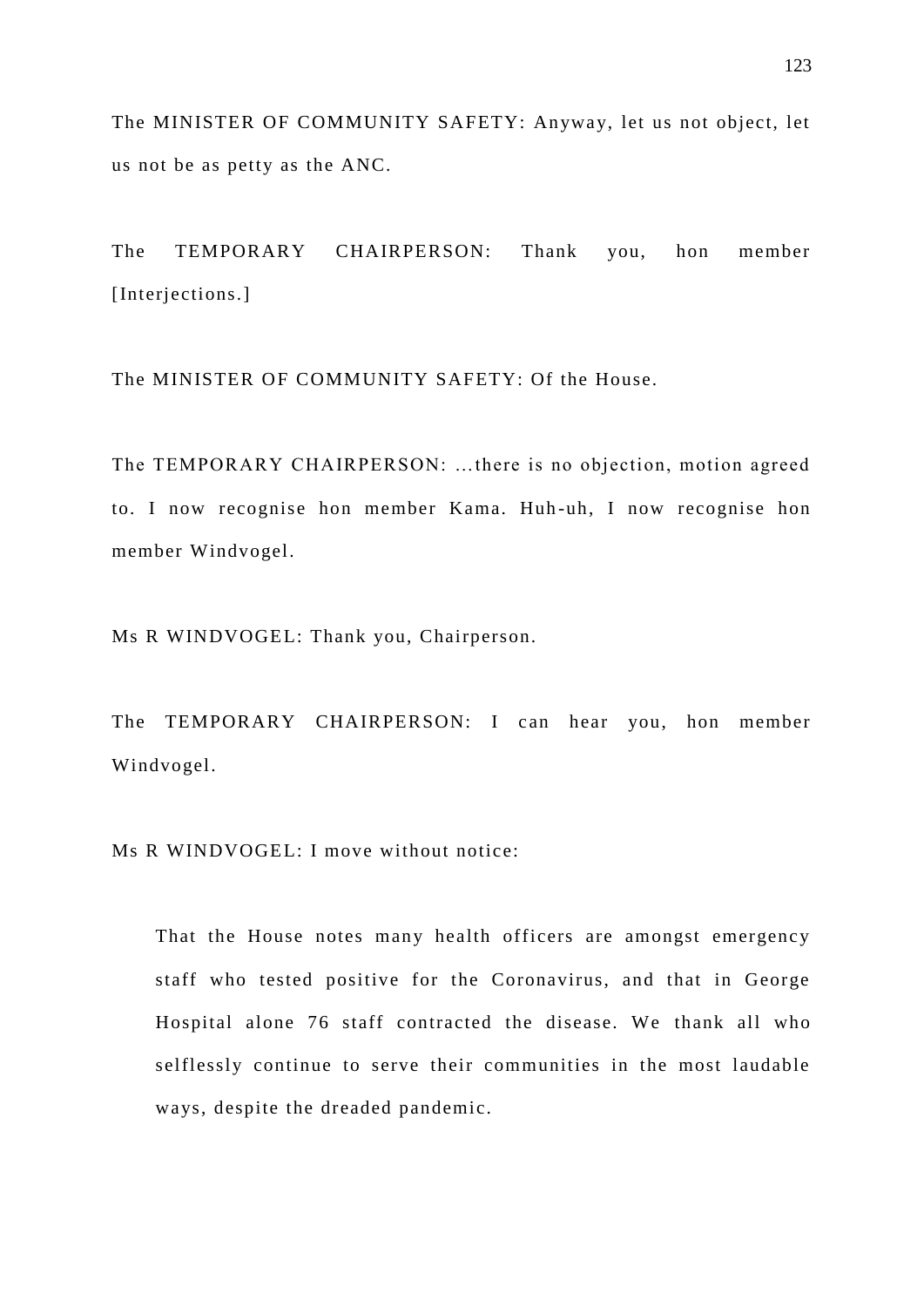I so move.

*[Motion as moved by Member.]*

The TEMPORARY CHAIRPERSON: Is there any objection to the motion? There is no objection, motion agreed to. I now recognise hon member Xego.

Mr M XEGO: Thanks, House Chair. I move without notice:

That the House notes we are celebrating the National Women's Day, celebrated the National Women's Day on Sunday. This is despite the leadership, the hardship, and endurance and victories. Women continue to be subjected to all forms of oppression and institutional abuse. From forceful sterilization, rape culture, physical abuse, and as well as murder. Their bravery inspires us, all of us. Let us all join hands in a fight to protect and embrace our women, and implement laws and legislation, and adopt a culture which accords with such a spirit.

I so move.

*[Motion as moved by Member.]*

The TEMPORARY CHAIRPERSON: Any objection to the motion? Motion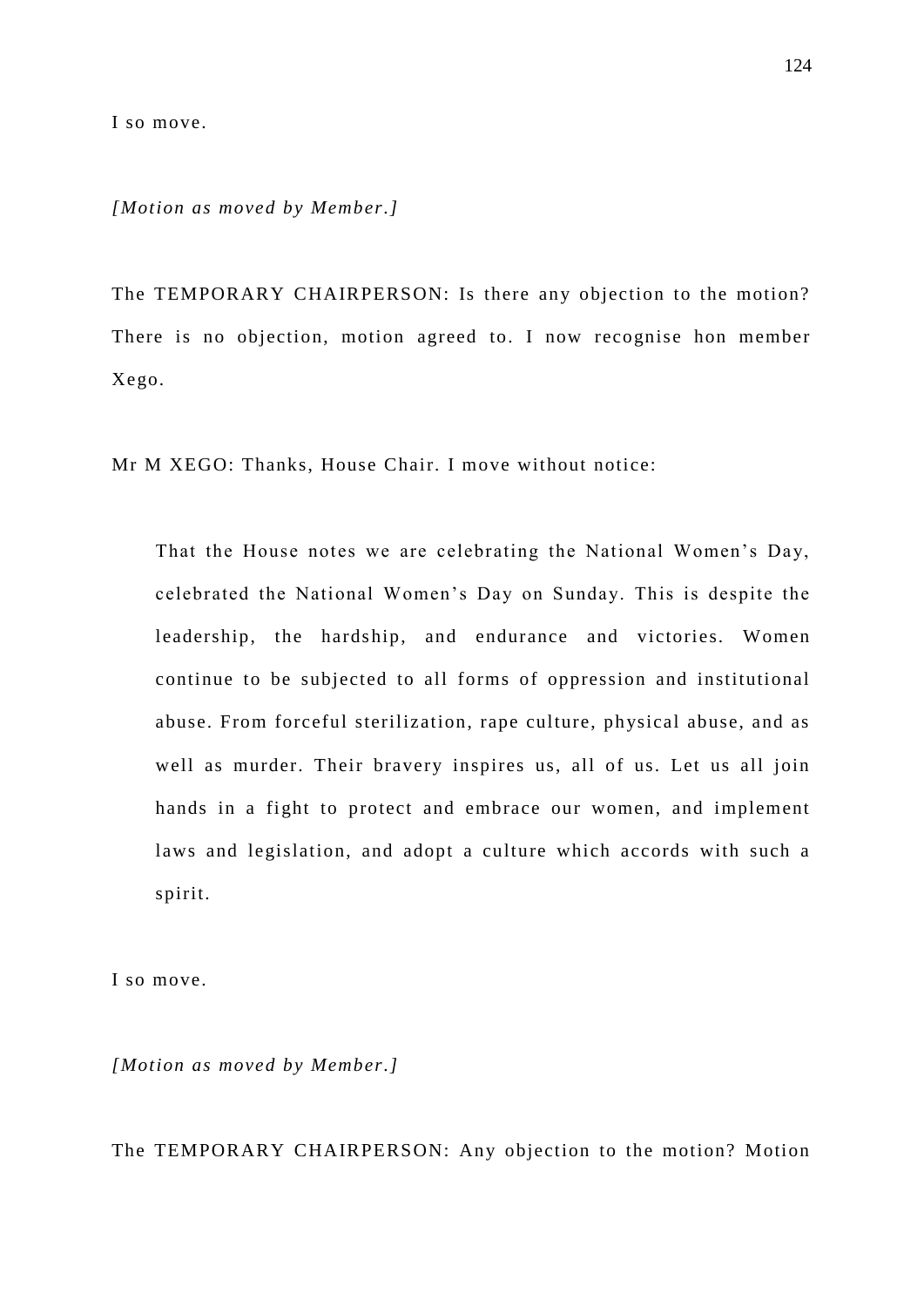agreed to. I now recognise hon member Windvogel.

Ms R WINDVOGEL: Thank you, Chair. I move without notice:

That the House notes the Thusong Emergency Field Hospital in Khayelitsha was closed after Doctors Without Borders treated 241 Covid-19 patients there since mid -June. Also notes 23 virus-related deaths were recorded there. Further notes the equipment, including beds and oxygen tanks, are moved to hotspots in KwaZulu Natal [Interjections.]

The TEMPORARY CHAIRPERSON: Hon member Windvogel [Interjections.]

Ms R WINDVOGEL: …and the Eastern Cape…

The TEMPORARY CHAIRPERSON: Hon member Windvogel, can you start again? We cannot hear you.

An HON MEMBER: Yes, please.

Ms R WINDVOGEL: Thank you, Chair [Interjections.]

The TEMPORARY CHAIRPERSON: Honourable [Interjections.]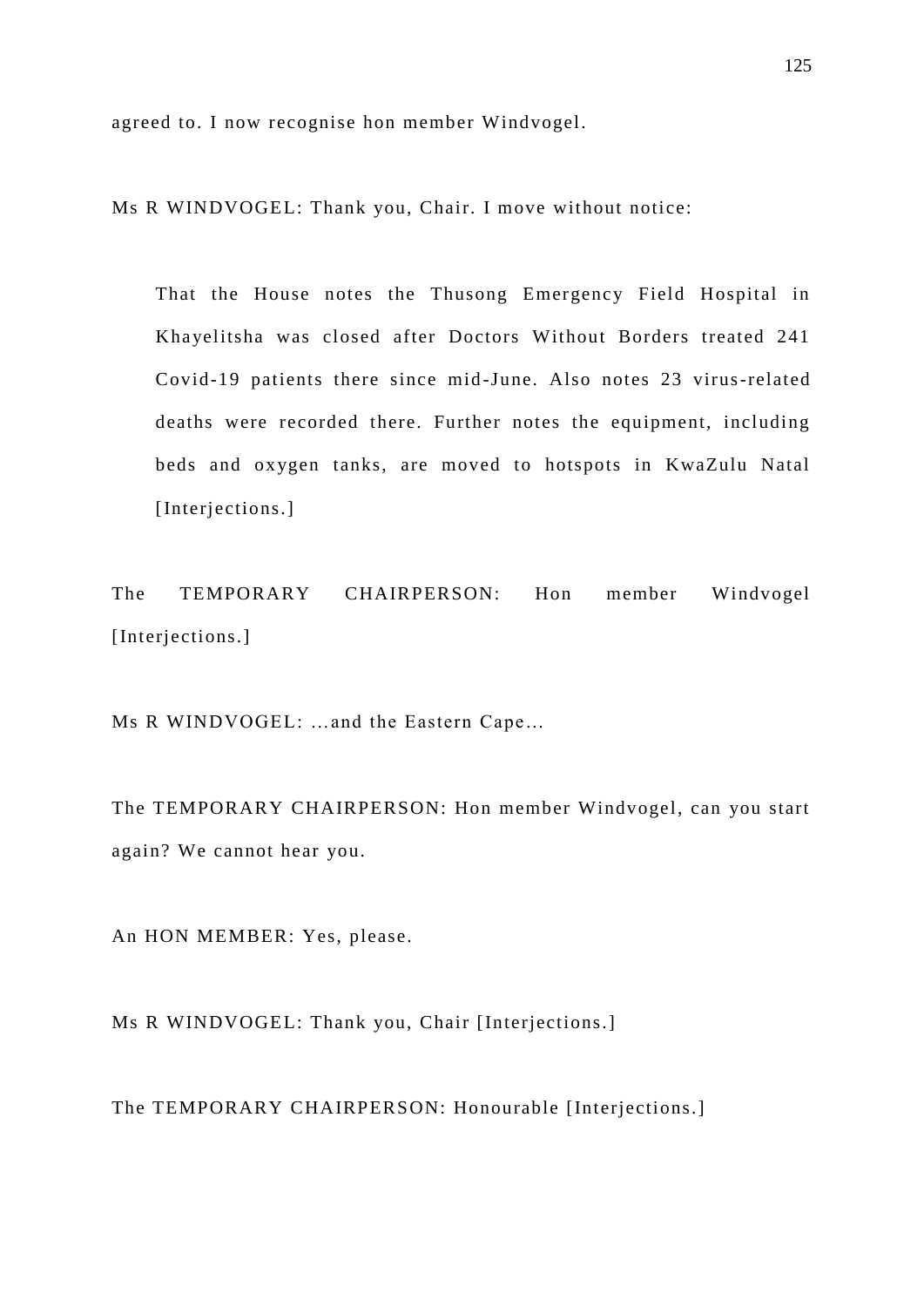Ms R WINDVOGEL: …I move without notice – can you hear me, Chair?

The TEMPORARY CHAIRPERSON: I can hear you now, go on.

Ms R WINDVOGEL: Okay. I move without notice:

That the House notes the Thusong Emergency Field Hospital in Khayelitsha was closed after Doctors Without Borders treated 241 Covid-19 patients there since mid -June. Also notes 23 virus-related deaths were recorded there. Further note the equipment, including beds and oxygen tanks, are moved to hotspots in KwaZulu Natal and the Eastern Cape, and finally thanks these doctors for their selfless service during these difficult times.

I so move.

*[Motion as moved by Member.]*

The TEMPORARY CHAIRPERSON: Is there any objection to the motion? If there is no objection to the motion, motion agreed to . I now recognise hon member Kama.

Mr M KAMA: Thank you, Chair. I move without notice:

That the House notes the Western Cape Liquor Authority suspended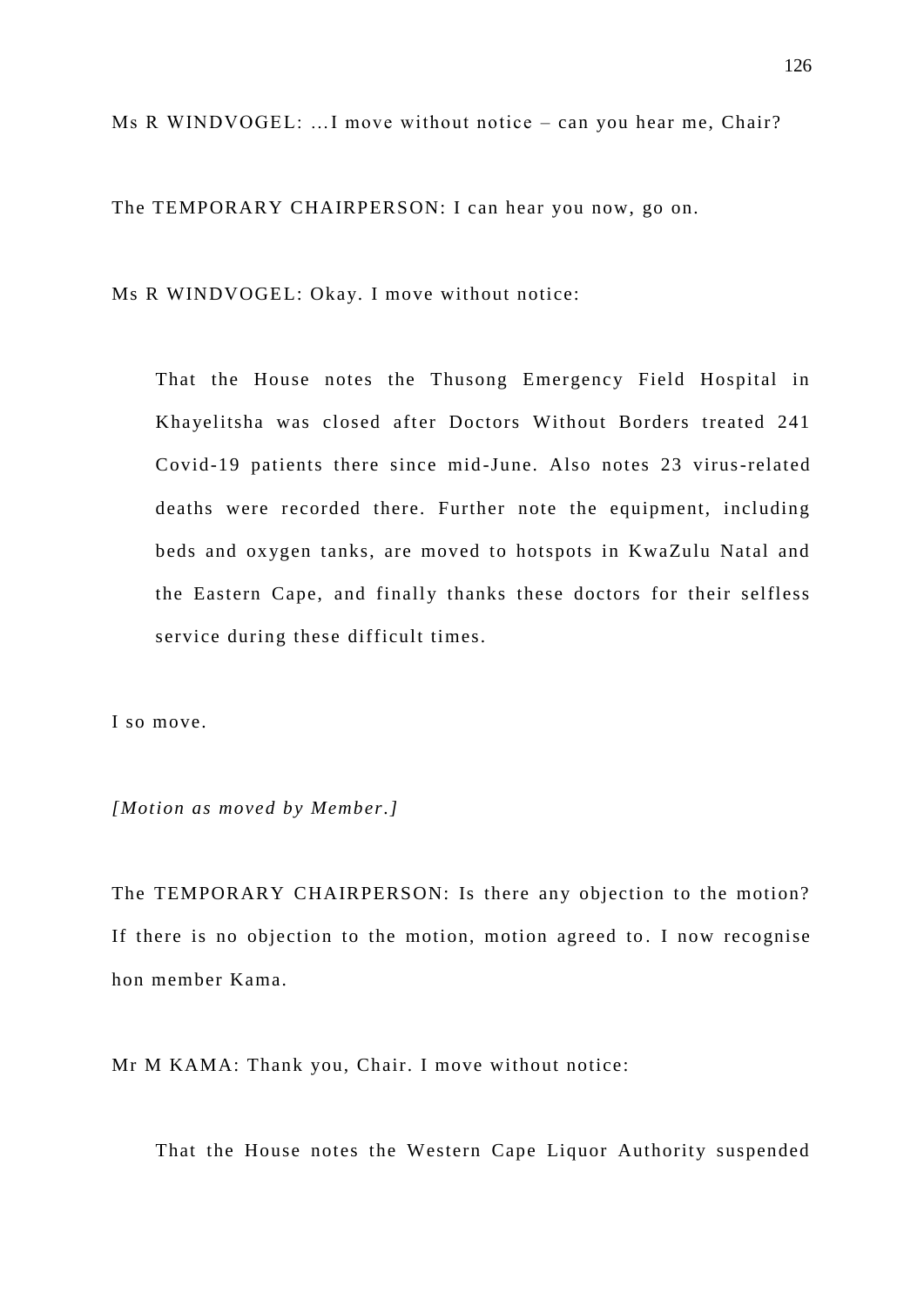37 licences for lockdown transgressors, and calls on this authority to keep up the good work.

I so move.

*[Motion as moved by Member.]*

The TEMPORARY CHAIRPERSON: Is there any objection to the motion?

An HON MEMBER: No objection.

The TEMPORARY CHAIRPERSON: There is no objection, motion agreed to. I now recognise hon member Smith.

Mr D SMITH: Thank you, Chairperson. I move without notice:

That this House notes the threats against especially councillors were reportedly made in areas where the DA loses the support of the public as part of its implosion at municipal level [Interjections.] and condemn these deplorable actions.

I so move.

*[Motion as moved by Member.]*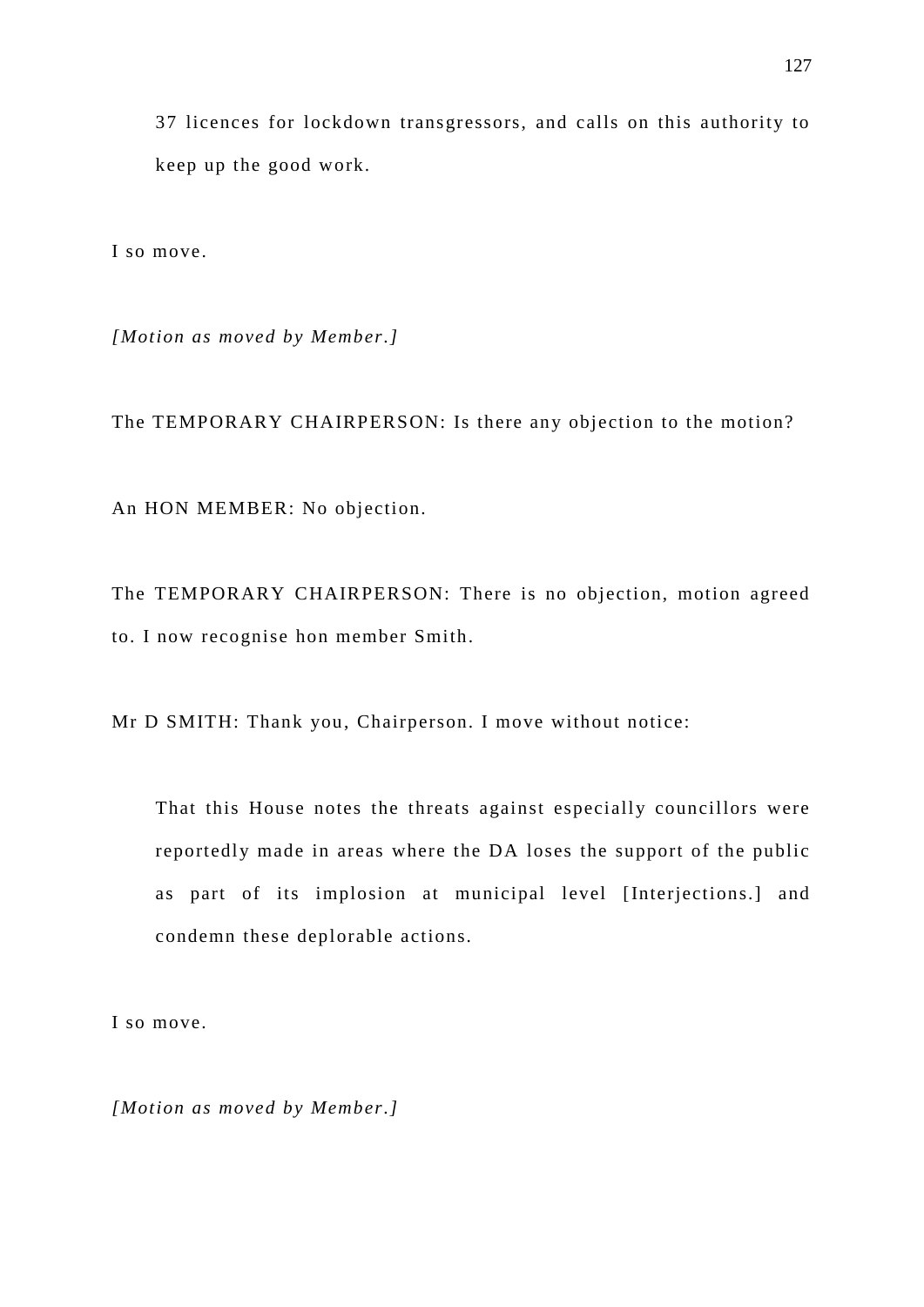An HON MEMBER: Object.

An HON MEMBER: Objections.

The MINISTER OF COMMUNITY SAFETY: Objection!

The TEMPORARY CHAIRPERSON: Objection to the motion.

An HON MEMBER: Object.

The TEMPORARY CHAIRPERSON: The motion will be printed on the Order Paper. I now recognise hon member Dugmore.

The LEADER OF THE OFFICIAL OPPOSITION: Chair of Committees, thank you very much. I move without notice:

That this House calls on the Chairperson of the Legislature Standing Committee responsible for Local Government to urgently convene the Committee, as requested by Hon member Smith, to investigate all the allegations against MEC Bredell and officials of this Provincial Government, and to delay no further.

I so move.

*[Motion as moved by Member.]*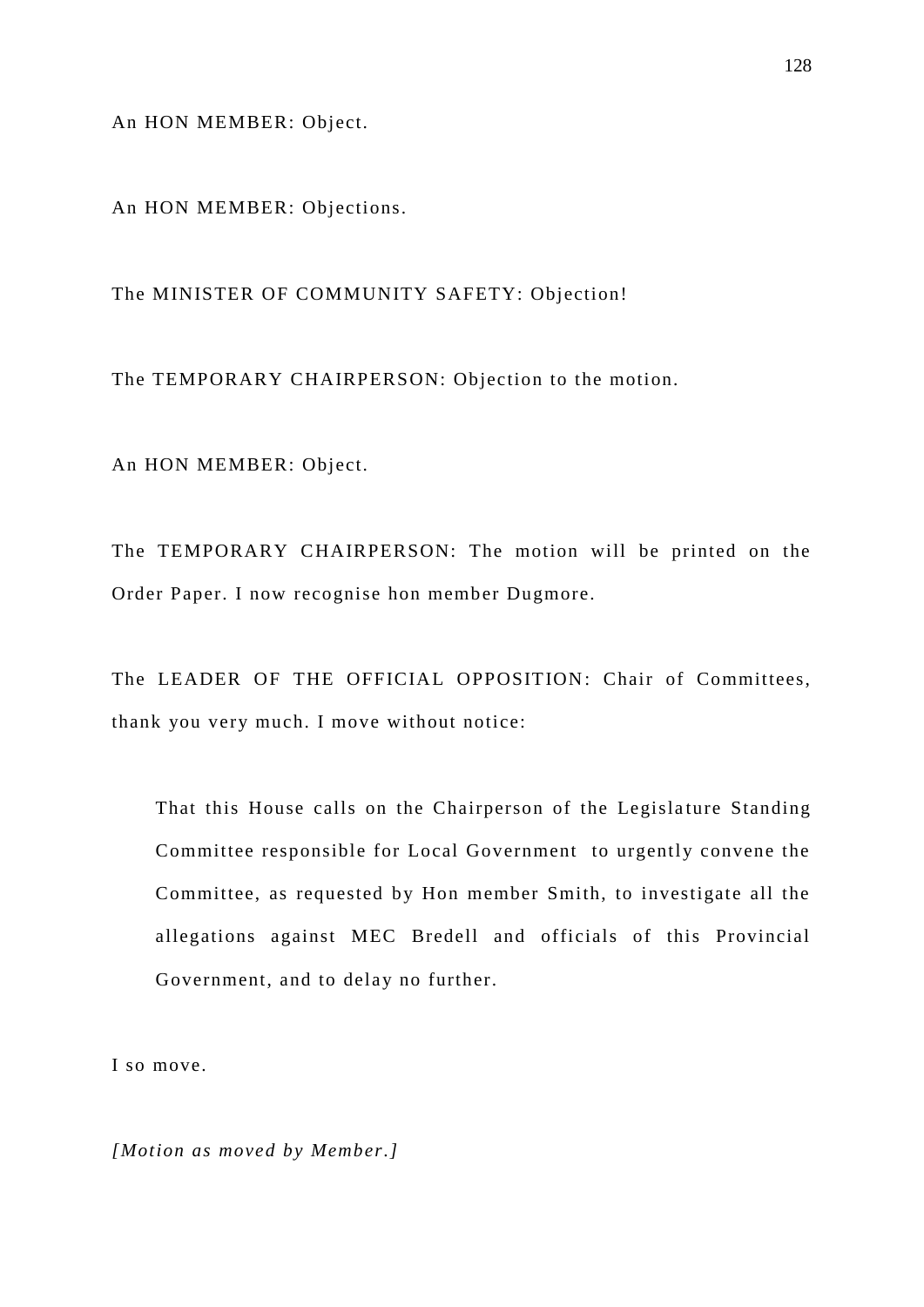An HON MEMBER: Object!

An HON MEMBER: Objections.

An HON MEMBER: Object.

The TEMPORARY CHAIRPERSON: There is an objection to the motion [Interjections.]. The motion will be printed on the Order Paper. I now recognise hon member Lili.

Mr A LILI: Thank you, Ms Chair, or House Chair [Interjections.]

An HON MEMBER: Objection!

Mr A LILI: Haai, before I even speak [Laughs.]. [Interjections.] I move without notice:

That this House reject [Interjections.] the budget passed for Human Settlement, led by devil alliance.

I so move.

*[Motion as moved by Member.]*

The MINISTER OF COMMUNITY SAFETY: What is your motion?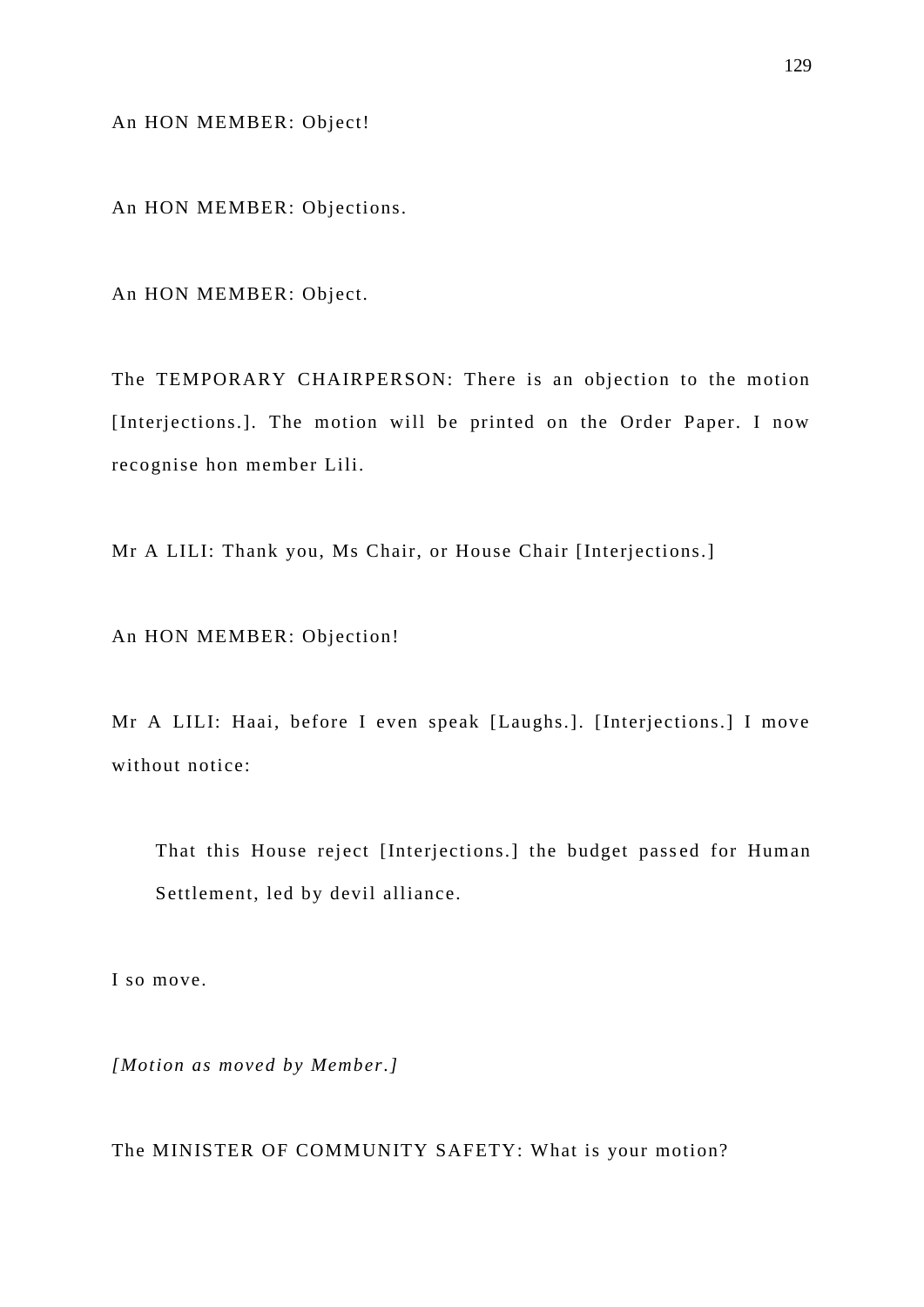The MINISTER OF TRANSPORT AND PUBLIC WORKS: We do not only object [Interjections.]

The TEMPORARY CHAIRPERSON: Is there any objection to the motion, hon members?

An HON MEMBERS: Objection.

An HON MEMBER: Who is the "devil alliance"?

An HON MEMBER: Object!

The TEMPORARY CHAIRPERSON: There is an objection to the motion. The motion will be printed on the Order Paper. I now recognise hon member Sayed.

The MINISTER OF COMMUNITY SAFETY: Point of order, point of order [Interjections.]

The MINISTER OF TRANSPORT AND PUBLIC WORKS: Point of order, Chair.

The TEMPORARY CHAIRPERSON: Point of order, who is calling for a point of order?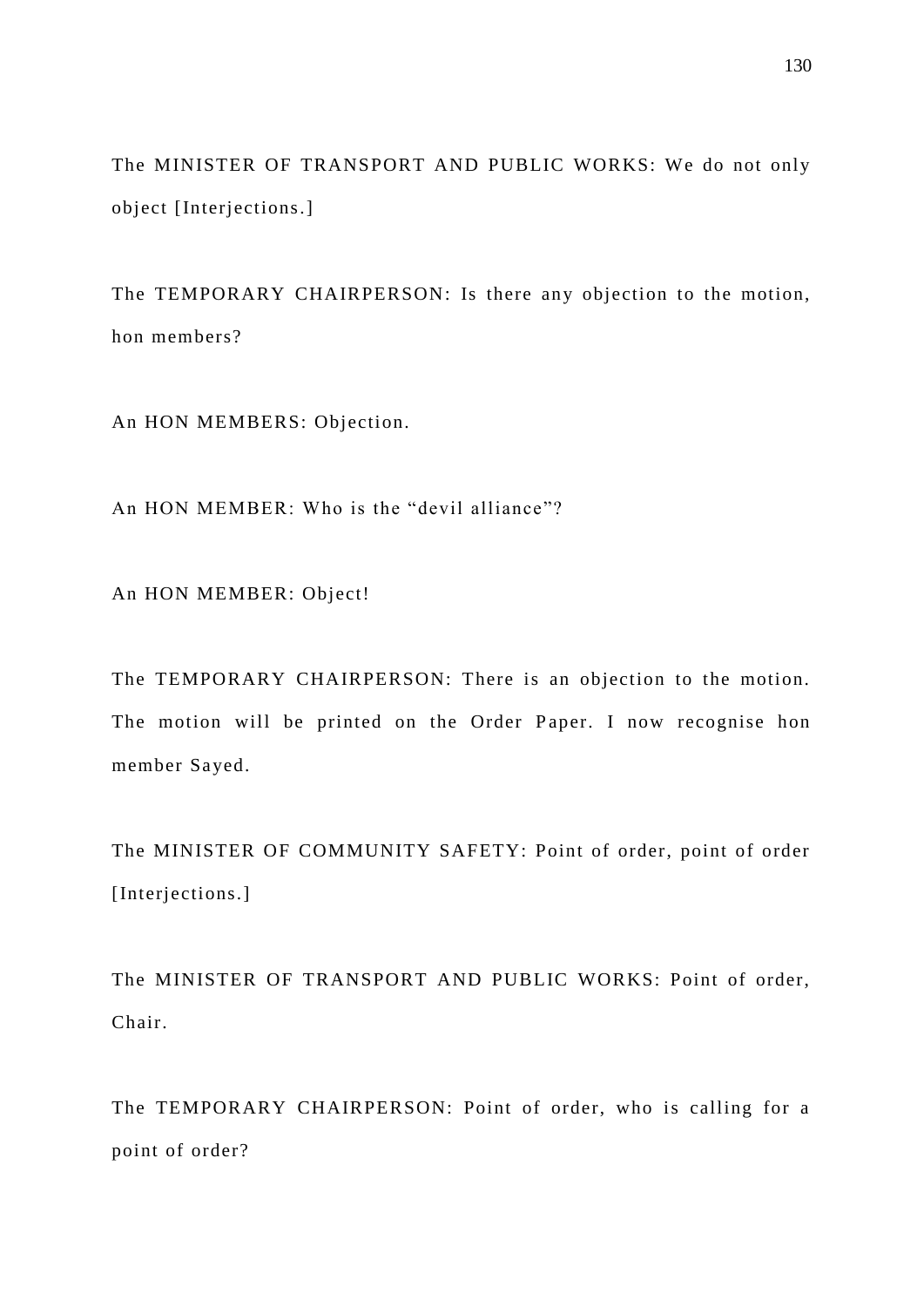The MINISTER OF COMMUNITY SAFETY: Thank you, to hon member Bongi.

The MINISTER OF TRANSPORT AND PUBLIC WORKS: It is Madikizela.

The TEMPORARY CHAIRPERSON: Hon Minister Madikizela, what is your point of order?

The MINISTER OF TRANSPORT AND PUBLIC WORKS: Thank you, Chair. Chair, this does not qualify as a motion. I think the hon member must be educated on the parliamentary processes. You can either pass or reject the budget at a particular time.

So this cannot be even considered as a motion.

An HON MEMBER: Order! [Interjections.]

The MINISTER OF COMMUNITY SAFETY: Point of order.

An HON MEMBER: That is [Inaudible.]

The CHIEF WHIP (DA): Point of order.

The TEMPORARY CHAIRPERSON: Okay, hon Chief Whip of the Majority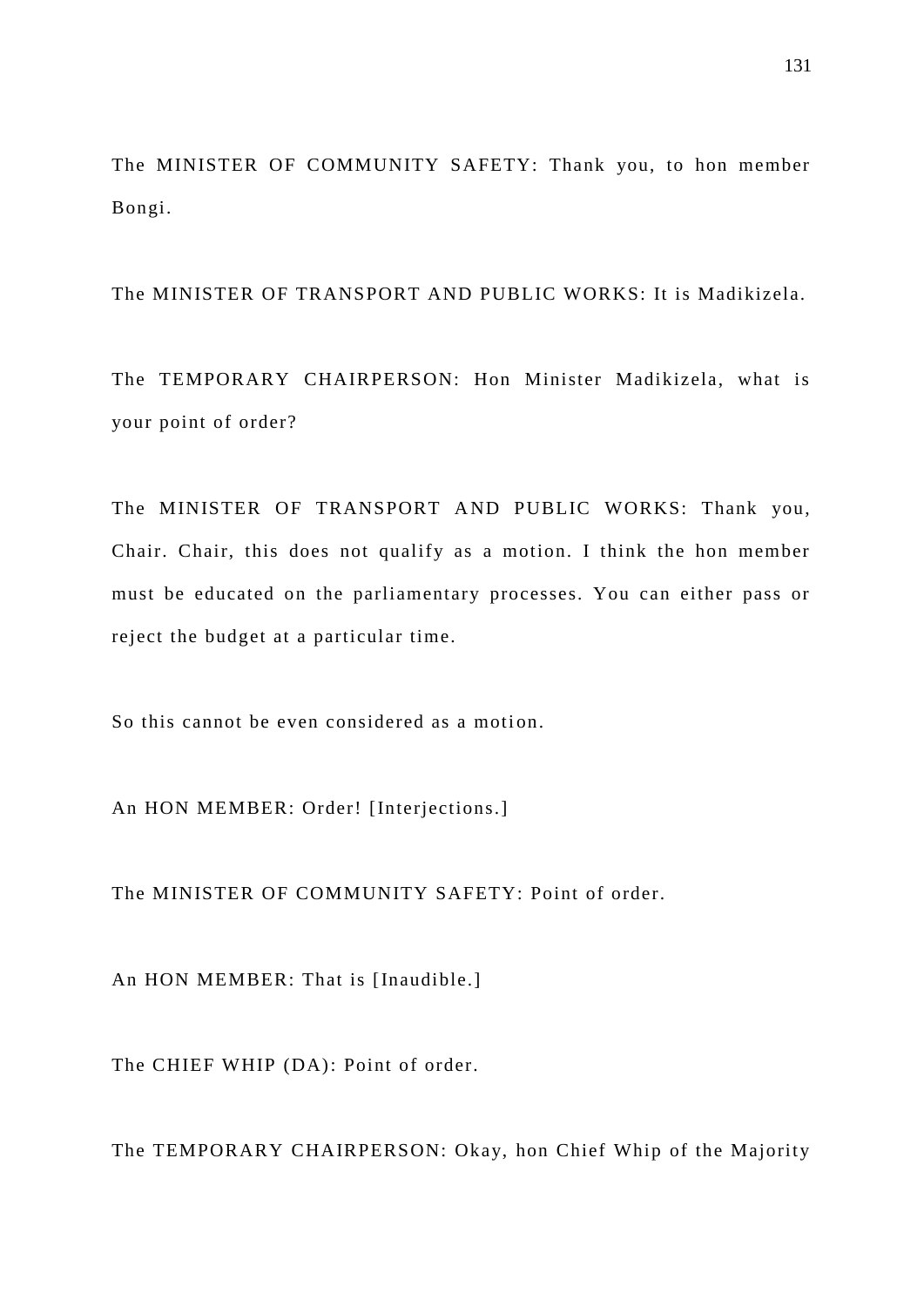Party, is there a point of order?

The CHIEF WHIP (DA): Thank you, House Chair. I rise on Rule 60, which states that:

"No member may reflect on a decision of the House taken less than six months previously."

And therefore that proposed motion, we would argue, would need to be withdrawn.

The TEMPORARY CHAIRPERSON: Thank you, hon member Wenger. Hon member Lili, hon member Lili, we will have to – hon – can I address hon member Lili? [Interjections.] Hon member Lili, are you on the line, or did we lose you?

Mr A LILI: Yes. Yes, I am.

The TEMPORARY CHAIRPERSON: Hon member Lili, you will have to withdraw your motion.

Mr A LILI: I cannot withdraw it, Chair, on the basis that [Interjections.]

An HON MEMBER: On what Rule, Chair? On what Rule?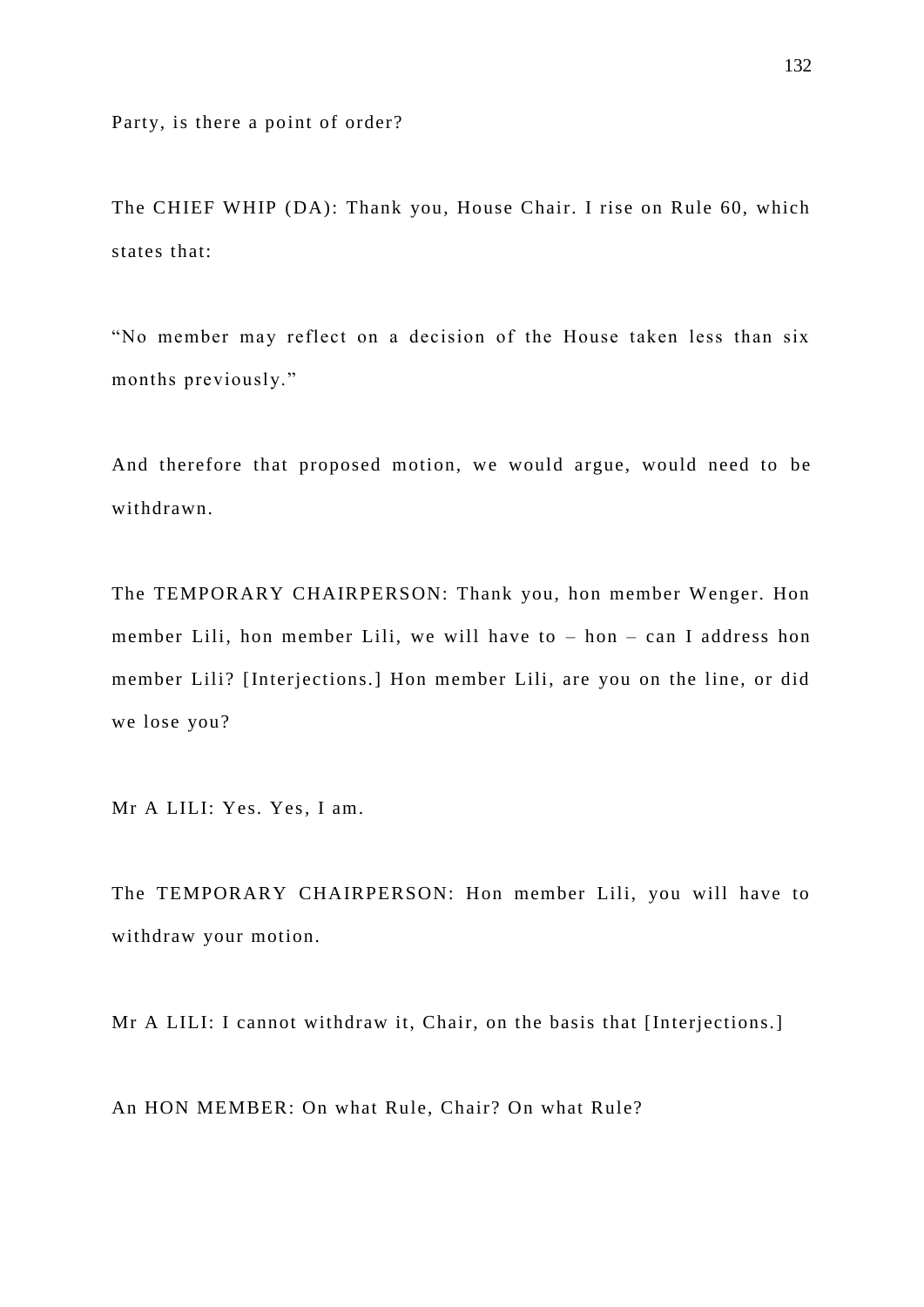Mr A LILI: The Budget does not, does not necessarily address a need of those [Interjections.]

An HON MEMBER: Let her speak.

Mr A LILI: …who are with houses, are with no houses, Chair.

So on that note, Chair, I stand by my motion. I am representing the masses, Chair, I am not [Interjections.]

An HON MEMBER: You are not recognised!

The MINISTER OF COMMUNITY SAFETY: Point of order. You are not – ja, you are not recognised.

The TEMPORARY CHAIRPERSON: Hon members [Interjections.]

Mr A LILI: I will not speak, Chair, what the DA wants. I will speak…

The CHIEF WHIP (DA): Point of order!

The TEMPORARY CHAIRPERSON: Hon Chief, hon member Wenger, I recognise you.

The CHIEF WHIP (DA): Thank you, Madam House Chair. I think it is not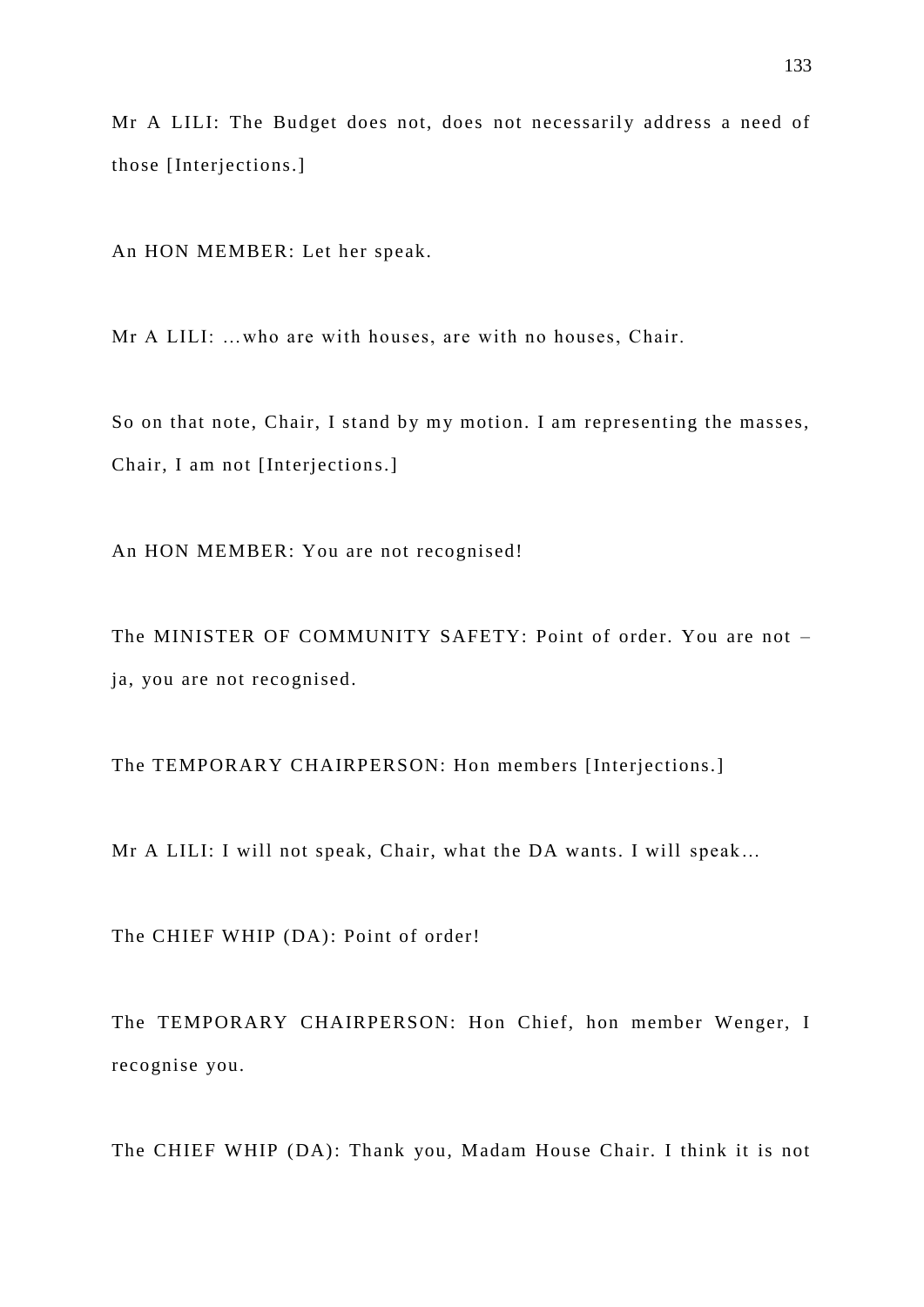procedural for an hon member to interrupt you while you are trying to deliver a ruling on a point of order, and I would ask that the hon member respect you [Interjections.]

Mr A LILI: [Inaudible.] I was given an opportunity [Interjections.]

The CHIEF WHIP (DA): …I ask the hon member [Interjections.] to refrain from interrupting members and the Presiding Officer, thank you.

An HON MEMBER: You have been doing that yourself.

The TEMPORARY CHAIRPERSON: Thank you very much. Hon members, hon members, the Rule 60, I am going to read it, what does it say. It says:

"No member may reflect upon a statute passed by the House less than six months previously, except for the purpose of moving for its amendment or repeal."

Now, hon member Lili, is there any amendment [Interjections.]

Mr L L MVIMBI: Sorry, hon [Interjections.]

The TEMPORARY CHAIRPERSON: …or repeal to your motion?

Mr L L MVIMBI: Hon Chairperson, just  $a - I$  think you have read Rule 61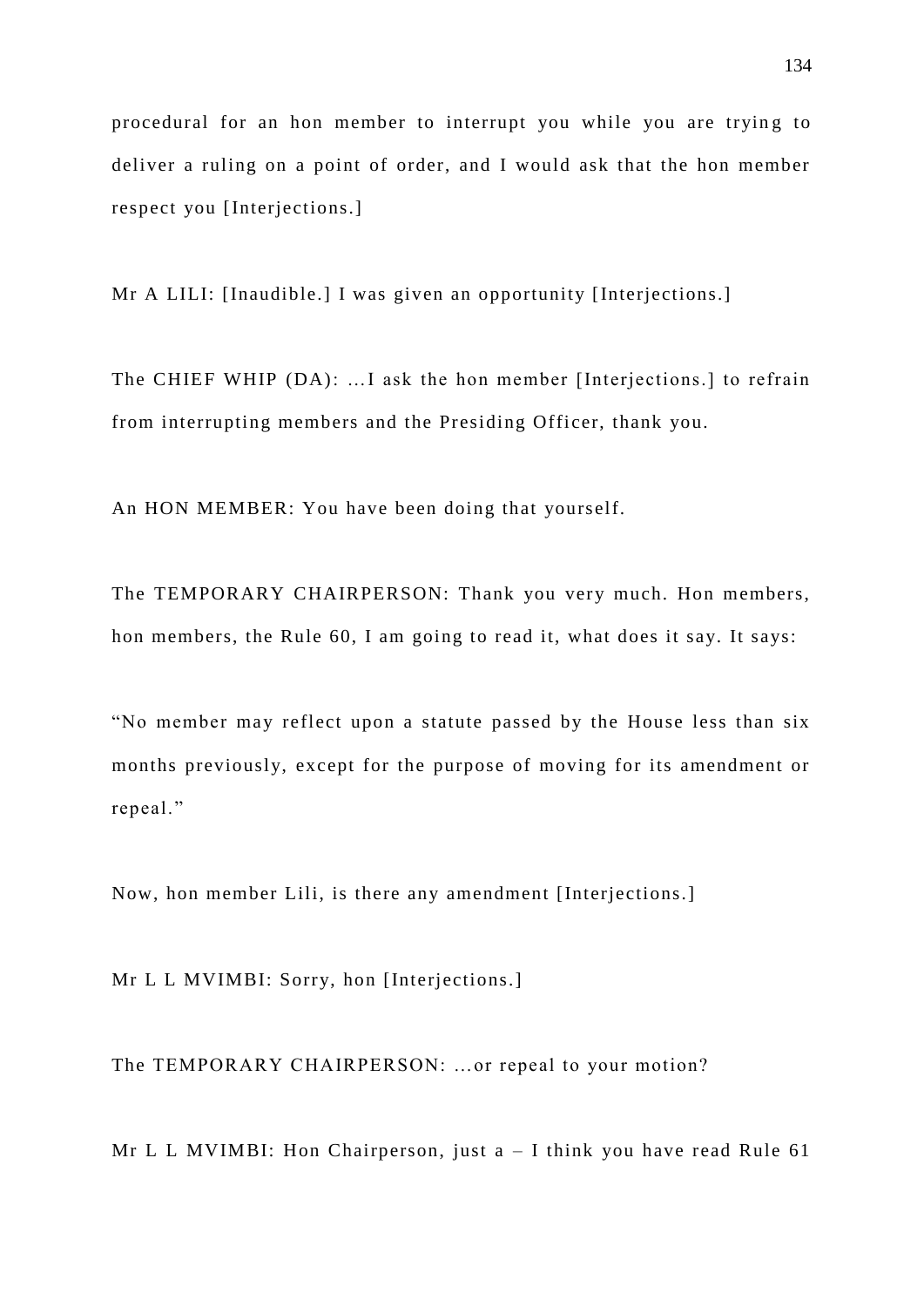instead of Rule 60.

The TEMPORARY CHAIRPERSON: Okay, I do have a book that says Rule 60. Which 61 did I read, hon member? And I was talking to hon member Lili. Can I get a response from hon member Lili? Because it says it is either he amends or he rescinded on that motion.

The CHIEF WHIP (ANC): Order, Chair.

The TEMPORARY CHAIRPERSON: Okay, there is no response from hon member Lili, so it is out of order; it will not be printed on the Order Paper. Let us continue, hon members. [Interjections.]

The CHIEF WHIP (ANC): [Inaudible.] I have raised an order [Interjections.]

An HON MEMBER: House Chair [Interjections.]

An HON MEMBER: Point of order, Chair.

An HON MEMBER: Chairperson, I have raised an order and you did not acknowledge me.

The TEMPORARY CHAIRPERSON: Okay, hon member Lekker, what was the point of order?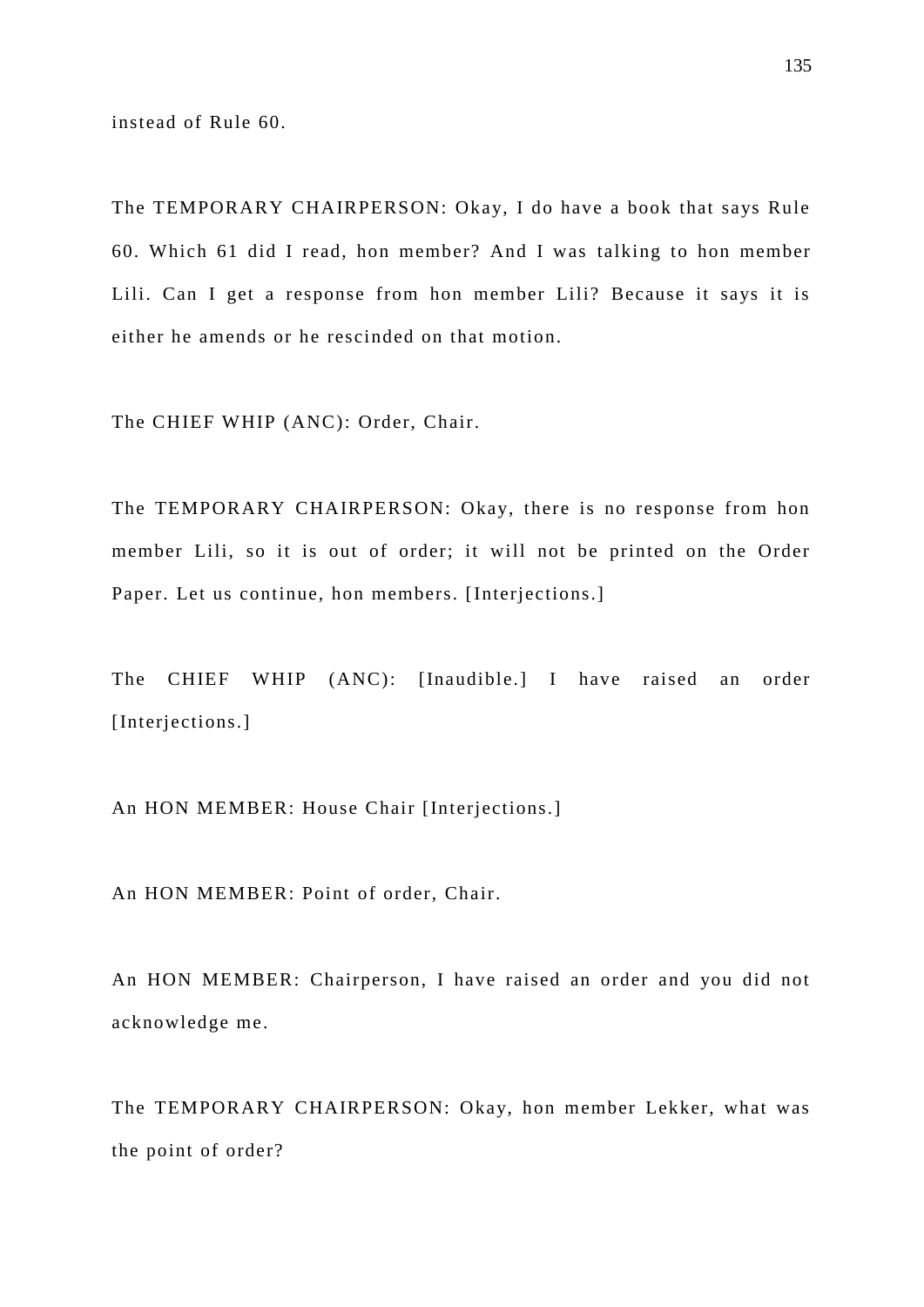The CHIEF WHIP (ANC): Thank you, House Chair. I think you really need to clarify whether you have read Rule 60 or Rule 61, because hon member Mvimbi pointed out to you that you have actually read a wrong Rule.

So in that regard I am asking you to do what is necessary and read properly a proper reference to what you are sayin g. Thank you.

The TEMPORARY CHAIRPERSON: Okay, let me – can I read it, and then after we can move forward?

So the Rule 60 says:

"No member may reflect upon any decision of the House taken less than six months previously, except for the purpose of moving that the decision be amended or rescinded."

So I asked the question to hon member Lili, is he amending or rescinding the motion, so he did not respond.

Mr A LILI: Point of order, Chair. It is Lili.

The TEMPORARY CHAIRPERSON: Hon members – hon member Lili, are you responding, are you amending or rescinding the motion?

Mr A LILI: I am rescinding the motion, Chair.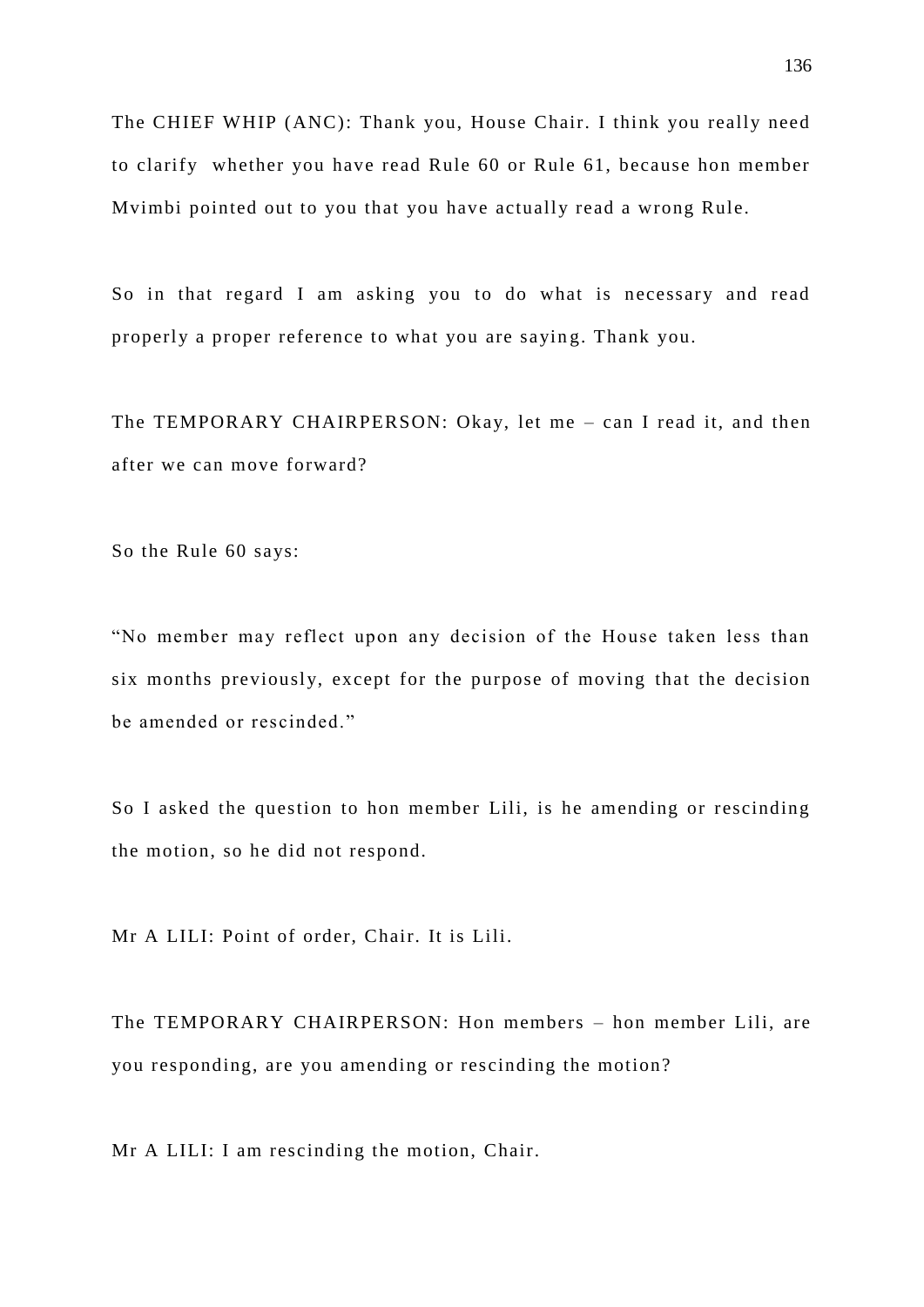The TEMPORARY CHAIRPERSON: Listen, go on, hon member Lili.

The MINISTER OF TRANSPORT AND PUBLIC WORKS: He just rescinded it.

The TEMPORARY CHAIRPERSON: I [Interjections.]

An HON MEMBER: He rescinded, he rescinded, Chair.

The CHIEF WHIP (DA): Chairperson, a point of order.

The TEMPORARY CHAIRPERSON: Okay. Hon member Wenger.

An HON MEMBER: Chairperson [Interjections.]

The CHIEF WHIP (DA): Thank you, Chair [Interjections.]

An HON MEMBER: …point of order. Chair [Interjections.]

The CHIEF WHIP (DA): He has to move for its amendment or repeal.

An HON MEMBER: How many Chairs in the House?

An HON MEMBER: He have done so.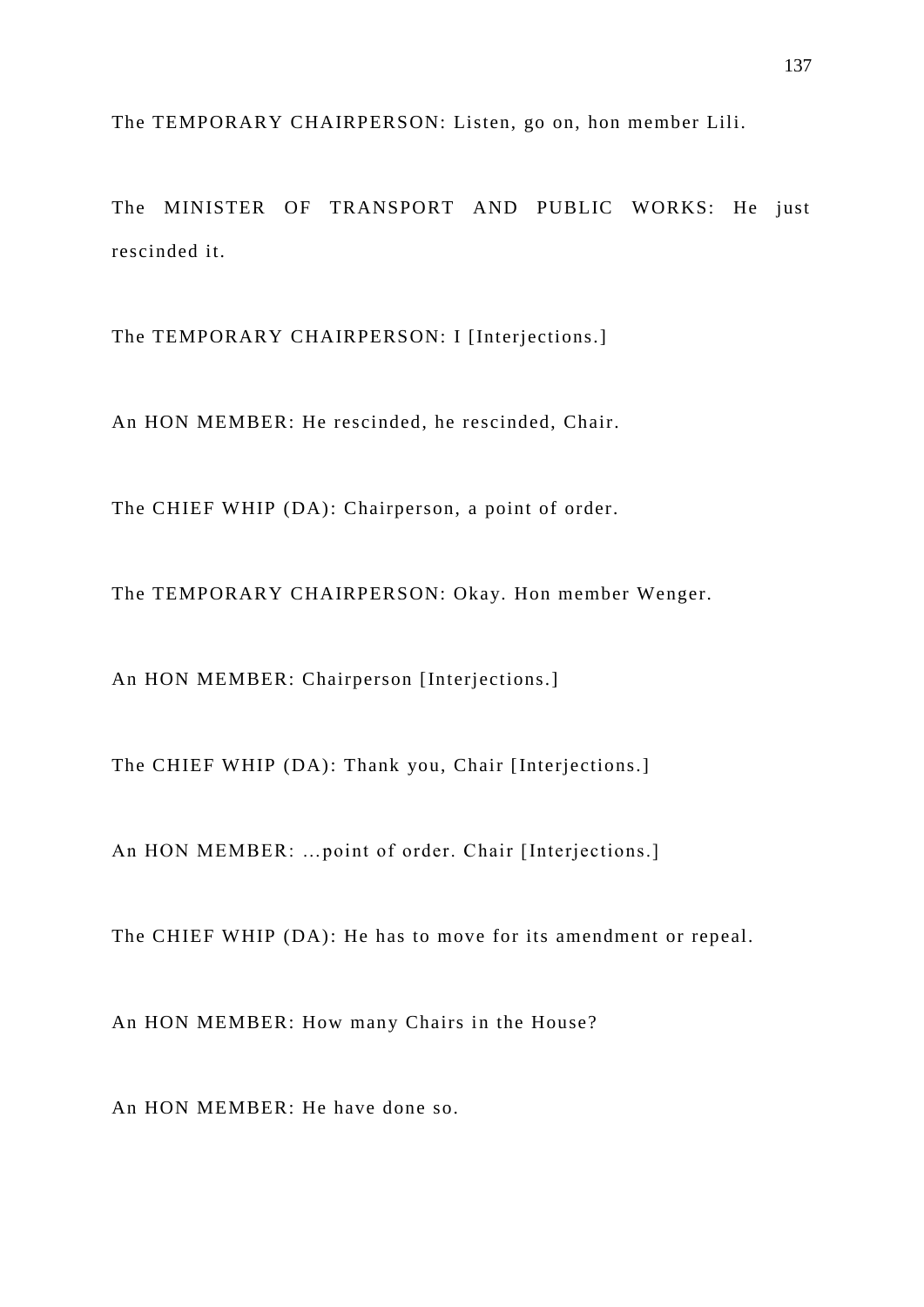The CHIEF WHIP (DA): So to read the Rule as you have read it [Interjections.]

Mr A LILI: Chairperson, I have been raising a point of order [Interjections.]

The CHIEF WHIP (DA): "To move for the amendment or repeal" [Interjections.]

Mr A LILI: …and you are recognising the DA [Interjections.]

The CHIEF WHIP (DA): …which the hon member has failed to do.

Mr A LILI: …for the second time now.

The TEMPORARY CHAIRPERSON: Okay, hon members, really we are not going to spend about 30 minutes to talk about the Adjustment Budget, and I know I carry you in a highest respect ever, and I know you respect the decorum of the House.

So hon member Lili has to amend or rescind the motion, that is what needs to happen so that we can continue to cover 59 motions without notice. So work with me so that can have progress.

Now I am asking the question to hon member Lili, I wish to hear hon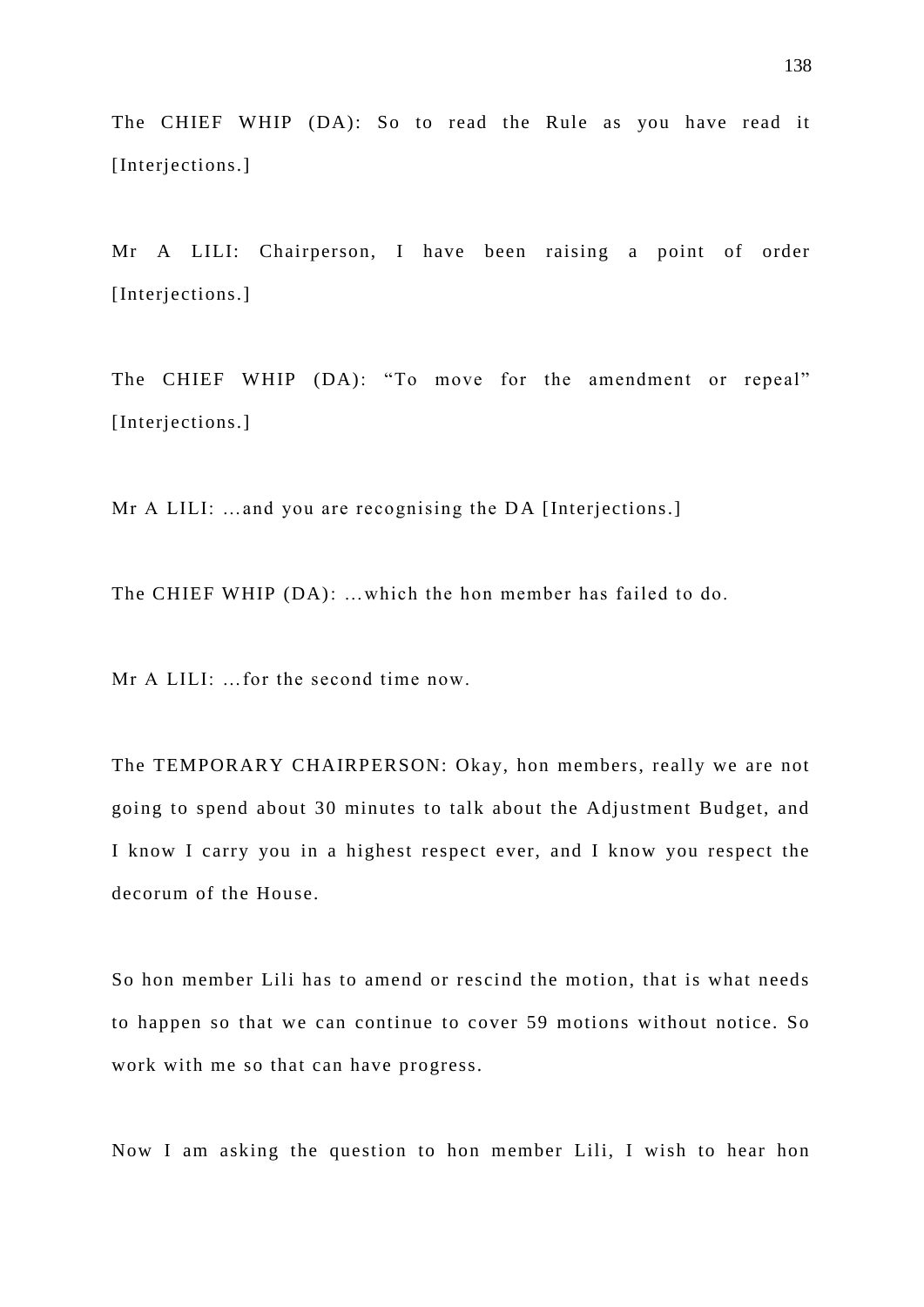member Lili's voice only, so that we can go on, or move on to another motion. Hon member Lili, can you start again with your motion so that we can continue? And now, when you continue on that motion, remember the Rule 60 says:

"No member may reflect upon any decision of the House taken less than six months previously, except for the purpose of moving that decision be amended or rescinded."

Or – so [Interjections.]

Mr A LILI: House Chair, for the sake of [Interjections.]

The TEMPORARY CHAIRPERSON: …hon member Lili [Interjections.]

Mr A LILI: …for the sake of saving time, I withdraw my motion.

The TEMPORARY CHAIRPERSON: Thank you very much, hon member Lili. We may now continue. Hon member Sayed?

The DEPUTY CHIEF WHIP (ANC): Thank you, hon House Chair. I move without notice:

That the Western Cape Legislature notes that Northpine Technical High School's Grade 10 learners had to go back to school a week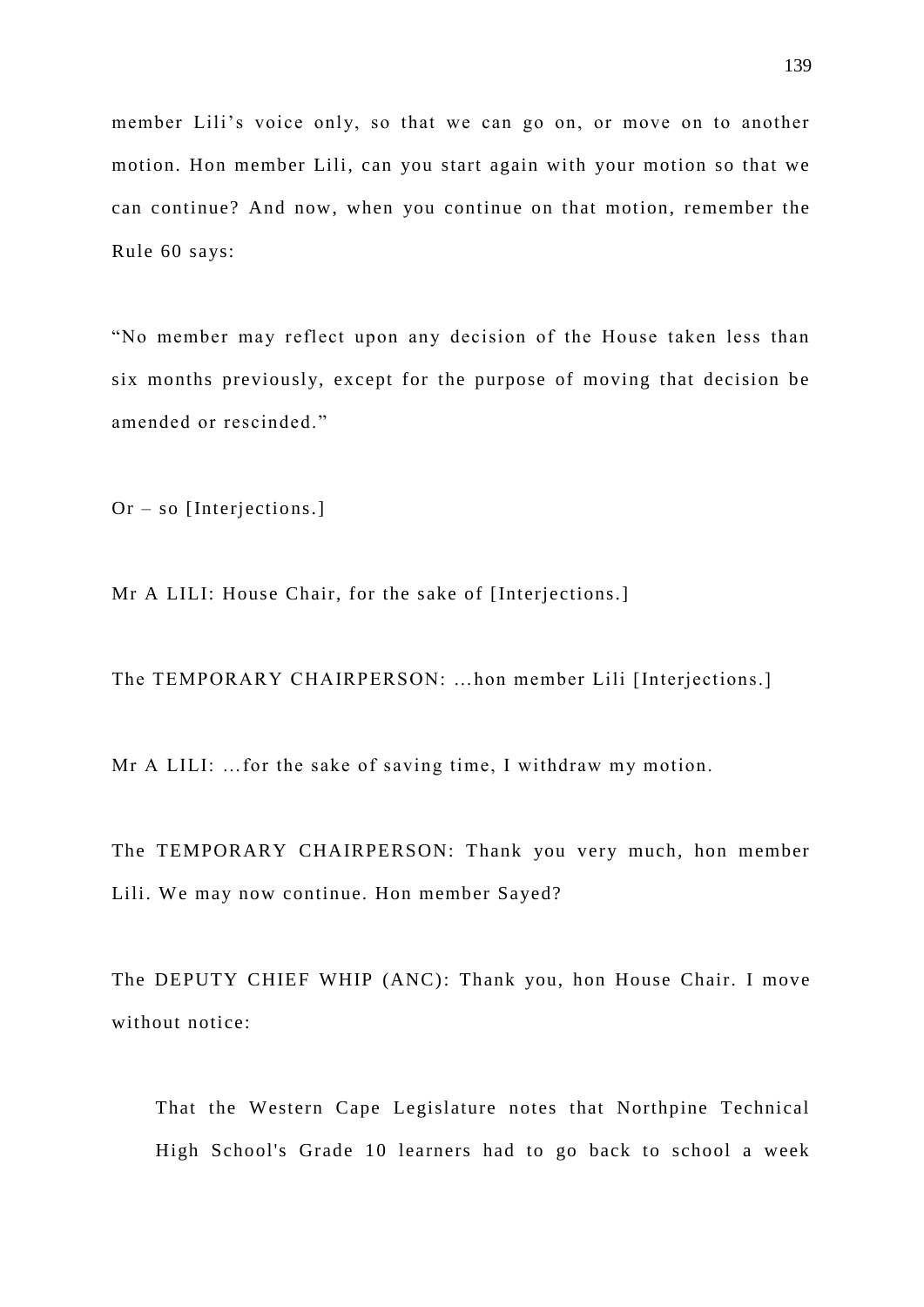earlier so that they could write tests, which they allegedly were not ready for, in light of the nationwide school closures due to Covid -19, and requests further information from WCED be given to the Standing Committee.

I so move.

*[Motion as moved by Member.]*

The TEMPORARY CHAIRPERSON: Is there any objection to the motion?

An HON MEMBER: Yes.

The TEMPORARY CHAIRPERSON: Objection, it will be recorded in the Order Paper. I now recognise hon member Makamba -Botya.

Ms N MAKAMBA-BOTYA: Thank you, hon Chairperson. I move without notice:

That the House notes with sadness the passing of radio broadcasting legend Bob Mabena. His passing comes at the time when he was still mourning the death of his grandmother who passed on two months ago due to Coronavirus. Mr Mabena will always be remembered as a cultural icon who paved the way for black voices in radio during the late 80's. We send our heartfelt condolences to the family, friends,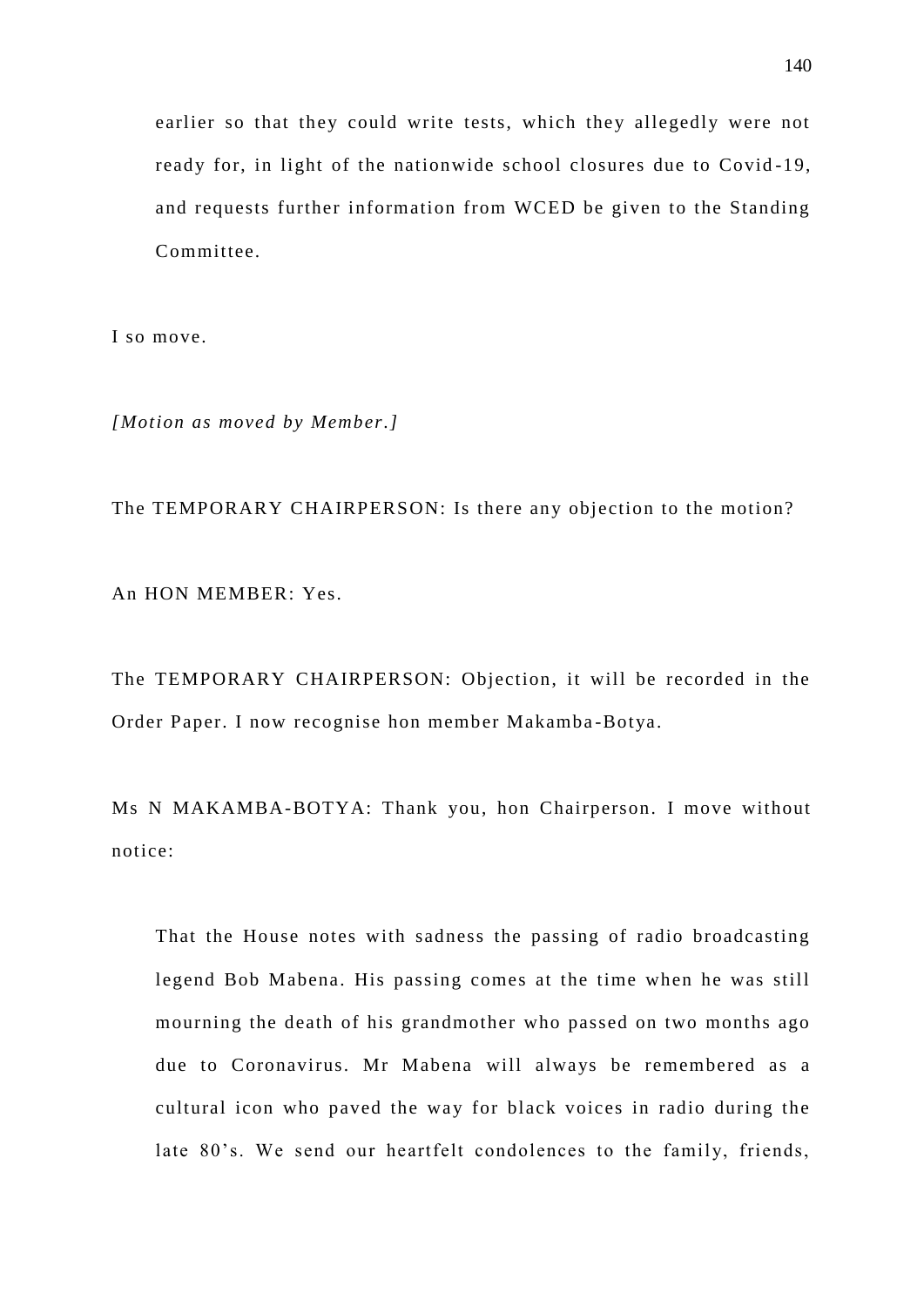and colleagues, may his soul rest in peace.

I so move.

*[Motion as moved by Member.]*

The TEMPORARY CHAIRPERSON: Is there any objection to the motion? If there is no objection, agreed to. I now recognise hon member Sayed.

The DEPUTY CHIEF WHIP (ANC): Thank you, hon House Chair. I move without notice:

That this Legislature notes that Northern Cape Education MEC, Mr MacCollen Jack, has died yesterday after two weeks of treatment in a Kimberley hospital, and that condolences be sent to the family, friends, and colleagues of that MEC and the Northern Cape Provincial Legislature.

I so move.

*[Motion as moved by Member.]*

The TEMPORARY CHAIRPERSON: Is there any objection to the motion? There is no objection, agreed to. I now recognise hon member Smith.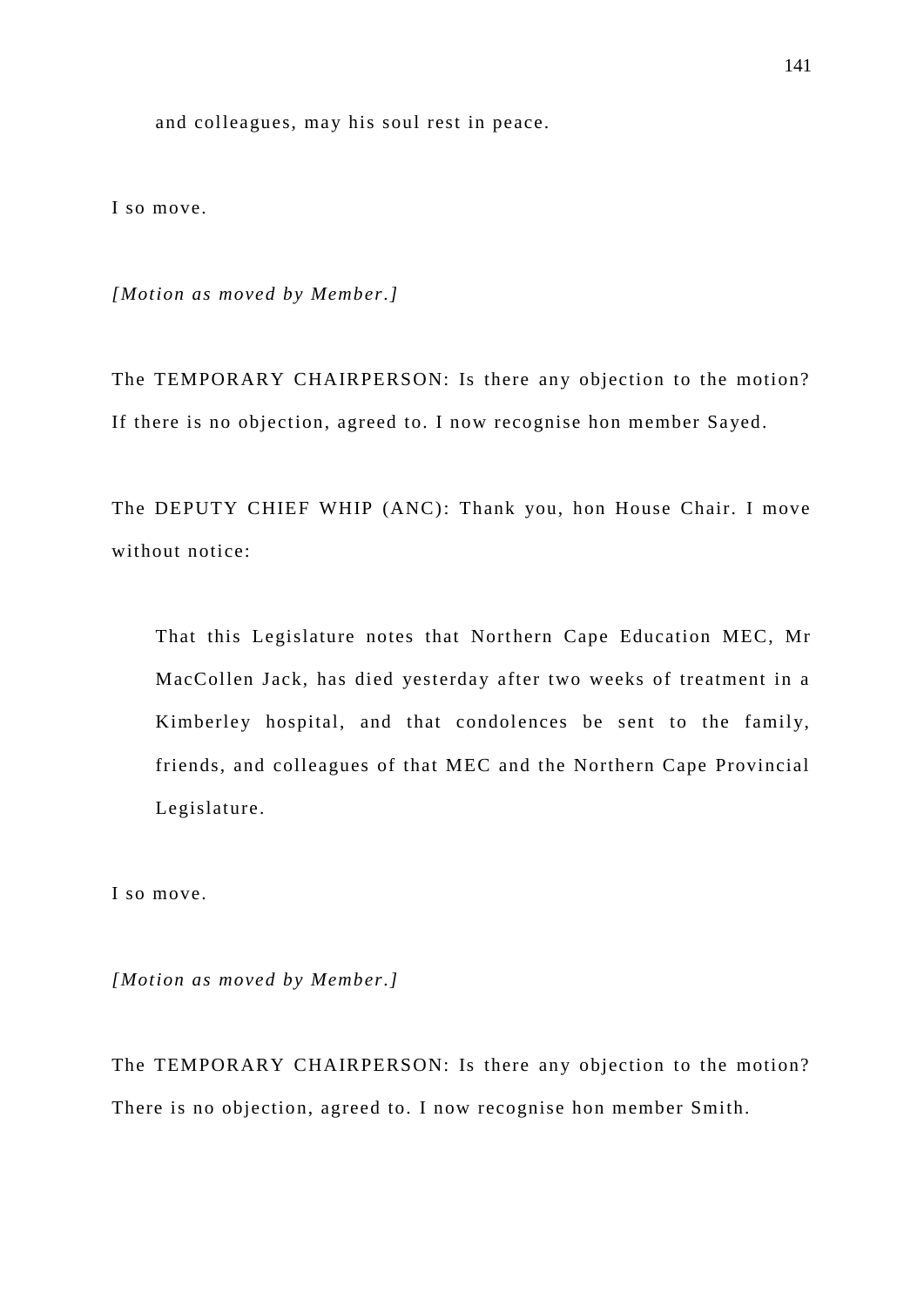Mr D SMITH: Thank you, hon Chair [Interjections.]

An HON MEMBER: Objection.

Mr D SMITH: Chair, can you hear me?

The TEMPORARY CHAIRPERSON: Hon member Smith, I can hear you.

Mr D SMITH: Okay, thank you, Chair. I move without notice:

That the Legislature notes the hon Local Government MEC, Anton Bredell, applauds the NPA for its intention to act against two Kannaland officials, but the MEC silent on his own party [Interjections.] errant in a number of other municipalities.

I so move, Chair.

*[Motion as moved by Member.]*

The TEMPORARY CHAIRPERSON: Hon member Sayed, we can hear your conversation, please mute yourself. Go on, hon member Smith. Hon member Smith?

Mr D SMITH: Hon Chair, I [Inaudible, audio breaking up.] – must I reread? I am done, Chair. Can I reread [Inaudible, audio breaking up.]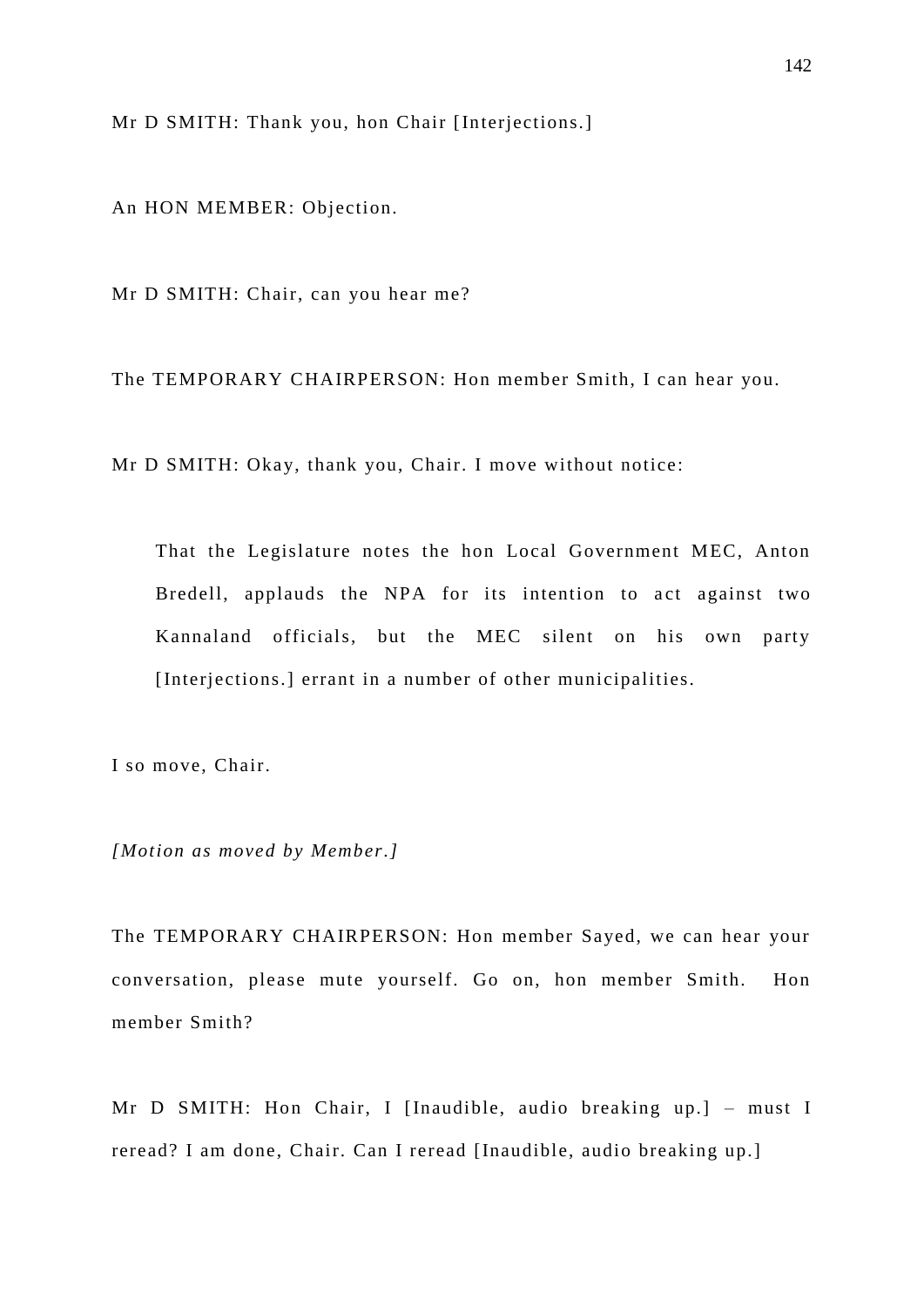The MINISTER OF TRANSPORT AND PUBLIC WORKS: No, we have heard it, we object. [Interjections.]

The TEMPORARY CHAIRPERSON: Okay. No, the hon members they are saying they heard you, there is an objection [Interjections.], the motion will be printed on the Order Paper. I now recognise hon member Kama.

Mr M KAMA: Thank you, Chairperson. I move without notice:

That the House notes Khayelitsha is recently [Interjections.]

Mr D SMITH: Hon Chair?

The TEMPORARY CHAIRPERSON: Hon member Kama, continue.

Mr M KAMA: Oh, sorry, Chair, I thought that was a point of order.

Mr D SMITH: Chair [Inaudible, audio breaking up.]

The TEMPORARY CHAIRPERSON: There is a staccato there, I do not know if it is a point of order [Interjections.]

Mr D SMITH: Chair, did you hear my motion?

The TEMPORARY CHAIRPERSON: Your – who is speaking? Is it hon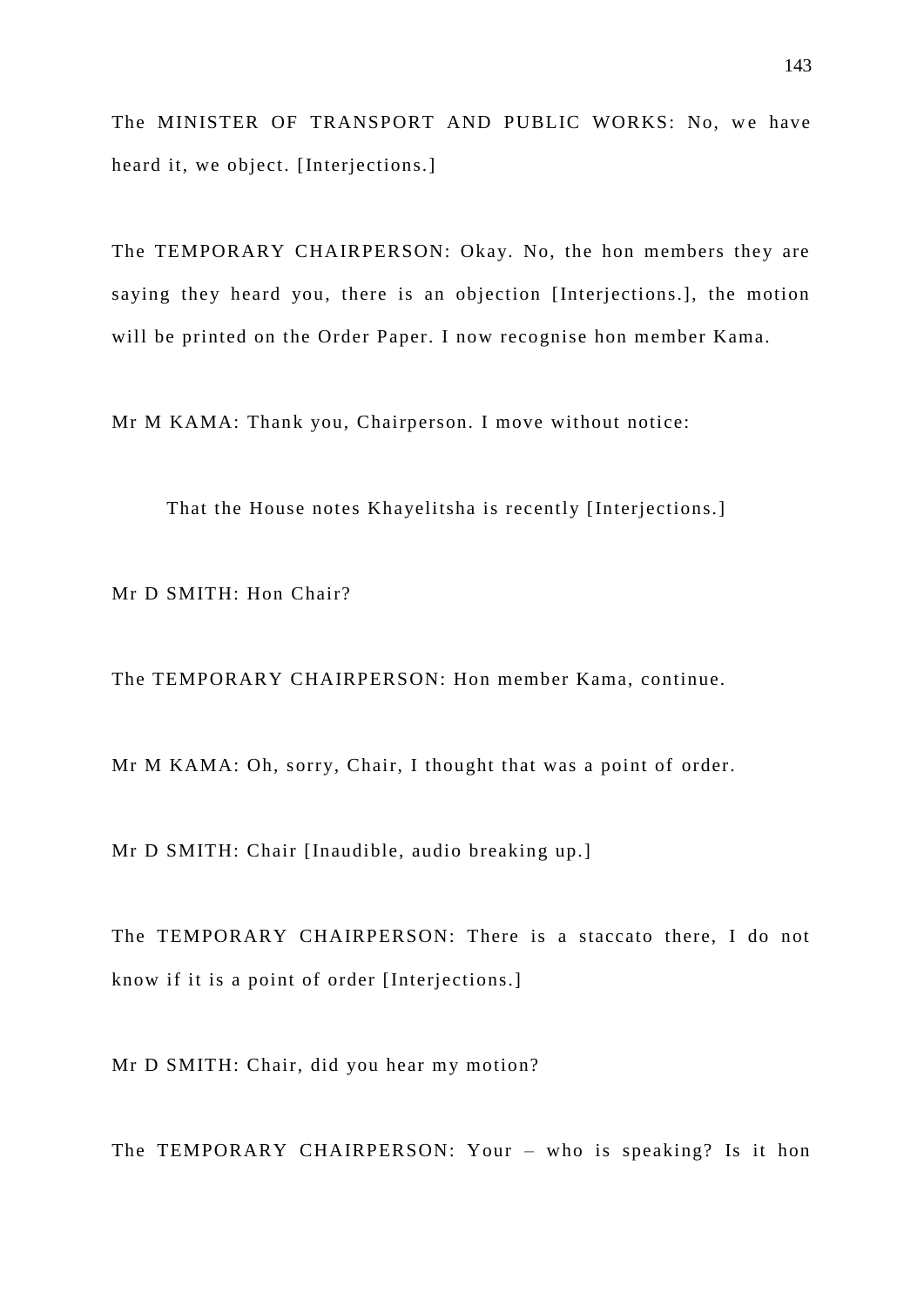member Smith? Hon member Smith? Okay, hon member Kama, I am sorry, just continue.

Mr M KAMA: Thank you, Chair. I move without notice [Interjections.]

An HON MEMBER: [Inaudible.] on silent.

Mr M KAMA: I move without notice:

The House notes Khayelitsha has as recently as a week ago suffered another mass murder when two people were killed, and an attempt to kill another was made, and commends the police for swift action to arrest and deal with the situation.

I so move.

*[Motion as moved by Member.]*

The TEMPORARY CHAIRPERSON: Is there an objection to the motion? There is no objection, agreed to. I now recognise hon member Dugmore.

The LEADER OF THE OFFICIAL OPPOSITION: Thank you very much, House Chair. I move without notice:

That this House notes with concern that a number of protests in regard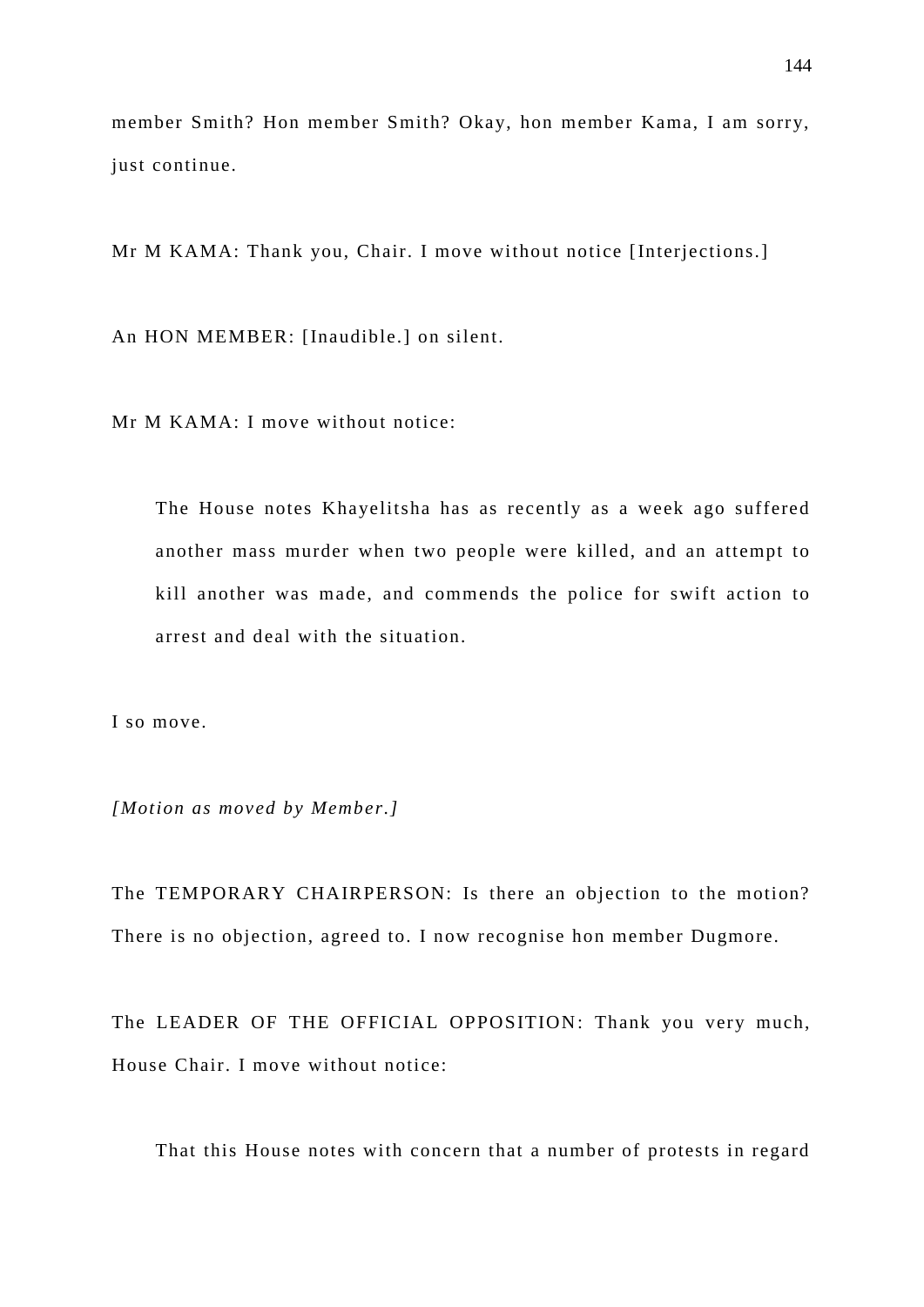to land and housing across the province are taking place, while the Provincial Government has, up until today, failed to develop a comprehensive land release strategy.

An HON MEMBER: Object.

An HON MEMBER: Object.

The TEMPORARY CHAIRPERSON: There is an objection to the motion. The motion will be printed on the Order Paper. I now recognise hon member Lili.

An HON MEMBER: President.

The TEMPORARY CHAIRPERSON: Hon member Lekker?

The CHIEF WHIP (ANC): Thank you, House Chairperson. I move without notice:

That the House notes South Africa commemorated the brave women of 1956 on Sunday who took racism and patriarchy in our country head on, by marching to the erstwhile apartheid Union Buildings to demand an end to unfair discrimination. We will every year remember them on this our National Women's Day.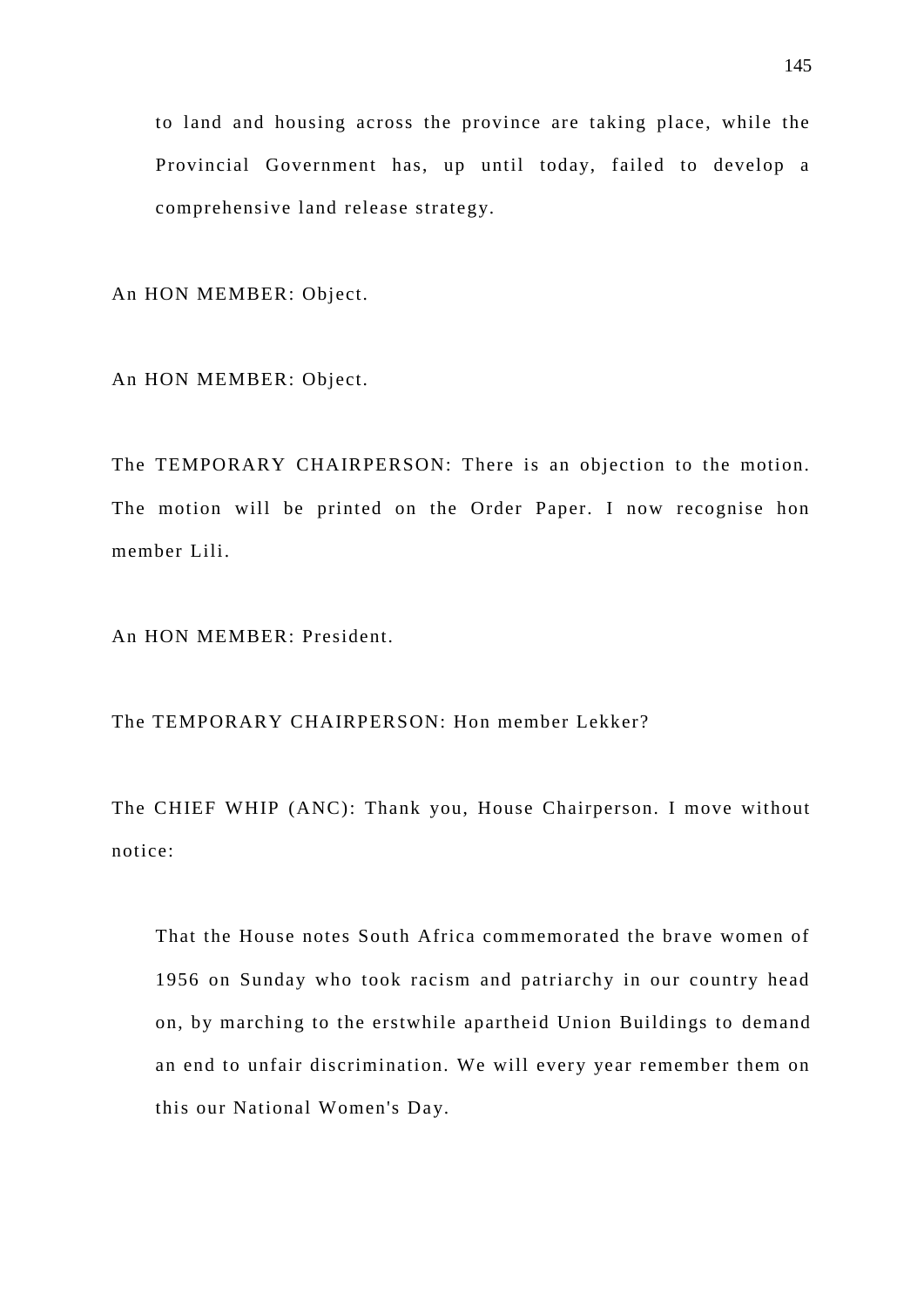I so move.

*[Motion as moved by Member.]*

The TEMPORARY CHAIRPERSON: Is there an objection to the motion? If there is no objection, agreed to. I now recognise hon member Marran.

Mr P MARRAN: Thanks, Chair. I move without notice:

That the House notes with concern the illegal and inhumane eviction of farm workers on the farm Albanie in Lambertsbaai during a nationwide lockdown. Notes further that the farmer teared the doors and closed it off with bricks, locking all the belongings of the workers inside the house; condemns this heinous act, and calls for criminal charges to be laid against farmer Coen Visser.

I so move.

*[Motion as moved by Member.]*

The TEMPORARY CHAIRPERSON: Any objection to the motion?

An HON MEMBER: Object!

The TEMPORARY CHAIRPERSON: If there is no objection, agreed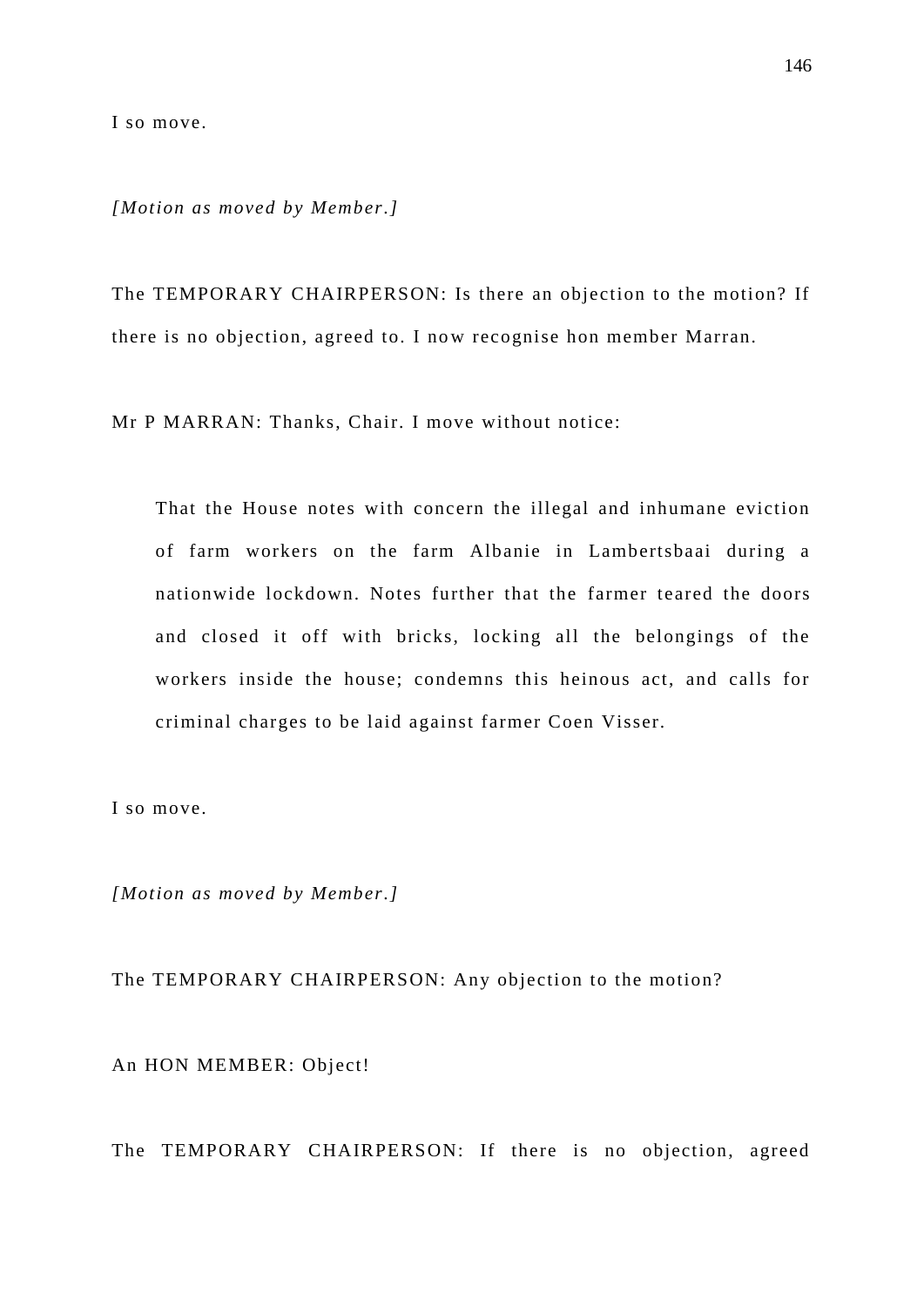[Interjections.]

An HON MEMBER: Object!

The TEMPORARY CHAIRPERSON: Okay, there is an objection to the motion. The motion will be printed in the Order Paper. I now recognise hon member Kama.

Mr M KAMA: Thank you very much, Chair. I move without notice:

That the House notes many successes by SAPS and especially [Inaudible, audio breaking up.]

The TEMPORARY CHAIRPERSON: Is there any objection to the motion? There is no objection to the motion [Interjections.]

Ms D M BAARTMAN: Chair?

The TEMPORARY CHAIRPERSON: …the…

Ms D M BAARTMAN: Chair?

The TEMPORARY CHAIRPERSON: Hon member Baartman?

Ms D M BAARTMAN: Apologies. Thank you, Chair. Is hon member Kama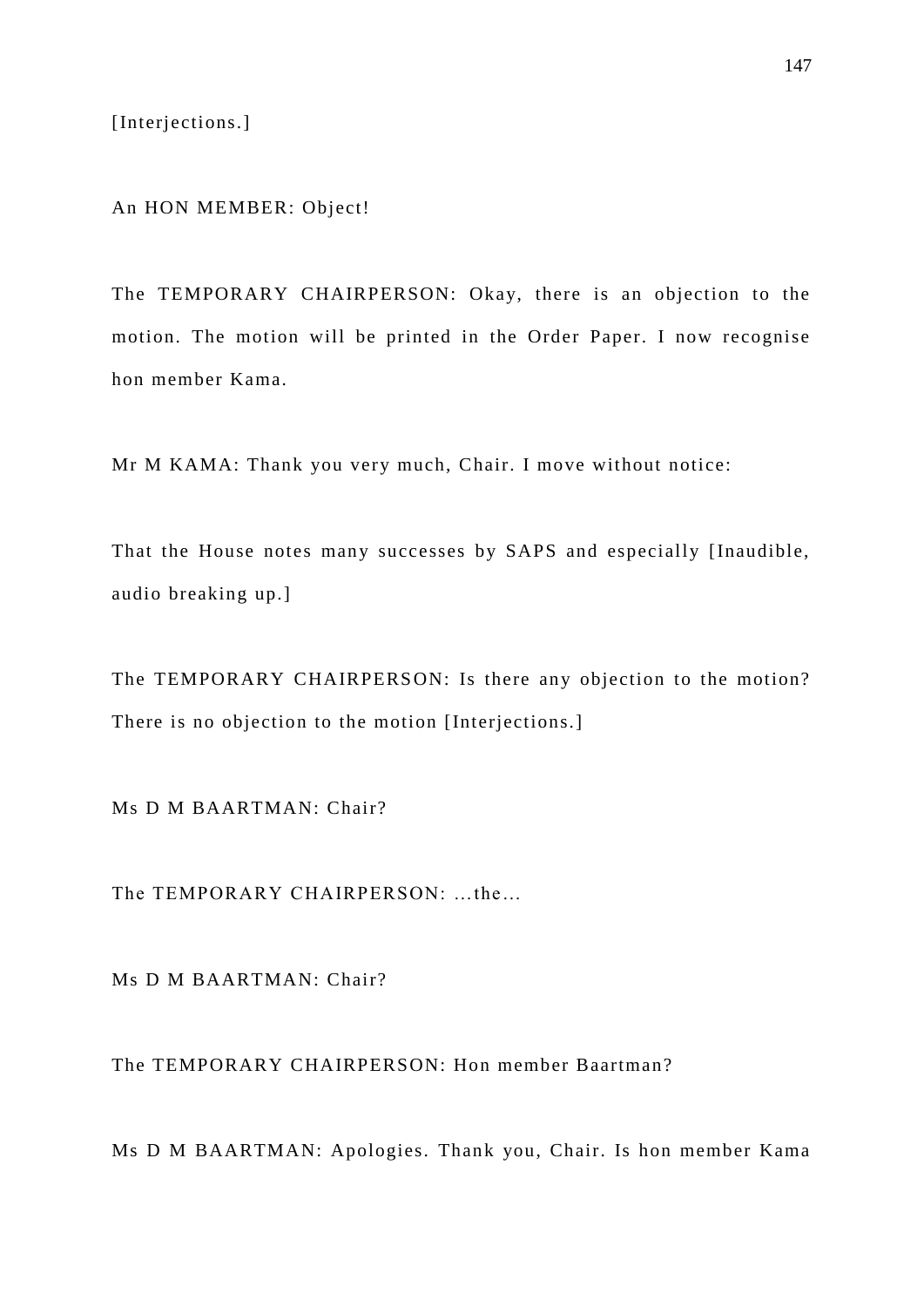done? Because the noise faded out at the end. Is it possible for him to re read the motion?

The TEMPORARY CHAIRPERSON: Hon member Kama?

The MINISTER OF COMMUNITY SAFETY: Please, please, ja, because we cannot hear.

The TEMPORARY CHAIRPERSON: Hon member Kama, can you please repeat your motion for the hon members to hear? Hon member Kama, are you still online? Okay, I cannot continue with hon member Kama, we will try to get him later to repeat the motion. I recognise hon member Lekker.

The CHIEF WHIP (ANC): Thank you, House Chair. I move without notice:

That the House notes this coming Monday, 17 August 2020, the late MPL, John James Issel, would have turned 74 years; notes the celebrated Johnny Issel was a political a ctivist, apartheid detainee, regional secretary of SASO, UDF member, and former public representative of note.

I so move.

*[Motion as moved by Member.]*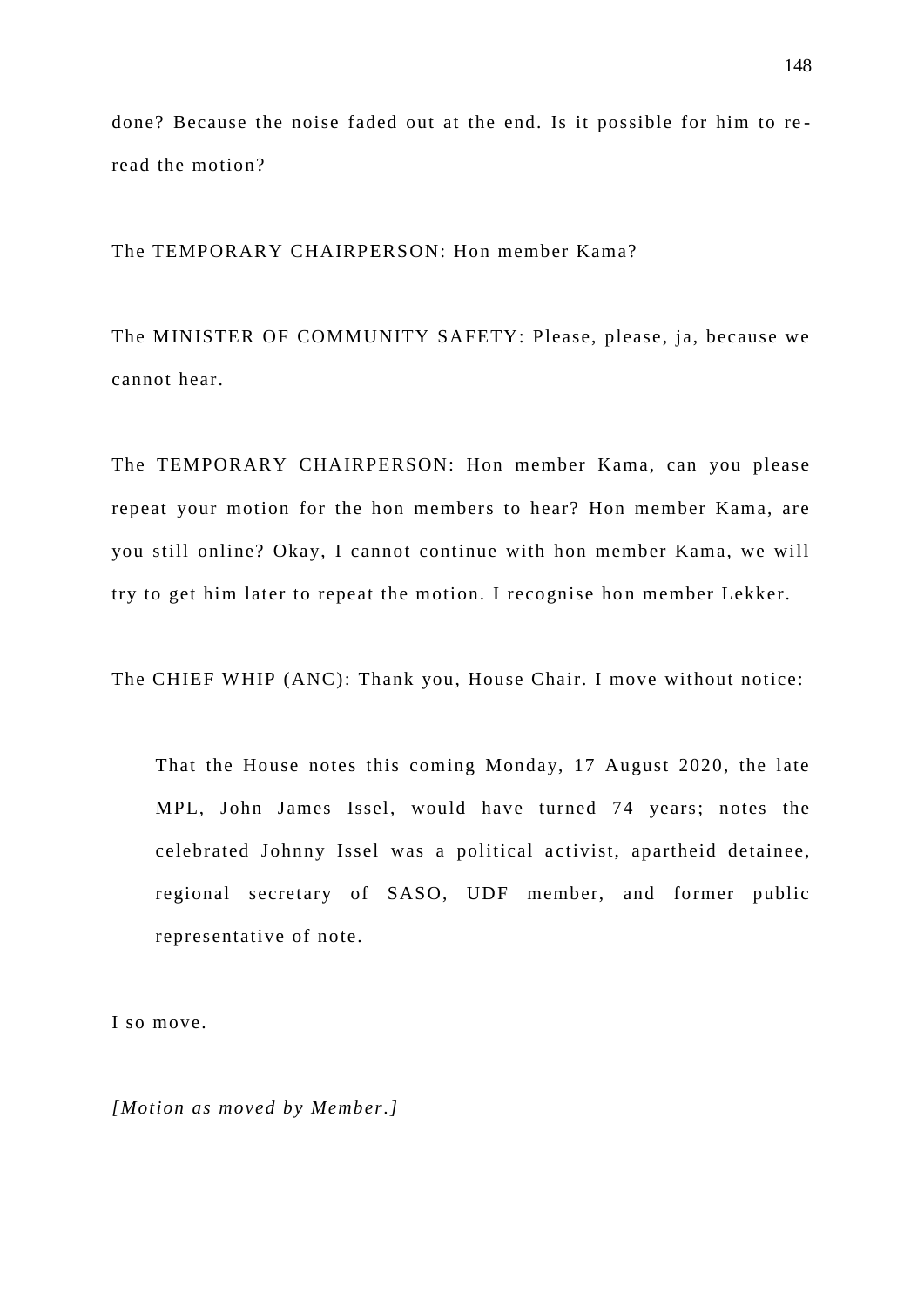The TEMPORARY CHAIRPERSON: Any objection to the motion? The motion agreed to. I now recognise hon member Marran.

Mr P MARRAN: Thanks, Chair. I move without notice:

That this House notes people also protest not getting TERS money from their employees, and also notes some of this industrial action is aimed against big businesses like Aquilla Safari and CTE along the N1 beyond De Doorns.

I so move.

*[Motion as moved by Member.]*

The TEMPORARY CHAIRPERSON: Any objection to the motion?

The MINISTER OF COMMUNITY SAFETY: Objection! They destroyed the economy, now they come and [Inaudible.]

The TEMPORARY CHAIRPERSON: The motion is being objected, the motion will be printed on the Order Paper. I now recognise hon member Kama.

Mr M KAMA: Thank you very much, Chair. I move without notice: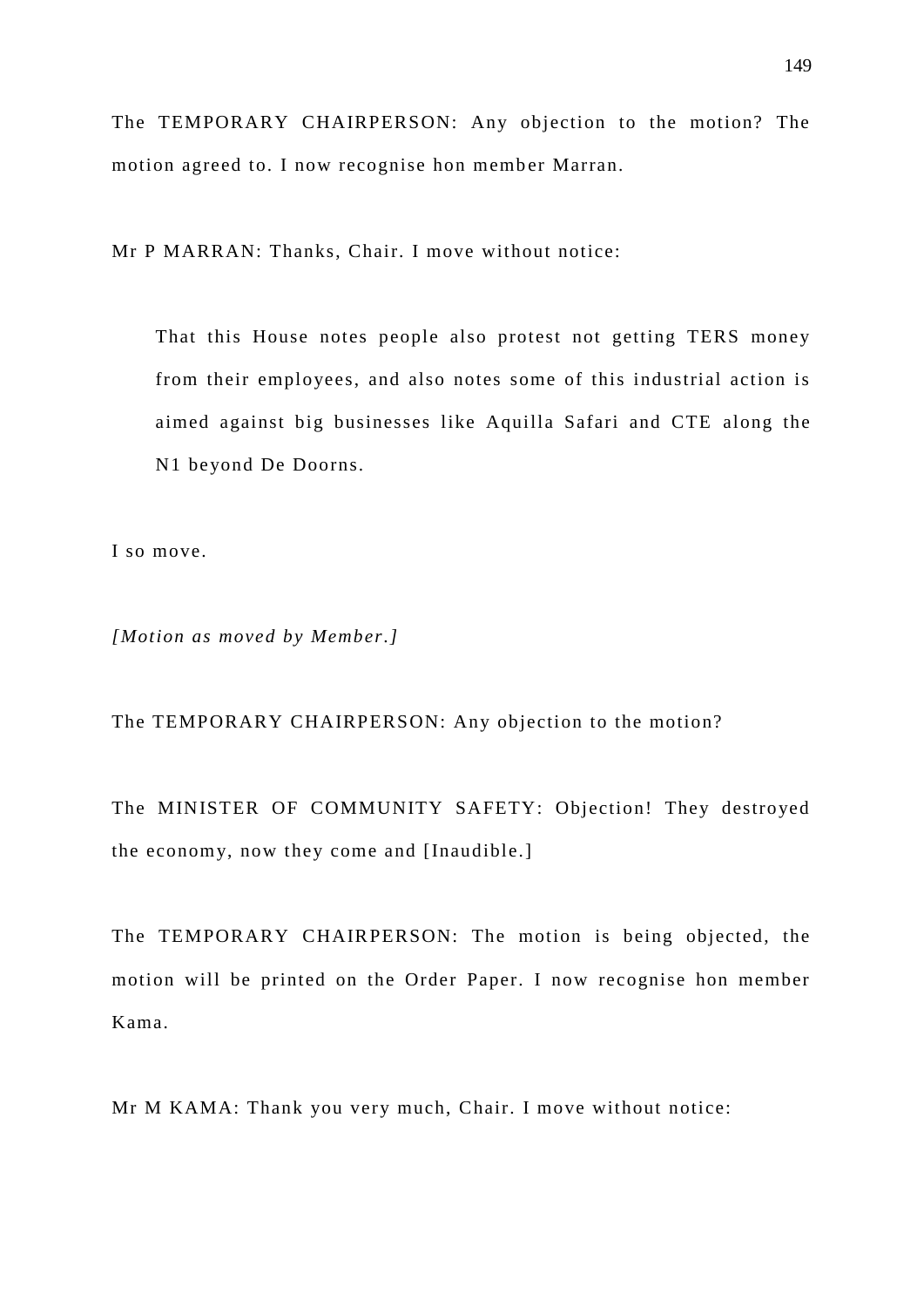That the House commends Western Cape SAPS for arresting 11 suspects for possession of unlicensed guns and ammo in one weekend.

I so move.

*[Motion as moved by Member.]*

The TEMPORARY CHAIRPERSON: Is there any objection?

The MINISTER OF COMMUNITY SAFETY: [Inaudible.]

The TEMPORARY CHAIRPERSON: Is there an objection to the motion?

An HON MEMBER: Chair, [Inaudible.]

The MINISTER OF COMMUNITY SAFETY: No, just a lot of repetition. The same stuff is [Interjections.]

The TEMPORARY CHAIRPERSON: Hon members, the question is, is there any objection to the motion?

The MINISTER OF COMMUNITY SAFETY: No, there is no objection, but he is repeating the same [Inaudible.]

The TEMPORARY CHAIRPERSON: If there is no objection, the motion is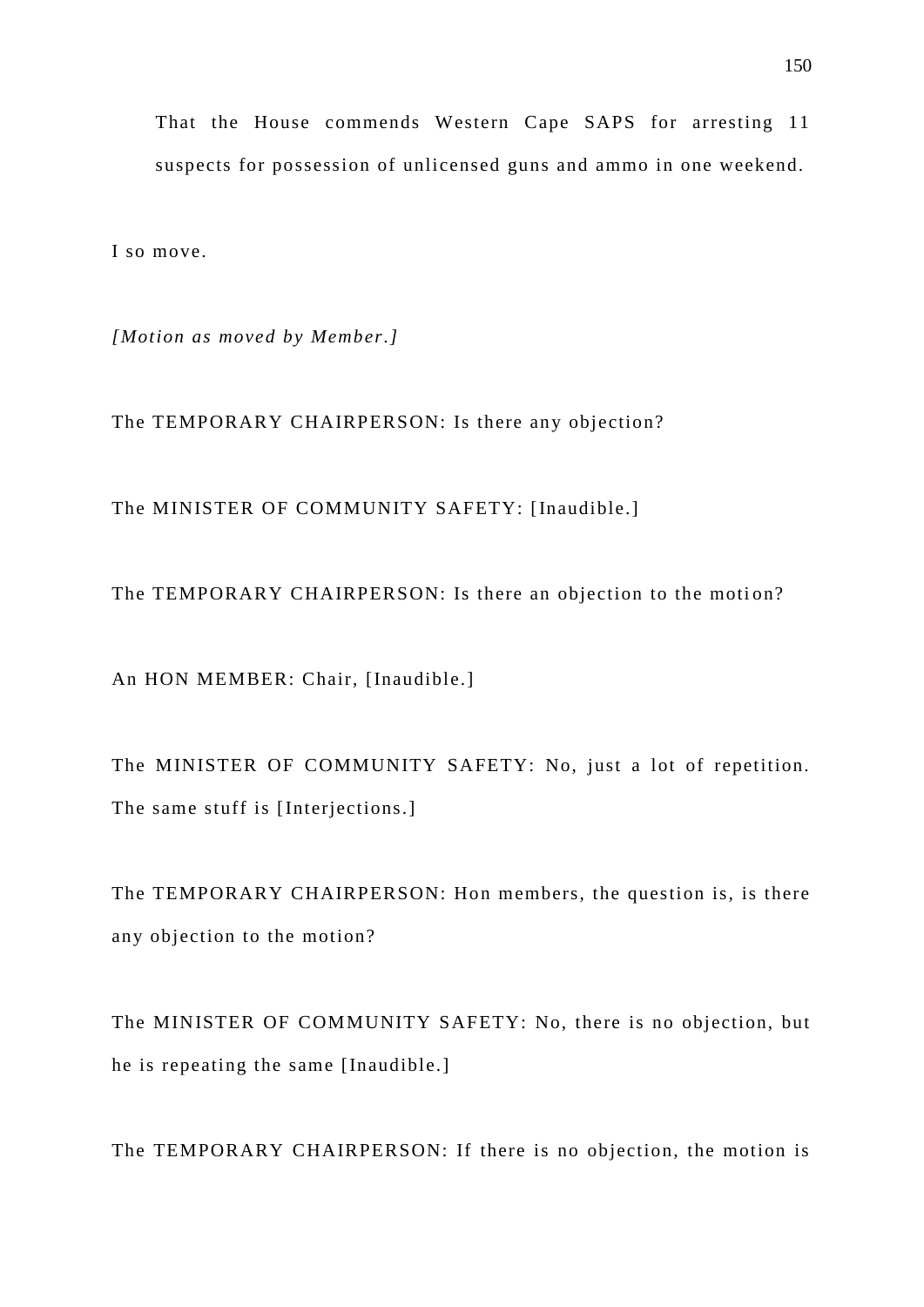agreed to. Hon member Kama, the hon member said they did not hear you with the motion that you did before this one. Can you repeat it? Hon member Kama? Okay, hon member Kama is not there again. Hon member Mvimbi, I recognise you.

Mr L L MVIMBI: Sorry, Chair, thanks, Chair. I move without notice:

That the House notes the Western Cape Department of Human Settlements spent R187 million during the past 15 months to safeguard property, and that that money could have given housing opportunities to thousands of people.

I so move.

*[Motion as moved by Member.]*

The TEMPORARY CHAIRPERSON: Any objections to the motion?

The MINISTER OF COMMUNITY SAFETY: Object! You destroyed houses [Interjections.]

The TEMPORARY CHAIRPERSON: There is an objection [Interjections.]

An HON MEMBER: Object.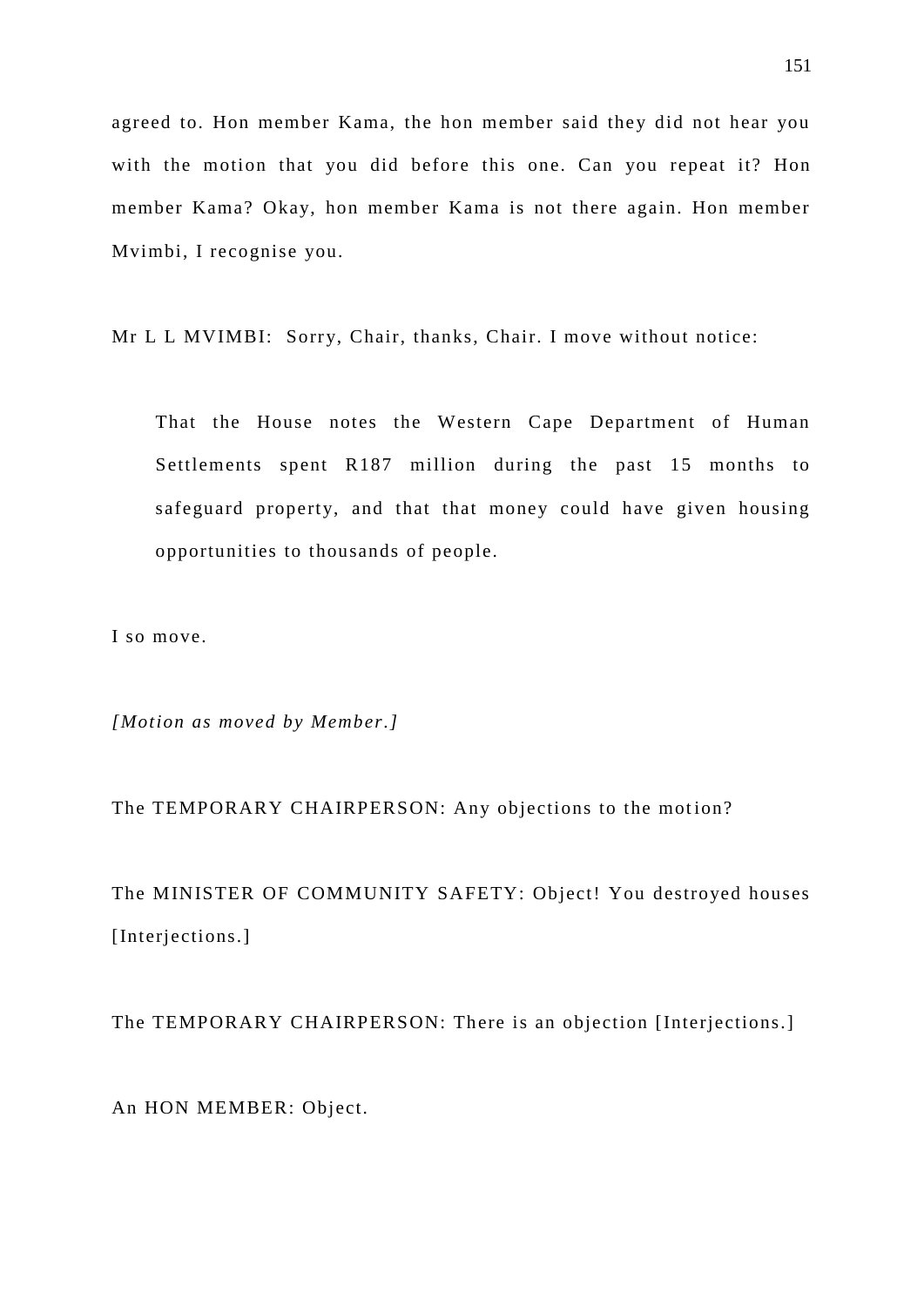The TEMPORARY CHAIRPERSON: …the motion will be printed on the Order Paper. I now recognise hon member Sayed.

The DEPUTY CHIEF WHIP (ANC): Thank you, House Chairperson. I move without notice:

That this House notes that the Western Cape at least has a shortage of over 100 teachers for our matriculants, and without teachers halfway through to their final examinations.

I so move.

*[Motion as moved by Member.]*

The TEMPORARY CHAIRPERSON: Any objection to the motion?

An HON MEMBER: Yes.

An HON MEMBER: Object! They made plans for that.

The TEMPORARY CHAIRPERSON: The motion is objected, the motion will be printed on the Order Paper. I now recognise hon member Kama. Hon member Kama is not available. I recognise hon member Mvimbi.

Mr L L MVIMBI: Thanks very much, Chairperson. I move without notice: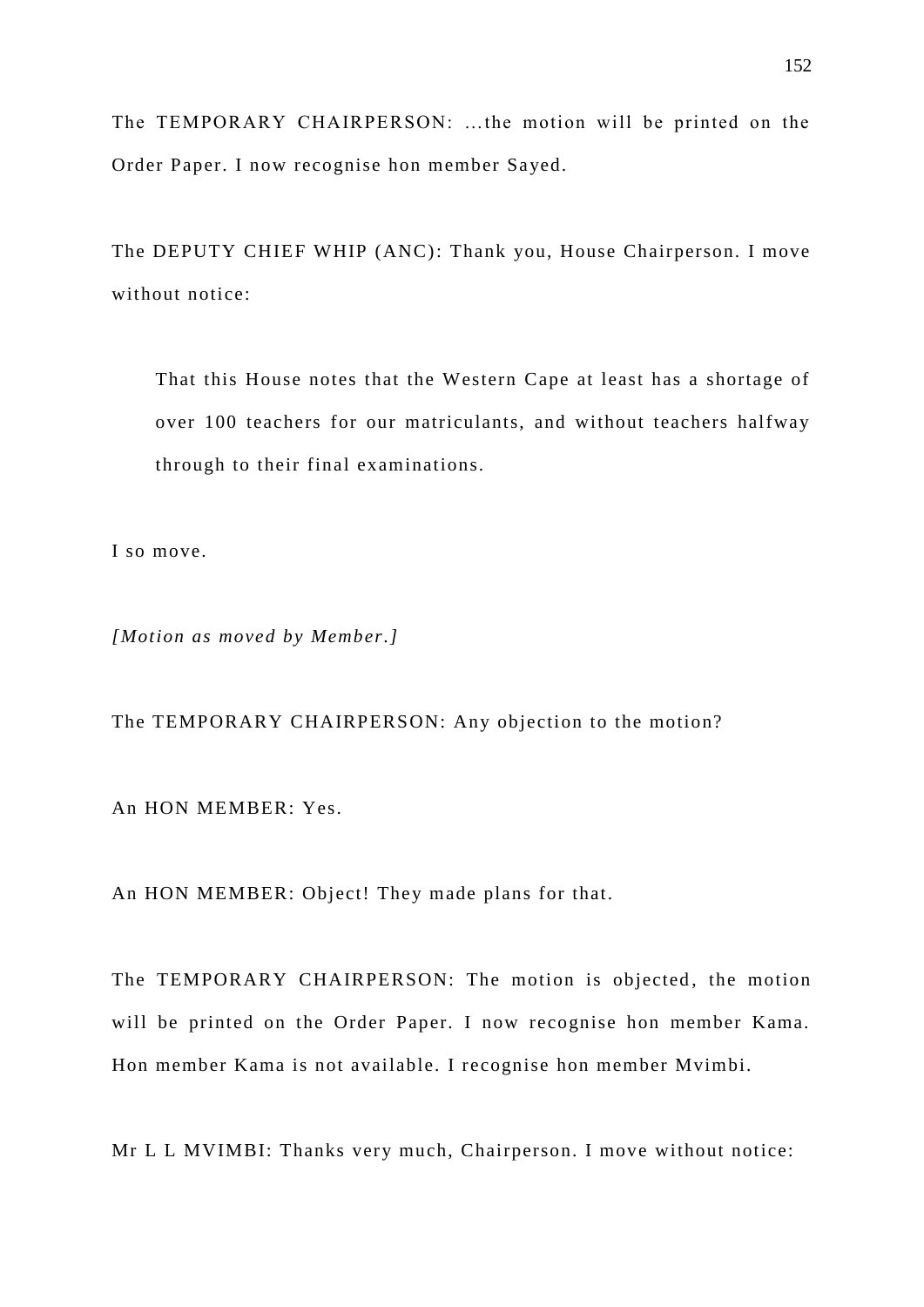That the House congratulates former South African sevens rugby team head, Paul Treu, on his appointment as University of the Western Cape coach, and wishes him and the team success in future.

I so move.

*[Motion as moved by Member.]*

The TEMPORARY CHAIRPERSON: Any objection to the motion?

The MINISTER OF COMMUNITY SAFETY: No objection.

An HON MEMBER: No objection, it is [Inaudible.]

The TEMPORARY CHAIRPERSON: The motion agreed to, and I recognise hon member Sayed. Hon member Sayed, he is not available. Hon member Kama?

The DEPUTY CHIEF WHIP (ANC): House Chair, I am here.

The TEMPORARY CHAIRPERSON: Okay, go on, hon member Sayed.

The DEPUTY CHIEF WHIP (ANC): I move without notice: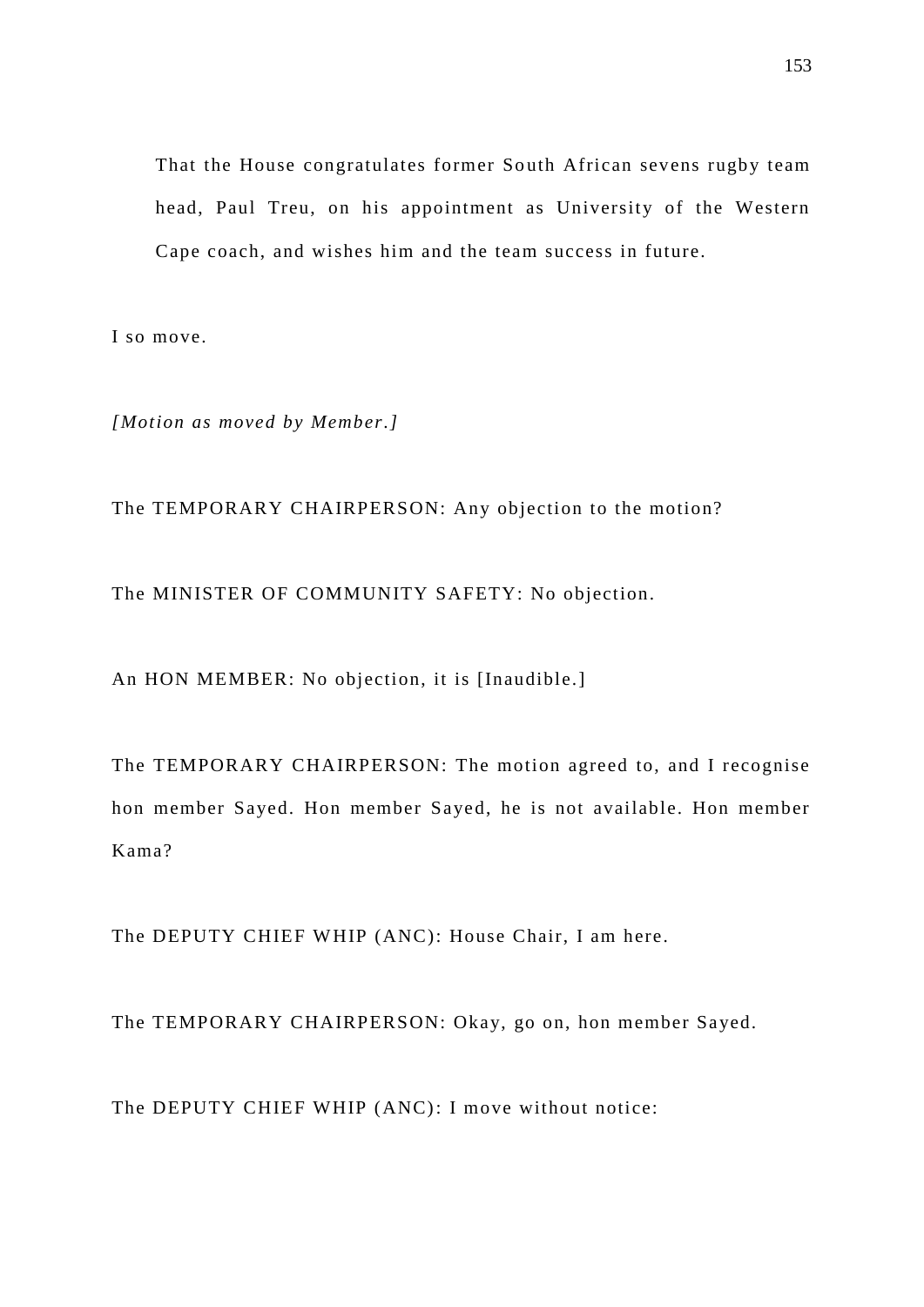That this House notes many allegations of DA looting with Corona tenders that are emerging in the public domain. This includes [Interjections.]

An HON MEMBER: Objection!

The DEPUTY CHIEF WHIP (ANC): ...more than [Interjections.]

An HON MEMBER: Objection.

An HON MEMBER: [Inaudible.]

The DEPUTY CHIEF WHIP (ANC): …

…R100 million on protection gear in Education, and R38 million in Transport and Public Works, and reports on the hon Premier's Department where thermometers are overpriced by R1,000; far above the regular retail price per unit.

I so move.

*[Motion as moved by Member.]*

An HON MEMBER: Objection!

An HON MEMBER: Go to Gauteng [Interjections.]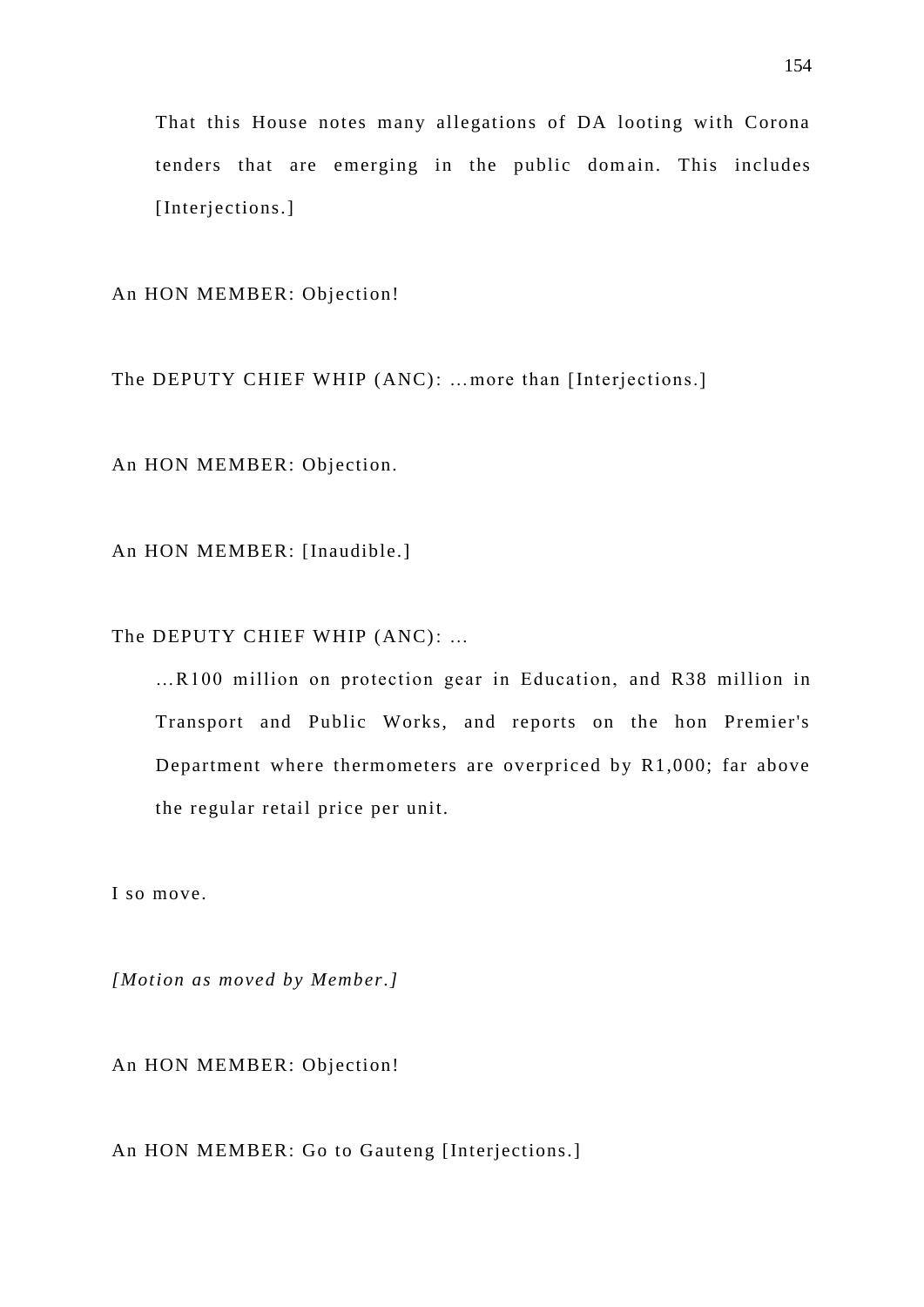The TEMPORARY CHAIRPERSON: There is an objection. The motion will be printed on the Order Paper. I now recognise hon member Kama again. Hon member Kama?

The MINISTER OF COMMUNITY SAFETY: He has absconded, he is gone.

The TEMPORARY CHAIRPERSON: He is not available. Hon member Mvimbi again.

Mr L L MVIMBI: Thank you very much, Chairperson. I move without notice:

That this House notes a Steenberg Village restaurant waiter, Brenden Cannoo, of the age of 22 years, of Cape Town, died last week when he went after thieves who stole a patron's mobile phone and that he was thrown off the bonnet of the speeding car, thus succumbed and died. I would like on behalf of the House that we wish and send condolences to the family of the deceased.

I so move.

*[Motion as moved by Member.]*

The TEMPORARY CHAIRPERSON: Is there any objection to the motion?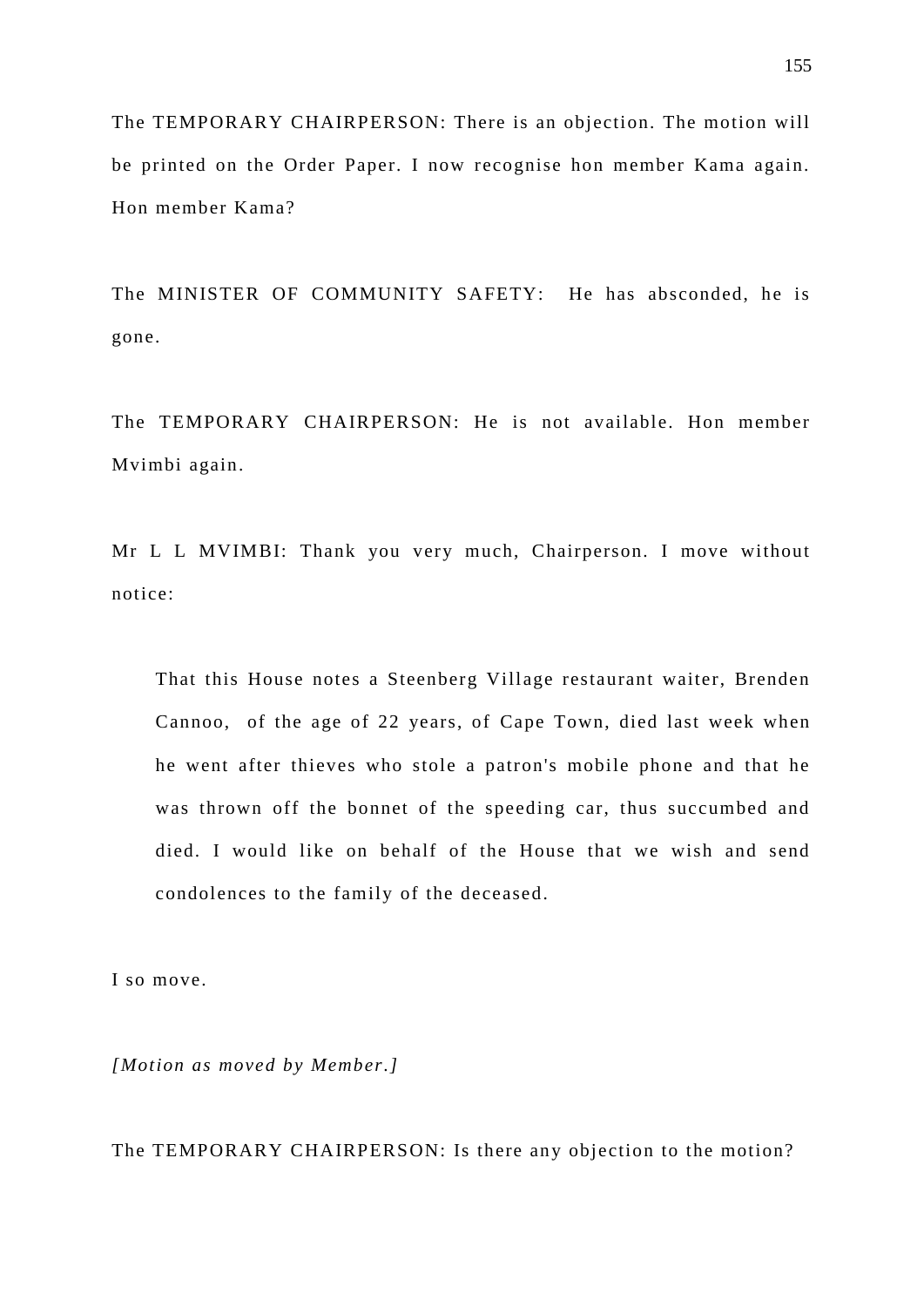The MINISTER OF COMMUNITY SAFETY: No objections.

The TEMPORARY CHAIRPERSON: Motion agreed to. I now recognise hon Sayed.

The DEPUTY CHIEF WHIP (ANC): Thank you, House Chair. I move without notice:

That the House notes that the Head of Education in the Western Cape, Mr Brian Schreuder, leaves his position when he was still due to lead for a few more months. We further note that a replacement for him is now being sought and that the House requests that a full briefing on this matter be made to the Standing Committee and that we thank Mr Schreuder for his services to Education of Province over so many years. I so move.

*[Motion as moved by Member.]*

The CHAIRPERSON: Is there any objection to the motion? If there is no objection [Interjection.]

An HON MEMBER: Yes.

The CHAIRPERSON: Is there an objection?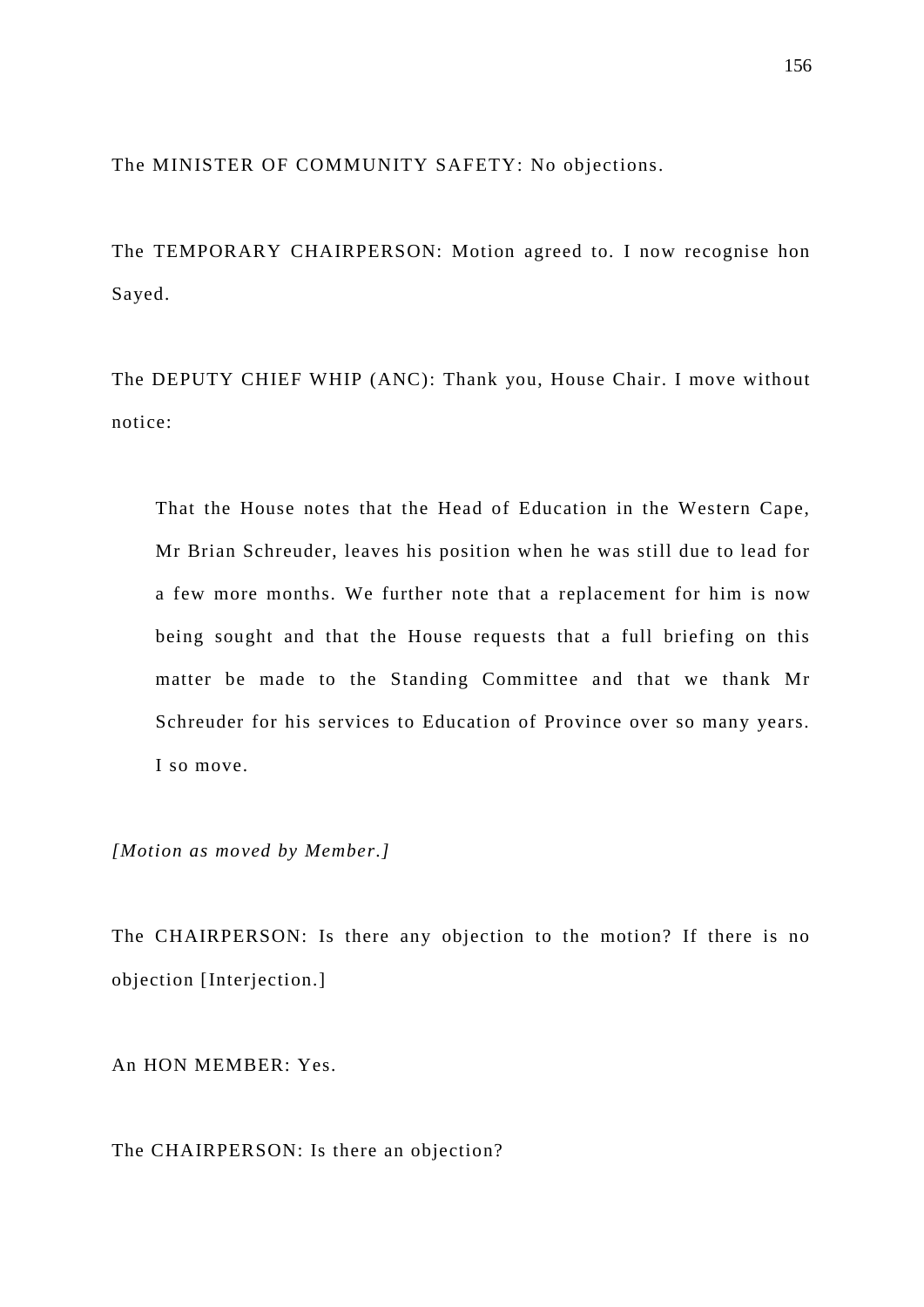An HON MEMBER: Yes, yes.

The CHAIRPERSON: Okay. There is an objection to the motion. The motion will be printed on the Order Paper. I now recognise [Interjection.]

The DEPUTY CHIEF WHIP (ANC): But Brian has done a good job [Interjection.]

The CHAIRPERSON: … hon Kama.

An HON MEMBER: Yes, I just cannot [Interjection.]

The CHAIRPERSON: Hon Kama is not available.

An HON MEMBER: Thank you, Chair.

The CHAIRPERSON: Okay. Hon Kama, are you there? Okay. That concludes the Motions without Notice. Thank you very much, hon members. The next item on the Order Paper is the Draft Resolution in the name of hon Dugmore. Thank you, hon members. I now recognise hon Marran.

## **DRAFT RESOLUTION**

The LEADER OF THE OFFICIAL OPPOSITION: Hon Speaker, I move without notice: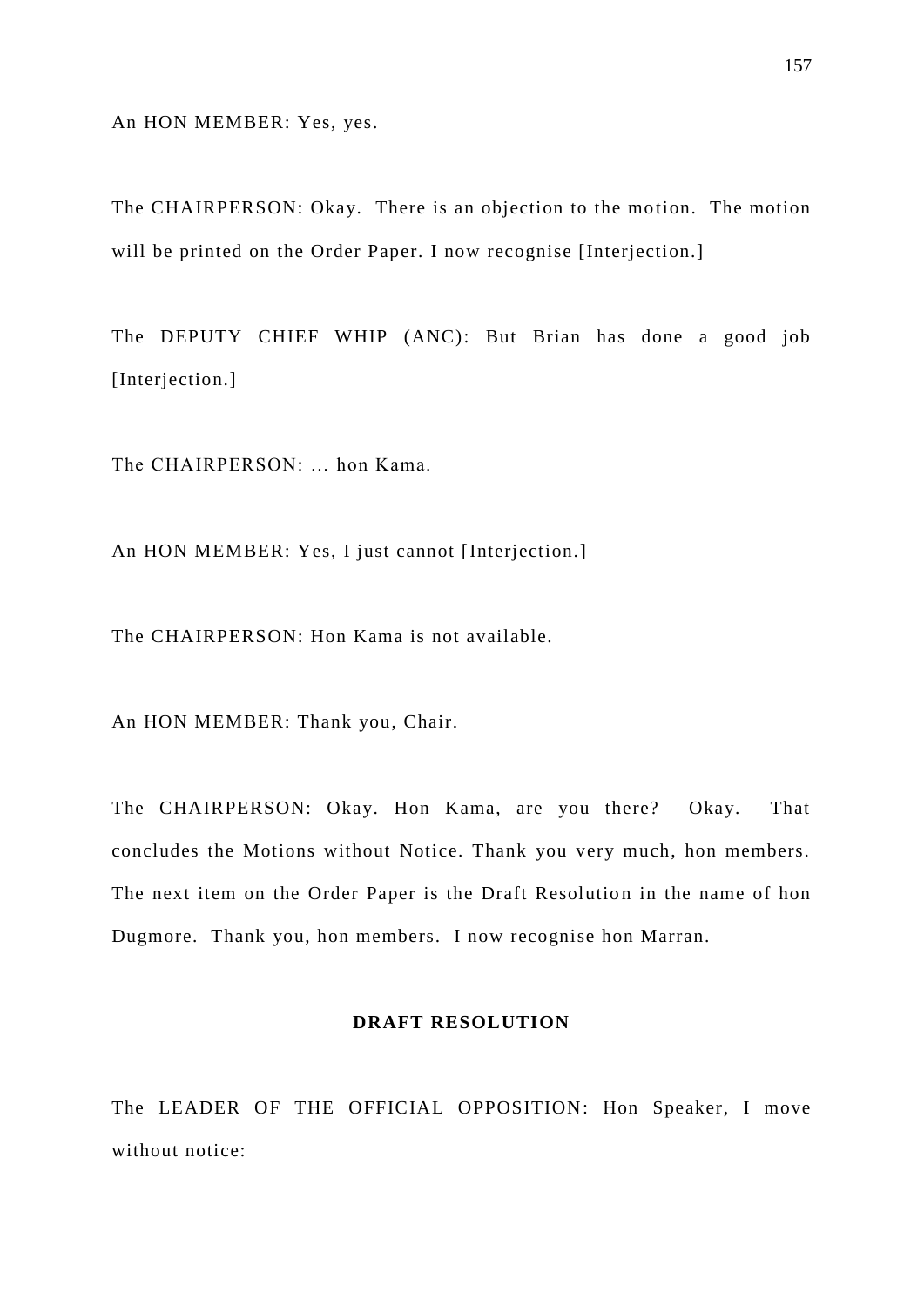That the House, in accordance with Rule 119 of the Standing Rules of the Western Cape Provincial Parliament (March 2019), appoints an ad hoc committee consisting of a representative of each political party represented in the House to investigate the Deputy Speaker who allegedly prevented a labour inspector from entering the premises of a factory in Maitland on 4 April 2020; and further resolves that the Deputy Speaker be suspended for the duration of the investigation and until the Legislature has considered the report and made a resolution on the findings.

Mr P MARRAN: Thanks, Chairperson. Hon House Chair, on 4 April 2020, the same day in which the Premier told the province that we were standing to see an increase in local transmission cases which will result in additional pressure on our health facilities and health workers, the Deputy Speaker of this august House, Ms Beverly Schäfer, is alleged to have blocked a labour inspector from conducting his job at a Maitland factory.

This was not just any inspector, but the Chief Labour inspector within the Province, who was conducting his job around the area when he noticed people working at the factory of a company called Snowflake Flour. He then decided to pay them a courtesy visit. He noticed non -adherence to social distancing. He was denied entry when he wanted to conduct a risk assessment to determine if the company complied with the COVID-19 regulations in terms of the Occupational Health and Safety Act. The reasons given was that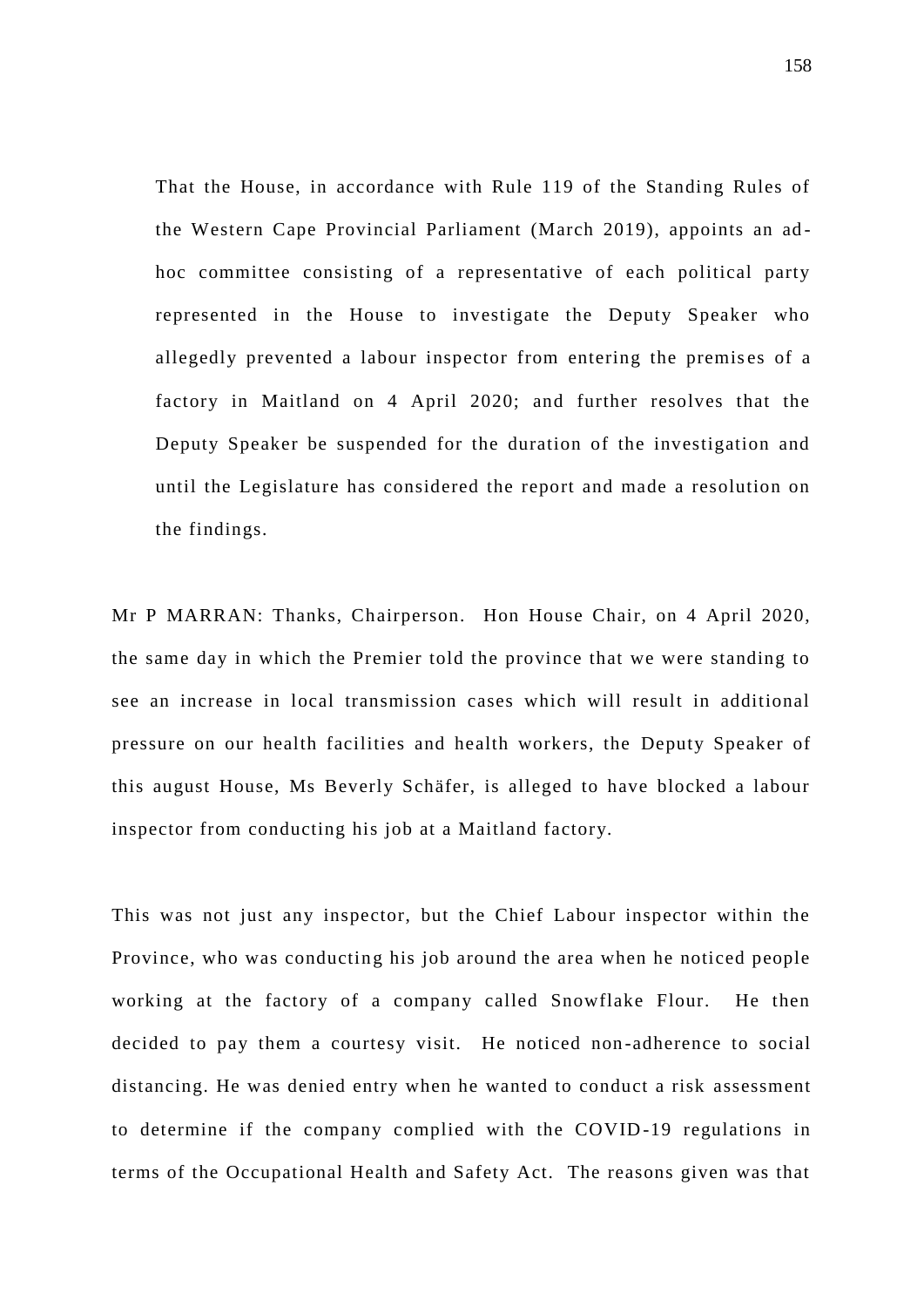labour inspectors were not allowed on the premises, according to the communications from the Deputy Speaker of the Western Cape Legislature.

In a telephonic conversation with Ms Schäfer she insisted that the labour inspector did not have the necessary powers to visit the premises, as there was a great possibility that he might carry the Coronavirus and that she was not prepared to take that chance. The Chief Inspector was only allowed in after he threatened to lay criminal charges if anyone stopped him from doing his job. It is alleged the Deputy Speaker only then instructed the employer to allow him access to the premises. We must welcome the access by the labour inspector who laid criminal charges against the Deputy Speaker with a case number known to us.

House Chair, also in April, the labour inspector had noticed that most of the COVID-19 Coronavirus risk violations took place in the agricultural sector where he had received numerous complaints from farmworkers that they were forced to work without the necessary PPE's and have no safety measures in the workplace. During this period a message of the Deputy Speaker have reached many farmers who circulated messages on social media platforms, encouraging each other not to allow labour inspectors on their farms without an appointment and to call police to stop them if they insisted in conducting inspections.

Recently labour inspectors visited Langrivier Farm outside Ceres, where they discovered 160 workers who had arrived from the Eastern Cape to take up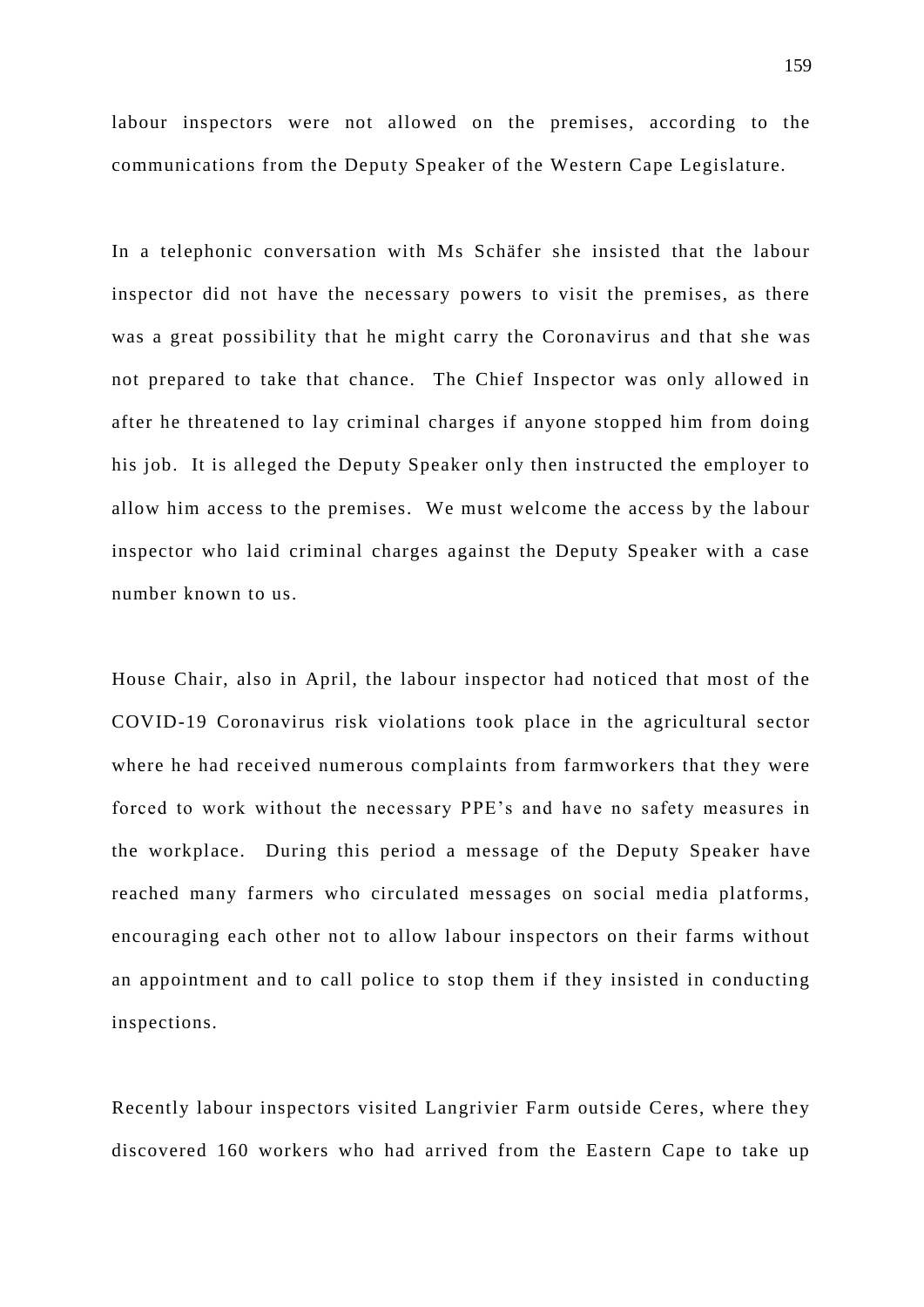employment at the farm and its [Inaudible.]. The workers were brought by a taxi contractor on behalf of the owner, but they had no contracts of employment and no proper health screening was conducted before their departure. These visits on the farm came without warning or without prearrangements by the inspectors.

It is these type of atrocities the Deputy Speaker wanted to be hidden, putting the lives of many workers who innocently wake up in the morning, go to work to earn a living wage to be able to put food on the table of the families, in danger. As members of this Legislature we affirmed that we will be faithful to the Republic of South Africa and the Western Cape and will obey, respect and uphold the National Constitution, the Provincial Constitution and all other laws of the Republic and solemnly promise to perform our functions to the best of our abilities.

The actions of the Deputy Speaker are in violation of this oath. They were carried out with a degree of impunity, uncaring attitude and placed the lives of many at risk. It is for this reason I appeal to members of this Legisla ture to lead by example, to uphold the Constitution in resolving to set up this multi-party ad hoc committee to look into these allegations and to summarily suspend the Deputy Speaker pending the investigation. If this Legislature can do this to protect the lives of innocent workers against those in high positions who want to introduce chaos and lawlessness, only then this Legislature can be regarded as one by the people, for the people. A Legislature that speaks proof to power. I thank you, House Chair.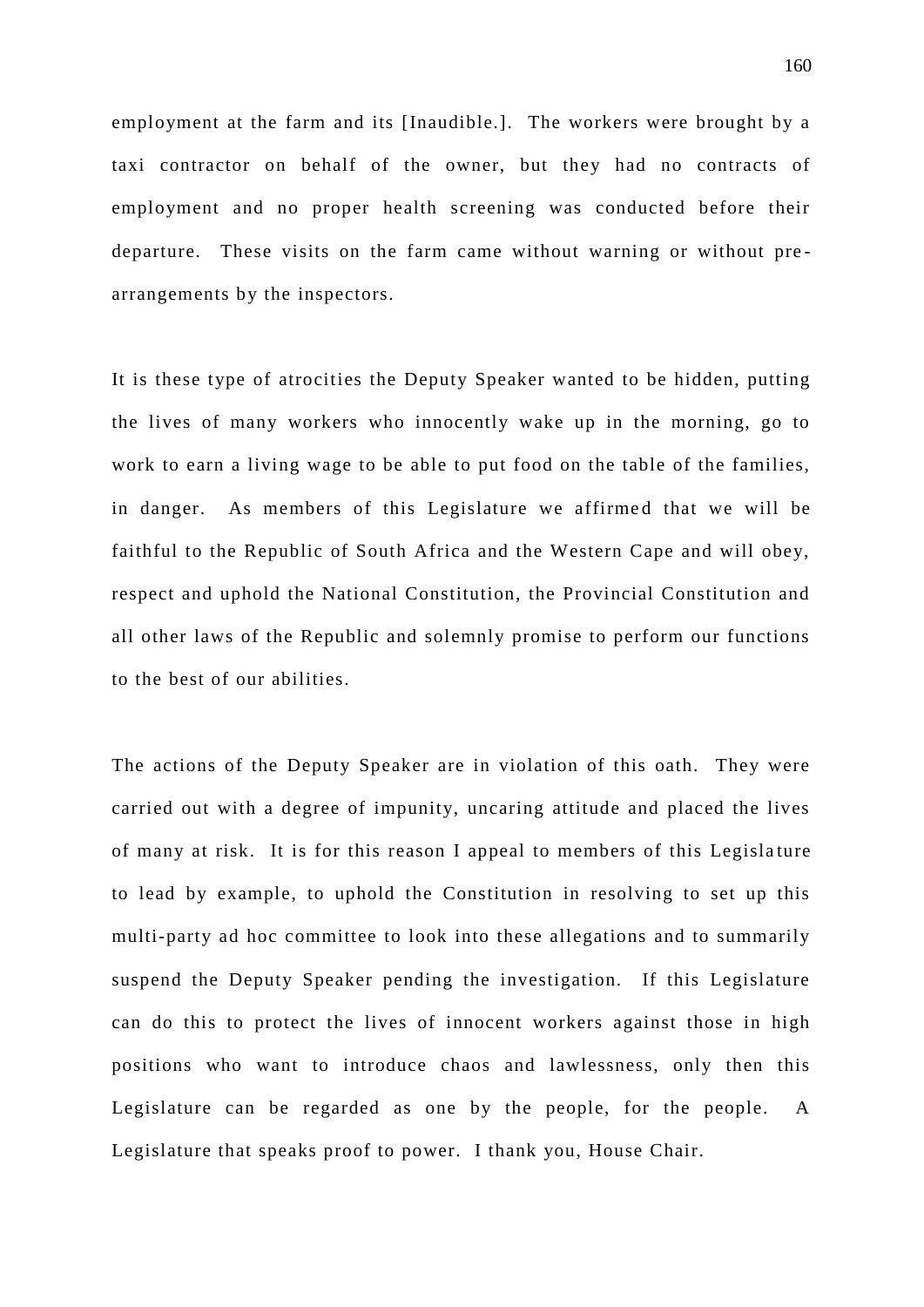The SPEAKER: Thank you, hon Marran. Thank you, hon members. I now recognise the Chief Whip, hon Wenger.

Mr P MARRAN: Sorry. Thank you, Speaker.

The CHIEF WHIP (DA): Thank you, Mr Speaker. Today we are called upon to debate a Draft Resolution proposed by the ANC. A Draft Resolution which calls on this House to decide first whether we should appoint an ad hoc committee consisting of a representative of each political party represented in the House, to investigate certain allegations against hon Beverly Schäfer.

And second, whether this House will agree that hon Schäfer be suspended for the duration of the investigation and until the Legislature has considered the reports and made a resolution on its findings.

So, Speaker, let us look at what the ANC is asking this House procedurally. On the first point the Resolution expressly seeks to establish an ad hoc committee in terms of Rule 119 of the WCPP Standing Rules, which governs the establishment of ad hoc committees. The Resolution in its current for m fails to properly contemplate all the requirements of the establishment of an ad hoc committee. Clause 3(a) of the same Standing Rule stipulates that any such proposed ad hoc committee must carry out a "particular assignment". By definition an assignment must carry the weight of particularity which is to say that it holds a distinctive nature in comparison to other assignments conducted in the usual business of Parliament, including its committees.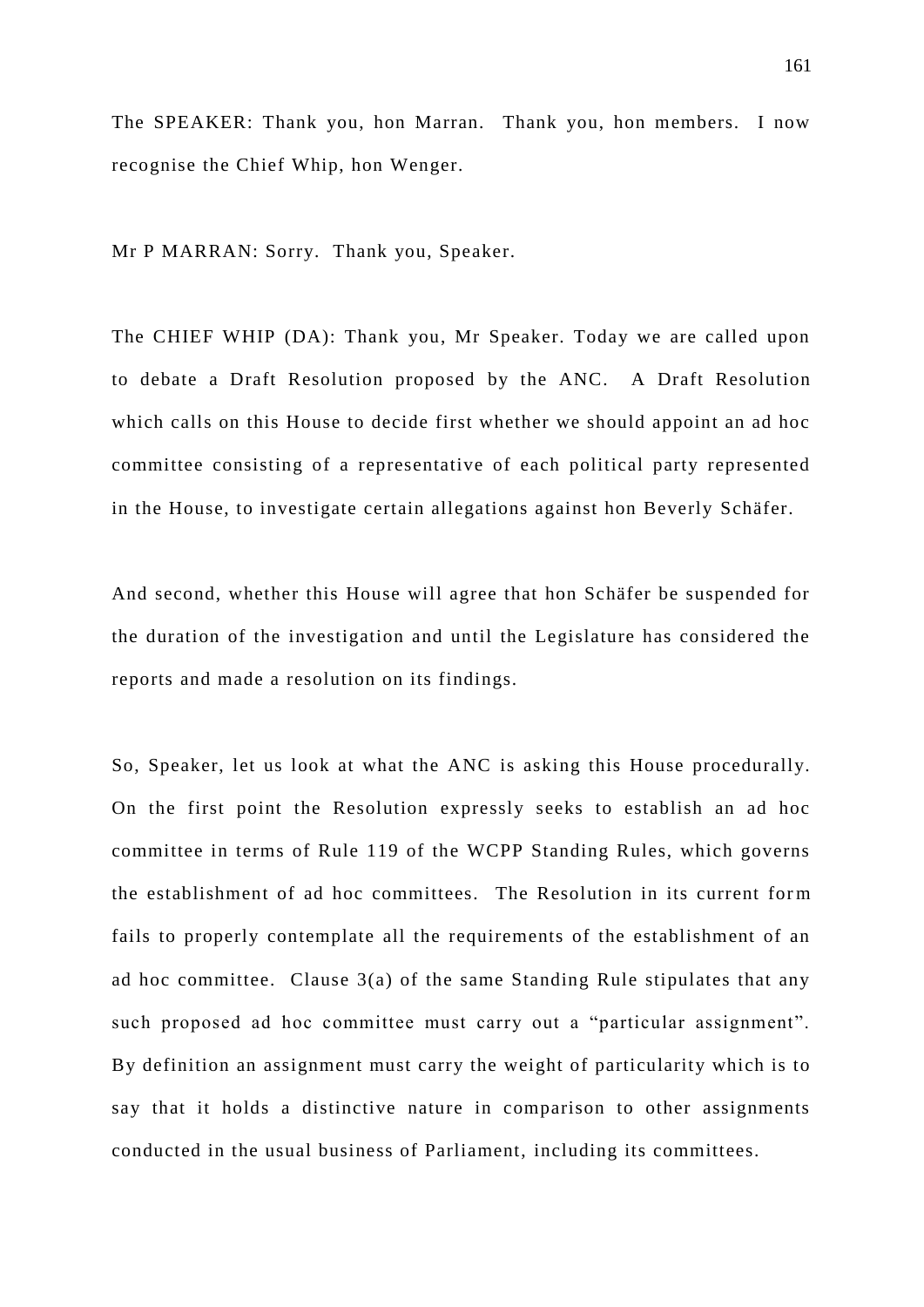It is our contention that the allegations against hon Beverly Schäfer on the day in question relate to actions carried out in the course of her duties as an ordinary member and not as the Deputy Speaker. She was not conducting duties as a Presiding Officer nor representative of the Executive of Parliament, but rather as a member of this Legislature. As a member of the Legislature she received a distressed phone call and tried to help a resident of this province with a matter that had nothing to do with the functioning of the WCPP. That being so, there are already processes for this to be investigated. We have a committee established to deal with complaints against members in our Standing Rules, in the Code of Conduct Act and indeed in the Code of Conduct for members of the WCPP.

This House has adopted and is bound by the members of the Western Cape Provincial Parliament Code of Conduct, Act 3 of 2002. Provision is made in this Act for a complaints procedure. The proposal to establish an ad hoc committee therefore does not meet the requirements of particularity, because we already have a committee earmarked for such purposes. And therefore the establishment of an ad hoc committee is not necessary. So, let us follow the existing Rules and mechanisms already in place and not duplicate.

Now let me turn to the second point. The proposed suspension of the member until the matter has been investigated and findings made. It is our firm view that the basic principles of natural justice should apply. That of the presumption of innocence. The presumption of innocence, might I remind the Opposition, is a right contained in the Bill of Rights which is there to protect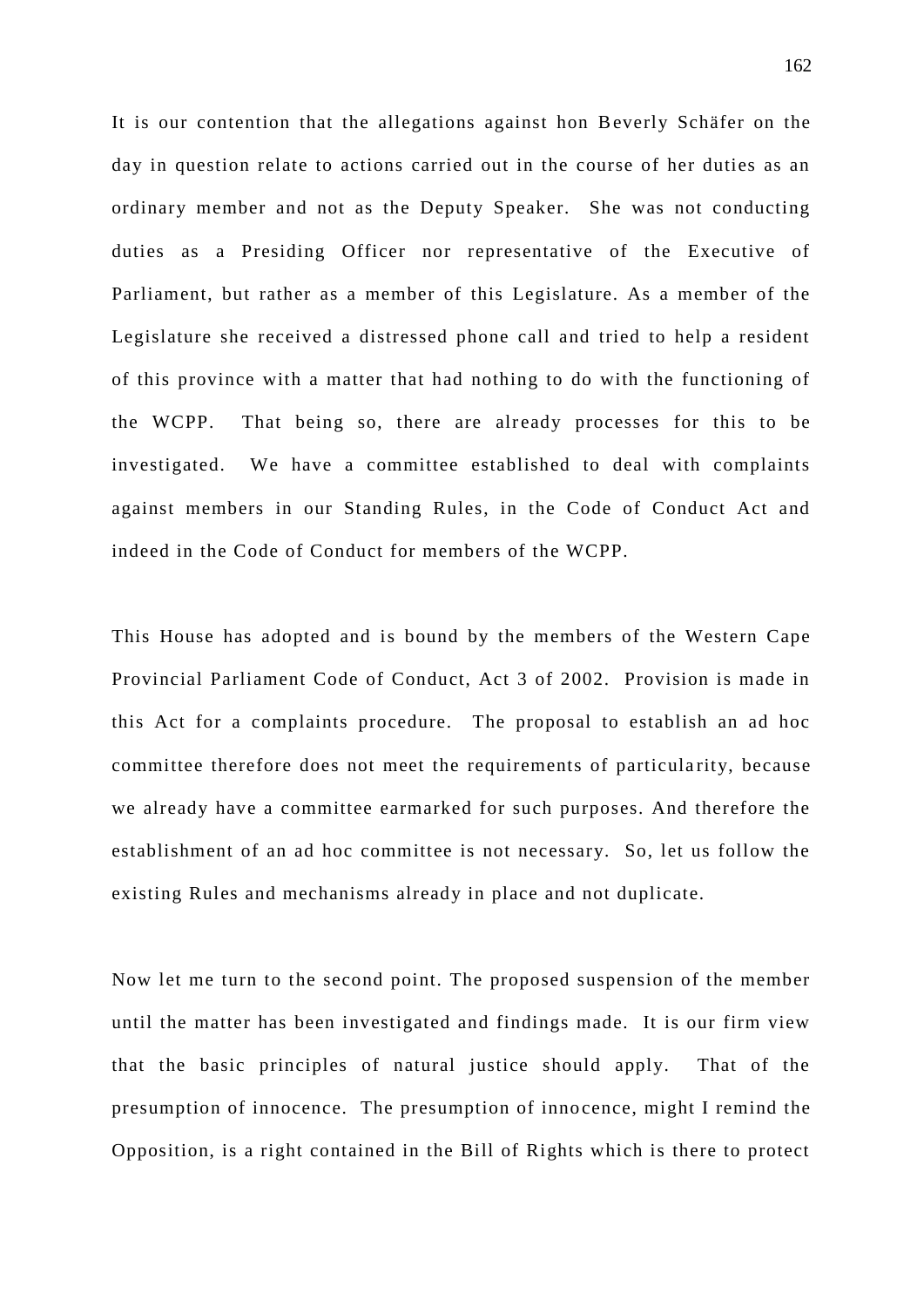individuals from unfair punishment or disproportionate sanction. Our own Code of Conduct has no provision for the suspension of a member unless they have been found guilty and a recommendation for their suspension was made. In this case the ANC's request to suspend the hon member is both unfair and disproportionate to the supposed offence. The allegations are frivolous and vexatious. Why would we suspend a member for a phone call and for events that have not even been tested? One can only come to the conclusion that this is some sort of political witch hunt. A suspension before any form of investigation should therefore not be contemplated.

With these arguments made, Speaker, I therefore move an amendment to the Draft Resolution proposed by the hon Dugmore as follows: to omit all the words after "that" and to substitute with:

"The House, mindful of its constitutional powers and obligations in general and mindful in particular of its powers in relation to investigating allegations of misconduct of its members, noting that the allegations levelled at the Deputy Speaker do not relate to her conduct as a Presiding Officer, resolves that the member's alleged misconduct falls within the scope and jurisdiction of the Conduct Committee of the WCPP which is the Committee earmarked and best suited to further pursue the matter in terms of provisions of its own Code of Conduct."

Thank you, Mr Speaker.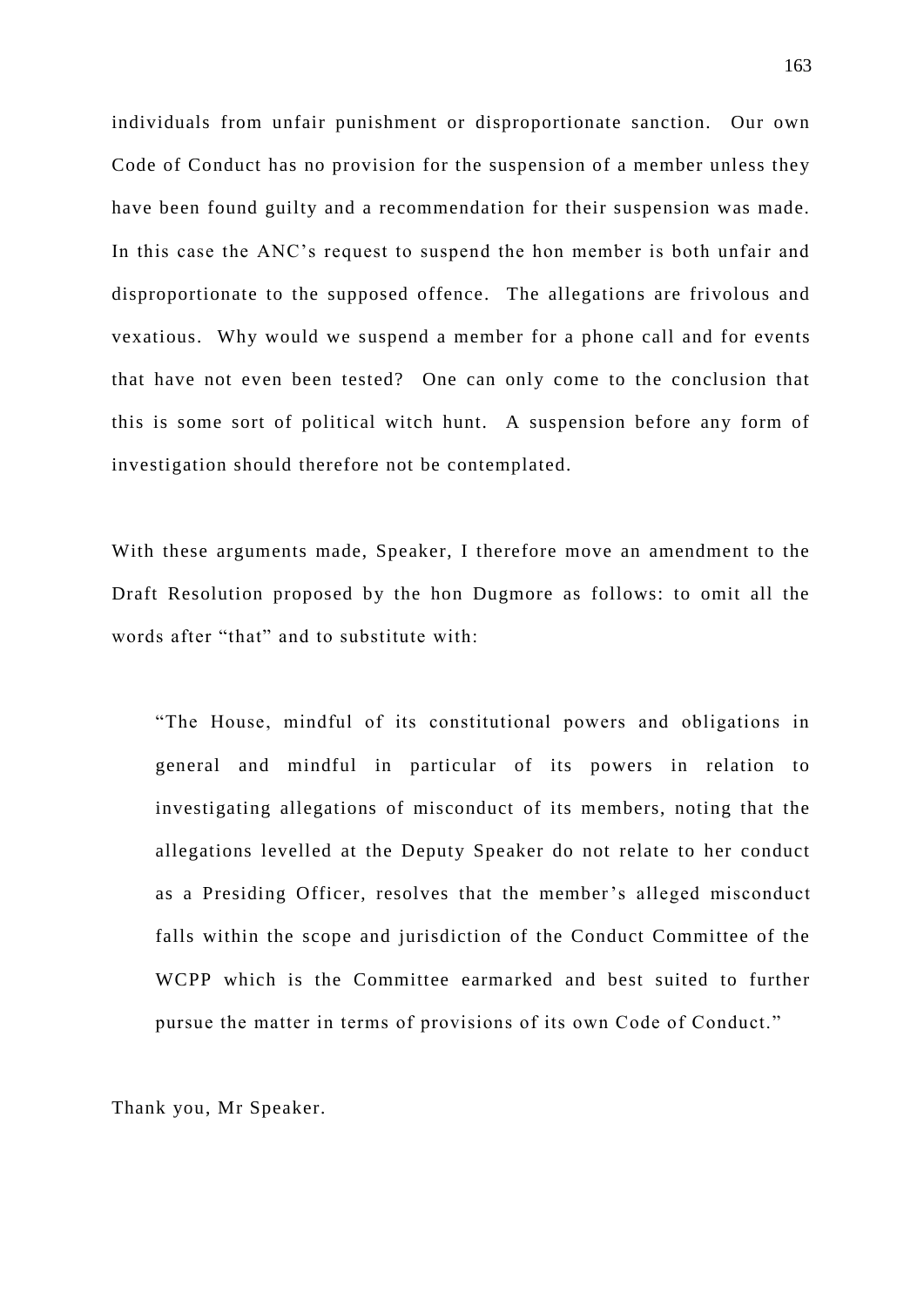The SPEAKER: Thank you, hon Chief Whip. Hon members, I now recognise hon Windvogel.

Ms R WINDVOGEL: Thank you, Speaker. Speaker, five days ago South Africa celebrated Women's Day to mark the 64<sup>th</sup> anniversary of the march to the Union Buildings on 9 August 1956, by more than 20 000 South African women of all races to challenge a system of racism. During a period in which South Africa remembers the bravery of women like Lilly Ngoyi, Helen Joseph, Sophia Williams, Dihima Moosa, Adelaide Tambo, Winnie Mande la, Albertina Sisulu and many others, we are called to this House to deliberate on calls for the suspension of another woman, whose deed falls short of the moral standards and values set by the above generation.

Speaker, the Western Cape becomes the epicentre of COVID-19 following a number of cluster infections in supermarkets, farms, police stations, hospitals and manufacturing plants. It then spread to local transmissions in areas where essential workers lived. Many retail workers, teachers, farm workers and health workers contracted the Coronavirus while on duty, spread it in communities and consequently many people lost their lives.

Speaker, the work of labour inspectors is so vital in preventing cluster infections. In the Western Cape the retail sector, Health and Education Department are notoriously known for carelessness and negligence, which led to many workers contracting the Coronavirus in the line of duty. The many endless cries of health workers from Tygerberg and Groote Schuur Hospital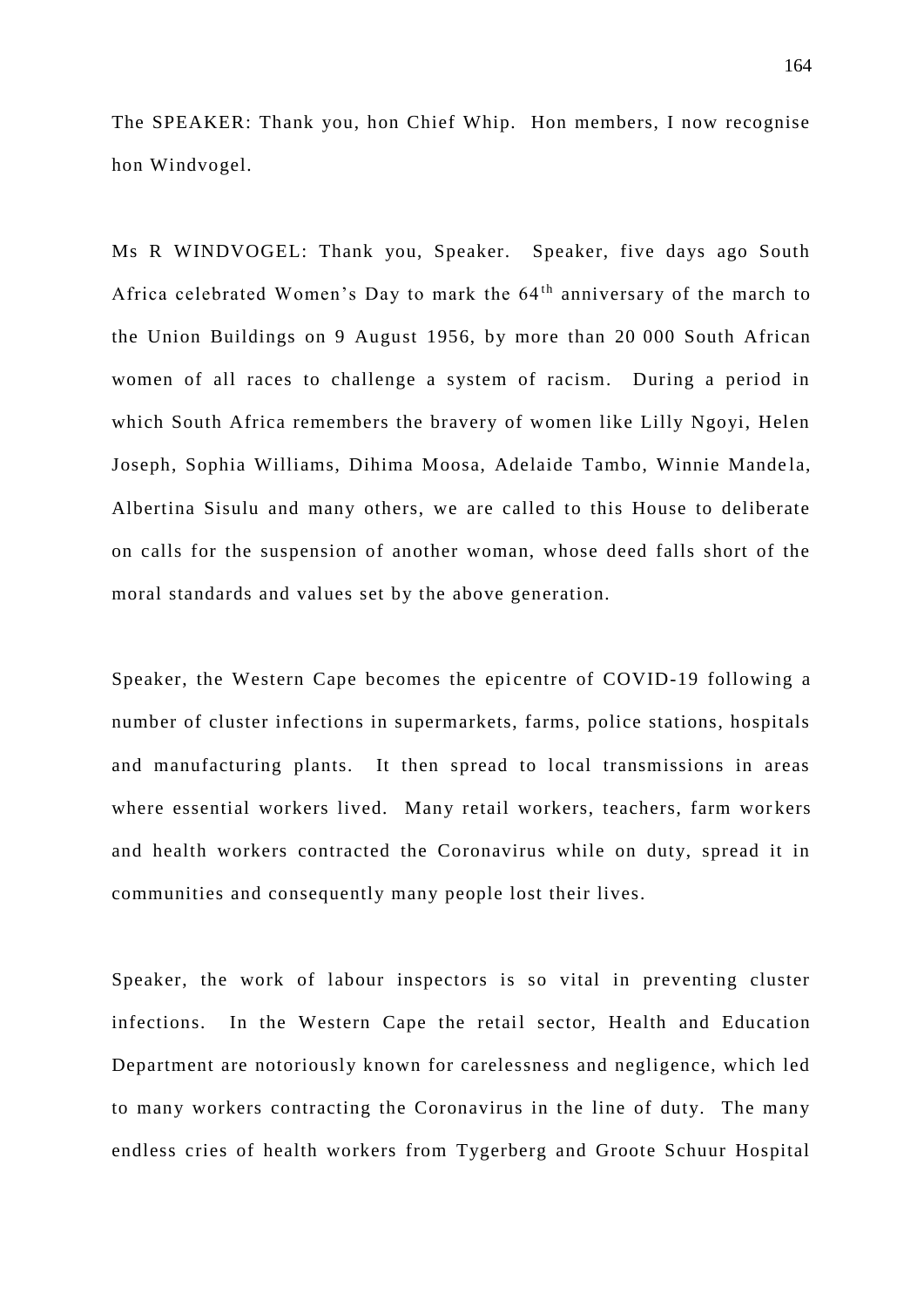who said they were not granted permission by facility management to selfquarantine and for their wards to be disinfected after their colleagues contracted the Coronavirus, are some of the examples that needed labour inspectors' intervention.

Speaker, in one instance on 17 April 2020, labour inspectors issued the Pick 'n Pay store in the Liberty Mall in Mitchell's Plain with a prohibition notice after it was found that the store was unsafe and in contravention of the Occupational Health and Safety Act. For the notice to be lifted, the store had to provide evidence that all areas of the store were sufficiently disinfected, including staff refreshment areas, warehousing and goods receiving areas.

Speaker, I am convinced that if some amongst us had not colluded with employers to block labour inspectors from doing their jobs, many lives could have been saved. Such lives are that of Mr Fundile Matola, a father, a husband, a brother, an uncle, who sadly passed on two weeks ago while on duty at Tangelo Farm in Swellendam. What saddened me the most about this death, Speaker, is that in April 2020, after being told about unsafe working conditions on this farm, I personally took the labour inspector and police there, but we were denied entry. Speaker, the farmer working with the labour consultant was advised not to grant us access without an appointment. This is the excuse that Snowflake factory managers used to block the labour inspector from conducting his business. Speaker, I am convinced that Mr Matola's life would have been spared if it was not for the gross negligence by employers who hide their non-compliance behind labour consultants. I am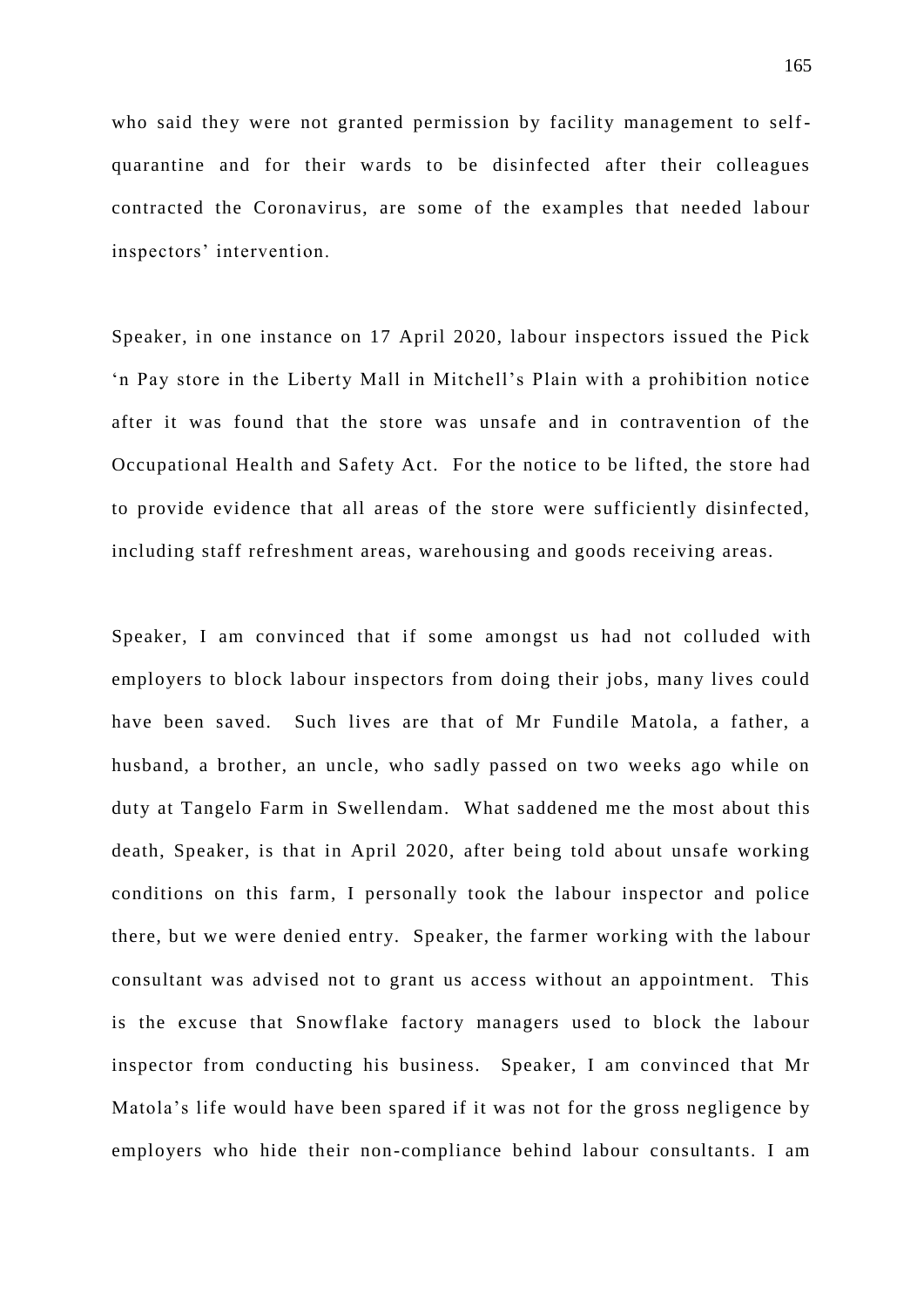using this example to show the seriousness of the allegation before us today.

Speaker, it is incumbent upon us hon members of this House to set an example by suspending this Deputy Speaker and moving with speed to set up this ad hoc committee to investigate the allegations. I thank you, Speaker.

The SPEAKER: Thank you, hon Windvogel. Hon members, I now recognise hon Philander.

Ms W PHILANDER: Thank you, Speaker. It is clear, and it is evident that the so-called facts provided by the ANC in their motion against the hon member Beverly Schäfer are grossly incorrect and misrepresented. Speaker, the Draft Resolution has no basis whatsoever for the allegations it attempts to put forward in this debate today, but Speaker, the ANC cannot even get their facts straight. First of all, the factory where the incident took place was not in [Interjection.]

An HON MEMBER: Hon Speaker.

Ms W PHILANDER: …Maitland. Second, the reason they got the place wrong is because the ANC was not present at the factory that day [Interjection.]

An HON MEMBER: Point of order, Speaker.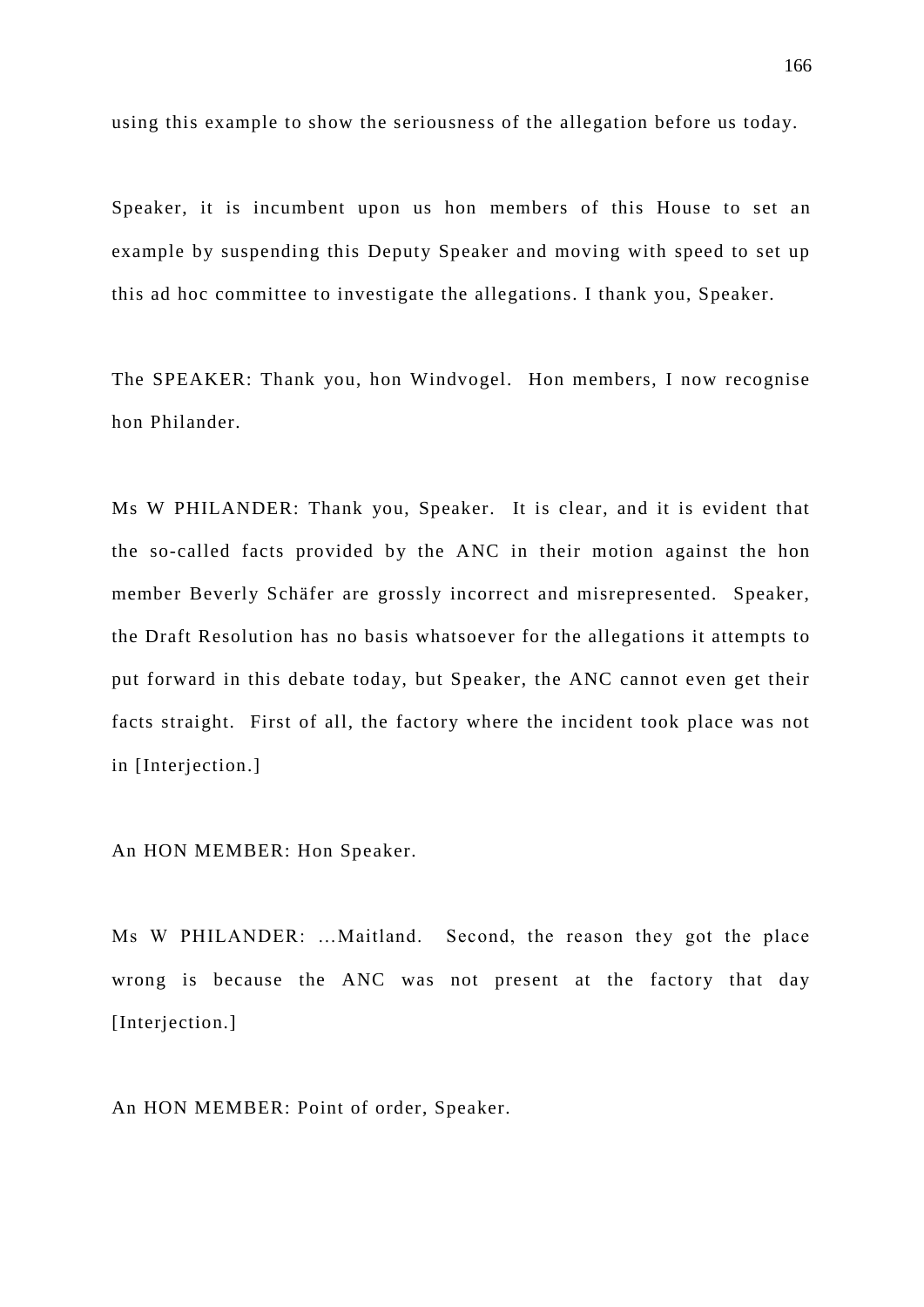The SPEAKER: Hon members, may I request the hon Philander to take a seat? What is the point of order, hon member?

An HON MEMBER: Yes. We have noted that your mics are on, and whenever they are on then there is a very bad echo that comes, then we do not hear the speaker that is on the platform. So, the statement that was made by hon Philander, we did not hear it properly from [Interjection.]

The SPEAKER: Thank you. Thank you very much, hon member. We will attend to that for the future. May I request hon Philander to start again?

Ms W PHILANDER: Speaker it is clear, and it is evident that the so -called facts provided by the ANC in their motion against the hon member Beverly Schäfer are grossly incorrect and misrepresented. Speaker, the Draft Resolution has no basis whatsoever for the allegations it attempts to put forward in this debate today. But Speaker, the ANC cannot even get their facts straight.

First of all, the factory where the incident took place is not in Maitland. Second, the reason they got the place wrong is because the ANC was not at all present at the factory that day, and Speaker, neither was the hon member Schäfer. This therefore raises the question of how it is at all possible for hon Schäfer to have prevented the labour inspector from entering the premises if she was not even there. The reality is that they had a phone conversation and we are debating a phone call.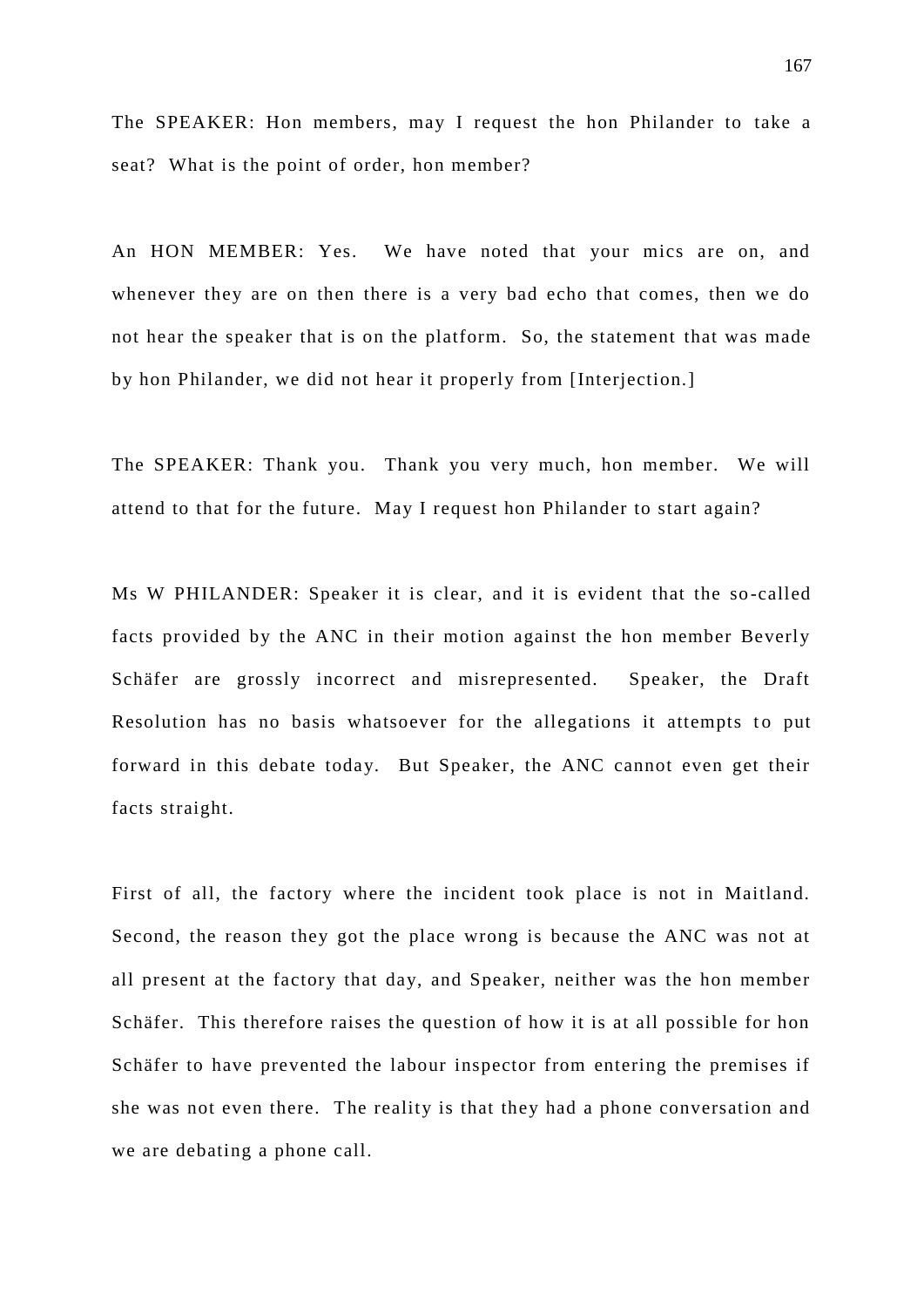Speaker, the truth is far from what the ANC would want us to believe. This incident took place less than two weeks into the hard lockdown. People were scared. They were terrified of this unknown disease. Only the most essential of services could operate and even then under the strictest of conditions. In this context, an unknown man arrived at the factory that produces food. He was aggressive and insisted that he be let in. He refused to wear PPE and to follow Health and Safety protocols. The factory management did not know what to do, so they called their local councillor. The local councillor then called the member of this Legislature to help. They were scared and confused. Member Schäfer was approached for guidance and assistance.

So, she had a phone conversation with the man, asking him to identify himself and beg him to adhere to safety protocols, but he was aggressive with her as well. She ended the call. She did not speak to him again and she did not go to the factory. It is impossible to allege she prevented the labour inspector from entering the premises. She was not even there. What the labour inspector did thereafter is anyone's guess, aside from running to the ANC and that is the extent of the incident that we are left debating here today.

Hon Speaker, it would be unreasonable to expect member Schäfer or any other member of this House to decline a call of any community resident in need, least of all at a time where a labour inspector refused to adhere to Health and Safety protocols by declining to wear PPE and sanitise. Speaker, adherence to safety protocols allows a business to remain open and anyone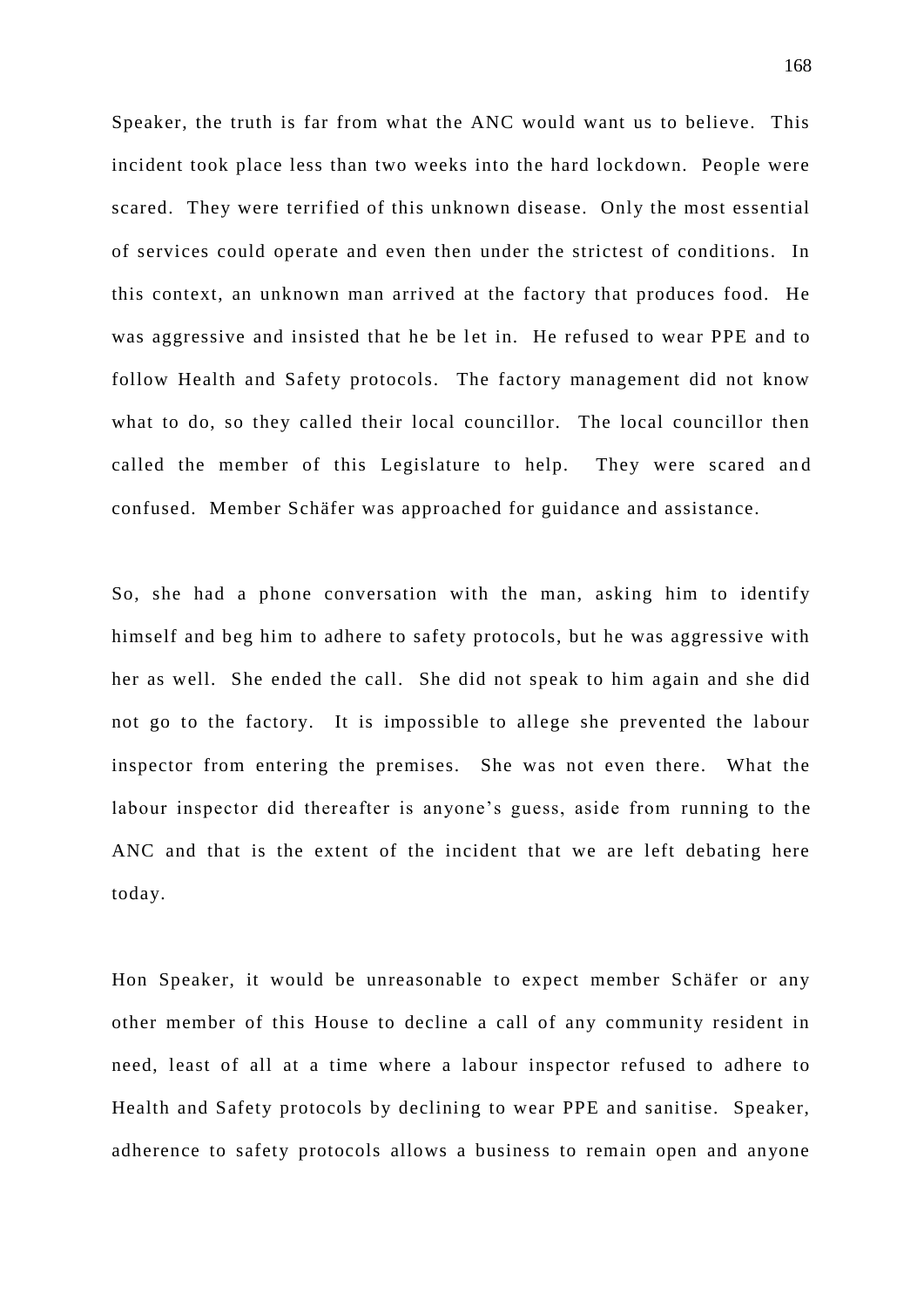reasonable would expect such commitment to he alth and safety at a time of a pandemic. These are the facts and the real concerns on this issue.

Hon Speaker, we see the Western Cape Department prepared and every other public department collaborating with businesses and individuals to ensure that protocols are in place in order to continue operations and secure the lives of those employees on the frontline, but also to ensure that essential items reach the tables of households, especially the poorest of the poor.

Hon Speaker, instead of focusing on the issue at hand and how we can work together with Government and entities to limit the impact of COVID -19 of all residents in the Western Cape, the ANC has time to waste on diverting the attention of the real problems we face. Speaker, one would expect the responsible member of this House, that instead of tabling senseless arguments to rather focus on doing everything possible to be of service to the people of this province. We do know that the ANC has got no relevance left in the Western Cape, but to use a cry of help and assistance as a stick and a political ploy is absurd in this, to say the least, and waste of resources at most. The DA-led Western Cape Government has bolstered their efforts in every department to the benefit of every resident in this province.

Nationally you see a picture of an ANC National Government imposing a second pandemic of starvation. A National Government which cannot even do the basics in terms of a stable health system, where we see a social care system on the brink of collapse at a time when aid is needed most. We see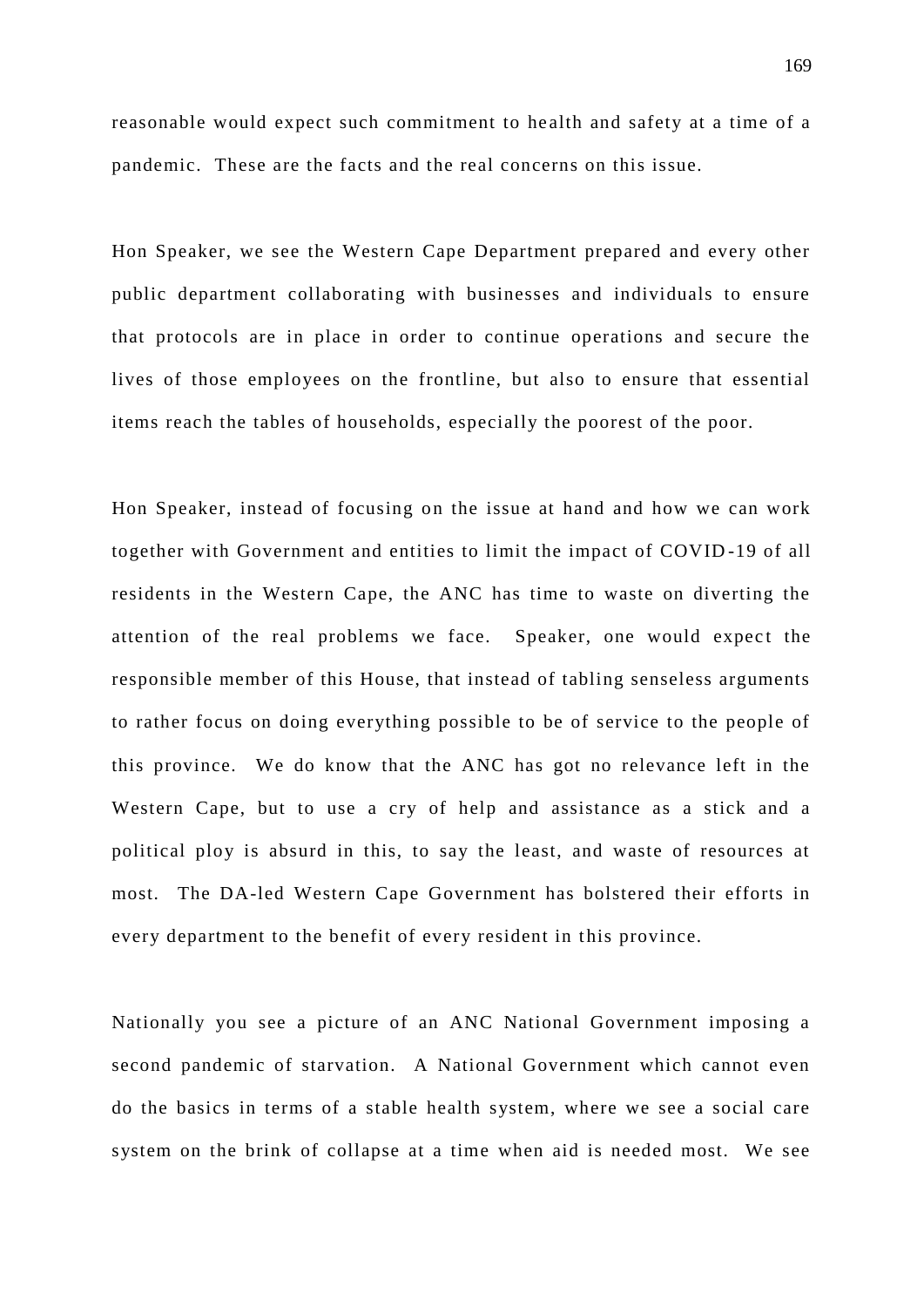the pockets of cadres and comrades lined at a time when the ANC members in this House are dead quiet about the ANC that is going to investigate the ANC regarding ANC corruption, done by the ANC. Hence the hashtag that came about, Speaker, and this ANC chooses a senseless witch hunt above the needs of our people.

Hon Speaker, this senseless debate should be disregarded with the contempt it deserves. Instead of debating untrue allegations, ask President Ramaphosa "Where is the money?" And why he does not deal with the corruption in his midst. There is no other justification on this senseless debate, and I repeat, this is a political witch hunt to deter us from the reality that we are facing. Speaker, in this day and age where people are rebuilding their lives by returning to work, where we want to see our economy rehabilitated and livelihoods restored, we do not have the time to debate such frivolous attacks. We all need to roll up our sleeves and play our part in assisting our communities. I thank you, Speaker.

The SPEAKER: Thank you, hon Philander. Hon members, I now recognise hon Xego.

Mr M XEGO: Thank you, Speaker. As the EFF we would like to point out from the onset that the allegations that are levelled against the Deputy Speaker are of grave concern and raise serious issues which cannot be left unattended. The allegations are so serious to the point that if proven to be true, then not only will such conduct violate the provisions of the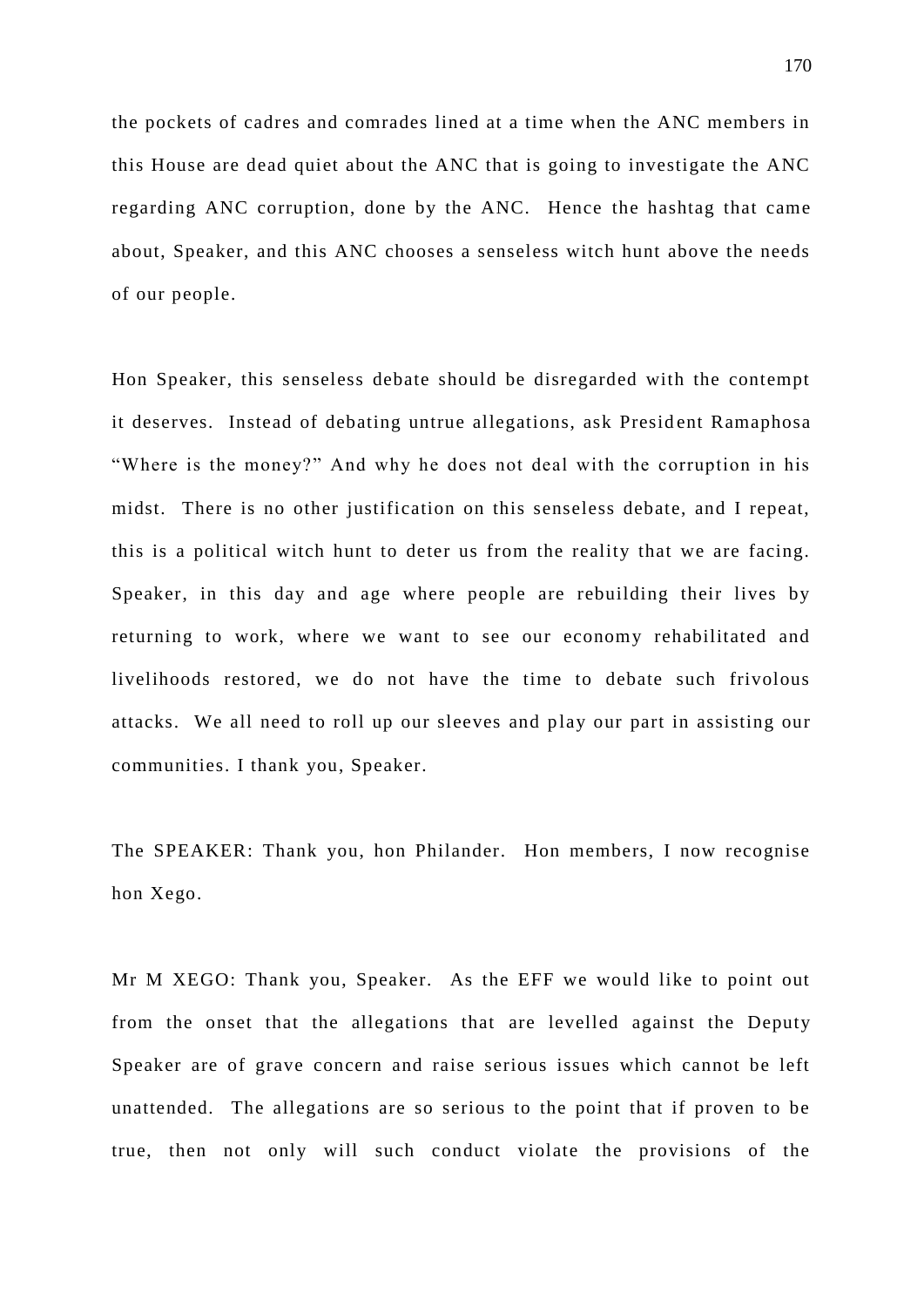Parliament's Code of Conduct, but they will throw the entire institution into disrepute. Such conduct undermines every effort by the Province and our nation in the fight against the spread of COVID-19, as a successful fight would require everyone to uphold and abide by the COVID-19 rules and regulations which are quantified and distributed from time to time.

This is also a matter which draws public interest as all eyes will be looking at the institution to see how we address and deal with issues at hand. If we, as elected members of this House, deal with this issue in the correct manner, then the public will continue to have confidence in us and continue to trust this institution. If this matter is not handled in the correct manner, then the public will not have confidence in the institution, and it remains a hollow institution of members who serve their own interests without the backing of public trust and confidence.

The EFF calls for proper action to be taken against the Deputy Speaker of this House and that the relevant Rules be followed in doing so, whilst having in mind that it is the duty of this House and that of the Provincial Government to make sure that we guide society and everyone else to abide by the rules and regulations aimed at curbing the spread of COVID-19. If one of our own is alleged to have acted in a manner that contradicts these efforts, then harsh actions should be taken against them. Thank you very much, Speaker.

The SPEAKER: Thank you, hon Xego. Hon members, I now recognise hon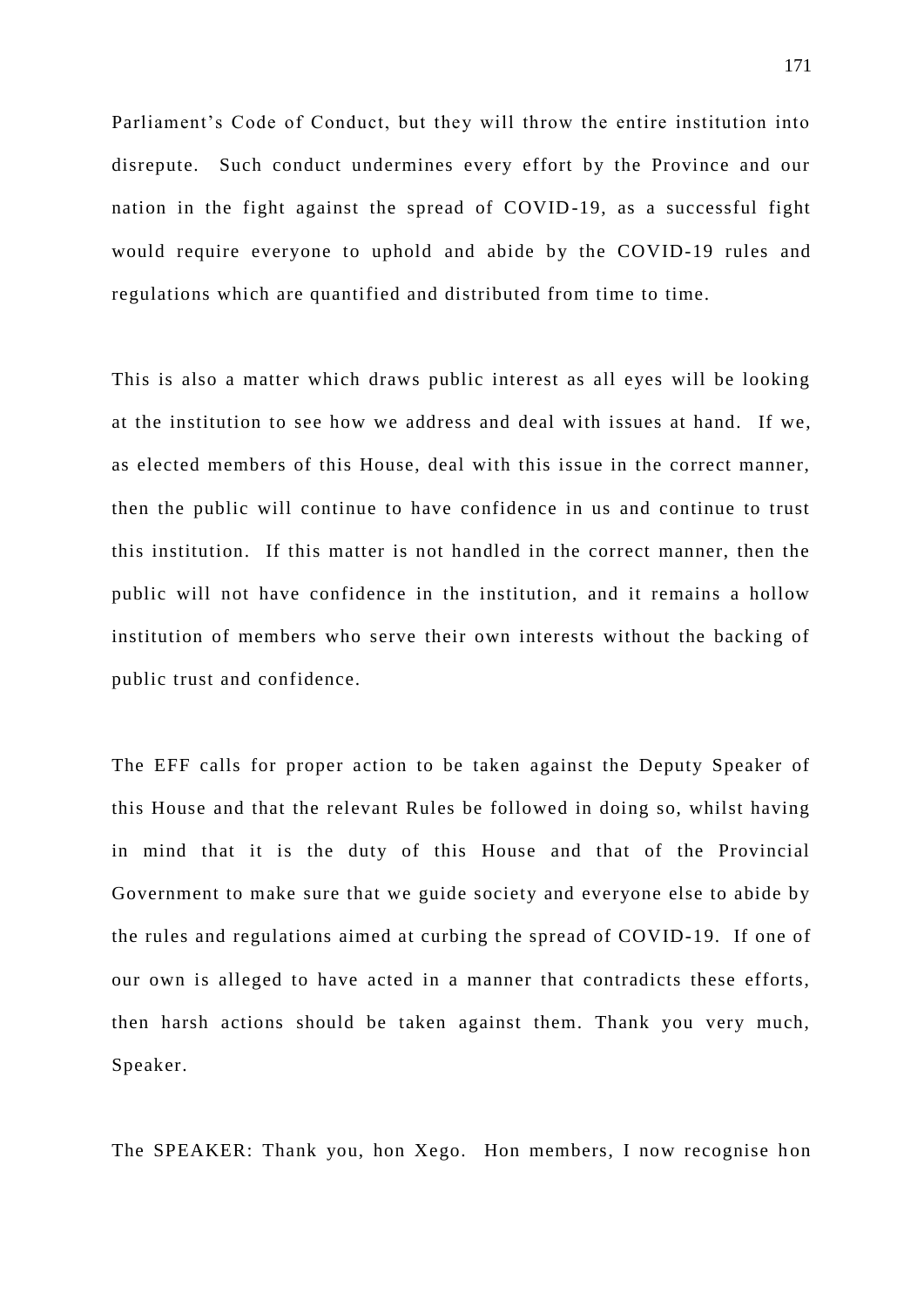Herron.

Mr B N HERRON: Thank you, Speaker. Speaker, to start off with I think that the DA's approach to this Resolution so far is wrong and it is not credible for members of the DA as hon Philander has just done, to come and give evidence here, disputing the allegations as if she has first-hand knowledge of those allegations or that evidence are the facts. It is just simply not credible and the right thing to do would be to enable or to allow an investigation to take place.

Speaker, we have been living through a prolonged period of desperation caused by the Coronavirus and its impact. Businesses are desperate to survive and workers are desperate to keep their jobs and this desperation has created an environment where exploitation can flourish and where corners can be cut. Throughout this lockdown period we have received reports of pressure and intimidation of workers by bosses and we reported those incidents to the Labour Department expecting them to investigate. We expected the Labour Department inspectors to make unannounced visits to places of employment to defend the health and labour rights of employees wherever they were being compromised.

If the allegations against the Deputy Speaker are true, then this would be a grotesque abuse of her office and a failure of public service. And if the allegations are true then the Deputy Speaker would have failed those she was elected to serve, and she would have failed those vulnerable to abuse and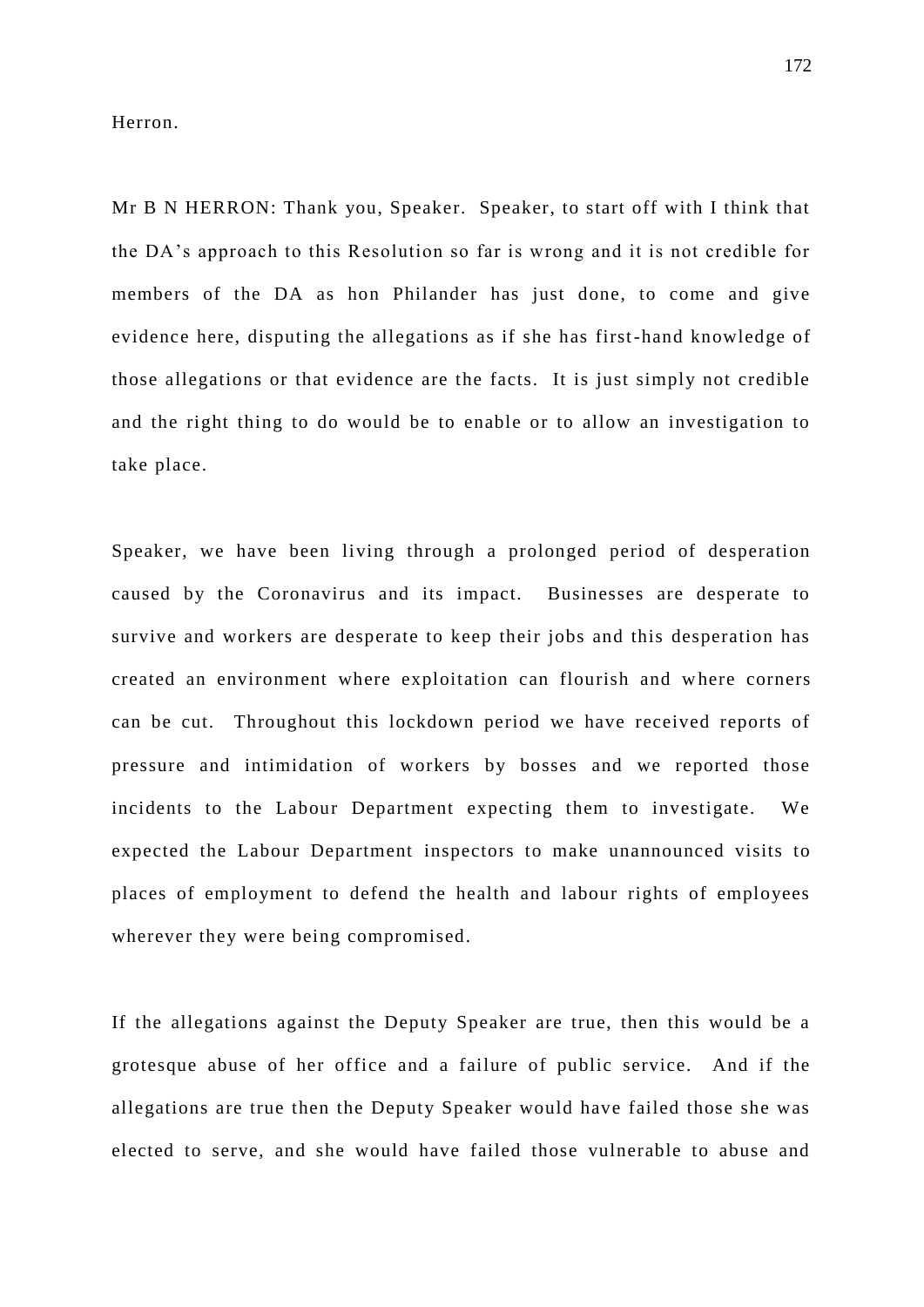exploitation. If the allegations are true, she would have used a power she did not have. In the interest of maintaining the integrity of this Parliament, the office of the Speaker and the Deputy Speaker and hon Schäfer herself, the allegations must be tested and dealt with swiftly. So there must be an investigation. Speaker, suspension is only required when an accused is likely to use their position to interfere in an investigation. There is no evidence that this is the case and we see no reason for the Deputy Speaker to be suspended while an investigation is underway. Thank you.

The SPEAKER: Thank you, hon Herron. Hon members, I now recognise hon Bosman.

Mr G BOSMAN: Thank you, hon Speaker. The COVID-19 pandemic provides the nation with an X-ray of the standing of our communities, our society and governance at all levels. It offers what are all too often shocking insights into the fractures within the very fibres of our nation, leaving the most vulnerable amongst us wanting. Speaker, instead of debating the debilitating effects of this lockdown and the real issues of the day, this esteemed House is currently caught up in a frivolous issue rooted in no level of facts at all. This debate proposed by the direct Opposition must be [Inaudible.] out for what it really is.

It is a last-ditch attempt by the ANC in the Western Cape to distract from the widespread theft, corruption and the failure of an incompetent state run by their comrades in National Government. And it is there to detract from the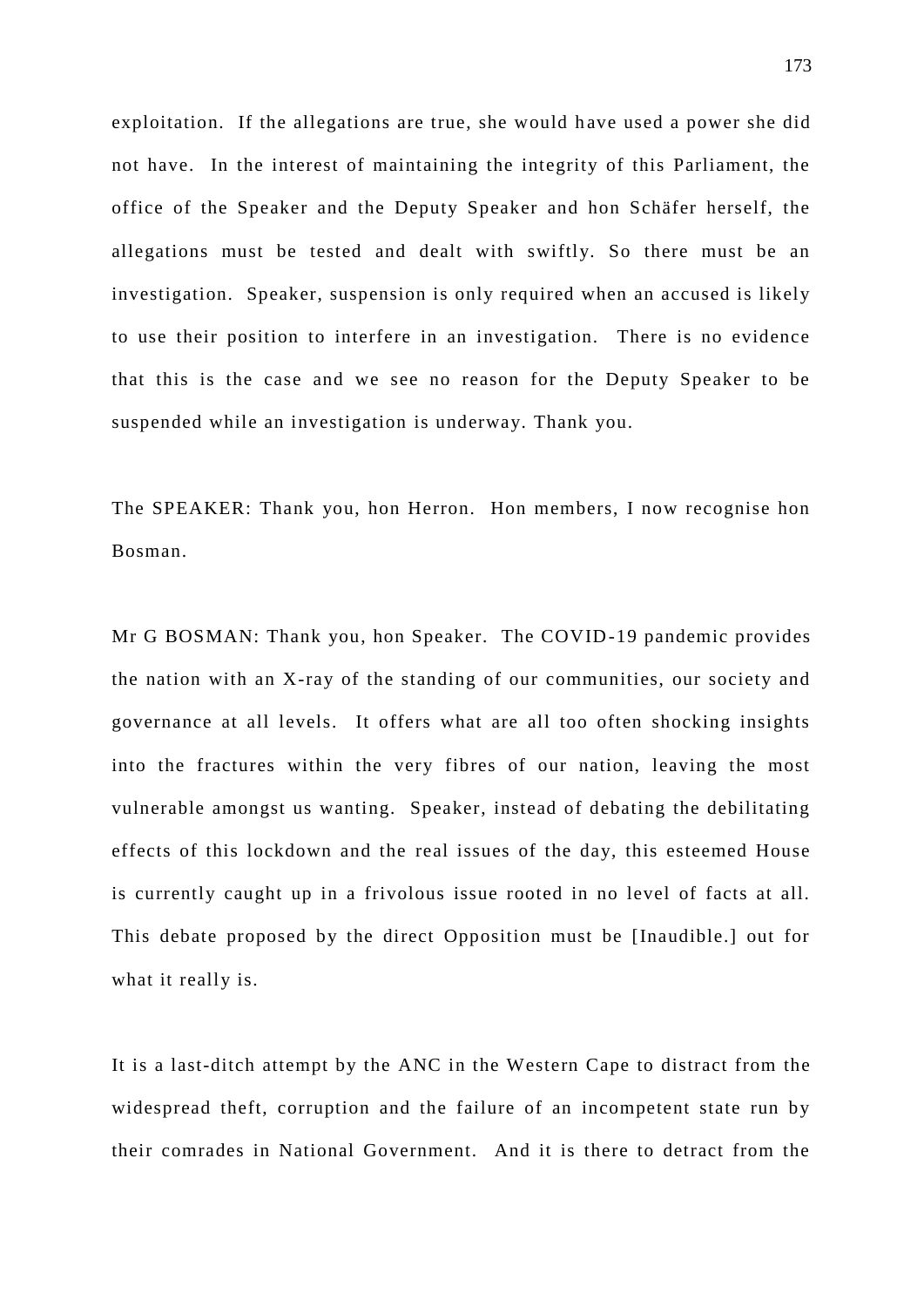landmark strides by this Provincial Government in its battle to beat COVID-19. Essentially Speaker, what we have on our hands here today is nothing more than a red herring, a sheer and utter fallacy. Nevertheless, the ANC's selected topic does indicate the priorities of their public representatives in this House. We are now on record quite clear that the ANC is more concerned about the impossible task of saving face for its own party, than addressing the realities of millions of residents. It is a party more concerned with the next election and that is how it s eems to look. Instead of considering the severe plight of the poor in these difficult economic circumstances that are second only to that of the Great Depression, we are called to debate skewed rumours.

So out of touch is the ANC, Speaker, that it will not face the reality that its own Cabinet cannot get social relief of distress funds to those in desperate need. We have witnessed an incapable state that where they are asking the poorest of the poor to apply for R350 grant through electronic means during a hard lockdown, knowing full well that most applicants do not have access or the know-how to do this. Yet, instead of reflecting on this, and the fact that approximately 60% of social relief of distressed applicants in the province have been denied due to a broken SASSA, and an unfit for purpose Minister at a national level, we are being asked to contemplate nothing more than hearsay.

Speaker, so desperate is the ANC that it has to grasp at a proverbial straw so as not to face the facts of their own Government's failure to support the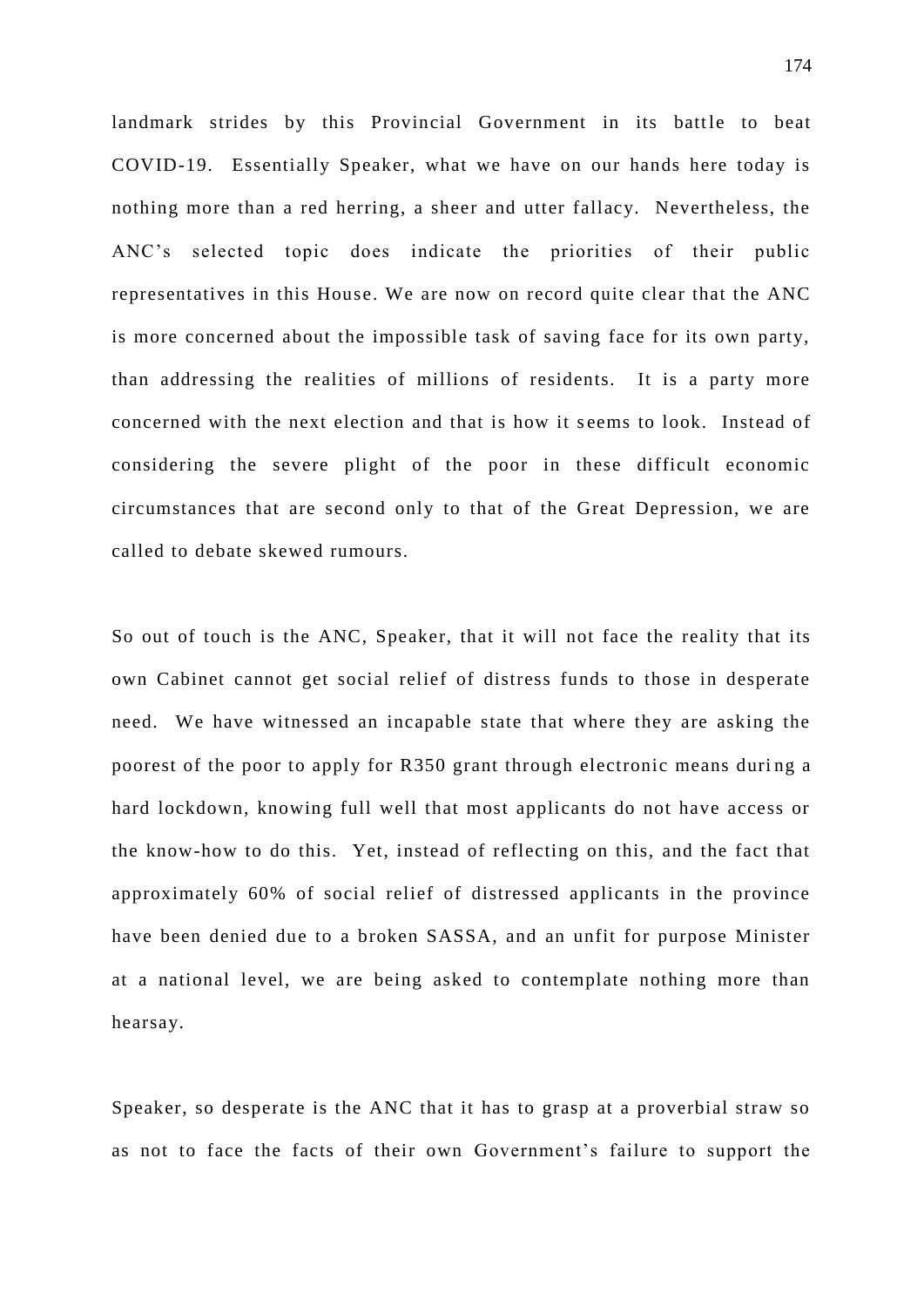disabled. Persons with disabilities have been denied access to their personal disability grant, on the basis that SASSA and national DSD is not willing to expose doctors to the applicants for the assessments, but Speaker, like today's debate that is nothing more than a smoke screen to hide the national Department's complete absence to plan.

The truth is not that a member of this House interfered in the work of an official but that the ANC would have us hide the true st ate of the nation. They would have us turn a blind eye to the severe under-resourcing of provinces, to tender kickbacks for connected cadres and the disgrace of the President who arrived here for fanfare and in return left the Western Cape with an empty pocket based on empty promises.

Speaker, what we have here today in this debate is the ANC crying wolf, because quite frankly neither do they not know what meaningful oversight is, nor are they willing to open the Pandora's box of a failed and captured state. Whilst they would have us sit here and listen to the tales of a political witch hunt, we ought to be talking about the care for our children, but it seems that the investment in the next generation is not quite as important to the majority in opposition as the next election is to them. Nonetheless, our children have been done a great disservice through the insistence of a comrade Minister Lindiwe Zulu, whose ethical compass is apparently so skewed that she had to be directed by a court of law to reopen Early Childhood Development centres. From March to July the ANC saw fit to keep these doors closed whilst children went hungry and businesses went bankrupt.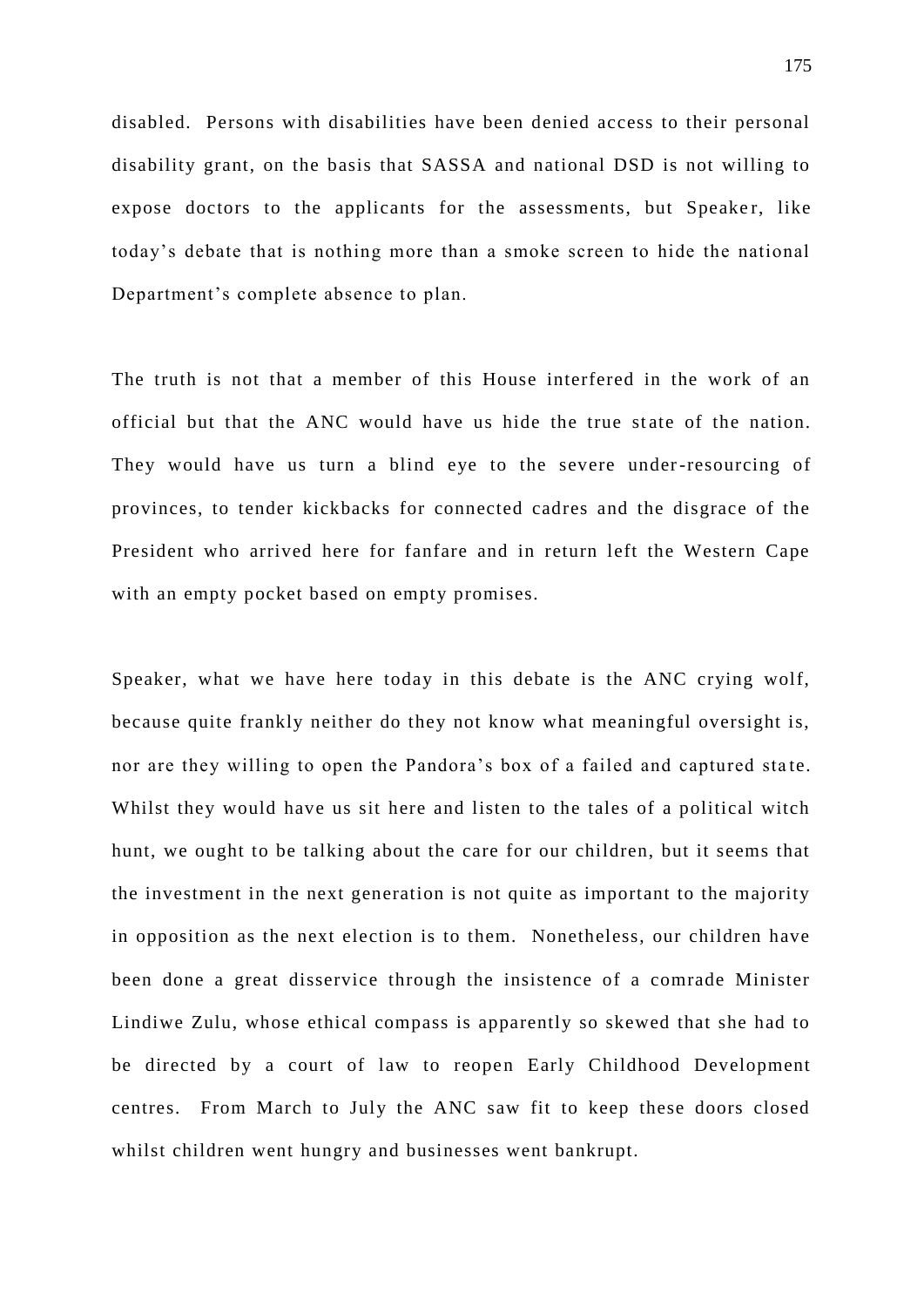The ANC wants to distract us while their councillors and cadres hoard food parcels for themselves, steal desperately needed public funds and enrich their own families. Shocking tender irregularities and contracts are awarded to politicians' family members in the ANC-run provinces of the Free State and Gauteng, and this tells us everything. It tells us that not even in a pandemic that bleeds into the multi-faceted crisis, is it enough to get all national hands on deck. And Speaker, what is the response? Nothing but deflection. Here the ANC asks us to debate a topic void of fact and in Pretoria the President sets up a so-called task team of misfits devised to play both referee and player.

Speaker, the ANC would have us disregard the fact that the Western Cape is the only provincial government to have adequately prepared for the surge in COVID-19 cases. We have used our resources optimally and we have refrained from playing politics. Our Provincial Government has stepped in to fill the gaps left by National Government, and yet as we have seen in this debate, the ANC uses an incident not based in reality, to attack the character of a member of this House who seeks only to fulfil her role as a public representative. This is how low the majority in the Opposition would have us stoop today. They do not do this out of a sense of duty to their constituents, and to the constituents we are supposed to serve, but to further the interests of hopeless, helpless Luthuli House. The ANC does not want the facts to be faced.

The facts are that the Western Cape is ready to end the alcohol ban to create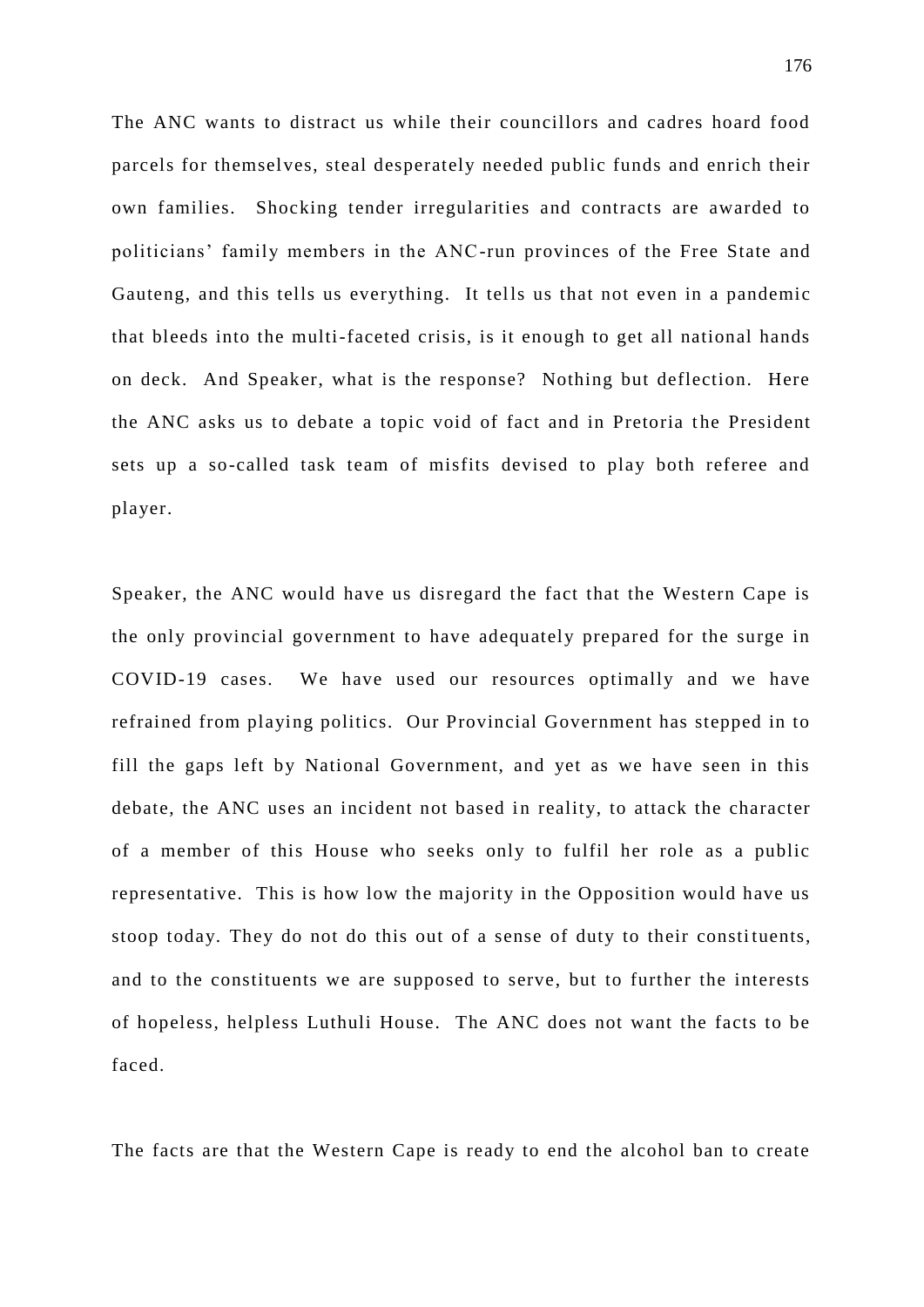jobs. It is ready to continue to open up more of the economy and ultimately to end the lockdown, so our people can get back to work and be fed. Not at all. They see the success of this Province as something to hide at the expense of the lives and livelihoods of those who live here. Speaker, the ANC came here today with an agenda of a political witch hunt built on desperation and misconstruction of events. We will however stand for the truth and oversee the work of this Government so that its resources are us ed in the best interest of every resident of this province. I thank you, Mr Speaker.

The SPEAKER: Thank you hon Bosman. Hon members, I now recognise hon Christians.

Mr F C CHRISTIANS: Thank you Speaker. Speaker, today I am sitting in the position where I do not have any documents from hon Dugmore or hon Schäfer. All that I have is what I saw in the newspapers and what I heard today, but hon Speaker, the point that I will make today is that if we pursue this what the ANC is pushing for, what stops a member tomorrow to accuse another member of doing the same? Today it is hon Schäfer, tomorrow it can be somebody else. So, as members we are subject to a Code of Conduct and if there are serious allegations, those allegations must then be referred to the Conduct Committee.

There is no way that we can have an ad hoc committee. There is no way that we can suspend the Deputy Speaker, because what we heard today is a lot of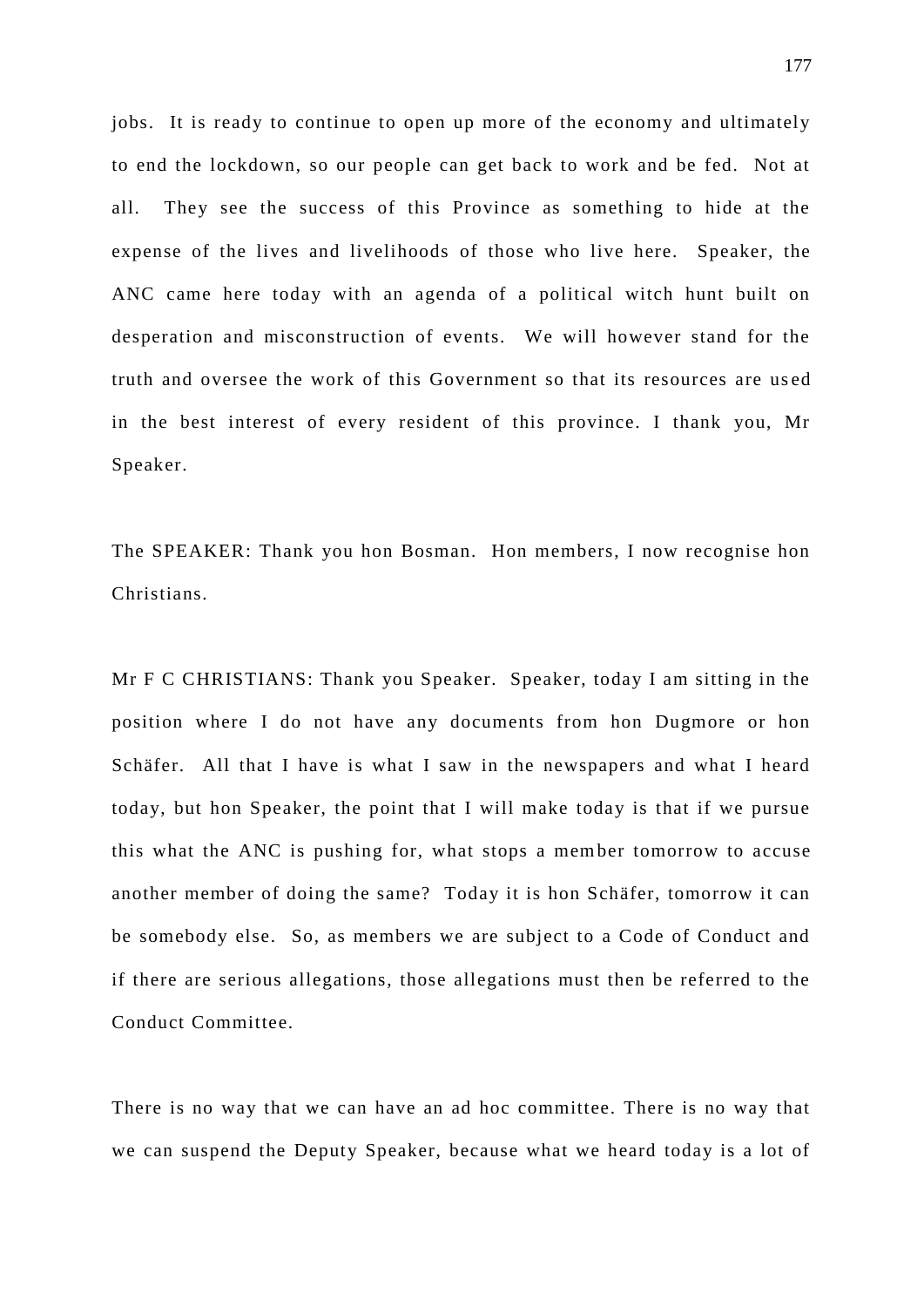hearsay, but the important thing is that we are innocent until proven guilty. The Deputy Speaker, if the Speaker feels – and it is directed to the Speaker, the Speaker then will refer it to the Conduct Committee, but I cannot support this, because like I said, tomorrow there is a wild allegation against me, what do I do being a single member in a party? I think we should then toe the line and we should do as requested by Act 3 of 2002 of the Conduct of Members and I will leave it like that. All that I heard were allegations in the paper. All that I heard here today, and I am saying if ju stice will be done, send it to the Conduct Committee and I rest my case. Thank you, Speaker.

The SPEAKER: Thank you, hon Christians. Hon members, I now recognise hon Baartman.

Ms D M BAARTMAN: [Inaudible.] [Sound distorted.]

The SPEAKER: Hon Baartman. Hon Baartman.

Ms D M BAARTMAN: Yes?

The SPEAKER: May I request that you move to a favourable spot. Right now we are unable to hear you.

Ms D M BAARTMAN: Speaker, are you able to [Inaudible.]

The SPEAKER: It is still intermittently dropping. So, we will be patient with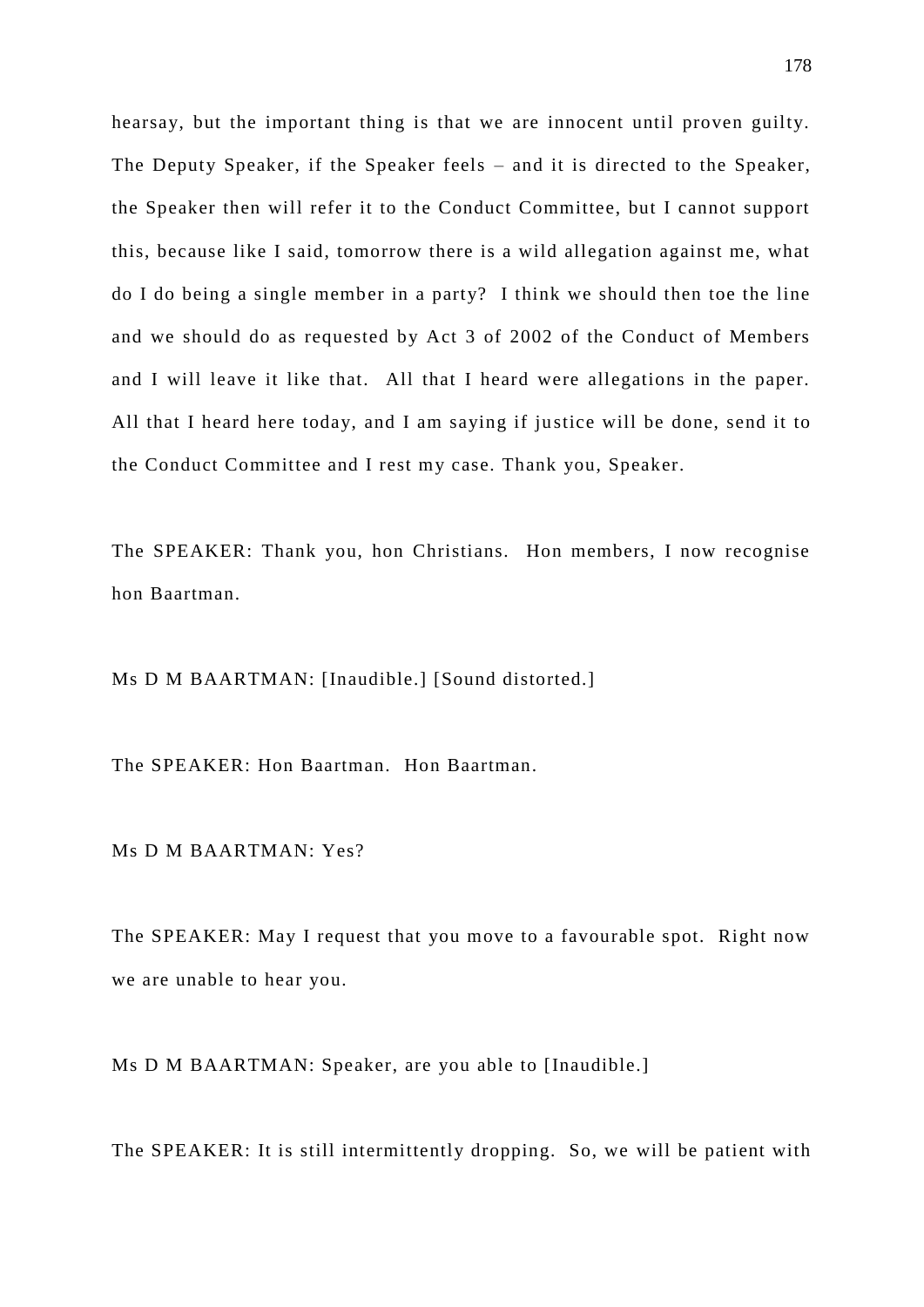you, hon Baartman. We will give you a few seconds to achieve that.

Ms D M BAARTMAN: Thank you [Inaudible.] Speaker, the great goddess Aletheia, was the daughter of Zeus and known [Inaudible.] The literal meaning of her name was "the state of not being hidden" or the "state of being evident" and could also be translated to factual [Inaudible.] or reality. These days society have different synonyms for the word "lie". Falsify, fib, exaggerate, mislead, factual inaccuracies and my favourite, to be economical with the truth.

You see hon Speaker, this is what this motion [Inaudible.] attempt to achieve. To be economical with the truth. And in the legal fraternity, while we do not specifically study Aletheia in the law, we study what she represents, the truth or Veritas if you prefer [Inaudible.] phrase and *Veritas numquam perit*, the truth never dies, hon Speaker.

Hon Speaker we are here today because it is alleged that a labour inspector was refused entry to a bakery because during the global health pandemic the Government official apparently did not have PPE in terms of the COVID -19 Disaster Management Regulations of our country. [Inaudible.] we are debating an economical rendering of the truth that a member of this Legislature was somehow responsible for allegedly barring a Labour inspector from inspecting a bakery. And in terms of our [Inaudible.] laws the regulations [Inaudible.] Government official to have [Inaudible.] when entering business premises.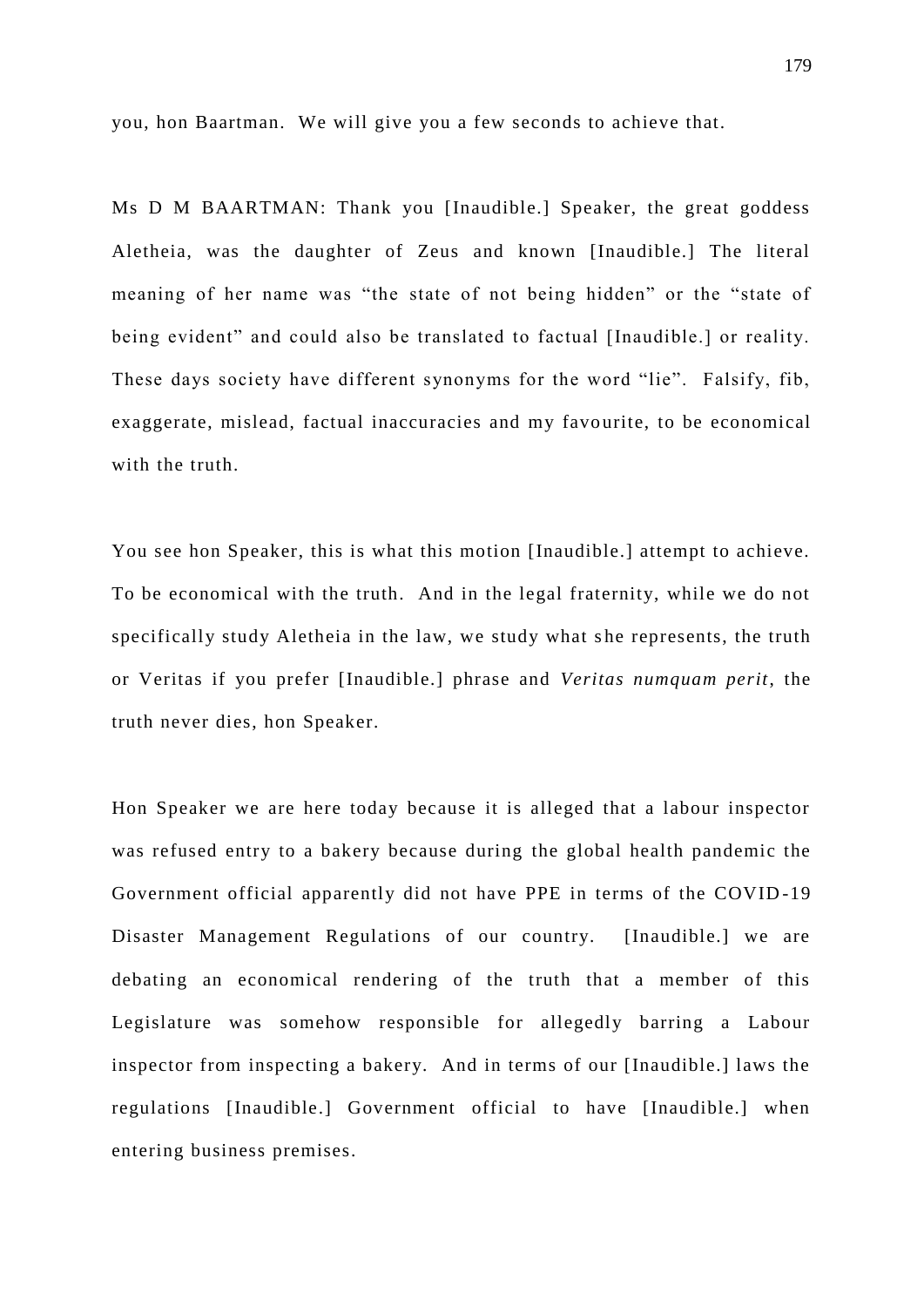Hon Marran previously, hon Speaker, admitted that the labour inspector was there as a courtesy and did not mention an official visit. The member Marran further indicated that the member barred the labour inspector. It was alleged that this labour inspector did not show identity and did also not have PPE which is against regulations. Further I am happy to hear that apparently the Chief Labour Inspector is visiting farms. Perhaps he can also answer complaints via emails previously submitted by small businesses, since this particular labour inspector does not seem to be quite good with emails, hon Speaker. How wonderful it must be to be economical with the truth. To squander tax payers' monies on suits for body guards, stealing millions of rands from public entities, to morally bankrupt institutions and still have the courage, no, the audacity to come before this House [Inaudible.] wear masks when entering a bakery.

Member Windvogel indicated that we do not support the work of labour inspectors, but in fact this House supports the role and the work of labour inspectors [Inaudible.] all of us need to follow the law. Another economical version of the truth by the same member was that the Western Cape [Inaudible.] of COVID-19, which is [Inaudible.] and out of nearly 100 000 cases almost 90 000 have recovered. 90% of the infections. Hon Xego, the guardian of principles, said nothing specific regarding this matter and therefore there is nothing to respond to. Similar to hon Herron.

However, I disagree, hon Speaker that there should be an ad hoc committee separate. I believe that if hon Dugmore wishes it to be investigated it should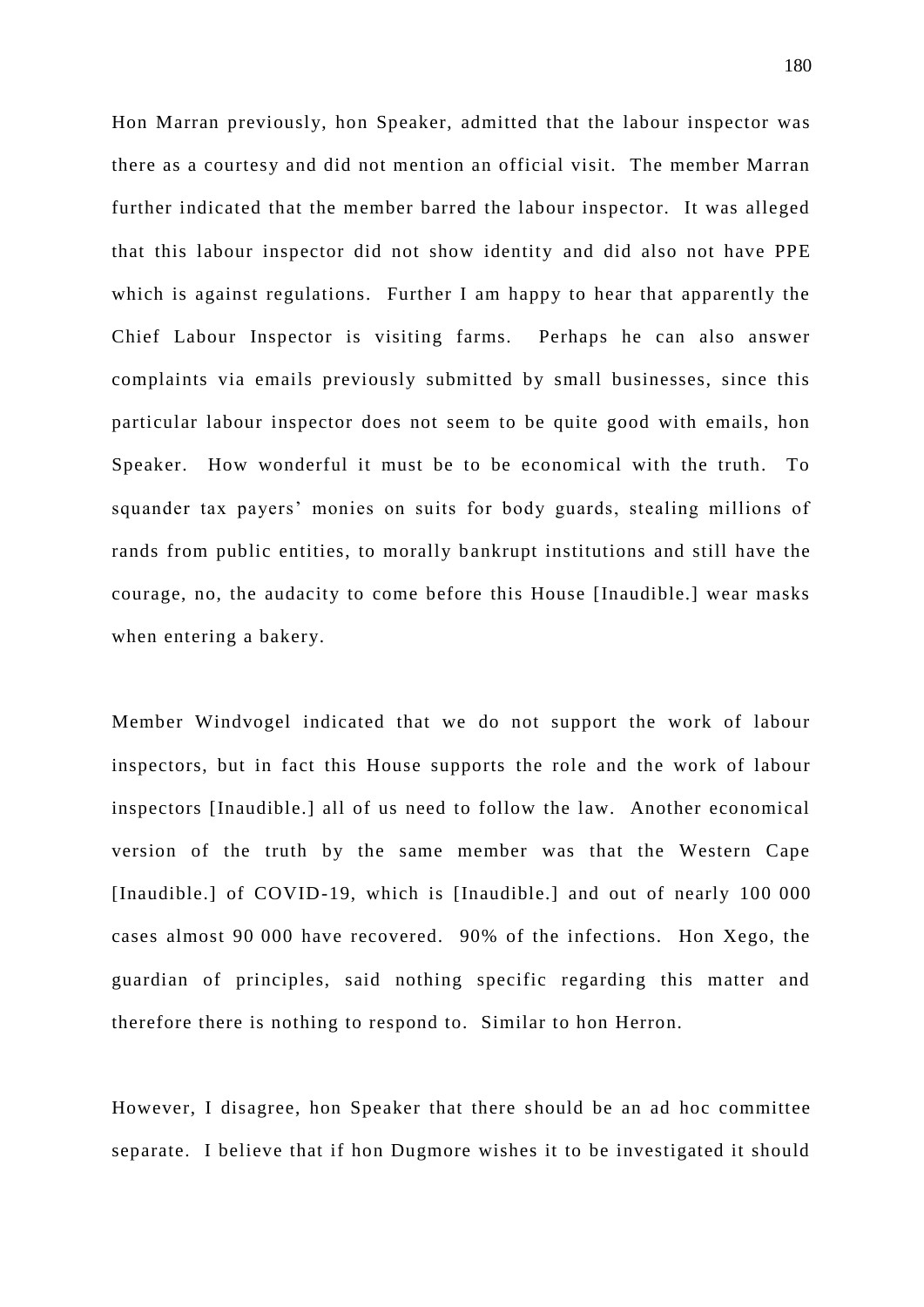be brought before the correct platform and the correct platform is the Conduct Committee and this why [Inaudible.] colleagues actually care about the truth, they need to approach the correct platforms and thus I support the [Inaudible.] made by member Christians. I also thus support the amendment by member Wenger. On 13 May 2019, President Cyril Ramaphosa [Inaudible.] "we will end corruption and we will nail them." To this day, Speaker, not one person been investigated by the Zondo Commission has been arrested. On 3 August 2020, President Ramaphosa issued a newsletter stating, "Corruption during a national disaster is a particularly heinous type of crime and perpetrators are going to be dealt with decisively and harshly".

We now apparently have a special centre nationally that was established to investigate the COVID-19 corruption. Hon Speaker, in case our colleagues have forgotten, this is the same President who on 17 March 2014, six years ago said, "There was no corruption. Nothing to do with Nkandla was unlawful. The fire pool is not even as big as an Olympic swimming pool". Hon Speaker, we are not debating whether title deed offices should be opened. We are not even debating the UIF crisis. Our colleagues have not brought the fact that the tour guides have still not been paid by the much promised relief fund or the thousands of jobs being lost due to regulations of the alcohol ban. On top of it all, our colleagues in the Opposition benches deem this debate more important than a debate on the fact that Eskom has one job! One job, Speaker, to keep the lights on!

#### An HON MEMBER: [Interjections.]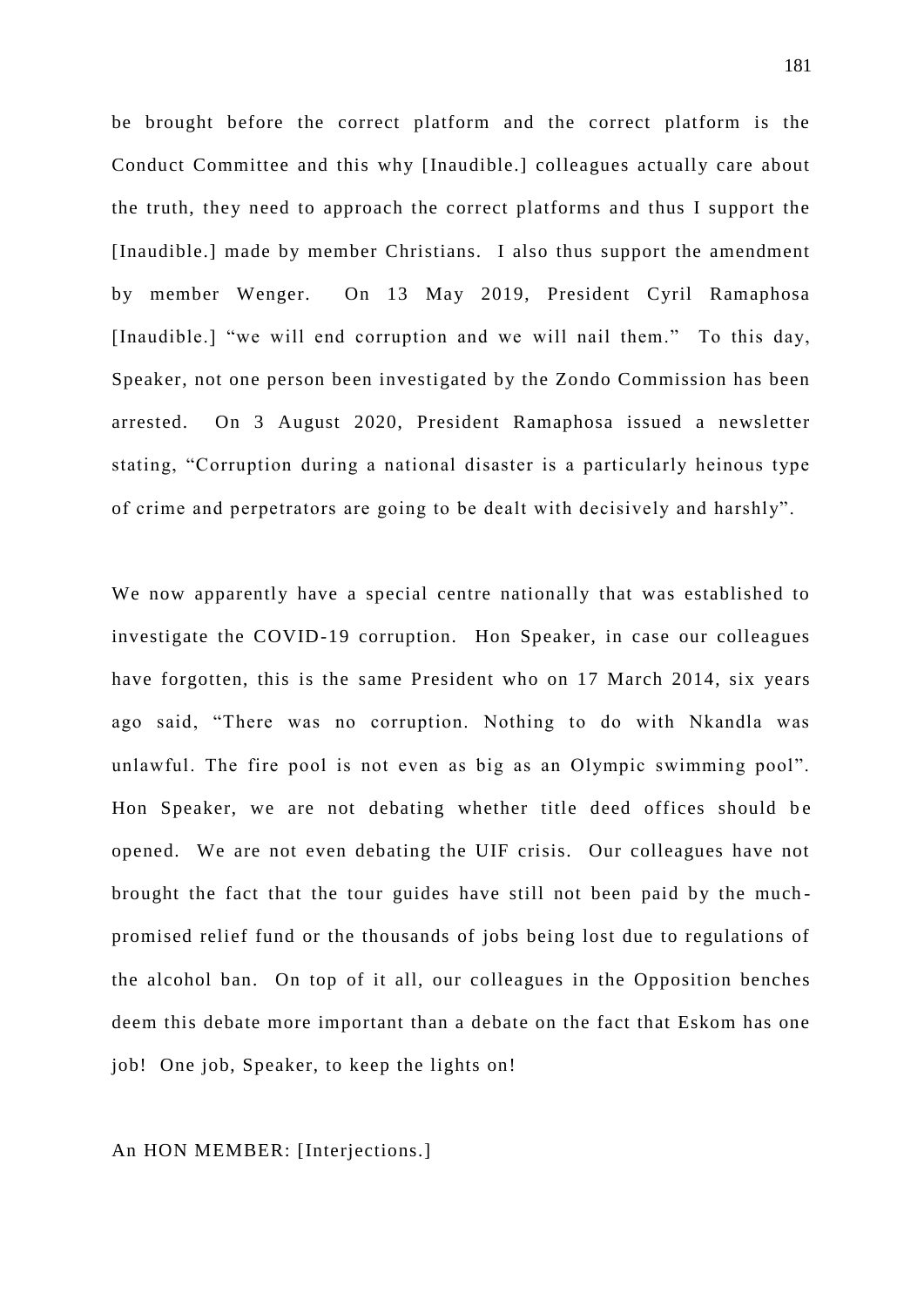Ms D M BAARTMAN: In Dalene Matthee's *Kringe in die Bos* book the main character Saul, had to kill a bloubokkie and his whole family kept telling him that the gallbladder of this buck is in its brain Saul [Inaudible.] opened the buck's head and checked for himself to determine the truth, but when he opened the buck's head the gallbladder was not there. Saul found it in the same place where it should have been, where it always has been and he confronted his family with the truth and they continued to deny it. When asked for reasons, the family indicated that it has always been so and will always be so. Hon Speaker, Ճdie bloubokkie se galblaas sit nie in sy kop nie. †the bluebuck's gall bladder is not in its head. And it doesn't matter how many times the Opposition claims otherwise, the truth will never die. *Veritas numquam perit*, Speaker. I thank you.

†'n AGB LID: Daar bestaan nie eens iets soos 'n bloubokkie nie. **[**An HON MEMBER: There is not even such a thing as a *bloubokkie*.**]**

The SPEAKER: Hon members, order. Thank you, hon Baartman. Hon members, in the Chamber I have got a point of order from hon Mackenzie. What is your point of order, hon Mackenzie?

Mr R D MACKENZIE: Hon Speaker, before the speaker concluded, I did not hear her last two sentences, please. I would like her to repeat that.

†'n AGB LID: Bloubokkie.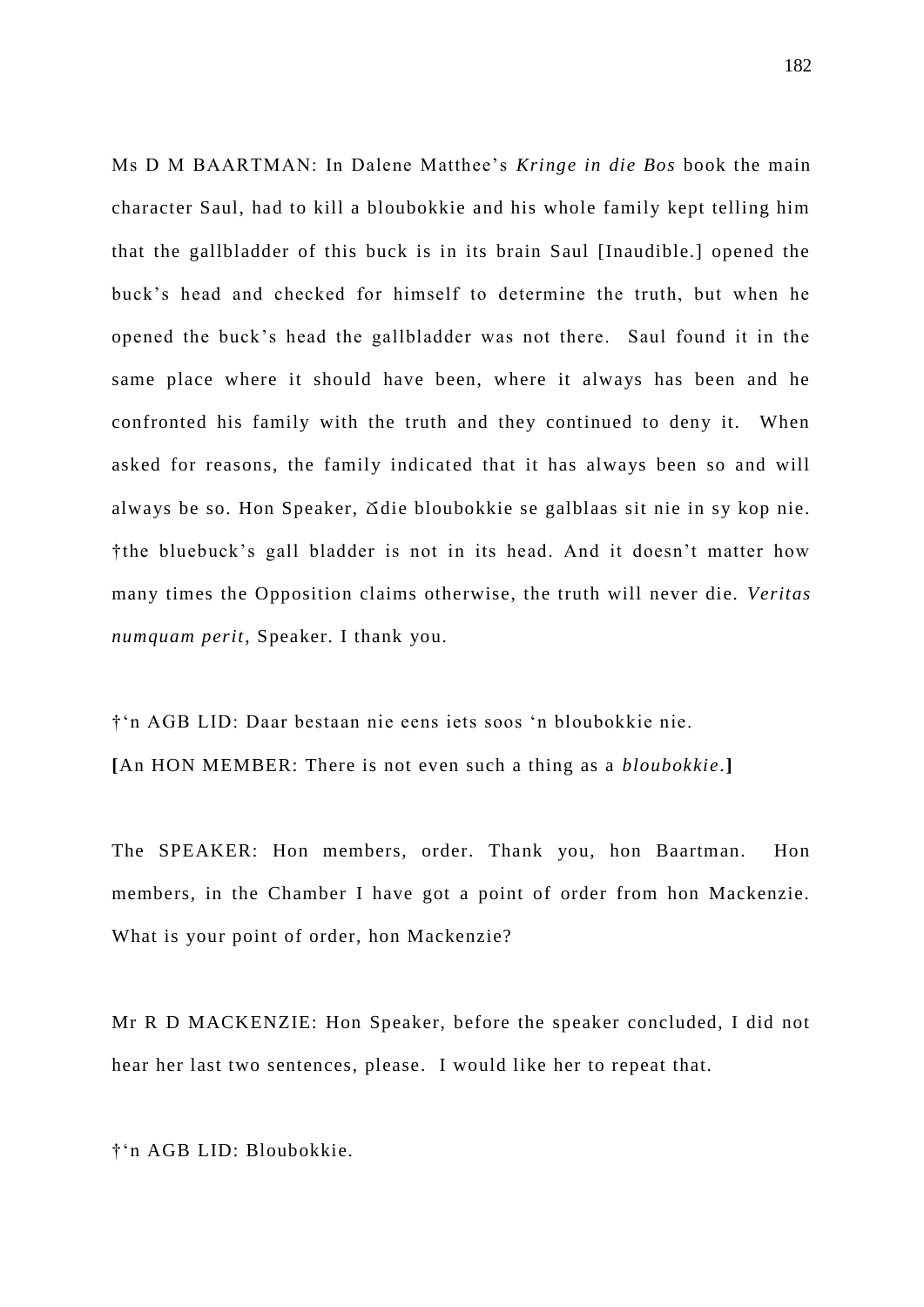#### **[**An HON MEMBER: *Bloubokkie.]*

The SPEAKER: Hon members, order hon members. Hon members, I would like to grant the opportunity to the hon Baartman. The members could not hear what was said from the House. That is the request from hon Mackenzie. Hon Baartman will you please within your time, do so.

Ms D M BAARTMAN: Thank you Speaker. I will repeat. †Die bloubokkie se galblaas sit nie in sy kop nie, **[**the bloubokkie's gall bladder is not in its head,**]** and it does not matter how many times the Opposition claims otherwise, the truth will never die. *Veritas numquam perit.* Speaker, thank you.

The SPEAKER: Thank you, hon Baartman. Thank you, hon members. [Interjections.] That was audible now in the Chamber. Hon members, I now recognise the hon the Leader of the Opposition, hon Dugmore.

The LEADER OF THE OFFICIAL OPPOSITION: Thank you, Speaker. Speaker, it is clear that the allegations against the Deputy Speaker are very serious. Criminal charges have been laid in regard to her alleged conduct on that day. At a time when our country was in Level 5 of the lockdown there was a responsibility on all of us to do everything in our power to ensure that the spread of the virus was curtailed. Given that the agricultural sector and the value chain linked to this sector, had to remain open to ensure that the process of food production and distribution could continue, it was critical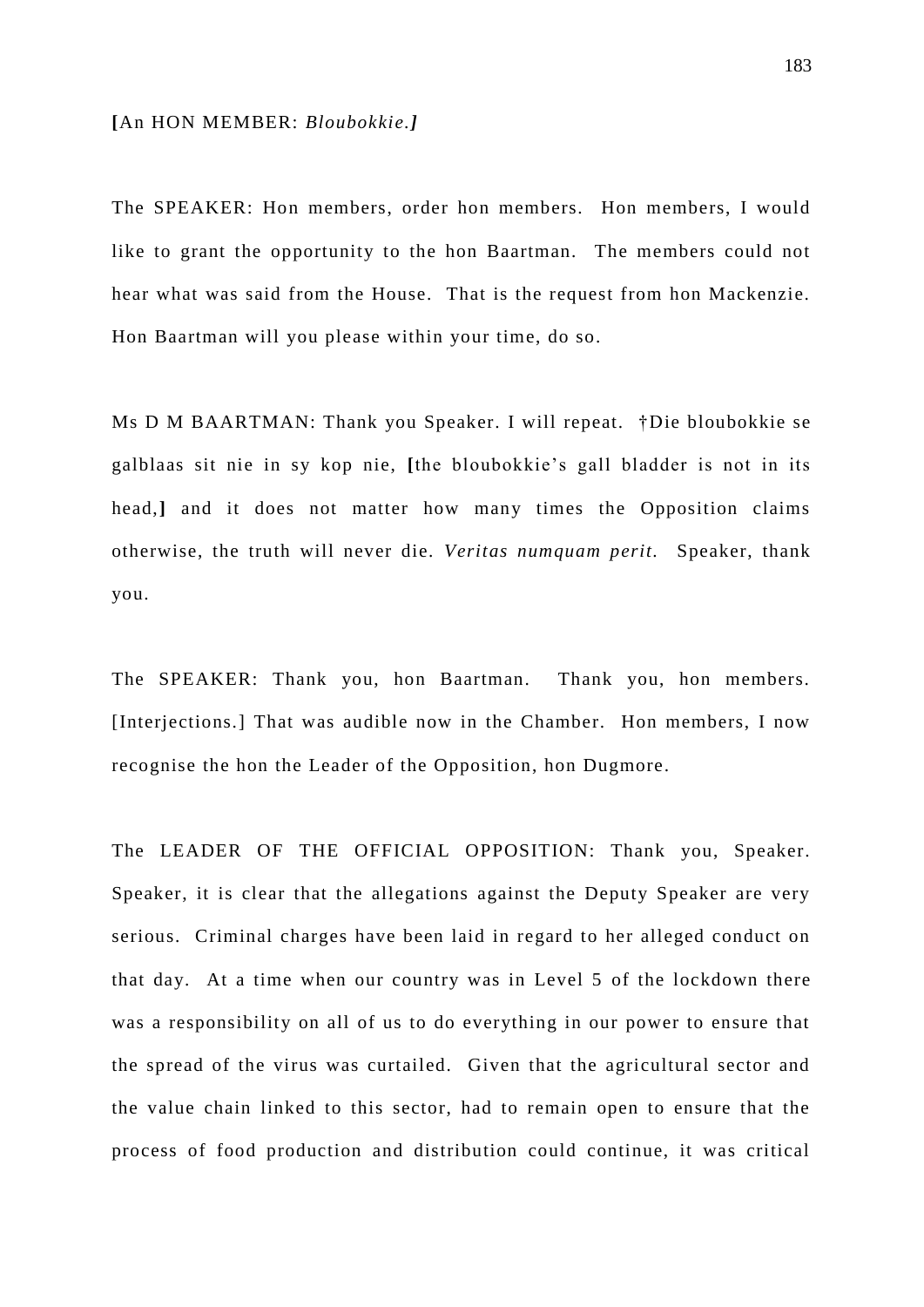that factories in this sector should comply with all the directives issued in terms of the National State of Disaster. Besides these directives, there is existing legislation which provides that labour inspectors may visit workplaces without an appointment.

It is understandable that workers in many factories were concerned at the failure of certain employers to put in place measures regarding social distancing, the wearing of masks and the use of sanitisers. Workers thus made calls to the Department of Labour and inspectors to come and visit workplaces. It is often difficult for workers to do this given the fear of victimisation.

The events of 4 April 2020 have brought the office of the Deputy Speaker and by extension this House into disrepute. It is unacceptable that a member of this House, according to the statement of the labour inspector, attempted to interfere with a lawful inspection he was busy with. In a statement from the labour inspector, he describes what happened on that day.

"As I parked my vehicle to go through the testing process, I was approached by an unknown person who informed me that the labour inspectors are not allowed on the premises as they received communication from the Deputy Speaker of the Western Cape Legislature, Beverly Schäfer. I then asked for the number of the Deputy Speaker but was refused. Instead they called her and handed the phone over to me. I indicated to her that I am the Provincial Chief Inspector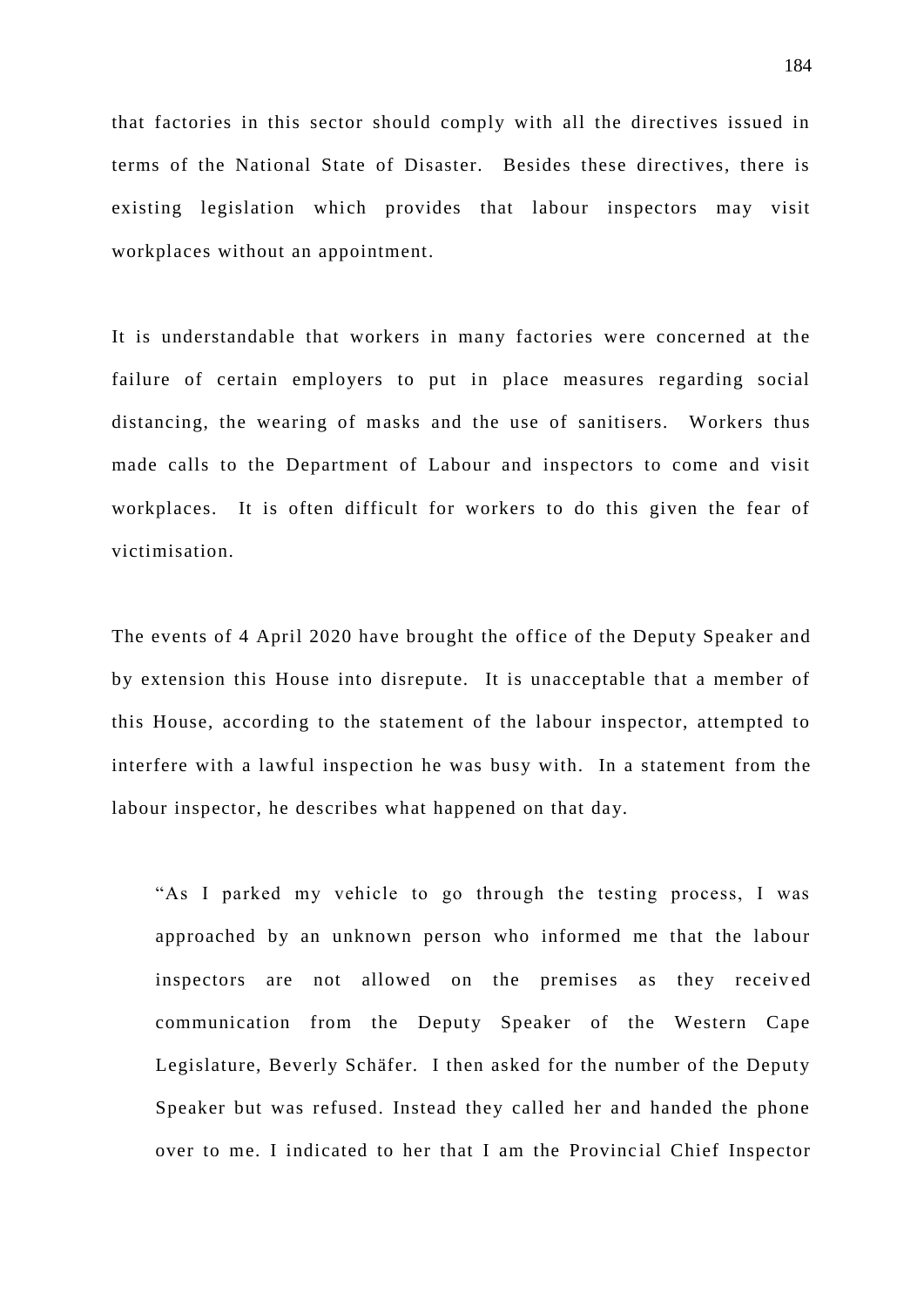and the employer had seen my inspector card as well as my permit. She insisted that I do not have the necessary powers to visit the premises as there is a great possibility that I carry the Coronavirus and (they) are not prepared to take that chance."

The Code of Conduct is very, very clear and it is now a matter of record that the Chief Labour Inspector has laid a charge against the Deputy Speaker. The case number, CAS148/05/2020. This is a criminal investigation. The oath of office calls on all of us who have centred or swore allegiance, it makes it clear that everyone of us has a responsibility to uphold the National and Provincial Constitution as well as the laws of this country. But we know Speaker, that it is the DA that has opposed the passing of legislation to protect workers, and that there are also ongoing attempts by the DA to demonise and undermine unions and we have seen in their own manifesto that the DA has opposed the national minimum wage. This is a party that is actually against the interests of workers and against the protection of the rights of workers and here we have a senior DA member and Deputy Speaker of this House attempting to block the work of a Chief Labour Inspector of the Province.

Such conduct, if proven to be true, is clearly nothing less than criminal and it is clear where this narrative has emanated from, from the office of the Deputy Speaker and leaders of the DA. The Code of Conduct, which was adopted by this House on 25 March 2014, is very clear that a member shall ensure at all times that the dignity, credibility and integrity of our Provincial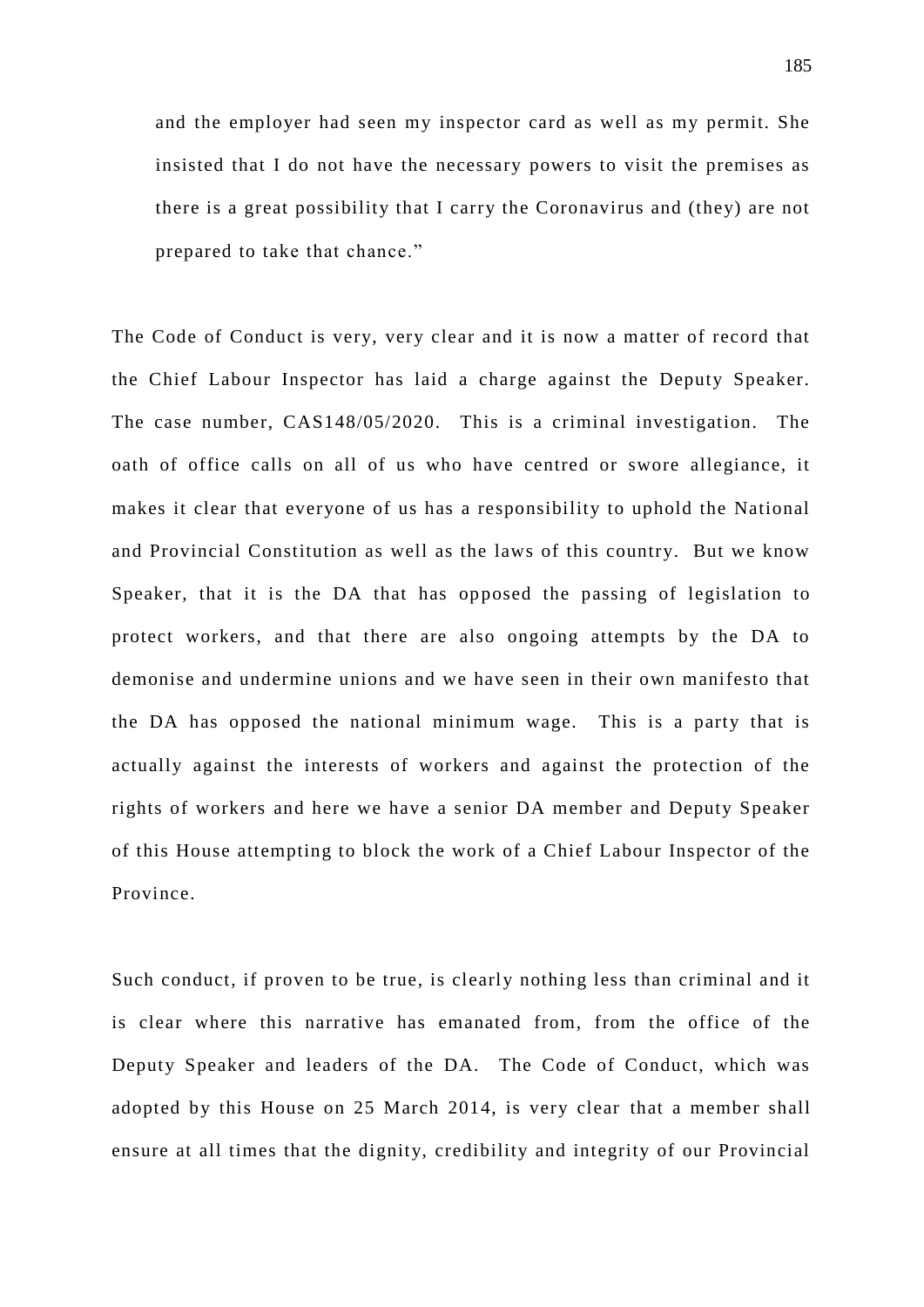Parliament is maintained. While the DA may argue that the allegations against the Deputy Speaker be submitted to the Conduct Committee, we believe that this matter is so serious that it warrants the establishment of an ad hoc committee of this House made up of every single political party represented here.

Further Speaker, never in the history of the Legislature have we had a situation where such serious allegations have been made against a senior office bearer of this House. For this reason, we believe that the Deputy Speaker should be suspended, pending the investigation by the ad hoc committee. It is only this House that can take such a resolution, and this is what we are calling for today. Speakers of the DA have trivialised this, have actually undermined the seriousness of the actual transgression that happened here and how this impacted across the province in terms of inspections of farms, inspections of work places where lives have actually been lost. But life is trivialised by the DA. An investigation would allow the Deputy Speaker to respond to the serious allegations made and we would as this House be failing in our responsibility to the people that we represent should we not support this resolution today. We thus urge all members of this House to support this motion as tabled in this Legislature and to reject the amendment proposed by the DA Chief Whip. Thank you, Speaker.

The SPEAKER: Thank you, hon the Leader of the Opposition. Hon members, in light of the amendment made by the hon, the Chief Whip, I would like to bring to your attention that there will be a vote in order to deal with the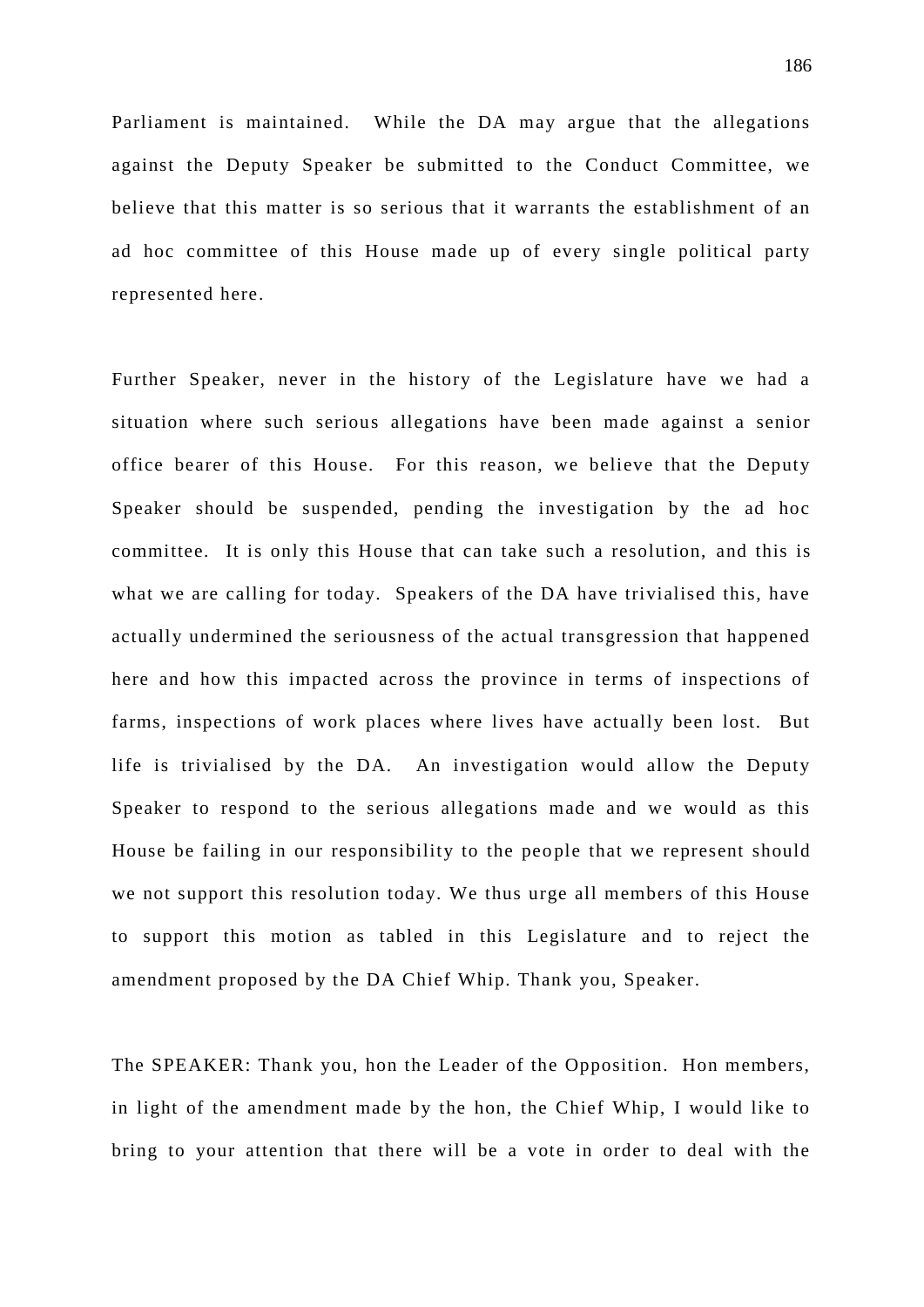amendment, because it seeks to amend the motion that is on the Order Paper. And for that purpose, therefore, the first thing I would like to do is to check whether there are any objections to the approval of the amendment and the motion as amended to the Draft Resolution?

The CHIEF WHIP (ANC): Yes, there is an objection.

The SPEAKER: Thank you, hon Chief Whip of the Official Opposition. In light of the objection hon members, I have to announce that now we will proceed with the process of voting and for that purpose let me for the record, announce that there is a total of 36 members present in the House. There will be no additional members allowed in the House until the voting is done.

The breakdown is as follows: Democratic Alliance, 21; African National Congress, 10; Economic Freedom Fighters, 2; GOOD Party, 1; African Christian Democratic Party, 1; Freedom Front Plus, 1; Al Jama -ah, absent.

Now, hon members, I wish to request because the voting will be recorded in light of the current matter before us, as per the ATC'ed voting process, which was ATC'ed on Tuesday 11 August and that was two days ago. I now put an amendment and the motion as amended by hon Wenger and in order for the members to have their respective votes on the abovementioned amendment recorded correctly, I am going to request the Chief Whip of the Democratic Alliance to indicate how you wish to vote and the DA.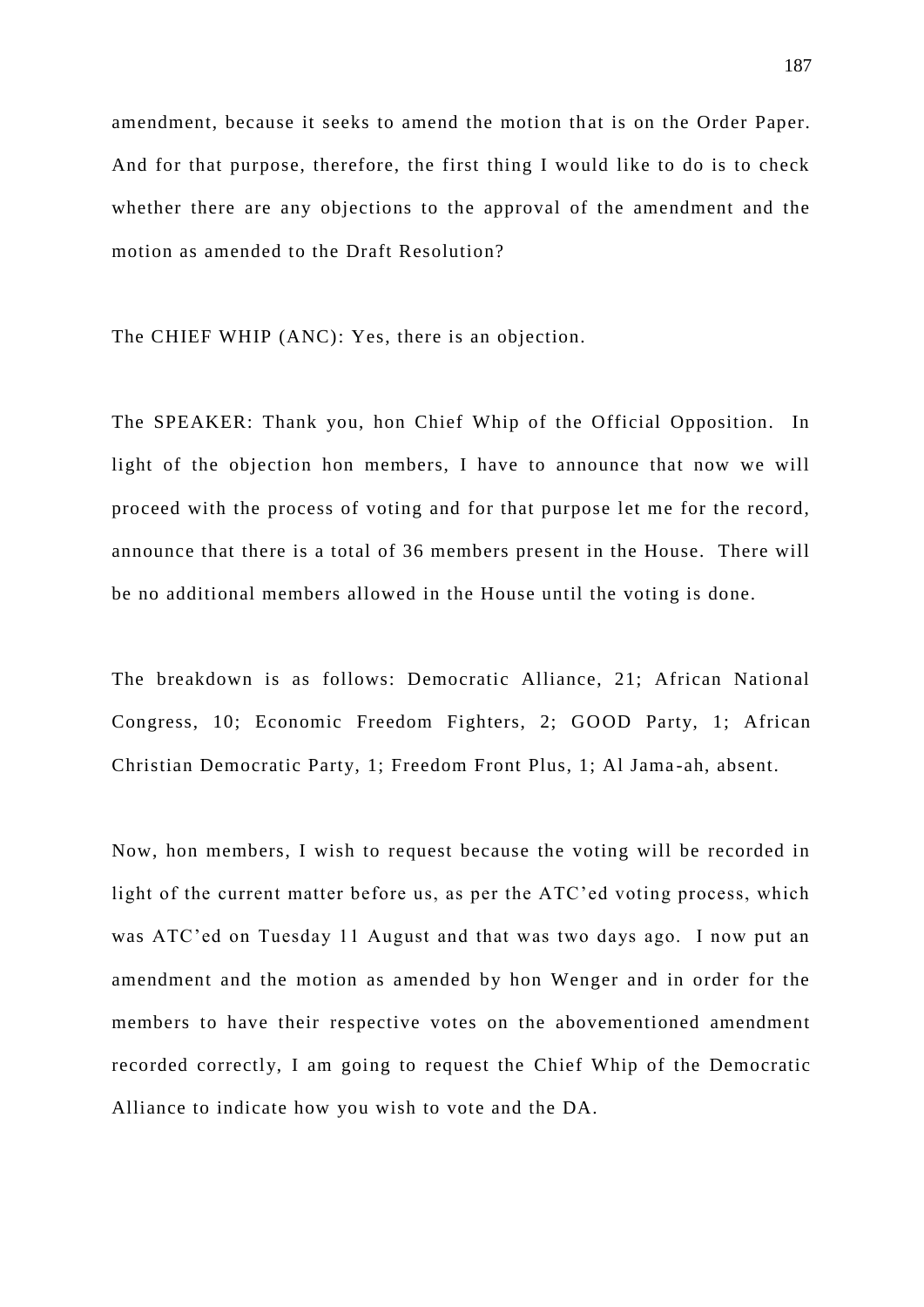The CHIEF WHIP (DA): Thank you, Mr Speaker. The DA is in support of the amendment and the motion as amended.

The SPEAKER: Thank you, the hon Chief Whip of the DA. Are there any individual members of the DA who wish to record a vote different to the vote of the party? None.

An HON MEMBER: No, Speaker.

The SPEAKER: Okay. That has been recorded accordingly. Hon members, I now wish to put the question to the Chief Whip of the ANC to indicate whether the ANC is in support of the amendment and the motion is amended or not?

The CHIEF WHIP (ANC): The ANC is not in support of the amendment.

The SPEAKER: Thank you, the hon Chief Whip of the ANC. Are there any members of the ANC who wish to record a vote different from that of the party?

An HON MEMBER: No.

The SPEAKER: Okay. Thank you. No member of the ANC that wishes to vote differently. That has been recorded. Hon members, I now move to the Economic Freedom Fighters. With the fact that there are two members, I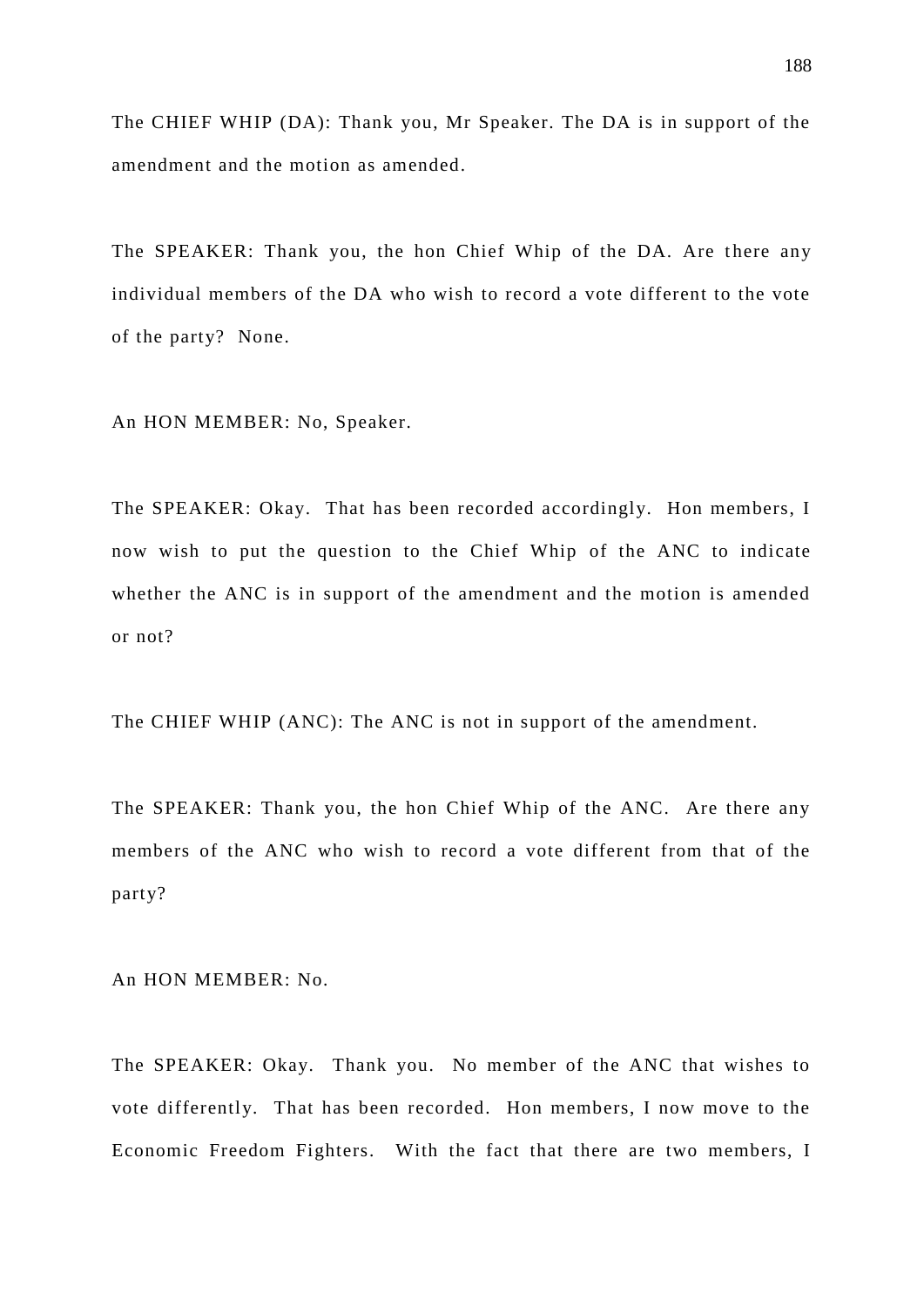wish to put the first question to the Parliamentary Leader of the EFF to display their vote.

Mr M XEGO: The EFF rejects the [Inaudible.] of the DA with contempt.

The SPEAKER: Thank you, hon Xego. Does the other member of the EFF wish to vote differently?

Ms N MAKAMBA-BOTYA: No, Speaker.

The SPEAKER: Thank you, hon Makamba -Botya. Hon members, I wish to put the question to the GOOD party. How do you wish to vote, hon Herron?

Mr B N HERRON: Thank you, Speaker. We do not support the amendment.

The SPEAKER: Thank you, hon Herron. Hon members, I wish to put the question to the ACDP. Hon Christians, how do you wish to vote?

Mr F C CHRISTIANS: The ACDP supports the amendment.

The SPEAKER: Thank you, hon Christians. In the absence of Al Jama-ah – oh, hon members we have the FF Plus. I wish to request hon Marais to indicate a vote in this subject. Hon Marais, I am told is absent. He is not present in the House. Thank you. Now, hon members, the Al Jama -ah Party is also not present. Now, I am going to announce the votes in due course.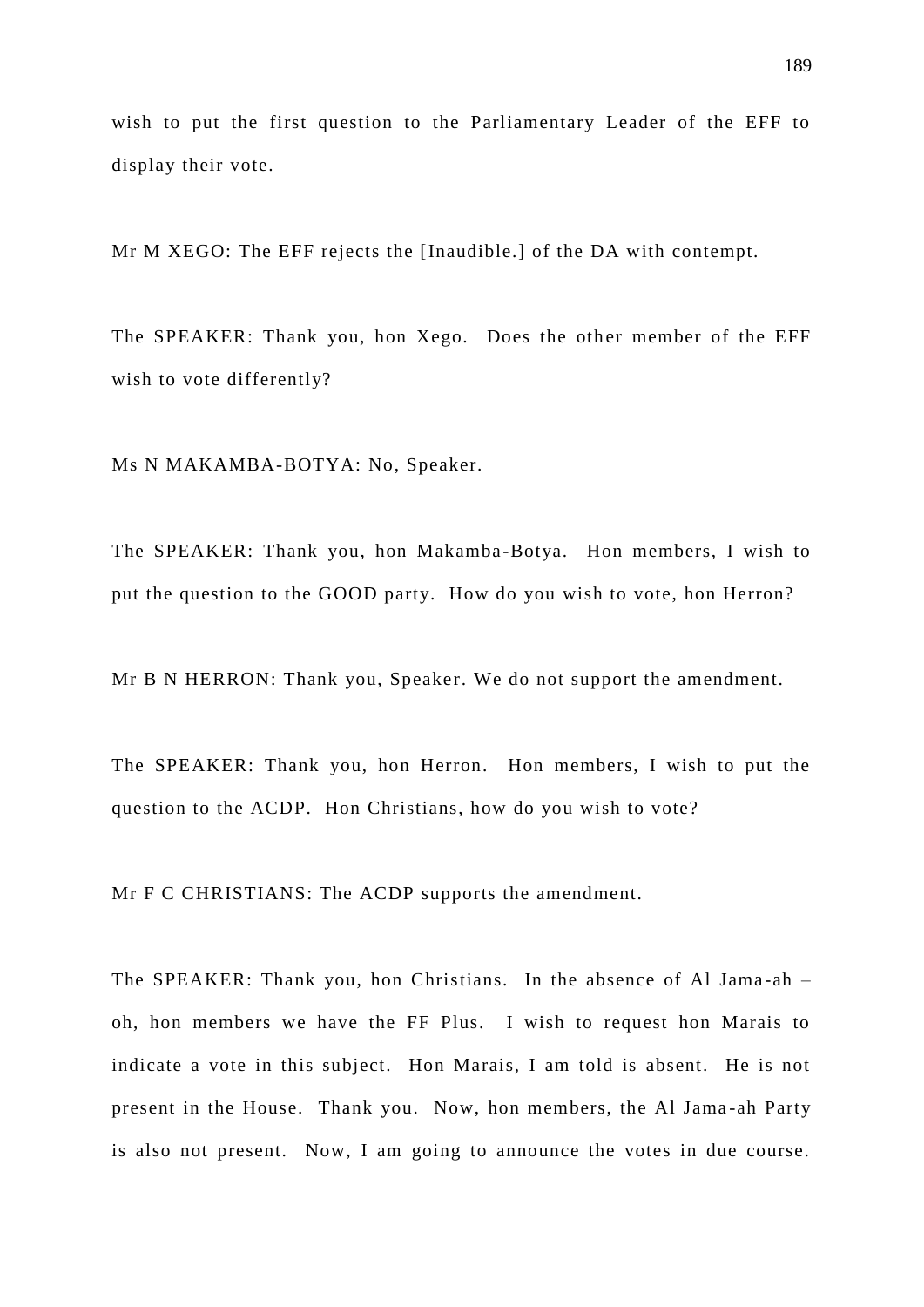With your indulgence, it will take me less than a minute to do so. Almost there, hon members. Still here.

Order, hon members. We are back with the results of the vote. The totals are as follows: The Democratic Alliance voted yes to the amendment as moved by the Chief Whip and also accepting the motion as amended and that is 21 votes, 2-1. The African National Congress voted against the amendment therefore moving the same amendment as moved by hon Dugmore, and that is 10 votes. FF Plus voted, I mean, Economic Freedom Fighters also voted to retain the original motion as moved by hon Dugmore. That is two votes. The GOOD Party also voted the same way and that is one vote. The ACDP voted in favour of the motion as moved by the Chief Whip of the DA, thereby seeking to amend the original motion as moved by hon Dugmore and that is one vote. Now, the totals, hon members. I have to announce that there are 22 hon members that are in support of the amendment and the motion as amended and there are 13 hon members who are opposed to the amendment and the motion as amended. Hon members, the amendment and the motion as amended is thereby approved, which is the motion by hon Wenger, and is carried.

Now, hon members the names of the individual members present and their support or otherwise for the motion before the House will be recorded in the Minutes of the Proceedings to ensure that we have got a full record of the voting and the process on the amendment of the motion and the motion as amended. That then concludes the vote on this matter in the debate before the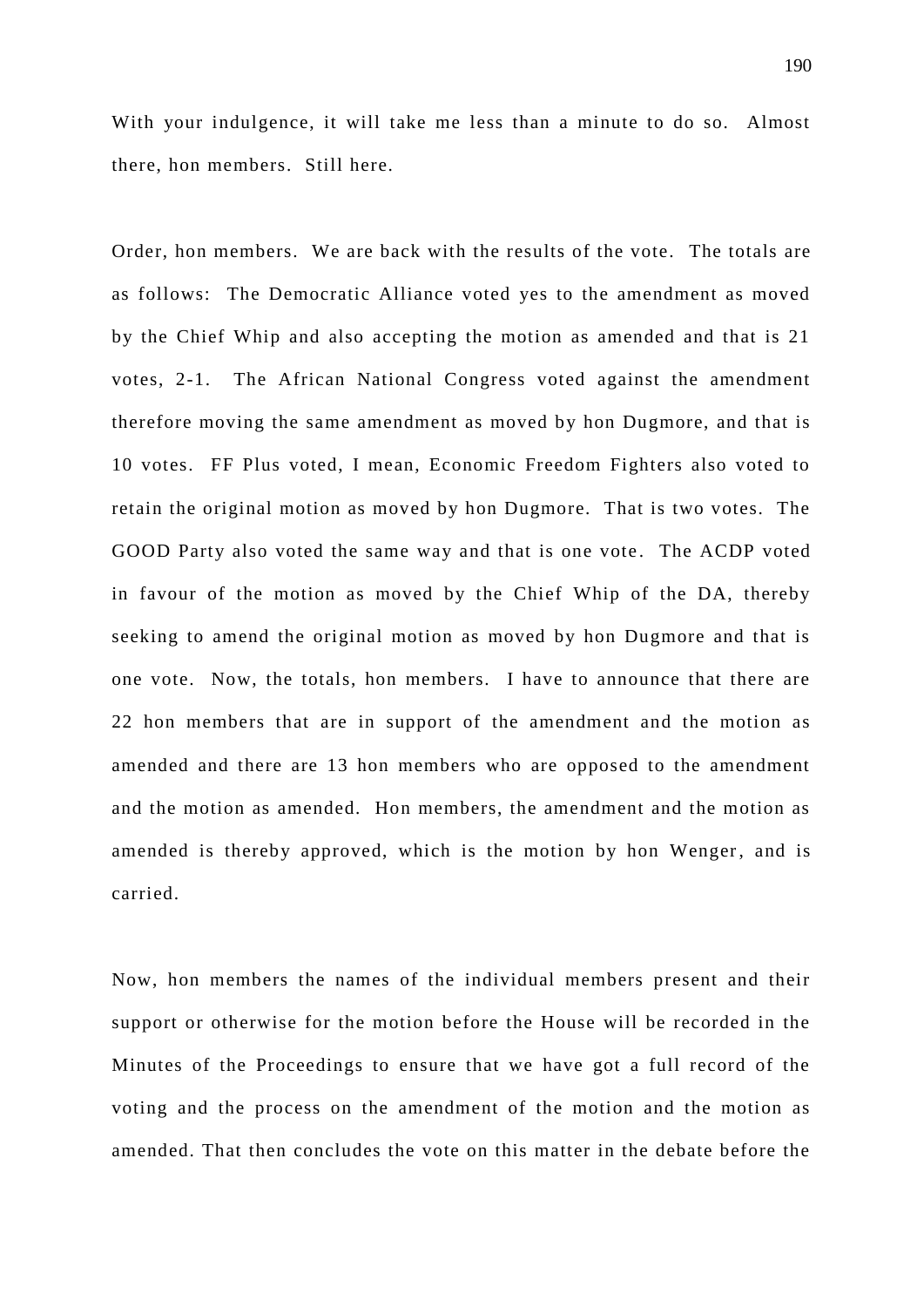House. Thank you, hon members. Now we move to the Orders of the Day. I therefore request the Secretary to read the First Order.

[Debate concluded.]

### **ORDER OF THE DAY**

## **WESTERN CAPE LAWS REPEAL BILL [B5 – 2019]**

(Consideration and Finalisation)

The SECRETARY: Consideration and finalisation of the Western Cape Laws Repeal Bill [B5 - 2019]

The SPEAKER: Thank you, Mr Secretary. Hon members, I recognise the hon Minister.

The MINISTER OF SOCIAL DEVELOPMENT: Hon Speaker, hon Premier and members, I rise today to open the debate for the Consideration and Finalisation of the Western Cape Laws Repeat Repeal Bill. Hon Speaker, in the interest of time and formality I shall refer to the Western Cape Laws Repeat Repeal Bill as "the Bill". The purpose of the Bill is to repeal the Aged Persons Act and the National Welfare Act insofar as they apply in or have been assigned to the Province. These laws are obsolete and of no application in the province. The two pieces of legislation identified for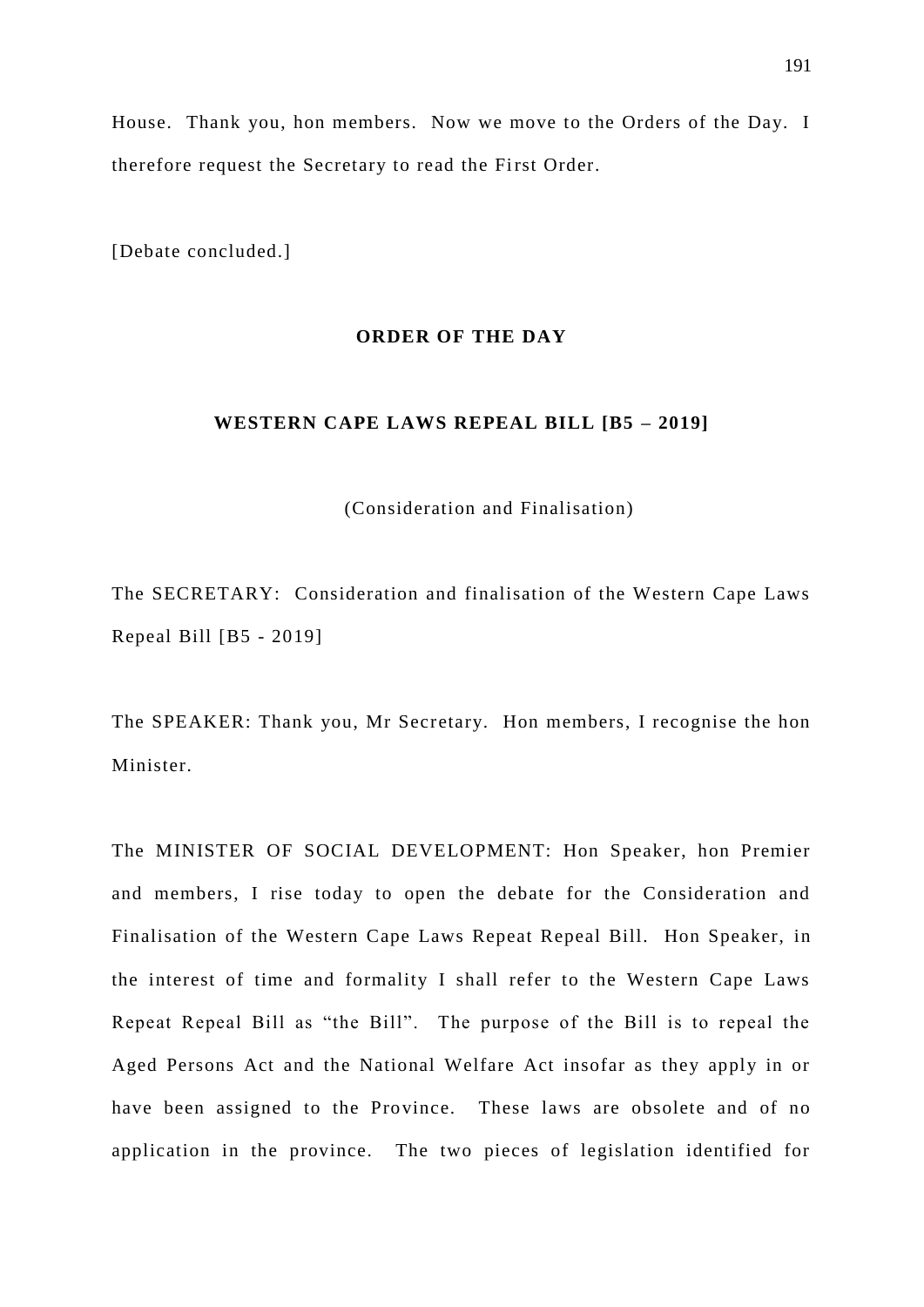repeal were the Aged Persons Act of 1967 and the National Welfare Act of 1978. A formal process was initiated that resulted in the Bill being introduced to the Provincial Parliament in November 2019. The Aged Persons Act makes provision for the protection and welfare of certain aged and rehabilitated persons. It established legislation for certain institutions for accommodation and care and for the payment of old age pensions and certain allowances. The administration of the Act with the exception of three sections, was assigned to the provinces by a presidential proclamation.

However, on 1 April 2010 the Older Persons Act of 2006 took effect and eased the current legislation that regulates the position of older persons in the country. This Act repealed sections which are both assigned and not assigned to the provinces in terms of the Aged Persons Act. The Act is considered to be redundant legislation which is still on the statute books of the Province and therefore needs to be repealed to the extent of its assignment to the Province. The National Welfare Act of 1978 defines the functions and powers of welfare boards and provides for w elfare programs and the registration of welfare organisations.

This Act was also assigned to the provinces by Presidential Proclamation 7 of 1966, but some sections were excluded. The sections that were not assigned to the Province in terms of this Act were repealed by Section 13 of the Advisory Board on Social Development Act. This Act has, however, not yet been effected. Although it is not in effect it does not affect the competence of the Western Cape to repeal the National Welfare Act to the extent of its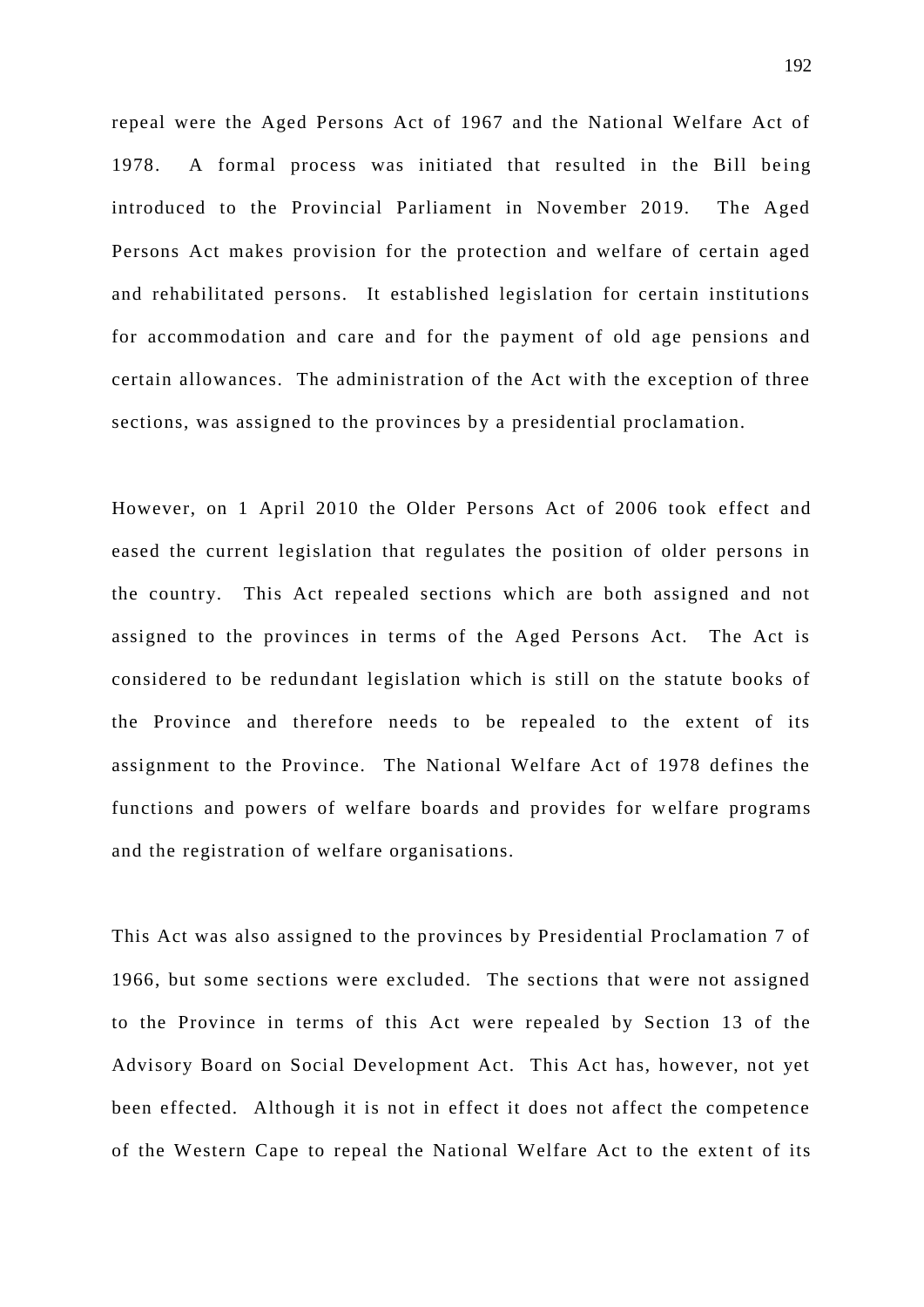assignment to the Province.

At this point hon Speaker, the National Welfare Act does not carry any practical utility since the regional boards contemplated do not exist and matters concerning the funding of welfare organisations are currently regulated by other pieces of legislation. Therefore, it is recommended that the National Welfare Act be repealed to the extent of its assignment to the Province.

Hon Speaker, the Bill that is currently under consideration contains two clauses. Clause 1 is the Schedule of the legislation that is to be repealed and Clause 2 states, "The laws that are specified in the second column of the Schedule being repealed to the extent that it is indicated in the third column." The Bill seeks to repeal the Aged Persons Act and the National Welfare Act to the extent of the assignment of the Western Cape Province. I thank you.

The SPEAKER: Thank you, hon Min Fernandez. Hon members, there is no speakers' list and therefore I will afford each political party an opportunity to speak for a maximum of three minutes each. I now recognise the African National Congress.

Ms N G BAKUBAKU-VOS: Thank you, hon Speaker. The ANC in the Western Cape Legislature is of the opinion that without consultation this hybrid Bill took place; even though it has been in the making for two years, there are still concerns over the legal standing of this Province to unilaterally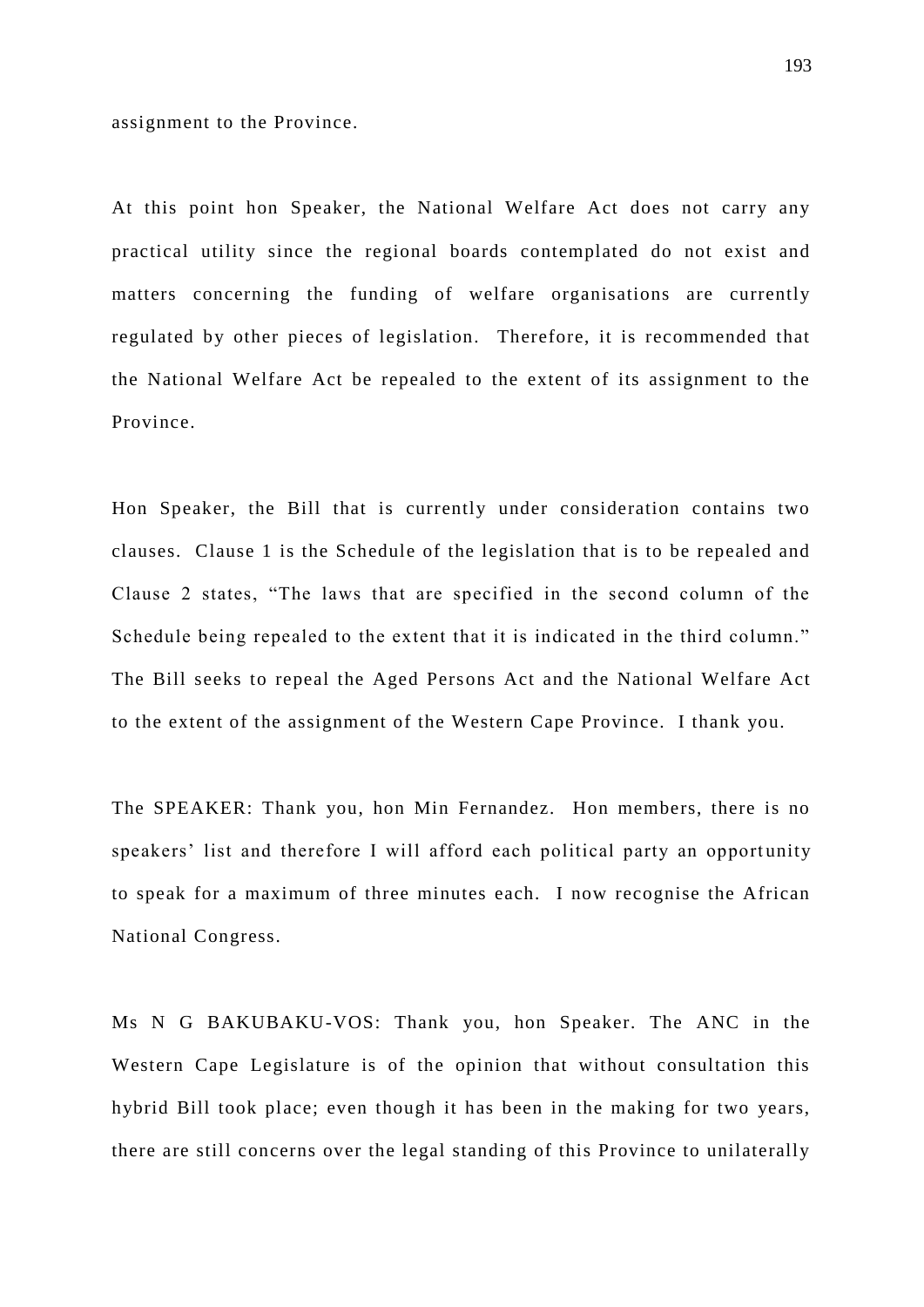change parts of the laws of national application. Parts of articles will be kept, set aside for this argument, the provincial consultation that is almost impossible against the World Health lockdown controls of COVID -19, and that the Province in its own corner of the wood wants to partly change and keep legislation. Would it also affect the other eight provinces?

The question that now arises is, if this Province decides parts of this stated laws, namely the Aged Persons Act 81 of 1967, the Older Persons Act 13 of 2006 and the National Welfare Act 100 of 1978 are dead and should be removed, does this mean it is only obsolete for this Province or the whole country? It sounds like an overstretch. What is most disconcerting is that the Premier's Department drives the project, but states the Provincial MEC agrees it is a provincial competency. Why was the MEC consulted if the power to change lies with the Premier only? South Africa has mechanisms at cooperating governance level to consider and present clean -up amendments or scrapping to National Parliament. No other province or MEC is consulted and yet we have the National Council of Provinces that deals with matters of governance across divides. Why was this matter not referred to other mechanisms? The ANC says these laws should be first referred to at least the NCOP to consult with [Inaudible.] other provinces and to move in unison there. Should it be scrapped or changed? The ANC warns its opposition.

The SPEAKER: Thank you, hon Bakubaku-Vos. Hon members, I now recognise the EFF.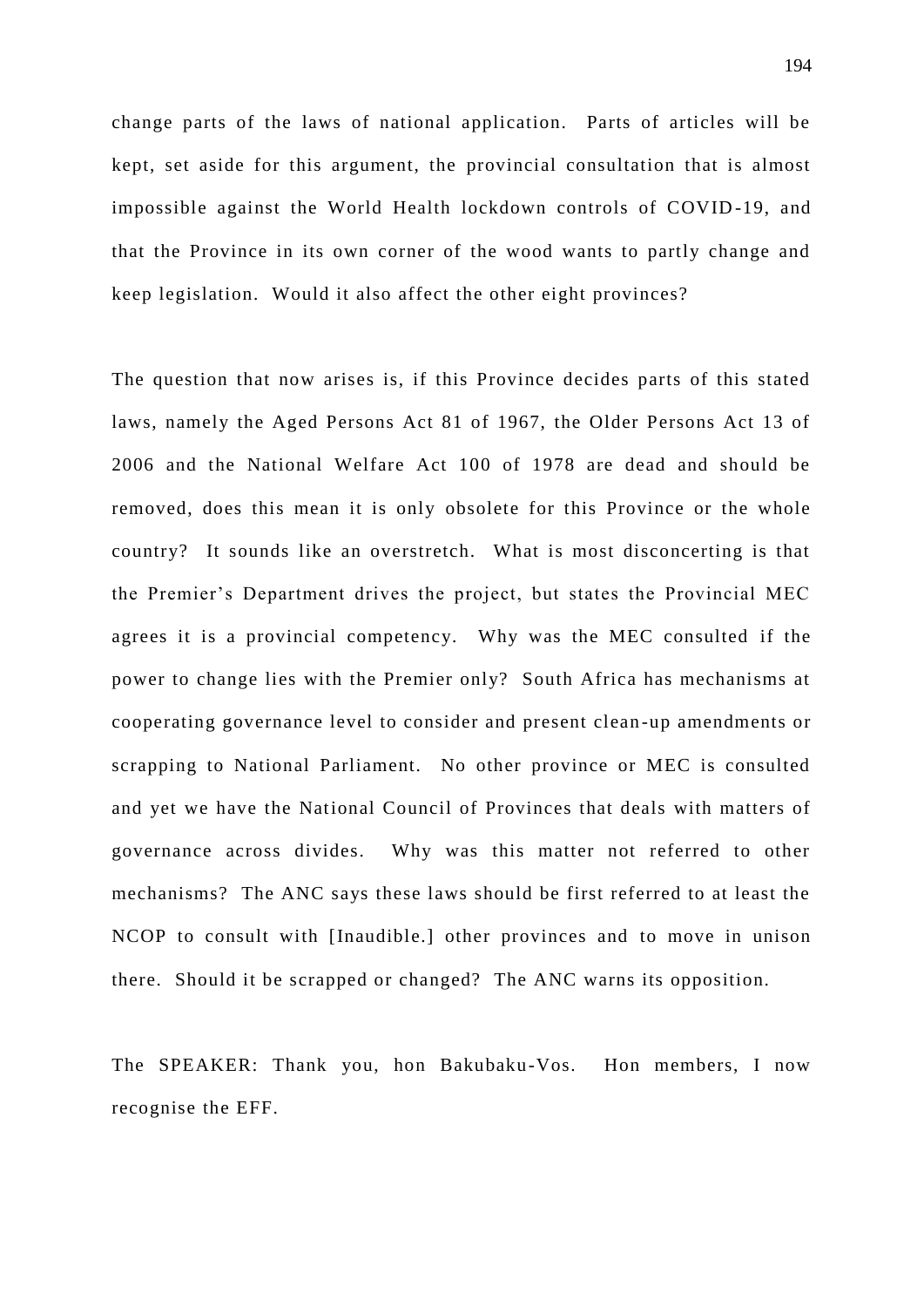Ms N MAKAMBA-BOTYA: Thank you, Speaker. The EFF supports the enactment of the Western Cape Laws Repeal Bill. This is so, because the older pieces of legislation no longer serve the purpose as they are now replaced by the new legislation addressing the same matters. If these older pieces of legislation are left untouched in the statute book, s then they will create confusion in future as it will now be difficult to know which piece of legislation one has to comply with. Thank you, Speaker.

The SPEAKER: Thank you, hon Makamba-Botya. I now recognise hon Herron, hon members.

Mr B N HERRON: Thank you, Speaker. We support the Bill. Thank you.

The SPEAKER: Thank you, hon Herron. I now recognise hon Christians.

Mr F C CHRISTIANS: Speaker, the ACDP supports the Western Cape Laws Repeal Bill. I thank you.

The SPEAKER: Thank you, hon members. Thank you, hon Christians. Hon members, I recognise the FF Plus. Still absent. Okay. Al Jama-ah is also absent. Hon members, I now recognise the DA.

Mr G BOSMAN: Hon Speaker, the Department of Social Development has the legislative mandate to protect the wellbeing of senior citizens in this province and the Western Cape Laws Repeal Bill, the purpose of which was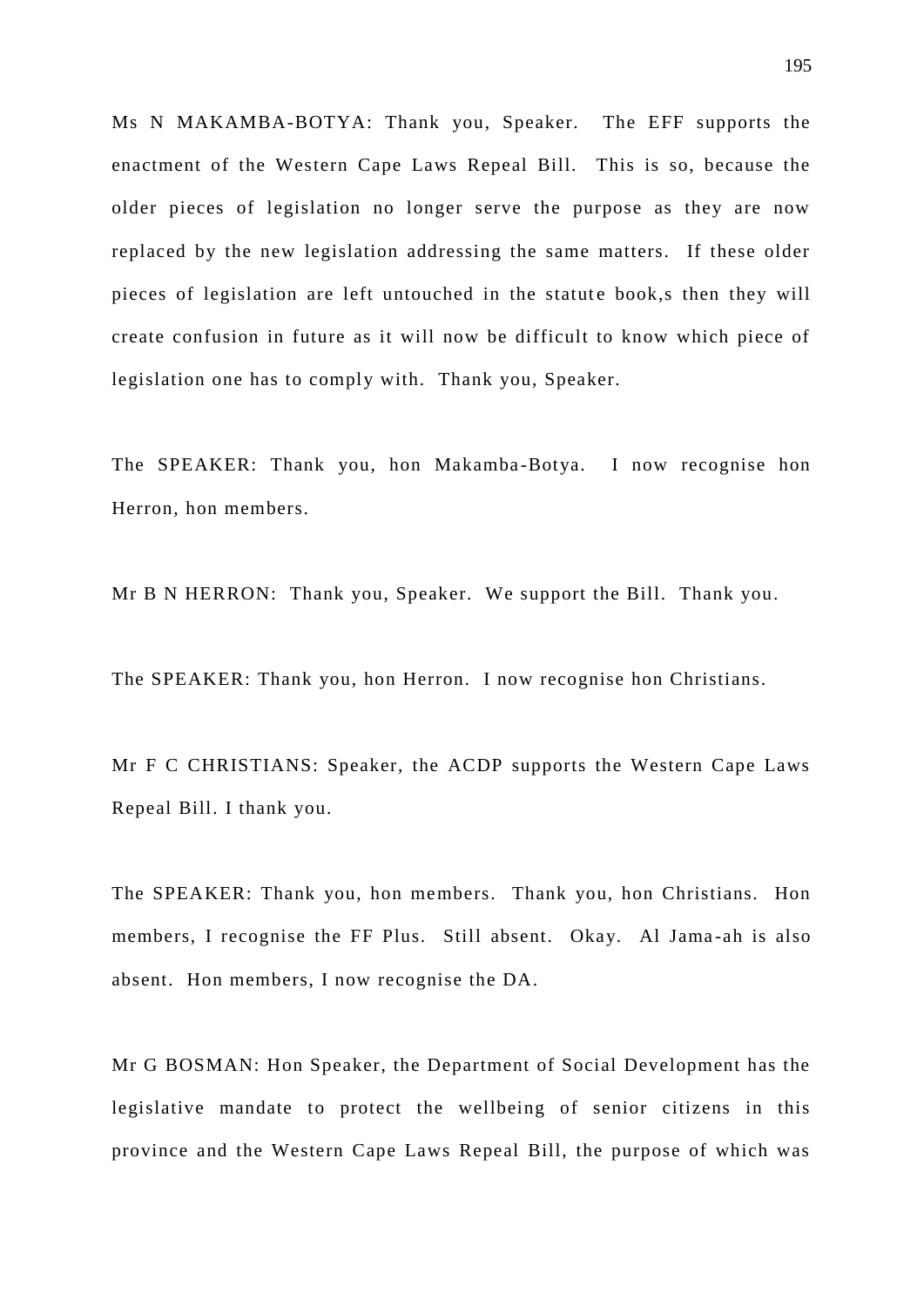to review provincial legislation for constitutionality, obsoleteness and redundancy and thereby ensuring that the different laws are aligned, are coordinated with each other and in line with the Constitution of the Republic, we are therefore asking the House to repeal it.

The two pieces of legislation administered by DSD were identified for repeal because the purpose for which they were enacted either no longer existed or they were being met by alternative legislation. This report was unanimously supported by all political parties on the Standing Committee of Social Development during our many deliberations on it. Member Bakubaku -Vos from the African National Congress chose not to raise any of these new objections during this meeting. The Committee conducted widespread public participation through advertising the repeal of these pieces of legislation. There were no objections during this public participation process to this legislation being repealed.

During the public hearings members of organisations dealing with older persons were in attendance to observe and they also raised no objections to the legislation being repealed because they are fully aware that other pieces of legislation meet the requirements. The Committee published the public participation far and wide in most newspapers and we also had a dedicated WhatsApp line for comments. The Standing Committee on Social Development fully supports this report as outlined and on behalf of the Democratic Alliance I would also like to raise our support, Mr Speaker.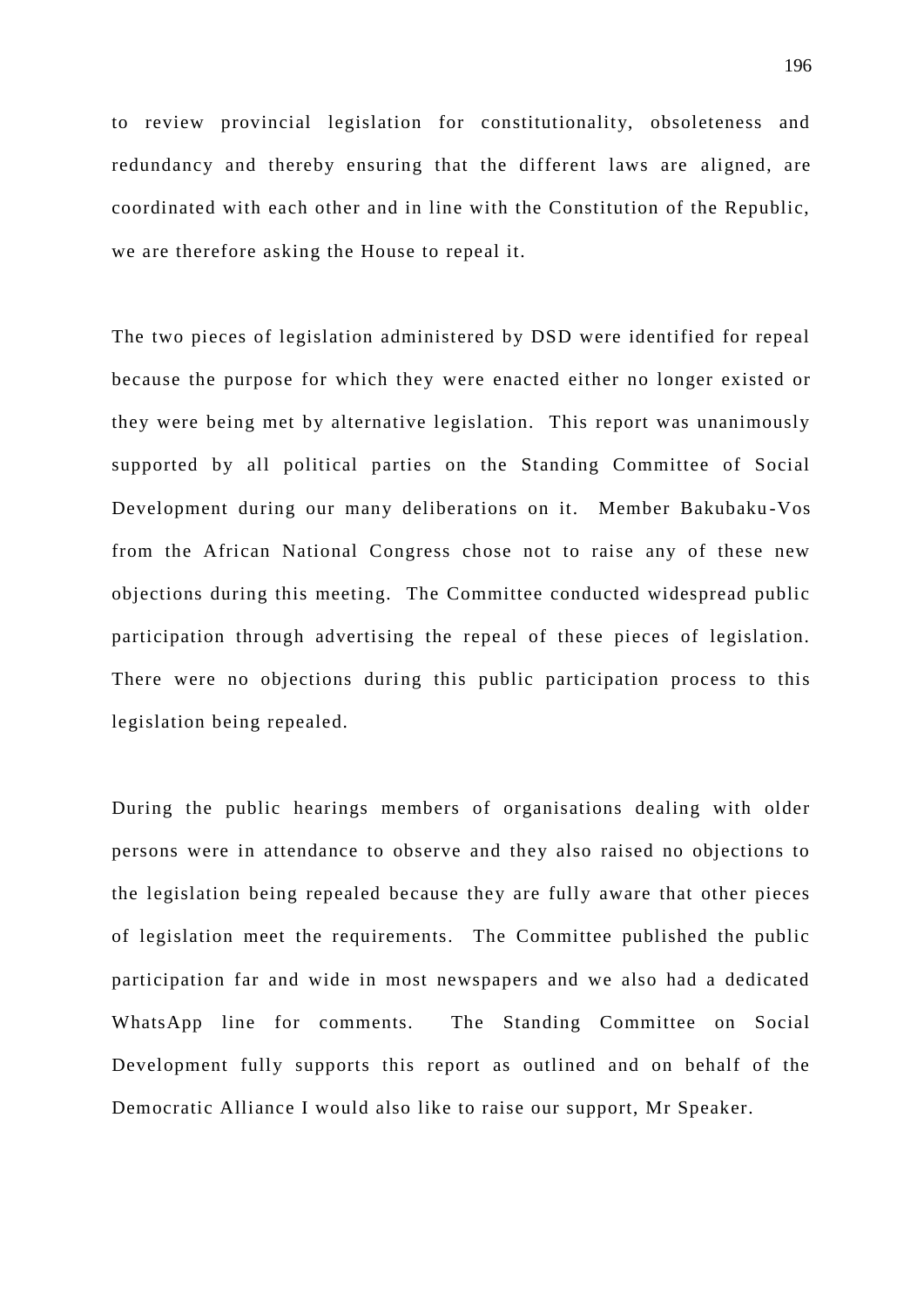The SPEAKER: Thank you, hon Bosman. Hon members, I now recognise the hon Minister.

The MINISTER OF SOCIAL DEVELOPMENT: Hon Speaker, I wish to thank all members who participated in the mini debate today. I would like to also thank the members of the Standing Committee which is chaired by the hon Gillian Bosman. Thank you for allowing and following the correct procedures and formalities in carrying out the public participation process. Your achievement is duly noted especially under the challenging conditions posed by the current COVID-19 pandemic. I would also like to use this opportunity hon Speaker, to thank the officials from the Department of Social Development. Thank you for going above and beyond. Your efforts during these trying times have not gone unnoticed. In closing, I move that we adopt the Western Cape Laws Repeals Bills [B5 – 2019] being tabled in this House today. I thank you.

The SPEAKER: Thank you, hon Min Fernandez. Hon members, with the overwhelming support for the Bill I wish to bring to the attention of the House, that there are no objections to the Bill, and to the approval of the principle and finalisation of the Bill. However, the objection of the African National Congress will be recorded and at this stage the principle and finalisation of the Bill are therefore approved. The Secretary will read the Bill.

The SECRETARY: Western Cape Laws Repeal Bill.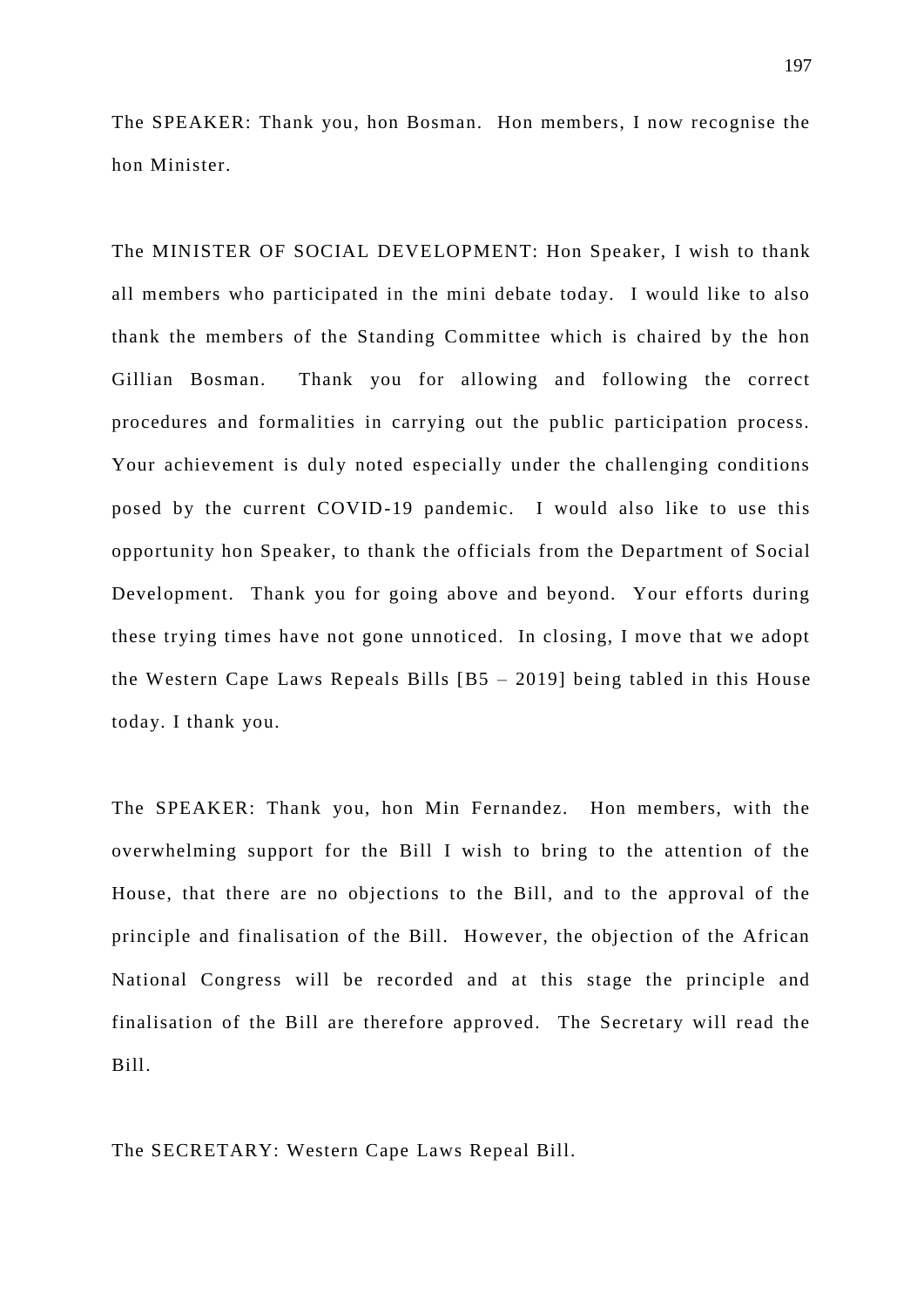The SPEAKER: Thank you very much, Mr Secretary. Hon members, the Bill will be sent to the Premier for assent. Now the Secretary will read the Second Order of the Day.

# **REPORT OF THE STANDING COMMITTEE ON FINANCE, ECONOMIC OPPORTUNITIES AND TOURISM ON THE NATIONAL GAMBLING AMENDMENT BILL [B 27B – 2018] (NCOP)**

(Consideration and Finalisation)

The SPEAKER: Thank you, Mr Secretary. Hon members, in order for the House to proceed, I wish to bring it to the attention of the House that we received the Report of the Standing Committee on Finance, Economic Opportunities and Tourism on the National Gambling Amendment Bill, conferring authority on the Western Cape Delegation in the NCOP, not to support this Bill. This mandate has been sent to the NCOP, however, I will now afford the political parties present here an opportunity to make a declaration if they so wish and I will now recognise the ANC.

Mr L L MVIMBI: Hon Speaker.

The SPEAKER: Hon Mvimbi.

Mr L L MVIMBI: Hon Speaker.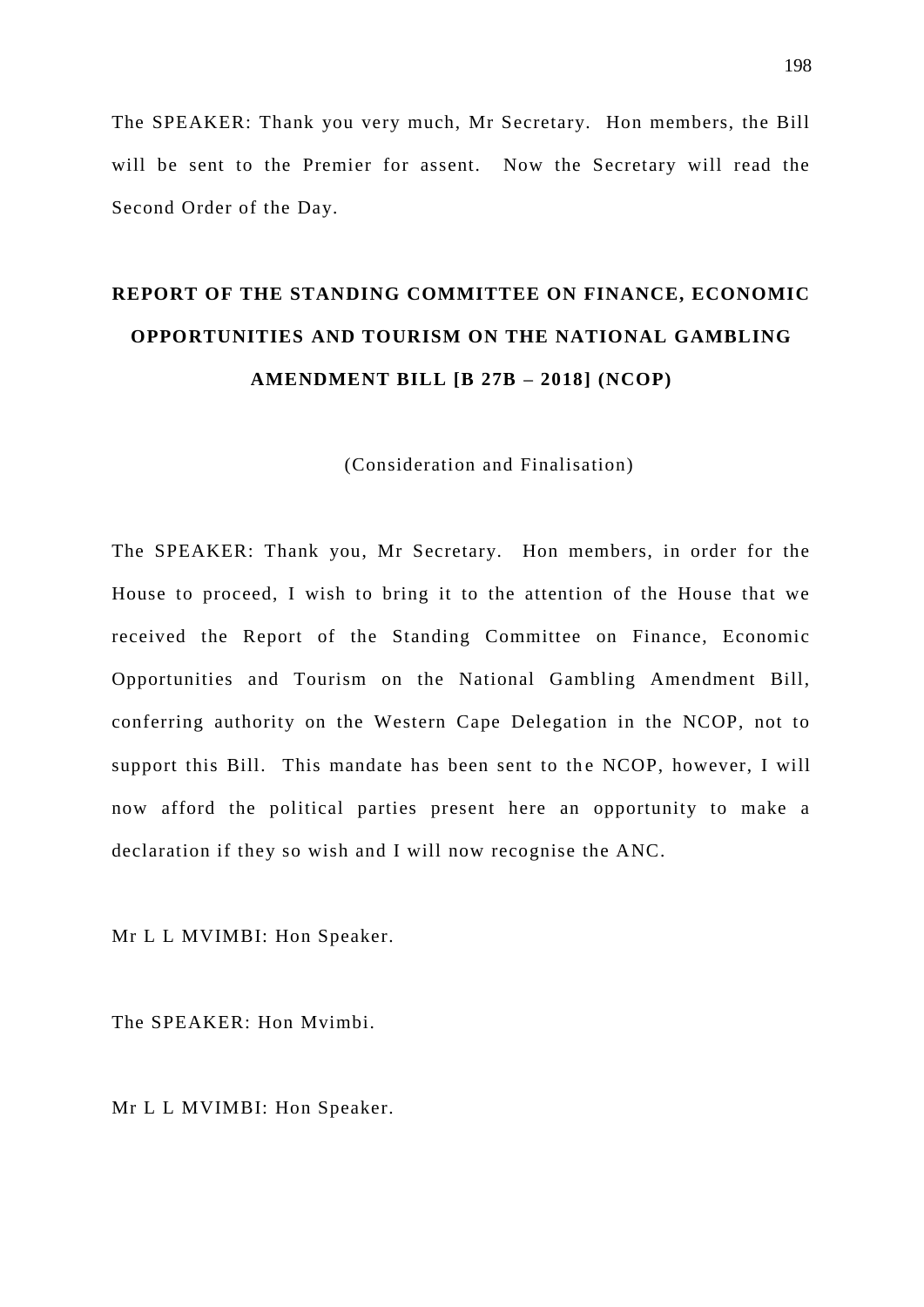The SPEAKER: Yes, you may address the Speaker, hon Mvimbi.

Mr L L MVIMBI: Yes. On behalf of the African National Congress I wish to put the ANC's position on this National Gambling Bill. According to Rule 130 after a question has been fully put, the Presiding Officer may permit one member of each political party to state on behalf of that member's party in a speech, not exceeding three minutes, the reason why the party is in favour or against the question.

We reiterate this Rule as a confirmation of our appreciation of the hardearned democracy that allows robustness in our engagement and mitigate against numbers [Inaudible.] get used to stifle debate. It is for this reason that the ANC consistent with the position we made in the Fifth Administration in the deliberation of 19 March 2019 on this Bill, pledges our support.

Our reason for the support is that we fully support the notion behind the Bill to heighten regulation of the gambling industry in our country and thus establishing the National Gambling Regulator will go a long way in realising that goal, that the National Gambling Policy of 2016 can only be enforced and given effect if set into law through this Bill. Further, this Bill helps to extend monitoring the compliance of license, which is a currently a policy gap, and as such will strengthen the fight against illegal gambling activities.

We strongly believe that policy certainty is critical for industry stability and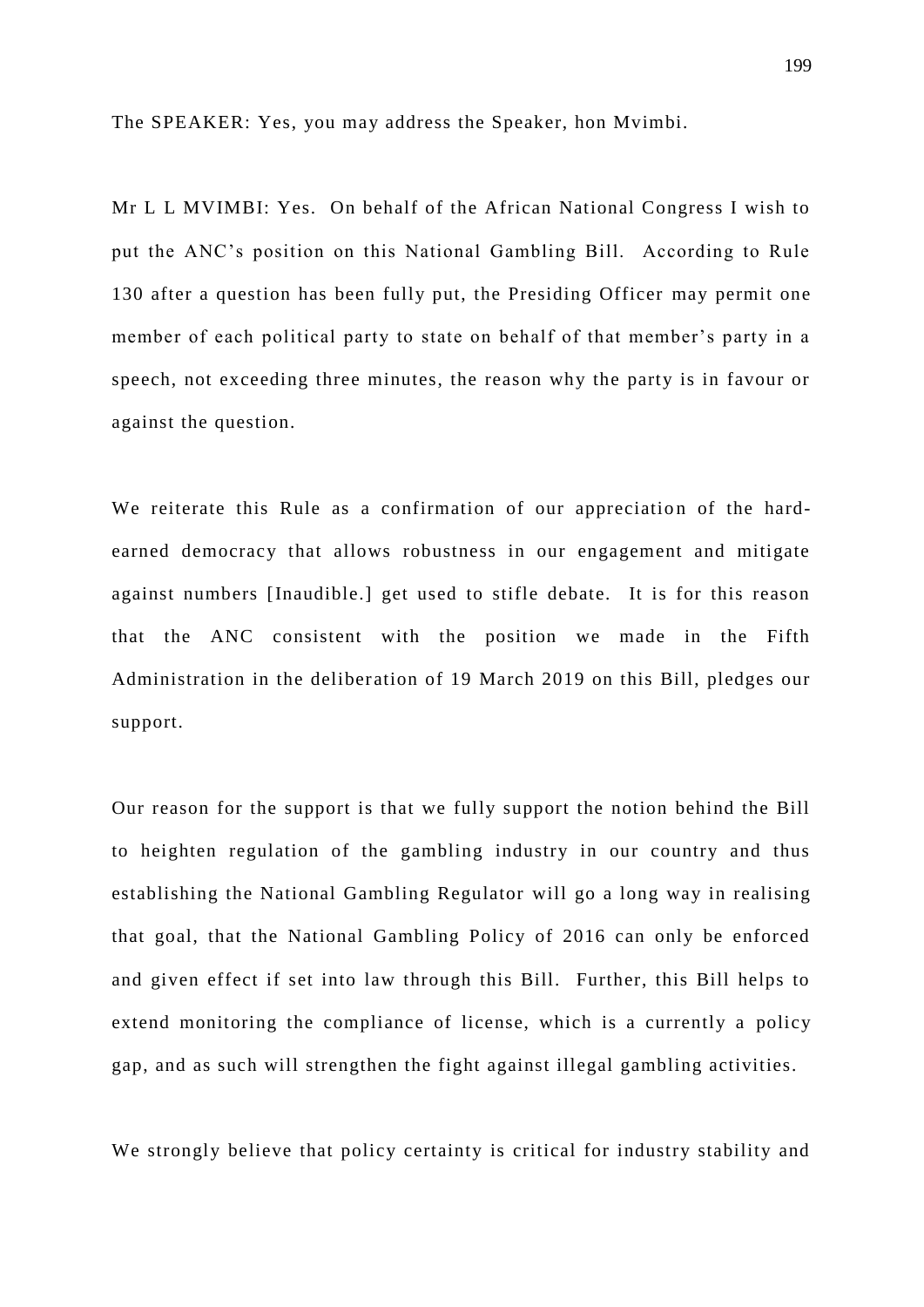considering that gambling in the Western Cape is the second major contributor after Gauteng, at 17.2% gross profit generated according to the 2018/2019 Report. This is even more critical in this current economic climate exacerbated by COVID-19 to not further place delays and driving some sense of clarity in the legislative and regulatory en vironment in the economy. It is for this reason that the ANC will support this Bill. Thank you, hon Speaker.

The SPEAKER: Thank you, hon Mvimbi. Hon members, I now recognise the EFF.

Ms N MAKAMBA-BOTYA: Thank you, Speaker. The EFF is of the view that it is important to have a National Gambling Regulator that will introduce uniformity within the gambling industry in South Africa. This Regulator must exercise oversight functions and monitor the gambling industry, because this one industry has gone for a very long time without proper checks against it. The result in the long term gave rise to deep rooted corruption and abuse of this industry by syndicates and those running it. The proper monitoring mechanisms that will come with the office of the National Regulator will ensure that there is compliance with the national rules, and that the industry stakeholders comply. The gambling industry, we know for a fact that it benefits mostly the white monopoly capital and impoverished the black poor people who have become enslaved by the industry. This is the reason wy the EFF is in support of this Bill. I thank you, Speaker.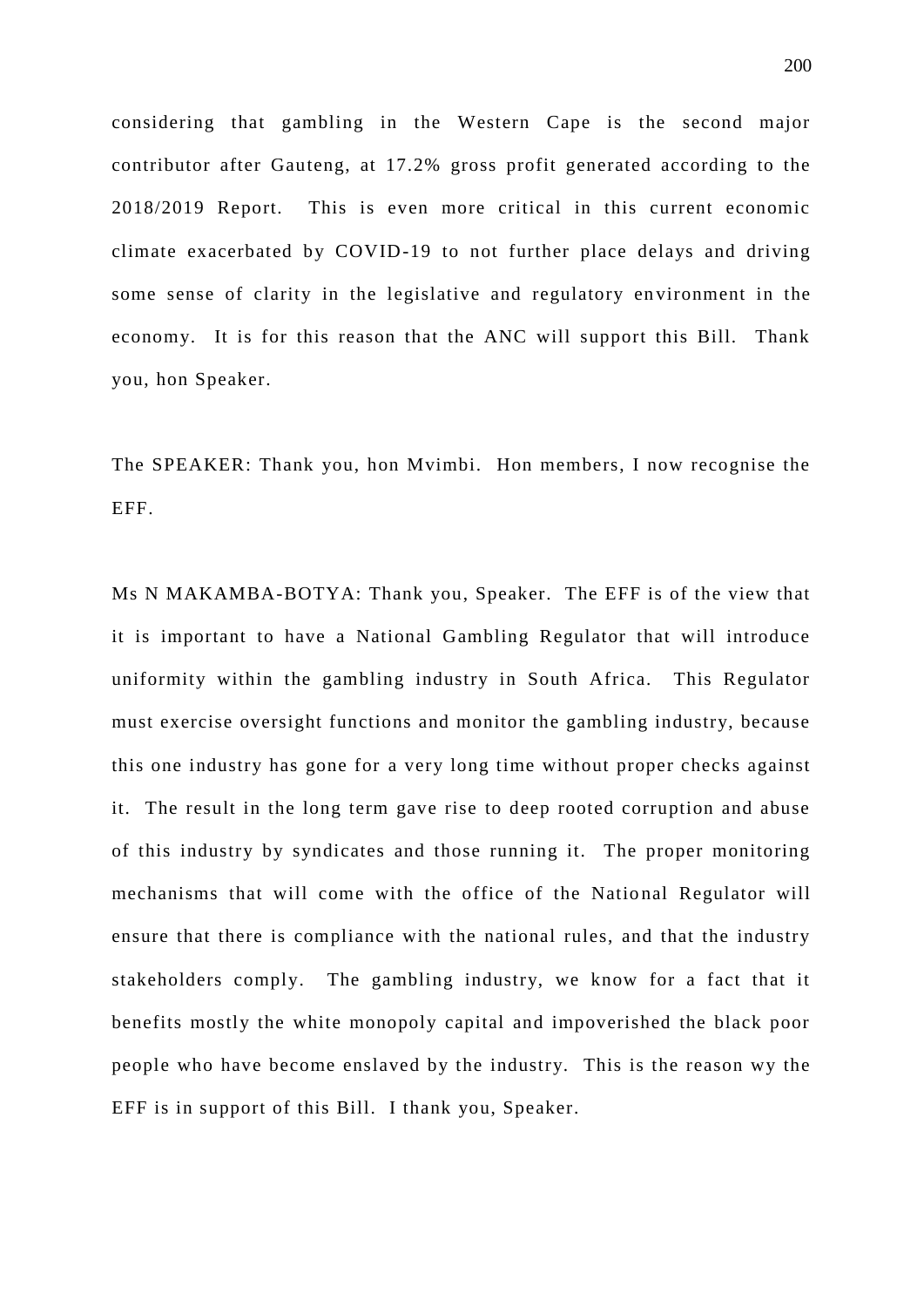The SPEAKER: Thank you, hon Makamba-Botya. Hon members, I now recognise the GOOD party. Hon Herron.

Mr B N HERRON: Thank you, Speaker. Speaker, we support the Gambling Amendment Bill, do not support the Committee's Report. Thank you.

The SPEAKER: Thank you, hon Herron. Hon members, I recognise the ACDP, hon Christians.

Mr F C CHRISTIANS: Thank you, Speaker, as the ACDP we of course say that gambling is wrong and must be outlawed and cannot support it. Thank you.

The SPEAKER: Thank you, hon Christians. Hon members, I recognise the DA.

Ms D M BAARTMAN: Thank you hon Speaker. Deidre Baartman. The Western Cape Standing Committee on Finance [Inaudible.] went as a team to see from the NCOP and the Report contains the final mandate of the Committee on the Bill. The Bill was introduced during the Fifth Parliament and the previous Committee had processed the Bill and submitted a final mandate to the NCOP in March 2019. At that time three provinces supported the Bill. Three provinces voted against the Bill. One province abstained [Inaudible.] did not submit mandates.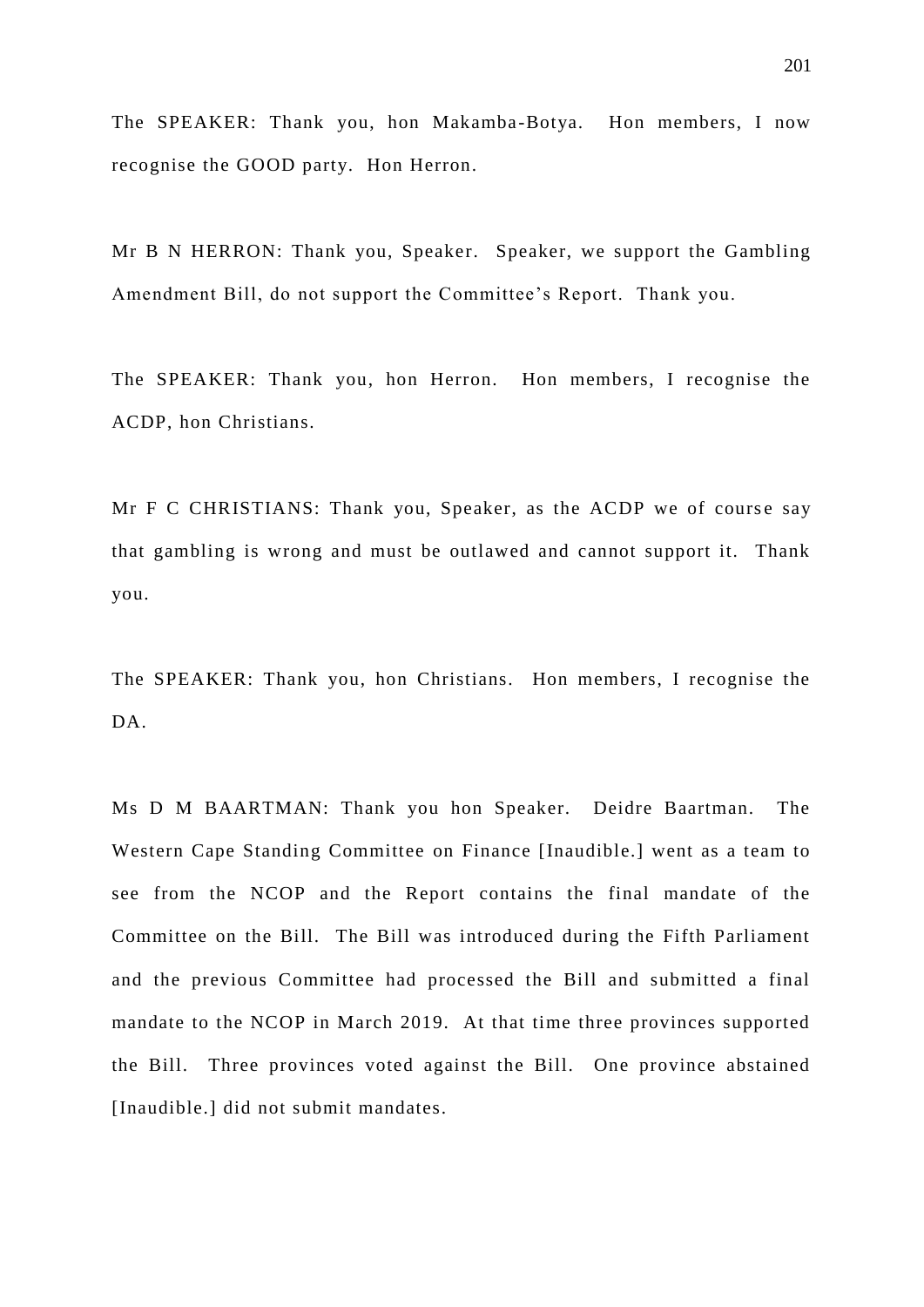The Bill was then referred back to the Committee at the end of the Fifth Parliament and [Inaudible.] The Standing Committee deliberated on [Inaudible.] and confirmed with the national [Inaudible.] Bill had not been [Inaudible.] re-introduction in the Sixth Parliament. A comprehensive analysis of the Bill has not [Inaudible.] system by the National Department of [Inaudible.] Industry to determine cost to provinces, the cost to establish the National Regulator, its CEO and staff. The Bill does not clearly distinguish between the duties of national and provincial Governments, going so far as potentially taking revenue streams away from provinces.

The Bill further proposes to empower the national policy council, to make decisions on any matter at [Inaudible.] meeting even if quorum is not present and previously the Western Cape also opposed that unlawful [Inaudible.] allocated to the respective provinces which have not been included in the Bill. The Committee resolved that since the Bill had not [Inaudible.] this mandate is not to support the Bill. Since the [Inaudible .] not to duplicate previous public participation processes as this would have been a waste of public money, given that the Bill had not changed. No minority view was requested in Committee. I thus ask the House today to accordingly support and thus ratify the decision of the Committee to not support the Bill. I thank you.

The SPEAKER: Thank you, hon members. Hon members, I have to at this stage announce that we will be going through a process depending on how the members wish to express themselves. But the first question I will put to the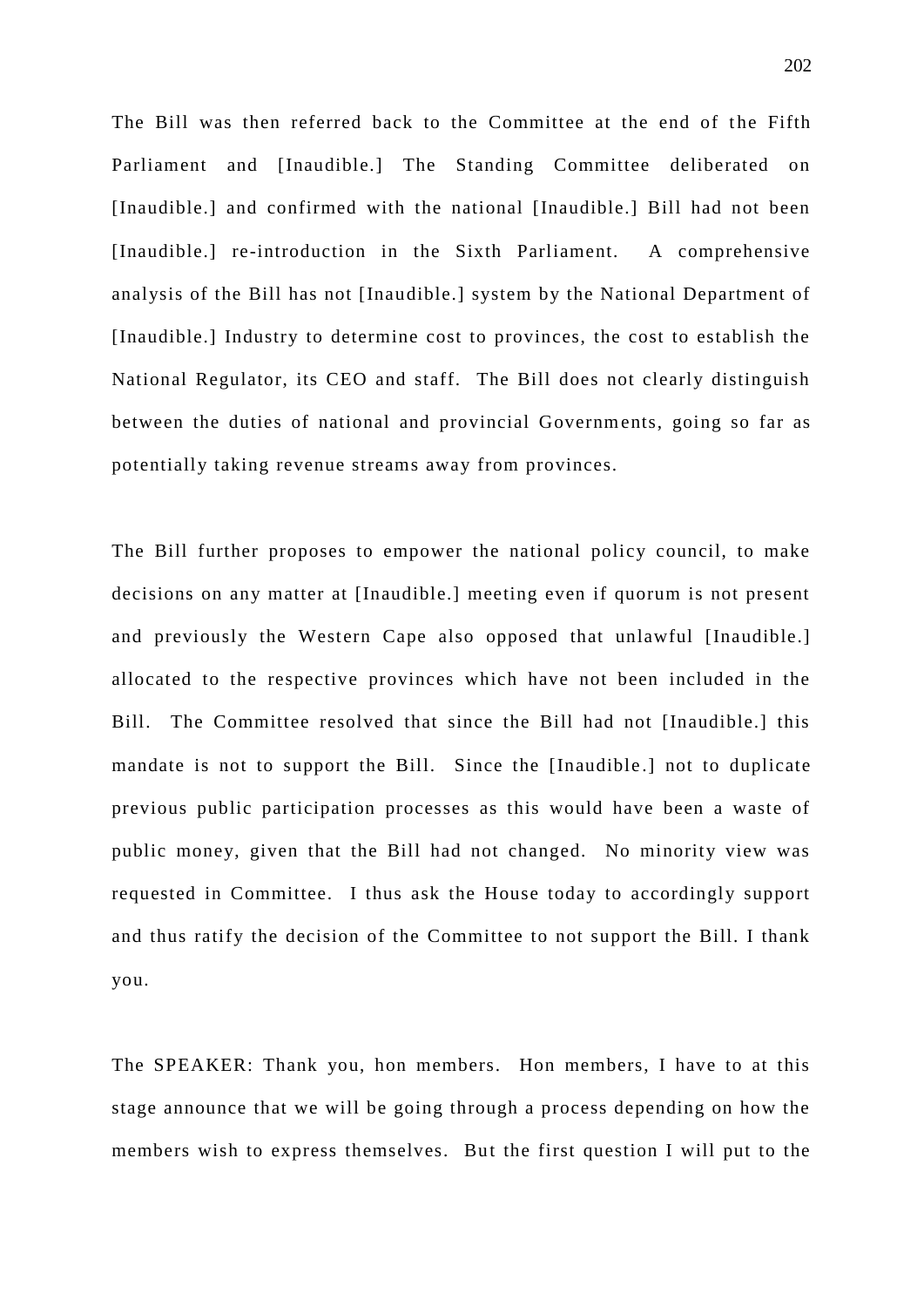House: Are there any objections to the adoption of the Report of the Standing Committee on Finance, Economic Opportunities and Tourism on the National Gambling Amendment Bill, conferring authority to the Western Cape Delegation in the NCOP not to support this Bill? Any objections?

An HON MEMBER: No.

An HON MEMBER: Yes, yes, we object.

An HON MEMBER: No objections.

The SPEAKER: Alright. Hon members, seeing that there are objections we will have to take this to a vote. I therefore request the Table staff to give me the numbers of present members.

I would like to request the hon members to be patient as we are about to announce the present members in the House. Hon members, order. I have the numbers before me. Democratic Alliance, 20; African National Congress, 10; EFF, 2; GOOD Party, 1; ACDP, abstention; FF Plus, 1 [Interjection.]

The CHIEF WHIP (ANC): [Interjections.]

The SPEAKER: Who is that now?

The CHIEF WHIP (ANC): [Inaudible.]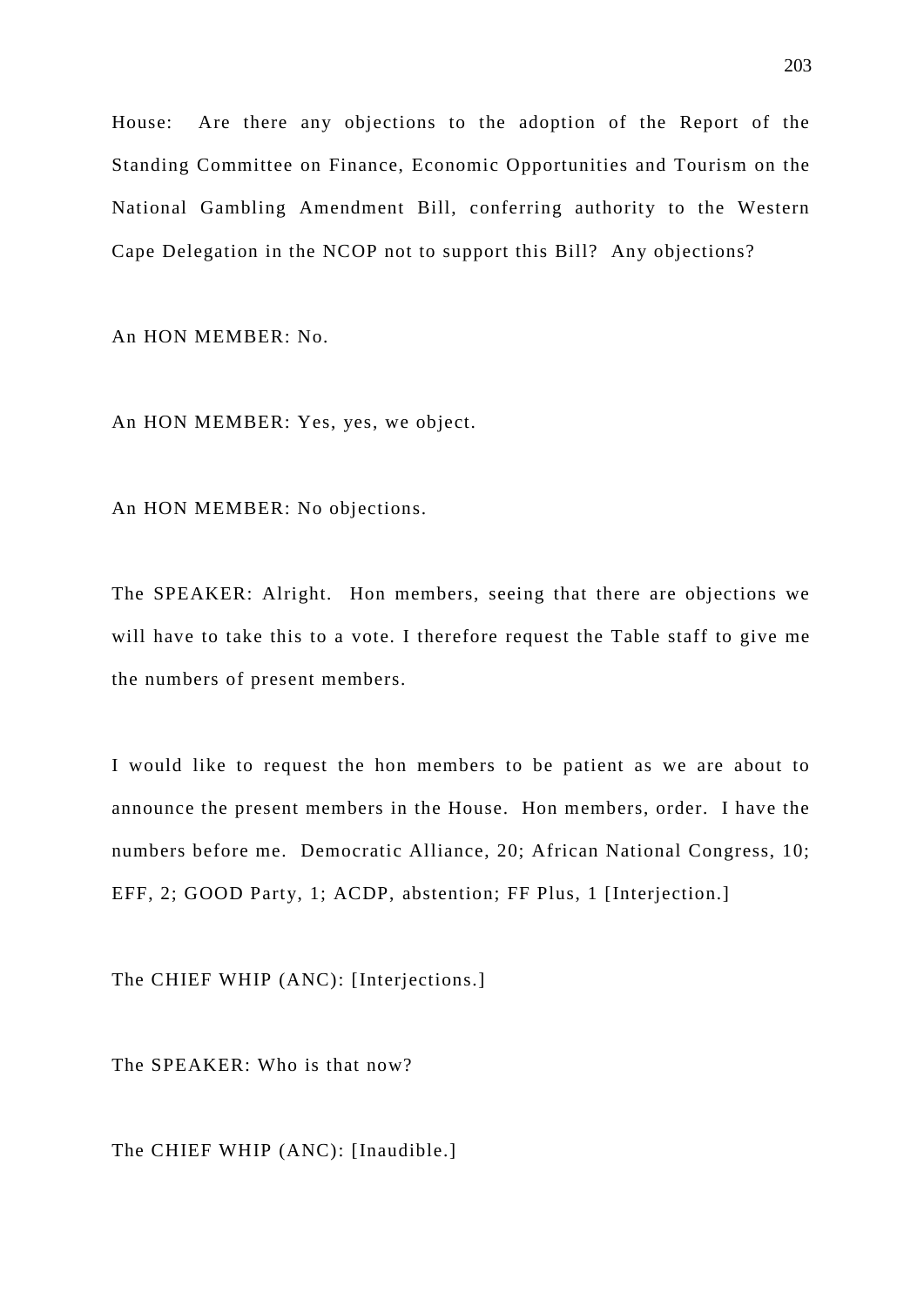The SPEAKER: Order, the Chief Whip of the ANC. Your mic, please.

An HON MEMBER: It is not her voice.

An HON MEMBER: It is her voice.

The SPEAKER: Order, hon members. I do not want to know the voices. The Presiding Officer is clear where he is seated. Hon members, I am still providing the count. FF Plus, 0. He is absent. Al Jama -ah, 0. He is absent. And the total members present is 34. Now, in terms of the numbers here I am going to satisfy the voting process and it is going to go this way. I will request each of the Chief Whips of the respective parties and leaders of the political parties to give me their vote. Will the Chief Whip of the DA please indicate whether the DA is in support of the adoption of the support or not?

The CHIEF WHIP (DA): Mr Speaker, the DA is in support of the adoption of the Report to not support the Bill.

The SPEAKER: Thank you hon the Chief Whip of the DA. Is there any member of the DA that wish to vote differently from that of the party? Alright. Silence. Silence means what?

An HON MEMBER: Support.

The SPEAKER: Thank you, thank you. Hon members, I now move to the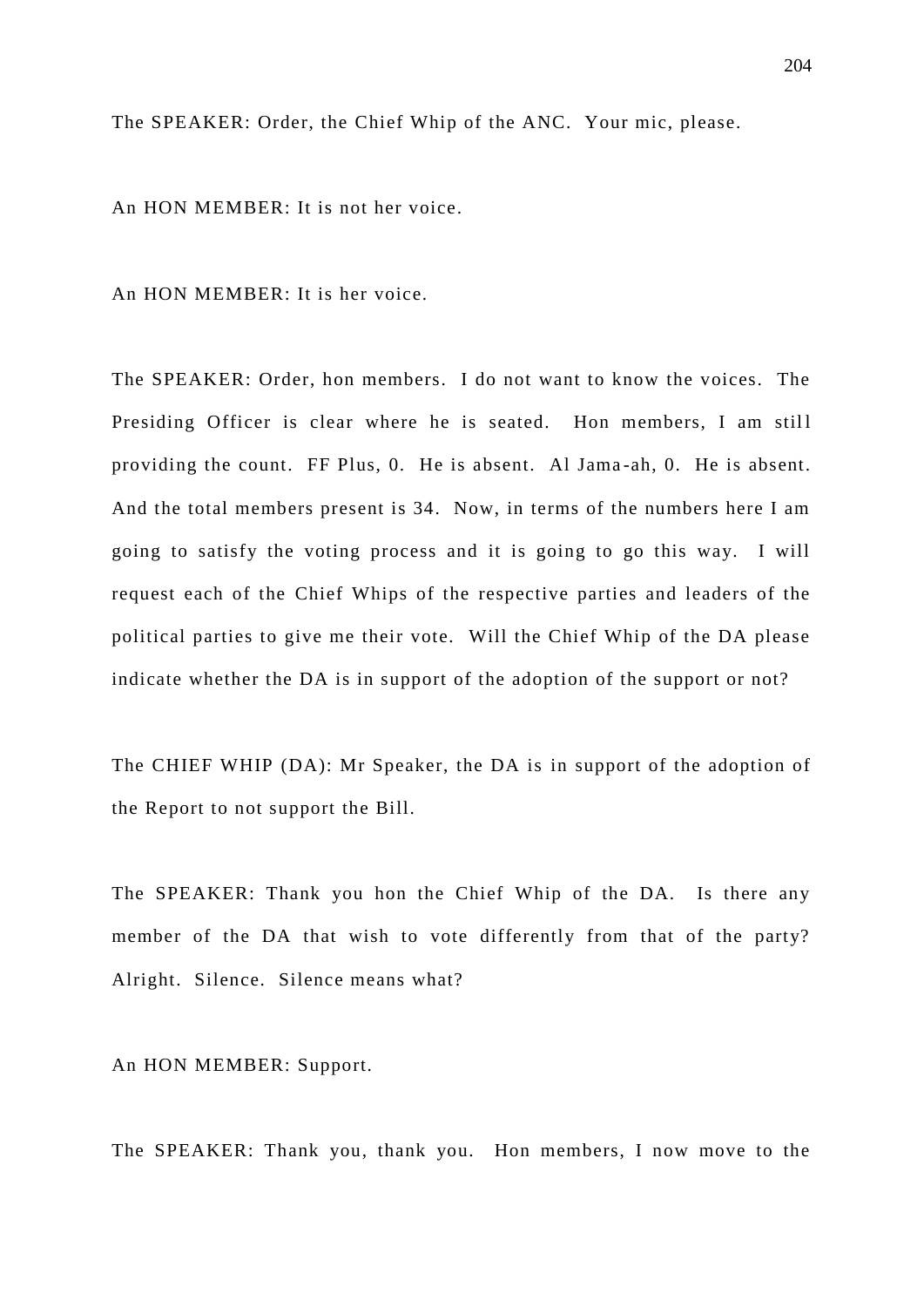ANC, the Chief Whip of the ANC, what is your vote?

The CHIEF WHIP (ANC): As the African National Congress we are in support of the Bill.

The SPEAKER: We are voting on the Report.

The CHIEF WHIP (ANC): Oh, on the Report. We are actually not in support of the manner in which the Report has been crafted, and as such we are electing to choose a minority view. Thank you.

The SPEAKER: Are you supporting or not supporting the Report before us?

The CHIEF WHIP (ANC): We are not supporting.

The SPEAKER: Thank you, hon Chief Whip. Hon members, I wish to put this to the members of the ANC, whether there are any members of the ANC that wish to record a different vote from that of the party? [Interjections.]

An HON MEMBER: No ways.

The SPEAKER: Thank you, hon members.

An HON MEMBER: No.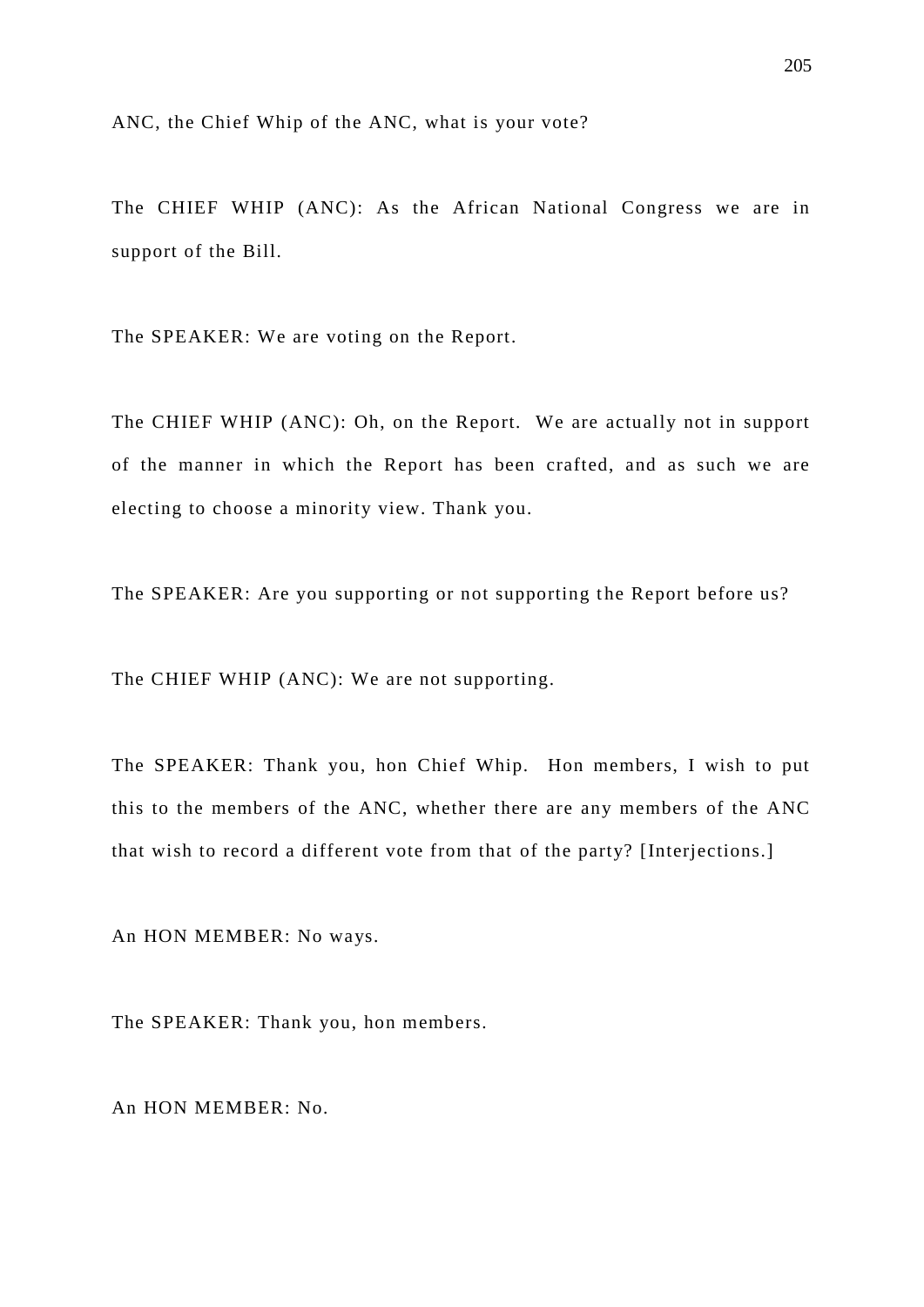The SPEAKER: Thank you. Order. Will the Parliamentary Leader of the EFF please indicate the vote of the party?

Mr M XEGO: Thank you, Speaker. We object to that Report of the Committee. Thank you.

The SPEAKER: Thank you, hon Xego. Is there any other member of the EFF that wishes to vote differently? Hon Makamba-Botya?

Ms N MAKAMBA-BOTYA: No, Speaker.

The SPEAKER: Thank you. The "no" means?

Ms N MAKAMBA-BOTYA: It means I support the Bill.

An HON MEMBER: Not the Report.

The SPEAKER: We are dealing with the Report. Alright. Thank you. That is captured. Hon members, I wish to put to the GOOD Party. Hon Herron, how do you wish to vote?

Mr B N HERRON: Speaker, we do not support the Report. Thank you.

The SPEAKER: Thank you very much, hon Herron. I now wish to put a question to the ACDP. How do you wish to vote, hon Christians?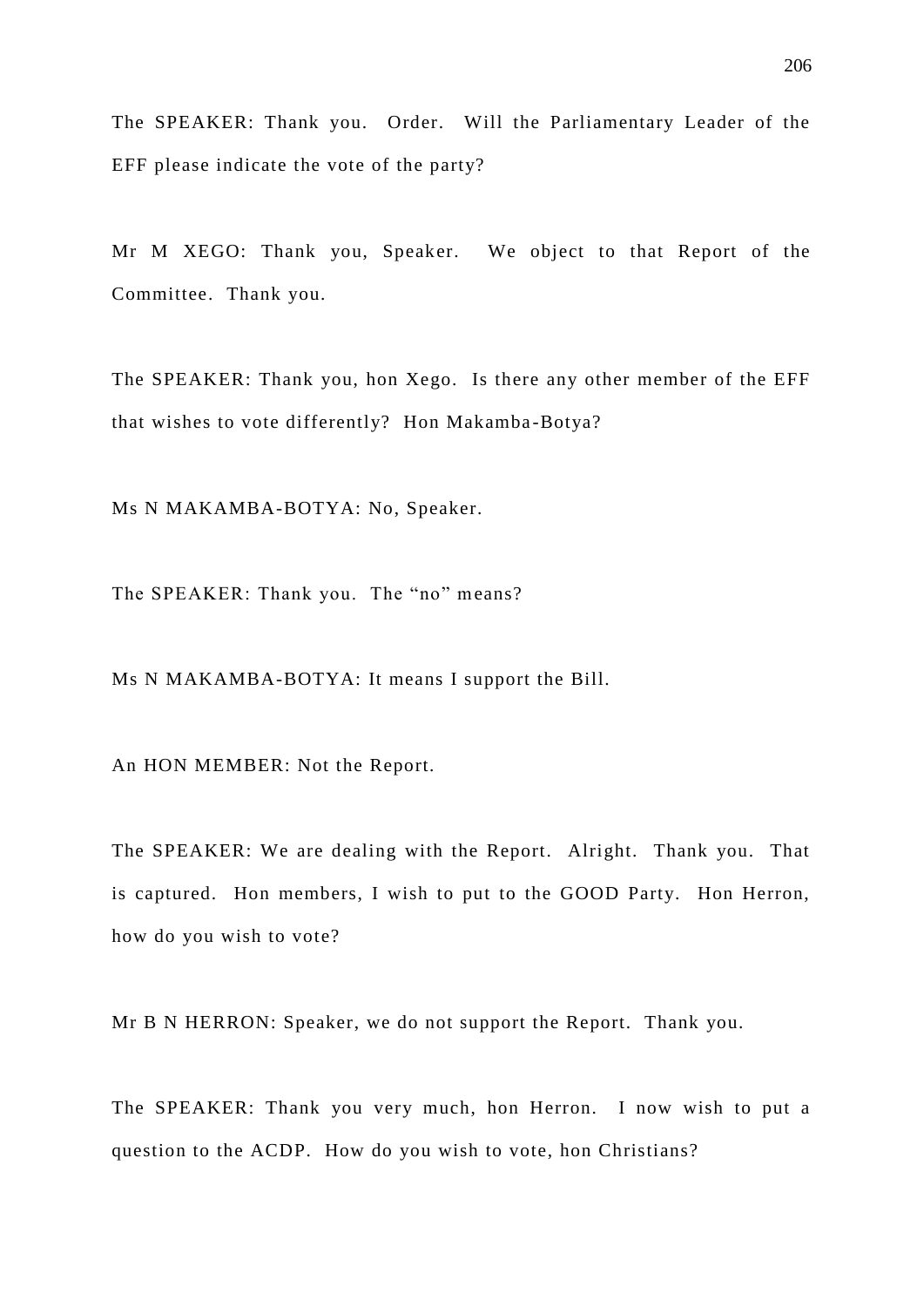Mr F C CHRISTIANS: Speaker, I would like to abstain.

The SPEAKER: Thank you, hon Christians. Your vote has been recorded as such. FF Plus and Al Jama-ah are absent. Now I will announce the count in due course, with your indulgence. Will the hon members give me a minute or so?

Order, hon members, I am back. The totals are as follows. There were 33 now, with one abstention. 33 members voted and one abstention. Let me read the final tally. I have to announce that 20 hon members are in support of the adoption of the Report and 13 hon members are oppo sed to the adoption of the Report. Now, the Report of the Standing Committee on Finance, Economic Opportunities and Tourism, on the National Gambling Amendment Bill has therefore been adopted.

Hon members, the names of the individual members of this House present and their support or otherwise for the question before the House will be recorded in the Minutes of Proceedings to ensure a full record of the voting on the Consideration of the Report of the Standing Committee on Finance, Economic Opportunities and Tourism on the National Gambling Amendment Bill [B 27B  $-2018$ ] (NCOP).

And hon members, you have done yourself justice today. Guess what? We have just concluded the business of the House and that concludes the business and of course the House is now adjourned. Thank you very much.